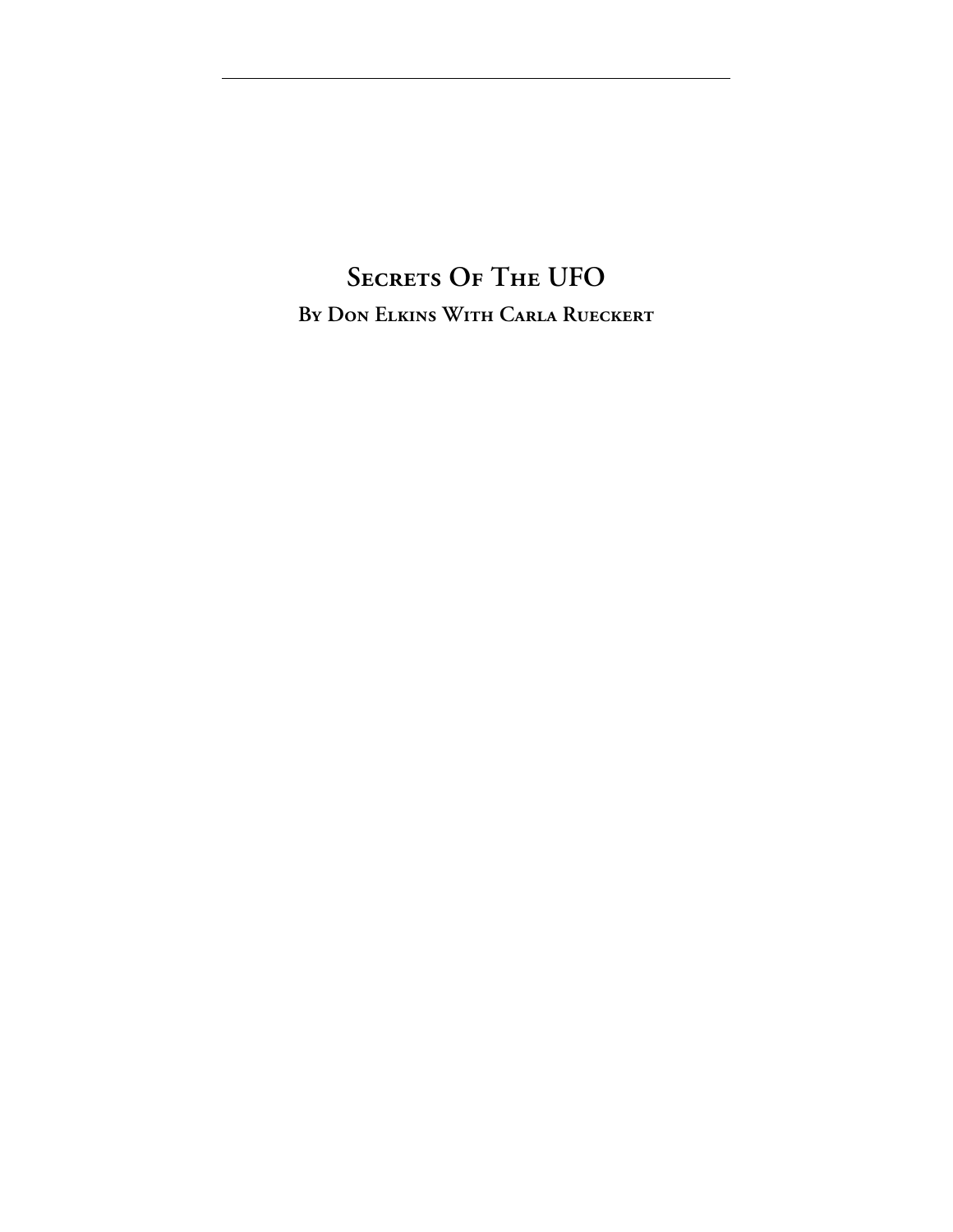### **Secrets Of The UFO**

First Printing, May, 1977 Second Printing, November, 1977 Third Printing, October, 1978 Fourth Printing, March, 1983 Fifth Printing, September, 1983 Sixth Printing, April, 1985 Seventh Printing, January, 1987 Eighth Printing, July, 1988 Ninth Printing, October, 1990

Copyright ©1977 L/L Research, which is a subsidiary of the Rock Creek Research & Development Laboratories, Inc.

All rights reserved. No part of this book may be reproduced or used in any form or by any means—graphic, electronic or mechanical, including photocopying or information storage and retrieval systems—without written permission from the copyright holder.

ISBN: 0-945007-00-0

L/L Research P.O. Box 5195 Louisville, KY 40255-0195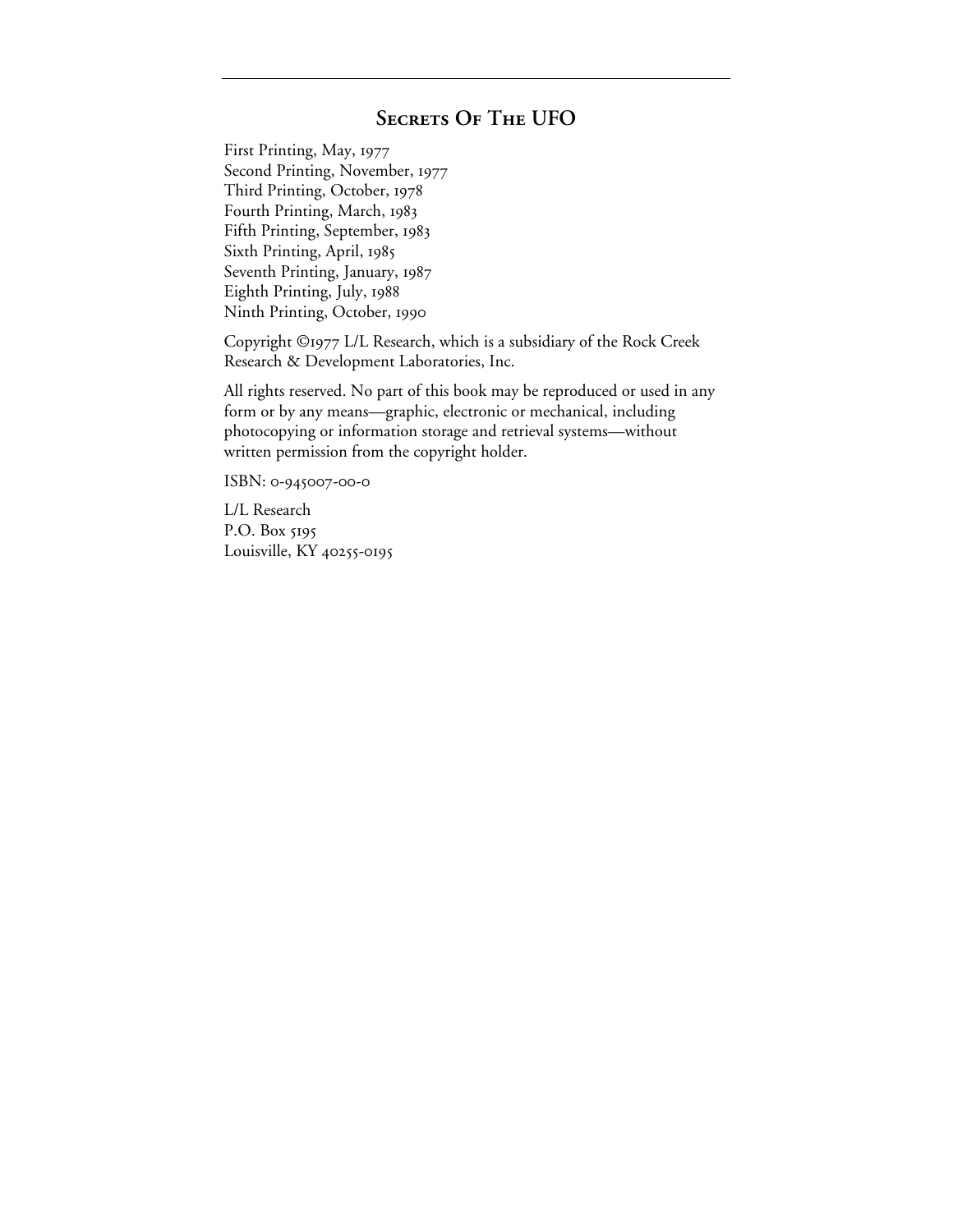Dedicated to Hal and Jo Price

"Truth is the daughter of time, not of authority." *Sir Francis Bacon*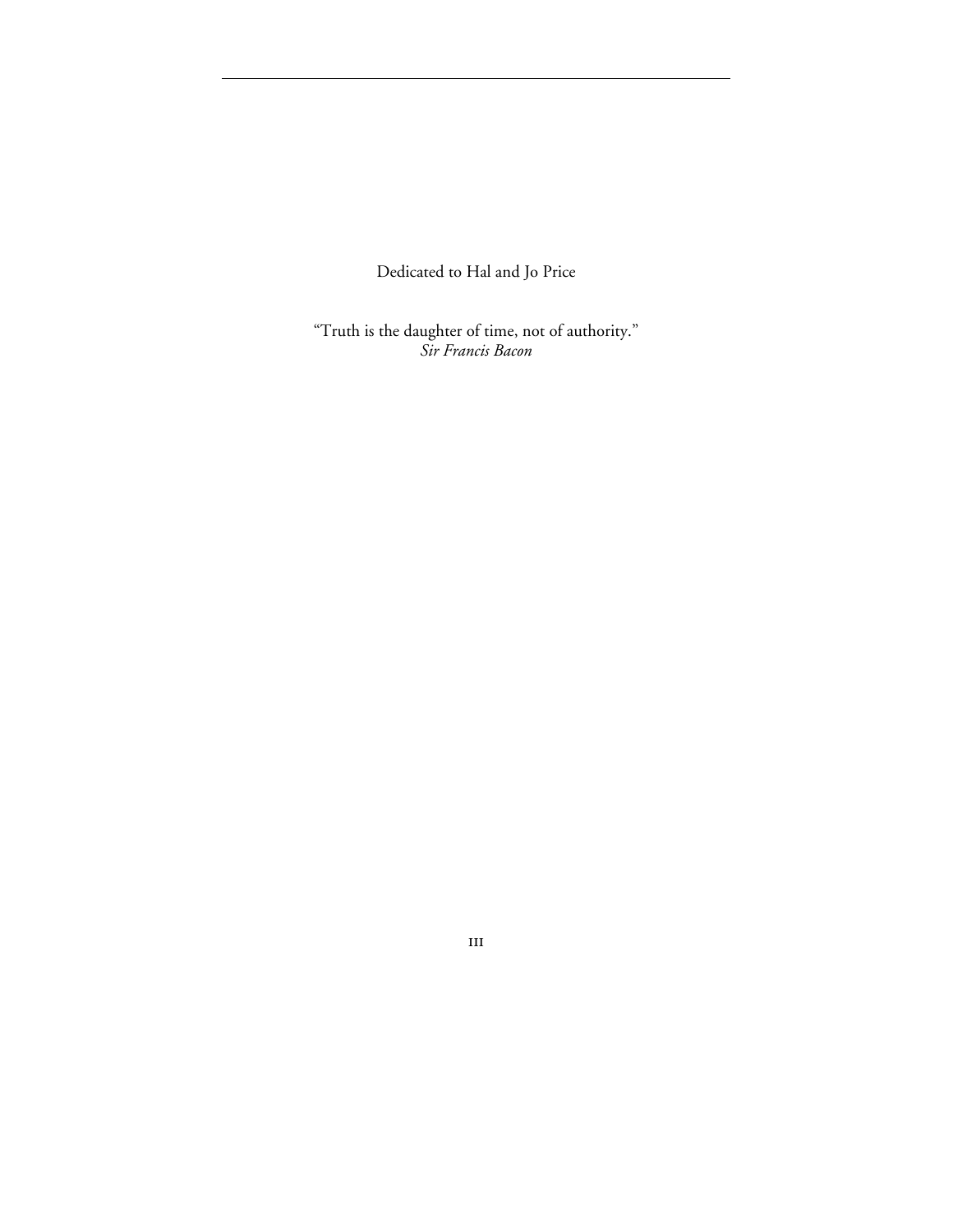Grateful acknowledgment is made to the following publishers for permission to reprint excerpts from the following copyrighted works:

Helios Publications and Dr. Francis I. Regardie, for permission to use excerpted material from THE ART AND MEANING OF MAGIC, ©1971.

Thorsons Publishers Ltd. for permission to use excerpted material from THE MAGICIAN: HIS TRAINING AND WORK, ©1963.

Doubleday & Co., for permission to use excerpted material from THE COSMIC CONNECTION, by Carl Sagan and Jerome Agel, ©1973.

Doubleday & Co. for permission to use excerpted material from THE ROMEO ERROR by Lyall Watson, ©1974.

Harvest House Publishers, for permission to use information taken from UFO'S: WHAT ON EARTH IS HAPPENING, ©1975.

Indiana University Press for permission to use material excerpted from THE UFO CONTROVERSY IN AMERICA, by David M. Jacobs, ©1975.

Mark-Age MetaCenter for permission to use material excerpted from VISITORS FROM OTHER PLANETS, by Nada-Yolanda, ©1974.

Ministry of Universal Wisdom, for permission to use material excerpted from THE COUNCIL OF SEVEN LIGHTS, by George Van Tassel, ©1958.

Oahspe Publishing Association and Palmer Publications, Inc., Amherst, Wis. 54406, for permission to use material excerpted from OAHSPE, by John Ballou Newbrough, ©1882.

Prentice-Hall, Inc., for permission to use material excerpted from PSYCHIC DISCOVERIES BEHIND THE IRON CURTAIN, by Ostrander and Schroeder, ©1970 by Sheila Ostrander and Lynn Schroeder.

G.P. Putnam's Sons, for permission to use material excerpted from ALIENS IN THE SKIES, by John Fuller, ©1969.

Saucerian Publications, for permission to use material excerpted from FROM OUTER SPACE TO YOU, by Howard Menger, ©1959, 1967.

Ballantine Books, a division of Random House, Inc., for permission to use material excerpted from THE MAGIC OF URI GELLER, by James Randi, ©1975.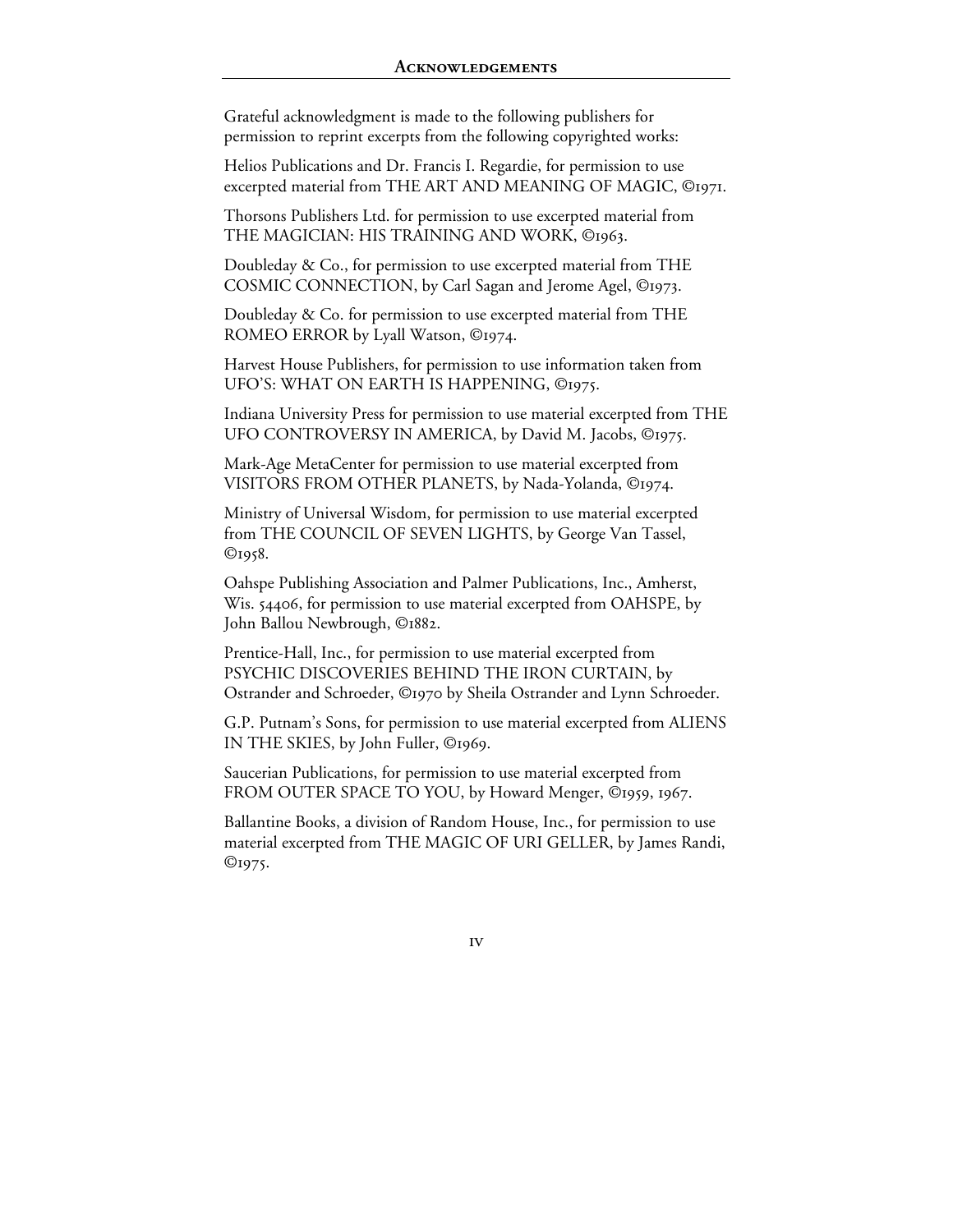Ballantine Books, a Division of Random House, Inc., for permission to use material excerpted from UFO'S PAST, PRESENT AND FUTURE, by Robert Emenegger, ©1974.

Neville Spearman, Ltd., for permission to use material from THE SAUCERS SPEAK, by G. H. Williamson, ©1963.

Neville Spearman, for permission to use material excerpted from OTHER TONGUES, OTHER FLESH, by G. H. Williamson, ©1953.

The Viking Press, Inc., for permission to use material excerpted from SUPERMINDS, by John Taylor, ©1975.

Doubleday & Co., Inc., for permission to use material excerpted from URI: A JOURNAL OF THE MYSTERY OF URI GELLER, by Andrija Puharich, ©1974.

BBC Publications, for permission to use material excerpted from EINSTEIN: THE MAN AND HIS ACHIEVEMENT, edited by Whitrow, ©1967, 1973.

Leaves Of Grass Press, Inc., for permission to use material excerpted from SECRET OF THE ANDES, by Brother Philip, ©1961.

Prentice-Hall, Inc., for permission to use material excerpted from REVELATION: THE DIVINE FIRE, by Brad Steiger, ©1973.

Grateful acknowledgment is made to the following individuals for permission to reprint excerpts from the following copyrighted works:

Mr. Clyde Trepanier, for permission to use material excerpted from MAN, CONSCIOUSNESS AND UNDERSTANDING, VOLUME FOUR, published by Understanding of Detroit in 1962, ©1962.

Baird Wallace for permission to use material excerpted from THE SPACE STORY AND THE INNER LIGHT, published by the author, ©1972.

Mr. Walter Rogers, Jr. for permission to use material excerpted from his unpublished material sometimes called "The Brown Notebook," copyrighted as of this date.

Mr. Dewey B. Larson, for permission to use material excerpted from QUASARS AND PULSARS, published by North Pacific Publishers, ©1971.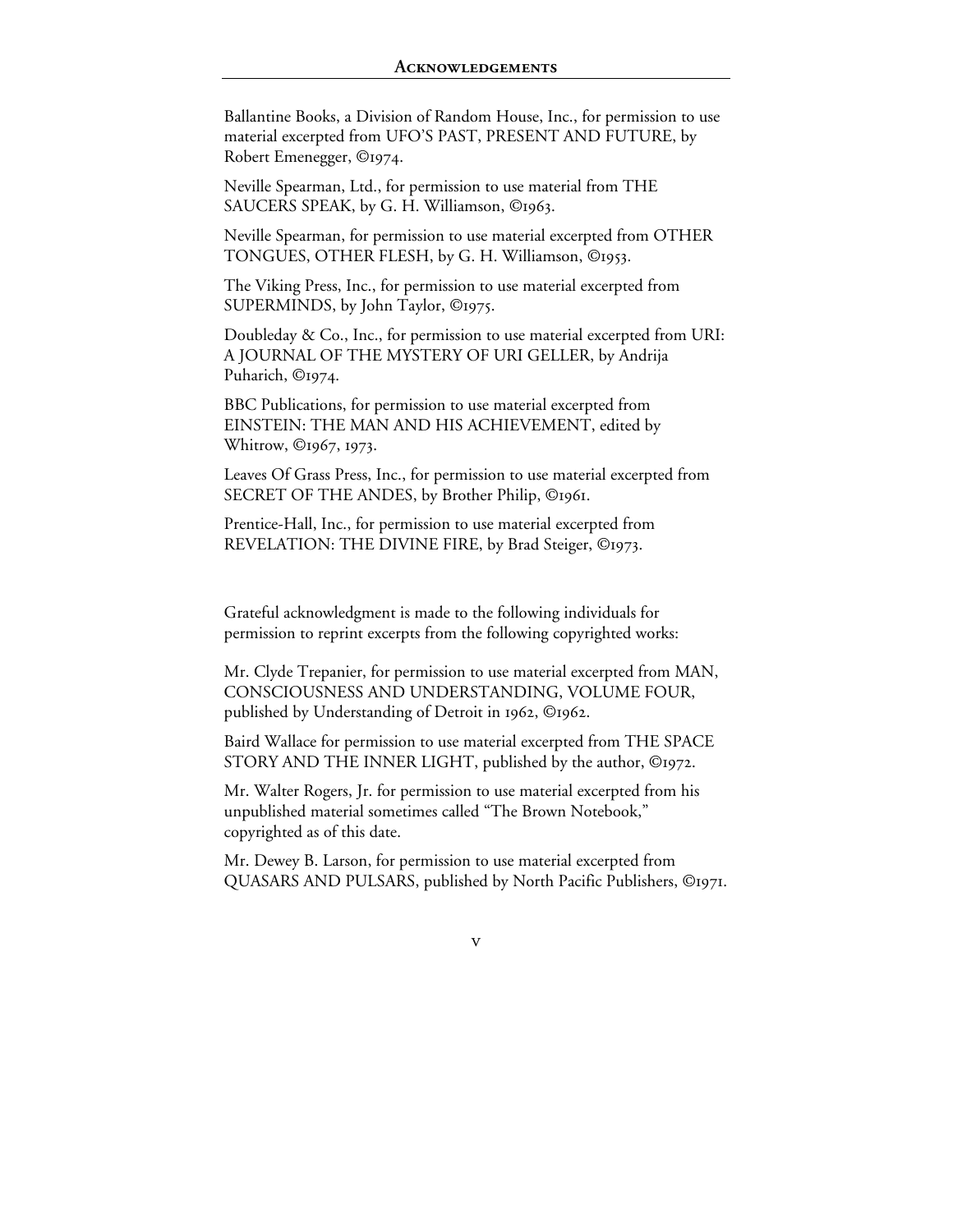Prof. J. H. Bruening, for permission to use his letter published in Gray Barker's Newsletter, Feb., 1976, ©1976.

Carla Rueckert, for permission to use material excerpted from VOICES OF THE GODS, unpublished manuscript, ©1974.

Dr. T. Lobsang Rampa for permission to use material excerpted from THE HERMIT published by Corgi ©1975.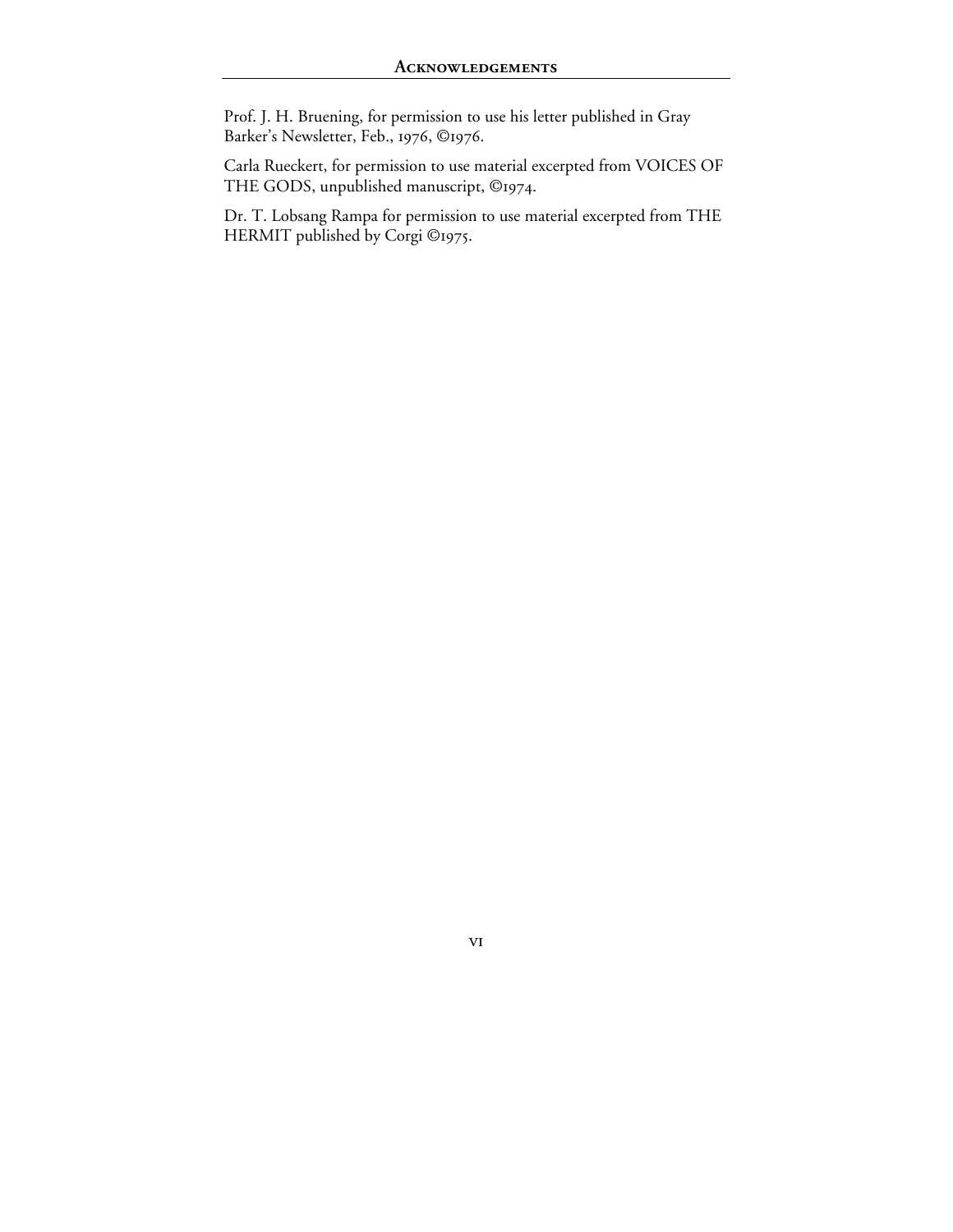# **Table of Contents**

| PROEM                                          | 8   |
|------------------------------------------------|-----|
| <b>CHAPTER ONE</b>                             |     |
| A Very Strange Phenomenon                      | 9   |
| <b>CHAPTER TWO</b>                             |     |
| The Telepathic Contact                         | 28  |
| <b>CHAPTER THREE</b>                           |     |
| Reality, Etc.                                  | 36  |
| <b>CHAPTER FOUR</b>                            |     |
| The Nature Of Man                              | 54  |
| <b>CHAPTER FIVE</b>                            |     |
| A Solution To The Mystery Of The Ufo           | 62  |
| <b>CHAPTER SIX</b>                             |     |
| The Development Of Man                         | 93  |
| <b>CHAPTER SEVEN</b>                           |     |
| A Solution To The Mystery Of Uri Geller        | 116 |
| <b>CHAPTER EIGHT</b>                           |     |
| The Wanderers                                  | 132 |
| <b>CHAPTER NINE</b>                            |     |
| Death, Destruction, Chaos, And Other Bad Stuff | 189 |
| <b>CHAPTER TEN</b>                             |     |
| Conclusion                                     | 199 |
| <b>ENDNOTE LISTINGS</b>                        | 212 |
| BIBLIOGRAPHY                                   | 220 |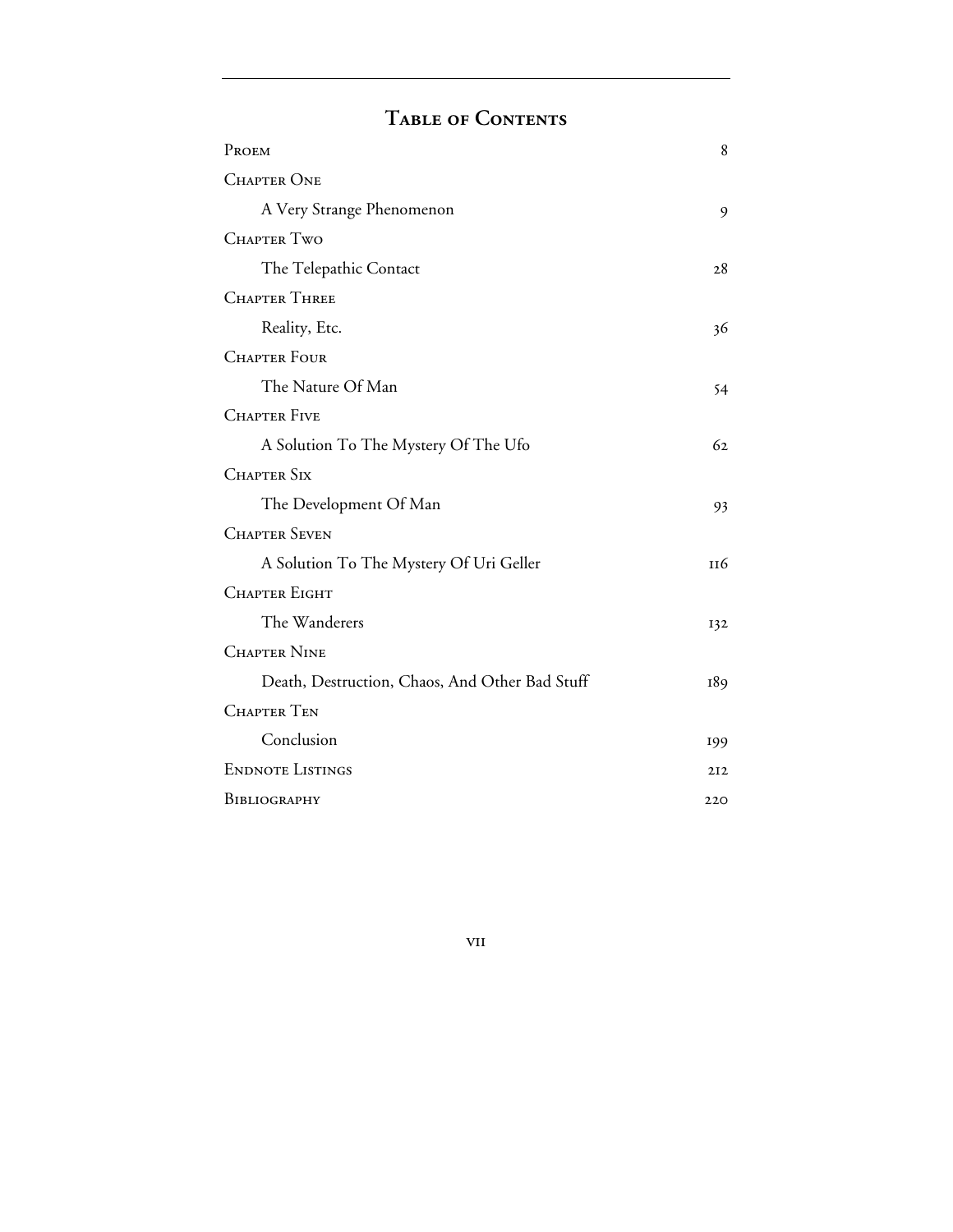#### **Proem**

A ufologist is a detective who is exploring the single largest mystery of our time. As he wends his way through the elaborate maze of red herrings, misinformation, cover-ups, fanatics, skeptics, true believers and nonbelievers, he may well find that his most valuable ally in his search is a good sense of humor. Or, as Groucho Marx said, "Either he's dead or my watch has stopped!"

Don Elkins Carla Rueckert

Louisville, 1976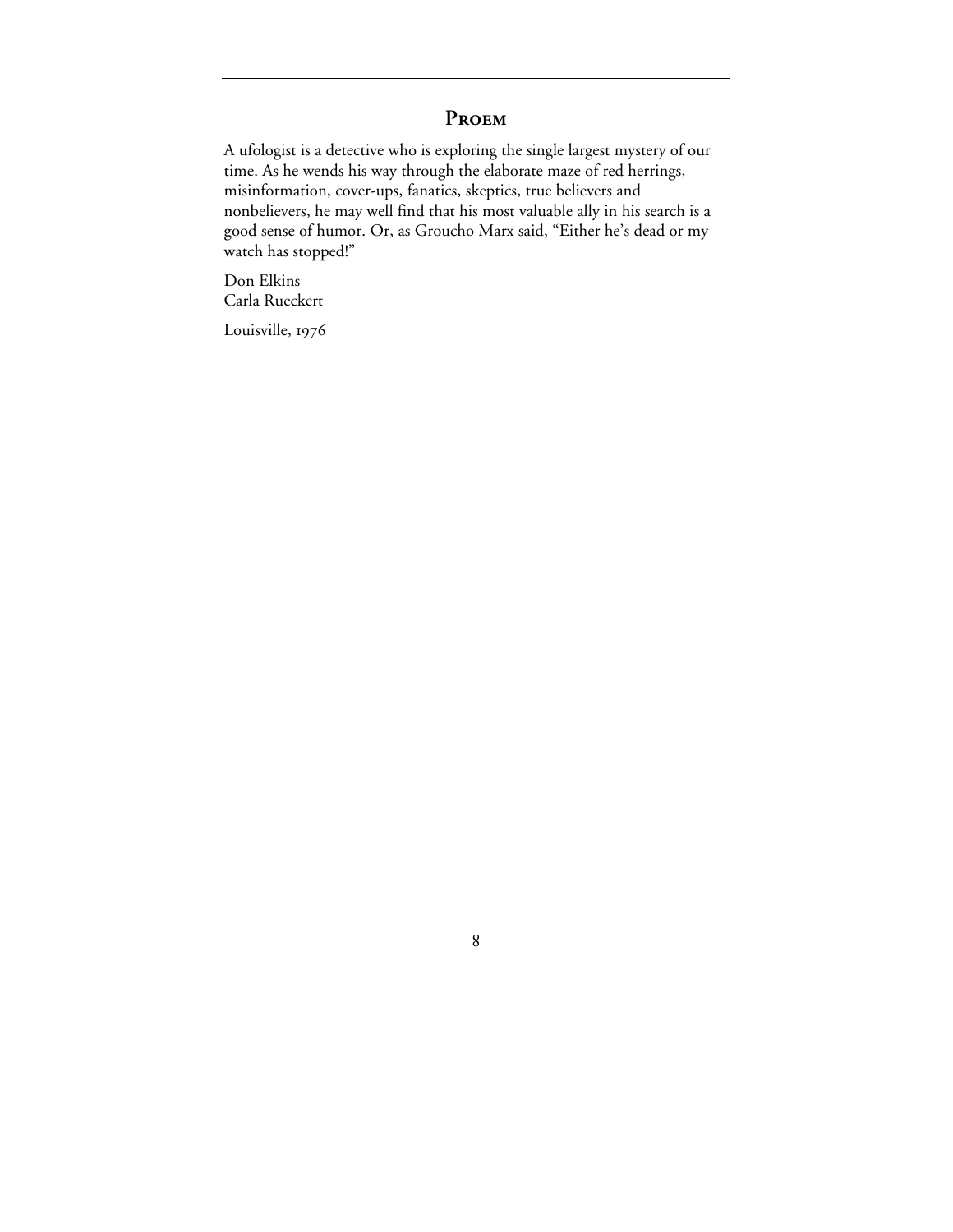# **Chapter One A Very Strange Phenomenon**

The information in this book is either nonsense or it is the most centrally important thing that you could possibly learn. It is allegedly the answer to the strange riddle of the UFO's. The information contained herein is not speculation or theory, but a condensation and edited arrangement of received communications from the UFOs. The obvious weakness of this contactee information is that evidential proof of its validity is not obtainable. Its strength lies in its sheer bulk and in the similarity of messages produced by sources widely scattered around the world. The last 25 years have produced millions of words of these communications allegedly originating within the UFOs.

Approximately 15 million people in the U.S. have reported seeing UFOs, more than 2000 contact cases have been reported, and about 700 landings have left trace evidence.<sup>1</sup> There is no longer any real doubt that UFOs exist. The question is: who are they? And why are they here? It is quite possible that understanding them is the most important endeavor which we can undertake.

There are thousands of people around the world who are quite certain that they know at least some of the answers to the riddles of these elusive manifestations.

How did these people acquire the needed information? Their answer—one which many find hard to believe—is that they have been in contact with the occupants of the UFOs. There has been a widespread and growing pattern of people who claim contact with UFOs since the early '50s. At this point, the claims are so widespread that they constitute a pseudo-secret subculture, a sort of underground group, all over earth. I say pseudo-secret because even though many of these contactees tell their stories, the information is of a type that our culture does not easily accept. The insiders in this underground all seem to be getting approximately the same information, and they can be found in many places both in the United States and all over the world.

They are not all wide-eyed cultists, three steps in front of the men in white coats, nor are they little old ladies fresh from the medium's parlor. Primarily, contactees are normal people of average intelligence and background. Each year produces more of them. Few of these people receive or desire publicity.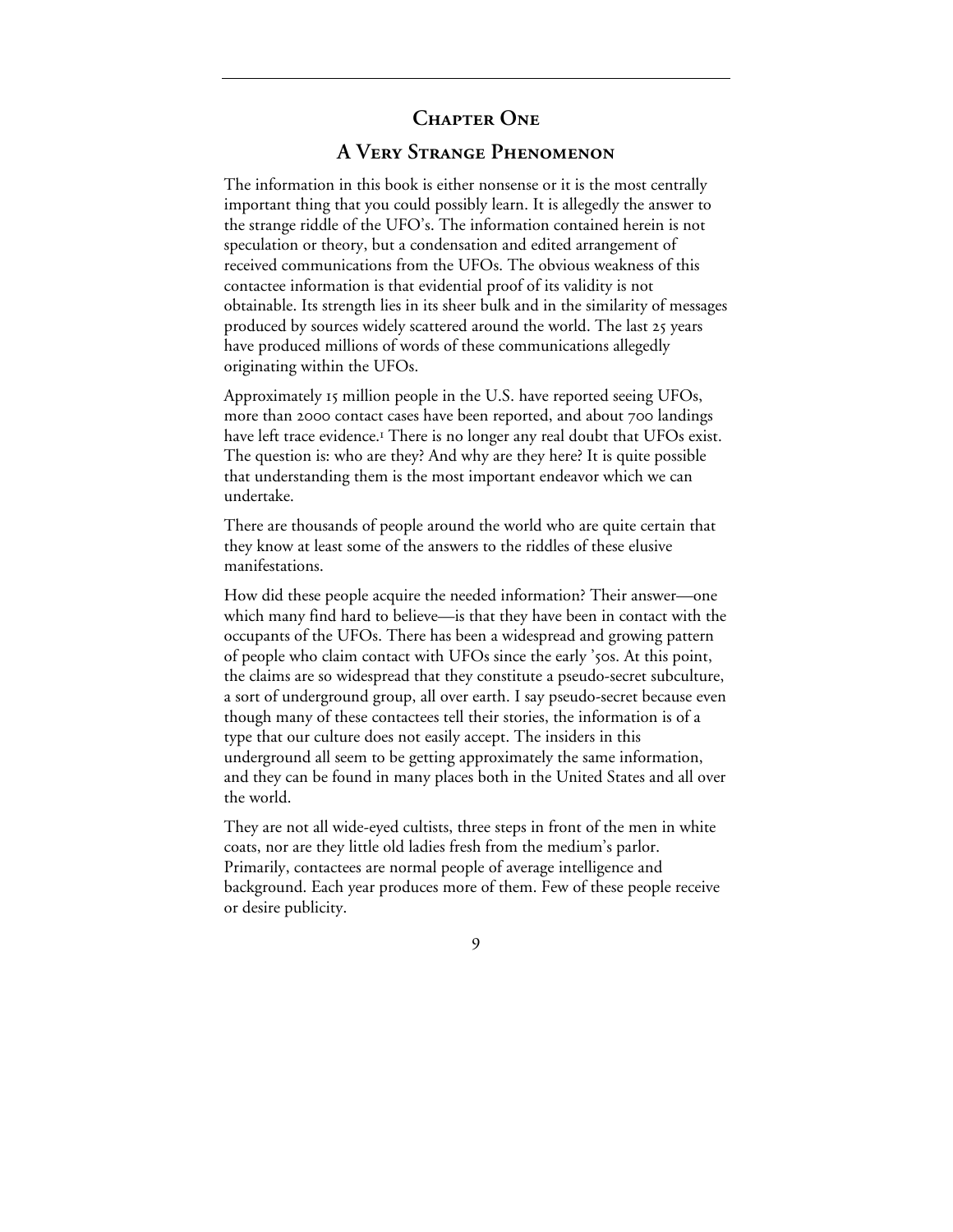I've been studying paranormal phenomenon for 25 years, and for the past 14 years I've specialized in unraveling the contactee riddle. You will find in reading through this book that it requires some background in paranormal studies. The first three chapters of the book are intended to function as a synopsis of this background, and the bibliography is available to those who wish to pursue this field in greater depth. A great deal of apparently unrelated material begins to substantively add to the evidence available in the UFO contactee literature, once this mountain of contactee data is condensed. I am now in a position to make such a condensation, and this analysis of the contactee story turns into an explanation of the nature, purpose, origin, and ultimate objective of at least one large group of UFOs.

The entire situation regarding the contactees reminds me of something which the late Dr. James E. McDonald said to Congress in 1968. He was reporting to the House Committee on Aeronautics and Astronautics on his conclusions regarding UFOs. He described a situation in northern France years ago, where many peasants reported stones falling from the sky. Since the reporters were "dumb" and "unscientific," they were ignored at first. Finally a scientist took the reports seriously and investigated the thing fully. Thus was born the science of meteoritics. Dr. McDonald suggested to Congress that in dealing with UFO reports, we now face a "very similar situation in science. We have tended to ignore it because it didn't make any sense. It definitely defies any explanation, and hence the situation has evolved where we can't get going because we aren't already going."2

Consider the case of Travis Walton of Snowflake, Arizona, taken aboard a UFO on November 5, 1975, in plain sight of six witnesses. The witnesses were given lie detector tests. All tests showed the witnesses were telling the truth. Travis himself showed up five days later. He was twelve miles from the place he had been taken on board. He had a story to tell that involved his waking up inside the ship and finding several very odd-looking creatures examining him, as well as four perfectly normal-looking human types.

Now, these details are pretty solid. Dr. James Harder, director of Research for the Aerial Phenomena Research Organization, personally investigated the case and stated that he felt there was no hoax involved. The lie detector tests given to the witnesses support the data. All indications are that this contact is authentic.

In spite of this, the news coverage was so conditioned by the old ridicule lid of the 1950s that few Americans found out about it until months after the occurrence.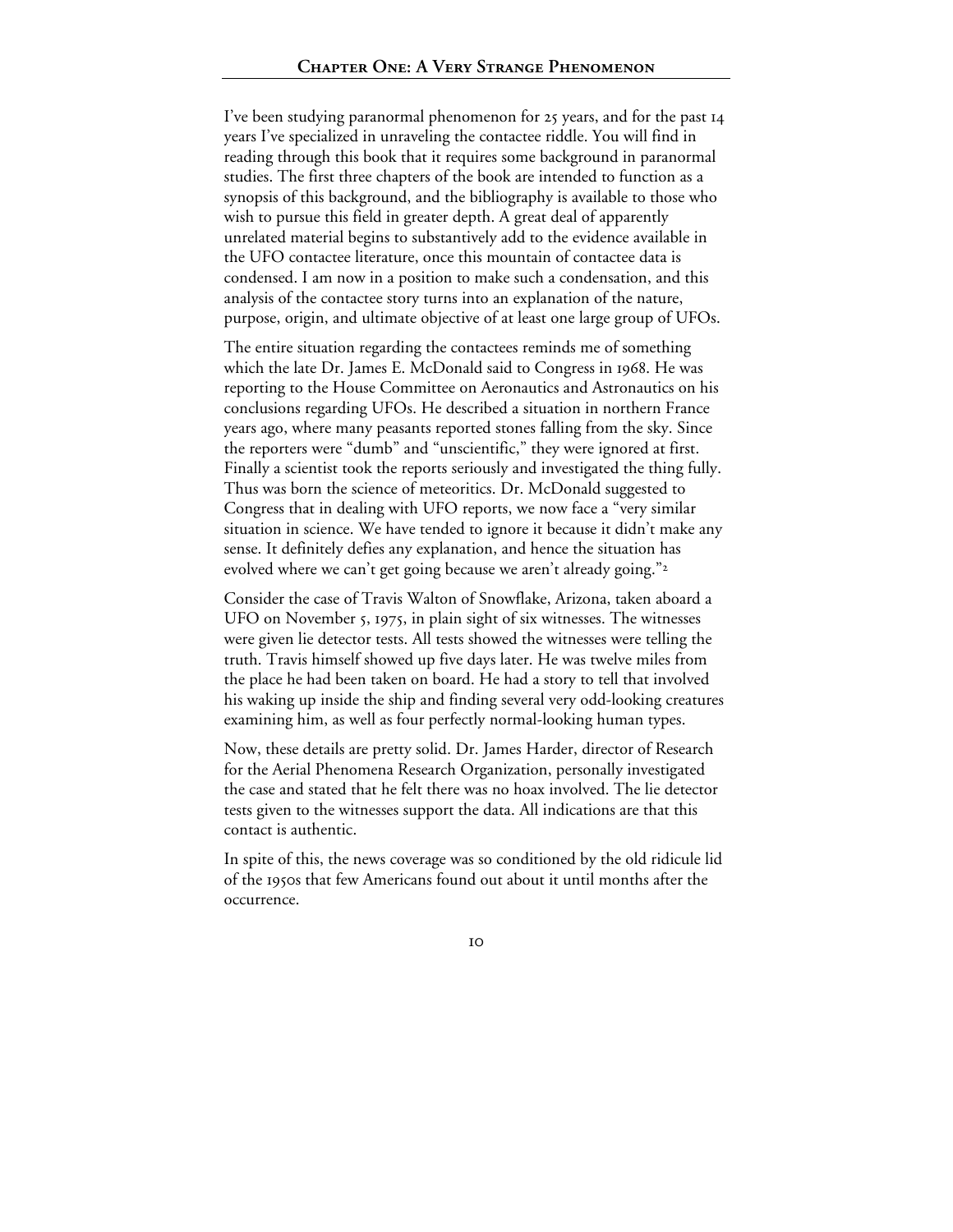Various UFO research groups such as APRO and MUFON (for complete listings, see bibliography) put out many reports, such as that of the Travis Walton case, which the national press passes by. And so the underground becomes more and more certain that UFOs are real and are communicating with us, while the cultural community as a whole continues to not know much of the important data.

This gap in knowledge was at one time at least in great part attributable to the U. S. government's handling of investigations into the phenomena. In the late 1940s and early '50s, when the sightings and stories were gaining momentum, the Air Force, like almost everyone else, was mystified. In addition, they were responsible for the safety of American skies. They were embarrassed and concerned about these unidentified flying objects. These were the days of backyard bomb shelters; the national feeling was that Russia might well launch a nuclear attack. So it is quite understandable that the Air Force was extremely upset about their inability to explain the phenomena. The result was that the UFO phenomena was brushed off, officially, as being a ridiculous fantasy. In this atmosphere, the reliable witness was liable to refrain from reporting his UFO experience, because it might damage his reputation. Dr. J. Allen Hynek spoke about this problem in 1953:

… nothing constructive is accomplished … for science in the long run—by mere ridicule and the implication that sightings are the products of "birdbrains" and "intellectual flyweights," … Ridicule is not part of the scientific method and people should not be taught that it is.3

After Project Blue Book came into its own, the Air Force became gradually more confident that the UFOs were not a threat to American security, but by this time the habit of ridicule of UFO sightings and sighters was well set. Gradually, the official nature of the ridicule lid has vanished, although still today there is a military injunction against servicemen reporting UFOs before they have been debriefed. But the habit of ridicule is still in effect, and has continued to successfully stop the free flow of information on the subject that is so necessary for the average citizen to have before he can really decide for himself about UFOs. As Jacobs notes in his book on the history of the UFO controversy, Hynek first polled 44 astronomers for their interest in the UFO phenomena, and found that only 17% of them were interested. He wrote them, then, about several particularly unusual and provocative sightings, and re-polled for interest: nearly all of the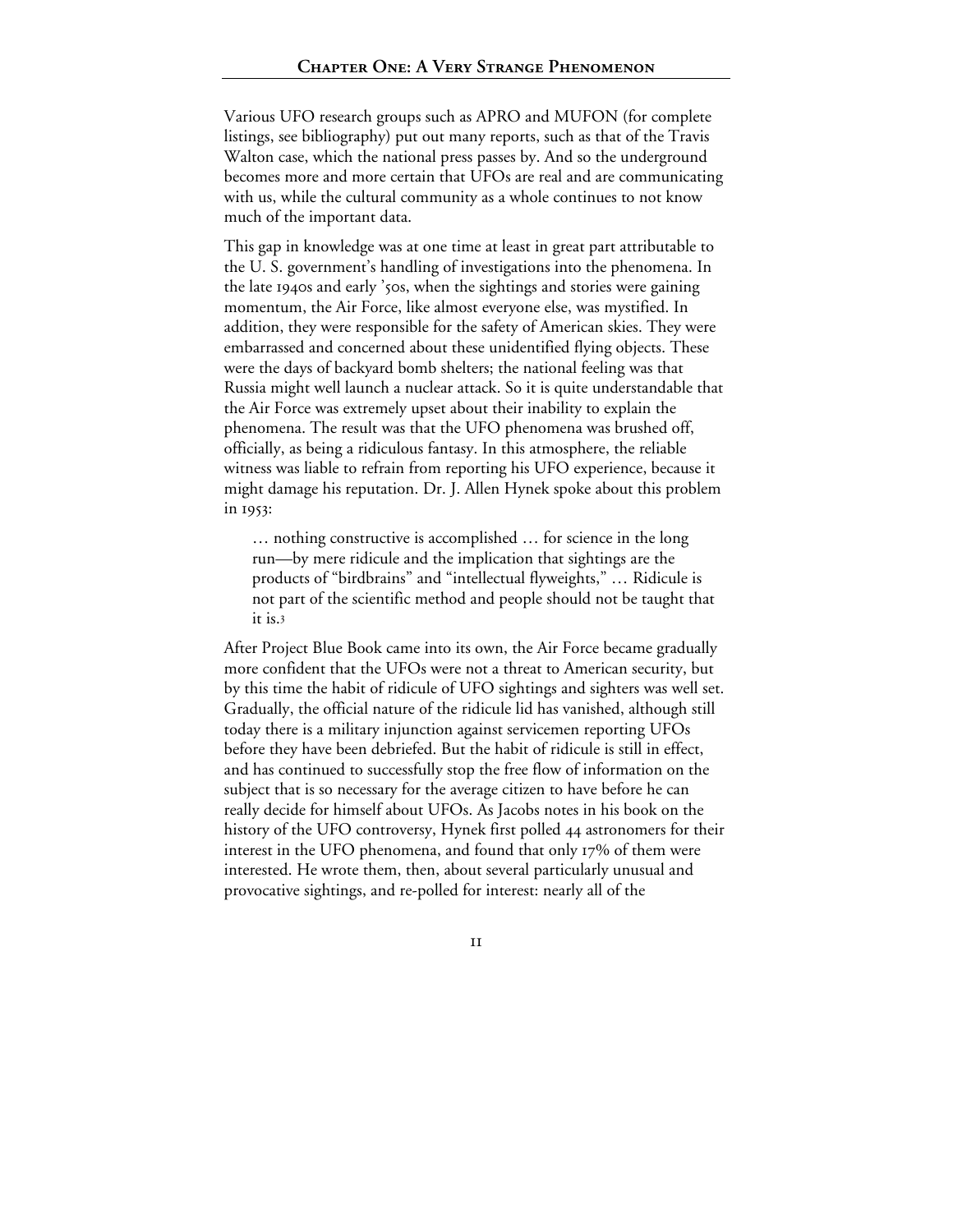astronomers had become interested in UFOs. As Hynek said, "their general lethargy is due to lack of information."4

In countries where UFO sighting information has been as freely distributed as any other news, there is a much more energetic feeling among the general populace about the significance of UFOs.

There is a basic problem encountered by those trying to use the scientific method to investigate UFOs. When one begins to investigate a new phenomenon, he needs to start from some aspect of the phenomenon which is linked to present theory. The UFO phenomena does not easily "compute" on the calculators of our present system of physical measurements and predictive judgment. I think that it is this reason more than any other which discourages most scientists and keeps even interested men from undertaking active investigation. Ufology is a frustrating discipline to a scientist. Since it is already unfashionable to be a UFO investigator, this frustration completes the decision, and only the most daring of the scientific community will link their names with UFO studies. This set of circumstances is also true of the whole field of paranormal research, of course, of which UFOs is properly a part.

It has been my personal experience that many of the researchers in ufology will, while appearing most conservative for the record, confide in sympathetic company their more esoteric theories. Some of the more experienced of these people are truly daring the outer limits of knowledge in general. I think it's high time that these outer limits be made more generally known.

I've been at this pursuit of UFO understanding for over 25 years now. I've tried to maintain a totally open-minded approach to the study, considering no piece of evidence too small or too ridiculous to consider. The theory which has gradually emerged from this approach may seem a bit wild or absurd, but it is dealing with a wild and absurd bunch of data. The one thing that recommends the theory is that almost all reports which come in day by day seem to fit into it very well. One thing to remember: almost everything which we now accept as normal in our present technology would have been considered a wild and absurd impossibility a scant 100 years ago. We do not know how many millennia ahead of our present understanding the UFOs might be.

I have chosen not to abide within the approved scientific method of verification of accepted data within the boundaries of currently accepted scientific opinion because this method has proven a tool ineffectual in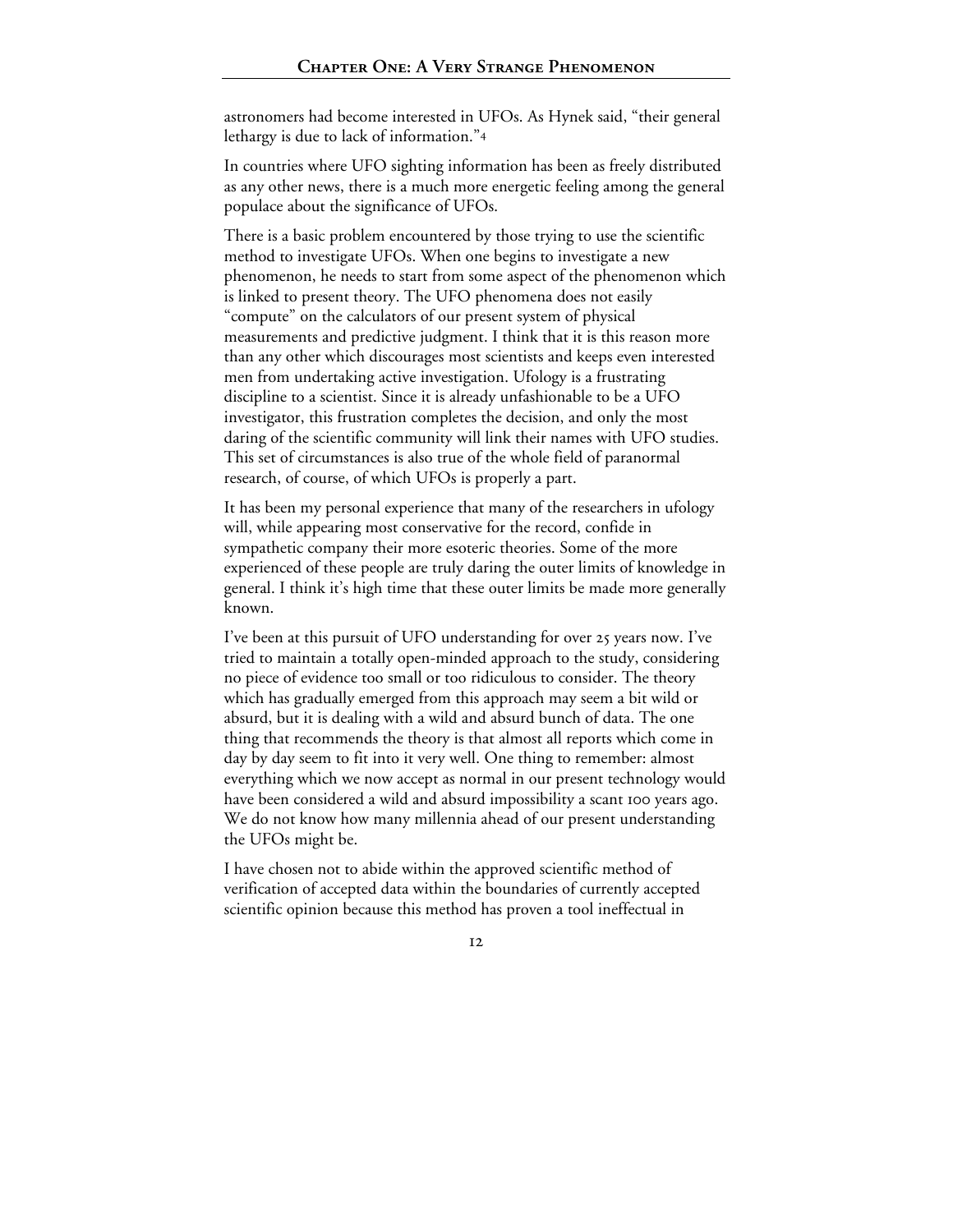dealing with this phenomena. I make the assumption that the reason for this lack is that the system is set up to investigate the present level of reality within our technological and scientific nexus of thought. I make the further assumption that the nexus of thinking or technology which underlies the UFO manifestations may not have any close connection to our present Earthman's philosophy of reality. History is replete with examples of the events in which reality itself proved unconformable with the current scientific or philosophical thinking. I think it is happening again. We thought that the Earth was flat at one time. Less than 400 years ago, Giordano Bruno was burned at the stake for suggesting that the Earth revolved around the sun. Now, again, there really does seem to be a growing amount of evidence pointing to the existence of a totally different type of reality than is generally appreciated by our philosophy.

If you ask anyone you meet on the street whether he believes UFOs are real, over half will answer, yes, they probably are. Most people have a lively interest in the subject and when a case is covered in their newspaper, read it and ponder it. But because most UFO cases are not covered in newspapers, the general public does not receive a great percentage of the very prevalent UFO contact information. The lack of coverage is not the only reason that many UFO cases go unreported. There are other reasons:

- 1. The person who is contacted by the UFO is afraid to tell about his experience, because he fears ridicule.
- 2. The contactee has no knowledge of UFO investigating organizations, and receives only incredulity from the people to whom he does tell his story. He would like to share his experience but does not feel he will be believed.
- 3. The contactee may not remember his contact experience consciously, because of a memory block affected by the UFOnauts.

UFO researchers have found these three causes for "silent" contactees to prevail again and again, and it is theorized that a large percentage of contact cases are never discovered by investigators. The pioneer ufologist, Dr. J. Allen Hynek, has estimated that around the world there are about 100 UFO sightings every day, though most of these remain unreported.

But there are still an incredible number of cases that we do know about. There is at present such a tremendous number of well-documented cases of contact with UFO occupants that Dr. Hynek has stated that it's high time we stopped looking for eggs, and started making the omelet. The problem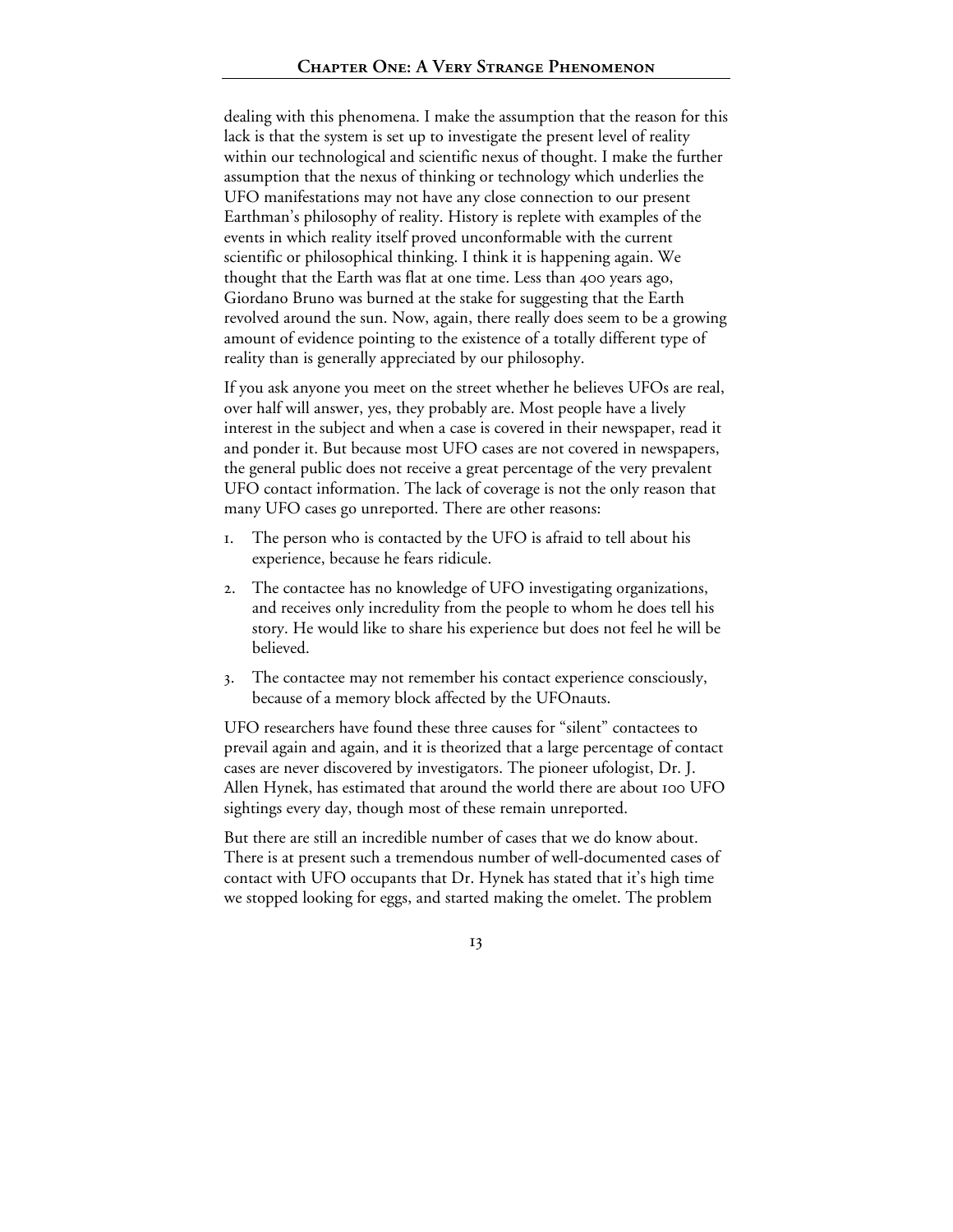is, of course, that these eggs are so weird that we're afraid to crack them open to make the omelet. This book is intended as an attempt to make this omelet, even if its taste is offensively pungent to some theorists' palates.

But before I begin, I would like to look at just a few "eggs" with you. I want you to get an idea of just how strange these eggs really are. So I've taken a sample of some fifteen cases, all of them UFO sightings which include a close contact with the UFO occupants. These few cases are taken from the many which are reported by the investigating organizations such as APRO, MUFON, and FLYING SAUCER REVIEW. Look in the Bibliography at the back of the book for a list of these information sources complete with addresses. I will not bore you with the well-known cases of the 1950s. This is a small sampling of more recent cases, in order to establish how common these UFO contact reports are, and to give you the flavor of the concoction these "eggs" are going to make.

#### **CASE NUMBER 1**

Date: 1963 Place: Fern Creek, Ky. Investigators: Col. Verne Yahne, Ky. Air National Guard; D.T. Elkins, Independent Investigator

Four young boys, aged 5 to 12, observed a disc-shaped craft as it landed behind a small woods near where they were playing. A humanoid clad in a space suit, about four feet tall, emerged from the woods. Two of the boys threw dirt clods at the entity to provoke it into some action. The entity then shot them with a small black rod, producing a tingling sensation and slight pain. When the boys were individually questioned, all four stories matched. The description of the humanoid which they gave matched information in NICAP files of more than 200 other sightings in the Ohio River Valley area in considerable and exact detail.

The boys' mother stated that she got a "message in her head" (telepathic) to call the University of Louisville shortly after she called the National Guard to report the sighting.

Small footprints and clear landing marks were found. A day later, two unidentified men visited the landing site and eradicated the landing evidence. Although they stated that they were from the University of Louisville, this was checked out and found to be untrue.

#### **CASE NUMBER 2**

Date: 1965, and continuing, to the present.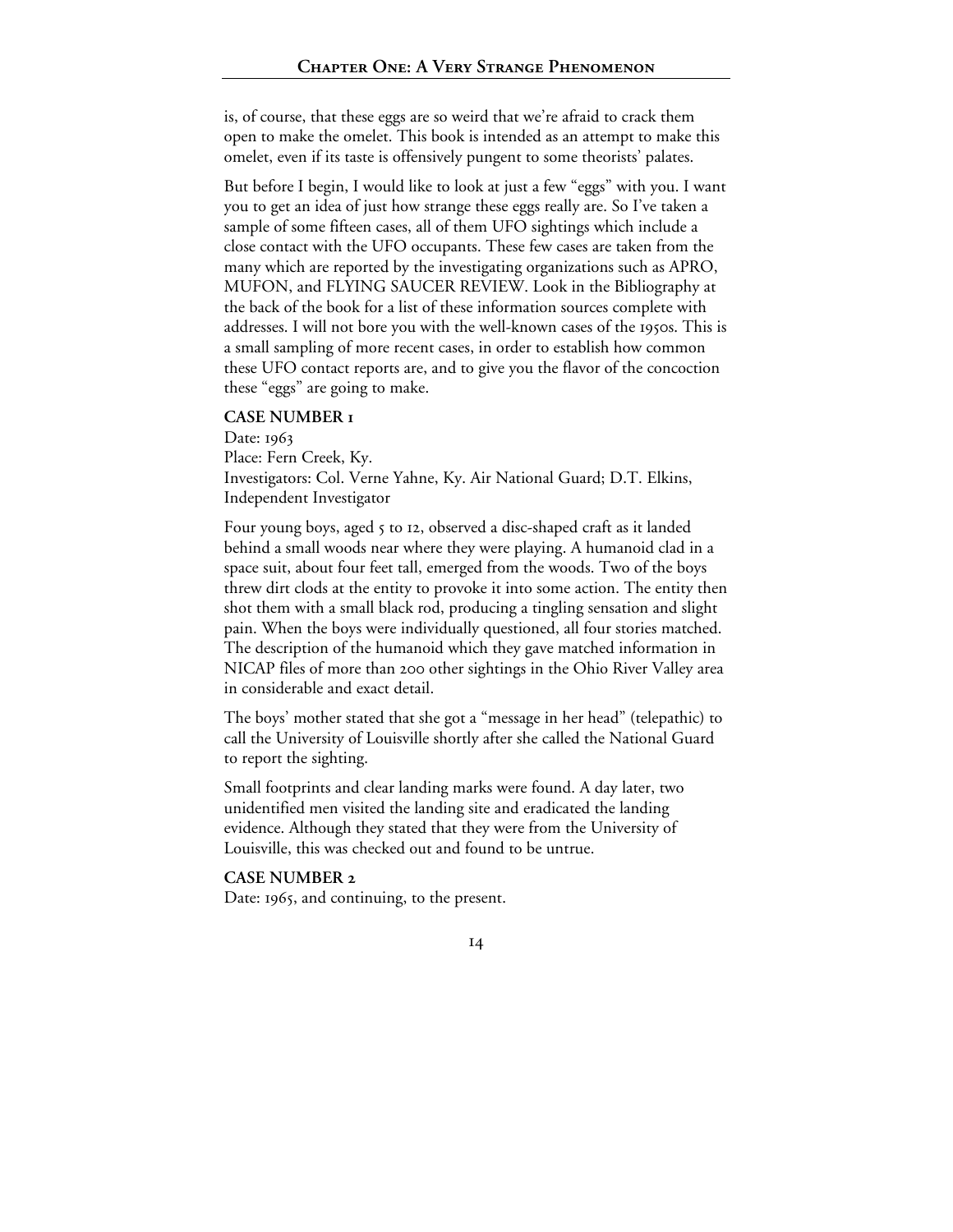Place: Spain

Investigators: Antonio Ribera and Rafael Farriols, both ufologists in Spain.

A planet called UMMO began contacting various people in Spain in 1965. The people were well-respected and educated: a writer, an engineer, a lawyer, etc. The contacts would be by telephone, and the contactee was invited to ask questions of the Ummites. Later, a report answering the question would come in the mail.

These reports were signed with a thumbprint bearing a distinctive mark much like the alchemical symbol for Uranus, an "H" with a shorter vertical line through the bar. The contactees were told that the Ummo craft would be at a certain place on a certain date. The craft showed up on schedule and pictures were taken of it. On the bottom of the craft there is the crossbarred "H" symbol.

The reports have continued to come in through the intervening years, and speak on many technical subjects, such as physics and biology. The "Ummo" words which are used in these reports, when collected together and considered, form a self-consistent language structure. They say that they are from a planet which revolves around a star which they have tentatively identified as being our "Wolf 424," and that they were first attracted to our solar system by a radio signal which was sent from Earth in 1934. They gave the frequency of the signal (413.44 megacycles). Between the ages of 14 and 16 the vocal chords of the children become sclerosed and for this reason most of the adult inhabitants of Ummo are unable to talk and must use telepathy.

These Ummo reports are an exceptionally interesting instance of UFO contact, and they continue at the present time. FLYING SAUCER REVIEW occasionally updates this continuing story.

#### **CASE NUMBER 3**

Date: May 4-9, 1969 Place: Bebedouro, Brazil Investigator: Hulvio B. Aleixo of CICOANI, a research group of Belo Horizante, Brazil.

Jose Antonio da Silva, a 24-year-old soldier of excellent personal character and reputation, was abducted by small, red-bearded humanoids who forcibly took him aboard their craft. During his confinement aboard their strange vessel, a fair, tall, human-looking being appeared to him, though the smaller aliens did not seem to be able to see him. This being warned da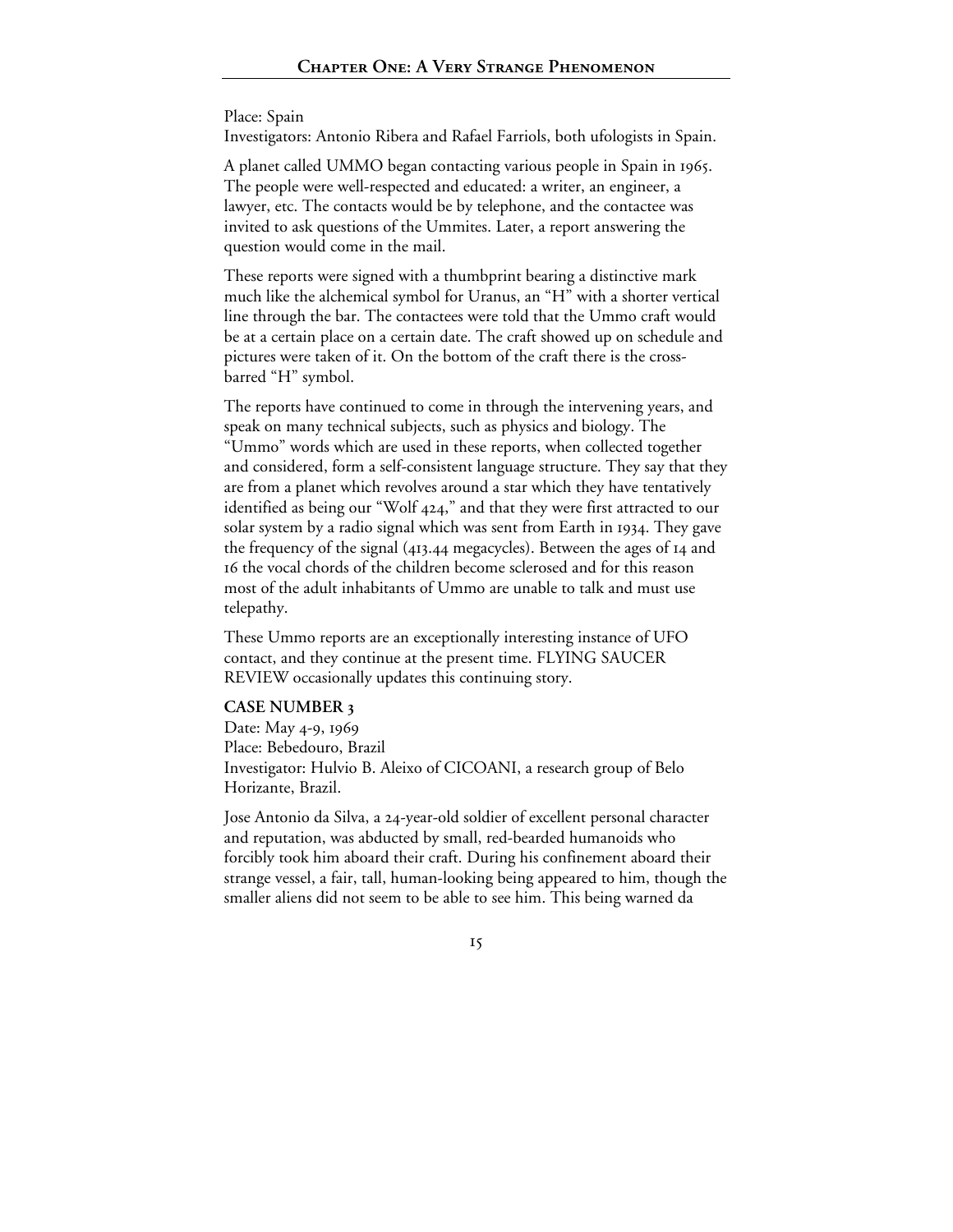Silva of a danger which involved the whole of mankind which might be avoided if man on Earth changed his ways. Da Silva was told that intervention by unknown beings, and possible calamities, might be involved.

Twelve days after his abduction, da Silva was awakened by a sudden urge to go outside. He did so and saw three of the red-bearded aliens, who had apparently summoned him telepathically. He quickly re-entered his house and locked the door against them, for he felt that part of the danger to come might involve them.

#### **CASE NUMBER 4**

Date: Summer, 1973 Places: All over Pennsylvania Investigator: Stan Gordon, MUFON State Director

Because this is a report of 118 separate contacts with unknown creatures, the date and place have to be generalized. These reports vary somewhat but have the primary details more or less in common. The salient feature of these cases is the creature or creatures who are sighted. They are hairy, ape-like beings with glowing eyes and apparent ears, large noses, fang-like teeth, and the long arms of an ape. Where Gordon was able to take footprint casts, the print was a large and three-toed track. The sightings were, in the majority, in wooded areas or near rural or small-town homes. During the sighting, animals would be still, but before and after a sighting, both animals and small children acted as though they were quite disturbed, cows huddling, dogs barking, children crying all night. These creatures have been sighted often in connection with UFO sightings, have been seen entering and leaving UFOs, and on occasion a telepathic communication from a source connected with the creatures has been reported. In three of these encounters, a creature has been shot. One was shot with a 30-06 (see Case Number 6). Another was shot with a 16 ga. shotgun at close range, and the third with a .38 pistol. The latter two creatures both disappeared in a flash of light, like a photo-flash bulb going off, on being shot.

#### **CASE NUMBER 5**

Date: 10-11-73

Place: Pascagoula, Mississippi

Investigators: Dr. J. Allen Hynek, Chairman of the Dept. of Astronomy, Northwestern University; Director, Center for UFO Studies; Dr. James A. Harder, Prof. of Civil Engineering, University of California; Director of Research, APRO.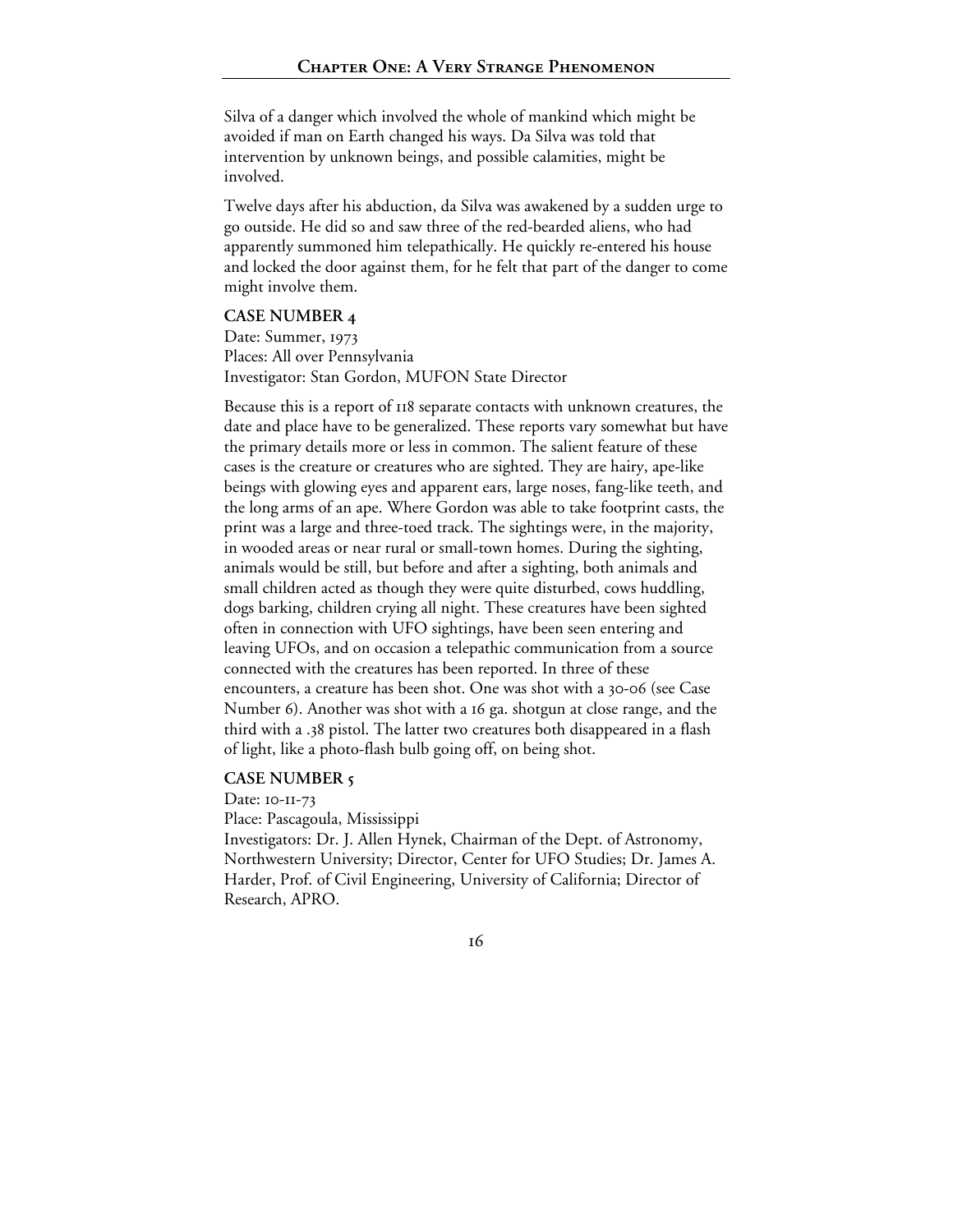Charles Hickson, age 45, and 18-year-old Calvin Parker were fishing when an oblong, blue-gray craft 35 to 40 feet long descended and hovered near them. The craft made a "zipping" noise. A door appeared in the craft and three humanoids or robots came out and approached the two men. Like their craft, these entities did not touch the ground but moved just above it, proceeding without moving their legs. The entities were short and had elephant-hide skin, slits for eyes, and pincer-like hands.

When Parker saw the entities approach, he passed out. Hickson was paralyzed, but was able to continue observing what happened. Two of the entities picked up Hickson by his arms and carried him inside the ship. When he was picked up, Hickson lost all feeling, including that of weight. He was taken to a bare, brightly-lit room. He could not see where the light came from. The entities placed him in a reclining position, still "floating" in air, and an eye-like instrument scanned back and forth across his body with thoroughness, as if it were examining or photographing him. This episode lasted somewhere between 15 and 40 minutes, Hickson is not at all sure about the time. After the examination was over, the entities left Hickson alone for a while, and then "floated" him back to where they had picked him up on the river bank.

About an hour later, the two shaken fishermen went to the sheriff's office to report their story. They were interrogated exhaustively and afterwards were left alone, in a "bugged" room. The recording of their conversation at that time reveals that both men were quite frightened by their experience, the emotional trauma having been so great to Parker that, after Hickson left the room, he began to pray. Ultimately he suffered a nervous breakdown as a result of this experience.

Hickson, though plagued with nightmares, and continuing feelings of terror about the experience, came through it better, and was able to work with investigators who wished to ascertain the truth about his experience. A 2½ hour lie detector test, given by a highly skeptical polygraph operator, revealed that Hickson was telling the truth. When Dr. Harder used the technique of time regression hypnosis on Hickson, he too felt that Hickson was telling the truth about the experience, for he said "a strong feeling of terror is practically impossible to fake under hypnosis."

#### **CASE NUMBER 6**

Date: 10-25-73 Place: Greensburg, Pennsylvania Investigator: Berthold Eric Schwarz, M.D., Consultant, Brain Wave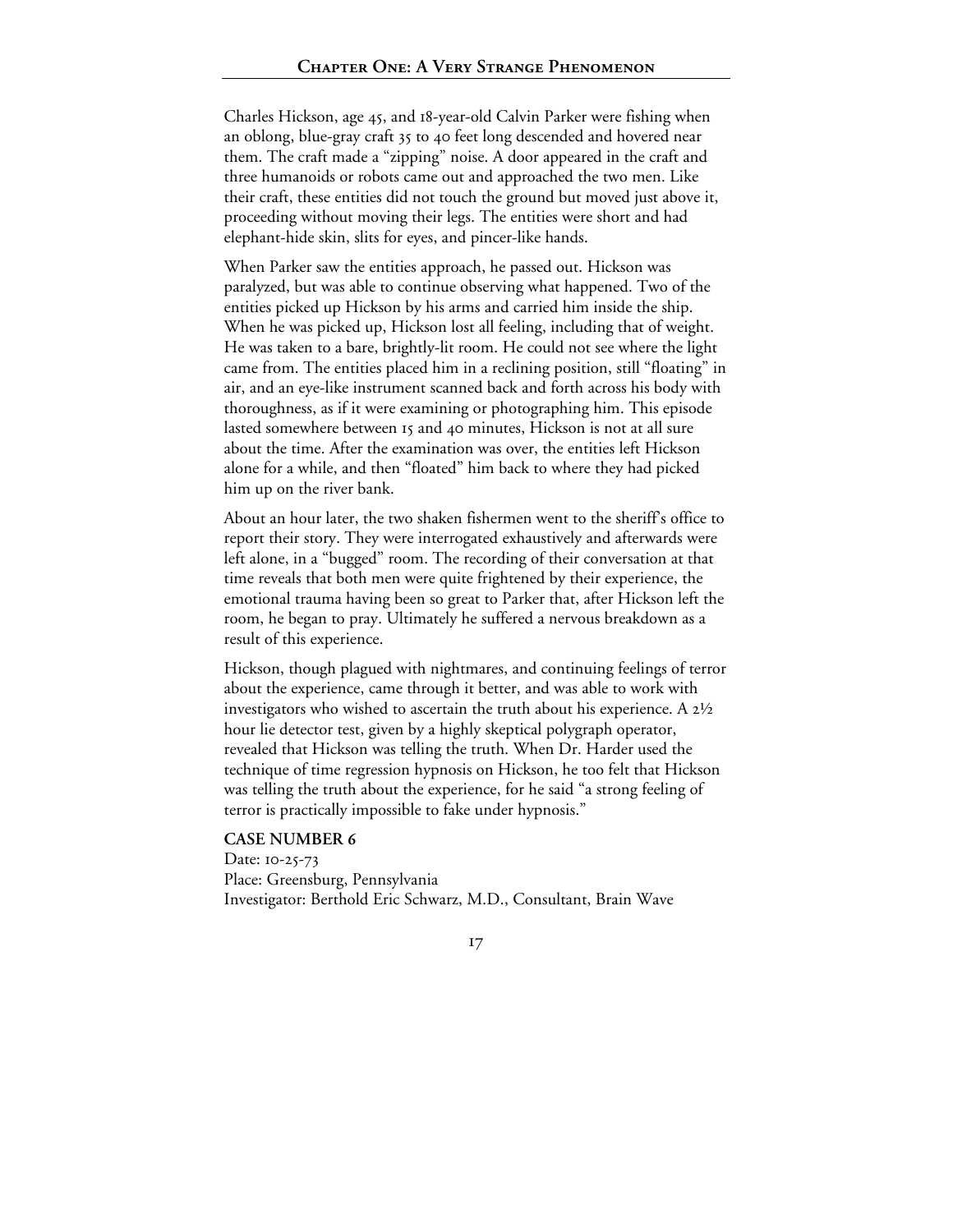Laboratory, Essex Co. Hospital Center, Cedar Grove, New Jersey, Consultant to FLYING SAUCER REVIEW.

This case is perhaps the most interesting and many-faceted of the 188 Pennsylvania creature sightings included in Case Number 4. It began at nine o'clock at night, when a young farmer, called Stephen Pulaski in the report given in FLYING SAUCER REVIEW, and at least fifteen other witnesses saw a bright red ball hovering over a field near them. Stephen grabbed a 30.06 rifle, and he and two ten-year old neighbor boys went to investigate it. Stephen's auto headlights dimmed as he neared the object, and as the object descended towards the field, Stephen's German Shepherd, back at the house, became very disturbed. The object was now bright white, and appeared to be about 100 feet in diameter. It was buzzing much like a lawnmower would.

They stood watching the object on the ground, and then the neighbor boys saw something walking along by the fence. Stephen thought it looked like two bears, and he fired a tracer bullet over the "bears" heads. The creatures were very tall, one 7 feet, the other over 8 feet tall. These measurements were easier than usual to get because the entities were silhouetted against the fence and so could be accurately judged. They were hairy and long-armed, with greenish-yellow eyes. They made a noise like a baby whining. A smell like "burning rubber" was present. Stephen, realizing that these creatures were not bears and that they were coming nearer to him, fired over the entities' heads once more and, when they kept on coming, fired directly at the larger creature.

When the creature was hit, the glowing 150 ft. diameter object disappeared from the field, instantaneously, and the motor noise stopped. The two creatures turned around and walked back towards the woods. In the field where the object had been was a glowing area about 150 feet in diameter, which was gone by the next morning. While it was still there, a State Trooper who came to investigate the story went up to within 200 yards of it, then stopped, went back to call in the UFO researcher Stan Gordon. The Trooper felt that Stephen was so disturbed that it was better that he be watched—and Stephen wouldn't go near the glowing area.

It was 2 a.m. when Stan Gordon's Study Group team and Stephen and his father went back to the landing site. The animals were acting scared, and Stephen's dog was tracking something which no one could see at the edge of the woods. Suddenly Stephen began rubbing his head and face and looking as though he were about to faint. Several people approached him, but he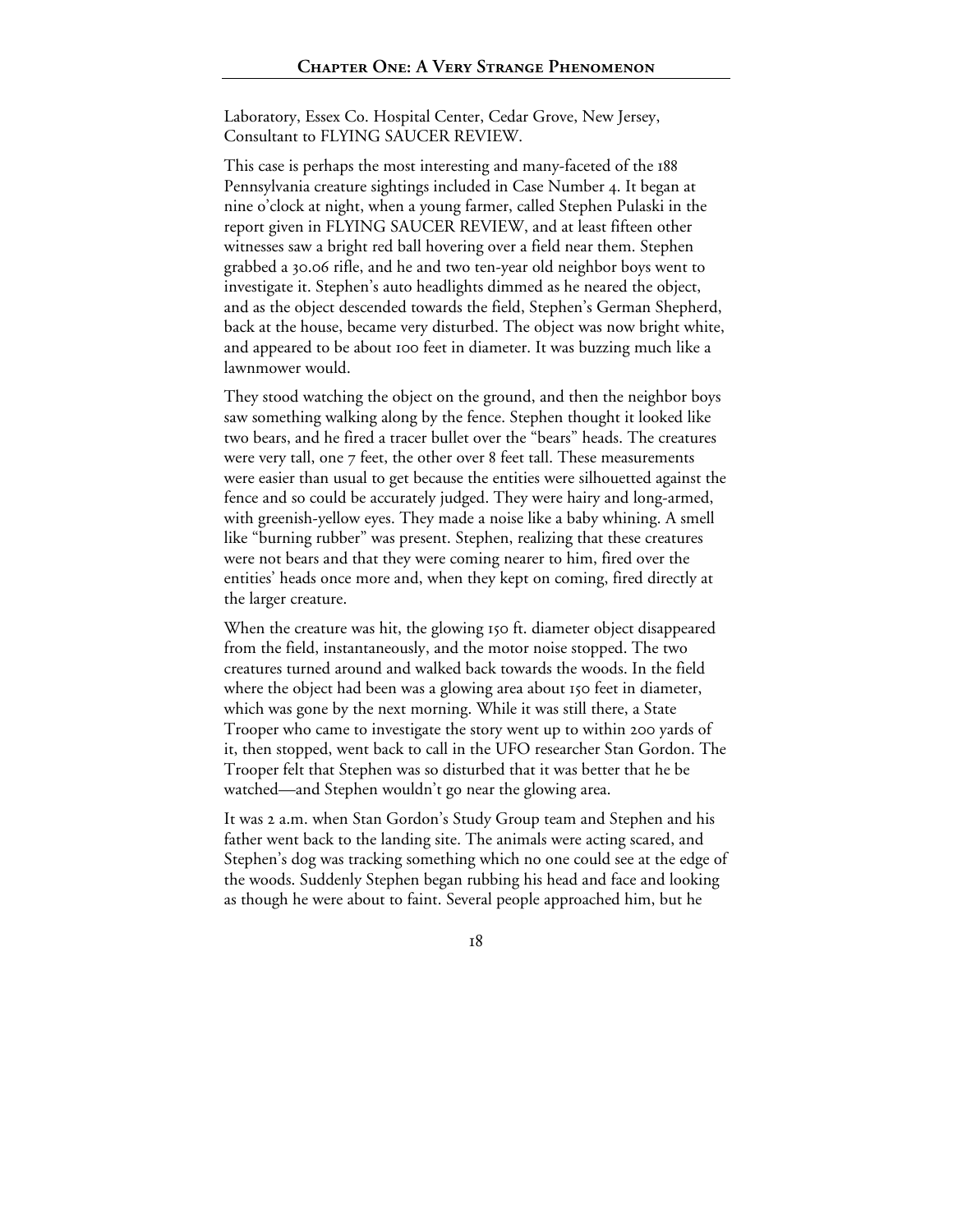threw them off, growling like an animal and flailing his arms. His own dog ran towards him and Stephen attacked the dog. Two of the investigators also experienced some feelings of lightheartedness and difficulty in breathing at this point.

Stephen continued running around, growling and swinging his arms, and then collapsed in a manured area, face-down. He lay there for a time, then began to come to himself, and said, "Get away from me. It's here. Get back." Sulfur-like odor was noticed. Stephen and the group got away from the area, but Stephen kept mumbling that he would protect the group. He said he saw a man in a black hat and cloak, who told Stephen, "If Man doesn't straighten up, the end is near." The man also told Stephen, "There is a man here now, who can save the world." Needless to say, the investigators present felt quite concerned about Stephen's health, and it was here that Dr. Schwarz was called in. Dr. Schwarz's subsequent psychiatric study of Stephen yielded results that he feels point clearly to the incident having occurred just as reported, for indeed it would be terrifying for a man such as Stephen, used to a very practical and realistic type of life, to shoot and hit an 8-foot antagonist which then was not harmed in any way. The numerous other witnesses to the various phases of the incident also bear out its having happened. Who was the man in black, and what do the predictions about Mankind really mean? That is a matter for interpretation. But that Stephen had the experience has been thoroughly documented.

#### **CASE NUMBER 7**

Date: 10-28-73 Place: Bahia Blanca, Argentina Investigator: Liria D. Jauregui, APRO Investigator

Very early in the morning, truck driver Dionisio Llanca had a flat tire and pulled off the road in an isolated area. As he set up the jack to change the tire, he saw lights in the distance, but thought little of them until, as they approached, they suddenly changed to a brilliant blue. When Llanca tried to get up and look for the source of this odd light he found he was apparently paralyzed and could not move. He was able to see, however, as a dometopped disc came to rest, hovering just above the ground near the truck. On the ground by the craft were three humanoid entities, two men and a woman. They had long blond hair and elongated eyes, and wore silver, onepiece suits with high boots, no helmets, no weapons.

After the entities had talked among themselves, one of them lifted Llanca by the neck of his sweater. Llanca was desperately frightened, but the man put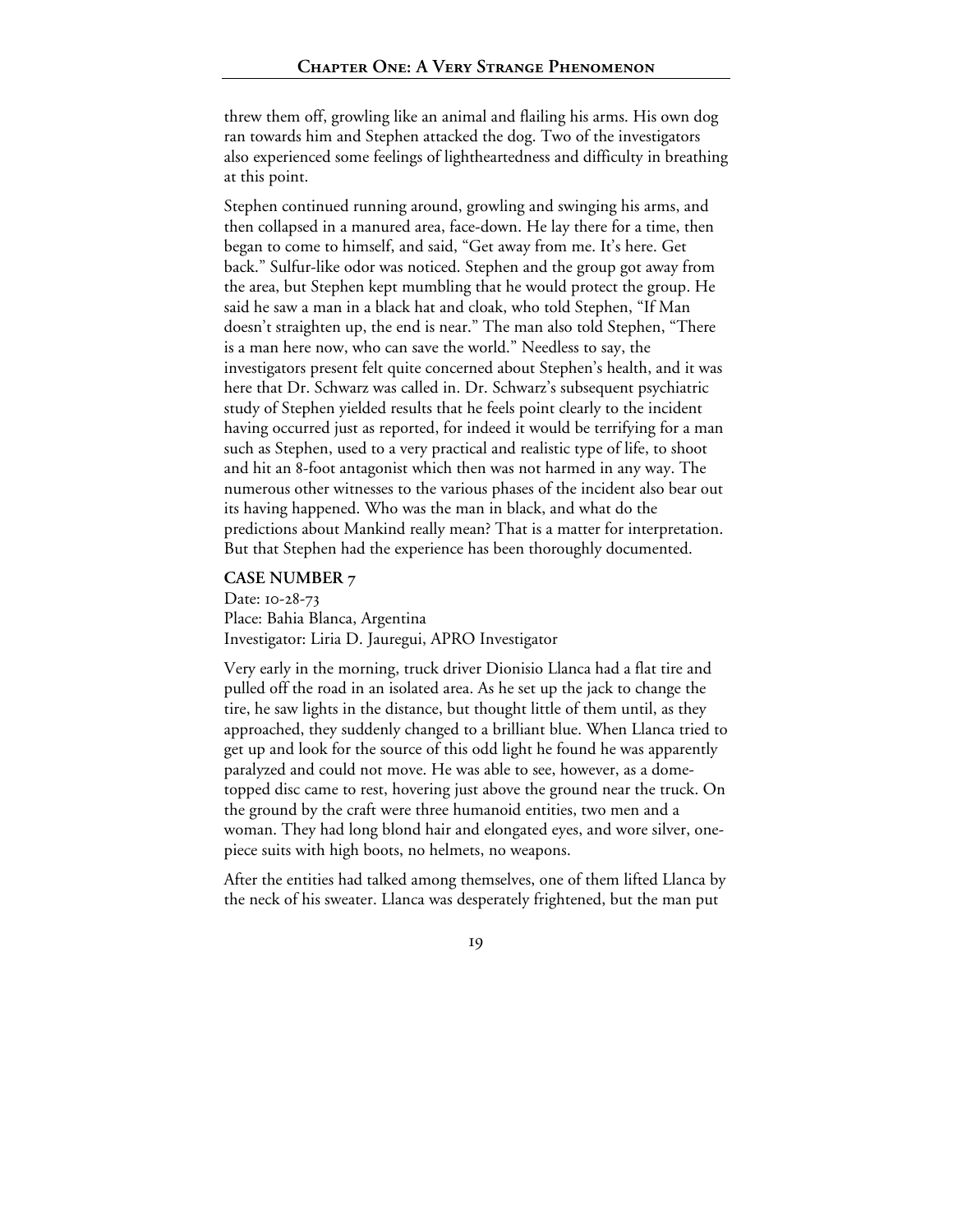a small black box against his left index finger and instantly he began to relax. In a few seconds, he was unconscious.

The next morning he awakened on the roadside and made his way back to civilization. He told his story and investigation was undertaken, but although competent doctors used hypnotherapy and truth serum with Llanca, he could not remember a portion of his experiences aboard the craft. He was able to tell the investigators that these entities had been contacting people on Earth "since 1950," and that their purpose was to discover whether Earthmen could live in their world. He described the interior of the ship, and said that he went into the ship not by stairs or a ramp, but on a ray of light. But he reported that the beings did not want him to remember some of his experience aboard their craft, and he would not be able to. The message that came from him after intense probing for information was this, "I have a message from the beings in the craft but I can't tell you what it is. No matter what you or any other Earth scientists do, there will remain the memory lapse while I was on the ship."

The medical personnel working on this case agree with this statement, and feel that to probe any deeper in Llanca's subconscious for this experience might damage his health. But they feel that his experience was, though unbelievable, quite real.

#### **CASE NUMBER 8**

Date: 1-7-74 Place: Warneton, Belgium Investigators: Mssrs. Bazin Sr. and Jr., Mr. Bigorne, Mr. Boidin, MUFON investigators.

An anonymous witness driving along the French-Belgian border experienced engine failure. His lights and radio also went out. At this point he saw a landed UFO about 160 yards away across a field. The 30-foot wide craft was shaped like a World War I British helmet and was glowing a patchy orange, with white light coming from beneath it. Two entities were walking slowly and stiffly toward the witness. Both were about 4 feet tall, with grayish skin, round eyes, a rudimentary nose, and a slit-like, lipless mouth. They wore helmets and metallic gray coverall-type uniforms. One had an object in his hand shaped like a short, thick ruler with a pointed tip. He was aiming it at the car.

When the beings came to within 12 feet of the car, one of them opened and closed his mouth and the witness felt a slight shock at the back of his head and heard a low-pitched, modulated sound. Then the entities turned about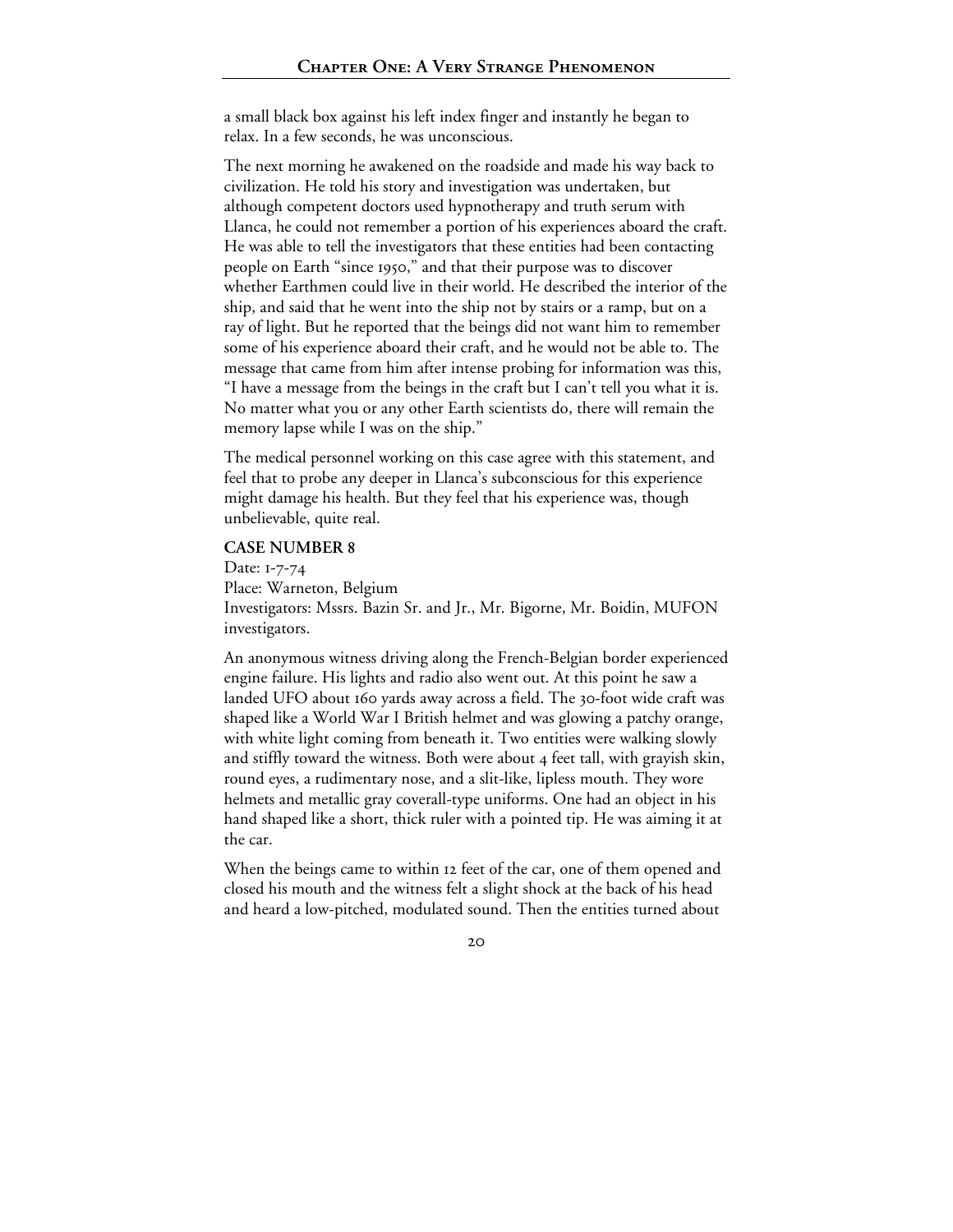and reboarded their craft, which began pulsating an electric-blue glow. Its tripod legs withdrew, it rose and hovered momentarily, then rapidly ascended at a 60-degree angle. As the witness prepared to leave the site, another car drove up; its driver had also seen the UFO and the beings.

#### **CASE NUMBER 9**

Date: Easter Sunday, 1974 Place: Bardstown, Ky. Investigators: Lawrence Allison and D. T. Elkins.

A boy in his late teens was driving alone at night and wondering why he was doing so—he had almost compulsively gone out to take the ride and had no purpose in mind—when a man appeared beside him in the car. He asked the startled boy if he remembered him, which he did not.

Then suddenly he was inside a large room, he and his car. The "passenger" welcomed him aboard, and proceeded to show the boy around the craft.

After the tour was completed, the guide, who looked like a normal Earth man and was casually dressed in a shirt and blue jeans, asked him to get back into his car. The boy did so and found himself suddenly back on the road.

Investigations to find more details of this encounter are continuing.

#### **CASE NUMBER 10**

Date: 4-10-74 Place: Whitehouse, Ohio Investigators: Earl Neff and Larry Moyers, MUFON field investigators.

"Sam" (an alias) had spent an evening with a friend who claimed to be a contactee of the UFOs. During this meeting, he had asked the contactee for proof of the UFO's reality. On the way home from work the next night, shortly after midnight, his car's engine and light died. As he got out of the car he noticed another car stop behind him. A very prosperous-looking, gray-haired man got out of the car and came over to him. This normal looking human then offered Sam "proof," by dematerializing a rock with a small hand-held implement. Then he told Sam to "save his marriage," and promised that he would be contacted again.

#### **CASE NUMBER 11**

Date: 5-26-74 Place: Mitchell Caverns, California. Investigator: Idabel Epperson, MUFON field investigator.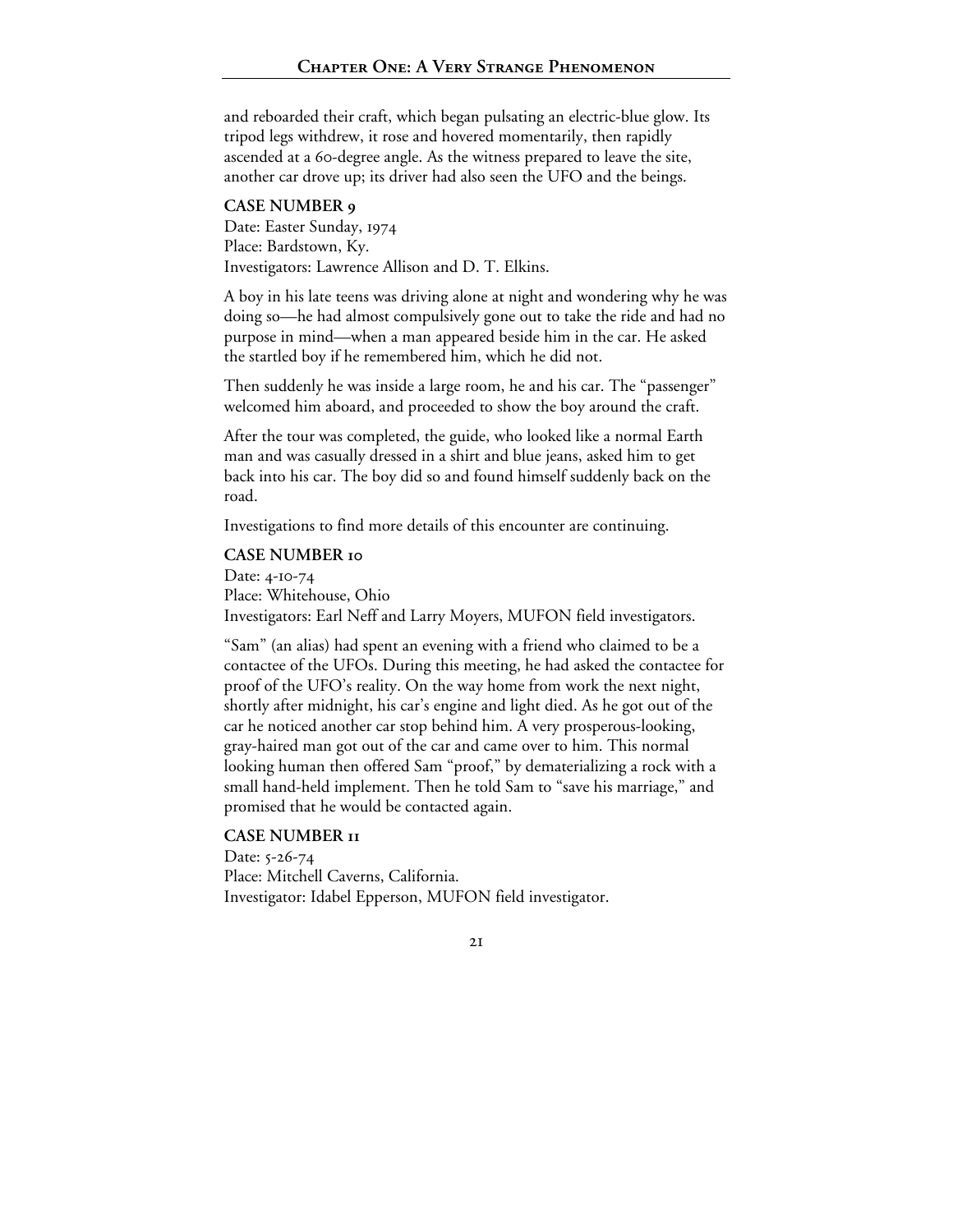This witness had seen UFOs several times in the past. One evening he was awakened in his camper by a humming sound and pulsating lights. He tried to call his family, but was immobilized. He saw four pinwheels of oddshaped colored lights, red, orange, yellow, and blue-green. He awoke the next morning with bloodshot eyes and an aching body. It was two hours later than his usual rising time.

He had impressions of having been inside a UFO, but a memory lapse blocked out details. At a later date, under hypnosis, he recalled being inside the craft and described a row of gyroscopes along an inner wall. "The pinwheels of colored lights energized these to form an artificial gravity field." He had seen eight men, normal-looking, seven of them dressed in maroon "foil-like" uniforms, the eighth clad in a soft, pale-blue outfit. He saw a view screen which was showing a close-up view of Saturn, a control panel, and three recliner-type chairs. The entities examined his eyes with a magnifying glass. The witness says that he expects to receive further contacts from these entities.

#### **CASE NUMBER 12**

Date: 9-3-74 Place: Duxbury, Mass. Investigator: John Giambrone, MUFON field investigator.

One day, early in the morning, this very reluctant woman witnessed a red pulsating UFO at treetop level, and two light beams which shone across the bog caused her car to die, while the radio gave out static. Not long after this incident, the woman got a telepathic message to drive her car down a certain road, which she did. Again the radio and engine quit, but this time four small humanoids appeared, moving rapidly towards her, each astride a small vehicle that looked like a roto-tiller but moving rapidly above rather than on the ground. One of the entities approached her car and telepathically asked her to open the door, but when she did not comply, all four doors flew open anyway. The entity examined her and touched her on the nape of the neck with a small implement which left five small puncture marks. She was told that they have thousands of ships which have been visiting Earth for many years. They have a mother ship nearby, she was told, and their home planet is called "Omnius" or "Omnigus." They have examined many people, not all of them voluntarily. She was asked not to touch them because of possible contamination and was warned that she would have severe headaches for several weeks after this contact. These entities were four to five feet tall, had helmets on which concealed their faces but through which small, shiny eyes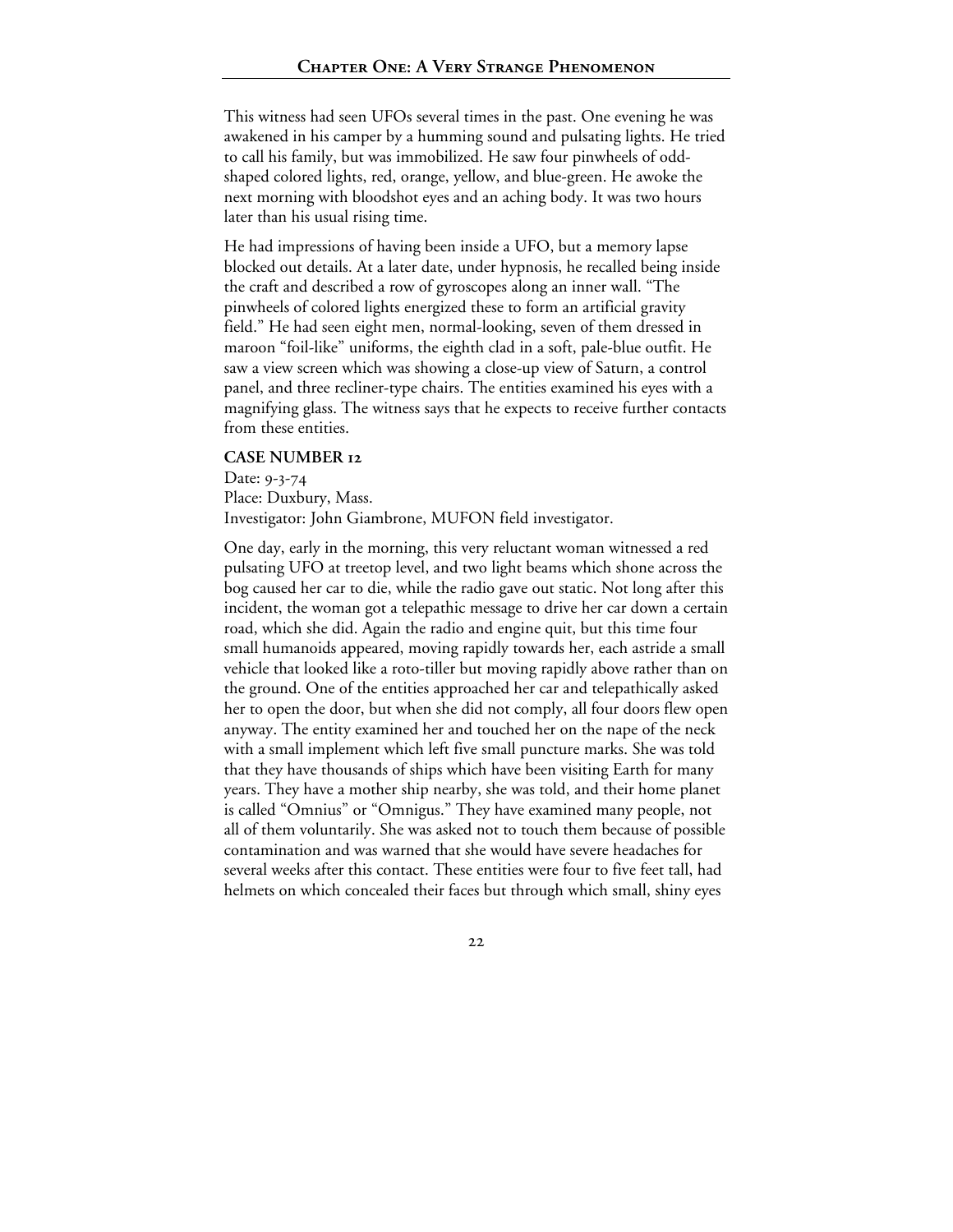could be seen. They were dressed in uniforms, the belts of which featured an emblem with vertical wavy lines.

This witness was terrified by this encounter and has refused to allow any investigation by any group. The details given here were supplied to MUFON in strict anonymity by her husband. This woman denies to any questioner that the event ever occurred.

#### **CASE NUMBER 13**

Date: 10-25-74 Place: Medicine Bow National Park, Wyoming Investigators: Dr. Leo Sprinkle, Prof. of Psychology, University of Wyoming, Investigator for APRO and MUFON; Rick Kenyon and Robert Nantkes, MUFON field investigators, and Frank Bourke, *National Star* investigator.

Carl Higdon was hunting elk in the northern area of the park. He fired at one, but saw his bullet leave the rifle in slow motion and drop to the snow about 50 feet away. Feeling a tingle, he turned and saw a humanoid entity over six feet tall standing nearby. The entity wore a black jumpsuit with a wide belt, upon which was a six-pointed star and a yellow emblem. The entity had bristle-like, straight hair standing straight out from his head, small eyes, no eyebrows or chin, bow-legged, long-armed, and with rod-like manipulators instead of hands. He might have had hands but Higdon never saw them.

The entity approached Higdon and asked if he was hungry, and flipped him a little bunch of pills, which Higdon swallowed. (Perhaps the entity felt that Higdon would not be hunting unless he needed food.)

The entity pointed at Higdon, and suddenly Higdon found himself within a transparent, cubical "craft" in company with two UFOnauts and five elk. They told him they were on their way to their home planet some 163,000 light years away, and shortly they were there. They had put a helmet with wires sticking out of it on Higdon's head. He saw a tall, Seattle spaceneedle-type building and a type of sunlight which was very intense and made his eyes water. The entities told him that our sun does the same thing to their eyes.

The next thing Higdon remembers is being back in the park, about 2½hours having elapsed since the first sight of the entity. He was cold, disoriented, and nearly hysterical. His truck was not where he had left it; he found it about three miles away, stuck in a mud hole. From here he sent out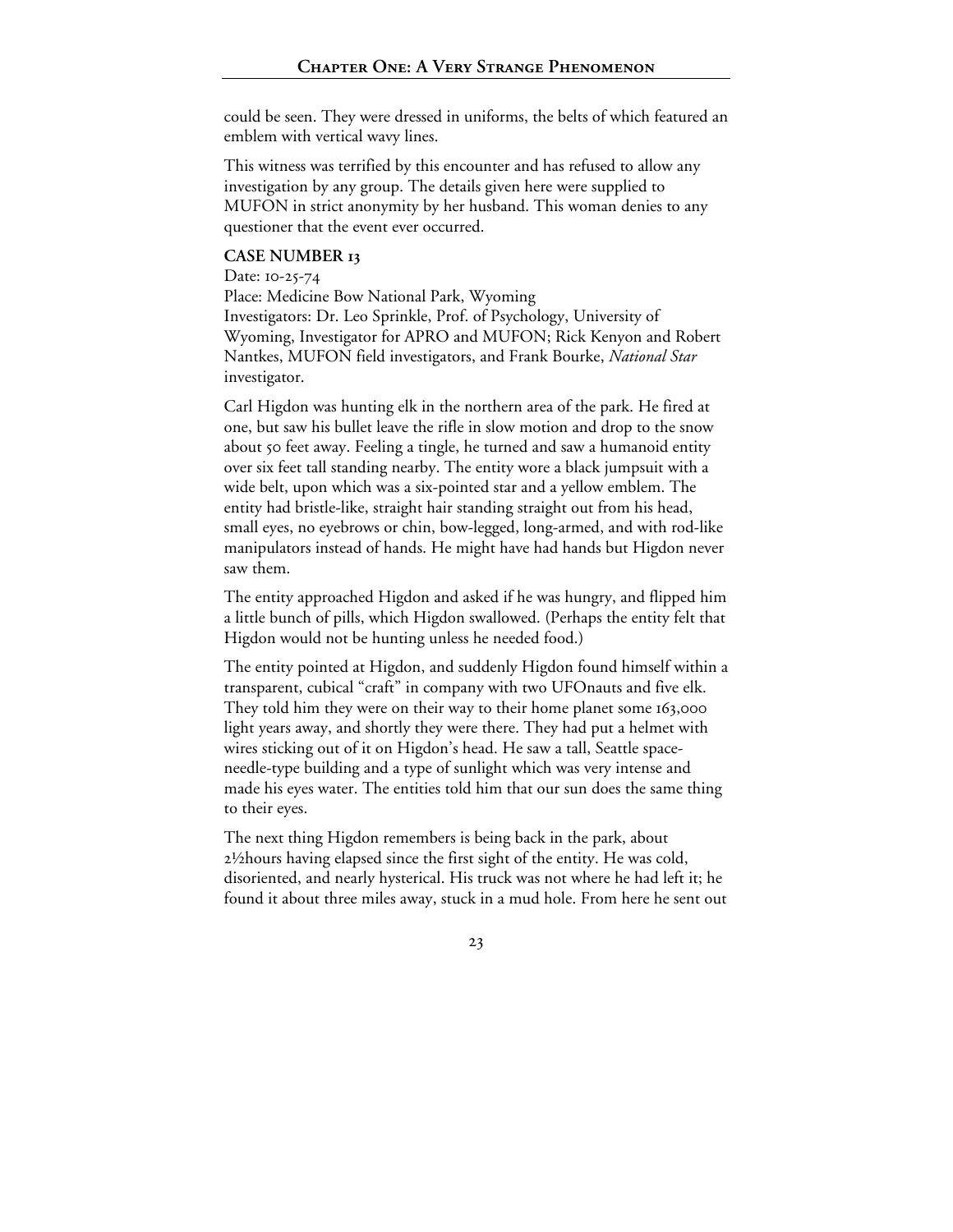a distress call over his CB radio, and the Sheriff picked him up at midnight. By now, Higdon was in a state of panic and near nervous exhaustion, shouting, "They took my elk!" They took him to the hospital and checked him over; oddly, his blood tests showed a very rich supply of vitamins those food pellets must have been nutritive—and old TB scars on his lungs had disappeared!

Later investigation found that Higdon's wife and two others had seen a redgreen-white flashing light moving back and forth across this area. When Dr. Sprinkle used time-regression hypnosis on Higdon, he found out more about his experience. Higdon was able to recall that other "Earth people" had been present, and he said that the aliens had come to Earth to hunt and fish for food.

#### **CASE NUMBER 14**

Date: 8-13-75 Place: Alamogordo, New Mexico Investigator: NATIONAL ENQUIRER, APRO

Staff Sgt. Charles L. Moody, a 32-year-old Air Force man, was parked near Holloman Air Force Base in the desert, watching for a predicted meteor shower, at about 1:20 a.m., when suddenly like a flash, an object appeared, dropping from the sky about 300 feet away. It stopped about 25 feet above the desert floor and "wobbled" for a while, then glided toward Moody. As it came closer, Moody could see that it was a disc-shaped craft which glowed a dull, metallic gray. It was 40 to 50 feet across and 18 to 25 feet high, with three globes showing on its underside.

The terrified Moody leapt back into his car and tried to escape, but his month-old battery was completely dead. Then the craft halted again, about 50 feet away, and Moody began to hear a high-pitched voice, and to see shadowy figures through a window which had appeared in the craft. Quoting the ENQUIRER report: "Suddenly an odd glow enveloped my car, and I felt numb all over." Immediately after the experience, this numb feeling was the last thing Moody remembered before coming to, sitting in the car, and watching the craft leave, shooting straight up. But in time, the memory of the hour and 20 minutes he'd "lost" came back to him.

Two beings had come from the craft, gliding rather than walking. They started to open the car door and Moody panicked, striking out at one of the aliens. Then, "the lights went out." When he regained consciousness, he was on a table, and an alien was studying him. Moody was unable to move. The alien, which was hairless, large-skulled, with no eyebrows and round, large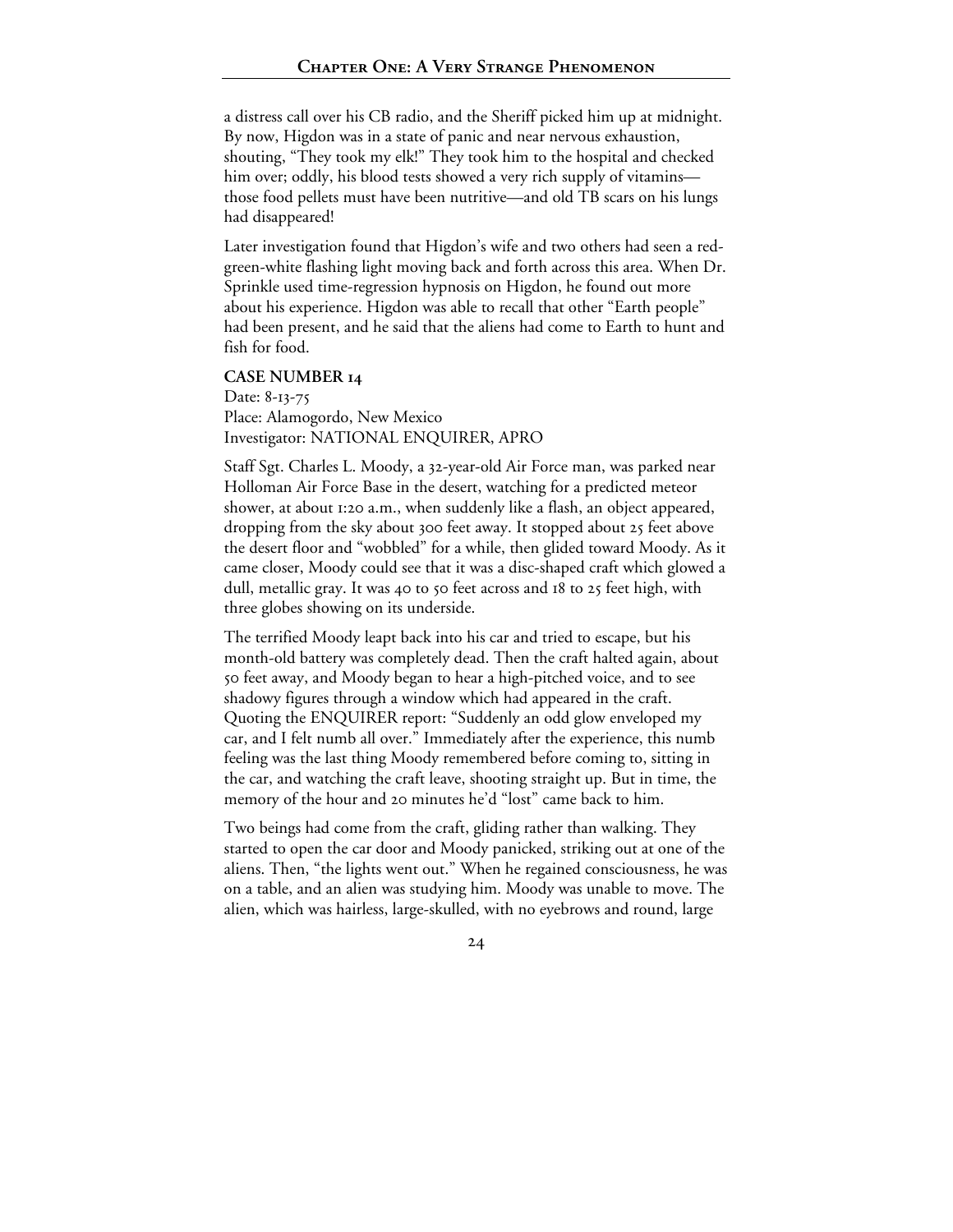eyes, small nose, mouth, and ears, and thin lips, "spoke," but with no lip movement. He asked if Moody was well, and told him he would release him from the paralysis if he promised not to strike out. Moody agreed, so the frail, five-foot tall being in the skin-tight white suit, with whitish-gray skin, touched Moody with a metal rod about seven inches long and half an inch thick. Instantly, Moody could move freely.

Moody asked if he could see the craft's propulsion system, and the alien agreed, so they left the circular room in which the examining table was in, and went through an arched doorway and then into another room, which, Moody reported, seemed almost as large by itself as the whole craft had looked from the outside. It was as though the interior of the ship were larger than the outside. In this room, there were three other beings, one apparently a woman, floating about a quarter-inch above the floor. The leader told Moody to stand on a certain part of flooring, and as he did so it dropped, like an elevator, to a room below. Protruding up from the floor of this room were the top sides of the three globes he'd seen on the underside of the craft. The globes contained large crystals, on each side of which were rods which sloped in toward the crystal.

The aliens gave him other information too, says Moody. They said that this ship was a small observation craft from a much larger main craft which stayed 5,000 to 6,000 miles out in space. They also told Moody that they would be making themselves "known to mankind" within three years, though they plan only limited contact at first. These aliens belong to a league of races, which our human race may one day be invited to join—if they decide to accept us. But whatever happens, the aliens will never hurt us.

After this conversation, Moody was told to report to a medical facility, and he lost consciousness again, to wake up in his car. He watched the craft leave, then easily started his car and went home. Both his wife and his superior officer are convinced that the very conservative Sgt. Moody is telling the truth.

#### **CASE NUMBER 15**

Date: 11-5-75 Place: Apache-Sitgreaves National Forest, Arizona Investigators: Coral and Jim Lorenzen, Directors of APRO, Dr. James Harder, Dir. of Res., APRO.

Travis Walton and six other men had been working in the forest all day, thinning wood with chain saws. They were riding back to town at about six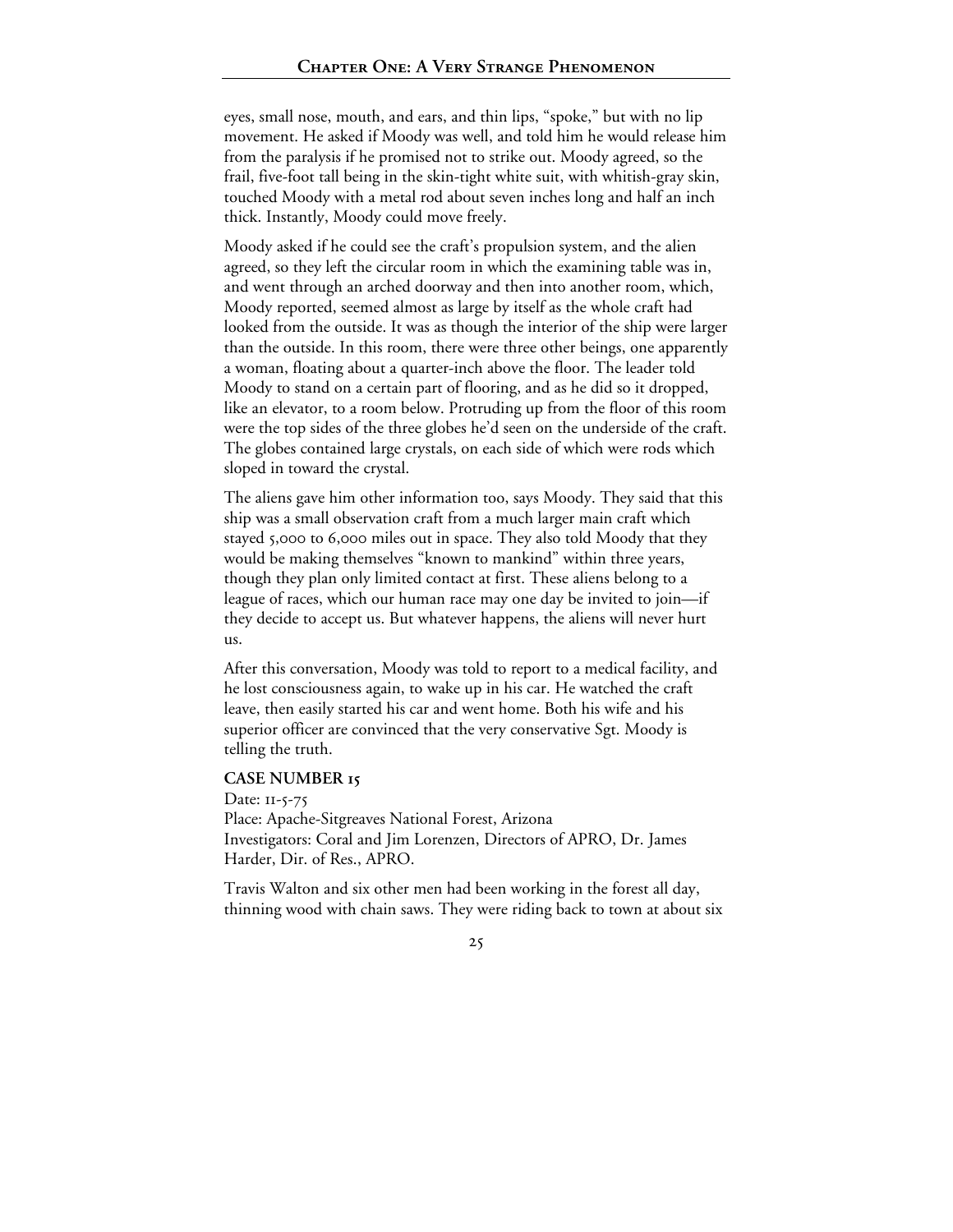o'clock when they saw a yellowish glow ahead of them and to the right. The truck was on a right-hand curve, and it bumped along until suddenly it came to a clearing, where they had a very clear view of the object causing the glow. It was about 15 feet in diameter and 8 feet high, and was hovering about 15 feet above the ground, about 90 feet from their truck. They were able to estimate the size of the craft because it was hovering over a pile of slash and was about its size. The craft was glowing with a color "like a Coleman Lantern being lit."

When Travis saw the object he asked the driver to stop; then without waiting for the truck to completely halt, he jumped out and walked quickly over to the pile of slash. The object gave off a beeping noise and began to oscillate around its vertical axis. There were other rumbling noises. Then a bright, narrow ray of greenish-blue light shot out from the craft and struck Walton. A bright, soundless flash surrounded Walton's body and lifted him a foot into the air and backwards, with his head knocked back and his arms outflung. One of the other men saw Walton fall to the ground after this, but all were busy running from the scene.

They stopped about a quarter of a mile away, just as a light lifted up through the trees in the direction from which they had just come and streaked away. They decided to go back and find Walton. They were back at the landing site in 15 minutes, but could find no trace of the craft or of Walton. They finally gave up searching and went to the Sheriff's office to report the incident and the missing Walton. The Sheriff noted later that these men were extremely upset, one even weeping. Later polygraph tests bore out that they were telling the truth about their experience.

In the next days, a thorough search, involving about 50 men, was made for Walton. After 2 days, the search was called off, and a missing persons report filed.

On November 11th, Travis Walton called his sister from a telephone booth in a nearby town. His voice was extremely weak. Her husband and her brother went to find Walton, and discovered him slumped on the floor of the booth from which he had called. He was twelve miles from the spot at which he had last been seen. He had a strange story to relate, and little by little the details were told. When he regained consciousness after being hit by the ray, he was lying on a table in a low-ceilinged room. There was apparatus resting on his lower chest. He had pains in his head and to a lesser extent all over his body. Around him stood three entities, about 5 feet tall, with large eyes, small noses, mouths, and ears, and no hair. They wore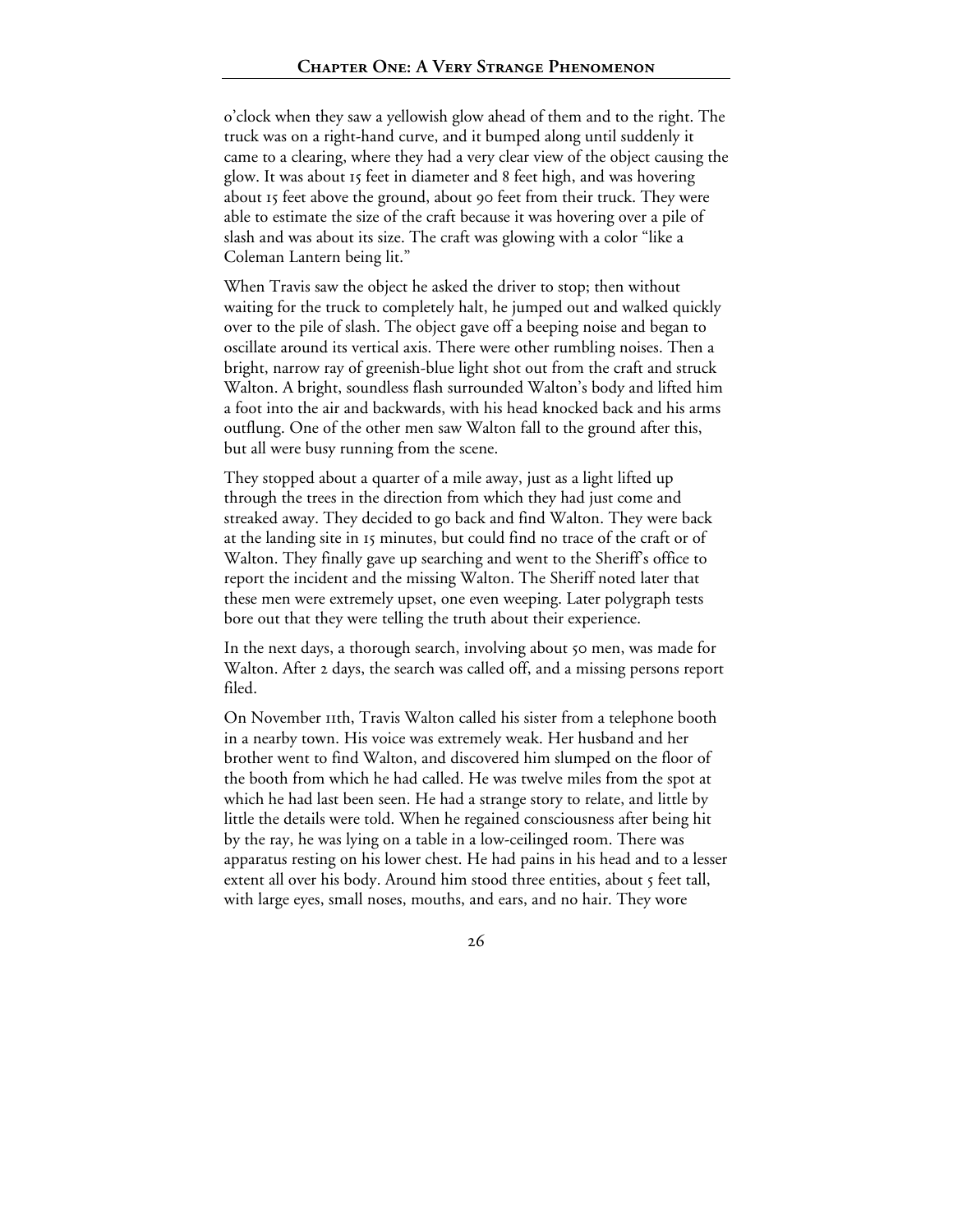brown coveralls. Travis was panicked by the sight of these "human fetuses" and knocked the apparatus off his chest, striking out at the entities. The creatures calmly left the room, turning right out the doorway. Travis followed them, turning left. He went down the hall and into another room, which featured a transparent wall through which he could see what he thought were stars. He sat in a chair which had push buttons on its arm, and pushed one of the buttons. But the stars then started to move, so he left the buttons alone. A man in a blue outfit and transparent helmet came into the room and beckoned that Walton follow him. He did not answer his questions, but merely led him out of the craft, through an airlock, and down a ramp. He was now in a large enclosure in which several disc-shaped objects were parked. The air was fresher than before, the light brighter. His guide took him into another craft where he met three more humans, two men and a woman, who wore blue clothing but no helmets. They all closely resembled one another. At this point a mask, resembling an oxygen mask, was put over Walton's face, and he lost consciousness.

When he regained his senses, he was lying on his back on a road. He felt the heat of a disc-shaped object which was rising into the sky above him, the doors on its bottom just closing. Walton recognized the road, walked unsteadily to the nearest phone, and called his sister. Six days had elapsed.

Tests performed immediately after Walton's return show some dehydration but no malnutrition and no possibility of drug use. The lost time is blocked by a strong memory block, and APRO's careful report stated that it might be months before further information about the lost time can be extracted from Walton's subconscious.

This concludes our small sampling of contact cases. These few interesting cases make up only a tiny percentage of the well-documented contact cases, which now number over 2,000. This total increases almost daily. Over 2,000 reliable witnesses have reported contact not only with UFO's but with their occupants. Trained investigators have found these stories to be given in good faith by credible people. *Something* is happening.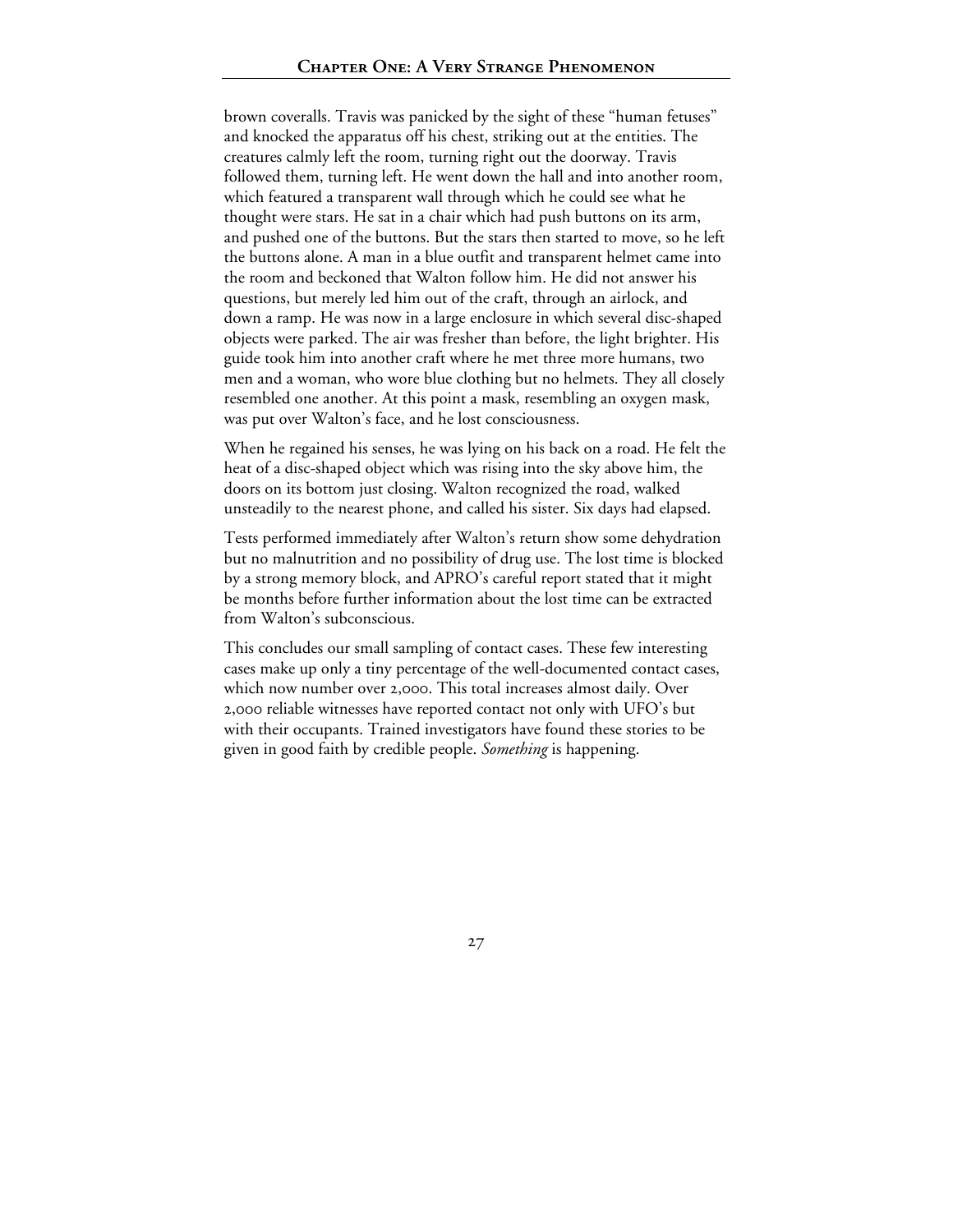# **Chapter Two**

## **The Telepathic Contact**

Do a movie on Uri. Melanie is the one to do it. Work at it; it will come out at the right time. You are not to entrust anyone with the secret of our existence—no one.1

This message was received at 2:00 p.m., April 14, 1972. It appeared as if by magic on Dr. Andrija Puharich's cassette tape recorder, and was alleged to have been transmitted from a UFO. At 1:03 a.m. on August 27, 1972, the following was received in the same manner by Dr. Puharich:

One of our failures is that we cannot contact you directly. We can only talk to you through Uri's power on the tape recorder. It is a shame for such a brilliant mind we cannot contact you directly. Maybe in time we shall be able to contact you directly …

This afternoon we heard the movie script … it is a brilliant movie but not the story we want. We want you to prepare the earth for our mass landing, a mass landing on earth. We landed in South America 3,000 years ago, and we must land again. We want you to tell our story, what you call the UFO experience. Use all the collected data and literature.

A.P.: How do we know which is the relevant or true data?

Research the data published. You will know what is correct. Write the movie script carefully, slowly, properly, and cleverly.2

Six years earlier, in 1968, I had received essentially the same message, not on a tape recorder but by the direct mental process referred to by the source. I had been experimenting since 1962 with dozens of subjects, pursuing an investigation into the possibility of mental or telepathic contact with UFO sources. By August, 1972, when Dr. Puharich was being asked to prepare Earth for a mass landing by producing a movie on the subject, I was already in the middle of producing a motion picture. My reason for doing so: a UFO source had requested the same task of me.

The important part of this is that each of us had received the same information, totally independently, and allegedly from a UFO source. In fact, most of the information from the UFO source recorded in the book, URI, by Puharich, correlated with the telepathically received data I had accumulated as a result of my own experiments.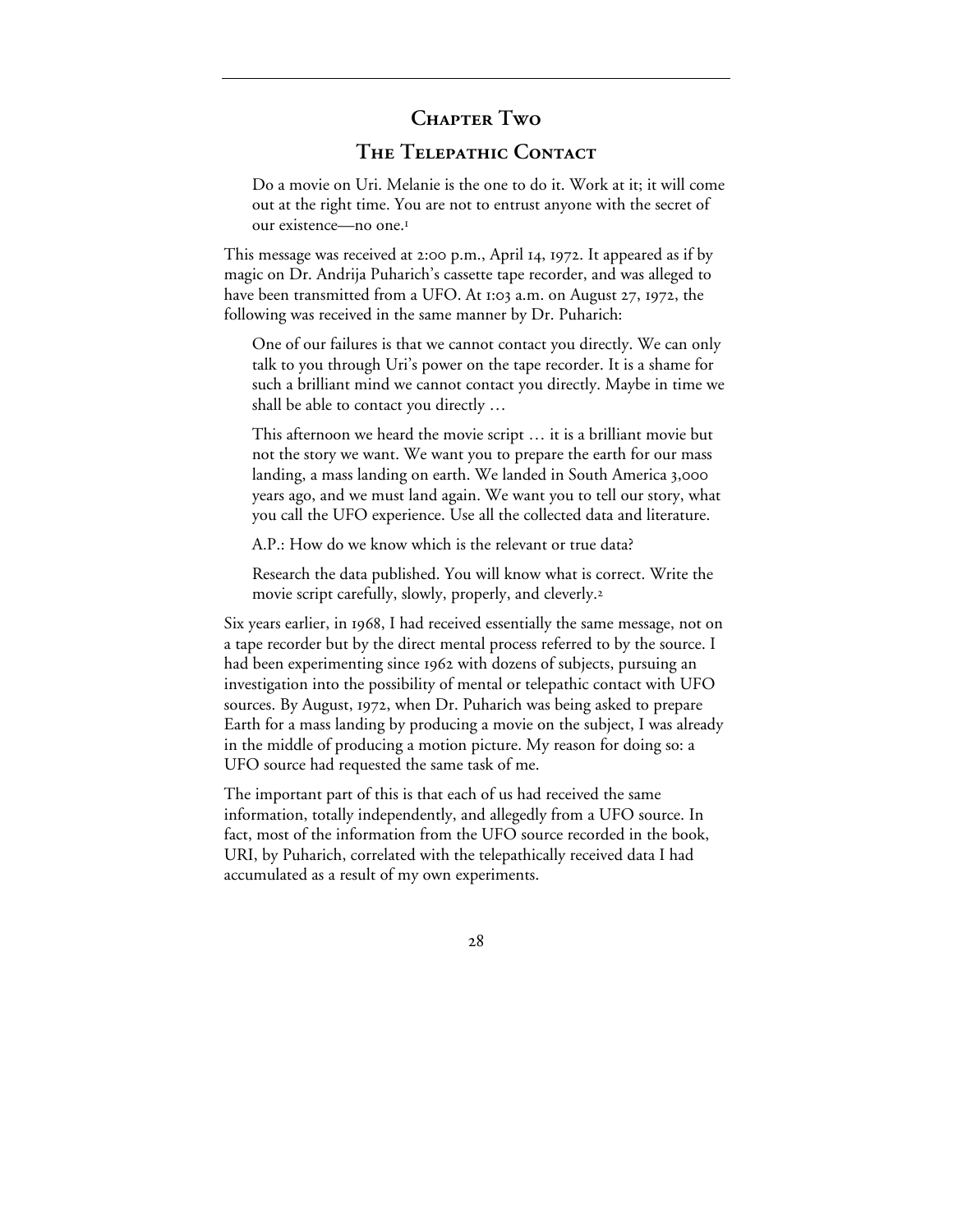My own interest in the possibility of telepathic contact with UFO sources stemmed from my original study of the UFO literature of the 1950s. Most of the people who claimed contact with UFOs were considered charlatans or crackpots by the scientific community in general. It seemed to me, however, that this was the historically classic attitude of men of science toward genuinely new ideas.

This is true to this day, and was emphatically true then. The numerous contactees of the '50s, as well as many of the more recent contactees, seemed to have a common denominator: most of them claimed direct, mind-tomind contact with the aliens, rather than verbal communication.

It was not hard to see why the scientific community would be sorely tempted to classify all UFO contacts in a lump under cultist claims because of the metaphysical or religious orientation of most of the messages. On the surface, such contacts seemed like highly imaginative science fiction stories, or like the creations of fanatic cultist groups seeking frantically for their new Messiah.

What the scientific community chose to overlook was the independence of many of the claims from other claims of contact, and the extreme degree of consistency in the content of the messages. This independence was a fact in several of my own contact experiments: the participants did not know when they started what their goal was or what they should expect to happen to them. The messages which they eventually produced were extremely consistent in content with other alleged UFO messages.

I have found increasing numbers of functioning contact groups around the country, in Canada and England, and elsewhere in the world. And in addition to the growing number of voluntary contacts, one can come across many sincerely told stories of involuntary contact.

An example of this which has been well documented is Herb Schirmer's story. Schirmer, a highway patrolman in the midwest, reported sighting a flying saucer during a routine patrol in 1967. The Condon Committee heard of this and put him through time-regression hypnosis. Under hypnosis, Schirmer recounted contact with the UFOnauts themselves, rather than a simple sighting of a flying saucer. Repeated testing of Schirmer's memory only proved that he sincerely believed that his story of contact with extraterrestrials was true. The Condon Committee people could not shake his faith in what he remembered of the UFOnauts.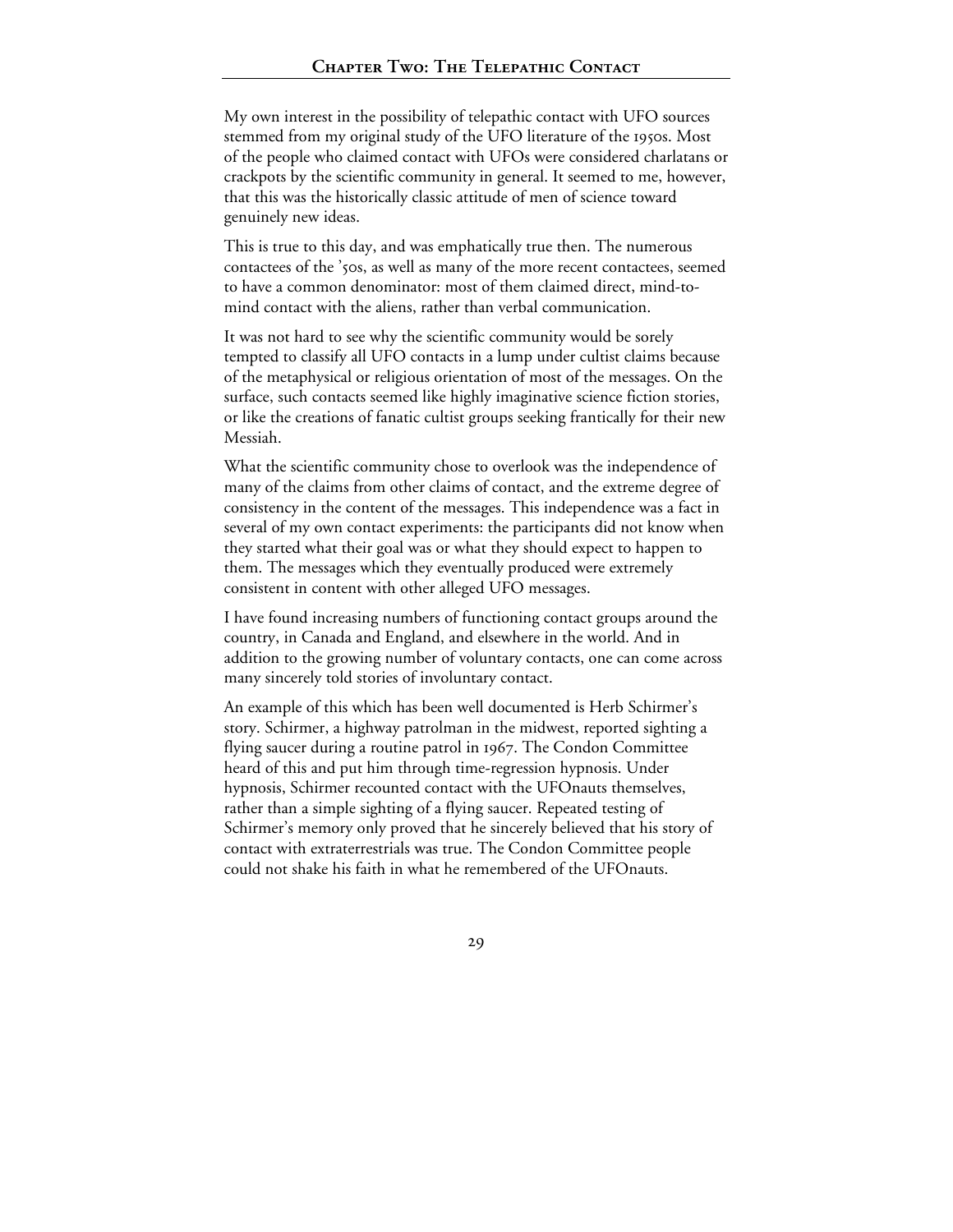Herb Schirmer's story is told rather fully by an investigating reporter who seemed well versed in this area. He offered a list of general observations regarding the UFO contactees. Among his points was this one, concerning the way the contactee allegedly receives his messages from the UFOnauts:

While he is being interviewed or questioned, the contactee often seems to be listening to another "voice" or presence in the room. Often there are pauses in his conversation which last as long as forty-five seconds to a minute. After this pause, the answer to a query is given with great lucidity. In interview sessions wherein the contactee has been hypnotically regressed to the time of contact, he begins his entranced recreation of the experience in "normal" hypnotic voice trance patterns. When he reaches the time when the "message" was relayed to him (usually after the mental and physical examination) his voice and manner changes, even under hypnotic trance and he *recites*, rather than *recalls*, the dogma which saucer people have relayed to him.3

I recognized this description of the contactees' manner when speaking as messengers for alleged UFOnauts as being similar to the style of speaking used by all of the "telepathic receivers" that I had investigated. Another extremely apt description of this telepathic contact is found in John Fuller's book, INTERRUPTED JOURNEY. Included in this volume is a great deal of directly transcribed and quoted material from the file of Betty and Barney Hill. They had gone to a psychiatrist with anxiety problems. The doctor had performed time regression hypnosis on both of them, and uncovered an alleged contact with the UFO people. When Barney was asked to recall the language used by the UFOnaut, Barney stated that the being did not speak to him by word, but told him what to do by the alien's thoughts making his thoughts understand. When the psychiatrist asked Barney if this was some kind of mental telepathy, Barney said that he did not know the definition of the word "telepathy." Yet he described its process quite well.

It seemed to me to be rather an exaggeration of scientific caution to declare, as so many did, that all of the people who claimed this telepathic communication were suffering from identical forms of mental aberration. The more appropriate response seemed to me to be to attempt to check this common denominator out.

For this reason, I set up a control group of people whose sanity and habitual veracity I could vouch for, and proceeded to expose them to conditions which allegedly would produce UFO contact. The instructions, of course,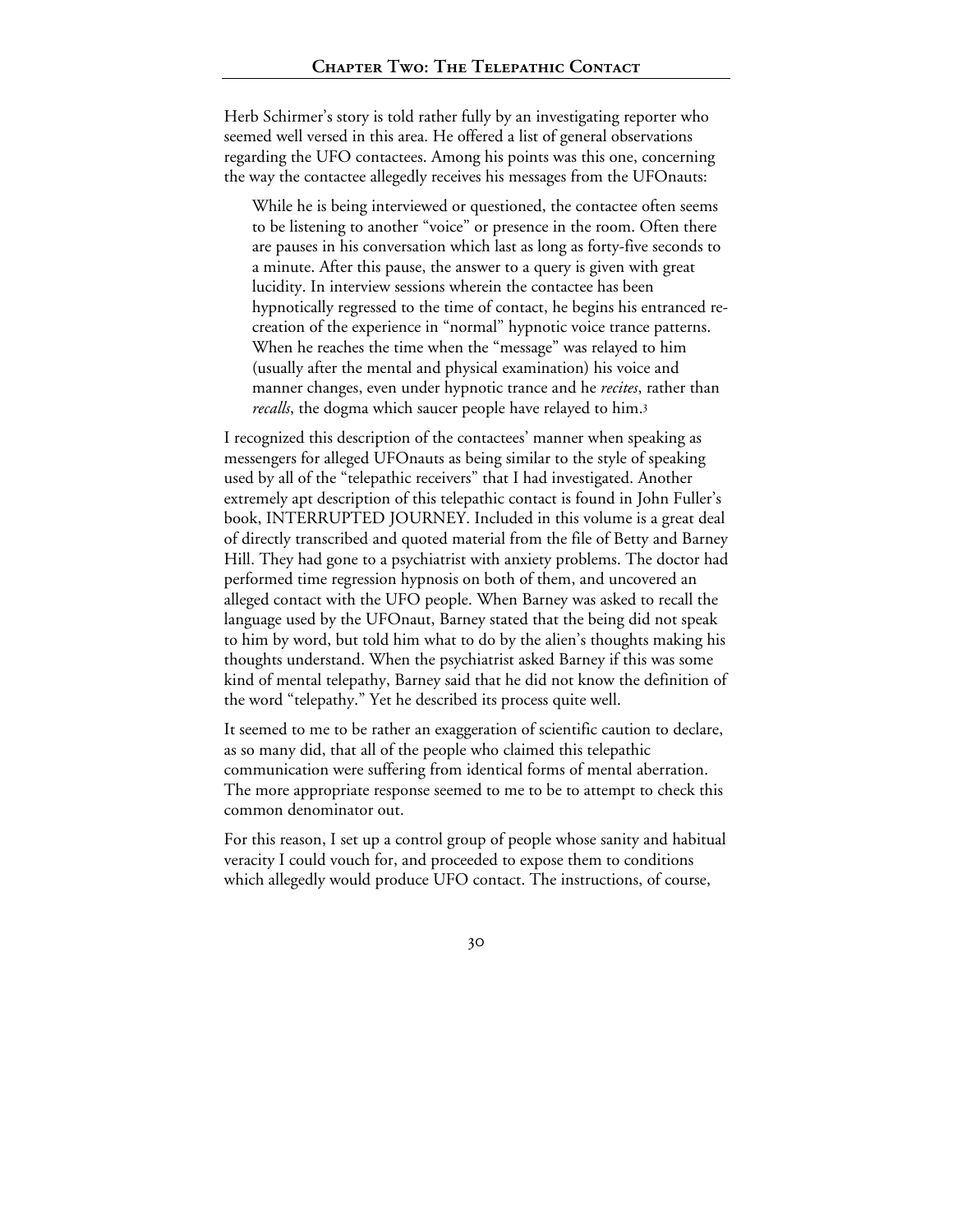had come from an alleged UFO source which I had come across several times in my research.

Since 1962, I have worked with over 100 of these human guinea pigs who were successful in mentally receiving what I believe to be messages from UFOs.

The data collected through these telepathic receivers created a problem in evaluation. I had originally hoped to be able to extract material of a scientifically evidential nature from these experiments, but soon after the start of the experiment, I realized that rigorous analytical control was not possible. Telepathy itself is still proving extremely difficult to investigate scientifically, when the receiver and the sender both can be monitored exhaustively. And, needless to say, if we could put our hands on the UFO senders to test them, we would have our experiment's end.

Yet it was possible to produce an unending supply of data. So I simply chose to generate a great deal of data, figuring that it was a mistake to expect material of this nature to fit any preconceived notion that I might have had.

After carrying on this experiment for over 13 years, I now feel that I can make the following statement: *The information claimed to be received by numerous UFO contactees can be duplicated in a controlled situation.*

For example, in numerous instances, I have been able to produce the telepathic contact in people who have no previous knowledge of UFO literature. In each case the message which they receive has correlated in its content to a very high degree with other UFO contactees' messages. The results of this experiment indicate to me that we should take a very close look at this UFO contactee information. It is my belief that within this information is the key to creating a much more direct contact with the elusive UFO phenomenon.

When I work with Uri Geller, the results we achieve with telepathic experiments are remarkably good.





My drawing Geller's response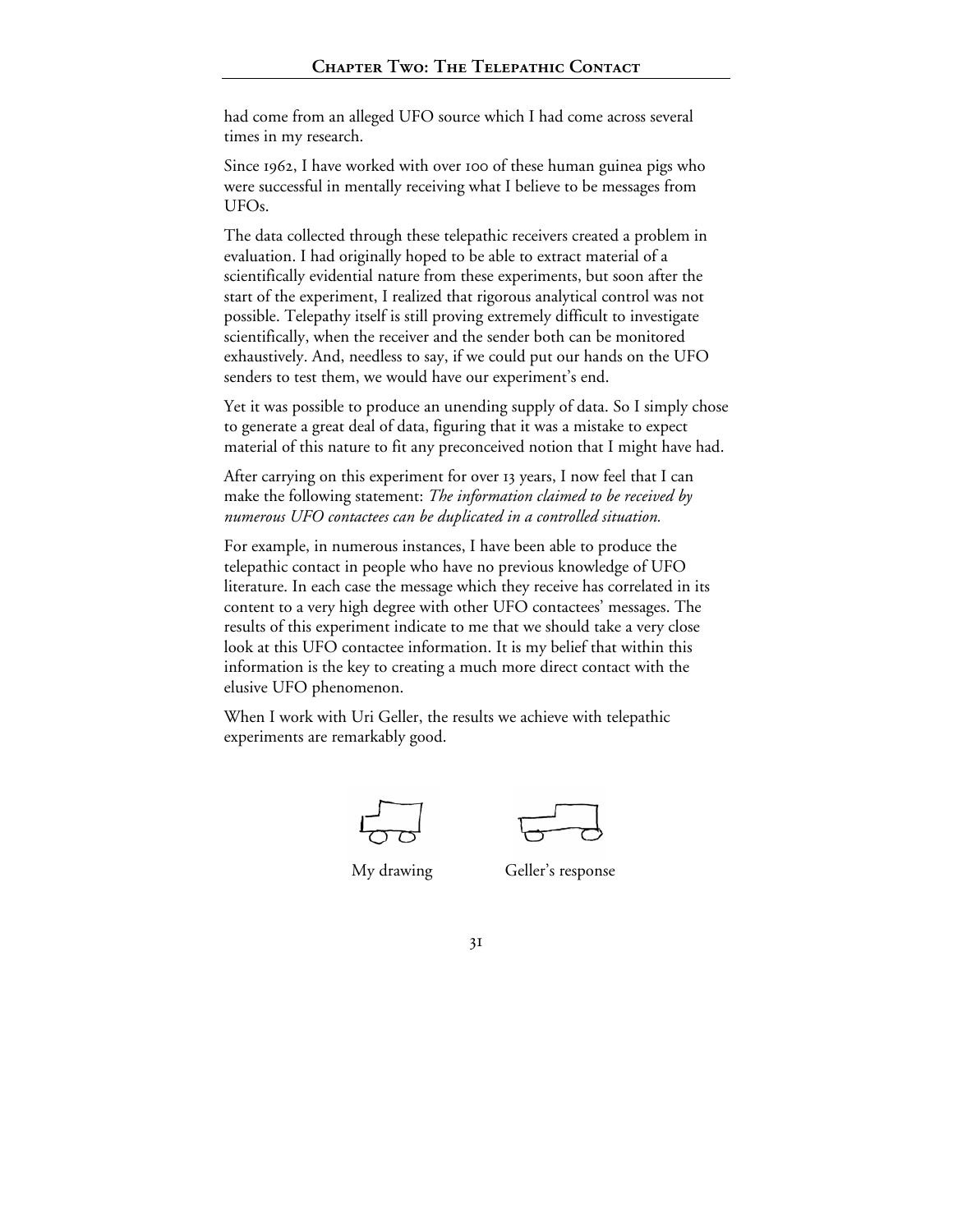### **Chapter Two: The Telepathic Contact**



Many professional magicians have stated that Geller is actually a very clever trickster with no special mental ability. It seems that few of them have applied the scientific method of repeated experiment to determine his ability.

I found that, for my own edification, the most conclusive tests were those performed in a random fashion during the normal daily routine, completely unannounced. That is, Uri did not know that I was testing his telepathic ability as we carried on a normal conversation during the day. The result: for me, there is no doubt that Uri Geller is a first-class telepathic sender and receiver.

Telepathy is not a difficult technique to learn. I am convinced that it is a basic form of communication that our civilization has forgotten due to lack of use. It is analogous to the ability to do one-arm pushups. Anyone can do them, with enough practice and conditioning.

Most of us can show evidence of a telepathic "muscle," since we've usually had experiences of starting to talk about a subject simultaneously with a close acquaintance.

Telepathic communication is very similar to radio communication. If you think of everyone having a radio transmitter and receiver in their brain, you have a close analogy. Our problem is to learn to tune this mental radio for clear transmission and reception. It is my theory that the UFO contactees are receiving, on often poorly tuned receivers, the powerful and accurately tuned signal of the UFO's transmitter.

Learning to receive is very simple. It requires practice in making the mind a total blank. This is easier for some of us than others! One way to do this is to make a daily practice of sitting in a comfortable position and letting the conscious mind "run down" or become less active. Finally, short periods of consciousness with no thoughts can be achieved. This is the beginning to tuning the receiver, and is the condition necessary for the UFO contact experiment to succeed. Now this is still far from perfect tuning, but it can be sufficient if, as in the case of the UFOs, the transmitter is very strong.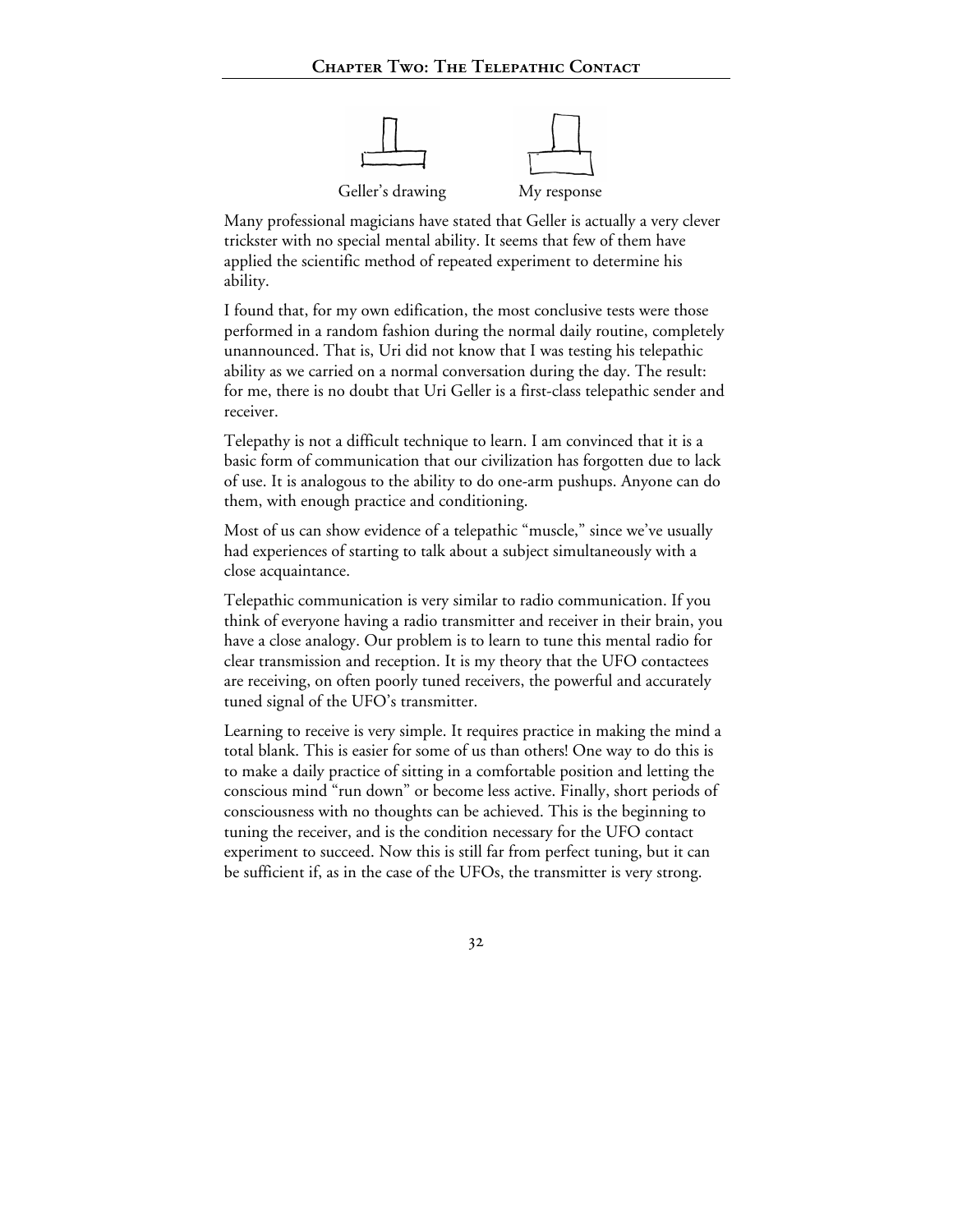It seems that language is no barrier to telepathic communication. For instance, a German sender may think, "messer," meaning knife, and the American receiver will get the impression of a knife. The general contact of that communication will have been achieved, though perhaps nuances in meaning are lost. I believe this to be the case in most UFO contact communications, and accounts for the seemingly common nature of the language.

Once the subjects in my experiment were trained, it was necessary to attract the UFO transmitter. The most efficient way of doing this seemed to be a simple hand-off. The trained receiver was exposed to a contactee for a brief period, not long enough to dilute the evidential quality of the data which the new receiver might be expected to produce.

Since a study of this nature takes years to produce, and since most of the evidential quality is extracted slowly and cumulatively by the experimenter, it is difficult to prove to the casual observer the nature of the alleged contact. To most researchers, this evidence is simply not conclusive.

Since I have observed over 100 people go through this process and have read millions of words of contactee literature, both published and unpublished, I believe that I am now in a position to select the highly correlative material from the masses of communications. Moreover, the material in the body of this book is selected by me to best represent the material received from the large number of contactees whose material I have studied.

I have no way of vouching for 100% accuracy; however, I have tried to reduce my personal bias to a minimum by investigating as much material as I could find.

The answers you find here are the result of a careful selection from literally millions of words of alleged UFO communication spanning over 20 years and involving contactees both "silent" and published, as well as my own experimentally fabricated contactees.

I will make the following observations concerning the general nature of the alleged telepathic communications from UFOs:

- 1. People who have had face-to-face encounters with UFOnauts report telepathic communication more often than any other form.
- 2. Those who claim communication at a distance with a UFO source report that telepathic contact was used in an overwhelming majority of cases.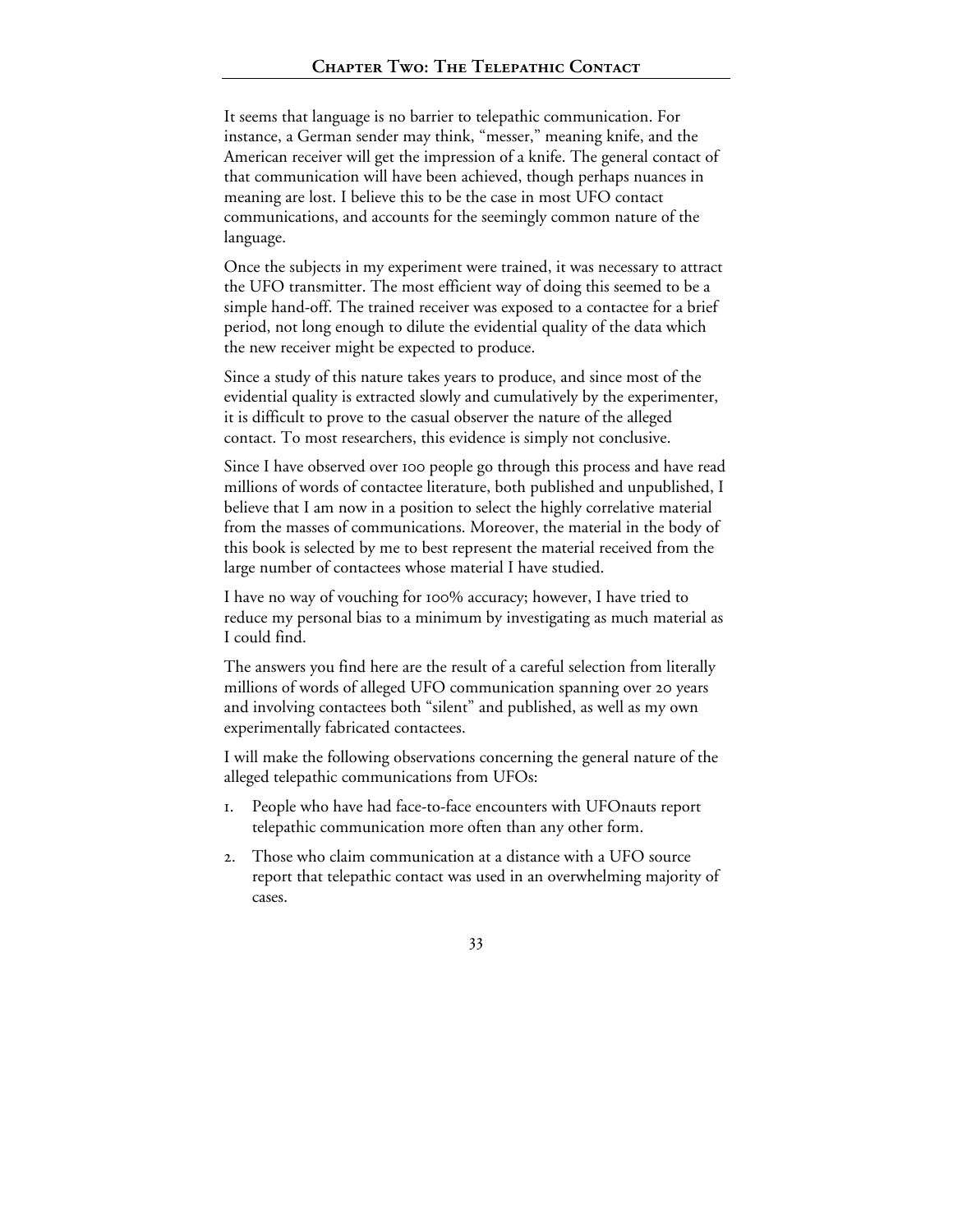- 3. The same general message permeates over 90% of the millions of words received by thousands of people around the world.
- 4. I have been able to experimentally fabricate contactees who, with no prior background in UFO literature, produced the general UFO "doctrine" in detail.
- 5. Most of my fabricated contactees who have seen a UFO have done so shortly after becoming contactees.
- 6. There are over 100 contactees which have been fabricated in my group. Their backgrounds represent a general sampling of our society with educational levels ranging from grade-school to post-doctoral.
- 7. Over 90% of these fabricated contactees experienced identical physical symptoms during the time of the contact.
- 8. A single message would sometimes be delivered through a dozen contactees, a part through each one. Though the contactees were of different backgrounds and educational levels, the message would be uniform, of coherent continuity, and largely free from normal errors and hesitations of speech.
- 9. Two of my fabricated contactees were given only one day of training before returning to their home some 600 miles away. Their progress was monitored by mail, and the result was still the same.
- 10. I have found that some people can achieve the contact phenomenon simply by being hypnotized. No preparation or training is necessary for this type of contact. The content of messages received is the same as the great majority of all other contacts.
- 11. It is not necessary for the fabricated contactees to believe in UFOs or the reality of the contact phenomena to produce the communications. One of my best hypnotic contactees has never believed, and still refuses to countenance, any part of the phenomenon, although her communications have in all cases been excellent and have matched in exact detail the bulk of other contactee material.
- 12. Several of the contactees, particularly those with extensive training in the physical sciences, maintained a highly objective and somewhat skeptical attitude throughout the experiment and still produced excellent communications, precisely analogous to the bulk of material received.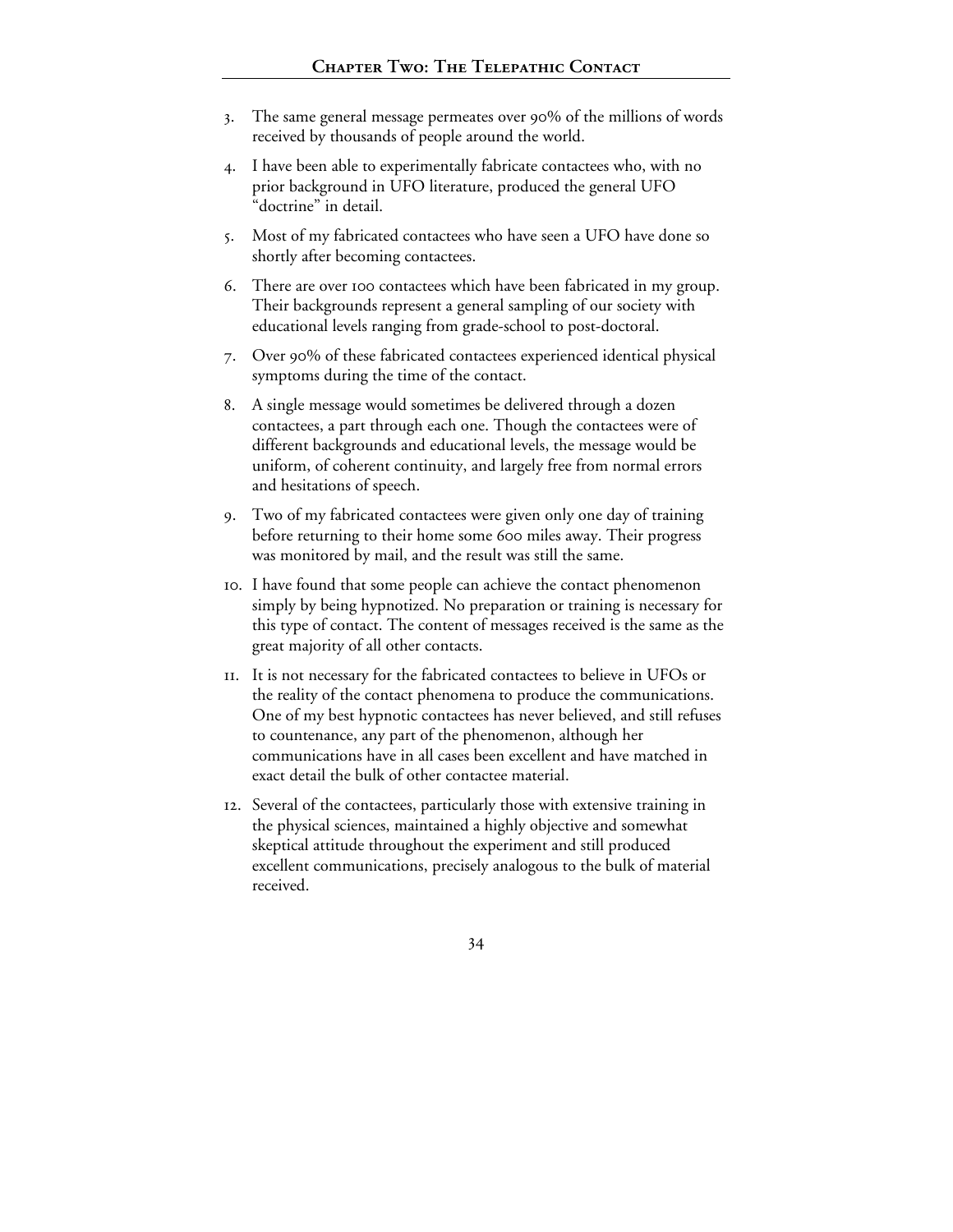The process of receiving contact is so simple that it is difficult to adequately describe it. Some people seem to have a terrific natural ability to receive this contact, and some almost none. To receive the contact it is only necessary that a person learn to clear his mind, by any process that seems to work, and then await the contact. I realize that this sounds much too simplistic to yield results. Yet this is the method, if you can call such a simple concept a method, which has produced in my own experimental work many contactees who have produced many thousands of words of standard contactee "doctrine."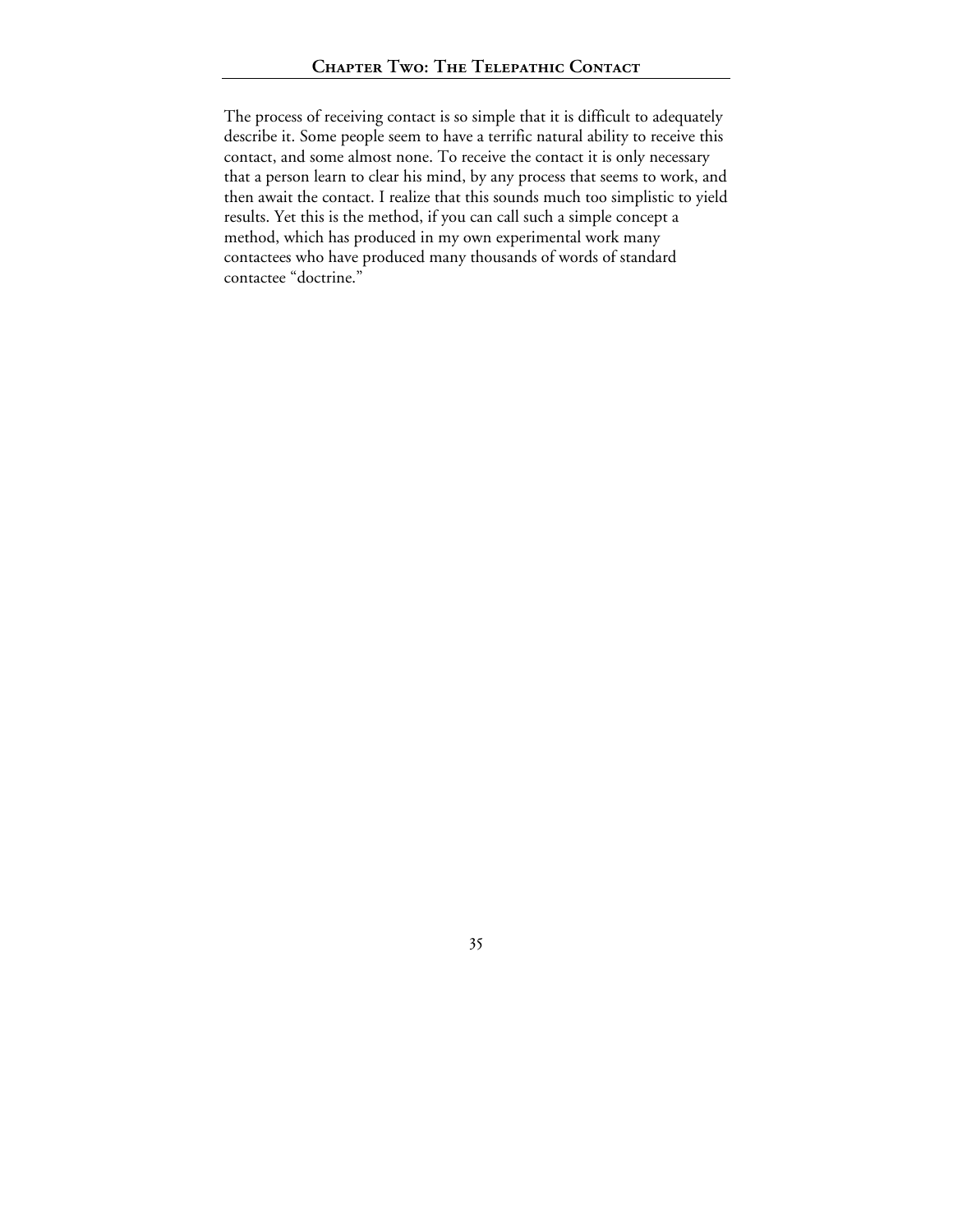# **Chapter Three Reality, Etc.**

In our culture there seems to be very little communication between science and religion, and yet the practitioners of both disciplines claim that their studies are fundamental to an understanding of basic truth. What emerges from the UFO communications is the attitude that there is a single valid approach to the complete understanding of the universe, and that this approach blends what we presently consider to be two separate disciplines and philosophies.

My personal bias, at least during the initial stages of my investigation, was wholly on the side of the scientific disciplines. As the investigation continued, however, I kept finding what seemed to be a religious or spiritual factor in the contact phenomena. My determined bias towards openminded and impartial observation led me finally to acknowledge this factor as a genuine part of ufology. At present, I no longer regard this factor as separate from a scientific understanding of the phenomena. The seemingly religious content of the communications is seen as such because of our own cultural conditioning: we interpret these messages as religious. It is my belief that the foundation of a much more nearly absolute and true philosophy of natural phenomena is being made available through the UFO contacts. At present, our languages are inadequate to communicate anything but the first step in the evolution of our thinking. It will be necessary for us to make this first step, in order to begin to understand how to make the second.

### **Paranormal Phenomena**

Several years ago, I had the opportunity to converse with some ghosts that materialized into our physical world and then vanished after our conversation. To many psychical researchers, this phenomenon, known as materialization due to ectoplasmic emission from a medium, is an established and accepted occurrence.

It is my belief that anyone following the rules and conditions laid down for this type of contact can achieve it, assuming that he is in the presence of a suitable materialization medium (an individual capable of producing ectoplasmic emissions.)

The most evidential of the ghosts which I saw and talked to was a tall, ghostly individual who grew solid before my eyes, carried on a conversation with me, and then to prove his ability to manifest in the physical world,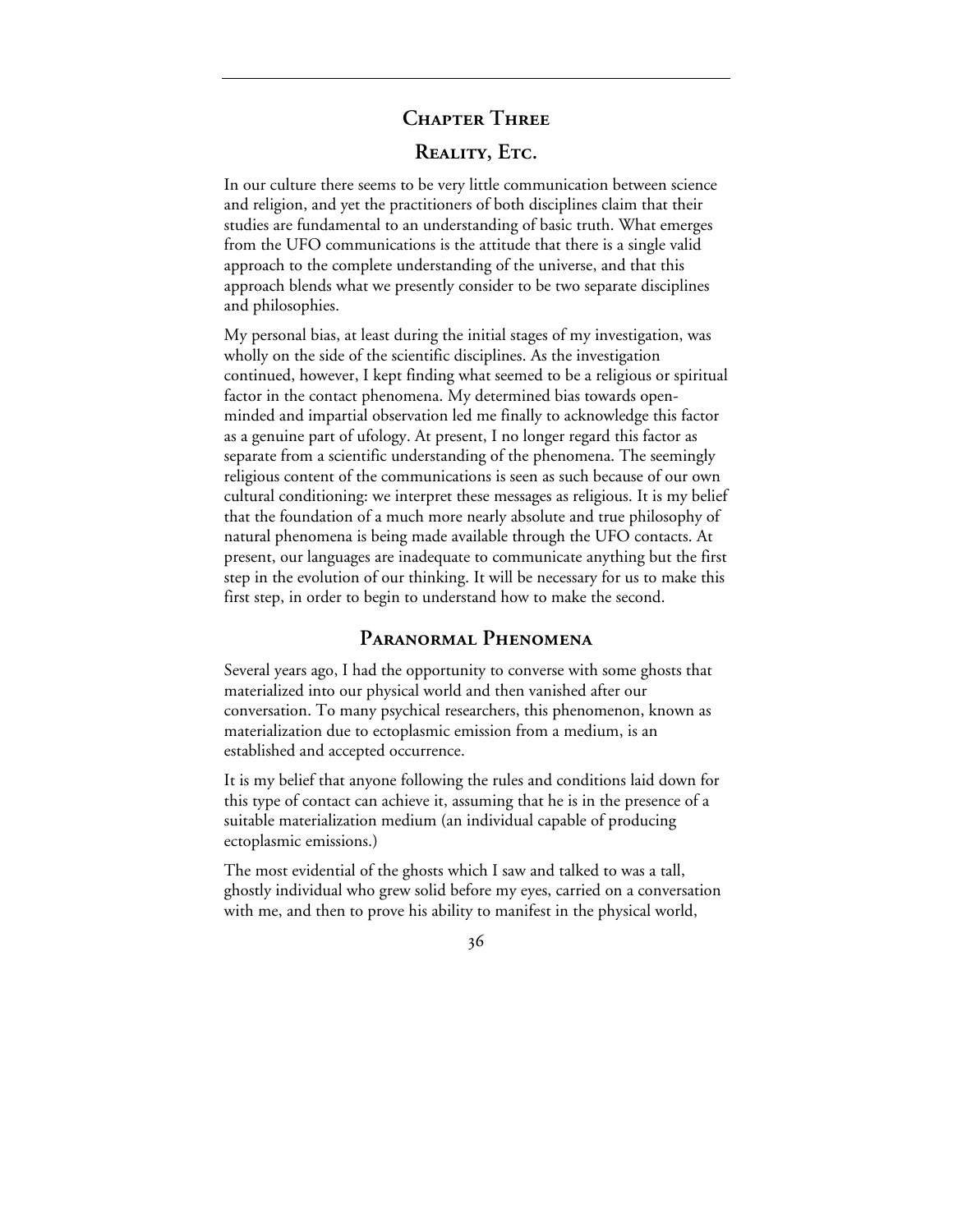slapped me and my companion, Carla, solidly on the arms. Then he slowly walked through us, while we watched closely. Thus in the space of a few seconds, he displayed both the properties of a perfectly solid substance and those of total absence of solidity.

Psychic researchers have for many years reported and photographed these ghostly materializations, but because of their inability to produce the phenomena at the demand of skeptical observers, little general interest has been developed in this research.

As we unravel more of the UFO mystery, we will discover the reason why the skeptical or "prove it to me" approach is quite often the defeating factor in paranormal investigations. I also noticed this same factor in evidence as I recently observed several hundred seemingly miraculous bare-handed surgical operations in the Philippines. I saw native "psychic surgeons" seemingly plunging their hands directly into the patients' unanesthetized bodies, pulling out all sorts of bloody parts while the patients remained perfectly conscious, watching the process and feeling no pain. The patients displayed no wounds or scars after the operation was completed. Here again the evidential quality of the operation witnessed was very dependent upon the attitude of the witness. It has been aptly stated that, with paranormal phenomena, "believing is seeing."

There are many observers who attend demonstrations of paranormal phenomena and who conclude that what they have seen was all trickery. I've had a lot of experience in witnessing these demonstrations, have seen several hundred authentic ghosts materialize, have watched much psychic surgery and had minor operations performed on myself, and in every case I have noted a common factor. If skeptical observers were present, the phenomena either didn't occur at all, or their quality was so poor that trickery would naturally be suspected.

Now the skeptical observer doesn't like this facet of the phenomena at all and uses it as evidence of the fakery. His problem is that he doesn't understand why he, as a skeptic, can't be given evidential and inalienable proof of the reality of the phenomena. He absolutely cannot accept the necessity under the circumstance of his skepticism of taking the word of some "believer," whom he usually considers deluded. The reason that this lack of proof must accompany skepticism will become evident as we further explore the UFO communications.

My own stance is a balanced one, I hope, that of the believer who is skeptical of tricksters among the real practitioners. There are many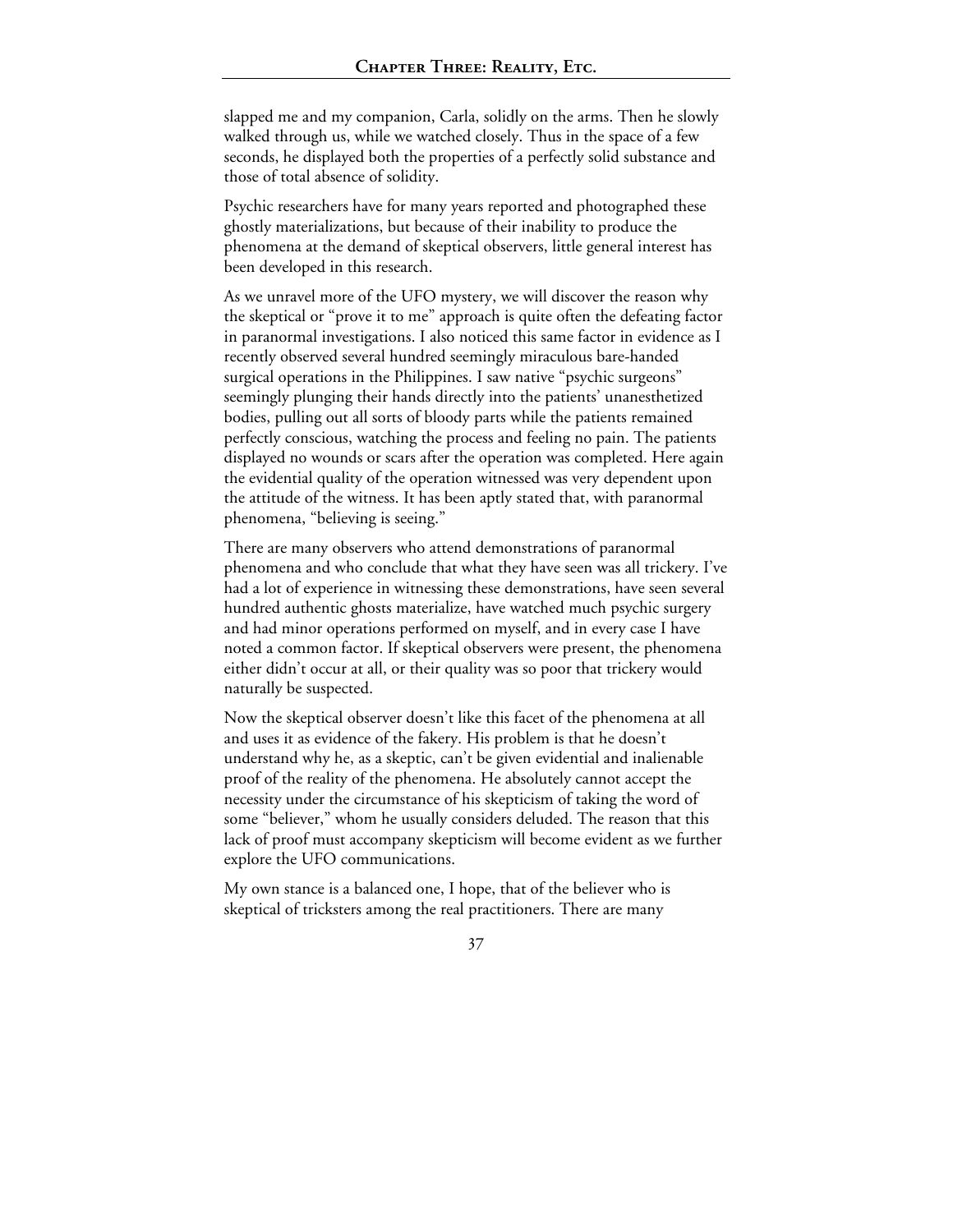fraudulent mediums and many quack psychic surgeons. I have seen both practicing their trades and am aware of their methods. Yet their existence does nothing to compromise the reality of the paranormal phenomena generated by the real mediums and psychic surgeons.

A pertinent question when considering psychic demonstrations is: how does the paranormal event happen? The answer may well lie in the area of occult theory which is concerned with the existence of various "planes."

The theosophists say that there are fourteen mental planes associated with this planet. After death, they say, an individual finds himself at one of these 14 levels of existence, the level being dependent on the spiritual nature or development of the person at the time of his death. The cliché that covers this theory is a heavenly "birds of a feather flock together." When a ghost materializes into our reality, it is from one of these 14 levels that he usually comes for his earthly visit. In general, it is theorized that a planet is a sort of spiritual distillery, with reincarnation taking place into the physical world until the individual is sufficiently developed in the spiritual sense that he can reach the higher states of existence, and is no longer in need of this planet's developmental lessons.

Most of this theory was developed as a result of reported contact and communication with the inhabitants of these supposedly separate realities.

The most satisfactory term I have come across for these different levels of reality is the word, "density." I have come to believe that these densities interpenetrate with our physical space and mutually coexist, though with very little awareness of each other. A simple analogy, to which I've referred before, is to consider the actors in two different TV plays, both receivable on the same set, but each play being exclusive of the other. This seems to be what we experience in our daily lives: one channel or density of existence, being totally unaware of the myriad entities occupying other densities of our physical space. The point of all this is that our density or reality is not ultimate or singular; it is in fact our reality only at the present.

Many of the UFO reports display ample evidence that the object sighted has its origin in one of these other realities or densities, just as do the materialized ghosts. I would like to emphasize that this does not in any way imply their unreality; rather, it displaces the UFOs' reality from ours. I'm saying the equivalent of: Channel 4 on the TV is equivalent to but displaced from channel 3 on the same TV.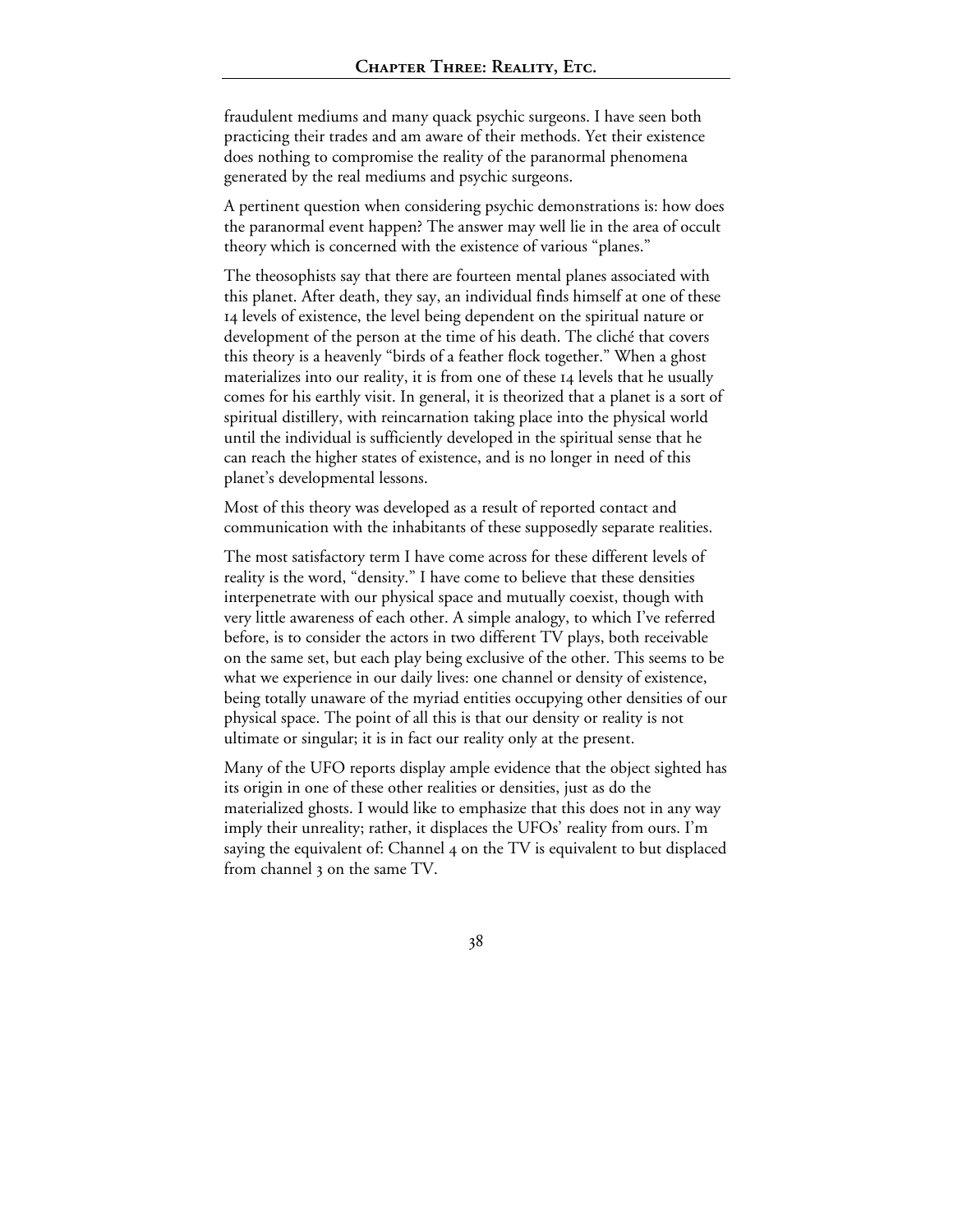If you were told to build a scale model of any atom using something the size of a pea for the nucleus, it would be necessary to have an area the size of a football stadium to contain even the innermost orbital electrons. If the pea were placed at the center of the 50-yard line, a small cotton ball on the uppermost seat in the stands could represent an electron of the atom. There is very little actual matter in physical matter. When you look at the stars in the night sky, you probably see something quite similar to what you would see if you could stand on the nucleus of any atom of "solid" material and look outward toward our environment. To demonstrate an electron to you, a physicist will probably show you a curved trace of one on a photographic plate. What he probably does not tell you is that this is second-hand evidence. The electron itself has never been seen, only its effect on a dense medium can be recorded. It is possible, of course, to make accurate mathematical calculations, about what we call an electron. For such work we must know some data on magnetic field strength, electron charge and velocity. But since a magnetic field is caused by moving charges, which in turn are empirically observed phenomena, we find that the entire mathematical camouflage obscures the fact that all we really know is that charged particles have effects on each other. We still don't know what charged particles are, or why they create an action at a distance effect.

Senior scientists would be the first to agree that there is no such thing as an absolute scientific explanation of anything. Science is, rather, a method or tool of prediction, relating one or more observations to each other. In physics, this is usually done through the language of mathematics. Our scientific learning is a learning by observation and analysis of this observation. In the sense of penetrating the fundamental essences of things, we really do not understand anything at all.

A magnetic field is nothing but a mathematical method of expressing the relative motion between electrical fields. Electrical fields are complex mathematical interpretations of a totally empirical observation stated as Coulomb's Law. In other words our forest of scientific knowledge and explanations is made up of trees about which we understand nothing except their effect, their existence.

Baba Ram Dass, formerly Dr. Richard Alpert of the Dept. of Psychology at Harvard University, met Sai Baba in India and was given a small medallion by that guru. Sai Baba held out his hand, a glow appeared in his palm, and the glow slowly solidified into the medallion. Dr. Alpert was amazed and commented to one of Sai Baba's associates on this miracle of creation. "Oh, don't be silly, he didn't create that," replied the devotee. He has a whole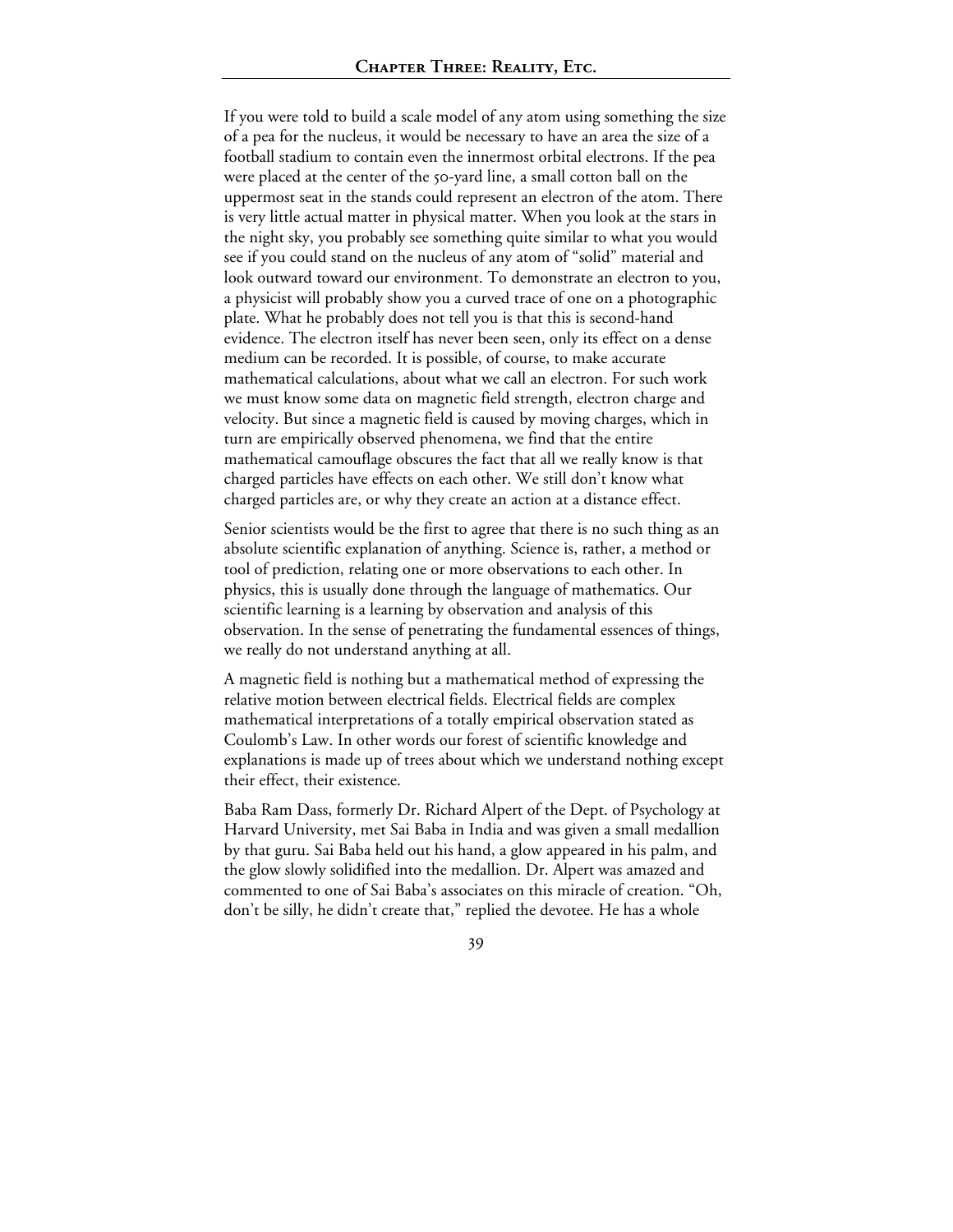warehouse full of those things. He just transported it here mentally." Sai Baba's own attitude towards this sort of thing is that all is illusion, or maya.

This would seem to be a very accurate analysis of our physical world, which is most often apparent to mystics and atomic physicists. For an example of the mystical approach to our illusion, here is OAHSPE explaining about all the heavenly bodies which we cannot see, because they are outside of our illusion:

When a planet hath attained to so great age she no longer giveth forth light or heat to radiate upon herself, she cannot be seen in the heavens. Of which kinds of planets there are millions in the etherean firmament. Some of these move slower than any of the planets man can see. Some of these at times eclipse the sun, and are taken for sun-spots, although, perhaps, not a million miles from the earth.1

To a person unfamiliar with the inner workings of modern science it may seem that modern man has his environment nicely under control and totally figured out. Nothing could be farther from the truth. The leaders of science who are researching the frontiers of modern theory argue among themselves, with their followers dissenting in droves behind them. As soon as a theory begins to receive wide acceptance as being a valid representation of physical laws, someone finds a discrepancy, and the theory has to be either modified or abandoned entirely. Perhaps the most well known example of this is Newton's "F=MA." This attained the status of a physical law before being found to be in error. It is not that this equation has not proven extremely useful: we have used it to design everything from a moon rocket to the television picture tube. But its accuracy fails when applied to atomic particle accelerators like the cyclotron. To make accurate predictions of particle trajectories it is necessary to make the relativistic correction formulated by Einstein. It is interesting to note that the reason for this correction is based on the fact that the speed of light is totally independent of the speed of its source.

If Newton had penetrated more deeply into the laws of motion he might have made this relativistic correction himself, and then stated that the velocity correction would always be of no consequence, since the velocity of light was so much greater than any speed attainable by man. This was very true in Newton's day, but is definitely not the case now. We still tend to think of the velocity of light as a fantastic and unattainable speed, but with the advent of space flight, a new order of velocities has arrived. We have to change our thinking from our normal terrestrial concepts of velocities.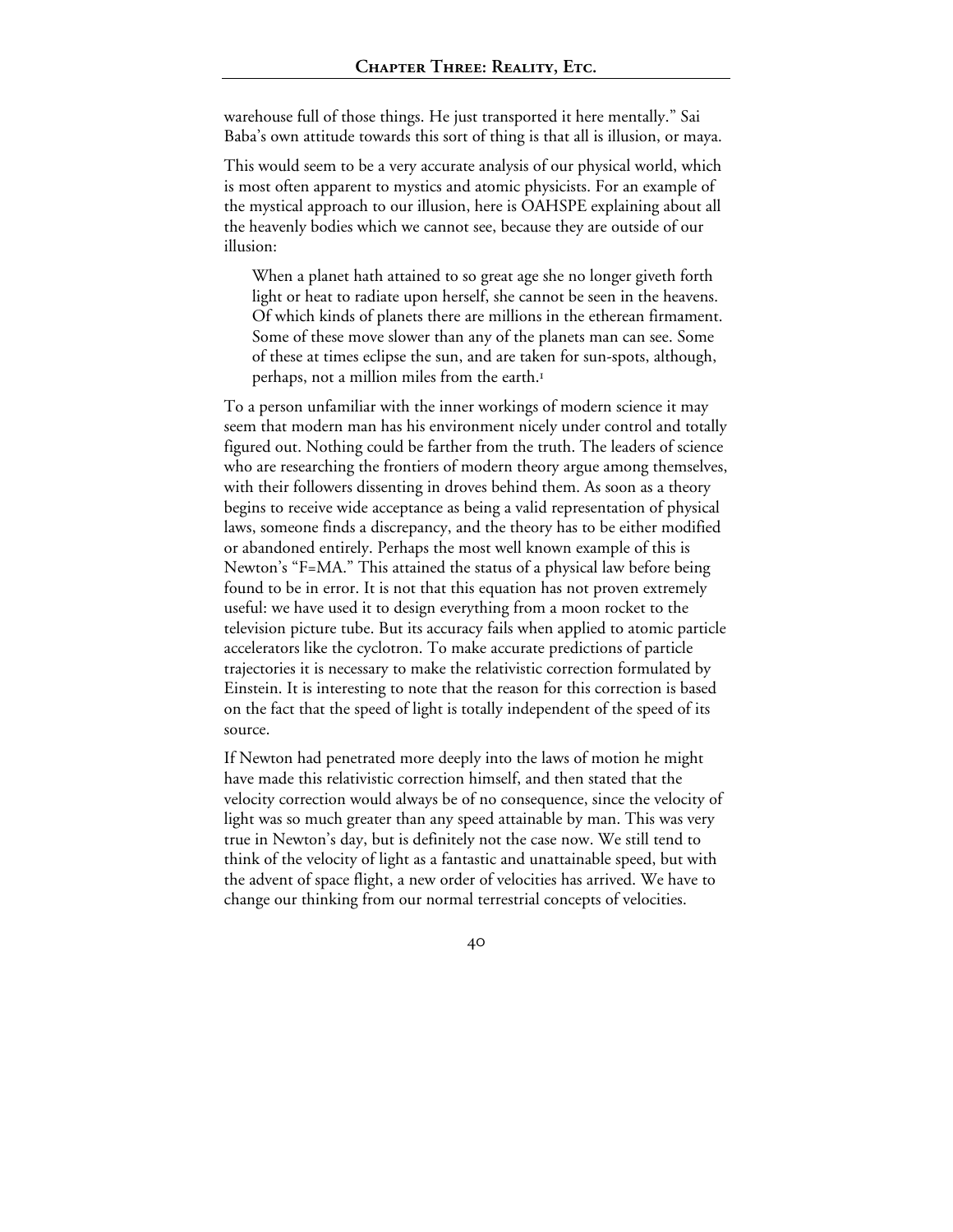Instead of thinking of the speed of light in terms of miles per second, think of it in terms of Earth diameters per second. The almost unimaginable 186,000 miles per second becomes an entirely thinkable 23 Earth diameters per second. Or we could think of the speed of light in terms of our solar system's diameter and say that light would speed at about two diameters per day.

Einstein's assertion that everything is relative is so apt that it has become a cliché of our culture. Let us continue being relativistic In considering the size of natural phenomena by considering the size of our galaxy. If you look up at the sky on a clear night, nearly all of the visible stars are in our own galaxy. Each of these stars is a sun like our own. A calculation of the ratio of the number of suns in our galaxy to the number of people on planet Earth discovers that there are 62 suns for each living person on Earth today: Earth's population is close to 4 billion; and there are 250 billion stars in the Milky Way! it takes light over four years to get from Earth to even the nearest of these stars. To reach the most distant star in our own galaxy would take light 100,000 years.

These calculations are made using the assumption that light has a speed. This may be an erroneous assumption in the light of modern theory, but its apparent speed is a useful measuring tool, so we use it anyway.

So we have a creation in which we find ourselves which is so big that at a speed of 23 Earth diameters a second we must travel 100,000 years to cross our immediate backyard. That is a big backyard, and it would seem ample for even the most ambitious of celestial architects, but in truth this entire system of 250 billion stars is just one grain of sand on a very big beach. There are uncounted trillions of galaxies like ours, each with its own 250 billion stars, spread throughout what seems to be infinite space.

When you think of the mind boggling expanse of our creation, and the infantile state of our knowledge in relation to it, you begin to see the necessity for considering the strong probability that our present scientific approach to investigating these expanses is as primitive as the dugout canoe is in relation to the whole state of the art of Earthbound transport.

The most perplexing problem of science has always been finding a satisfactory explanation of what is called action at a distance. In other words, everyone knows that if you drop something it will fall, but no one knows precisely why. Many people know that electric charges push or pull on each other even if separated in a vacuum, but again no one knows why.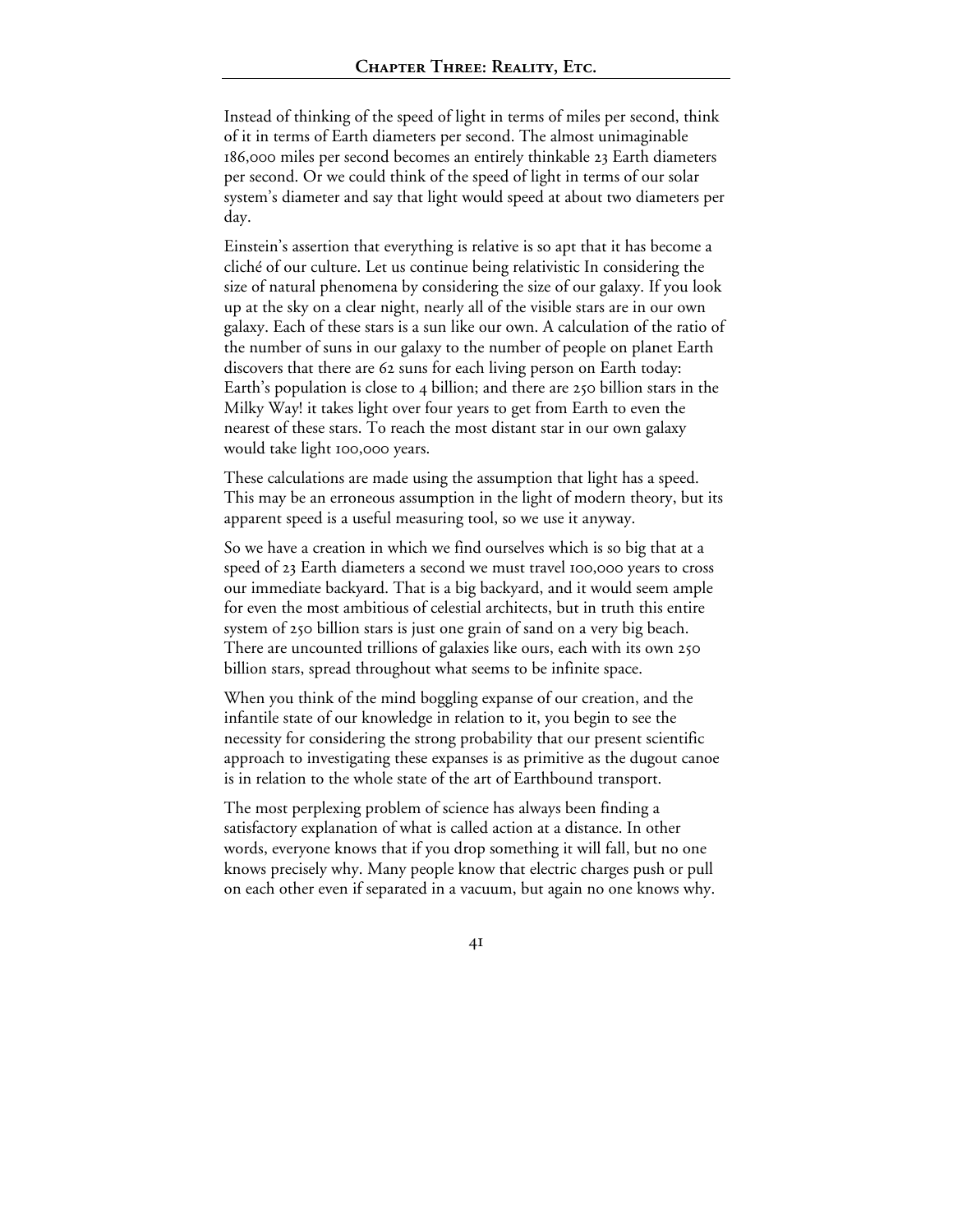Although the phenomena are quite different, the equations which describe the force of interaction are quite similar:

For gravitation:  $F = Gmm/r^2$ 

For electrostatic interaction:  $F = Kqq'/r^2$ 

The attractive force between our planet and our sun is described by the gravitational equation. The attractive force between orbiting electrons and the atomic nucleus is described by the electrostatic interaction equation. Now each of these equations was determined experimentally. They are not apparently related in any way, and yet they both describe a situation in which attractive force falls off with the square of the distance of separation.

A mathematical representation of an action at a distance effect is called a field, such as a gravitational or electric field. It was Albert Einstein's foremost hope to find a single relation which would express the effect of both electric and gravitational phenomena; in fact, a theory which would unify the whole of physics, a unified field theory. Einstein believed that this was a creation of total order and that all physical phenomena were evolved from a single source:

Over the years Einstein and other mathematical physicists published many unified field theories, none of them successful. A famous one, put forth by Kaluza, recast the mathematics of relativity in a space of five dimensions instead of the customary four. Kaluza hoped ... that unification of gravitation and electromagnetism would follow by a suitable interpretation of the fifth dimension. Einstein took up Kaluza's work, but once more no new physical understanding appeared. The most celebrated unified field theory, called the generalized theory of gravitation, was published by Einstein in 1945, and independently by Schrodinger at about the same time. By then Schrodinger was disillusioned by quantum mechanics, which he himself had helped to create. For some years both these eminent men believed that the new theory would solve the problems which they thought still beset fundamental physics.

The mathematics of the theory is very complicated, and it is necessary to use approximate methods. With these it was shown that the theory failed to satisfy the basic requirement that its field equations must determine the motion of electric charges present. This was enough to convince Schrodinger that the theory was useless. Einstein was not prepared to accept the approximate results: he maintained that the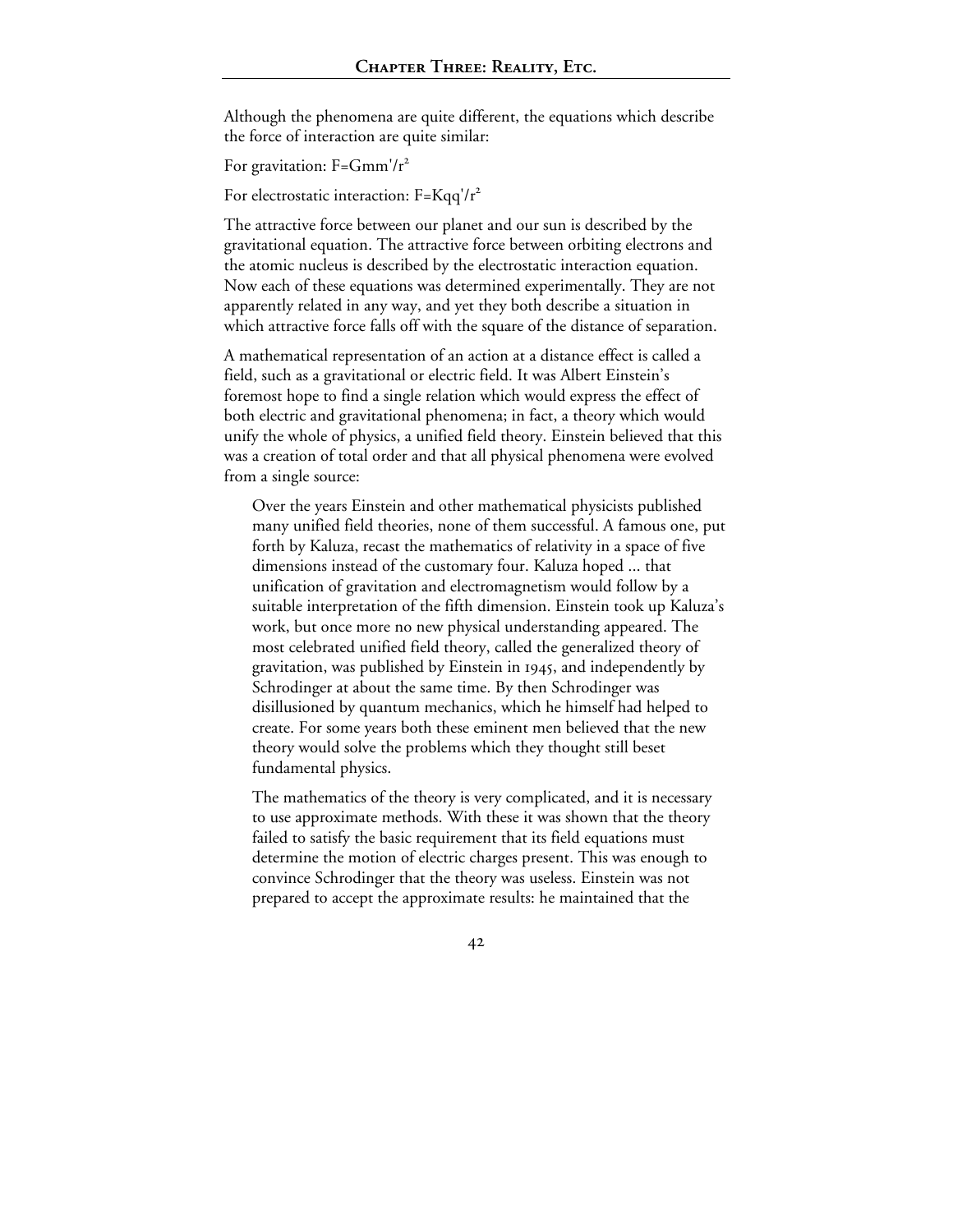theory could be judged only if certain exact solutions of the generalized field equations were found. These exact solutions, he believed, would represent matter by pure field. This was the position he took up until his death.<sup>2</sup>

This unified field theory, describing matter as pure field, has been accomplished now. It seems that the entire situation was analogous to the solution of a ponderously complex Chinese puzzle. If you can find the right key turns among so many wrong ones, the puzzle easily falls apart. Dewey B. Larson found the solution to this problem, and the puzzle not only fell apart, but revealed an elegantly adequate unified field theory rich in practical results. And, like a good Chinese puzzle, the solution was not complex, just unexpected. Instead of assuming five dimensions, Larson assumed six, and properly labeled them as the three dimensions of space and the three dimensions of time. He assumed that there is a three-dimensional co-ordinate time analogous to our observed three-dimensional space.

The result of this approach is that one can now calculate from the basic postulate of Larson's theory any physical value within our physical universe, from sub-atomic to stellar. This Iong sought after unified field theory is different because we are not accustomed to thinking of time as being dimensionally analogous to space. We have thought of time as onedimensional, as a stream moving in one direction. Yet once you get the hang of it, co-ordinate time is mathematically a more comfortable concept with which to deal. Professor Frank Meyer, of the Dept. of Physics at the University of Wisconsin, presently distributes a quarterly newsletter3 to scientists interested in Larson's new theory which explores perplexing questions in physical theory using Larson's approach. I was interested in testing Larson's theory and made extensive calculations using his postulate. I became convinced that his theory is indeed a workable unified field theory. If you are personally interested in checking this theory for yourself, I recommend obtaining his work and checking it as I did.4

I had been pondering several interesting statements communicated through contactees by the alleged UFO source prior to discovering Larson's work in the early '60s. Although the people who had received these communications knew nothing of the problems of modern physics, they were getting information which apparently was quite central to physical theory: first, they suggested that the problem with our science was that it did not recognize enough dimensions. Second, they stated that light does not move; light *is*. Larson's theory posits six dimensions instead of the customary four, and finds the pure field, which Einstein believed would represent matter, to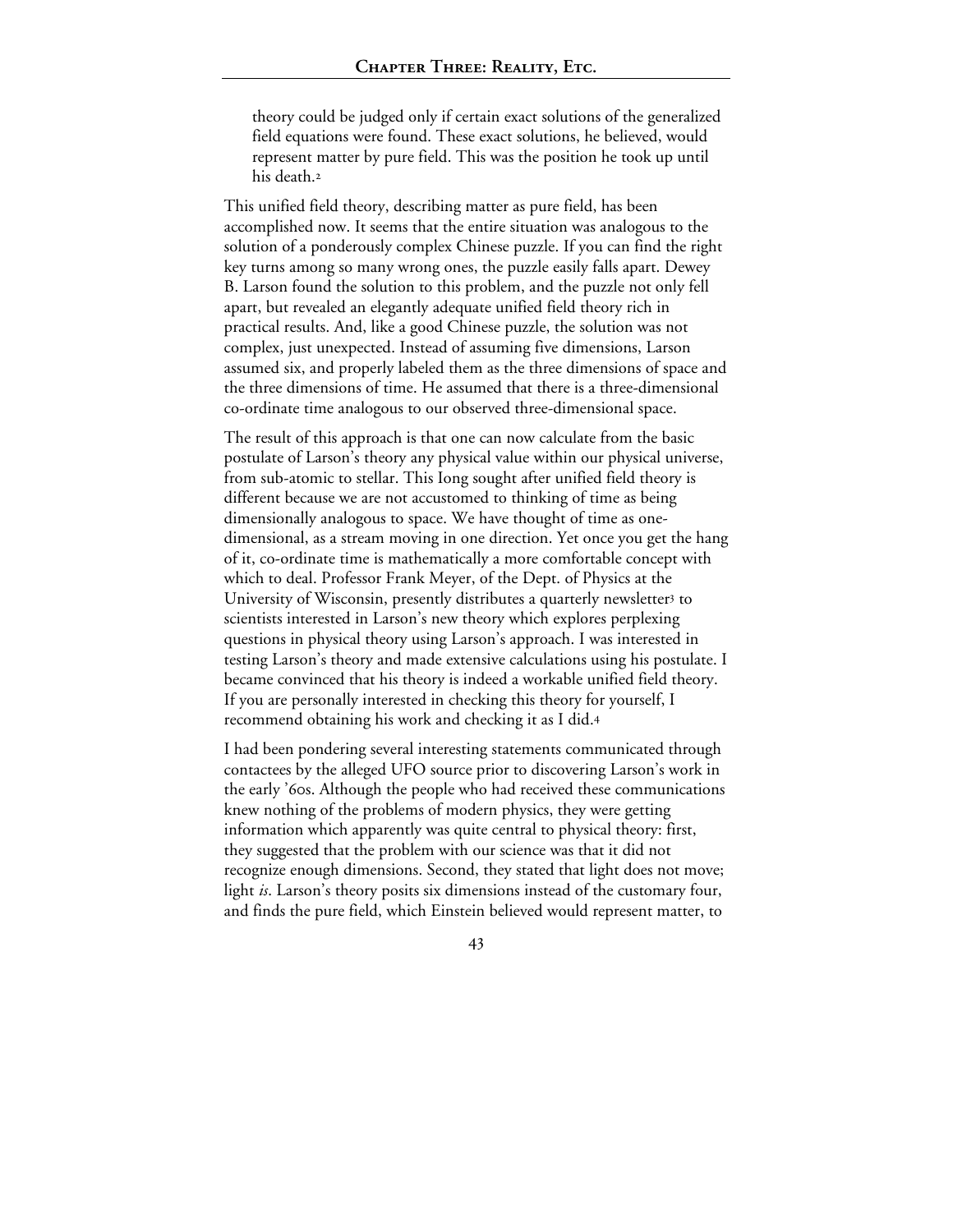move outward from all points in space at unit velocity, or the velocity of light. Photons are created due to a vibratory displacement in space-time, the fabric of the field. Furthermore, the contactees were saying that consciousness creates vibration, this vibration being light. The vibratory displacements of space-time in Larson's theory are the first physical manifestation, which is the photon or light. According to the UFO contacts, the UFOs lower their vibrations in order to enter our skies. The entire physical universe postulated by Larson is dependent on the rate of vibration and quantized rotations of the pure field of space-time.

The contactees were suggesting that time is not what we think it is. Larson suggests the same thing. The UFOs were said to move in time as we move in space. This would be entirely normal in Larson's time-space portion of the universe.

Lastly, and perhaps most importantly, the contactees were receiving the message that the creation is simple, all one thing. Larson's theory is a mathematical statement of this unity.

The New Science Advocates is a group of scientists and philosophers currently promoting Larson's theory. In a recent news release, they had this to say about Larson's Reciprocal System of theory:

No previous theory comes anywhere near being a general theory in the true sense of the term. None of them is applicable to more than a relatively small part of physical science, and none is derived entirely from premises of a general nature. Everyone finds it necessary to make many assumptions specifically applicable to its restricted field of coverage. A theory of atomic structure makes assumptions about matter and about its basic forms; a theory of electrical phenomena makes assumptions about electricity and electric charges; a theory of quasars makes assumptions about quasars and about the radiation through which these objects make themselves known; and so on. Furthermore, all of these theories make use of a host of additional assumptions of a more general character that are embodied in the basic laws and principles of physics. But now we have a theory that makes no assumptions at all, other than those contained in the fundamental postulates as to the properties of space and time which define the theory. *All* conclusions, including those with respect to the basic physical laws and principles, are derived solely by deduction from those postulates, without invoking the aid of any supplementary or subsidiary assumptions, and without introducing anything from experience.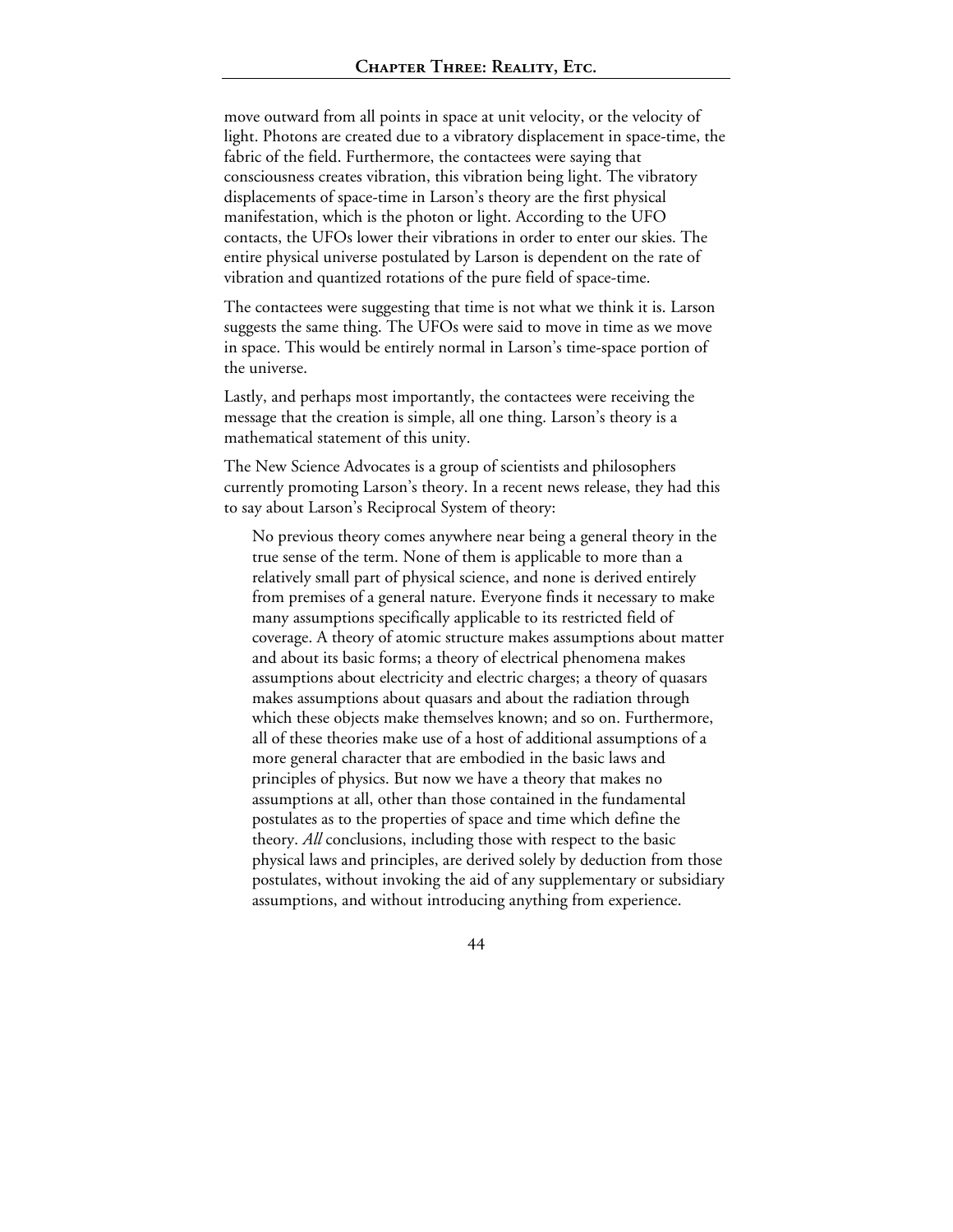In our opinion, this totally unprecedented accomplishment is sufficient in itself to justify the most serious and painstaking study of the new theoretical structure …5

An interesting extension of Larson's work is a conjecture which I have entertained that a more informed society might index events spatially rather than temporally. When IS talks with Puharich about time, it would seem that they do this, for they say that a certain event was planned hundreds of light-years ago.

## **The Metal-Bending Children**

When Uri Geller performs on TV, mentally bending metal and fixing clocks, there are often many kids who try to duplicate Uri's "tricks." Sometimes the kids succeed. The number of children that can cause bends and breaks in metals and other materials just by wanting the break or bend to occur is increasing daily. John Taylor, professor of mathematics at Kings College, reports in his excellent book, SUPERMINDS, on the extensive tests run in England on several of these gifted children.

What physicists have never before considered worth investigating is now increasing at a very rapid rate. Action at a distance, apparently as a result of some type of mental activity, seems repeatedly the observed effect. If the Gellerizing children continue to increase in numbers and ability, the 1980's will see such fantasies of TV as MY FAVORITE MARTIAN, I DREAM OF JEANNIE, and BEWITCHED becoming a part of reality.

So far, most of the ability shown by these children is in the area of bending and breaking materials. But there is some indication that they, like Geller and Matthew Manning, will develop other abilities as well.

With controlled, repeatable experiments like those conducted by Taylor and by the Stanford Research Institute in the United States, we begin to have good, solid data available for study. Gradually we are moving into a position from which we can begin to create a science of "magic," for that which has been called magic through the ages is now being performed at an everincreasing rate, primarily by children. In the future, we may even find this "magic" added to the curriculum of the sciences at universities. In point of fact, the present disciplines of chemistry, physics, etc., are still basically "magic" to us, since we are still in the position of having no ultimate explanation of causality.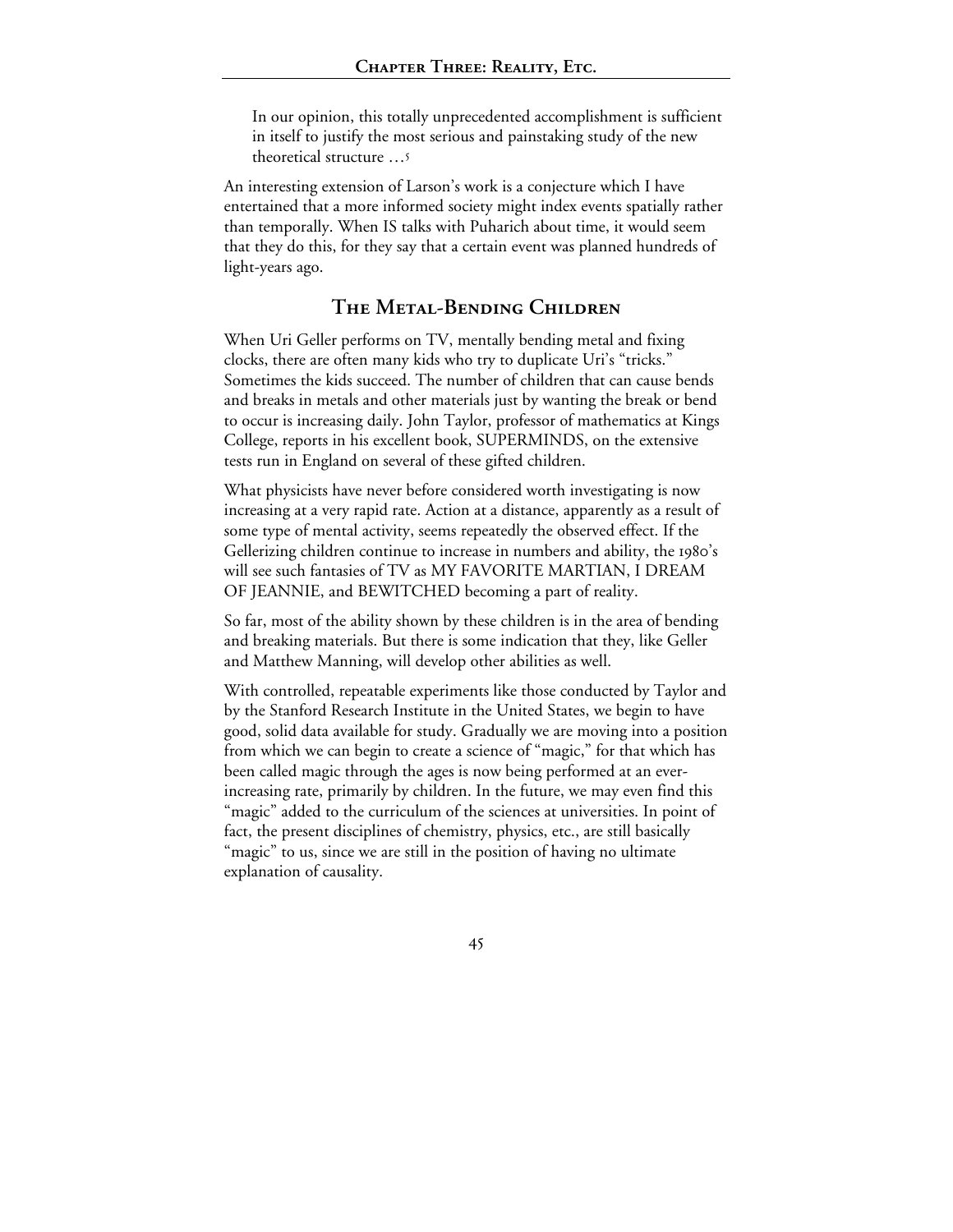### **Age Regression Hypnosis**

During the past twenty years I have done several hundred age regressions, working with subjects from various walks of life. With very few exceptions, I have discovered that the reasonably good hypnotic subject can be helped to remember experiences which occurred before his or her birthdate into this present life. The large majority of these people remember lives which occurred prior to this life but identifiable as being in the recent historical past. I have had people who are in this life quite ignorant of a certain foreign language, who under hypnosis, while re-experiencing moments of a previous life, are able to speak that foreign tongue.

While there is no way to prove the theory of reincarnation, it is interesting to note that many researchers besides myself have reported many thousands of instances of these hypnotic regressions to previous lives. As one examines the mass of data which these regressions provide, one cannot help but note that the theory of reincarnation is a more substantively satisfactory explanation than some alternate theories, which attempt to be conservative and scientifically "safe."

Such latter explanations of the data of a good age regression case take each confirmed fact gained in the hypnotic session and say, "The subject could conceivably have known this another way. The subject could be using telepathy. The subject could be clairvoyant." The explanations offered in this way strike me rather as an instance of going around Robin Hood's barn, when there is a broad and well-trodden path right through the forest. I say well-trodden, because three-quarters of the world's population ascribe to religions which include reincarnation within their structure of religious beliefs.

### **Mediumship**

The medium, a person who is able to act as a link with discarnate entities, is probably the most controversial of the common psychic types. I consider a good working knowledge of mediumship and its pitfalls essential to the study of alleged telepathic UFO contactees. As I have stated, there seem to be many planes or densities of existence, therefore it is not always possible to be sure of the source of a telepathic contact. A person visiting a medium for the purpose of communication with discarnate Uncle Herman may actually contact a residual portion of Uncle Herman's consciousness, another entity claiming to be Uncle Herman, or in many cases the subconscious of the medium. I am certain that many mediums and UFO contactees never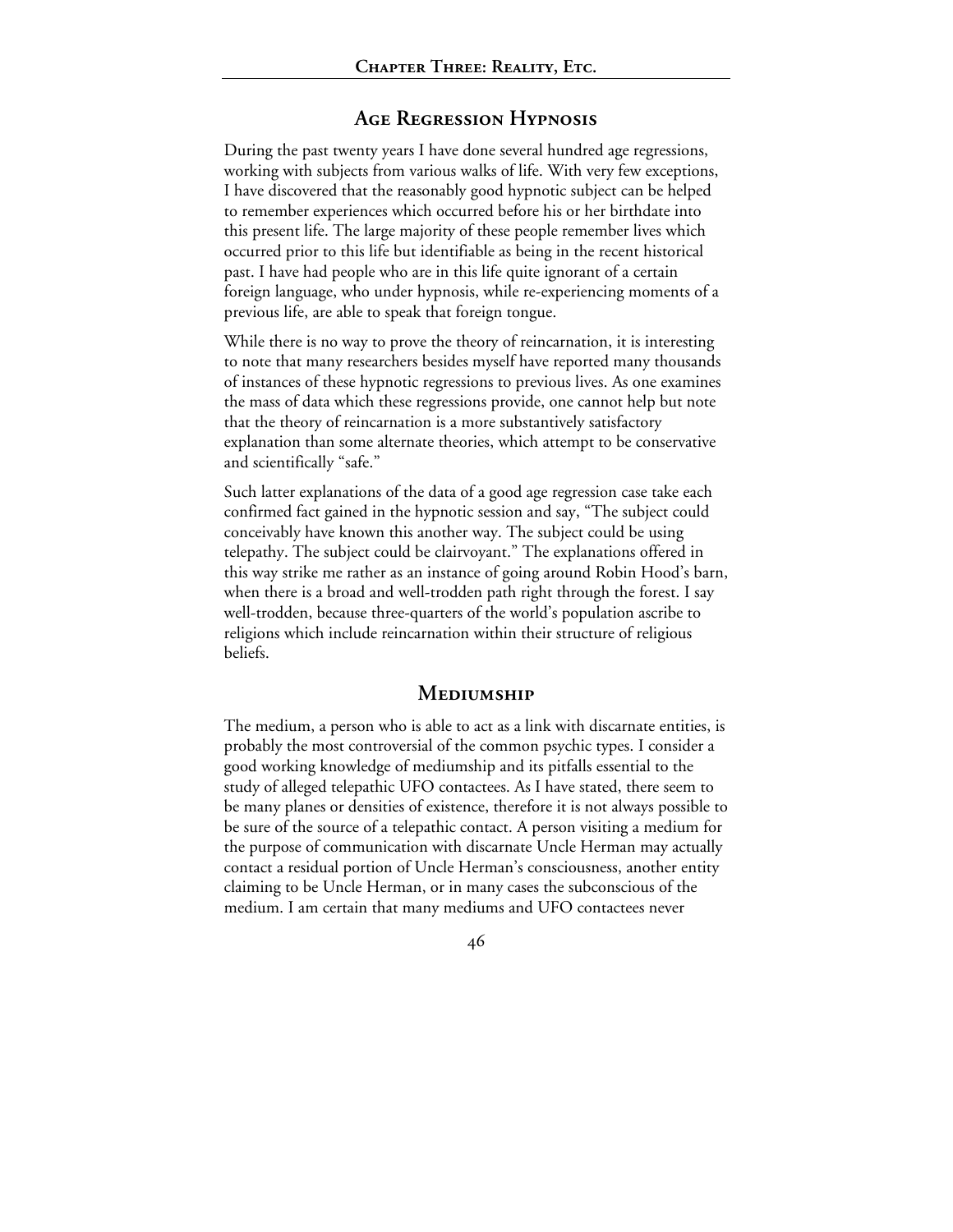intend fraud, and do not themselves realize the fraudulent nature of what they "telepathically" receive. The dedicated researcher will attempt to achieve an attitude of unbiased discrimination, listening to everything with suspended disbelief, yet reserving final judgment until his data is ponderous in quantity and correlations are extensive.

# **Magic (Real Magic, Not Prestidigitation)**

W. E. Butler defines magic as "the art of effecting changes in consciousness at will."6 Generally, events are thought of as magical if they defy all rational or "scientific" attempts to explain them. As a consequence, as our scientific philosophy has expanded our inclination to view natural events as magical has shrunk. We no longer consider thunderstorms to be of magical significance, because we know the physical mechanics which create the thunderstorm.

That is, we think we do. What we have really done with thunderstorms is to find our way back to the more basic puzzle of electrostatics.

Born into this world, we wake up in our crib and very slowly become aware of our surroundings. As long as these surrounding, these conditions of existence, remain the same, we are satisfied to call our environment "normal" reserving the label of "paranormal" for that which is contrary to the great body of our experience. That is, as long as we drop a stone and it continues to fall rather than float in air, we will accept that as the natural event and see a floating-in-air object that looks as though it *should* fall as supernatural.

It is a difficult thing to do, but try to imagine for a minute a state of total lack of experience with this world. Try to look at it as if for the first time. Without labeling them, look at the people, the animals, the birds and insects; at foliage and sky. Feel the wonder creeping in. Now, in your mind, back off from the surface of the planet Earth and see it as a totality, a ball in space with a thin cloak of swirling air around it. You and the billions of others who live on Earth stand on its surface, the soles of your feet pointing inward, towards the center of the ball; your heads pointing outward, towards space. As you hold this in your mind, perhaps magic seems not so limited on our "normal" world. I believe that in truth, we have only a tiny sliver of understanding of reality, if indeed we have any at all. When a child stares at a spoon and it curls up, or breaks, we somehow find this more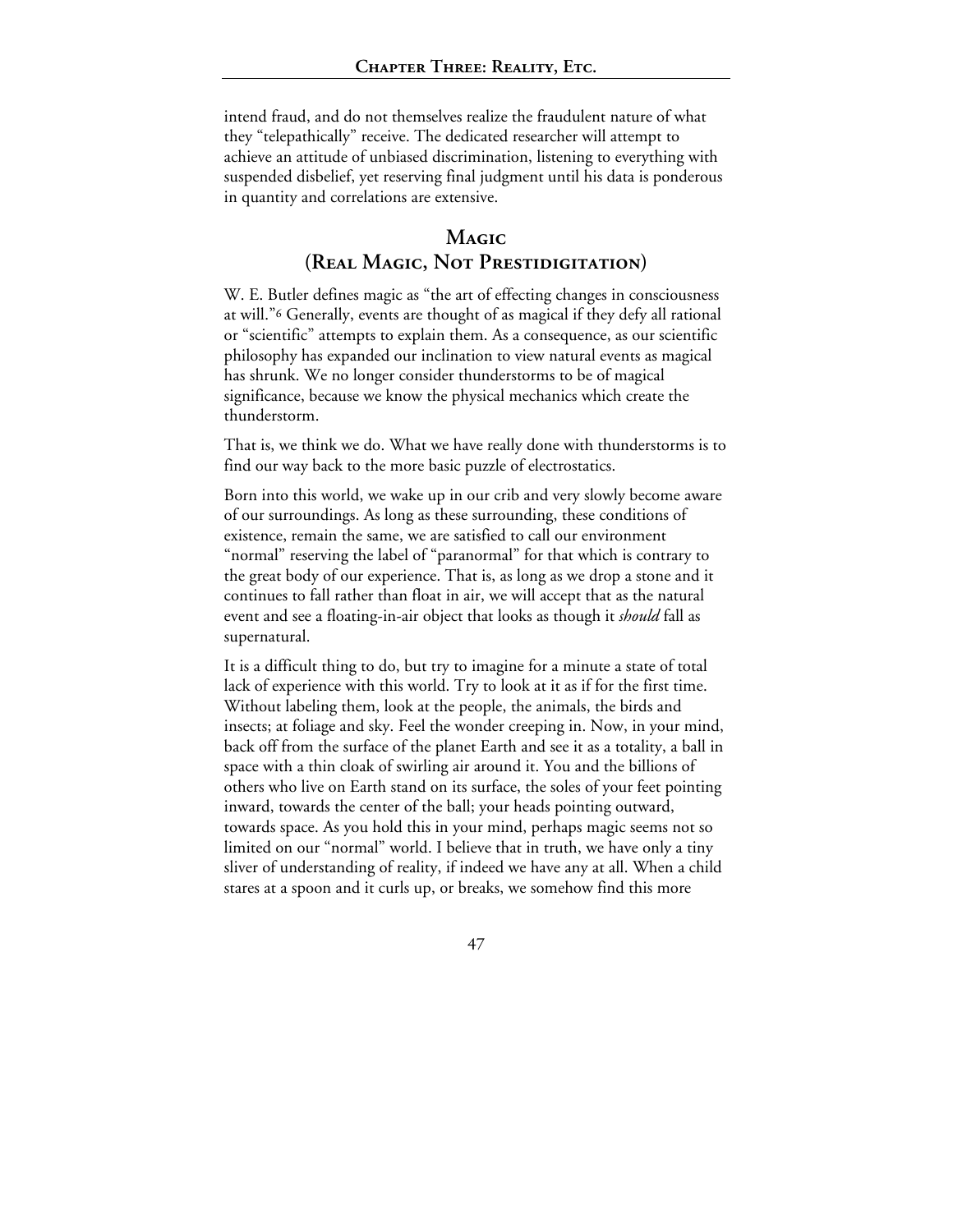amazing than the magic of our daily experience. Perhaps these "magical" new events are clues to the real nature of man.

## **The Mechanisms of Real Magic**

Motion in our physical world is usually the result of a potential energy such as gravitational, chemical, or electrical. The magician also works with potential energies, within consciousness, in order to create motion or displacement in mind. The magician works with potentials in consciousness similar to the physical activity of storing electrical charges in a battery. Just as a battery has a positive and a negative pole, so does consciousness. Many call this positive-negative polarity good and evil. There is ample evidence that it is possible to create a large potential through the manipulation of consciousness, whether it is done by intentional magical manipulation or by political rhetoric or religious exhortation.

I would suggest that consciousness is more fundamental than physical matter. I find it hard to see even the possibility of physical matter creating consciousness. The magician, then, is working with the more fundamental of energy fields, to attain a more fundamental objective.

The objective of the magician is to obtain predictive and manipulative control of consciousness. The white magician clearly defines for himself the limits of this manipulation of consciousness: his objective is the development of his own consciousness. The black magician is less careful about what consciousness he wishes to be able to manipulate, and thus becomes interested in the "evil" aspects of control over others' consciousness.

The white magician wants to develop his consciousness, for he knows that it is the only thing he will be able to carry with him through the physical death. His attitude towards this physical life is that its one purpose is to provide him with the catalytic effects of physical experience for use in the development of his thinking. He sees himself as a micro-consciousness dwelling within macro-consciousness, and attempts to consciously unite himself with all that there is, so that the microcosm is one with the macrocosm. To put it another way, he is attempting to achieve realization of union with his creator. The key to this attempt is control of consciousness. The more closely the magician approaches this goal of realized oneness with the creation, the more able he is to do seemingly magical things. He is tuning his mind to that of the Creator, and thereby displaying some of the abilities of creation.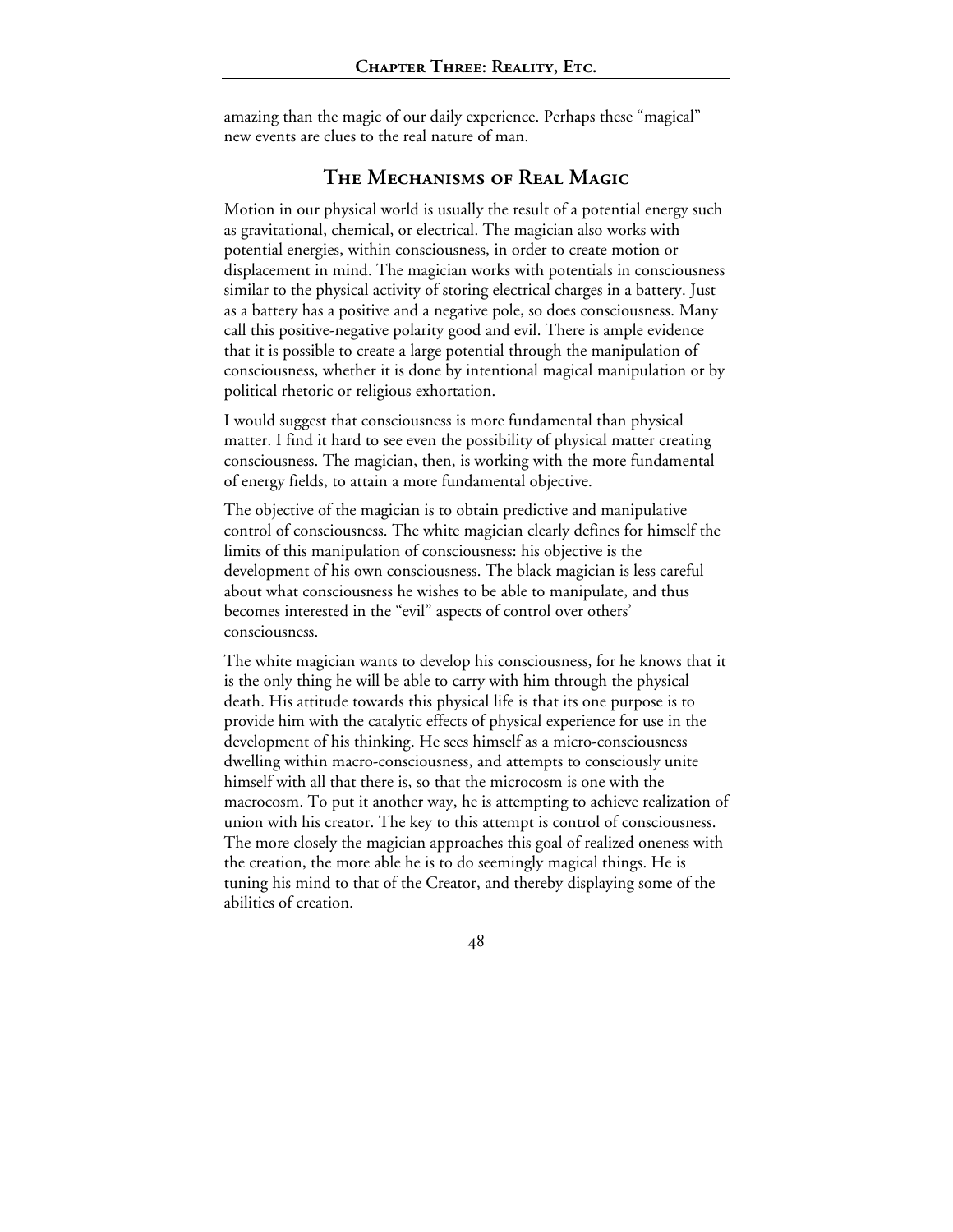The black magician has the reciprocal orientation in that he is attempting to achieve separation in mind rather than unification. He glorifies his own individuality and gains power by separating himself from all of creation and then declaring himself its master. Both white and black magical attitudes and practices are able to build high potentials in the field of consciousness, quite analogous to the creating of potential difference in electrical fields with positive and negative charges. Once a sufficient charge of consciousness has been stored, it may be used to create motion or change in consciousness, which in turn effects the physical world for what we call good or evil.

Because the essence of man is his consciousness, the true nature of man is perforce magical. All men have infinite potential to create whatever changes they may desire. But at present, man on Earth seems lacking in the knowledge of his true nature and the abilities of his mind. Most men fluctuate as a matter of daily habit between slightly good and slightly evil, building up a slight potential in one direction and discharging it, then swinging back a bit the other way. This puts him down in a "potential well" of thought. Since he is not polarizing steadily in either direction, he can do no magic. Those sufficiently polarized—like Jesus the Christ—perform this "magic" with no difficulty. Everyone does have the innate ability to do such magic. The beginning of the Gospel according to John in the Holy Bible contains this statement:

The true light that enlightens every man was coming into the world … to all who received him, who believed in his name, he gave power to become children of God, who were born not of blood, nor of the will of the flesh, nor of the will of man, but of God.7

I am not in any way suggesting that the unity with God, or Creator, or the Christ, is only valid when approached through the doctrines of any particular religion, but the concept is clearly stated here.

When Jesus told his Disciples: "These things and more shall you do," he intended that those who heard those words polarize their consciousness until they regained the natural abilities which we presently call miraculous.

Many of the UFO sources indicate that they feel that man on Earth has trouble recognizing in many instances the difference between positive and negative thought, and for that reason is vacillating between the two.

There are lots of people who have heard about or read a little of the UFO contactee literature, who dismiss it as being a series of ridiculous fantasies, like the French peasants reporting stones falling from the sky.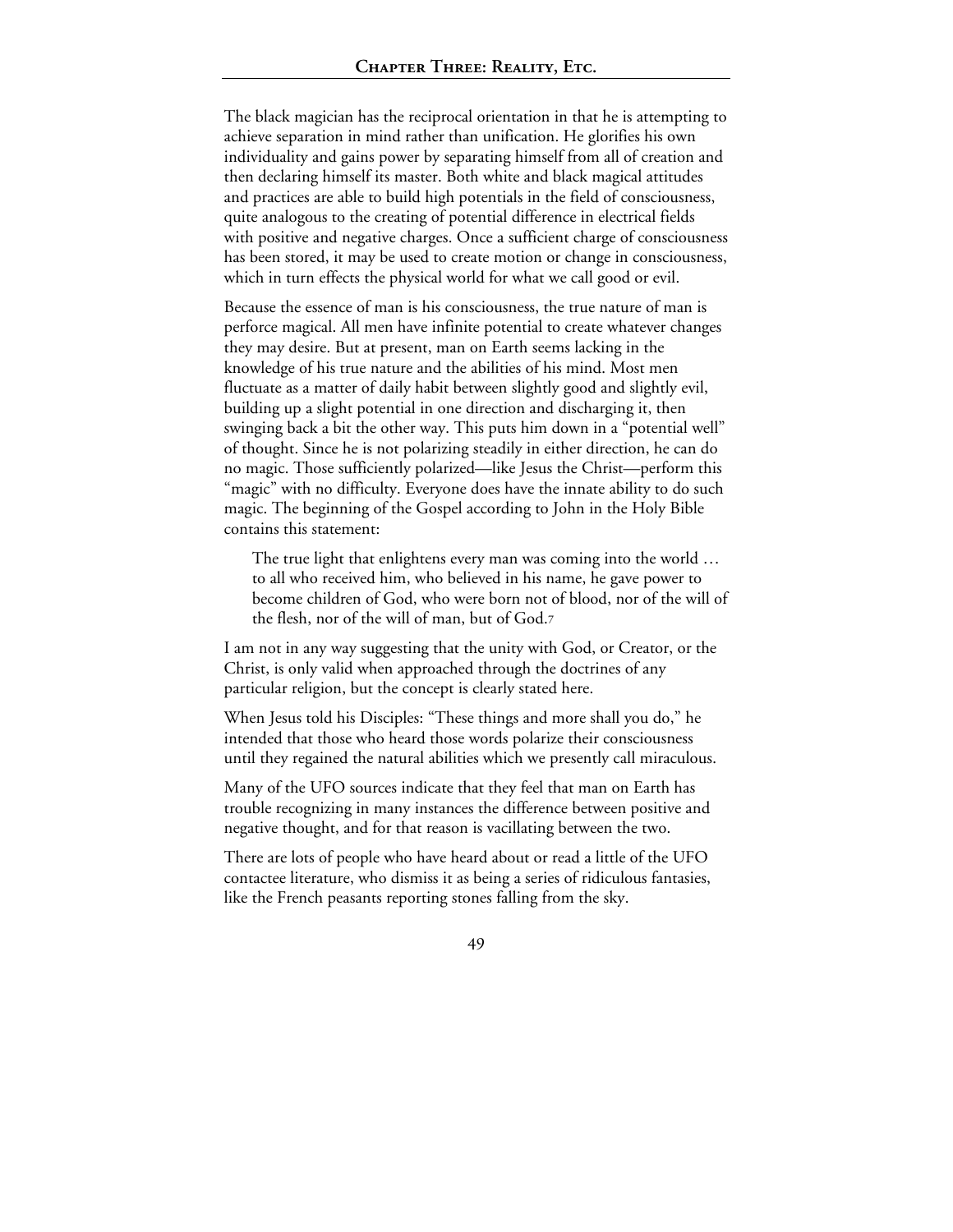If a handful of people reported contact instead of thousands, and if the communications they reported varied widely in content instead of matching, then there would be a much poorer case for UFO contact. I have worked with teenagers who had no previous background at all in UFO research or literature who, after a very short training period were able to receive, in a telepathic manner, hours of communications of the exact type reported by UFO contactees. Comparison of this information with information obtained by other widely separated contactee sources over the past 20 years always results in the same conclusion: that the basic message content, no matter where or who the receiver was, is the same. Earlier I spoke of the UFO contactee picture as a kind of puzzle, and a fairly big one at that. Some of the pieces of this puzzle seem silly or even crazy when one first picks them up, but carefully pieced together, these contactee stories begin to form a recognizable pattern of UFO motive. I think this pattern is not easily recognized or understood for the same reason that Gellerized spoons are hard to accept, there is very little previous experience on which to base an analysis. But that the pattern exists is hard to deny. As ufologist Brad Steiger puts it:

For the past three years I have been conducting a serious study of certain contactees, whom I call "flying saucer missionaries," and I have noted that a certain percentage of the information dispensed in their cosmic sermonettes has contained a good deal of accurate information and that certain predictions have been realized. In my opinion, many UFO researchers—and nearly all news media and orthodox scientists have been too hasty in their assessments that the contactees' messages are just so much nonsense and science-fiction-inspired pseudo-religious prattle. Although several of the contactees seem to parrot in a tedious manner a great amount of the same basic "message," there may be important clues hidden for us in their fanciful distortions if only we were to work a bit harder to separate the cosmic wheat from the celestial chaff.8

And long-time researcher, Professor J. H. Bruening of the University of Mississippi, has this to say about UFO phenomena, after studying it closely for 30 years:

UFO phenomena is a *contrived* paranormal event created for the benefit of the viewer with a specific stimulus content. This phenomena is a show-and-tell device precisely geared to the culture to which it is presented.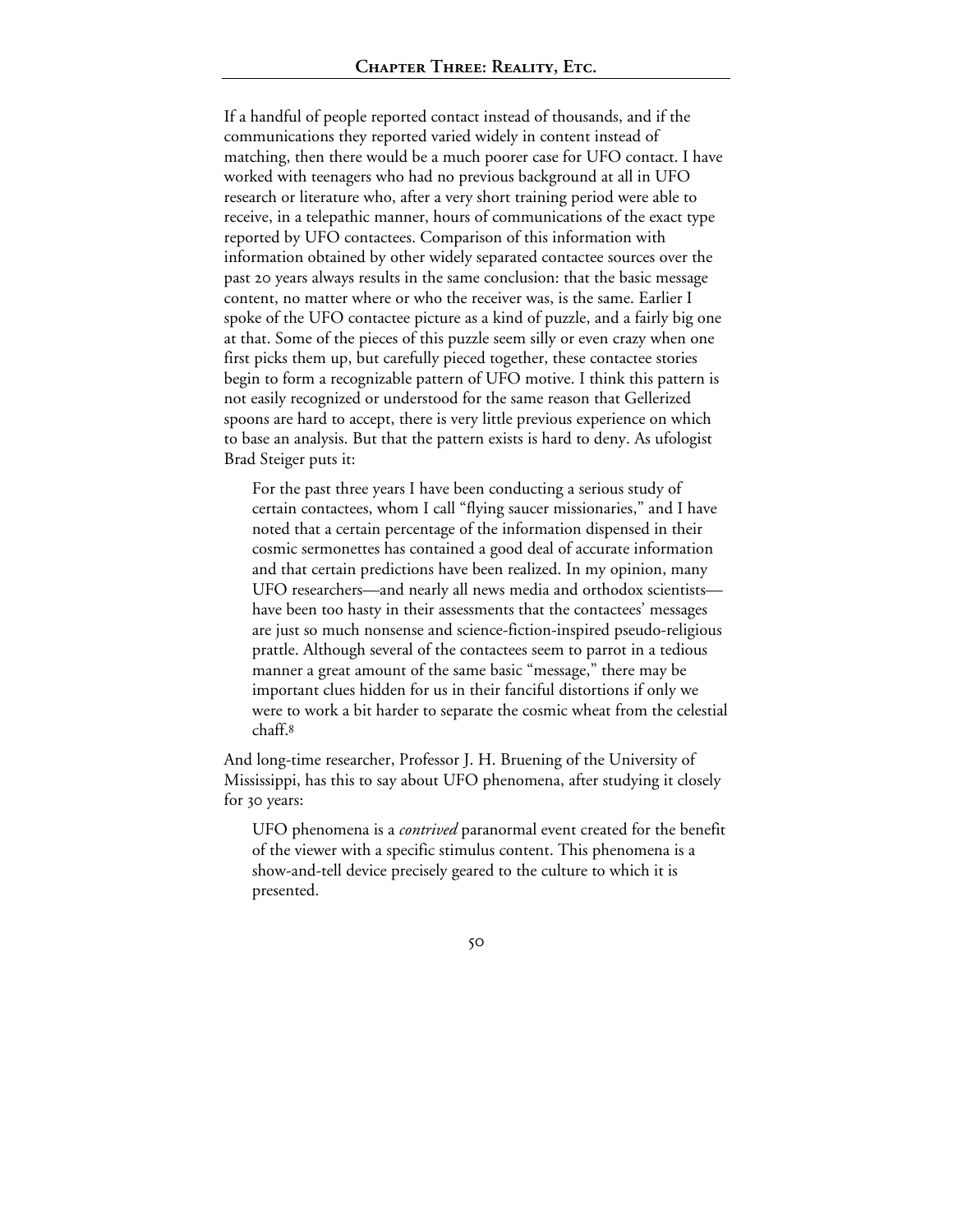Note that all historical UFO sightings are always just slightly advanced for the viewers of the time. Medieval sightings were of a fully rigged sailing ship sailing along in the sky! The 1897 sightings looked like a Victorian science fiction book illustration and the crews were all reported as being dressed properly for 1890. Current sightings are "space ships" with astronauts as pilots dressed in space suits. Obviously neither a sailing ship fully rigged nor a Jules Verne ship could possibly travel through interplanetary space in those forms from another planet to the earth and back. They all were here in physical form to be sure and were reported as such, but they did not get here in that form by flying here.

This display is intentional and is a part of a controlled program of cultural diffusion of special forms of information into current earth civilizations. The information is, however, in coded form! It is not obvious at all but is mixed in with considerable "noise." Not to be melodramatic but Toynbee has amply demonstrated that cultural advancement periodically is based on the productivity of a small number of creative people who are able to pick the signal out of the noise and come up with new conceptual patterns as described by Sorokin and Kroeber. It would appear that the last quarter of this century is such a time, and perhaps … (the) … *Invisible College* may be that group who can decode the signal and thereby extract the key information. I hope they can do this before the Russians do it. The coded data in fact contains considerable information in the fields of technology, culture, philosophy, religion and sociology. To paraphrase McLuhan the phenomena is the message. The whole pattern must be considered as a total thing and not examined in a Spencerian fashion. If a piecemeal approach is used the total pattern will be lost with a resulting loss of information.

The rest of the model (of the UFO phenomena's meaning) is built around the proposals put forward as early as 1947 by the discussants in the Mark Probert group in California. I keep coming back to these ideas because they simply do in fact explain details of the UFO phenomena. (See THE COMING OF THE GUARDIANS, SEANCE REPORTS AND TRANSCRIPTS 1945-1960, ROUND ROBIN 1950- 1960, Vista, Ca., The Borderland Science Research Association.)

This model is also found scattered around in a large part of published UFO data, especially in contactee reports, most of which seem to be true. The ones I have investigated do have a ring of truth about them. Now, the Extraterrestrial Intelligence (ETI) model which is an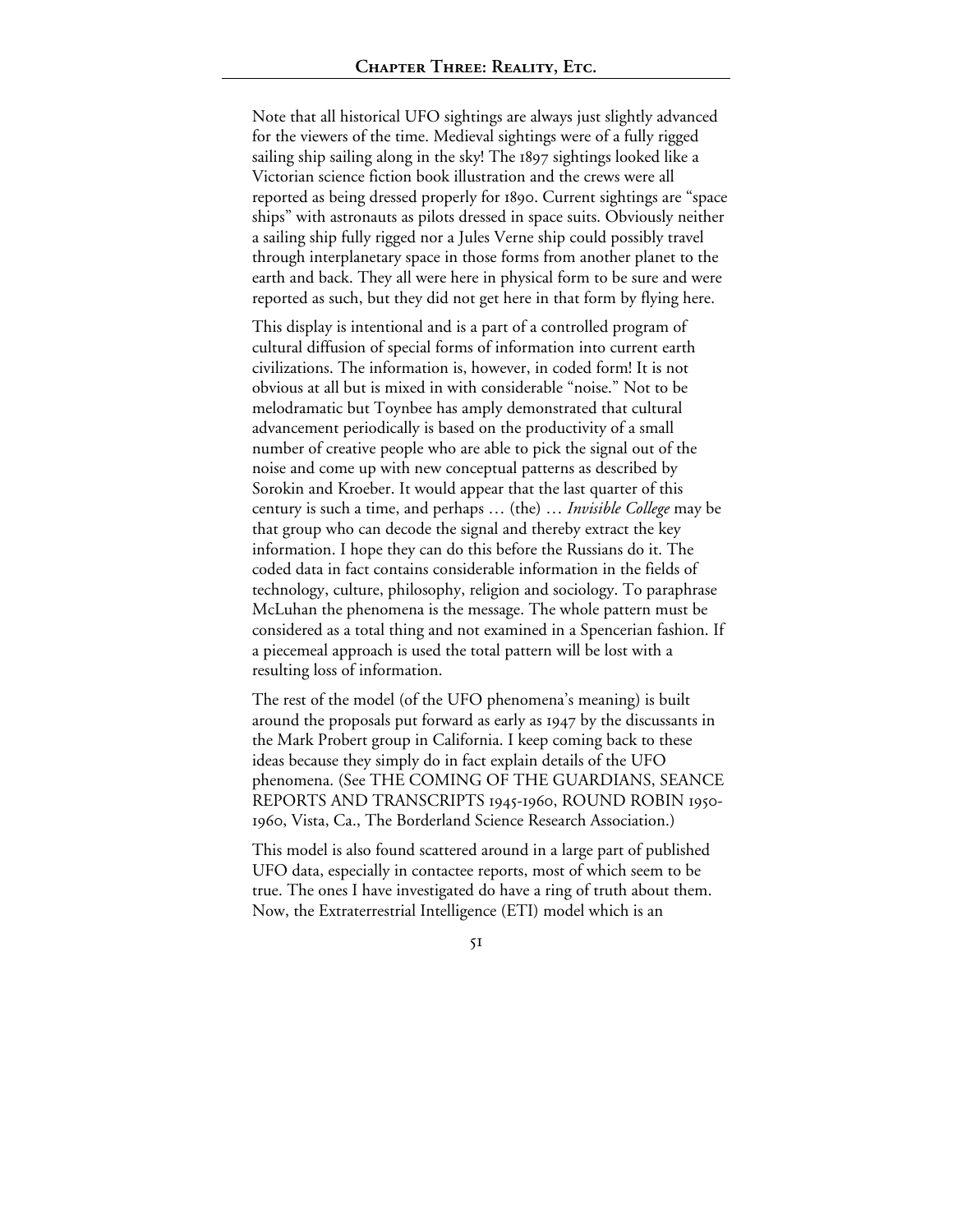extrapolation of our civilization fails to account for either paranormal phenomena or for the reported engineering designs, while the continuous violation of the known laws of physics and aerodynamics eliminates the simple mechanical model of UFOs. The obvious limitations imposed on the use of a space vehicle of a mechanical sort by the sheer distance between solar systems again excludes the jet or ion-driven space ship as a possible model.

The model that does appear to fit the data is, incredibly enough, the one which is constructed around the concept of a multidimensional universe which contains technically advanced civilizations some of which have reached the capability of multidimensional travel. This travel is a space-time phenomenon where a change of frequency is equivalent to an instant change in location; i.e., they dematerialize "there" and materialize "here." Once here the ship or vehicle operates as a physical object in our dimension. It can violate the laws of physics by partially dematerializing. Its physical appearance is determined by its mission, not by any engineering demands, and the crew may appear either as themselves or as manifesting a contrived appearance, again depending on the mission.

It would appear that what is considered as a change in frequency is that matter comprising other dimensions varies from our matter in that the distance from the electron shells to the nucleus is much lesser there than here. In a sense their matter is more "dense" than our matter is, so they expand their matter in order to materialize here and must hold it in this abnormal state in order to remain here. To return to their place they relax their energy field and immediately return. This difference in matter allows our mutual dimensions to normally coexist without interference except in some rare cases where a sort of splash-over takes place during which people and objects may appear or disappear suddenly.

The general cultural impact of the UFO phenomena through its persistent and deliberate performances has been to create a knowledge revolution of a dramatic sort in the general population. This gives the creative minority a really favorable social climate in which to work. In a sense the phenomena have created a demand for new ideas—now someone has to come up with them.

I have worked these ideas out in considerable detail and the more the concept is expanded the more it fits. You know the real problem in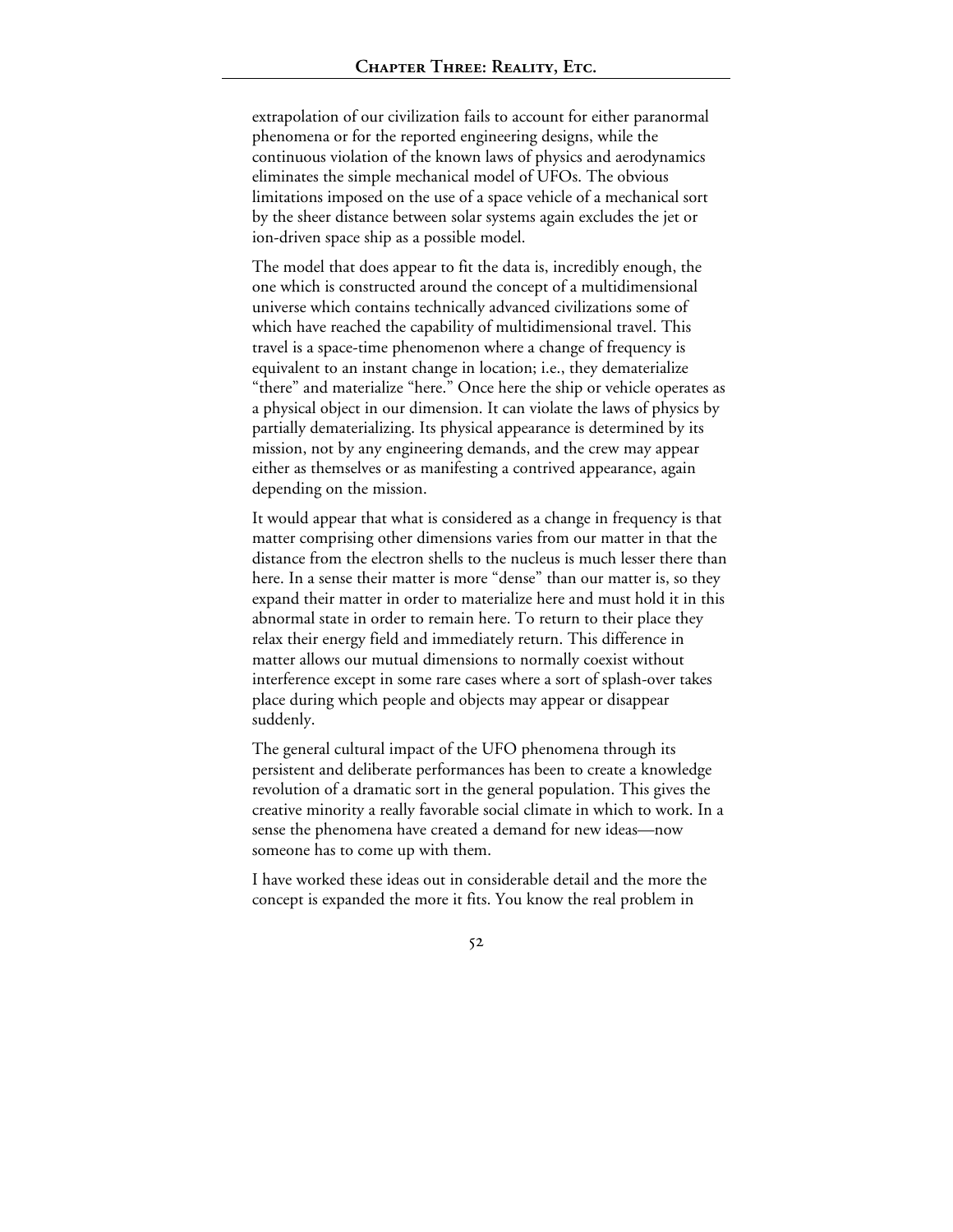theory construction is timidity. We are all too often reluctant to move boldly into new domains and thus are unable to come to grips with intellectually explosive phenomena.9

What I am saying, then, is that the UFO phenomena are forming a pattern, the heart of which is a structure of being and thinking, or a philosophy, which can begin now to be put together. The contactee messages especially gives important clues toward the construction of this philosophy. These cosmic sermonettes, as Steiger terms them, do yield a harvest: there is "cosmic wheat" among the "celestial chaff."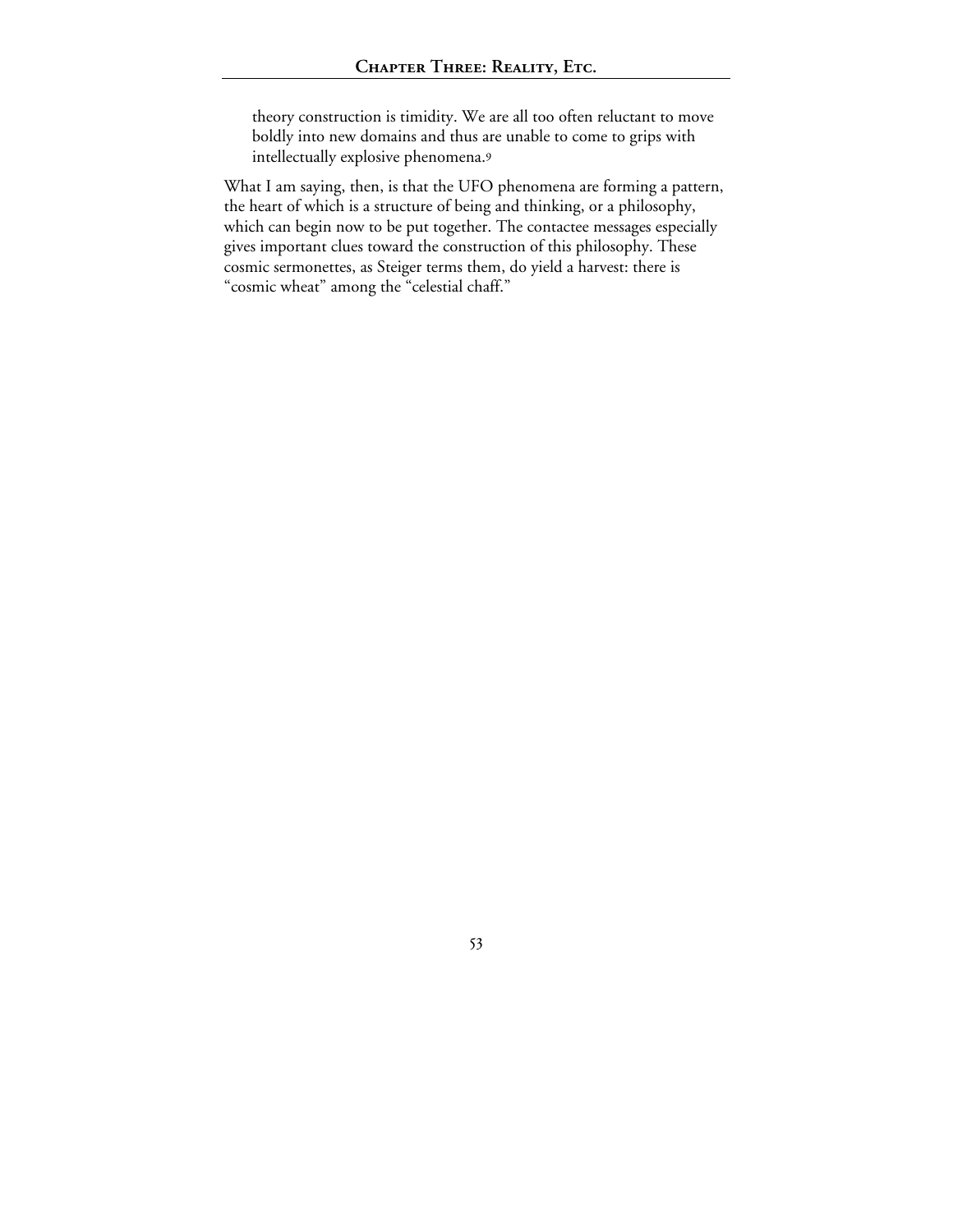# **Chapter Four The Nature Of Man**

Few of the many thousands of communications allegedly from UFOs which are available to the researching scientist are acceptable on face value to him. The reason for this is that the scientists have not formulated a general theory which can contain the contactee information. The scientist is not being particularly stringent or hard-nosed in this exclusion of data; this data simply does not "compute." Some scientists reject the data as being unworthy of their attention. Other, more interested researchers look rather longingly at the more dramatic aspects of the UFO-related evidence and declare themselves ready to forge ahead until the new understanding is reached. In his excellent consideration of the metal-bending and other unusual talents of Uri Geller and the children who are currently demonstrating the Geller-type abilities, Professor Taylor says:

Part of the job of looking at the world through the eyes of a trained scientist is to look for ways of improving our current scientific models of the world.1

Hopefully, this is the thrust of this investigation as well. This chapter will begin the presentation of a theory of reality formulated as a result of long study of UFO and paranormal phenomena. The theory is still speculative, rather than conclusively proven. However, I believe the time has come for it to be presented for consideration by researchers and by the general public, because familiarity with the theory offers an entry into the myriad of UFO phenomena and contacts which seems to make sense.

# **The Real Nature of Man**

Imagine yourself encased in a heavy rubber suit and the cumbersome divers' apparatus, with the big bell face mask on your shoulders. You are carefully and with some difficulty walking about on the ocean floor. The suit, and the relative difficulty of movement within it, is a fair representation of the physical body in which we are encased and with which we usually identify ourselves. The body that animates this awkward physical body may be called, as St. Paul did, the "spiritual body," or, as some occultists do, the "astral body." It has not been proven to exist in a certain known manner, no one yet has ascertained the precise composition of the astral body; yet there is enormous weight of common belief in it, stretching back to the Egyptian belief in the "Ka." Ghosts and apparitions throughout history have appeared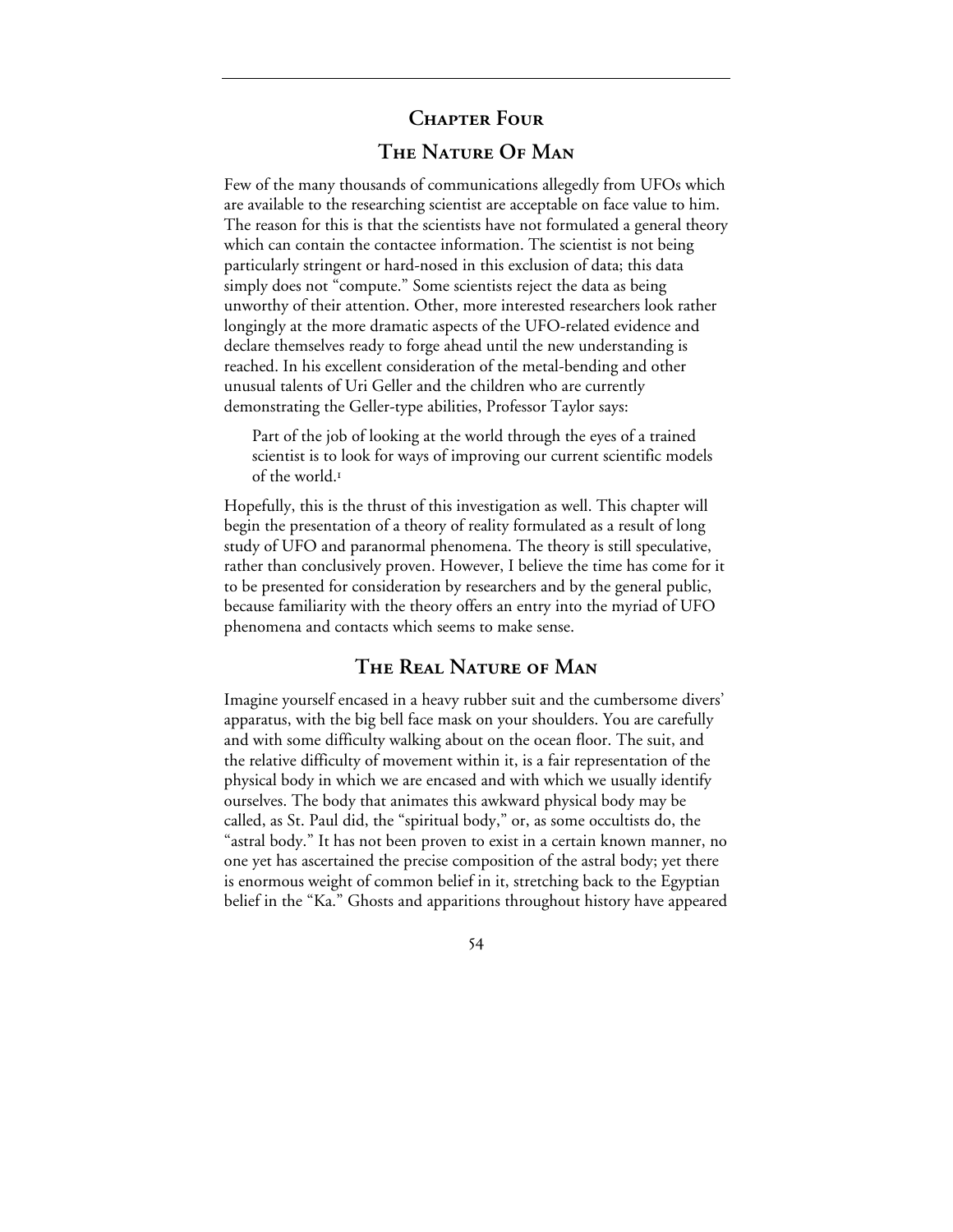as witnesses to the reality of this body. In their well-researched book, Muldoon and Carrington treat rather carefully the whole array of astral projection data that also lends credence to the assertion that there is an astral body.2 And Kirlian photography is catching a luminescence around the physical body that, according to some clairvoyants, comes not from the physical but from the astral body. "We look, they say, something like an eclipse of the sun by the moon, the luminous astral body."3 This astral body which all of us have, then, is the "double" of our physical body and in fact acts as the electrodynamic, or bioplasmic, mold from which is created that configuration of chemicals that manifests as our physical body. This finer body leaves the heavy material body at the time of death and is related to the spirit or soul. This again is not scientifically proven, but there is a great deal of descriptive evidence to indicate the truth of the statement. Much research has been done and is now in progress on the nature of death and dying by Dr. Elisabeth Kubler-Ross and others, and at this point in their research, they are asserting the presence of a good deal of collected data indicating a continuation of the individual consciousness through and after the death of the physical body.

Dr. Lyall Watson creates an elegant exposition in defense of the non-reality of what we call "death," but then concludes that in investigating the paranormal, the researcher is perhaps "kept in check by a cautious cosmic nanny."4 It is his suspicion, and I share it with him, that in the investigation of the paranormal we are treading on the edges of a type of knowledge we are not intended to have, at least until we learn to use some new tools for understanding. And the study of UFOs very much falls within this category.

The spirit body is the more basic of the two bodies. We spend more time exclusively in the spirit body than in the physical, for besides dwelling within it before birth and after physical death, we remove our consciousness to the world of spirit regularly in sleep. It is a cliché of several religions that the spirit world is one in which we have greater abilities, freedom from the problems and pain of the flesh, and in general a better deal.

Much research has been done to investigate this spirit world, and the findings are that there are not one, but many spirit planes of existence.5 Our physical plane, then, is not one of two worlds, but is very much in the minority, one of many worlds. The physical world which we are now experiencing is the anomaly. This point is getting at the crux of our problems with understanding UFOs. It is necessary to understand that we are forms of consciousness of a much more flexible and immaterial nature than is appreciated in our present state of awareness.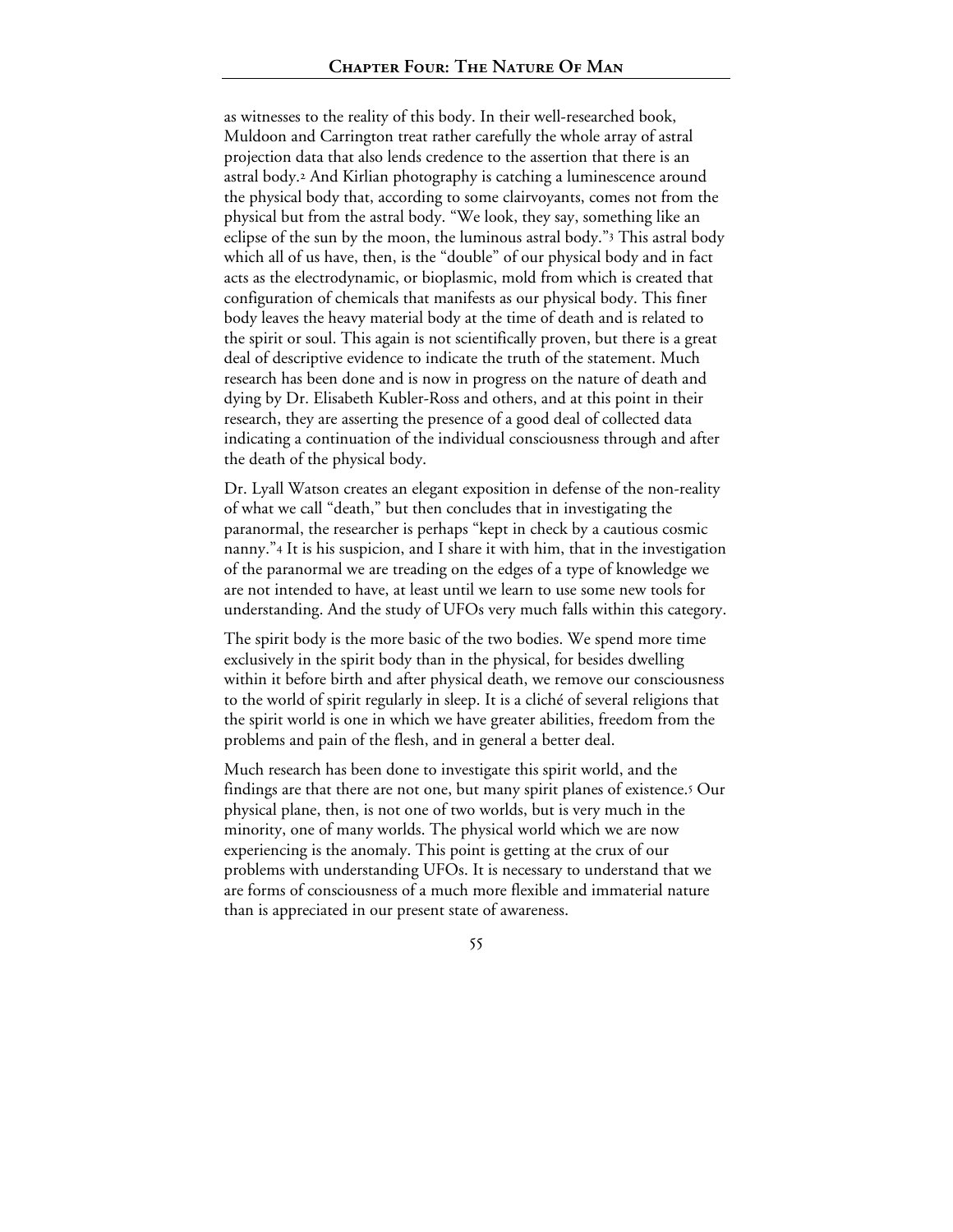As we progress on to higher planes of life, we shall incarnate in bodies far more ethereal than those now used by us, just as in the past we used bodies almost incredibly grosser and coarser than those we call our own today.6

Many people have either voluntarily or involuntarily experienced out-ofthe-body travel for short periods. Perhaps the most common experience occurs in the pre-sleep, drifting period, when the person feels a floating sensation and discovers himself near the ceiling looking back down at his prostrate physical body. This ability to travel out of the physical body is learnable, and there are various methods taught to those who are interested, by such groups as the Theosophists and Paul Twitchell's Eckankar. As Twitchell has noted, this type of information is also in that area where knowledge is difficult to come by or to express:

"He who has fully accomplished soul travel finds it nearly impossible to communicate his experience to others once he has returned to the physical form, especially when his traveling has taken him above the astral world into the higher planes."7

So, hard though it may be to prove, my scheme of things into which the UFO phenomena seem to fit has as a basic tenet the concept that the physical body does not alone signify life, but consciousness signifies life, and that consciousness exists in a continuum of reality which includes what we now know as life, and death. When the physical body is no longer animate, still that consciousness exists in a continuing reality, having passed merely to another, lighter density of existence.

A natural addition to this line of thinking is the belief in reincarnation, that we have each existed through many incarnations, in various densities of existence, going from one to another largely through the gates of physical birth and death. There is an untold number of these densities throughout the universe. All are equally real. And each, presumably, has its own characteristics so that from many dimensions, other portions of reality are not perceivable. This is what has happened on our physical plane on Earth. We presently are experiencing an apparent isolation. Here we are, in the rather gross physical plane, moving about in the heavy physical body, restricted by the limitations of five physical senses, with little obvious reason to develop the psychic or non-physical senses which are part of our finer body. Why are we so limited in this density; why is it so difficult to expand our awareness? What is the reason for life in this density? In fact, what is the reason for life in all the densities?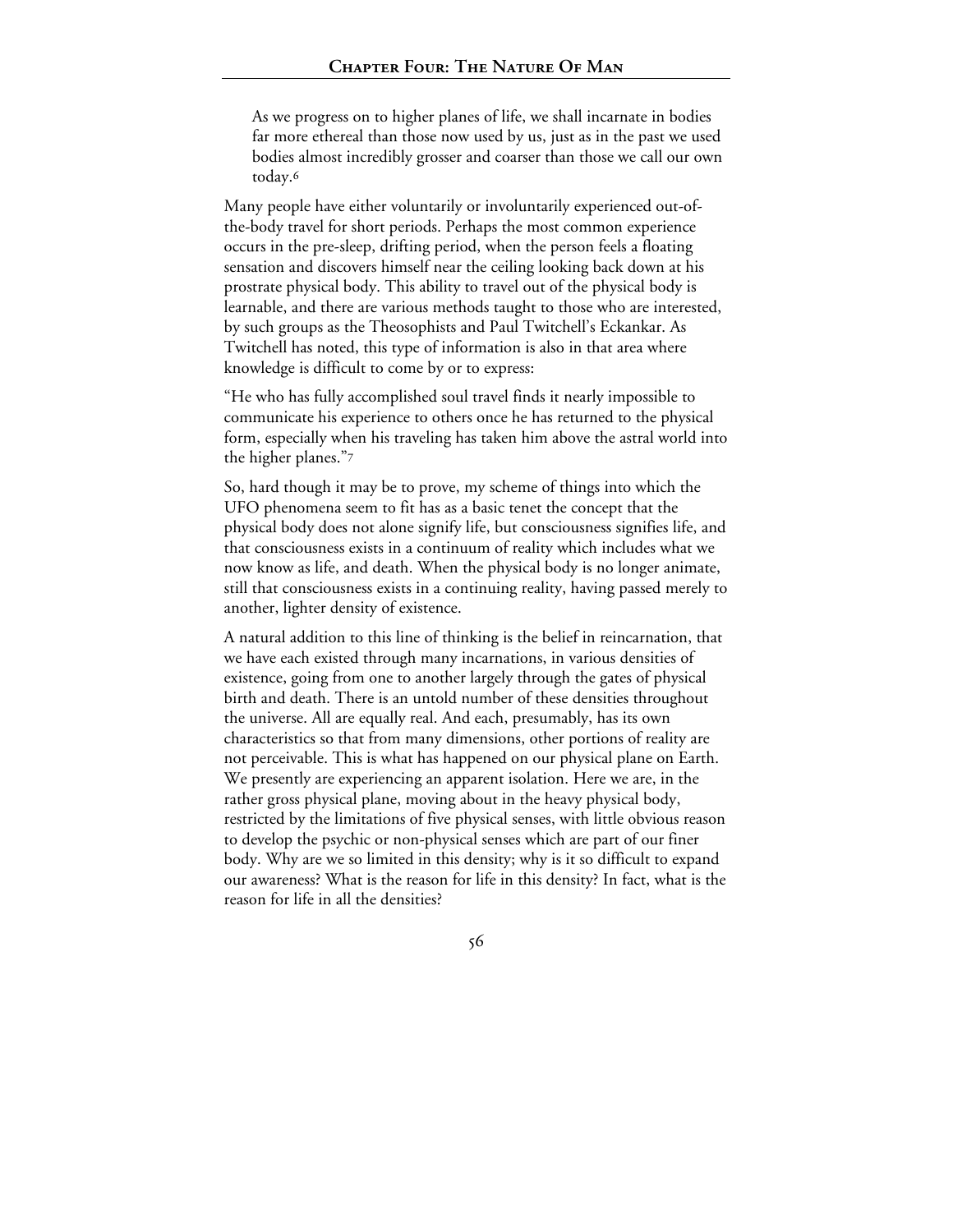Most of us Earthmen have some goals, usually concerning financial security or some accomplishment producing physical reward during our lifetime on Earth. Intertwined with these goals are other, more intangible goals, which show forth in our physical lives as feelings for the arts, for beauty, for philosophy, or for the ideal companion. The invisible side of existence constantly tugs at our awareness, through emotion and thought. This sort of pursuit of truth or beauty is one good example of the reality of more than just the visible, physical plane. At various levels of density, our objectives as an entity are quite different. Once we are completely removed from the physical density of experience, we realize the infinite nature of existence, the eternal span of our own conscious lifetime, and we begin to get a clearer sight of our primary objective. We become aware that there is something worth striving for that is lasting. This is the impulse, brought back into the physical density, which is responsible for the creativity in all areas of life: we see in our spiritual selves that which we wish to bring back into our daily lives. The religious impulse, in its pure and unchurched form, is the opposite impulse: to seek while in the physical plane to visit and experience the higher reality of eternity. Life is therefore redefined in terms of the physical death, which in religious terms becomes a gate to higher life. Both in aesthetic pursuits and in pursuit of spiritual understanding there is the key concept: life is not limited or tarnished as it seems, but life and the living are infinite and eternal. You cannot take your earthly gains with you when you die here. All your goals will die with your physical body, but one thing you may take, and that is your consciousness: your mind, your spirit, the eternal you. And in this dense physical atmosphere, you are presently at work shaping not just your earthly self, but your eternal self.

Whether we realize it or not, we are all in this process of self-change together. We are growing. Not in the physical body only or primarily, but most of all in the higher body. This is the real evolution. This is the reason for our present Earth experience. We have chosen to come into this Earthly density to experience the emotional catalyst of physical life. The experience we gain here has its results in the evolution of our minds, our consciousnesses.

You notice I am assuming an intended direction, an ultimately predictable path, to this evolution. I predicate that this evolution is in the direction towards the thought of our Creator. As we grow in mind, we more closely approach the fundamental thought of our Creator. I believe that this is our primary objective. No matter what path we think we are on, this one is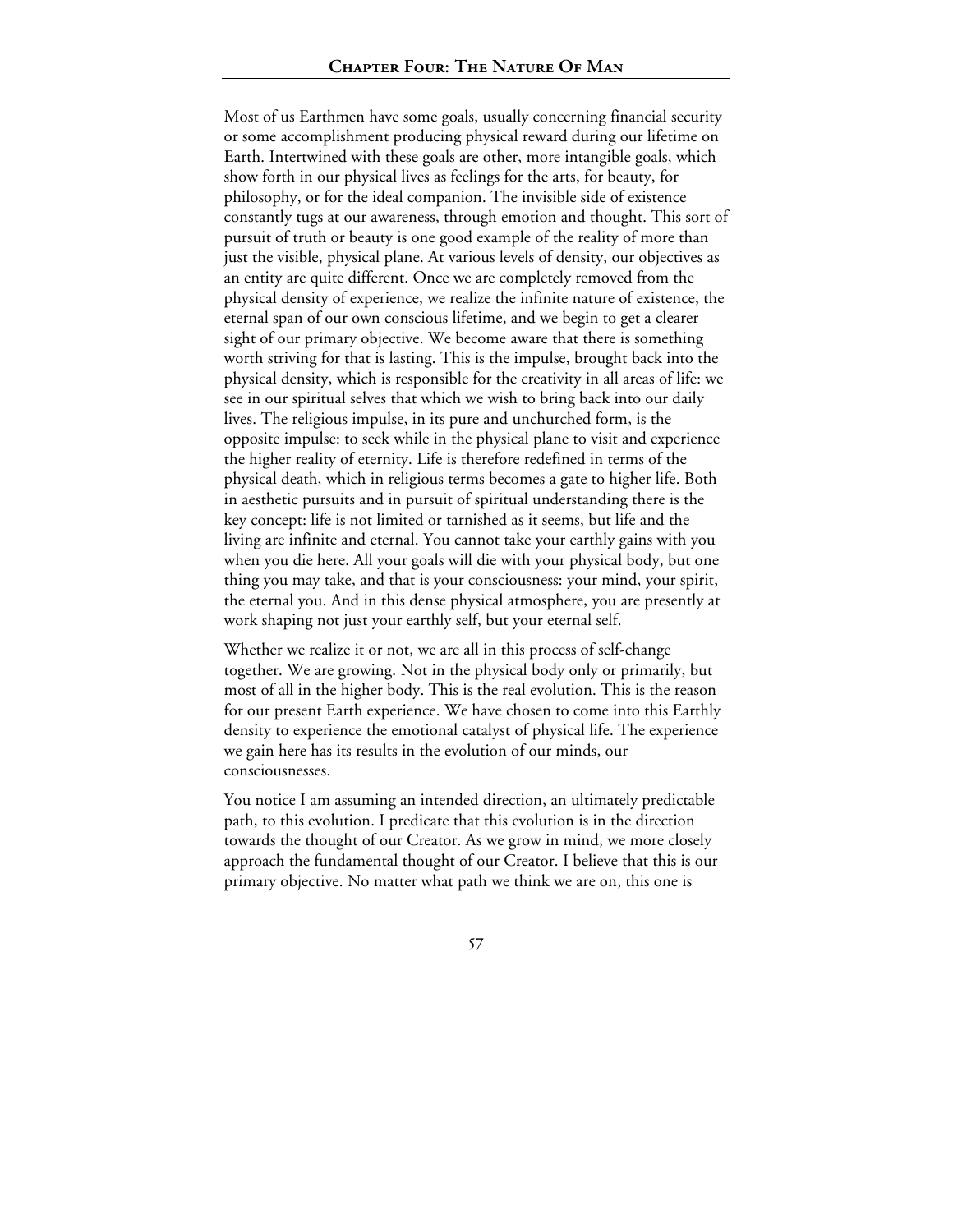either advanced within our experience, or it patiently waits for us to finish with our dawdling and get about the main business.

The aura is the observable edge of our higher body, seen just outside the surface of our physical body. People with well-developed psychic senses have seen them throughout history; hence the halos around revered models rendered by many an artist through the centuries. Now it would seem that Semyon Davidovich Kirlian of Krasnodar in the USSR has developed a process whereby this aura is rendered not only visible but recordable by photography. Through his process, a whole world of color and life becomes visible to the physical eye. All living things, plants and people, have these auras. The color and intensity of the aura is an indication of the nature of the higher body as well as the state of the physical body. The aura seems to change in response to mood or the health of the subject, but its nature is not limited by those qualities of intellect and education by which we set so much store within the physical illusion. A janitor, for instance, may possess a more intense aura than the well-respected physicist whose office he cleans.

#### As OAHSPE puts it:

A man may be wise as to books and philosophy and mathematics and poetry and great learning, and yet be low in grade as to spirit. A man may know little of all such knowledge, and may be poor withal, but by hardship and experience, developed in sympathy and good works done unto others, and be high in grade as to spirit.8

Each of us, no matter what our circumstances, is experiencing life on Earth for the same purpose: further refinement of the spiritual, auric body. The condition of our auric glow is a quick index of our spiritual development.

There are 250 billion stars in our galaxy alone, and there are uncounted trillions of galaxies besides ours. The creation seems to be infinite, in terms of the present physical science as well as in philosophical terms. What is it that limits us from experiencing this infinite creation? Anyone who has ever tasted the heady taste of what lies in store for the developed consciousness knows that somehow, he must continue to seek that awareness of infinity again.

Many of the UFOs are attempting to play a part in this evolution of ours. A large percentage of them are in a different density than our physical world most of the time, becoming "real" to us and to the physical world for only short periods. The UFOnauts have good reason to act as they do, most of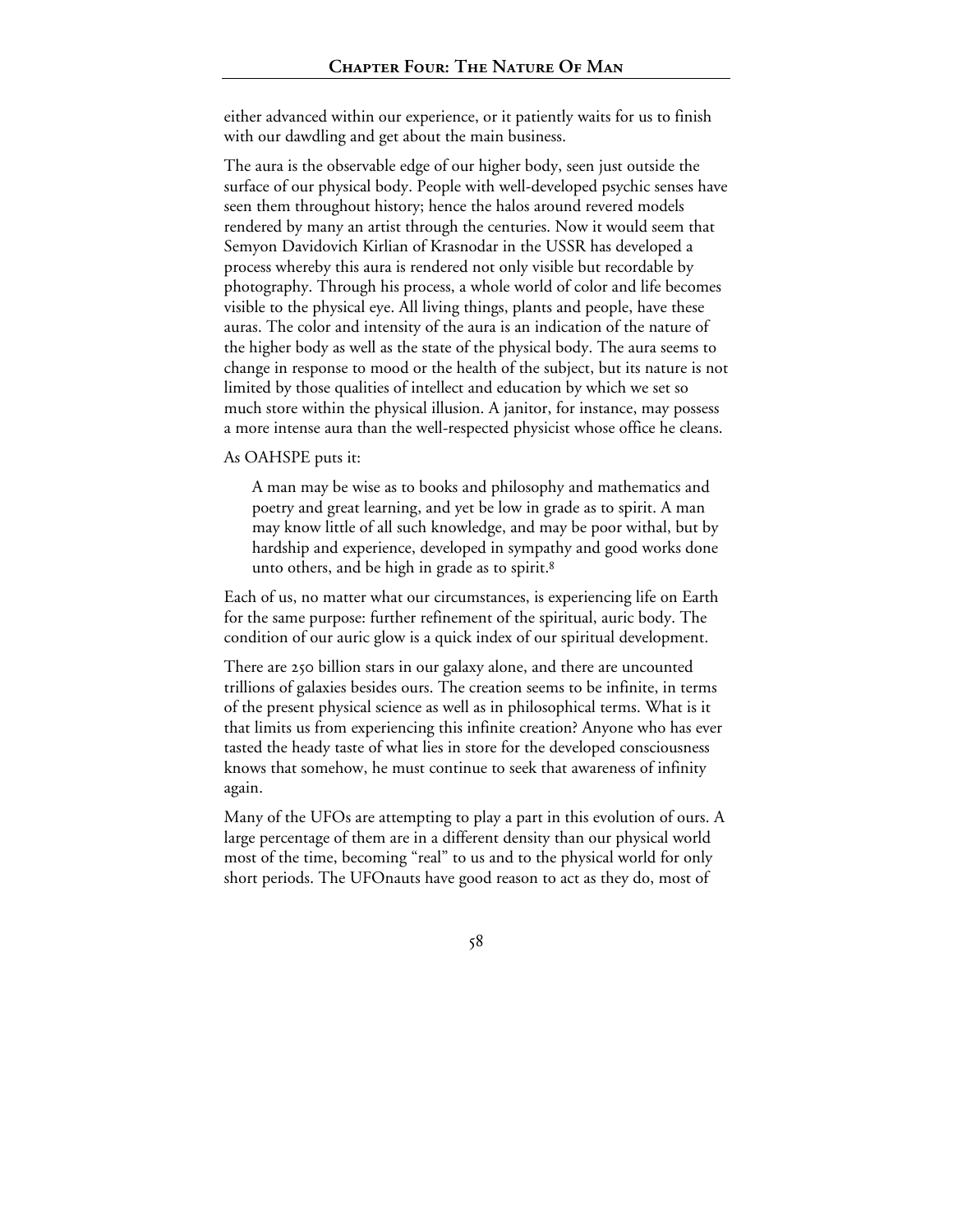the reason being linked to this concept of the evolution of mind. They wish to assist us in the evolution of our minds.

There is much evidence that there is a wide variance between sources for UFO activity in our skies. Some UFOs are in contact with, and working with other UFOs. Some seem to be operating alone, as unaware of other UFOs as we are of the finer densities. Various UFOs come from various densities both within our "real" universe and outside of our reality. Their mental state of evolution varies widely, some entities not so far ahead of us, some incredibly beyond our ken. But they are all interested in Earth now. This present time seems to be centrally important. In our contacts with the UFOs, we find out why they feel this is so.

### **The Flat Earth Syndrome**

It wasn't so long ago that man considered himself to be living on a flat Earth, with edges that dropped off into the abyss. The night sky was a velvet black bowl, studded with small points of light, which turned about us. At present, we have made some progress in our understanding of Earth and stars. We see that the Earth is round, we see that it moves in space; we see that the points of light are either planets like us or self-luminous entities like our Sun. We have found that instead of the sky's darkness being a close and protective bowl-surface, space is unimaginably vast, so that even within the celestial backyard of our nearest star neighbor, it would take us 80,000 years to traverse the distance thereto. This is figuring a velocity of 7 miles per second, the reported escape velocity of our fastest launched space vehicle to date, Pioneer 10.9 So far has our understanding brought us: space travel is a reality, but the thought of doing it, in person, is still absurd, especially if you begin to consider travel out of our planetary system. This is where our science is now: within the boundaries of our technology and daily routine we have a serviceable and solid philosophy of reality. But at the frontiers of physical space and time, we have a vast uncertainty. We are not equal to it yet. Its challenges lie there, waiting patiently for us to seek them out.

It is in this context that I feel the UFOs have arrived here. Perhaps we are on the brink of an unfoldment of understanding even greater than that which rounded the flat Earth and gave depth to the sky. And the UFOs are acting this time as the insistent clue to the new reality. That they do not "compute" according to our present understanding is a welcome characteristic, for it is this quality of data which historically has heralded a new level of advancement of man's knowledge. The careful study of UFO and UFO-related phenomena has brought me to a conclusion about the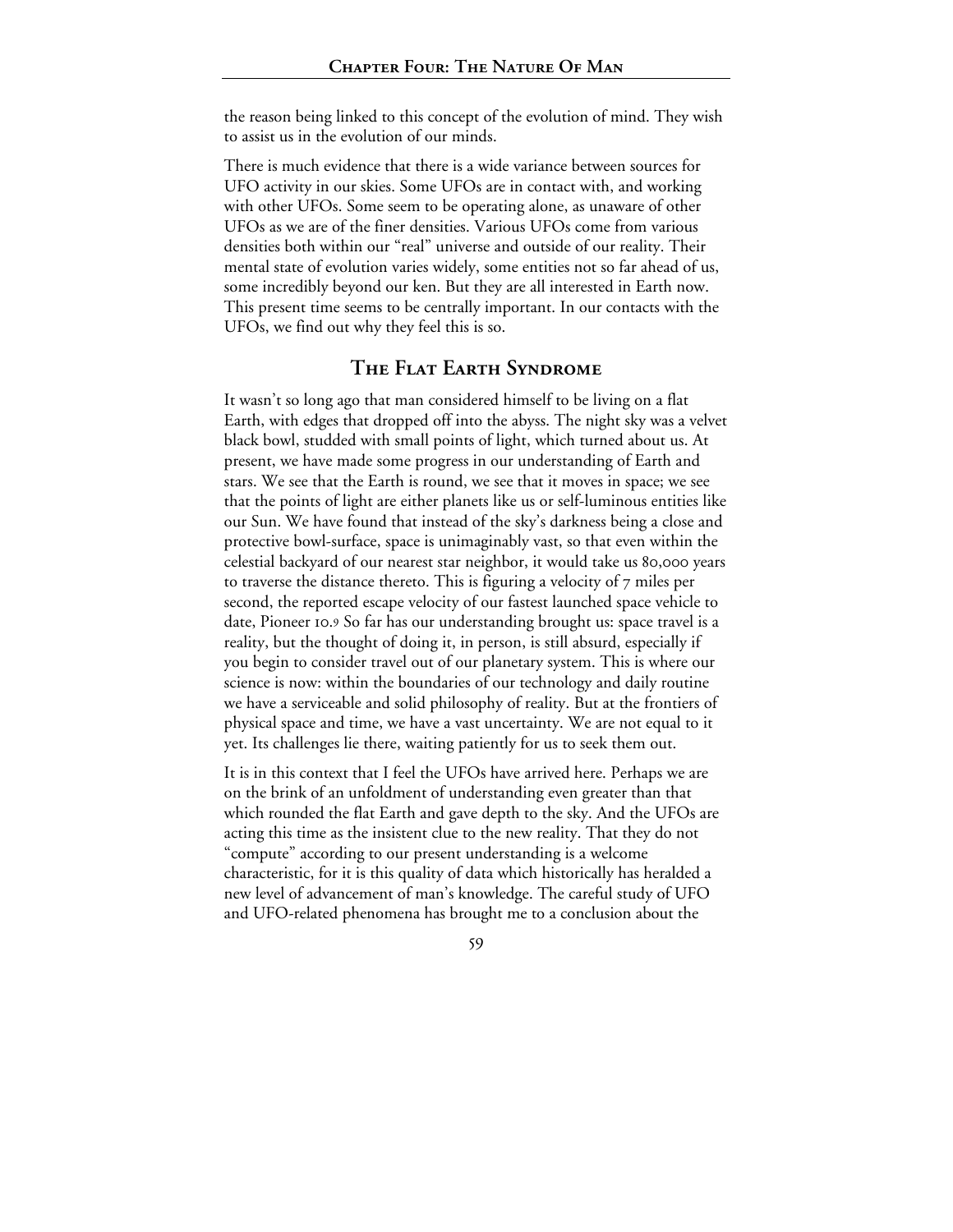nature of reality that is the kind of departure from accepted doctrine that the flat-to-round earth claim was in its day. The theory has its seeds not just in the ufology data but in disciplines far afield: atomic physics, parapsychology, theosophy, and theology. I have paid attention to science and also to pseudo-science. I cannot and do not claim that the theory is scientific, properly speaking; nor do I claim myself as an infallible observer, or receiver of ideas. I attempt to state my theory in such a way that it can be quickly comprehended. The pleasure and challenge of further investigation is then yours as well as mine. Most of this theory is the work of others. I have only combined the ingredients, adding a few refinements. Parts of this theory may seem absurd at first, but then so did the idea of a round Earth, no doubt.

There is one aspect of UFO study which does not yet equal the round-Earth story: Columbus and his demonstrated proof has not yet arrived for us! There is ample data to substantiate the theory developed in this text. But a goodly portion of this data is not evidential: it lacks provable validity. This means that many a sane and sensible man will back off right here. James Randi, the prestidigitator, puts this point of view well:

I have often been asked, "Do you deny the existence of ESP and other paranormal occurrences?" The answer is that I doubt their existence simply because I have never had evidence presented to me that would prove their existence. I cannot choose to believe something because I want to. Give me some hard proof, and I will change my mind: until then, I am burdened with Reality.10

And so are we all burdened with reality: a reality which is sending us numerous and obvious clues of an even greater reality. True science, I submit, is not only the explainer of the familiar, but the explorer of all that there is to explore. The UFO phenomena seem so often like the functioning in physical reality of the wildest imagination of our race. Carl Jung ascribed this phenomena to just that source.11 Yet these UFO events are occurring, and it is a valid response to strive to understand them, using all the available material. This is what I have done; the material treated here is in my opinion the best material available for the formulation of a workable solution to the UFO mystery. The test of any theory is its value as a predictive and explicative tool. For several years now, the UFO events have been fitting comfortably into this theory. It is as though I have gotten enough pieces put into my puzzle so that the remaining ones are quite easily fitted into the developing picture of the whole.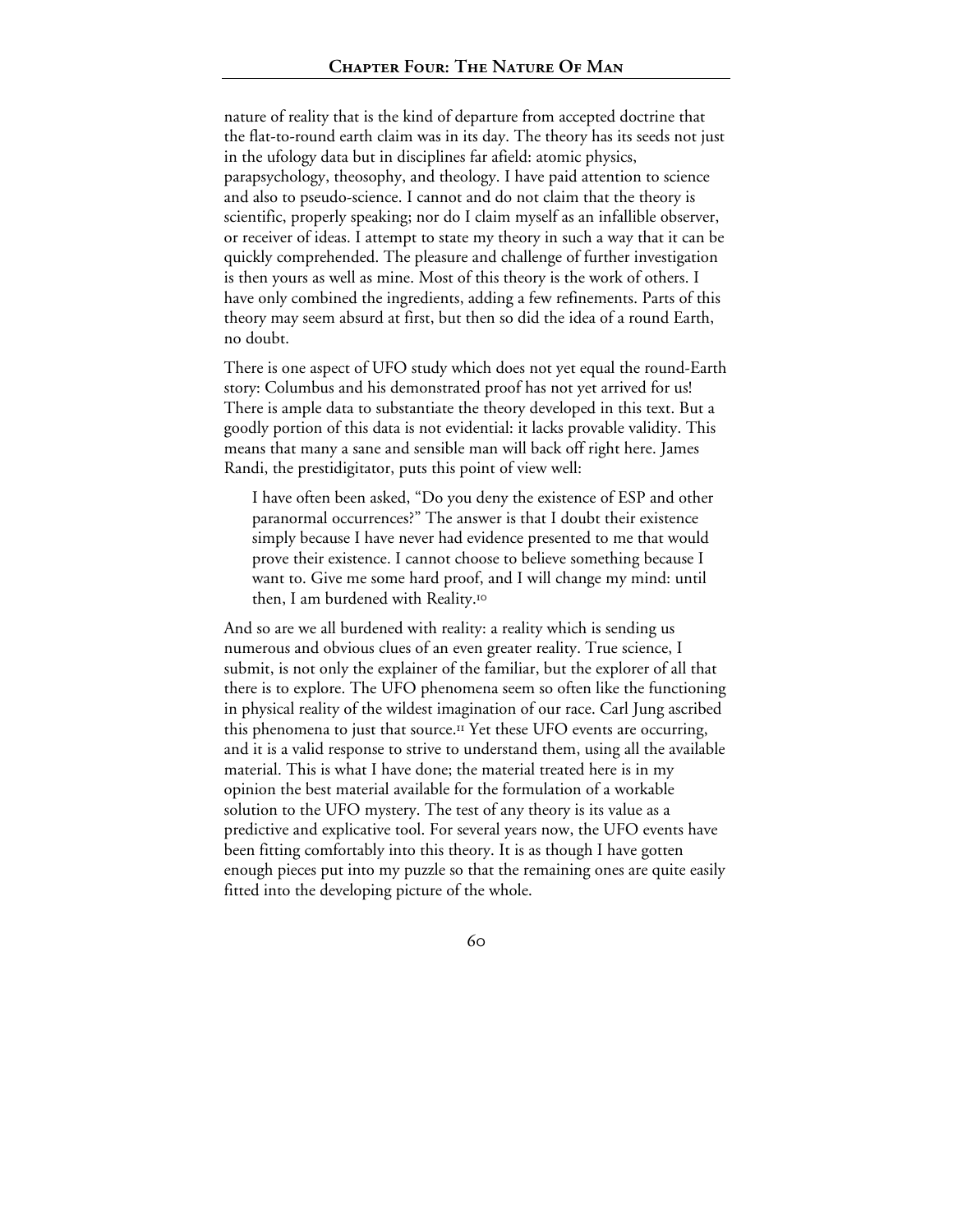The body of the theory has been distilled from 25 years of collection of alleged contacts with UFOs. No single piece of evidence was judged when received; but only added to the mass of other data. Out of this mass has precipitated a surprising amount of correlation of data with regard to a high percentage of UFO related phenomena.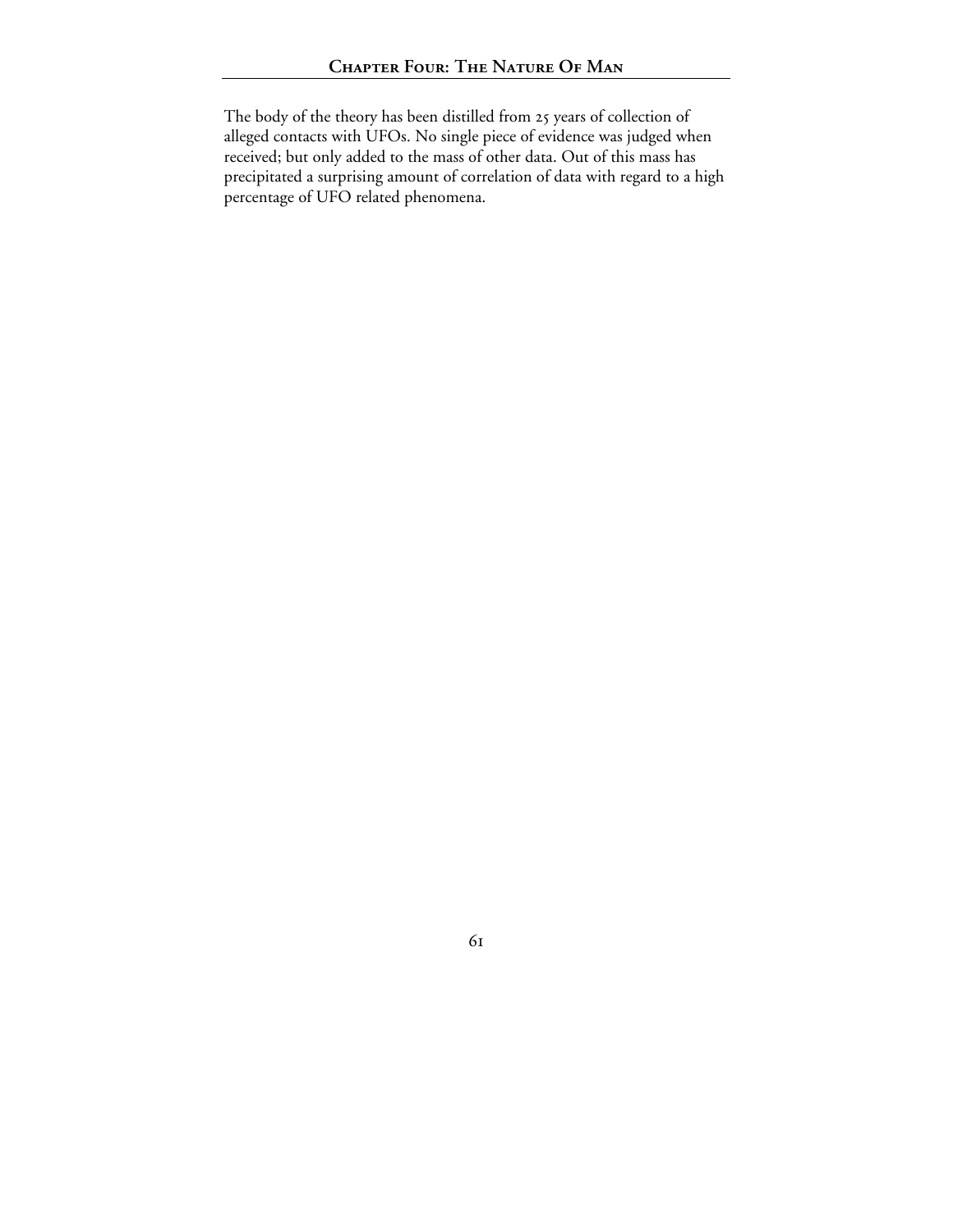# **Chapter Five**

# **A Solution To The Mystery Of The Ufo**

In the 1950s, there were many contactees who wrote books, gave lectures, and in general profited from their alleged private liaisons with extraterrestrials. The most well-known of these contactees included George Adamski, Orfeo Angelucci, Major Wayne Aho, Truman Betherum, Dan Fry, Howard Menger, George Hunt Williamson, and George Van Tassel. Serious UFO researchers of this period tended to feel considerable animosity towards these contactees because they confused and polarized public opinion. Most scientifically motivated researchers did not and do not feel that these contactees were anything but either charlatans or self-deluded crackpots.

I avoid this judgment, and include the data from some of these sources. Historically, it is the exclusion of data such as this that has at times inhibited science. I may point out here that there is a great distance between the accepting of data and the eventual weighting of it. I've carefully read the material published by the contactees, and have become personally acquainted with several of them.

The twenty years which have passed since the first contactee flurry have produced a plethora of new contactees around the world. However, because of the lack of respectability accorded to the first avowed contactees, the newer ones have tended to keep the contacts to themselves, except for reports to one or the other of the UFO investigative organizations. It has become downright unfashionable to be a contactee. I personally know numerous silent contactees, and am familiar with the cases of others who have related their strange experiences with UFOnauts only in strictest confidence.

The important thing about all of these contactees is that there is a remarkable correlation of the information which they receive, which becomes apparent to anyone who has taken the trouble to research the available literature.

One of the more prestigious silent contactees was cited in the television documentary, UFOs, PAST, PRESENT, AND FUTURE. Since he was a full commander in the U.S. Navy, it is not difficult to see why he was reluctant to have his telepathic contact publicized. Here is a partial account of the contact. It was made at 2:00 p.m. on July 9, 1959, at CIA offices at 5th and K Streets NW, Washington, D.C.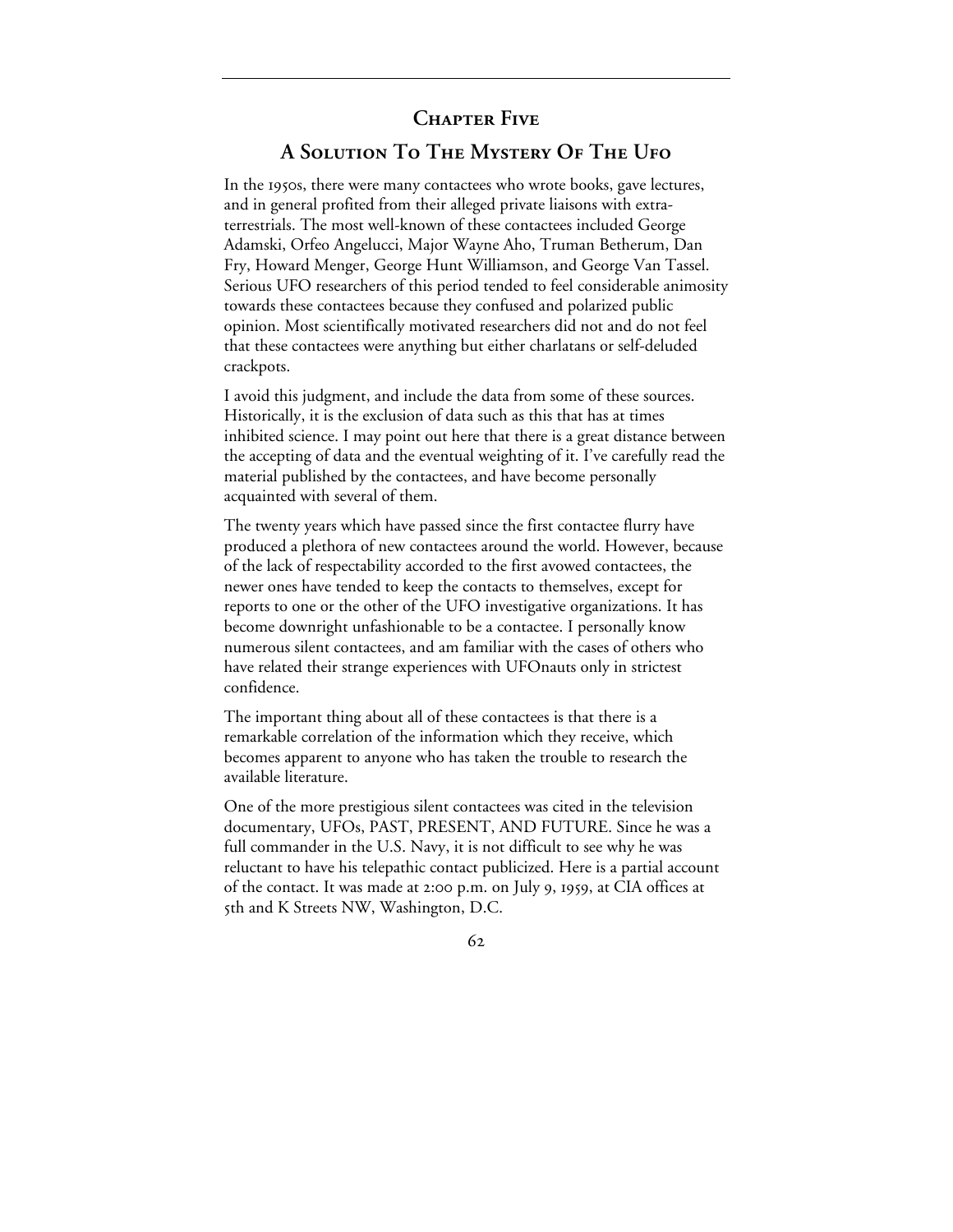D. Cmdr. sumpointed out that during the latter part of June he and another Naval Officer had flown up to Maine and visited Mrs. S for the purpose of witnessing a contact and to interview the lady. Mrs. S , after the interview and contact, asked Cmdr. \_\_\_\_ why he didn't make a contact himself. The officer <u>seem</u> then tried, but was unsuccessful.

E. After his return to Wash. Cmdr. \_\_\_\_ was discussing the case with Mr. \_\_\_\_ and Lt. Cmdr. \_\_\_\_ at CIA. At the insistence of these two gentlemen he attempted another contact and was app. successful in receiving messages from a person called AFFA, an inhabitant of the planet Uranus. Cmdr. \_\_\_\_ would pen his question on a large sheet of paper (ques. put to him by other 2) relax, and some unknown force would guide his hand in writing the answers. During the time that the message is being transmitted, is subjected to a very great physical strain. Of the many questions put to AFFA—some samples:

- Q. Do you favor any government, religious group, or race?
- A. No, we do not. Signed AFFA.
- Q. Will there be a third World War?
- A. No. Signed AFFA.
- Q. Are Catholics the chosen people?
- A. No. Signed AFFA.
- Q. Can we see a spaceship or flying saucer?
- A. When do you want to see it? Signed, AFFA.
- Q. Can we see it now?
- A. Go to the window. Signed AFFA.
- (Mr. \_\_\_\_\_, Cmdr. \_\_\_\_\_ and Lt. Cmdr. \_\_\_\_\_ all go to the window.)
- Q. Are we looking in the right direction?

A. (answered vocally) Yes, signed AFFA.

At this time, approximately 1400, 6 July 1959, these three men saw what they have indicated was a flying saucer. They described the object as round, with the perimeter brighter than the center. Lt. Cmdr. checked with Washington Center (radar) and was informed that for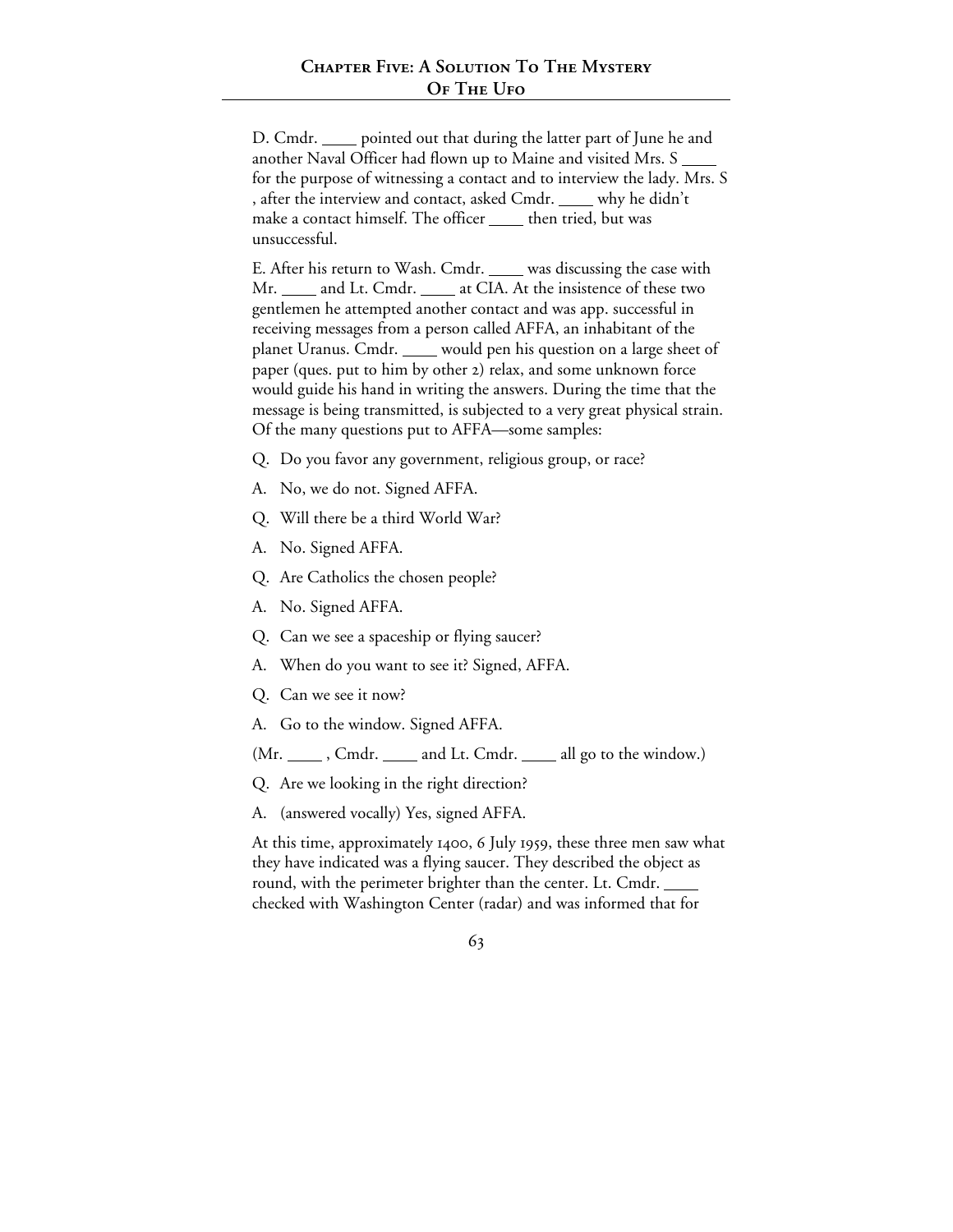some unknown reason radar return from the direction in which the ship was supposedly seen had been blocked out at the time of the sighting.

… H. On July 10, 1959, Maj. Friend in the company of Cmdr. visited the office of ONI to study the case file of Mrs. Swan. The record indicates that Mrs. Swan has been in touch with the following persons from the planet or (system):

AFFA—Uranus Crill—Jupiter ALOMAR—Mercury PONNAR—Mercury (wanted to leave human race alone to stew in its own juice.) ANKAR—Centaurus

The Navy indicates that through these contacts Mrs.  $S$  \_\_\_\_\_ has been able to answer technical questions beyond the level of her education or background. The case contains records of some of the exchanges that Mrs. S \_\_\_\_\_ has had, and while there is some loose mention of how spaceships work and of what they are made, there was little of value. … indicated that the Canadians had exploited this scientific angle.

I. The  $S \_\_\_\$ record indicated that there was an organization OEEV which means the Universal Association of Planets, and that the organization has a project EU or Euenze (?) (earth) which is being conducted. What this project was to accomplish was not mentioned.<sup>1</sup>

In George Hunt Williamson's book, THE SAUCERS SPEAK! we find some interesting correlation with the silent Commander's contact. Williamson was reporting on his 1952 contact by radiotelegraphy and telepathy. He included contacts with AFFA of Uranus, ANKAR-22 of Jupiter, and PONNAR of the planet Hatonn in Andromeda. This is an example of the correlations I'm talking about. One of these would prove nothing. Dozens of such coincidences begin to add up to a reasoned description of a theory which makes some sense out of the massive UFO chaos. One note: in dealing with these contacts, you have to remember that AFFA, PONNAR, and ANKAR-22 are most likely not denizens of our particular density of reality, and therefore would not be visible to astronauts landing on their planets.

The really significant bulk of correlations becomes evident during the reading and deciphering of the messages and meanings of the alleged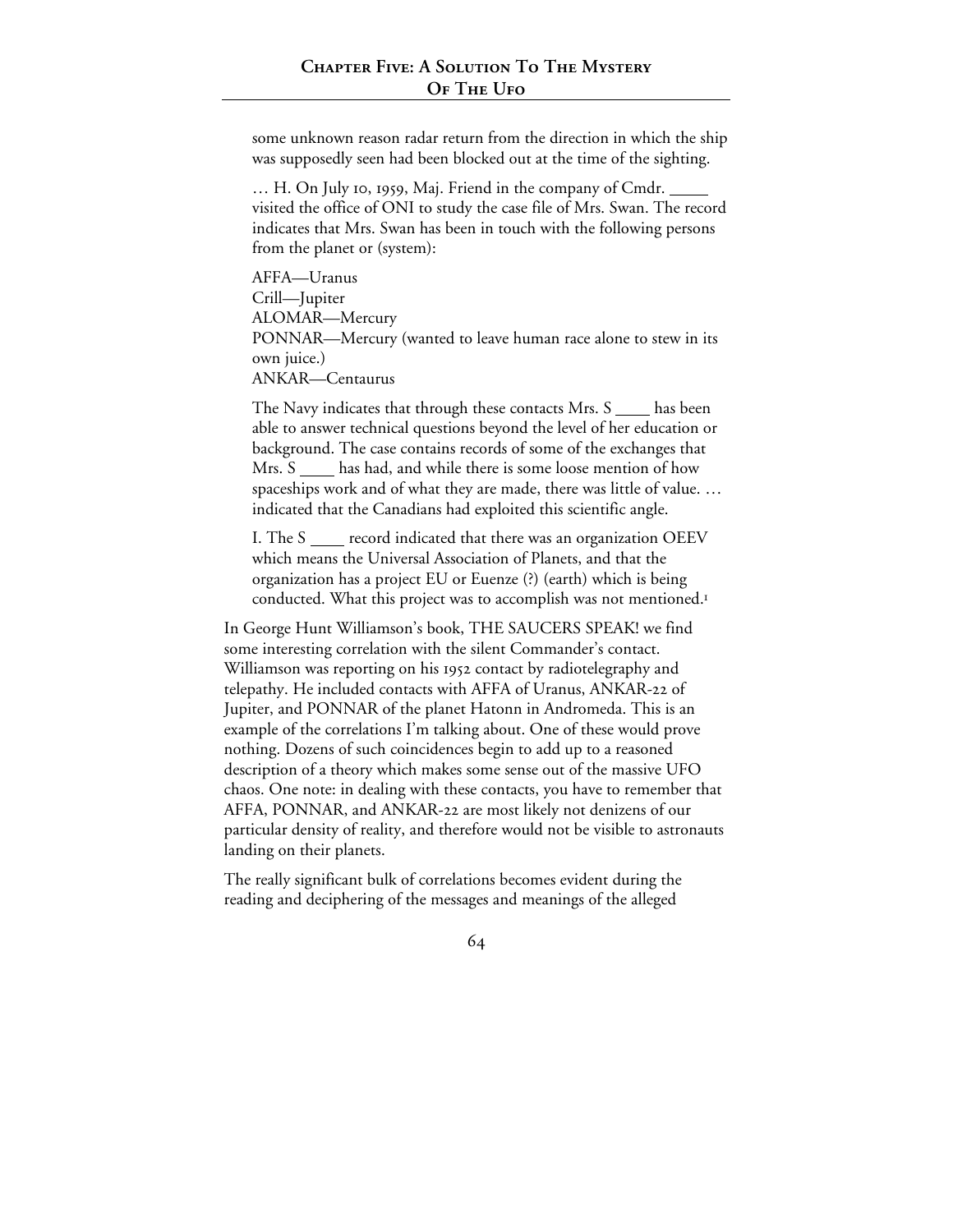communications. I have selected a small, representative portion of the millions of words of contactee communications that I have read through the years, in order that the essence of what I have come to believe is the message from the UFOs may be made easily available to the reader. I make heavy use of the Hatonn source in these two chapters to come because the material has been gathered by the experimental group which I set up and consequently, I have the confidence of knowing precisely how the information was obtained.

I am in a craft, high above you. I am aware of your thoughts, even though I am quite some distance above. I am, at this time, in a craft which is capable of interplanetary flight. This craft has been seen by some of your people. It will shortly be seen by more of them. It may shortly be seen by yourselves if you look for it. The time is closely approaching now when we must be seen much, much more by the people of this planet. The time is now closely approaching when we must create a high degree of inquisitiveness among your people. They are quite inquisitive at the present, but they are not yet seeking. This is what we intend to do: we intend to provide a stimulus for them, to increase their seeking. The larger percentage of your people, although interested in our craft, are not sufficiently interested to seek an answer to what they see. This we intend to alleviate by stimulating a more intense interest.2

And Yolanda channels an echo of this reason for the continuing UFO sightings:

Remember the purpose of these sightings. They are only to open the minds and hearts of the skeptical ones …3

And another contactee, an Arizonan, relays this from his source:

The man whose body and mind I am using to speak to you is being used by his own full cooperation. Had he not reached out, I would not have been beamed to him in answer. Yet all who reach out are not answered, for all do not reach out in honesty of purpose. Some wish to acquire some personal gratification of the moment; therefore, they do not reach a point of open acceptance necessary to receive me. I am beamed to many on your world. This man is not unique.4

It seems that they want the people of Earth to seek on their own some answers to the mystery of the UFOs.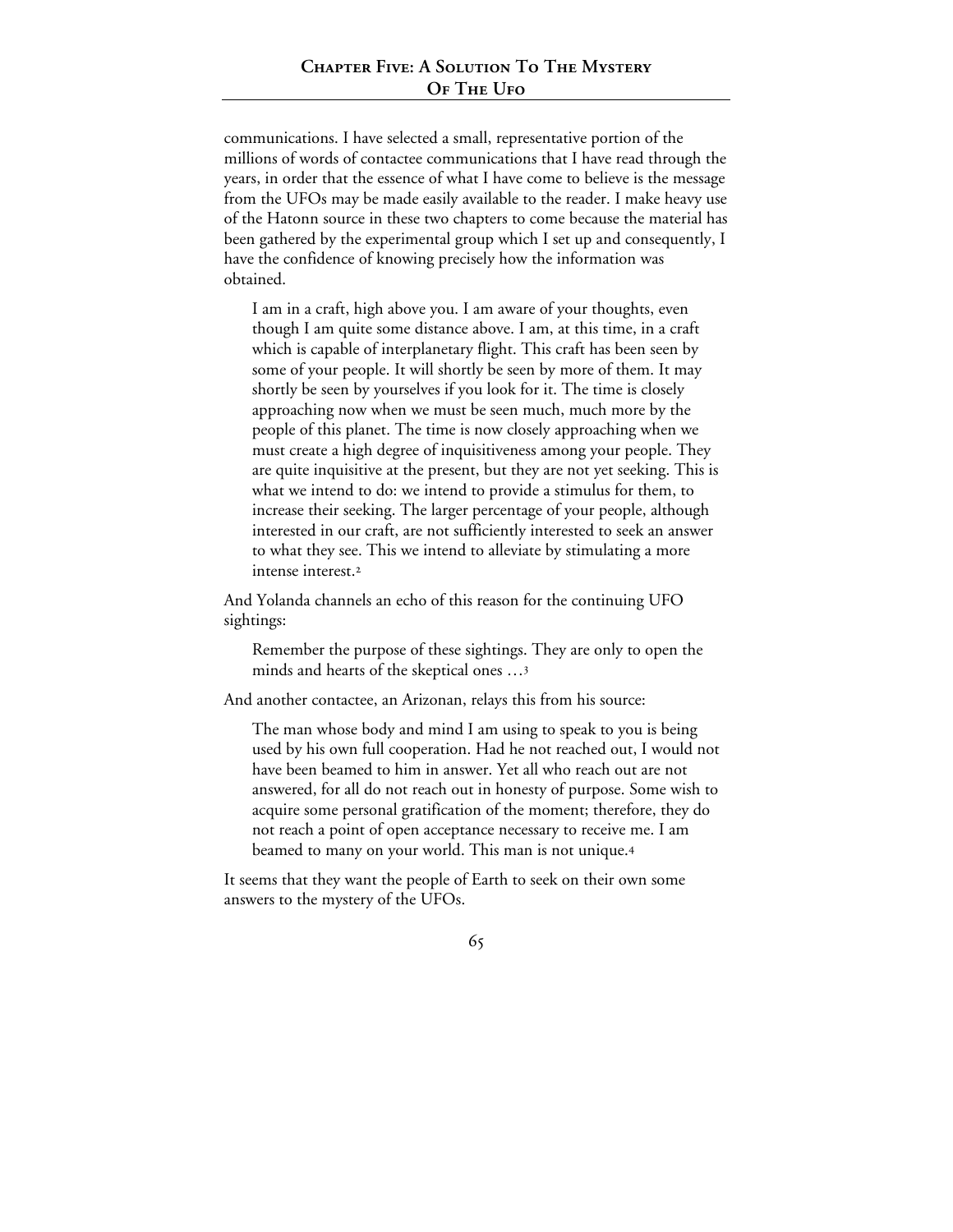I am speaking to you from a craft known to you as an *otevana*. It is a very, very large craft compared to your standards. It is several miles in length. We have been aboard this craft here above your planet for some numbers of years. It is like a world in itself, and is used for intergalactic travel. Aboard this craft we have all of the facilities that you have in your world, plus many others.5

They seem to be describing an often-sighted, cigar-shaped "mother ship," which is normally not in our dimension of reality and is therefore not usually visible to us. An interesting correlation here is from the book, OAHSPE, written by Dr. John Ballou Newbrough, first published in 1882. The book is said to be the product of automatic (telepathic) writing. OAHSPE tells of etheric beings traveling to Earth in spaceships to aid in the evolution of mankind. One type of ship mentioned by them is the "otevan."6

Here is more about OAHSPE's ships, and their purpose:

As I taught corporeans to build ships to traverse corporeal seas, so have I taught ethereans to build vessels to course My etherean seas.

As I bound the corporean that he could not raise up in the air above corpor, save by a vessel, so created I My heavens for the spirits of men, that by manufactured vessels they might course My firmament.7

#### $\partial$

Go build me an avalanza capable of carrying three thousand million angels, with as many rooms, capable of descent and ascent, and east and west and north and south motion, and prepare it with a magnet that it may face to the north whilst traveling.8

#### $\partial$ k

And in this same time the descending stars of other Gods and Goddesses, the etherean ships from far-off worlds, were drawing nearer and nearer; and, on every side, the firmament was as if alive with worlds on fire.9

Another telepathic contact states:

… we are thousands upon this ship no. 1235, twenty-three hundred and fifty three persons, to be exact. We are not persons exactly as you see persons but we are of the different dimensions, different planets. We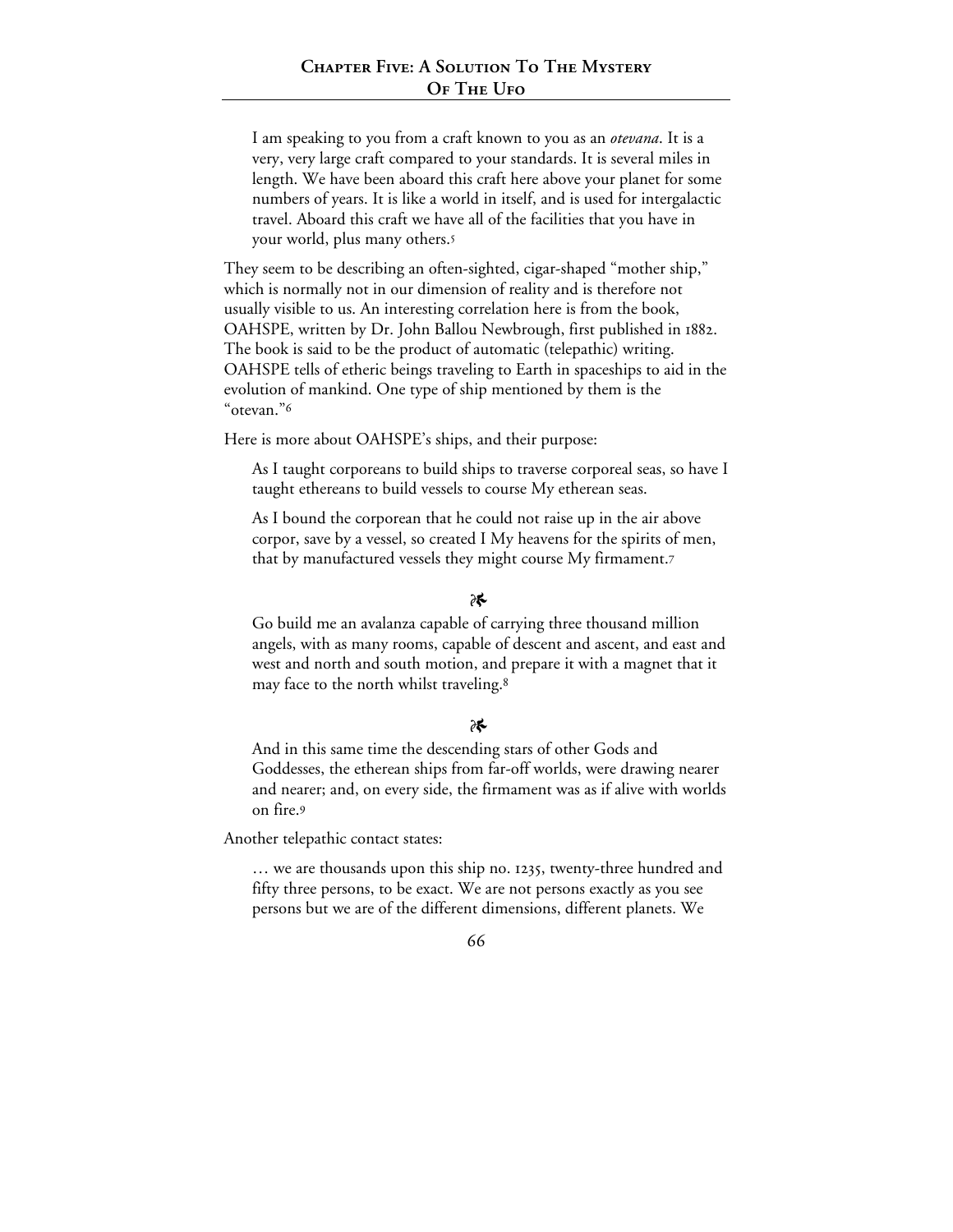congregate on this etheric ship, which is the size of a city; as you understand it would be, to accommodate the comings and goings.

The purpose of this ship in orbit is to stimulate and to work with all those who are being trained to be key light centers in the Western hemisphere of the Earth …10

This is a more specific description, given by a channel in a Miami light center group called the Mark-Age MetaCenter. And how long has this type of help been coming our way?

We have attempted throughout what you would consider ancient times on your planet to bring to mankind, to those who would desire the knowledge, the knowledge that is necessary for experiencing all of the infinite experiences created by our Creator. Some of those who dwelt upon this planet in the past have accepted these teachings and have benefited from them. Benefited far beyond anything that could be imagined by those who are not experiencing the benefits. We have attempted for many of your years to bring to all of those who desire the teachings, the very simple teachings that allow you to know all. However, these teachings have not been understood very well.<sup>11</sup>

#### $\partial$

"Q. How long have they been coming into our atmosphere?

"A. For thousands and thousands of years."12

#### $\partial$

"Q. What is life like on your planet, as compared to our life?

"A. Life on our planet at one time was much like that upon planet Earth. However, at this time our entire population of sentient beings has developed into a completely unitary and combined ability of each brother of the planet known as Hatonn. The combination is so strong that we are able to do many, many things. Feeling and being as one, we are seeking as one, and as our seeking has led us forward, we have found our way to be pointed directly at service, ever-expanding service. Service to all parts of the creation.

"And as our service has been needed, whereas before we were not capable of discovering the means to perform the service that we saw as our service.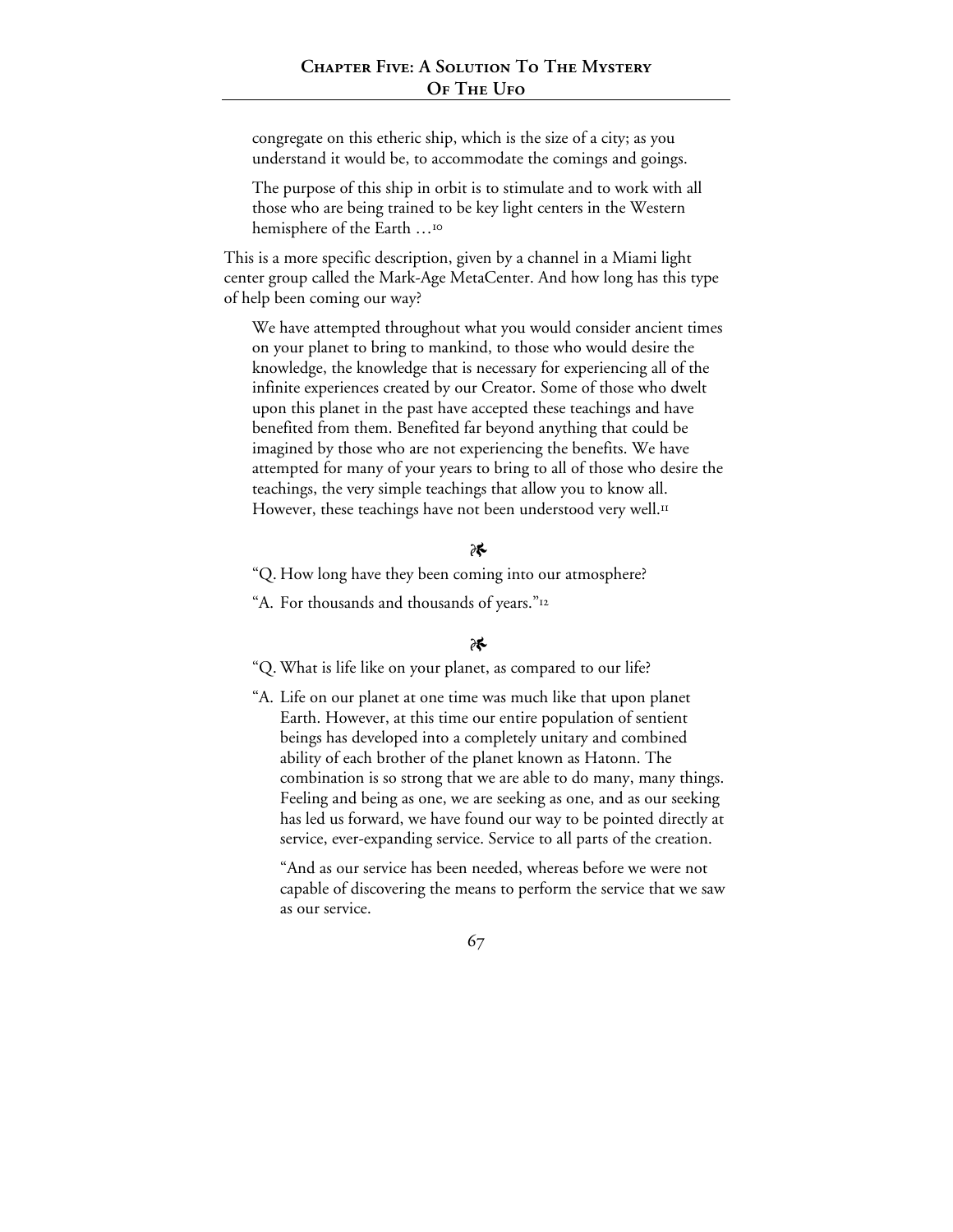"In this manner, we have developed abilities which you may call miraculous. We have the ability to transcend what you know as time and space. We have access in a conscious manner to knowledge of which you have access only during meditation, in a sub-conscious manner. The freedoms which we enjoy, my friends, are there because we have begun to see that we are all one. Realization is all that is between planet Earth and the planet Hatonn. On your planet as on our planet, each blade of grass is alive with the knowledge of the Creator. The winds sing His praises. Trees shout for joy in the creation of our infinite Father. If you are not able to see the Creator, my friends, it is a matter of seeking, and seeking, and continued seeking. And then, my friends, you will begin to realize, and to understand, that the Creation of the Father is all around you.

"Planet Earth, my friends, is indeed a lovely planet. It will soon be vibrating in a vibratory manner which is far more associated with realization of the Father's creation. Begin to realize, and move with your planet, as we moved with ours. There is only that which is in your mind, and within your consciousness, and within your faith, between the pain, the lack, and the limitation which you experience, and the complete freedom which in our vibration we experience."13

Here we find the Hatonn identification once more and another reference to seeking. When they speak of their vibrations, they are saying in another way that they are not within our physical reality. There is also an indication here that the planet Earth may be moving into a different vibration or area of reality.

We have aided many other planets within this general vibratory level. The aid is given to this level by us because we are, shall we say, at the next level of awareness, and are best able to communicate to those people who wish to enter into understanding which we share.

We have dealt with many planets who are beginning a new phase of vibration. We have aided many a graduating class, and we have done so successfully. We have also failed, not once but several times. It is completely possible for us to fail if it be the will of the people of the planet we are attempting to aid.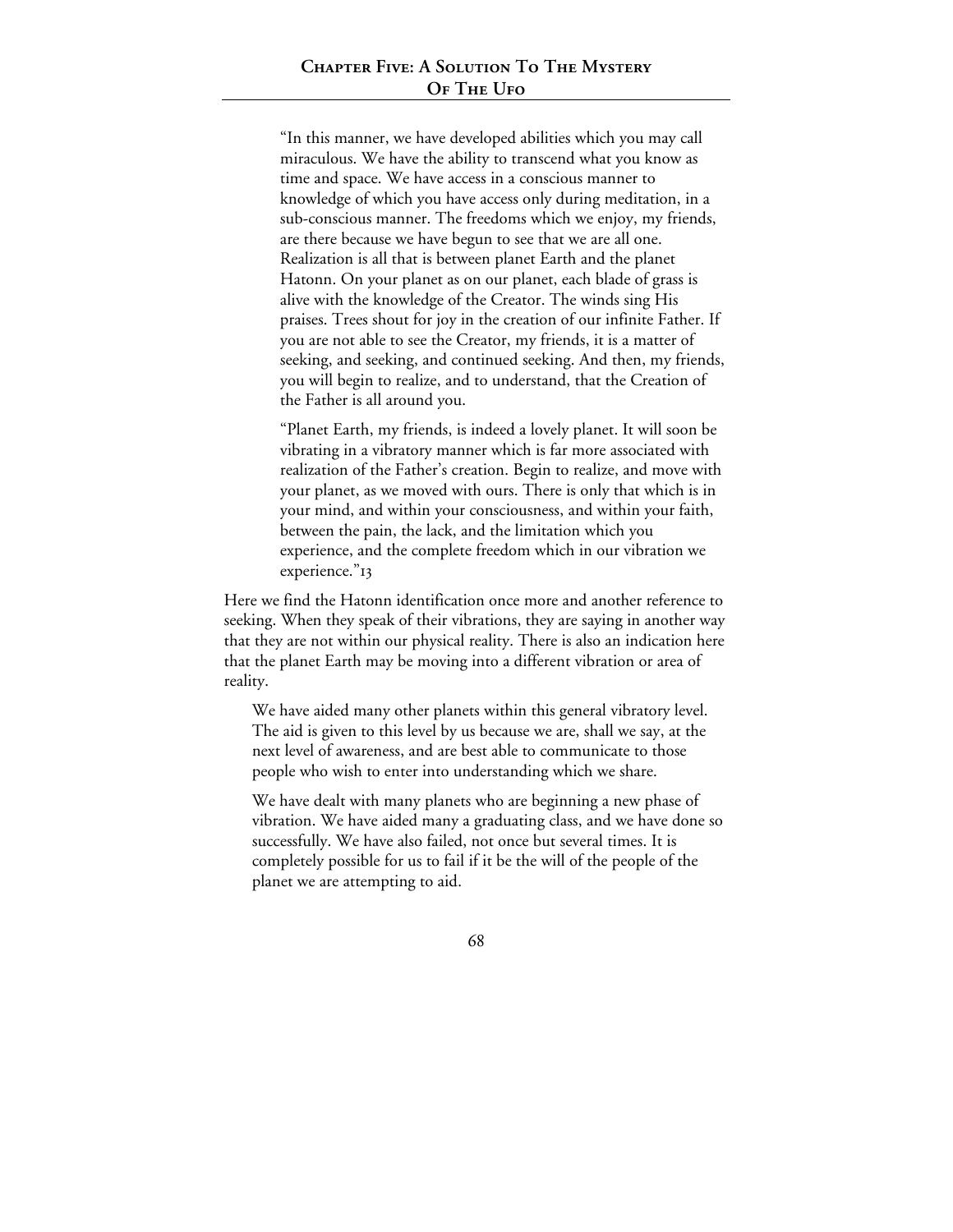We come because we feel the desire that brings us here. And we give what aid we can to those who wish it. Our thoughts are available to those who desire them. However, we attempt to do this in such a way that no individual is ever in a position where he cannot accept or deny our thinking as he so pleases. Those who are vibrating within the level that will appreciate the information that we give surely recognize that which is truth.

At the present time, we are far behind where we had hoped to be at this point while helping planet Earth. We had hoped to have been much more successful at reaching the people of this planet. It is possible that there will be a smaller graduation than we had hoped.14

The reference to a graduation concerns the transition from our present reality to the reality in which many of the UFOs normally exist, one which is a comfortable environment for our higher bodies. These graduation and transition references are found in many and various places:

Our purpose in coming at this time is to help speed up these reactions so you will be prepared for the change-over in the Earth's frequency. This is taking place over a number of years. Many of your people are being affected mentally and spiritually in a discomforting way, and some of them in a very spiritual way.<sup>15</sup>

#### $\partial$

The program that is in operation is to prepare the Earth for a major rise in consciousness, to what you call Christ awareness but what we term communication with Universal Energy.16

#### $\partial$

They are making themselves known to the world as a whole to lead mankind thereby into a New Age as the Earth enters the more intense vibrations of Aquarius.17

#### $\partial$

To sum up just what Flying Saucers are, we would say that they are mechanical devices intelligently controlled by men like ourselves. These men originate from many planets and planes and although they are different from one another in spiritual evolvement, they are banded together in an Interplanetary Brotherhood or Confederation of Solar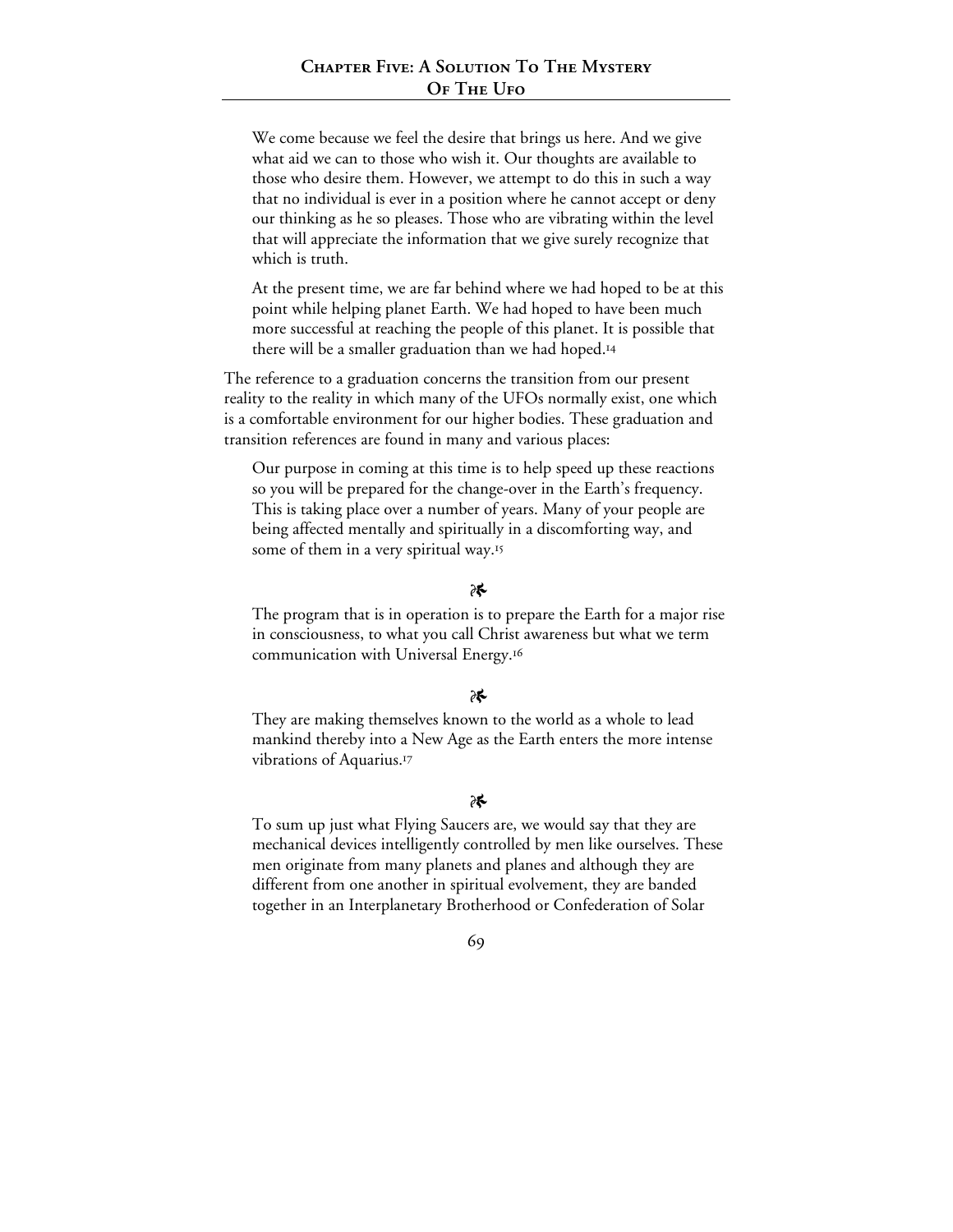Systems in this area of the Universe. The purpose of this organization is to aid their brother-man on the planet Earth as the New Age dawns. The Saucers constitute the "Host" which is the forerunner of the promised "Second Coming" of the Elder Brother. The ORIGIN of the Saucers, however, is not the important consideration—but their MISSION is<sup>118</sup>

#### $\partial$

The … most important reason for their visitation to Earth at this time is that our whole solar system is at this time in transit into a new area of space, a new density, and that this is changing the vibratory rate of the nucleus of every atom in our planet, raising it to a higher frequency.19

#### $\partial$

"Q. Why do they come here—what is their purpose?

"A. To try to awaken within us a yearning for higher understanding so we can help ourselves in preventing any further destruction of our planet, which could conceivably have a bad effect in our solar system. It is about time we grew up as a humanity."20

Of course UFO sources are not the only ones to sound the graduation theme. The Book of Revelation in our Bible discusses it in detail, as do the Edgar Cayce readings and that odd book, OAHSPE. In SECRETS OF THE ANDES, a contactee entity called Aramu-Meru says, "Upon the horizon Armageddon is shortly to come to pass."21 Occult analysis of the Great Pyramid at Giza seems to predict a transition period, as do the ancient predictions of Nostradamus. These references to "the end" of things as they are, are certainly not a new thing. We devote a chapter to this subject later in this book. For now, I'll just say that basically the theory has all of us moving into a new area of space, a new vibration. It will be a higher vibration. The higher body of each of us will be our basic body, just as the physical body is here. This higher vibration, in which many of the UFOnauts already dwell, allows for a much more direct control of the environment by mind. Back in the '50s, contactees were talking about that time in the near future when telepathy, telekinesis, and other paranormal abilities would be commonplace due to the advance of our solar system into the higher-vibration space. As G. H. Williamson's contact, Brother Philip put it,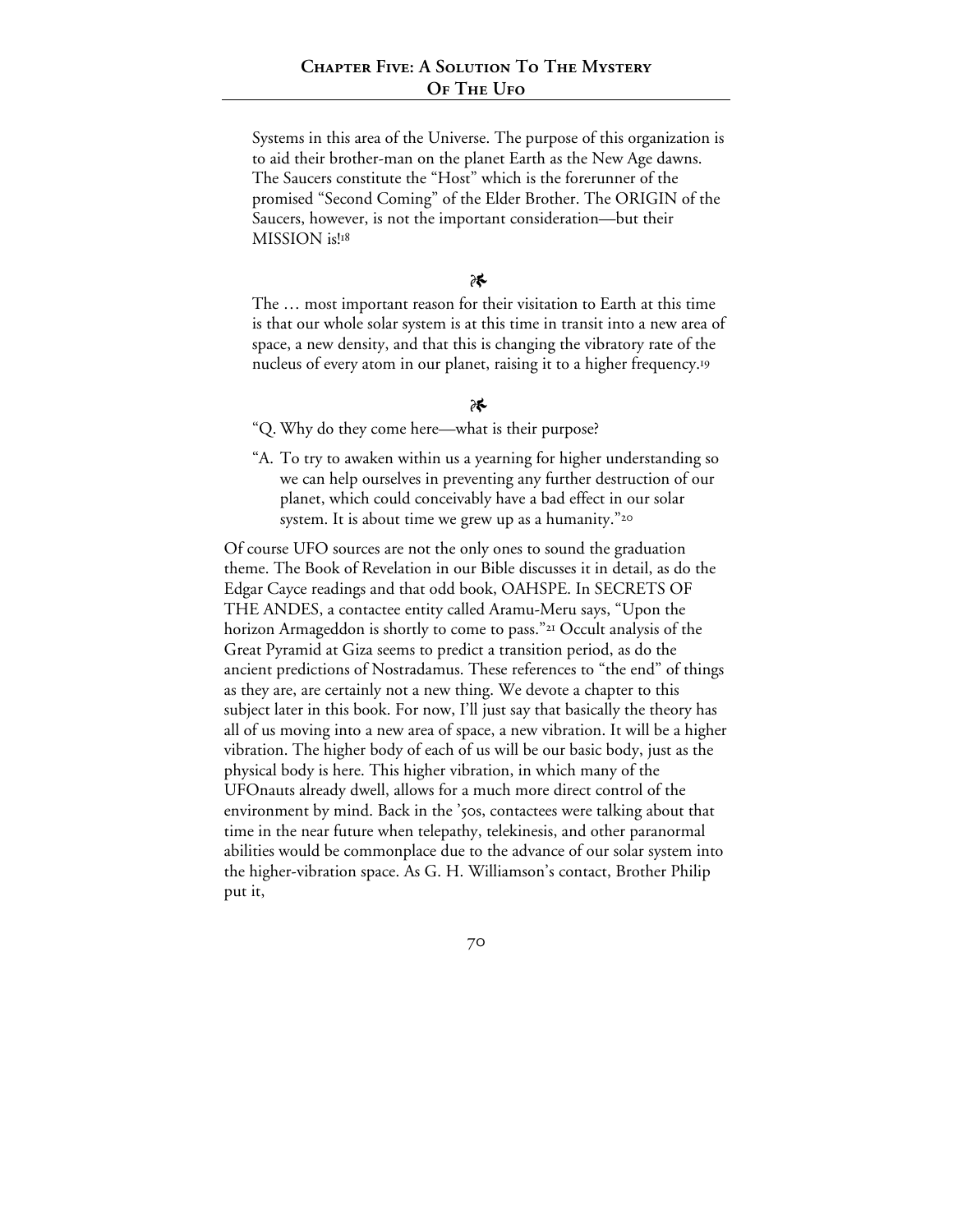… the messenger shall come unto you, even as it was in the days of Pentecost. And the living tongues of fire shall descend upon you. The gifts of the spirit will come unto you. And some shall manifest the gift of healing, and some the gift of tongues, or discernment, and the others.22

#### $\partial$

Man has the capacity to express the full spectrum of creation in all of the variations and harmonies of the Divine Thought for man was created as a creator. He has only to learn to express these harmonies from his Creator, and there is no end to the extent and the beauty of the expression of life which he can manifest.23

#### $\partial$

You are beginning to know things. You are beginning to hear things. You are beginning to sense them and to use mental telepathy. You are beginning to see beyond the physical vision. When you close your eyes, pictures form; colors that you do not see in the three-dimensional, or in the Earth plane, begin to flash before your eyes. You do not know where they come from, because you are going into the fourth dimension.

Man has always been in the fourth dimension, because man always has contained an etheric body while he lived in a physical body on this planet. But that physical body is now being transmuted into the etheric body, more closely attuned so the etheric body can be the operating or dominant body while on this planet.24

One can only wonder if the continually increasing number of children now beginning to display these abilities might not be the promised harbingers of the new vibration.

So the UFOs are here, they say, for a specific purpose, at this specific time. There are like a "red alert" to our inner self: an alert that it is time for us to remember who we are, and why we are here.

"Behold a fairer time is with you than any men have dreamed of; behold there is a gladness again in the heavens when a host not of earth is seen of all shepherds."25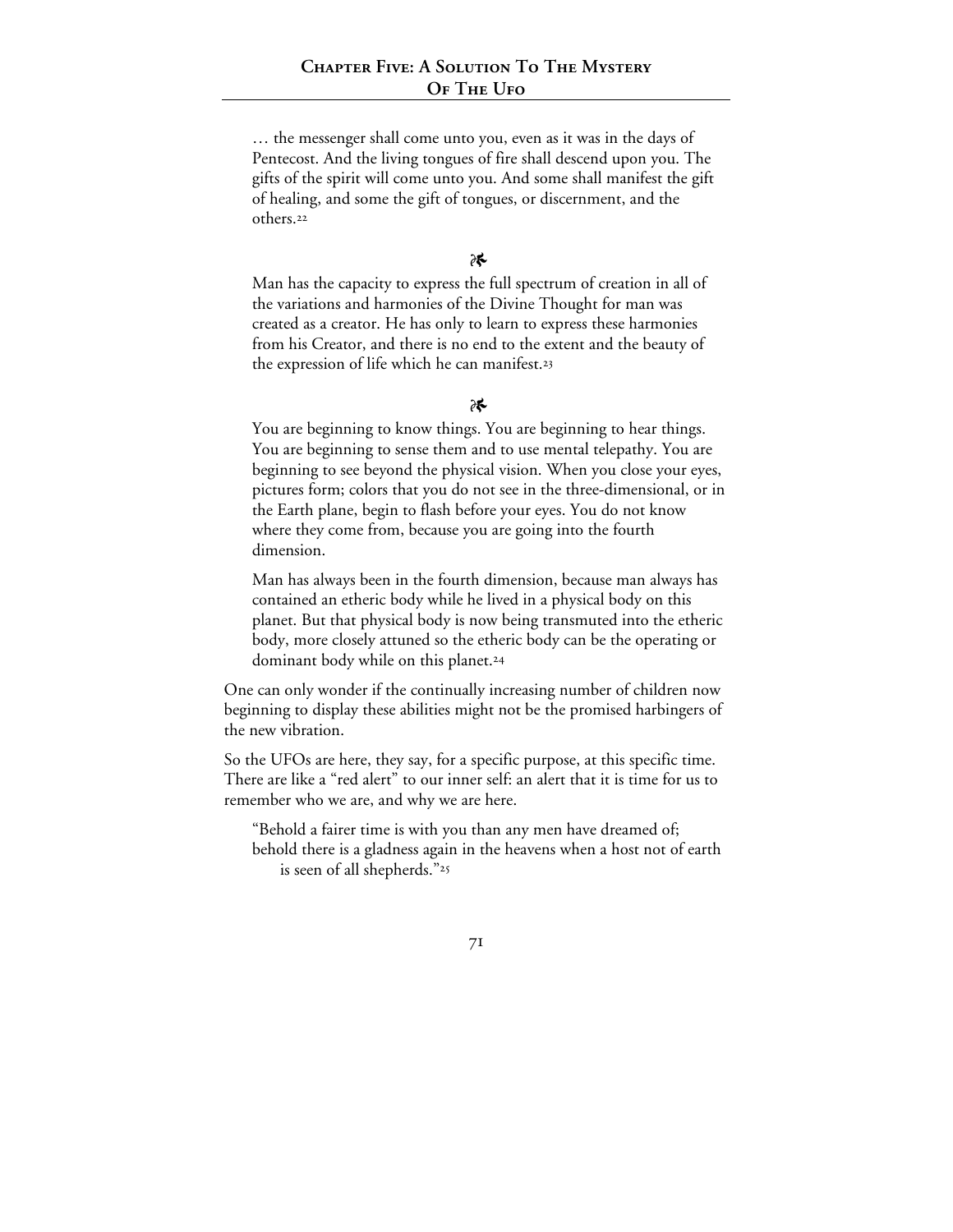We of the Confederation are here, as I have said, in great numbers. We are allowing your people to see us: at present we are allowing more of your people to see us. You can see us, as this instrument has. I will appear to you in the very near future. I will be seen in your skies. It is only necessary that you continue in your seeking. You see, my friends, it is truly written that, in order to find, you must seek. That is the scheme of things at this time. All of our efforts have been directed towards fulfilling this simple phrase: "Seek and ye shall find." Why do you think we have been so elusive? This was wisdom, my friends, that it is necessary to seek in order to find. You will understand this wisdom, if you think about it. It is a very old and tried system of producing an increase in the awareness of an individual, for only he himself can produce this increase in awareness. We cannot impress it upon him. But he can very easily increase his awareness many, many-fold. But the seeking is necessary.<sup>26</sup>

#### $\partial$

And we will always continue to learn, for, take away curiosity and take away the thrill of living and seeking and man could not exist. There would not even be a creation. So we shall never reach the end of that road. We shall always seek.27

Boiling this basic desire of the UFOs to help us down to a workable plan seems to entail first of all the requirement that the UFOnauts have a great deal of patience. They want to help us without pushing us around. In advertising jargon, one could say that they're giving us the soft sell of all time.

I am aware that many of the people of your planet consider that we have wasted too much time in our attempts to awaken the slumbering population of your planet. We would greatly prefer to act much, much more rapidly, but the speed and the degree of our activities must be regulated, not by us, but by you. The acceptance of us by the total population of this planet is the only governing principle that controls our activities.

We will, very shortly, increase these activities. More and more of our craft will be seen by the people of your planet. This can be done because they are willing to accept us. We will do this, in order that their curiosity will be stimulated. This curiosity will then lead them to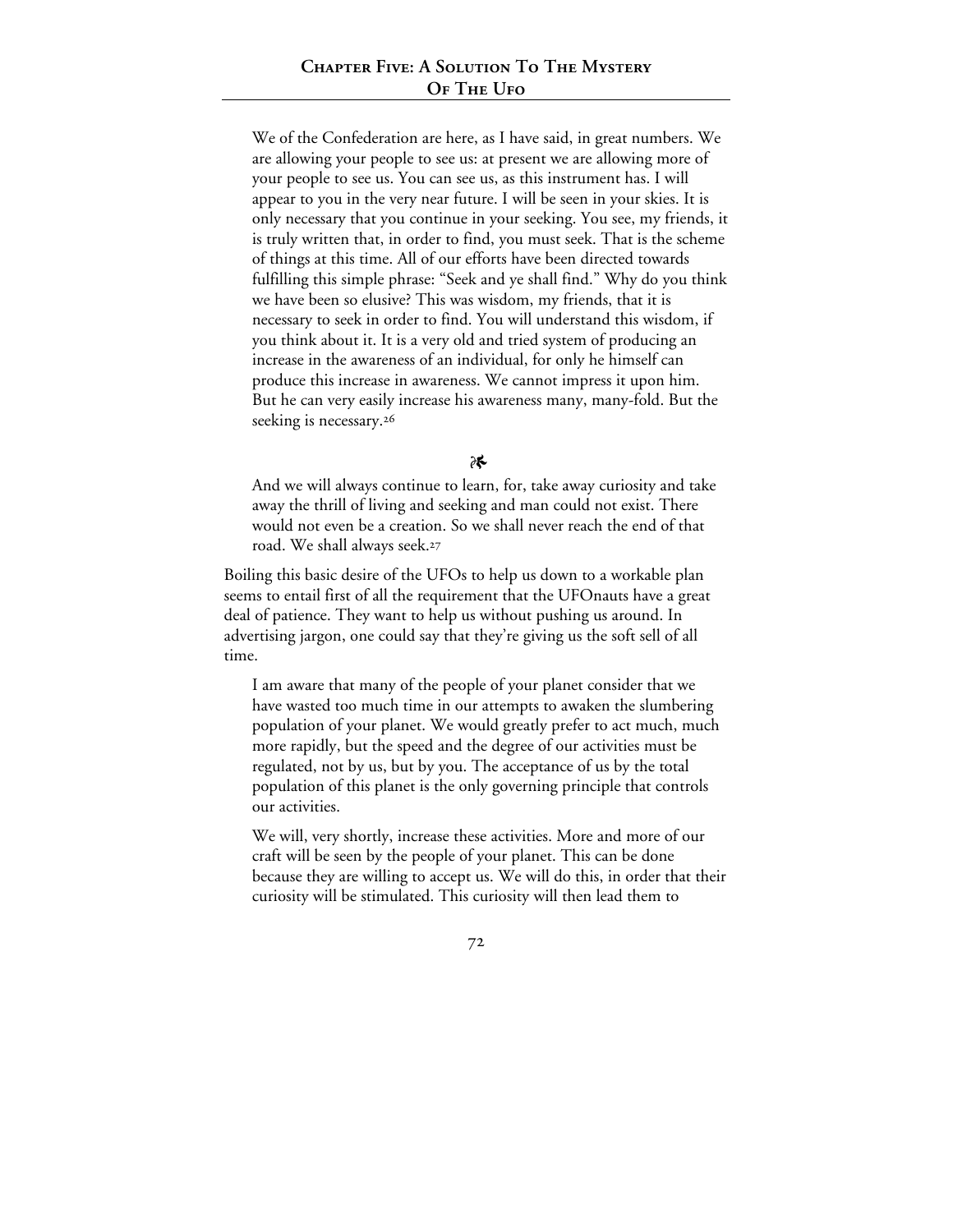seeking the truth of our presence. This truth is what they desire, even though they do not consciously realize it.28

### 22

Give help without obligation. Lead without dominating. This is the Mystic Virtue.29

The UFOnauts report that they have quite a bit of experience at making contact with populations such as ours. Their technique seems to be gradually acclimatizing the people of this planet to their presence. From the days of the first widely-publicized sightings, and Orson Welles' historic radio broadcast of THE WAR OF THE WORLDS that caused such panic, we have come to a time when there is a high degree of acceptance of the UFOs among young people, with little indication of fears of attack. We may think that, OK, if they really are here, they should get on with it! Land! Make contact now! But in the light of their statements about the speed of their actions being regulated strictly by our acceptance of them, we can begin to understand their elusiveness. For though the young do tend to accept them, many of the rest of us do not. Also, we occasionally find indications that their lifespan does not have the limitations of ours. As the contact "Hoova" tells Puharich, "We occupy our physical bodies for about a million years at a time."30 This would definitely make a time difference of fifty or a hundred years much more acceptable.

We of the Confederation of Planets in the Service of the Infinite Creator are here to serve you. It is a great privilege, yet we must remain aloof. This is our understanding of proper service, for in serving your fellow man, it is necessary that you serve his exact wants and needs. You cannot determine for him what these are. Therefore, if his wants and needs lie outside the limits of your ability or your desire to serve, it is best that you remain aloof, as we. There are, however, many, many of your people who desire exactly our service. For this reason it is impossible at this time to come among you. For this reason it is necessary at this time to act through instruments such as this one.31

It is necessary that if an individual is to make progress in a spiritual sense, that it be a result of an inner-directed seeking of his own, rather than an outer-directed commandment given to him by an organization of a religious or other nature. For this reason, it is necessary that we do not make ourselves too generally known and accepted by the people of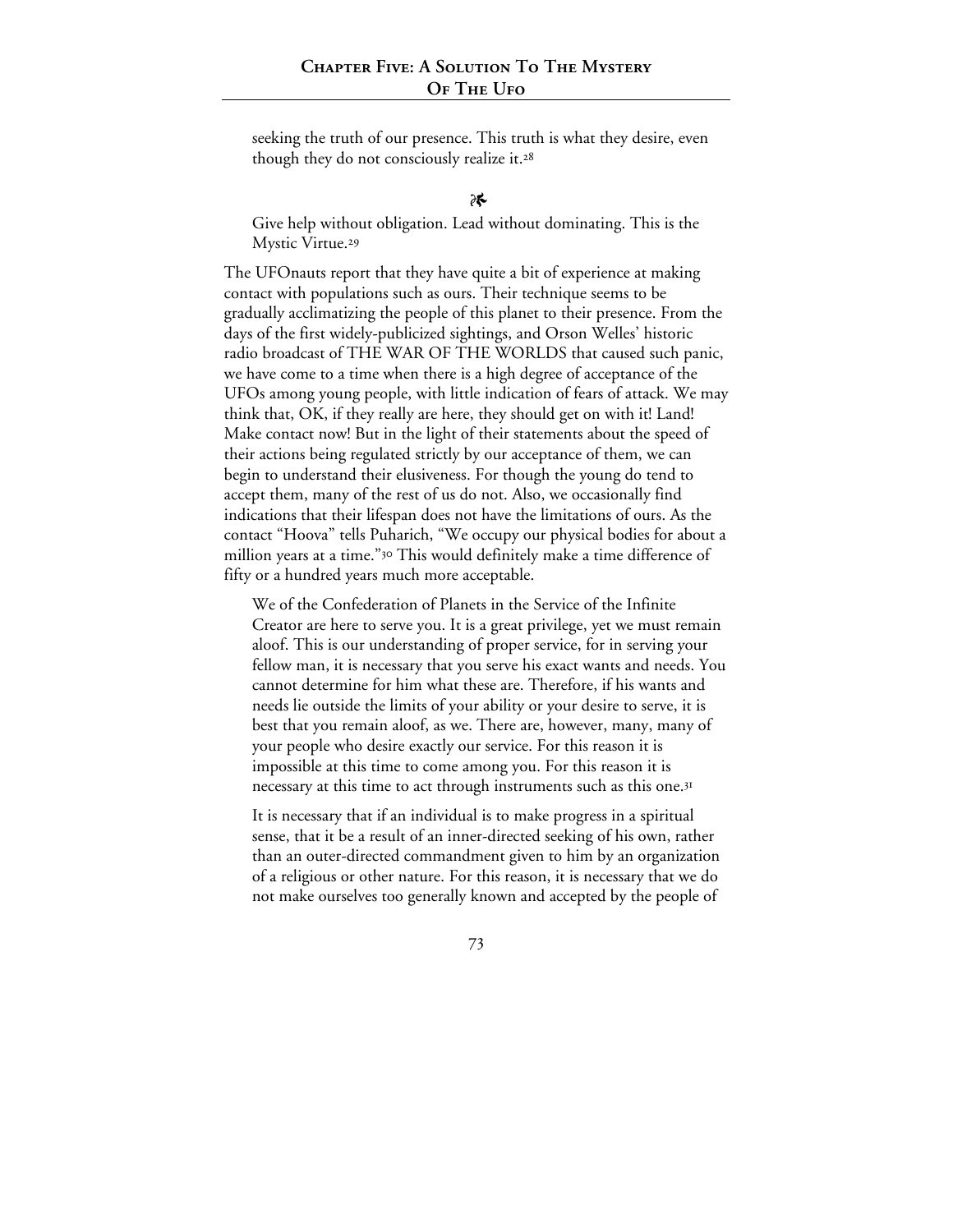your planet. If we were to do this, then the inner direction of their seeking would be for the most part lost. This is the basic reason for the conditions that you experience in your present physical environment. These conditions have been selected by yourselves, and by others, and they are a natural consequence of the creation, so as to act upon the consciousness of the individuals and create an atmosphere which will produce the inner-directed seeking for truth of which I spoke.

Unfortunately, many of the people of this planet at this time are so involved with activities that are of an extremely transient and unimportant nature that they do not have opportunities for experiencing the growth of an awareness that is necessary in order to accomplish the seeking that they actually desire.

We of the Confederation of Planets in the Service of the infinite Creator have attempted to balance between too much exposure of our craft to the people of this planet and too little exposure. If we were to become too much a common phenomenon, so that our presence was beyond question, then we would eliminate, at least in part, a large interest in seeking for spiritual truth. This may seem to be a strange or unusual point of view, but we have observed this in the past, and since the basic reason for the physical isolation of a people such as yourselves is to cause an inner-directed seeking, then it is evident to us that we should follow, as closely as possible, this plan.

Our craft and our people have visited this planet many, many times in the past. This was done only after the civilization that we visited was ready to accept us. This was done only after the civilization had reached a satisfactory level of inner-directed seeking of the truth of the creation, and therefore it was displaying the principles of love and brotherhood that are the product of this seeking.

We are at this time forced by conditions over which we have no control to visit the civilizations of your world, even though they have not reached a state of spiritual awareness satisfactorily high enough for our contact. This presents a problem. The problem is that we must approach a part of the peoples of this planet without distressing the rest.

We are attempting to do this. It is necessary that the evidence of our visits and our communications be of such a nature that it can be rejected or accepted by anyone who is exposed to it. There will be, unfortunately, a degree of infringement upon the people of this planet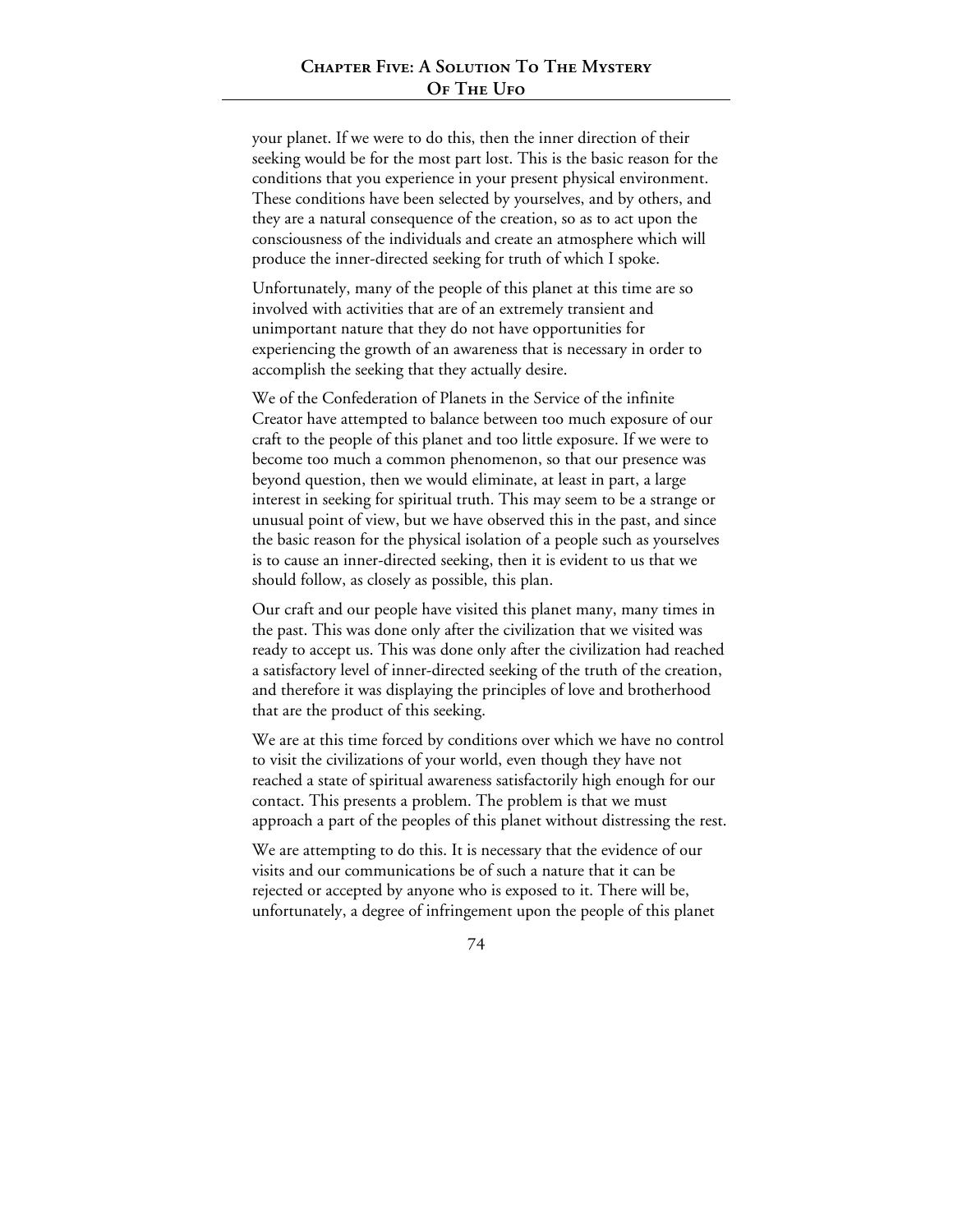who do not wish to accept our contact. This is an unfortunate condition, but it is one with which we must deal, since at this time it is necessary that those of the people of this planet who are seeking truth be given truth.

It will not be necessary to prove to these people that what we are giving them is truth, for if an individual has reached an understanding of truth through the inner-directed seeking of which I spoke, then he will recognize this truth when it is given to him. It is therefore only necessary that we, by some means that will not disturb those who are not seeking our contact, give to the rest of the people of your planet that which they seek in a form that is suitable.

This, then, is our service: to lend a helping hand up the ladder of spiritual evolution to that part of the people of this planet at this particular time, a time that is unique in the history of this planet, a time that must be dealt with in a more direct and forceful way than previous times and experiences in the history of this planet.

We are extremely privileged in being able to offer this service to those who seek it: and our service is largely given to them through the process of their daily meditation. If they are to avail themselves to this service, it is necessary that they do so through meditation.32

# $\partial$

It is not our policy to fraternize with the natives of any of the worlds we supervise. We did that in eons past and it brought disaster to all and gave rise to fantastic legends in your own world.33

# $\partial$

Karmically we cannot overrun or overrule, as you would put it in your parliamentary terms, your mass desire. We could not do that. Don't you understand that? You are there to set up the desire and to help them have the desire for us. But we cannot interfere, or cannot overrun them. Please understand this basic rule of the universal law. Please, it is very important. Don't expect us to come down and force you into seeing us or accepting us. This must be accomplished from the Earth plane level. Please understand.34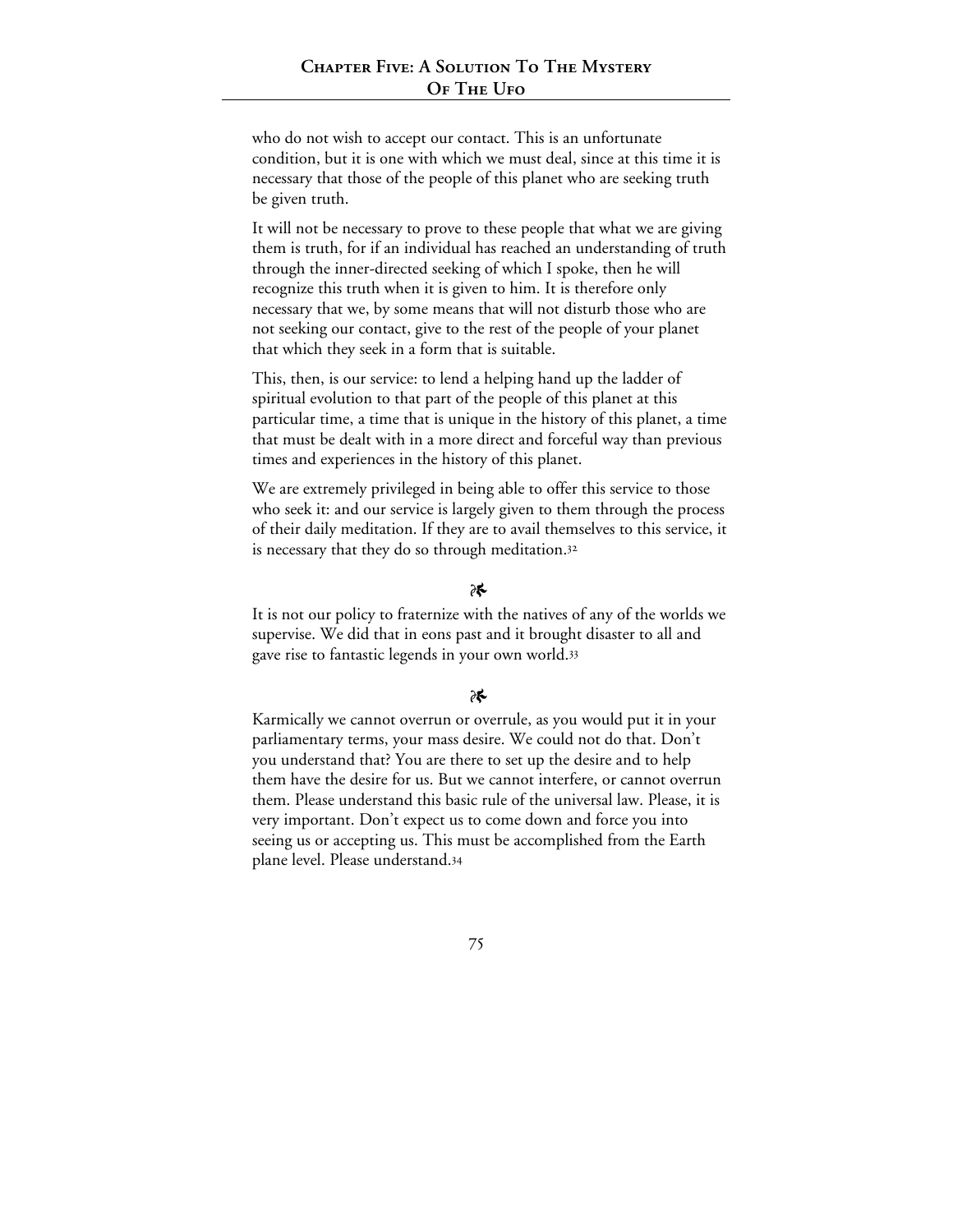# $\partial$

We must remember that according to Universal Law, our space visitors cannot interfere with our progress on Earth. Since the Earth is only a classroom in the Father's many mansions certain lessons must be learned before Earthman earns graduation to higher spheres. An eighth grader doesn't enter the first grade to make fun of the students because they do things more simply than himself. Likewise, spacemen aren't going to step in and dictate to us; they are going to let us learn our lessons in our own way, even though they will undoubtedly be painful lessons, for the history of the Earth has proven this to be always true on this sorrowful planet!35

### $\partial$

The Space People themselves state that by Universal Law they cannot interfere with man's progression upon the Earth.36

The one thorniest question asked of ufologists is "Why don't they land?" Or, put another way, "Why don't they contact our governments?" If you accept these contactees' messages, then this thorny question is thoroughly laid to rest.

The UFOnauts in this particular group look upon planet Earth as a place with one function: the growing of people. Not their bodies, but their spirits. Hence they are concerned only with this people's spiritual growth. They are celestial gardeners here to enrich the etheric soil of mental communication which is available to everyone through meditation.

We cannot come directly to you, and land upon your surface and speak with you. For it would do no good. We must provide a spark, a clue, something for a start, a start of seeking. Seeking that results in finding the truth that is within you. This, my friends, is the only way to help the people of your planet. For they must help themselves. They must find the truth that is within them. They must initiate the seeking. All that we can do is to provide a stimulus for their own initiation of this seeking.37

# $\partial$

We of the Confederation of Planets in the Service of the Infinite Creator avail ourselves to this knowledge through meditation. For this reason, we do not come among your people, giving them our service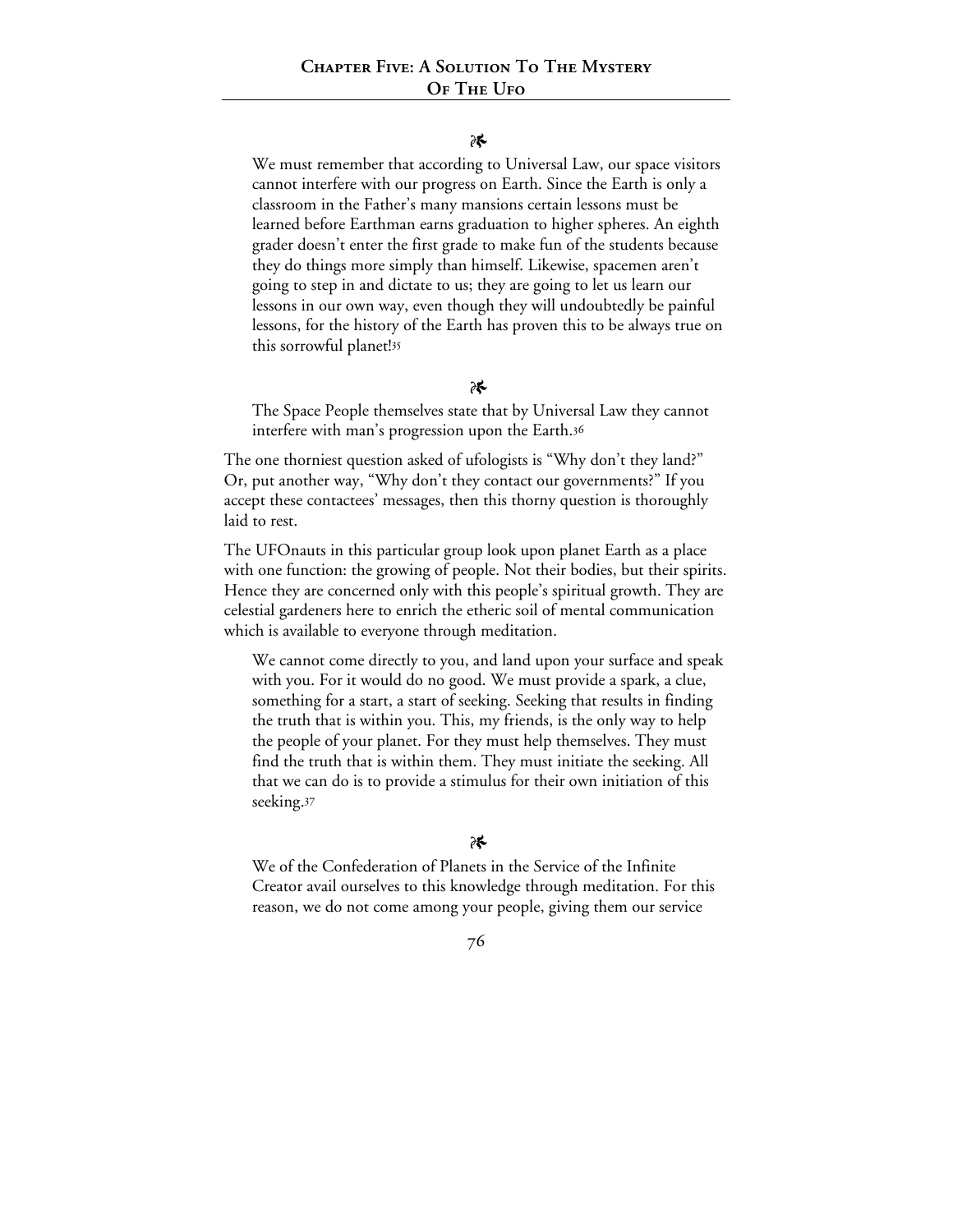directly, for we are aware of detrimental effects upon them in doing this. Our service is aimed at what they actually desire. What they actually desire is an ability to realize truth. In order to give to them this ability, it is necessary that we bring about a condition to cause within them a personal seeking of service and a personal seeking of knowledge of the truth of the creation. Only through this process can they understand the truth that is within them. It is something that cannot be too effectively given to them in an intellectual manner.38

### $\partial$

Allow people to read transcripts of these transmissions only when they ask. And only *if* they ask—never at any other time. We cannot stress this enough. Never force either our, or your, opinions on anyone. People will come to you when they are ready to accept what we have to say.39

#### $\partial$

Each man, and hence each world, must learn the lesson and make its own progression.40

### $\partial$

… they look upon us as younger brothers whom they love dearly, but whom they know must solve their own problems in order to learn the lessons well. … Growth and progress are individual matters. The way may be pointed, but each must travel it for himself. He may choose to travel the main highways, meeting and mastering the lessons brought by each moment, or he may choose detours. The choice lies with each one alone.41

At this point, we can see fairly well the reason that the craft are here, according to the contactee messages. The UFOnauts want to help us, if we want to be helped, by sharing with us their philosophy, if you will, or their concept of truth. Or call it their religion, if you must. I personally hesitate to use any of these terms, but especially the term "religion." There is a good deal of feeling caught up in the word itself.

Many scientists think that the studies and beliefs of religion are unscientific. And many clergymen find science to be unreligious or even sacreligious. I would like to remove this discussion from both camps, and refrain from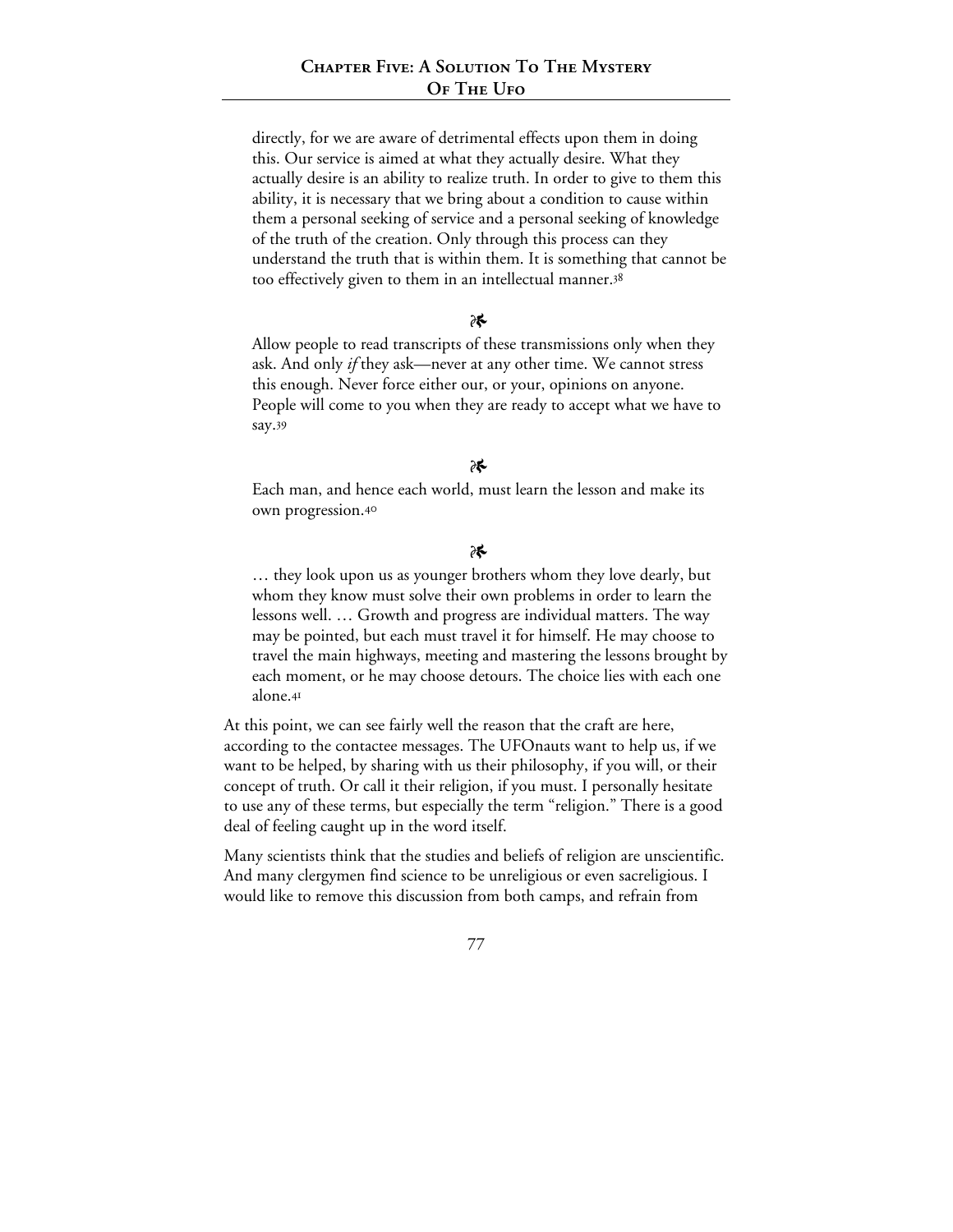getting tangled up in semantics. Whatever your bias, just look at this data with an open mind. Remember that there are always problems encountered in the communication of both scientific and religious concepts.

There is another consideration, too, in studying these contactee messages. We must make allowance for the limitations of vocabulary and religious and scientific expertise of the telepathic receivers of these contactee messages. They could only repeat that which was to some degree comprehensible to their own minds; therefore, we receive largely simplified versions of the original UFOnaut's concepts. Yet these views are most provocative. Here, an entity from Hatonn blends science and religion in a discussion about life itself:

Life is composed of two materials. One of them is what you might call consciousness. The other is light. But my friends, consciousness is love, and light is its physical manifestation. All that you are able to experience in the way of a physical universe is composed of one ingredient. This ingredient we will call light, since this word is closest to what we wish to express, and it is the only word that we have available in your language to express the basic building block of our Creator.

Originally, the Creator expressed a desire. This desire was expressed in a state of consciousness that is best described in your language using the word, love. The Creator, then, expressing desire through love, caused the creation of all matter. He caused the creation of light. This light was then formed in its infinite configuration in the infinite universe to produce all of the forms that are experienced. All of these forms, then, are molded or generated through the expression of consciousness that is love. They are composed of a fabric that is light. For this reason we greet you each evening, with the statement "in his love and his light." For this, then, encompasses all that there is.

The consciousness that creates, and the fabric that is love and light.

The love that produces the configuration of light occurs in what we term various vibrations, or, using a word in your language that is not sufficient but somewhat descriptive, "frequency"—love occurs, then, in various vibrations or frequencies. These vibrations or frequencies are the result of free will. When the Creator produced this original concept, the concept included the gift of freedom of choice to all of the parts that he created. These parts are then totally free to change the original thought.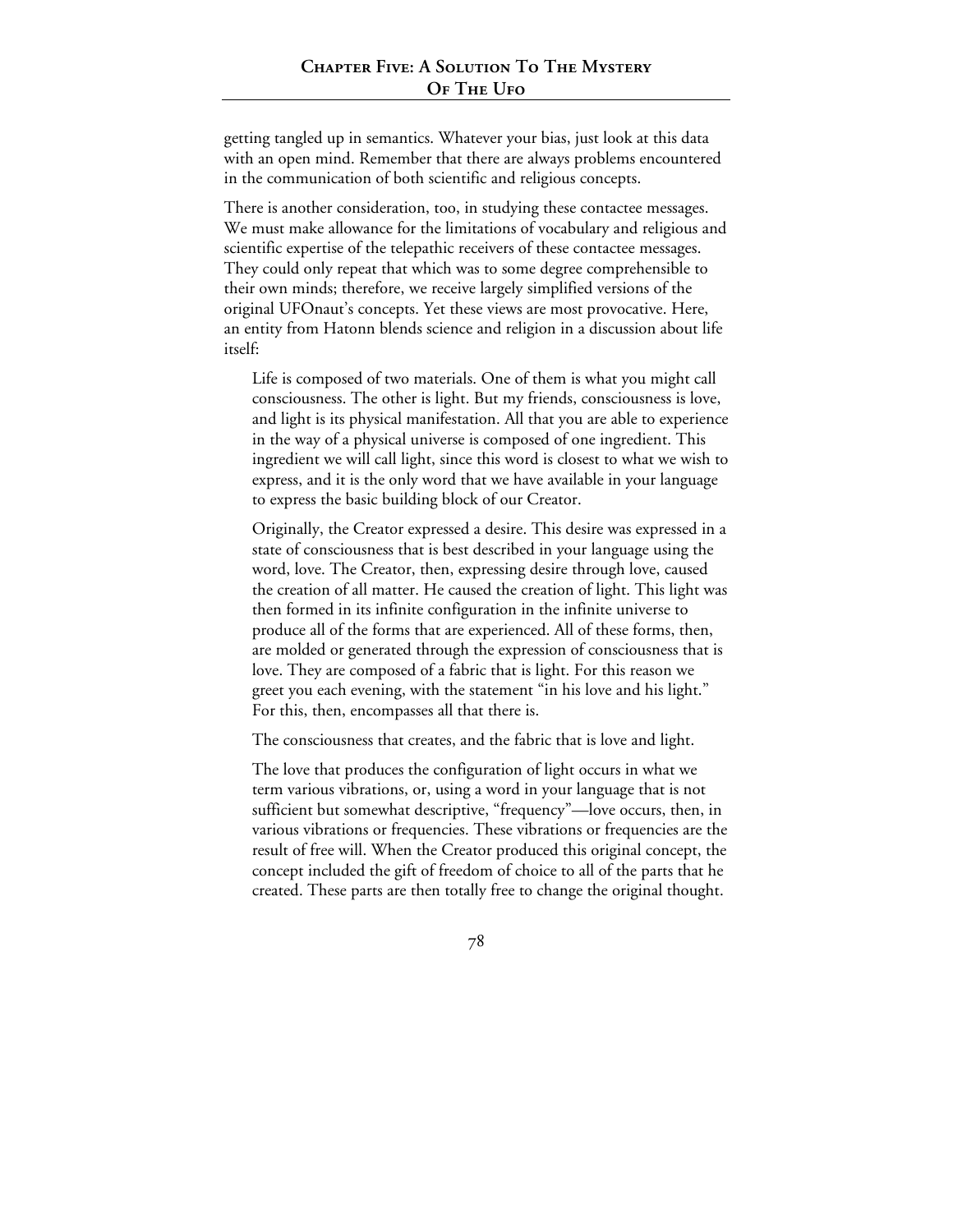In doing so, they change what you understand to be the vibration of some portion of the original thought.

Each of you here this evening have a vibration. This vibration is yours, and you have control over it. Your freedom of choice has created the love that manifests the light that is the fabric molded into your physical form.

This is the simplest analysis of all created forms of all of the creation. Each part of it is able to utilize its own consciousness, through the principle of freedom of choice, to vary or change the original vibration. The creation, therefore, continues to be self-generating, in an infinite variety. This was provided for in the original thought of the Creator. It was provided that he might generate, in an infinite way, in an infinite number of forms.

Through this use of freedom of choice, man upon planet Earth has generated many forms. Some of these forms were never envisioned by the Creator with the original thought. However, they were allowed for, due to the principle of freedom of choice.

This is perhaps the most important principle in this creation: that each of the Creator's parts be able, throughout eternity, to select for themselves what they desire. In experimenting with this desire, there has in some instances become a slight problem in straying away from thoughts and desires that would be most beneficial. In experimenting with these desires, some of the created parts have lost contact with the original desire.

This has occurred in many places in this creation. We are here at present to communicate, to those who desire to find their way back to the original thought, information leading those who desire the path back along the path to the original thought. It is necessary that we act in such a way so as to lead only those who desire this pathway along it; therefore not violating the important principle of total freedom of choice.

As I was saying previously, each of you, as do all parts of this creation, have a particular vibration or frequency. This vibration or frequency is the only important part of your being, since it is an index of your consciousness with respect to the original thought.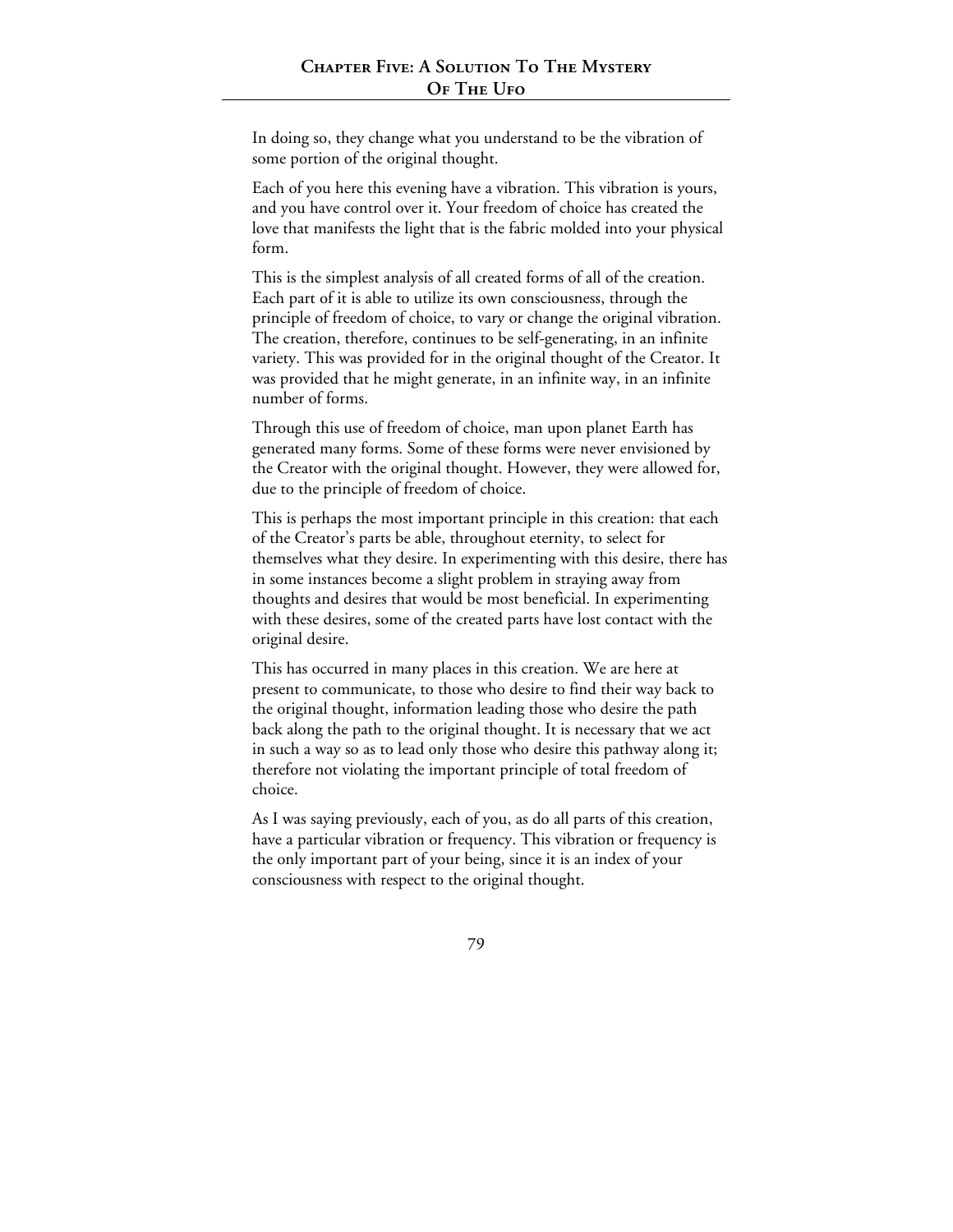# **Chapter Five: A Solution To The Mystery Of The Ufo**

When an individual is aware of life in its infinite sense, he is also aware of the benefits of matching this vibration with the vibration of the original thought. It is our effort to match our vibration with that of the original thought. This is the reason that we of the Confederation of Planets in the Service of the Infinite Creator are here now. For this service that we perform is a service that would be in harmony with the original thought. This, then, produces within us a vibration more harmonious to the original thought.

We are attempting to give instructions to those of the planet Earth who would seek the instructions how to produce within themselves the vibration that is more harmonious with the original thought. This, as I have stated before, was demonstrated upon your planet many times before by teachers. The last one of whom you are familiar was the one known to you as Jesus. He attempted to demonstrate by his activities his thinking. His thinking was in harmony, much more than those about him, with the original thought. His vibration was, therefore, much more in harmony with the original vibration.

For this reason he was able to work what were called miracles. However, the original thought was that all of the parts of the consciousness that were of the original thought should be able to generate by thought and consciousness what would be desired. The man known as Jesus desired, and therefore created, since the vibration which he generated was in harmony with the vibration which the Creator used to form the creation.

It is only necessary, then, that an individual become in harmony with the vibration that formed the creation in order for him to act within the creation as did the Creator, and as does the Creator. This was demonstrated to you by the one known to you as Jesus. Not only did he demonstrate what could be done in a very small way, but also how to think in order to do this.

Unfortunately, man upon planet Earth has misinterpreted the meaning of this man's life.

At this time we wish to point out the true meaning of this man's life. It was desired that those who were aware of his thinking and his activities then follow the example, and as he did, become more in unison and in a harmonious vibration with the thought of their Creator.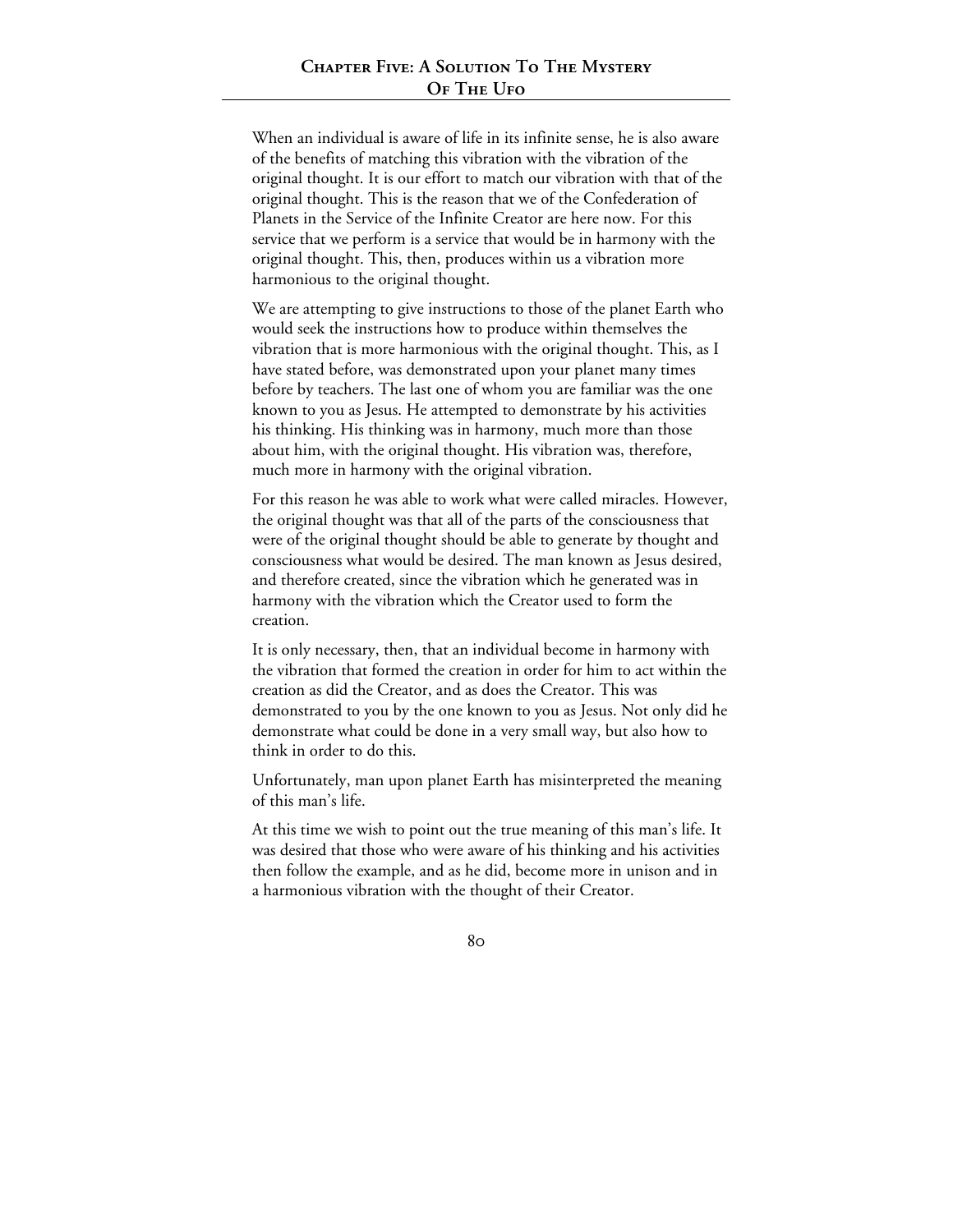We are here to bring you information and to impress upon you in a nonintellectual way during meditation the idea that is necessary for you to increase the vibratory rate of your real being so that it is harmonious with the original thought of our creator. Our teachings will be simple, as were the teachings of the one known to you as Jesus. It is only necessary that you attempt to understand these teachings. Understand them in depth. Understanding in depth can be done only through meditation.

And then, once these teachings are understood, it will be necessary that they be applied, and that the individual so desiring to apply them demonstrate in his daily activities and in his daily thinking the concept that was the original thought. The concept that we have spoken to you as being love. We have used this word, as I have said, because it is as close as we can come, using language, to the original thought.

However, this word is miniature compared to the original thought. The original thought can be obtained in your intellect, only to a very small degree. It must be obtained in your total being, through the process of meditation.

Once this is done, and once your activities and thinking reflect this thought, your vibration will increase. At this time you will find the kingdom that has been promised to you. It is truly all about you. It is only necessary for you to grow in order for you to receive it. This growth is simple: spend time in meditation and learn of its simplicity.42

All exists, then, in the love and light of the Creator, or to say it another way, all that exists is made of light, directed by love. The concepts of love and light are not exact, the space contacts tell us, but they are the most appropriate words available in our language. Here are correlating passages from several other sources, which repeat the basic thought: some use the word "love," some the word "light," and one the word "energy," but they all are aiming at the same concept.

But until all men agree about the principle taught by the collective prophets and principal teachings, you can have no equation by which to work all your difficult problems. The equation is that God is love, and love is all; and love is the key, or Spirit is the force, by which all love is possible between men and between planes, planets and forces of nature.43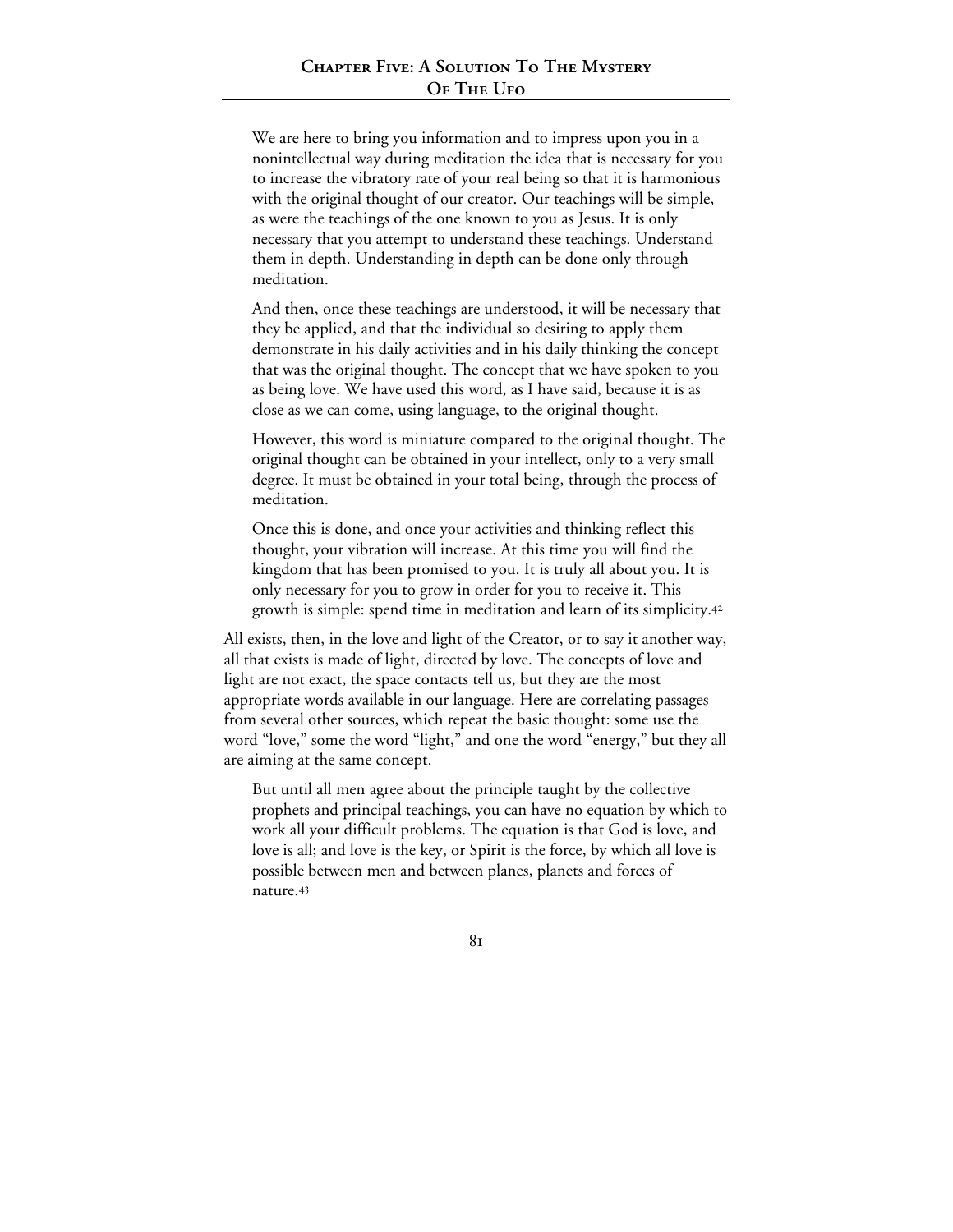# $\partial$

Love is the essence of all creativity. Without love, there would be no life. For it was through love that God received the spark of the idea of creation and conceived the vision of creating man to be a part of Him.44

### $\partial$

... attune the frequency of your own individual being nightly, calling upon that being by whichever name you know that being—the Infinite One, God, the All-Knowing One, Our Radiant One—to send forth His light to assist you in attuning with those frequencies of Light which are being sent forth now at this time into the very core of your own beings.45

#### $\partial$

My friends, remember that you are living in a universe of energy. Even you, yourself, are pure energy.46

This concept of a vibration forming light is in precise agreement with the findings of Dewey B. Larson's revolutionary unified field theory which he calls the Reciprocal System. Larson says:

If this is a universe of motion in which matter is a complex of motions, then motion is logically prior to matter.47

Let's take a look at a further application of the UFO concept that consciousness is prior to matter:

The creation was initially conceived by our Creator to be of a property so as to reflect the impressions given to it by man. It was so designed as to express his desires in any way that he chose. There are various levels or densities in this creation: levels and densities that are not yet suspected by your physical scientists. Each of these levels is expressing the desires of those of the Creator's children who are acting within it.

Each level or density is moldable or may be acted upon by the thoughts of the individuals within it to a greater or in some cases a lesser extent than that appreciated by those who dwell upon the surface of your planet at this time. It is only necessary to desire an effect to create it. This is what the Creator of us all provided for us. This is not understood at present by the population of the surface of your planet: however, it is in actuality the truth of the Creation that they are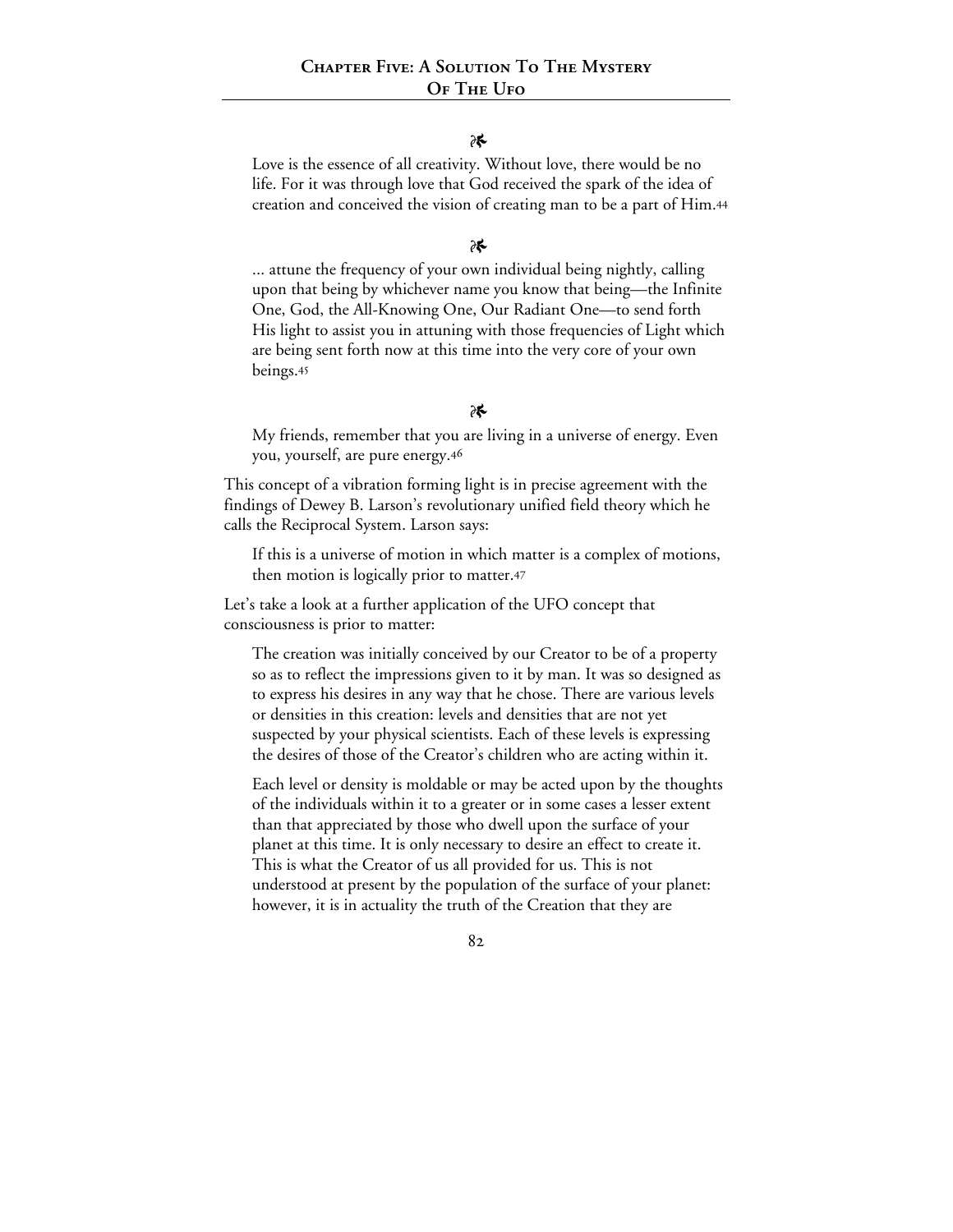experiencing at this time. The conditions that you experience in your daily activities are a result of your thinking and the thinking of those about you and others on your surface.48

### And again:

… Thought can also be transmitted on many frequencies … The effect that these frequencies will have in the envelope of your earth will depend on the frequencies of thought. Now you say, "What determines the frequency of the thought?" There are several things there too; the motive back of the thought will determine somewhat the frequency also the type of thought. For instance, thoughts of resentment, of hate, of fear, each has its frequency, and this frequency has its effect, and will eventually seek out the same vibration or level of vibration in the envelope. As this builds up in the earth's envelope and becomes greater and greater in quantity, it will have its effect upon the earth …49

It is interesting to note, in the context of these messages, that all of the people who are currently able to produce Geller-type effects are generally of the opinion that the way they cause the direct alterations in their physical environment is to want those alterations to occur. They desire that the metal change its shape, or whatever, and this change happens. I speculate that the mechanism of this bending and breaking of materials by mind has to do with the mind's affecting an alteration of the basic vibration or spacetime mismatch which Larson identifies as the most basic building block of the material universe, the photon, or light.

A much greater refinement of this ability would theoretically allow the individual to create his own reality by arranging the vibration of the fabric of space-time as he desired. As he thought, so would it be. It is the reported condition in the finer planes of existence, as reported by astral travelers too numerous to cite. Indeed, the ability to cause changes in our environments by our own efforts of will seems a desirable talent to cultivate. The UFOnauts tell us how to go about achieving fantastic abilities. The instructions are seemingly simple, yet because of their need to put their concepts into our language, there is always the big question of whether we are able to fully understand what they mean.

Seeking, my friends, is, as we said, extremely important. First, I would like to explain why seeking is important. Seeking is a way of growing. It is in truth for the people of this planet at this time their only way of truly rapidly growing; growing, my friends, in a sense that is spiritual.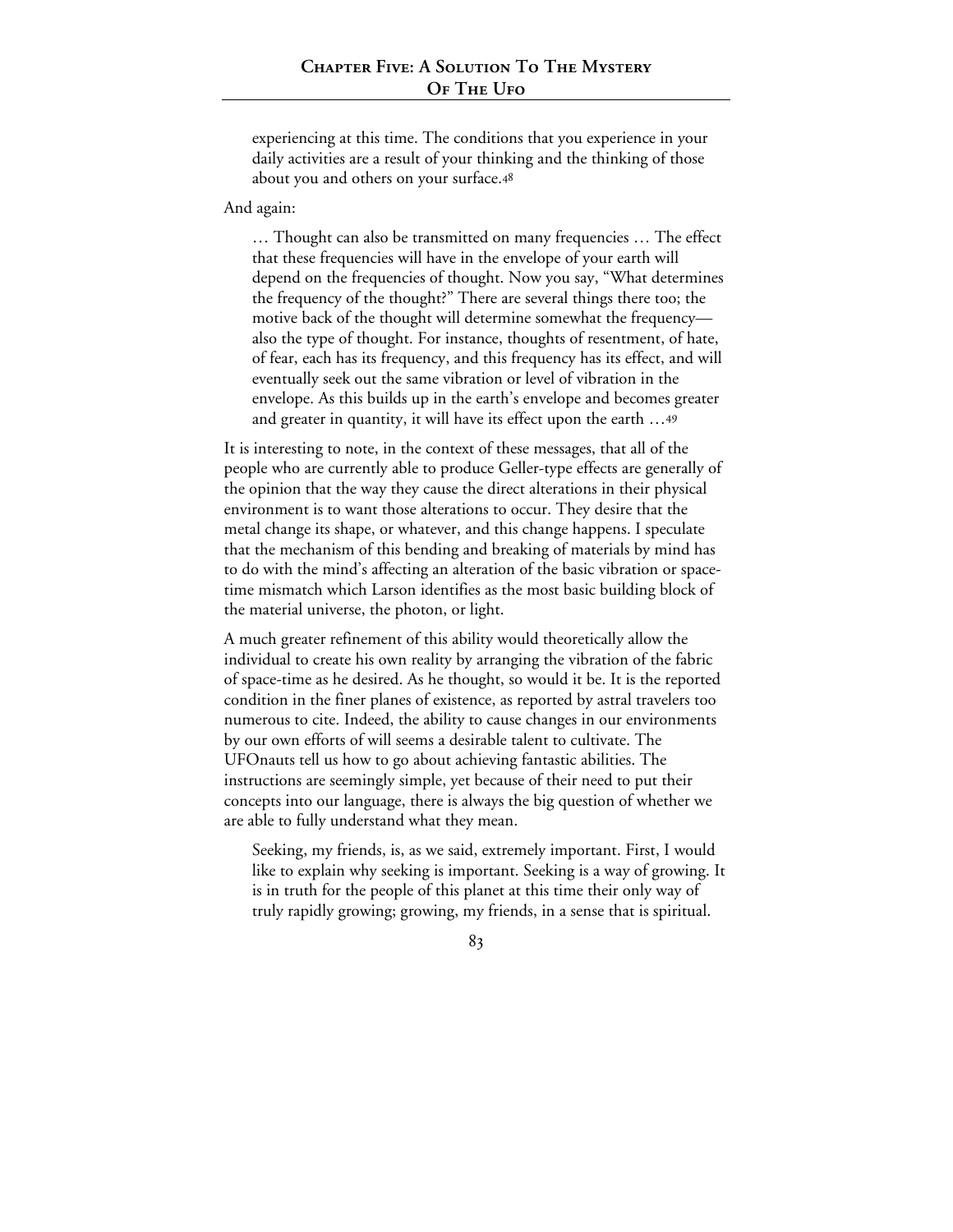The people of this planet at this time are almost all children, in a spiritual sense. Most of them are not at this time seeking spiritual growth. This is very important, if an individual is to rapidly grow, spiritually. All of us throughout all of space are growing, in a spiritual sense. However, some of us are growing much more rapidly than others. The reason for this growth is simply that these are the ones that are seeking.

It is written in your holy works that it is necessary to seek if you are to find. This is with reference to finding spiritual enlightenment. This is in reference to developing the awareness that is necessary for man on earth to develop if he is to take his rightful place in the creation.

We of the Confederation of Planets in the Service of the Infinite Creator are aware that seeking is necessary if one is to get where he wishes to be, and he wishes to be at a higher state of awareness. Look about you, upon your planet. There are many conscious beings, in many forms of life. There are the animals, and birds, and the fish, and man on earth. And each has a state of awareness. But it seems that man has the higher state of awareness. And yet we tell you that this awareness is very minimal. And the awareness of man on earth can be raised to an awareness that he would consider godlike.

But, my friends, this is what was meant for man to have. This is what was the original concept of the Creator: that this awareness would be possessed by all of his children. This is what it is necessary to seek, if you are to find this awareness.

The reason that it is necessary to seek this awareness is that it cannot be given to you. It is something that each individual must find for himself. It is not a difficult thing to find. It is a very simple thing to find. It is only necessary that the individual go about seeking in a proper way. We are here to attempt to aid those who desire our aid in seeking our awareness, to find it. We will not attempt to confuse those whom we wish to aid with complex lectures on various problems and concepts. We will simply give to them the simplest of the Creator's ideas. For, my friends, His ideas are not complex. It is man, especially man on earth, who has made a complex set of rules and conditions for spirituality. The Creator's concept, my friends, is extremely simple. This we are here to bring to you. It is only necessary then that you seek an understanding of this simplicity. Then, upon understanding it, demonstrate it in your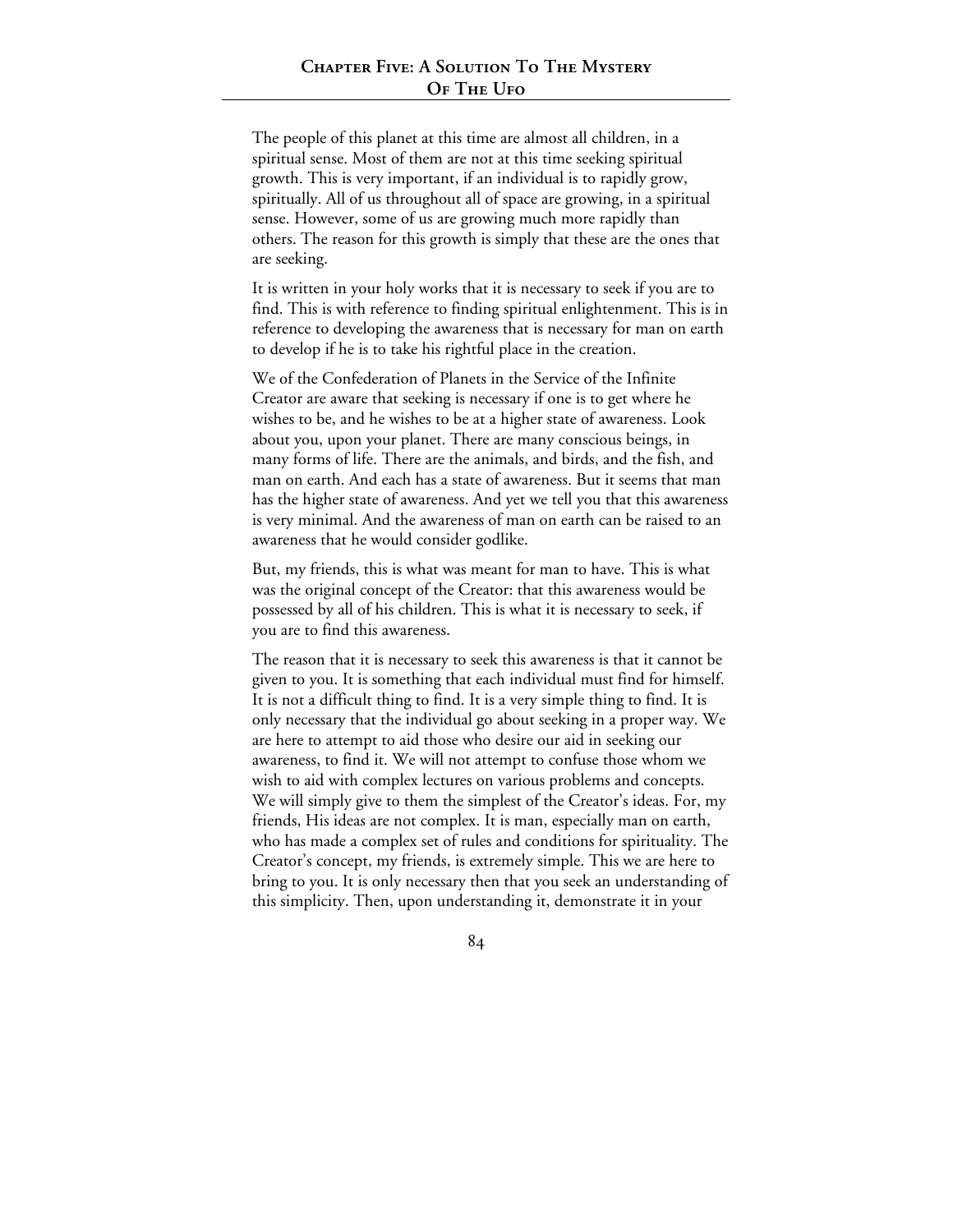daily lives, and in your activities and associations with your fellow man. Then, my friends, the awareness that was meant for you will be yours. It is an extremely simple process. It is only necessary that, first, man on earth seek.

Seek, my friends. This is what is necessary. This is the first step. Seek awareness. Seek the spirituality that was meant to be yours, and surely you will find it. For this is the Creator's plan: that all of his children should have this.

Seeking, my friends, is extremely simple. And yet, through the powers of your intellect, with the best of intentions it is possible to make it seem complicated.

There is the complication in your vision of the concept of time; and there is the complication in your vision of the concept of space. And you say "Where, and when, may I seek? In what place may I find holy ground? And at what time may I seek the Creator?"

My friends, you are the Creator. For the Creator is you. And, my friends, as it is written in your holy works, the place whereon you stand is holy ground.

There is no complication in time, for all time is here and now.

There is no complication in place, for all place is here and now.

My friends, there is naught but seeking: there is naught but the Creator. It is only necessary for you to turn inwardly, into the light, and enter the light.

These words are poor, but they lead the way to a new understanding. It is not necessary to have the most perfect meditation or the most proficient spiritual moments in order to be seeking. It is necessary only to turn your will.50

# 22

So we must desire, we must have the desire, and then we must be willing to work for it, to practice, to develop. You see, we have many powers within us, greater powers than you can imagine, but we must develop them, you see, and as we master one, we become aware of others and we master them, and so we do, on and on, but it requires great effort especially in the beginning. As you gain more confidence in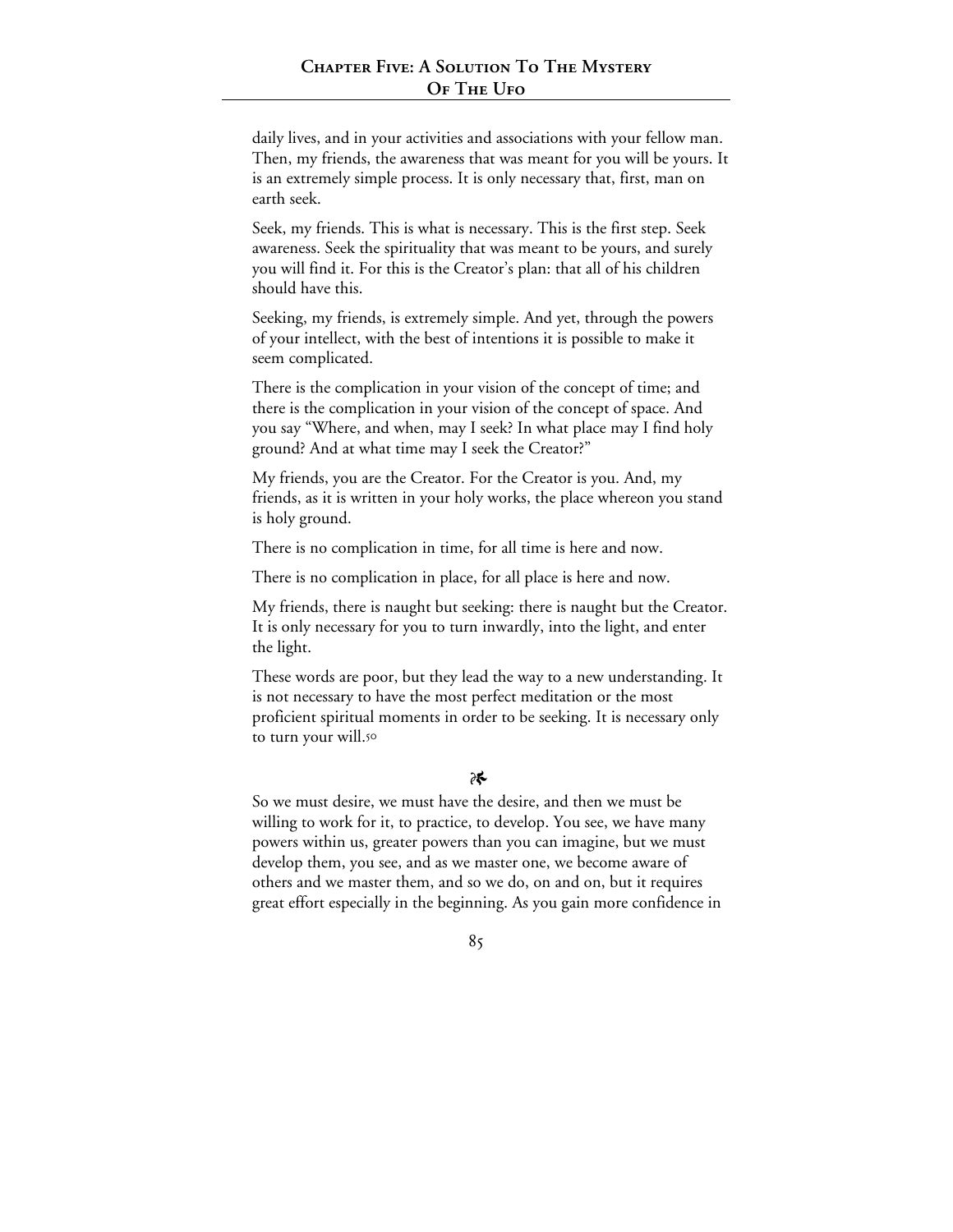yourself and in your powers to do these things, you see, it becomes easier and easier, for it becomes, it's like it's natural to do this.51

So we are supposed to seek. But how do we go about seeking? And what is the object of our search?

There are many ways, my friends, of gaining what you seek. However, what you seek now will change. It will change as you seek it, for this is the nature … of seeking. For as you seek, you find, and as you find, you understand. And as you understand, you continue in seeking, but at a different level.

So do not attempt to understand that which at present seems to be beyond you. Simply go within, and you will be led to an understanding that will place you upon a new plateau, from which you will be able to view much, much more of reality.

Seeking, my friends, is not a direct attempt to understand each intellectual question which crosses your mind. Seeking is the attempt to know one's Creator. There will be in your seeking an unfoldment of understanding. Each step will show itself to you. When it does, raise yourself upon it, so that you may find the next one.

We bring to man of Earth understanding, and yet we cannot speak to him and cause him to understand. We cannot communicate through channels this understanding. We can only point out directions for his seeking. For it will be necessary for him to change his point of view, and to change it, he must understand; and to understand, he must seek.

There will be many paradoxes in your seeking, for this is the nature of seeking. But as you continue, these will dissolve, for you will reach a new plateau, and a new understanding. And the seeming paradox that you have bypassed will appear in its true light. Meditation, my friends, is the only method of which we know to allow an individual to rapidly form this new basis for his understanding. For this is not dependent upon preconceptions. It is not dependent upon the definitions of a language that was never intended for spiritual seeking.

Redefine that which you experience. Redefine it through your seeking, and through your growing awareness of the creation and our Creator.

And then, my friends, you will not question, for you will know. For you will have grown in your understanding.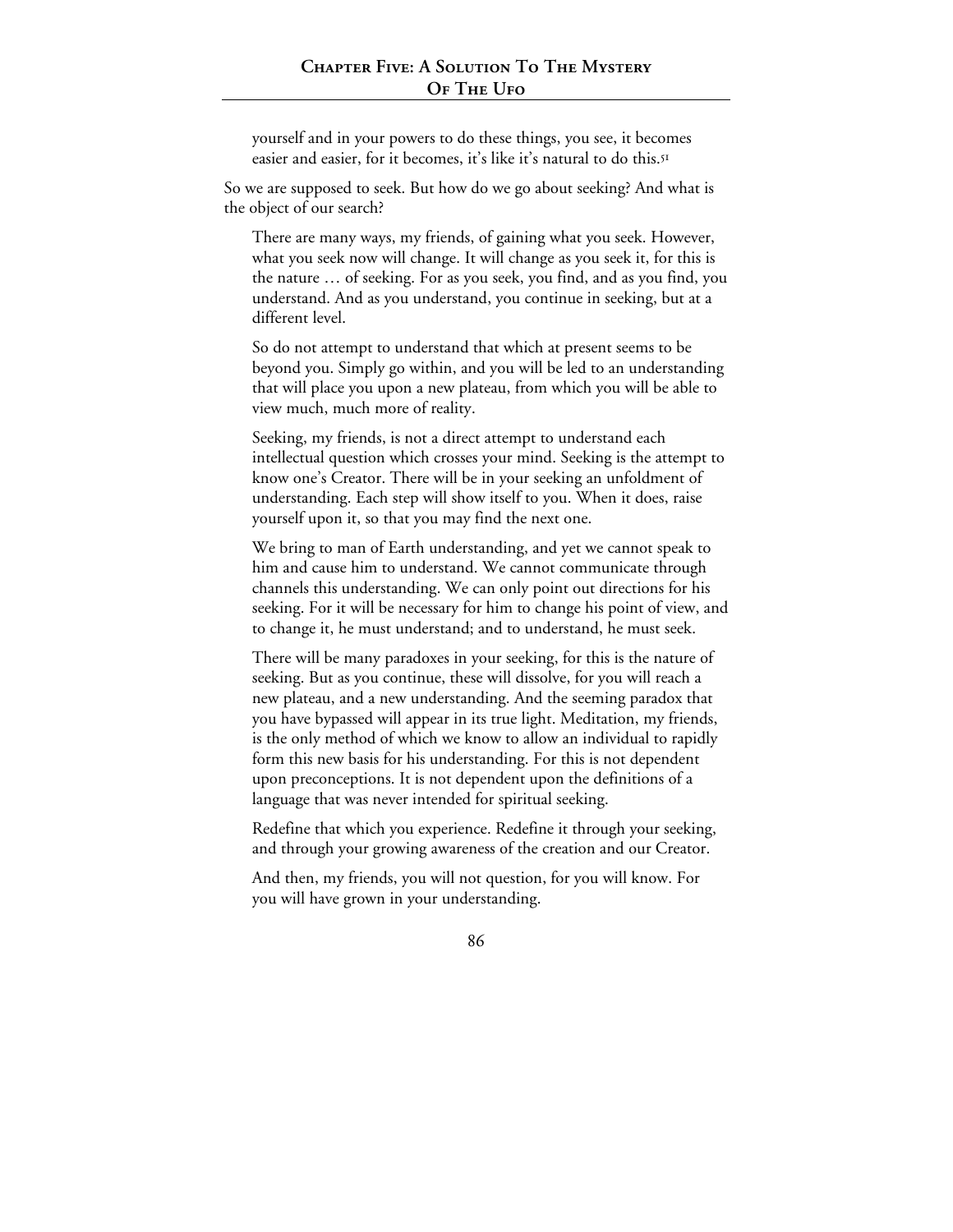It is sometimes frustrating to be unable to find answers to those questions that seem paramount, and directly in the path of your seeking. But these too will fade, as you pass them by, and become more and more aware of the single truth that permeates all things, and answers all questions. We will continue to aid you in any way that we can, but primarily we will point out to you the wonders and the joys of the creation that you experience. And we will attempt to bring to you an understanding that will be the result of your meditation.52

They realize that they cannot really express themselves fully through our words:

This is the sad part of their contacting us on this earthy plane of expression, where we are very limited in interpreting mental impressions and meanings into words.53

But they are not hampered critically by this communication handicap, because what they want us to do more than anything is meditate and get in touch with our own higher awareness:

… we should consider the highest state of spiritual harmony, love, an awareness of which we can conceive and so make this state of consciousness our own personal goal. We should keep revising our goal upward as our concepts and realizations of the nature of our Creator grow and blossom within us.54

How can we seek this higher awareness? The UFOnauts refer again and again to a quotation from our own *Holy Bible*:

Ask, and it shall be given you; seek and ye shall find; knock, and it shall be opened unto you. For every one that asketh, receiveth; and he that seeketh, findeth; and to him that knocketh it shall be opened.<sup>55</sup>

Once we begin to come into this higher consciousness, say the space brothers, we begin to learn a new way to live, a way focusing on service to others:

Service, my friends, is very natural. It is the way of the Creator. It is the plan of the Creation. Everything in the creation is performing a service. The vegetation that is abundant upon your planet performs a service. But your people ignore this. The animals upon your planet perform a service, but this is largely also ignored. The flowers, the very air, the water perform a service, but this is ignored. If it were taken fully into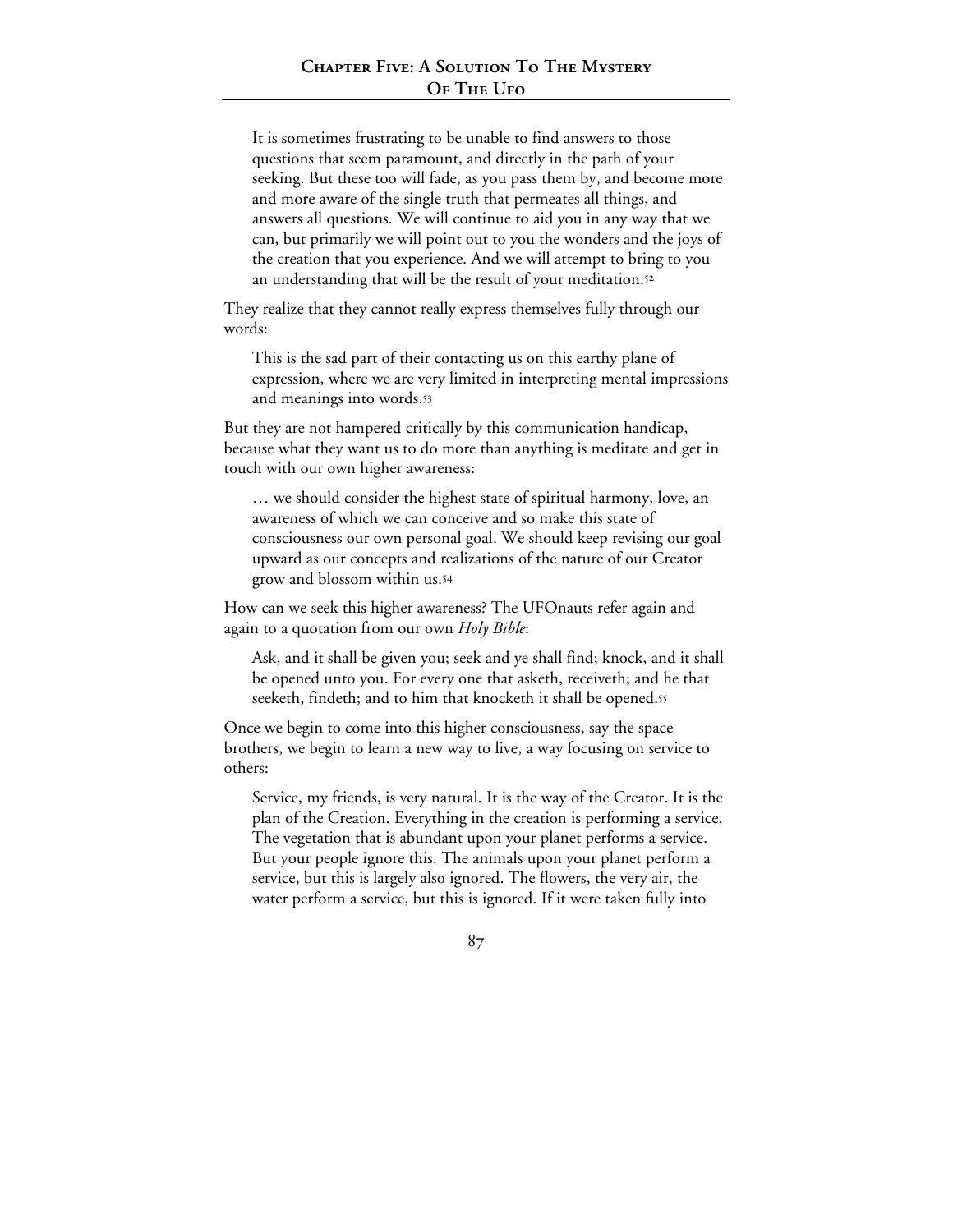consideration, it would become obvious that everything in the creation is there to perform a service. This includes all the Creator's children. Each of you is here to perform a service. This is the plan of this infinite creation. This is how it works. It is only necessary to understand this, and then all things are possible. Unfortunately, upon the planet that you now enjoy, this principle is not understood. Very, very few of those who inhabit the surface of this planet understand the simplicity and totality of this plan. It is the way the creation functions. It is only necessary that you understand this, and then perform with the best of your ability. Perform these services to your fellow man, and then you too will be functioning the way that the Creator of us all planned.56

 $\partial$ 

… we must learn in spiritual work to be flexible, to be open, to be of service to one another.57

#### $\partial$

It is because all things are interrelated and all parts of the whole must cooperate with each individual segment of the whole; giving, flowing to one another the priceless energies and the goodwill of love and comradeship which must bring forth the highest in each part of the living creative force field on the planet at this time, and with those who work in and through the planet at this time.58

#### $\partial$ k

The Lord answered: Serve thy Creator by doing good unto others with all thy wisdom and strength, and by being true to thine own highest light, and all knowledge shall come to thee.59

#### $\partial$

You cannot grow by taking in all the truth and beauty of the inner life which you can find and just holding it there. You must bring it forth into your daily life and live as best you can by its tenets and share it with others who ask to know. We may only grow by being agents in the great river of life which flows into our world from our Creator. We must let our Light shine forth. If we do not give of that which we receive to those who seek, in the same spirit that it was given to us, we become a full and stagnant pond and we can receive no more.<sup>60</sup>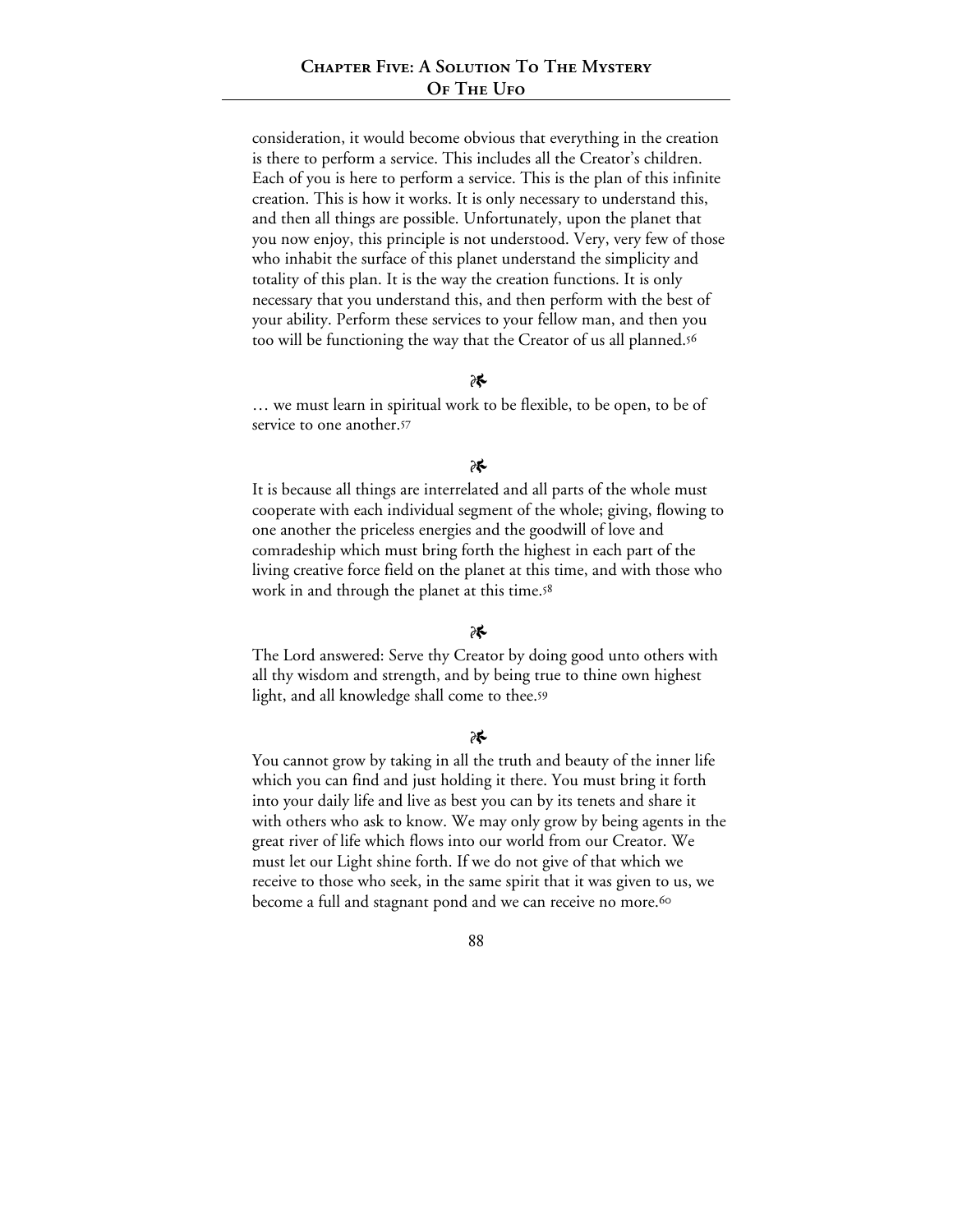# 

I gave thee Light of Life that you might extend My action; that others might feel the joy of Me that are in darkness bent, who are troubleblinded and cannot see that I am there.<sup>61</sup>

All right, we understand that we should attempt to be of service to others. But that is not as simple as it might seem! How are we supposed to go about determining what "service" is?

Service, my friends, is an extremely difficult task to perform effectively. It is necessary first to define the objectives of true service in order to understand how one may serve. There are two classifications under which all services may be divided. The first classification includes those services that are of a transient or unlasting nature. These are the services that you perform in your daily activities for your fellow man, and they are truly services.

But there is a test that may be administered in order to determine whether the service performed is of a transient or unlasting nature, or whether it should fall into the second classification, which includes all services of a permanent and not-transient nature. The test is to determine whether or not the service is of such a nature to cause spiritual growth for the one served.

This, my friends, whether it is known to the individual or whether he has forgotten, is in truth his only real objective.

The people of your planet are, for the most part, in a state of ignorance with respect to their real objective, which is the evolvement of their spiritual awareness. This, then, is what must be served if the second classification for service is to be met.

Each of these two classifications are desirable, and we would like to perform for the people of your planet acts which would be classified under both classifications. However, since we are aware that the second classification is by far the more important of the types of services that may be performed, it is necessary at this time to postpone performances of services of a direct way, to aid in a physical or more transient nature. We are quite fortunate that we are able to act as we are doing now, to provide the people of this planet with information that they may use in order to augment their seeking in a spiritual sense.62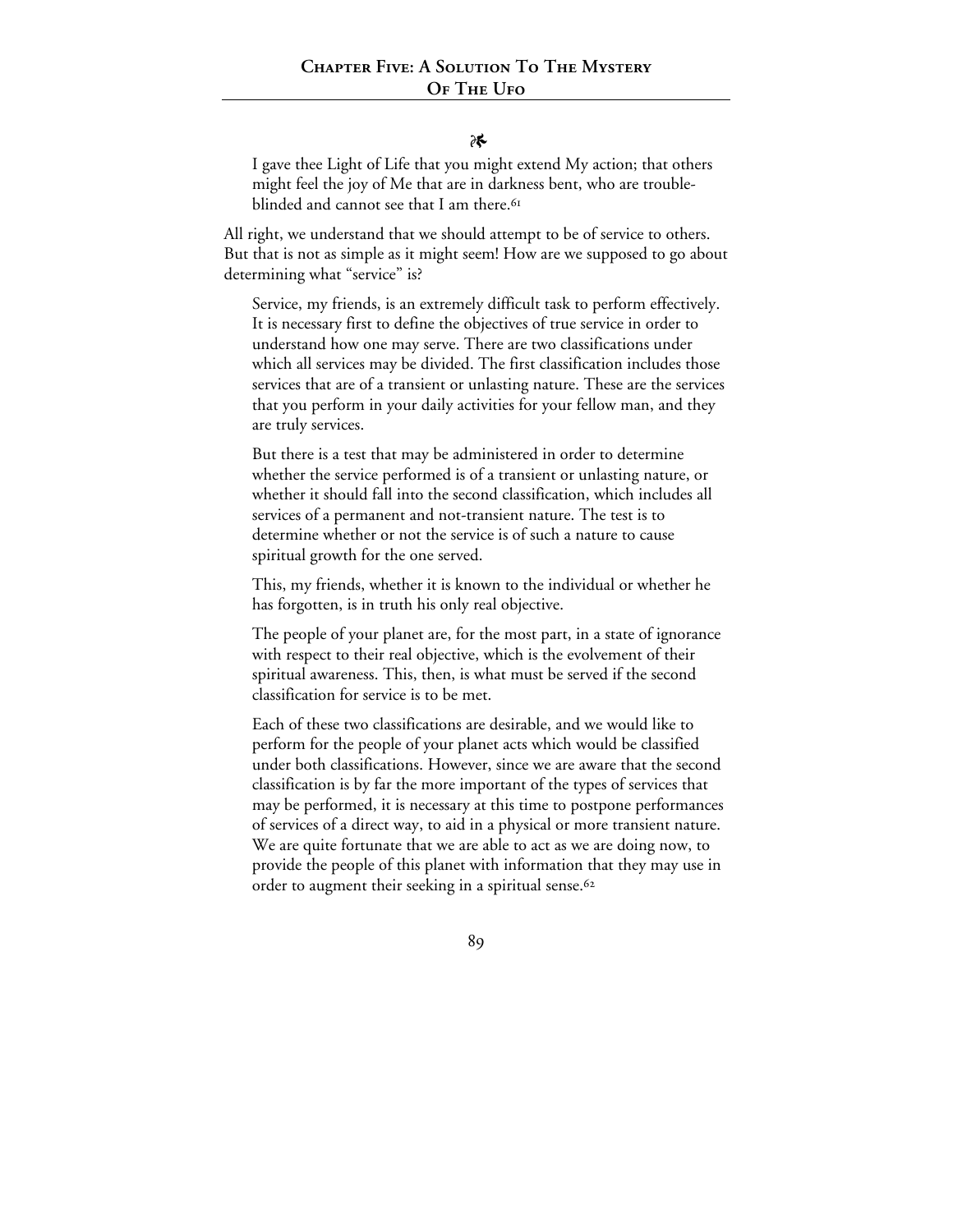#### $\partial$

Fragapatti said: Quick, now, seize the goal; go forth practising thy light for others, and it will grow, giant-like. And Hoab was strong in faith, almost mad with the delight of such wondrous change; and he rushed forth, commanding, in the name of Jehovih, raising up hundreds and thousands, even as he had been raised, crystallizing.63

#### $\partial$ K

Love is mental or spiritual and can be done with your thinking. Love through your thinking is the only way. Outward expressions of your love do not mean anything unless they have love in the thinking behind the expression.64

#### $\partial$

The reason for life in the physical sense is to experience service. For this is very effective in creating a deep and complete understanding of the Creator's plan for the creation. In this plan was the concept of service. Through His love, He instilled in each of the parts of this creation the desire to serve. This desire to serve is within everything that exists. It is within the planet that you walk upon. It is within the vegetation. The atmosphere itself. Everything about you exists to serve, and unless an entity becomes involved too deeply in thoughts generated as an action of his freedom of choice, he will maintain his awareness of his desire to serve, as does the vegetation upon your planet, as does the atmosphere that you breathe, as do we of the Confederation of Planets in the Service of the Infinite Creator.<sup>65</sup>

### $\partial$

This is really your purpose, service to your Creator and your fellow man.<sup>66</sup>

#### $\partial$

For know ye all, that whoever aspireth to Me shall come to Me; but the nearest way for many is round about. Ye being above grade fifty are already more to Me and for Me than against Me or from Me, and in equal degree are cast upon your own responsibility. For such is the light of My kingdoms, from the first to the highest: To the child, no responsibility; to grade twenty-five, one quarter; to fifty, one-half; to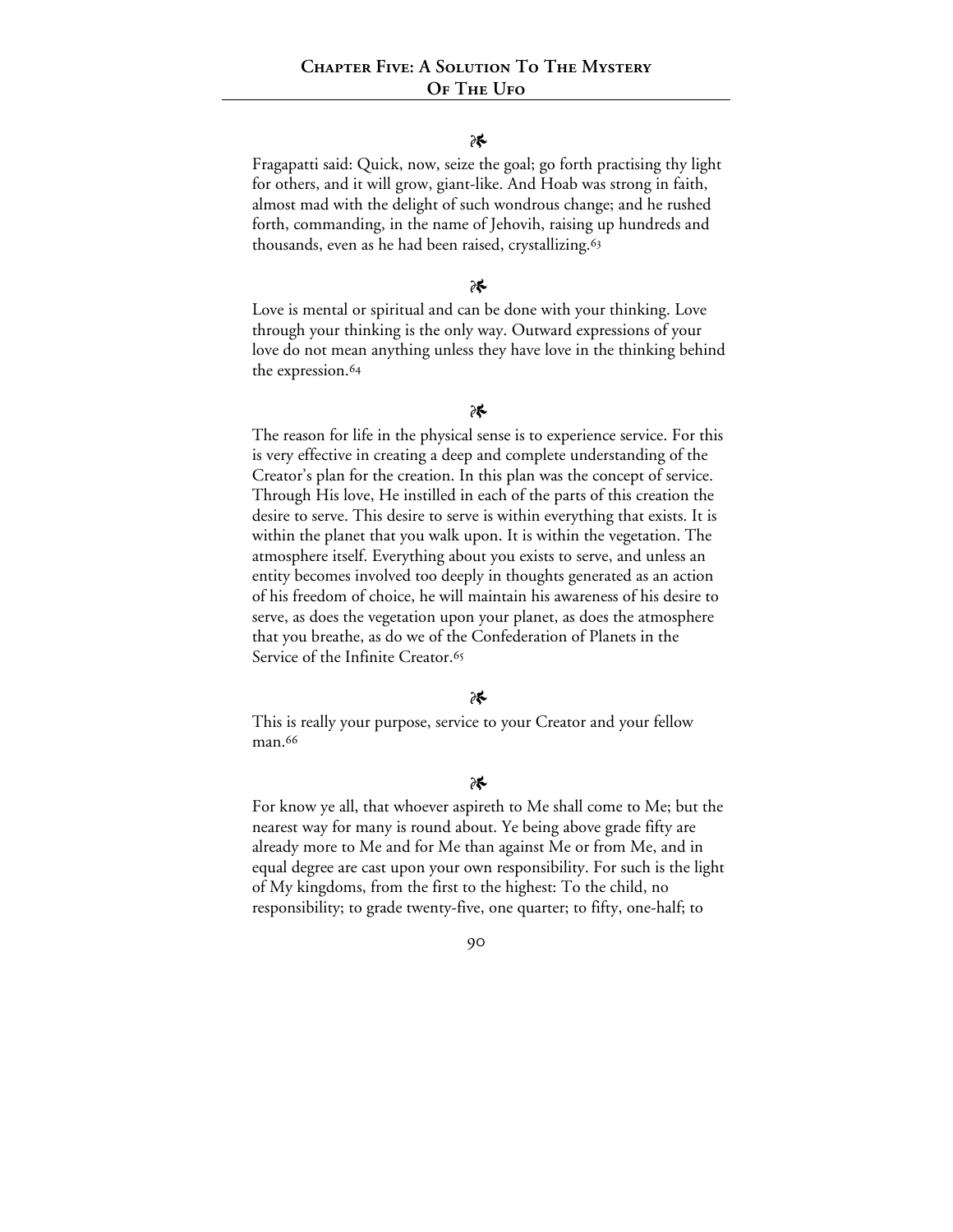seventy-five, three-quarters; but to the emancipated in my etherean realms, responsibility not only to self but to all who are beneath.

Wherein My highest worlds are responsible for the lowest, being bound unto one another through Me for the resurrection of all.

In this day am I come to deliver My Gods down to the earth, to walk on the earth with mortals, raising them up in My name.<sup>67</sup>

# $\partial$

You have desired our presence, and we are with you. We are of the Confederation of Planets in the Service of the Infinite Creator. We are always with those of the people of this planet who desire our presence. This is our service to the people of this planet at this time. This is our technique of seeking. It may seem strange that we would seek through service, but this is our understanding of seeking.

It is stated in your holy works that it is necessary to seek in order to find. We have found many ways of seeking. One of these is to serve your fellow man. And this is our form of seeking at this time. We are seeking understanding of the Creator. For this is our desire. We are seeking this understanding through service. Through serving our fellow man on Earth, and aiding him in his desire to understand the Creator.

And through aiding him, and fulfilling his desire, we aid ourselves in fulfilling our desire. For in doing this, not only does man on Earth perhaps learn more of this creation and the Creator, but also we: for it is a law of this Creation that only through service, may one be served. In serving others, we serve ourselves, as even does man on earth. For this was the original idea that generated the entire infinite Creation: the idea of mutual service. The idea of mutual understanding. And the idea of mutual love.

This we are bringing to man on Earth: an understanding of that that is within him. An understanding of that which created him. An understanding of our service and the need for his. It is unfortunate that there are so many that do not understand the true principles of this creation. We are attempting to help them realize this truth. It is within them, and this is our service: to help them find what they desire to find: the realization of the thought that generated not only them, but all that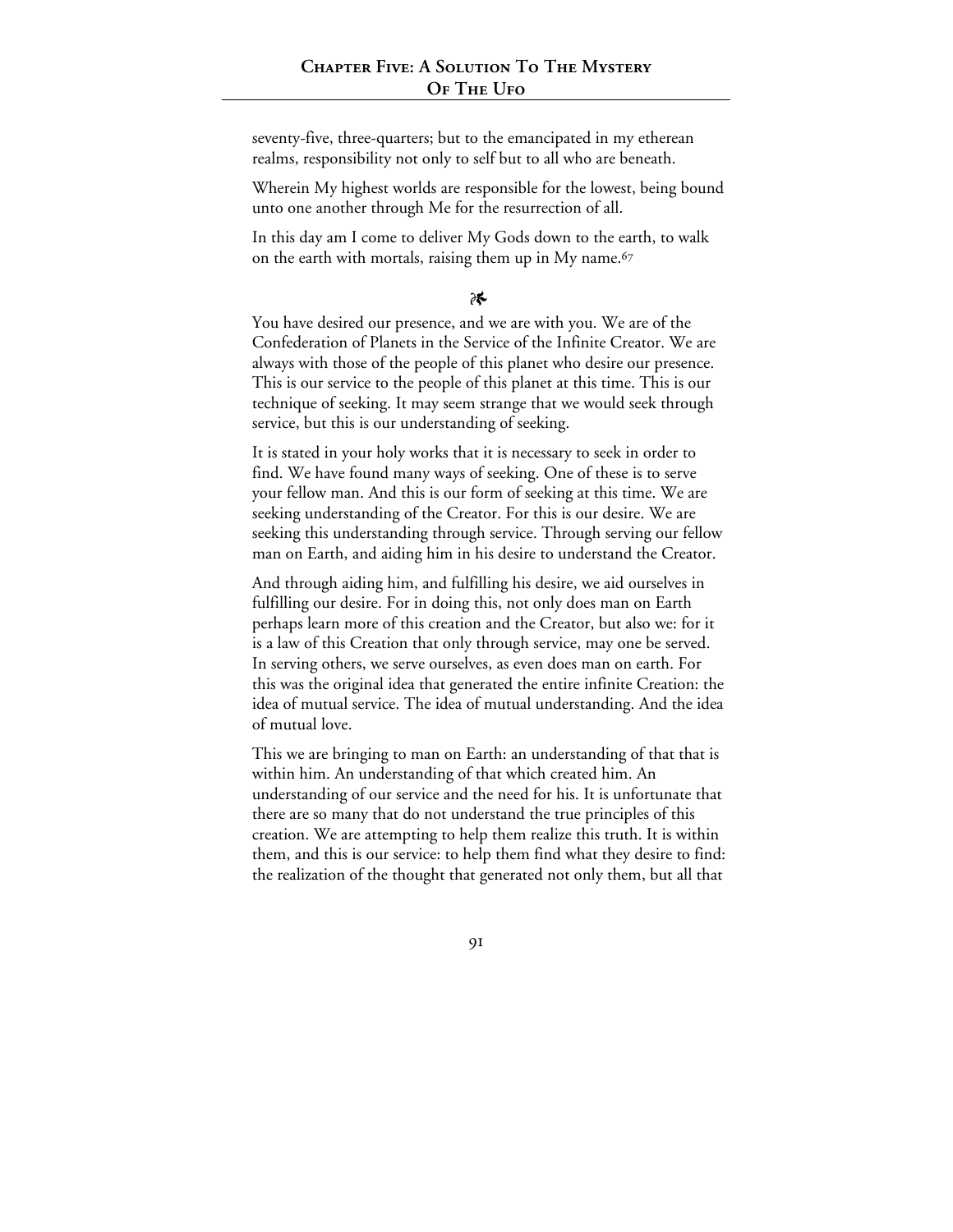there is, and the thought that provided that all that there is act in such a way to serve all that there is.68

# 22

We wish to help you find the Father and His blessings as we have done. Sharing with others is one of the great pleasures of life. You will never know great happiness until you can share the love of the Father with someone else.<sup>69</sup>

# $\partial$

We are all one, beloved ones: and to serve others is only to serve yourself.70

The ideals of both our churches and our statesmen are very much in line with this "space brother" philosophy of service to others. It is just that on Earth, we seldom manage to put these ideals into action. Missionaries and diplomats alike want some return for their service. Indeed, the UFO concept of foreign aid is a revolutionary one!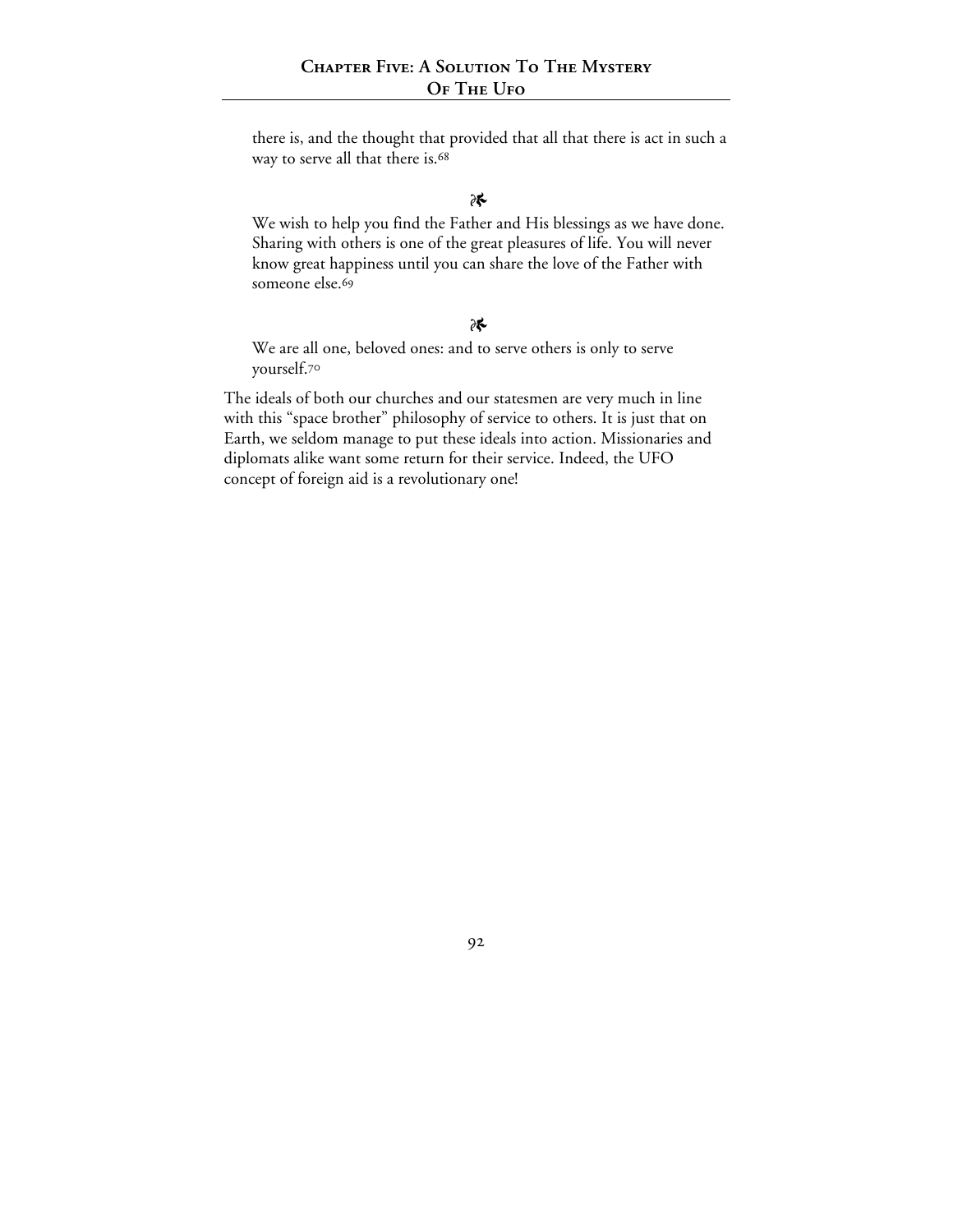# **Chapter Six**

# **The Development Of Man**

According to the communications from space contacts, man on earth has something to learn about long-forgotten abilities. According to some of these communications, we all should be able to work "miracles." The problem is diagnosed as being the atrophy of Earthman's basic mental muscle. Therefore, we see a lot of contactee material on how to regain the natural abilities which at present we now call psychic or paranormal.

Their general attitude is that this mental muscle is not synonymous with the intellect as we know it. Instead, it is a process whereby the basic personal consciousness or vibration of the individual is strengthened through expanding the awareness in an intuitive or non-thinking sense. This process is achieved by means of very simple mental exercises and then is distilled by what you might call the subconscious. The mental exercises have to do with daily meditation.

Much can be said for the magnificence of silence, for in silence one may hear the musical voice of God. Listen just for a moment and feel life as it exists. Look into your brother's eyes and see the love of God in the reflection. Don't look *up* for God, look *in*, for it is within each man that He exists with powers unlimited.1

#### $\partial$

It is necessary, in addition to practicing this form of meditation, for you to become aware of the original creation, and not creation of man. Pay attention to that which is natural. Become aware of it. People of your planet are not aware of the original creation. They have created a very false illusion. Therefore, they are not in awareness of reality. If you think that you are totally aware of the original creation at this time, then you are mistaken. For, if you were, you would see us, for we are part of the original creation. There is a technique for increasing your awareness. This technique will be given to you a little at a time, so that you may employ each step. The first step will be to seek to understand each thing that you see that is a portion of the original creation. Take these things one at a time, and consider them in detail, and try to establish in your mind a totally detached understanding of them.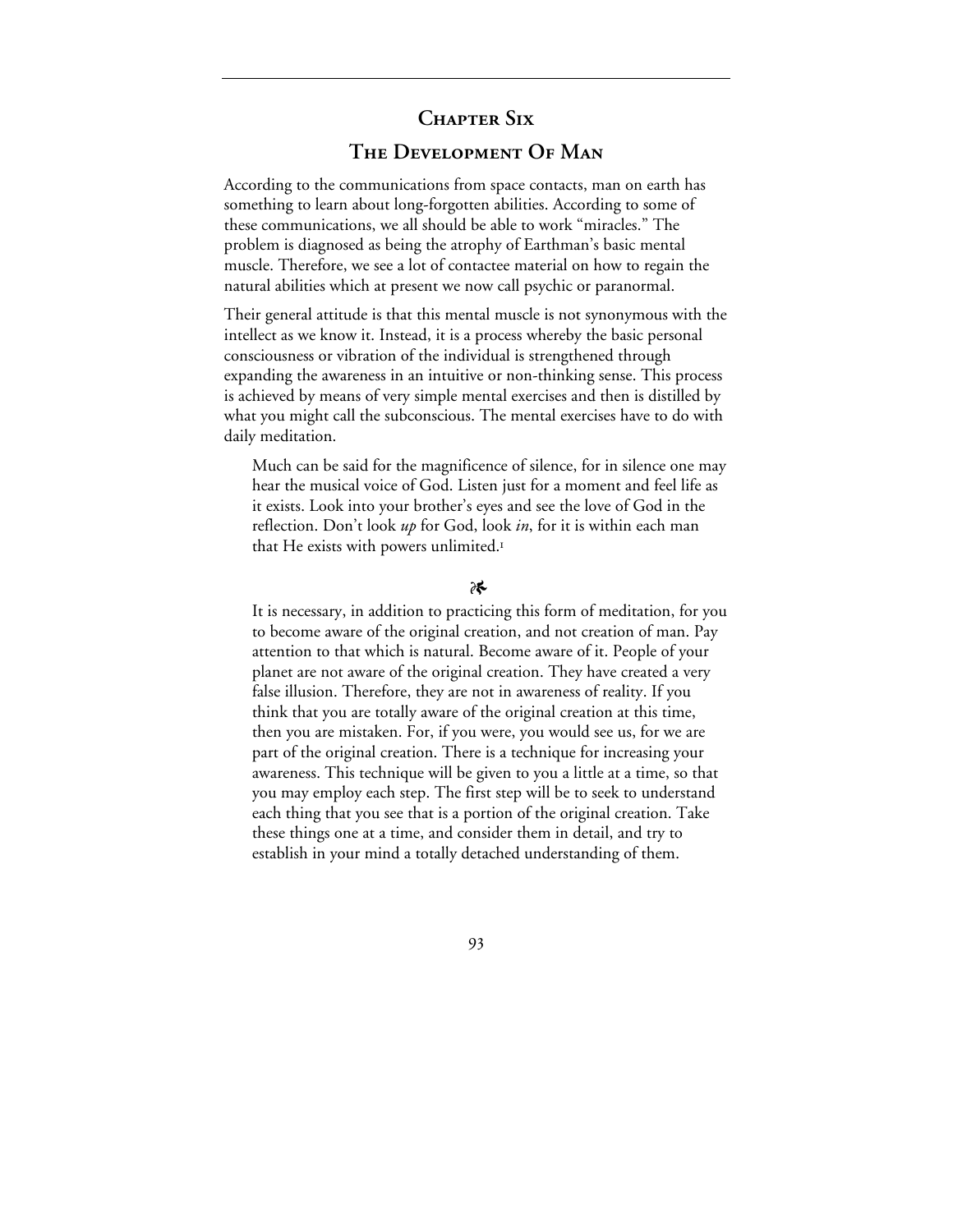If this part of the creation happens to be a leaf, then study it with care. Become aware of it. Do not rely on old impressions. Develop an awareness of each thing. This will be the first step.

This instrument receives my thoughts, and relays them to you. These thoughts are not my exclusive property. They are the thoughts of an entire creation of our infinite Creator. It is not necessary for this instrument to be used for you to know these thoughts. They are available to all people in all places at all times. For they are the thoughts of the Creator. And these thoughts were meant for all of mankind, in all places. These thoughts are the thoughts with which the Creator created us.

These thoughts are very simple. They are a simplicity that is unique, for they are the very foundation of the creation. This is what we are attempting to give man on earth: this original thought. This is what he needs at this time. This thought can only be approached using pure language. It is not a common concept among the people of your planet. This is the reason for their difficulties. The Creator never imagined difficulties in his creation. They are the product of man's erroneous thinking.2

Meditation begins with a simple increase of awareness of the natural world around you.

As you move down the corridors of time, let your awareness grow. Observe the beauty that lies about you; observe the handiworks of your Creator in His Creations. Observe Nature in the raw, in your plant life, your animal life; and then peer into the heavens and truly see the great works. Observe closely, allow your consciousness to open wide and really take in the beauty that lies therein, and soon a realization will begin to dawn in your consciousness of the true greatness of creation3

# $\partial$

It is important that we see the beauties of creation and begin to catch glimpses of the Creative Consciousness behind it. We recognize that the ability to sense these qualities of life is the direct verification that these properties exist within ourselves. Otherwise we could not respond to their qualities. It is only by mutual resonance that we experience.4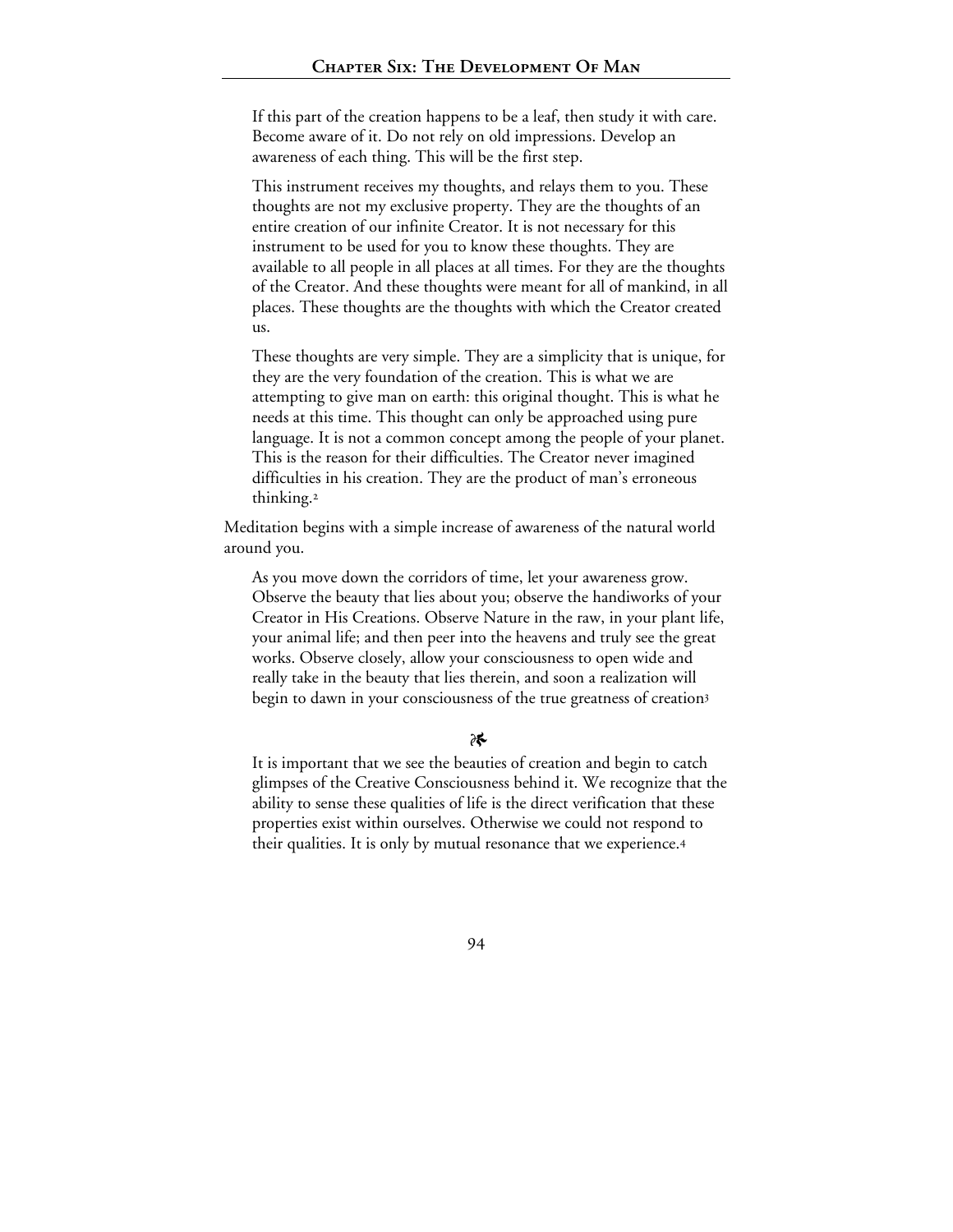### $\partial$

Thinking is not something one does. Thinking is the act of becoming aware of what already exists. One does not try to think to become aware. One only has to remove his own thoughts and the Universal Mind rushes in to fill the void.5

#### $\partial$

It is evident that all creations throughout this infinite creation are the works in either a direct or indirect sense of the creator of us all. It is unfortunate that the people of this planet are unaware of the principles that were provided for the extension of the principle of creation. Our creator provided each of his children with abilities quite similar to his own. Each of you has within you these abilities. They are not possible to be removed. They are within all of the children of the Creator, and will always remain with them. It was so designed by our Creator. He wished for all of his children to have and to use the abilities to govern and mold their environments at will. Unfortunately, the people of this planet have forgotten the principle that was within each of them. It is only necessary that this principle be remembered for each of the children of our Creator to fully manifest them. The teacher that was known to you as Jesus was able to use many more of the abilities than the people of this planet. He was no different from any of you. He simply was able to remember certain principles. These principles are not at all complex. They are very simple.

And an understanding of these principles is what we of the Confederation of Planets in the Service of our Infinite Creator are attempting to give to the people of this planet who would desire them at this time.

These principles are not necessarily of an intellectual nature. They are of extreme simplicity, and may be realized by anyone at any time. It is only necessary that you avail yourself to our contact through meditation in order to begin to re-realize that which is rightfully yours; the truth of the creation and the truth of your position in it.

Unfortunately, on this planet there is what we might term as interference. This interference occurs because of erroneous thoughts that are manifested in most of the areas of your planet. These erroneous thoughts are of a nature so as to cause a problem in the realization of truth.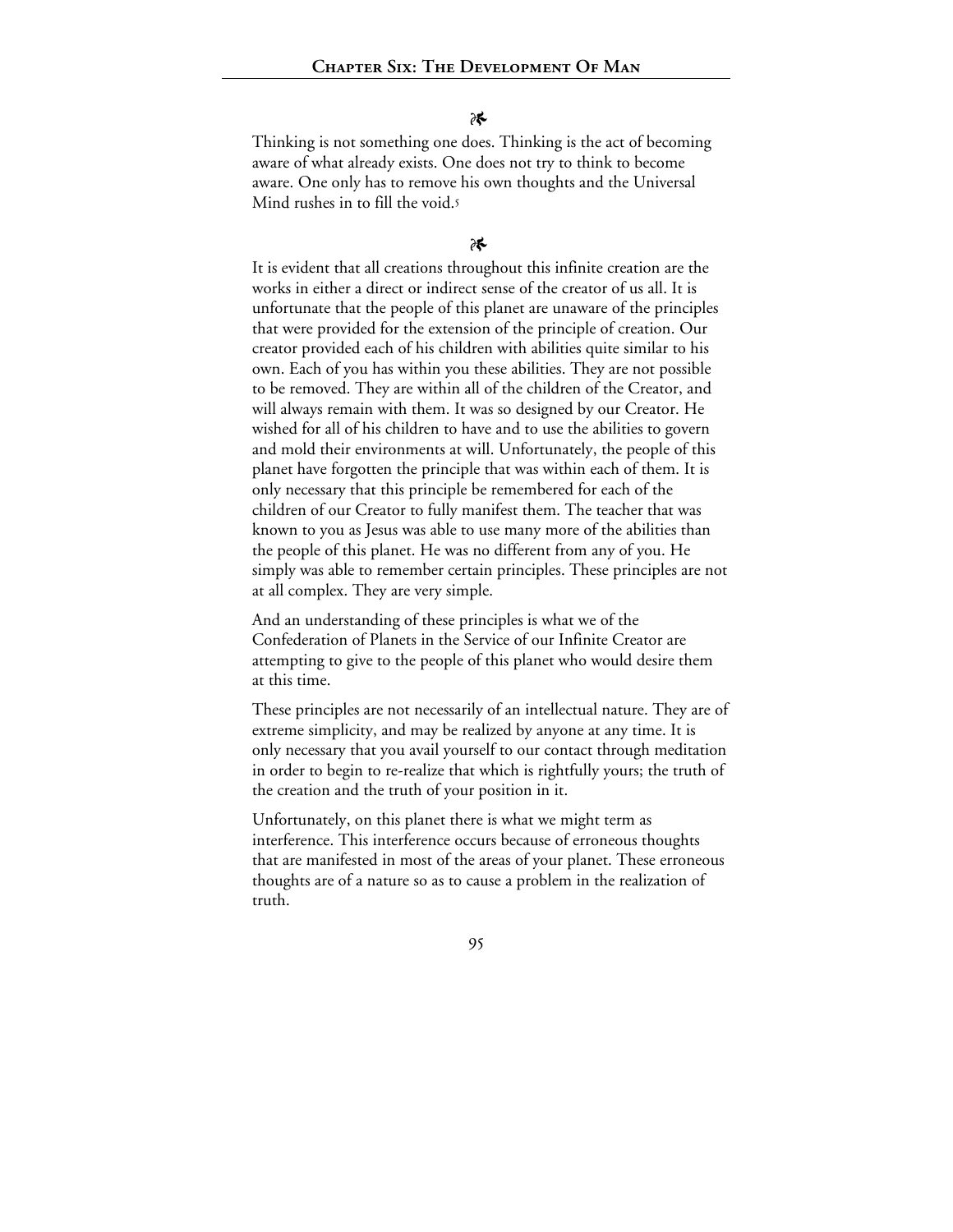These erroneous thoughts must be totally obliterated from the thinking of an individual if he is to be successful in returning to the original thinking with which he was created.

We have attempted many times to suggest to you that this original thinking is one of total love and brotherhood. This is not enough. It is very difficult for the people of this planet to understand these concepts in an intellectual way. They have for a very long period of time been mentally conditioned by erroneous thinking, so that they cannot easily become intellectually aware of the principles that are simplicity and truth themselves.

It is therefore suggested that the intellectual mind be circumnavigated, and the principles be directly communicated to the soul or spiritual mind through the mechanism of telepathic impression in a nonintellectual or a conceptual sense. This we have found to be highly effective with respect to any attempt to get from an intellectual thought to a deeper understanding and awareness of the truth of the principles of our infinite Creator. It is for this reason that we have asked that the individuals who wish to understand these truths avail themselves in daily meditation, so that these impressions may be analyzed by them at a deeper level, and therefore a true and complete understanding be arrived at.

If this process of daily meditation will be continued, then each of those who avail themselves to this will find that they begin to become aware of things about them in a new sense, and that they find that they begin to appreciate the true creation in a greater and more beautiful way.6

# $\partial$

Pluck from your mind all resentment, fear, hate, anger; leave not one stone unturned to take these things from your mind and close the door—close the door tightly against them—for where these things exist, the seeds of Truth do not grow well.7

# $\partial$

As our world is bathed in the violet frequency, only Truth will be able to exist; all falsity will fade away of its own accord. That which has blinded man's eyes to reality will pass away before the Pure Violet Fire, like fog passes away before the dawn.<sup>8</sup>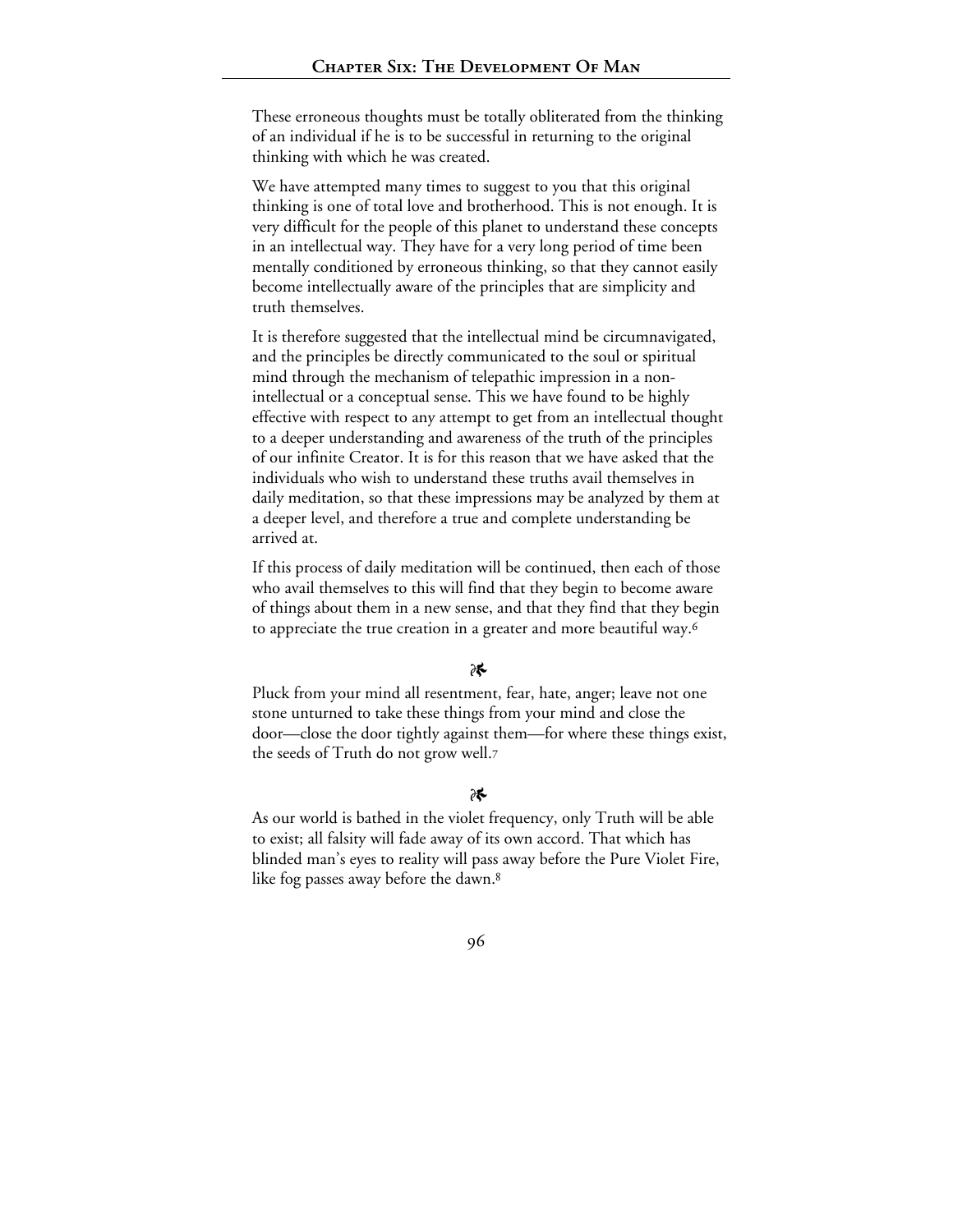So meditation is a process of becoming aware of the creation about us in a new way, of quieting the preconceived and negative impressions of our world and letting the higher reality of the true creation take its place in our conscious awareness. This is decidedly not an easy thing for most of us to do.

It is very difficult for man on this planet to look about him and realize the truth for what it actually is. He has been conditioned, through his thinking and through the thoughts of others, for a very long period of time, to see things as they are given to him, rather than as they really are. The way that they really are, my friends, is extremely simple.

This simplicity is within each of the children of the Creator. Each of them possess all of the knowledge that was the original creation. It is only necessary that they avail themselves to that knowledge. And this is very simple. It is done through the process of meditation.

When this is done, all the truth and beauty of the original creation become apparent. And then it will not be possible for the individual to be fooled by the illusion. He will not see his fellow man in any form but perfection, even though within the illusion he has been taught to disdain. This was not planned by the Creator. The Creator only planned that each of his creations should express itself in any way that he chose. This, my friends, is perfection. If man on Earth could only realize this, he would once more think in total harmony with the original creation. This may be done on an individual basis. It is not necessary that this be understood in an intellectual sense, or by anyone else than the individual endeavoring to reach this understanding.

This has been demonstrated upon your planet before. The man most familiar to you having demonstrated his understanding is known to you as Jesus. He made the simple realization, and then demonstrated it by his activities this understanding. It was not necessary that he be understood by his fellow man, for it is impossible to force externally upon another individual this understanding. It is only possible that this understanding be attained from within.

But yet this man demonstrated this understanding, pointed out a pathway, a guidepost for others, so that they too could find the original creation, and once more lead themselves from darkness to light.

For light, my friends, is eternal and infinite and real. The rest is illusion. Go within. Become aware of reality. It is within each of you.9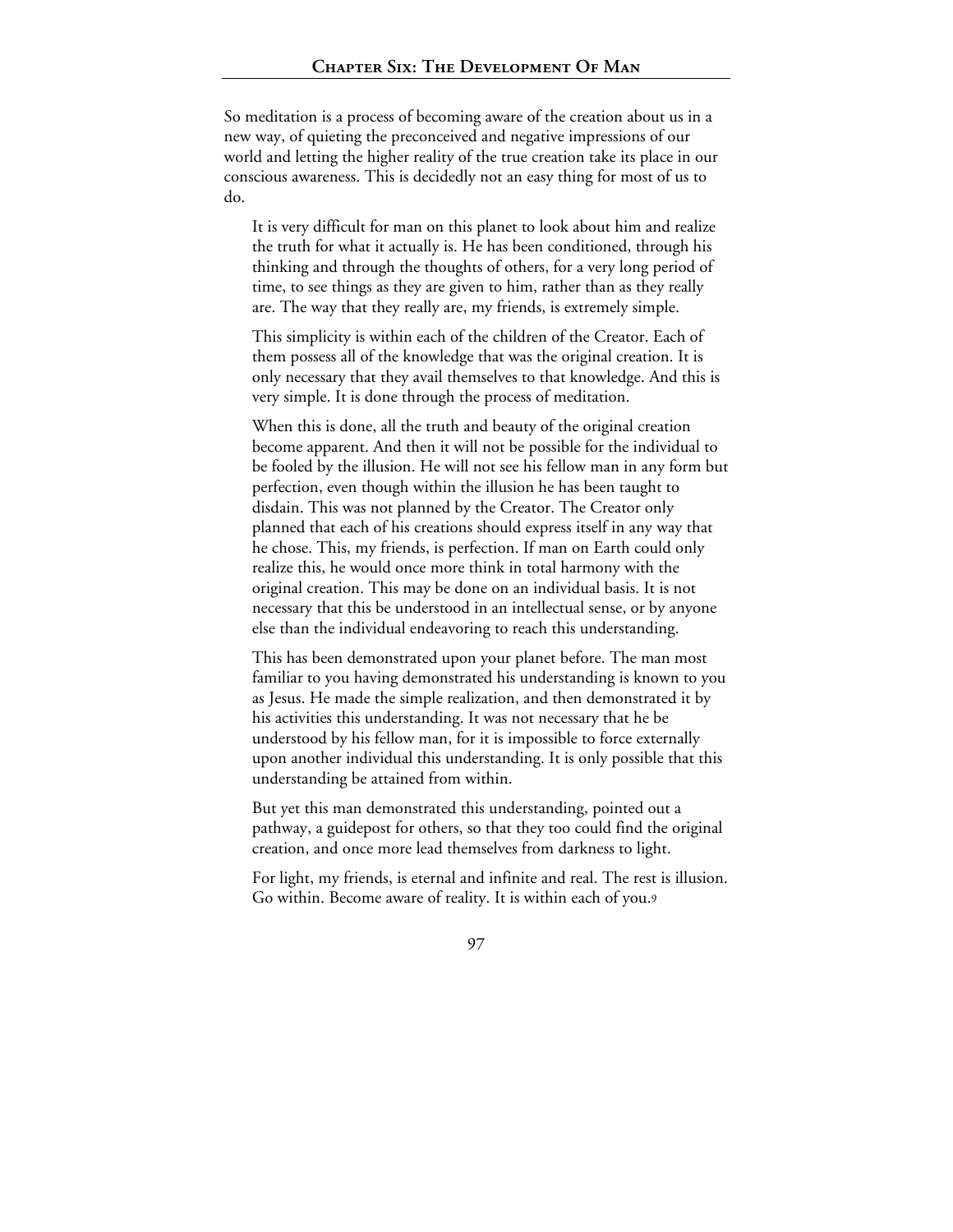### $\partial$

… it is not in complexity that we find the Father. It is in simplicity that we find him.10

Contactees who are members of the different cultures of Earth receive messages about the spiritual leaders in their particular culture. In our Western culture, the messages most often relate to Jesus.

This man known to you as Jesus was born into the physical upon your planet. He was able to realize the truth of the creation, and then he was able to demonstrate this truth to those about him. This man came into the physical on your planet as have many teachers in the past. Each of these teachers came into the physical for the purpose of serving the people of this planet. However, it was up to them to carry out this service. Each of them did it in his own way. This is within the limits of our understanding of the intent of our Creator.

These teachers were limited: limited by the same conditions that each of you and that each of all the people on the planet experience. The people of this planet have misinterpreted the meaning of these men. The people of this planet are at this time misinterpreting the meaning of the man known to you as Jesus. His purpose in his life was to demonstrate that it is possible through an awareness of the Creator's truth, to experience what the Creator planned for each of us. This man worked what was called miracles. These were truly miracles to those who thought of them as miracles, but this was given to each of the Creator's children. He was simply demonstrating the result of thinking in the original way as planned by our Creator. He was also demonstrating that it is possible for anyone, at any time, to demonstrate this type of thinking, and therefore, the abilities that accompany it.

Unfortunately, the people have very much misinterpreted this man's life and teachings. He was attempting to provide an example of understanding so that each of the children of the Creator could seek the same understanding.

This is the task of any teacher upon this planet or any other place in the Creation. This is our task at this time.11

# $\partial$

This man Jesus taught brotherly love of one another, and love of the Father. Through His understanding of the Father and His creation, He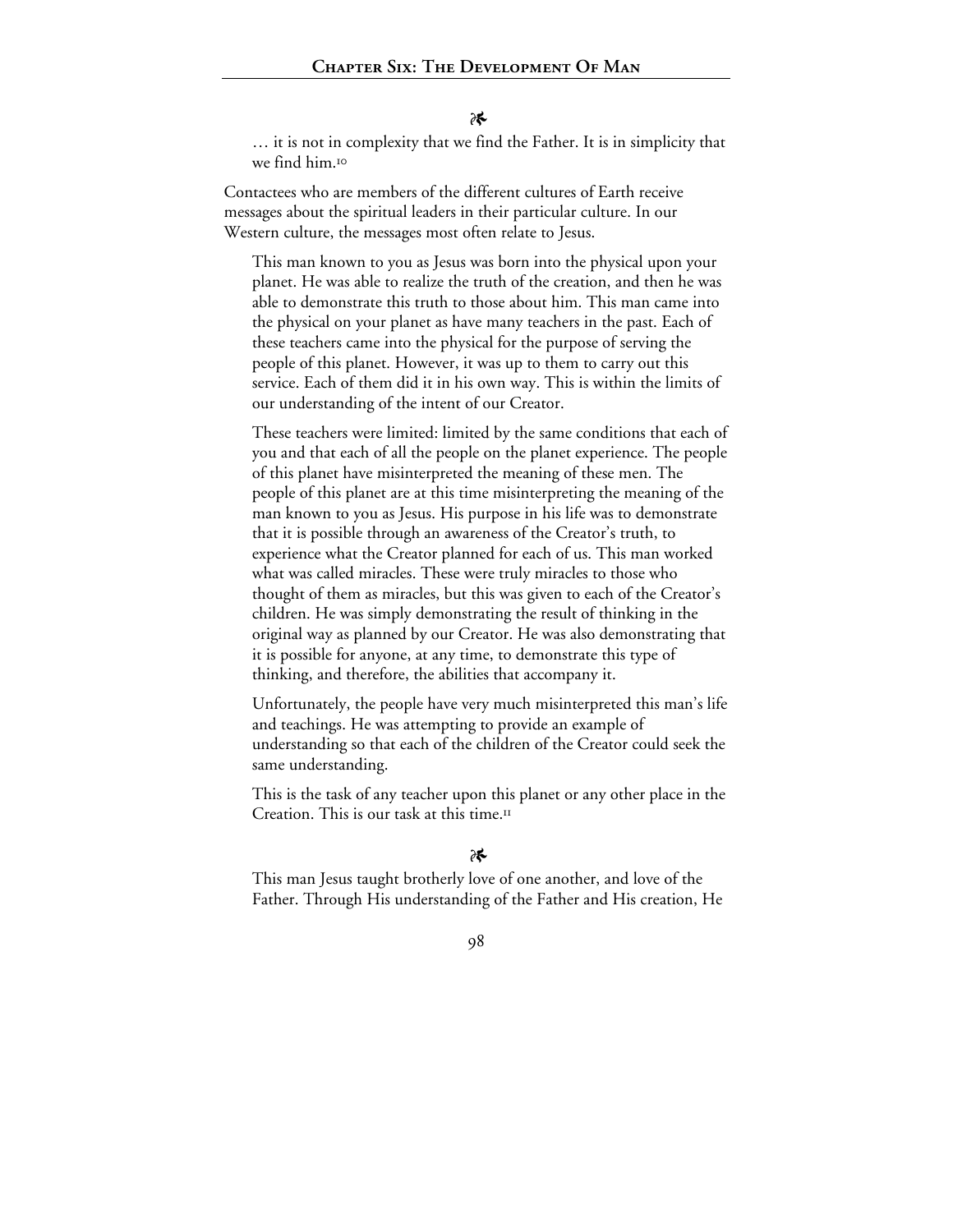was able to demonstrate miracles, as you call them. These were not miracles but normal, natural things that man can do when he realizes his kinship with the Father, and expresses this love of the Father. … All mankind are the sons and daughters of the Father, not just one. We respect and love this man Jesus because He, out of many, was able to realize and demonstrate His true relationship with the Father, as all peoples of this planet are capable of doing if they would but learn the truth.  $\ldots$ <sup>12</sup>

22

There was a teacher once known to you as Jesus. This man had desire. His desire was to serve his fellow man by demonstrating a knowledge of the Creator's love. Through this desire he accomplished things that you know as miracles. This man had true desire. It is only possible to achieve true desire by initiating this yourself. If you are able to initiate a desire that is a true desire, then you will achieve what you desire, just as the man known to you as Jesus achieved what he desired. He achieved what he desired because he desired to serve his fellow man in a way that was in harmony with the desires of the Creator, for he realized his unity with the Creator.13

The master known as Jesus, then, was demonstrating the understanding that he was one with the Creator. His vibration thus came into harmony with the vibration of the creation, a vibration of total love. This vibration of the Creator was understood by Him, and he desired that we understand it also. Hatonn speaks to us also on this theme:

At this time I wish to speak to you upon our understanding of truth. We could give to you many things. We could tell you of many mysteries that … would interest you. However, we consider that it is first necessary to first provide for the peoples of this planet a simple truth, that is in reality all that anyone in this creation needs to know. After this truth is understood, the rest of the mysteries vanish, for this truth is the key to a total understanding of creation.

This truth is the pathway to all truth. I shall at this time speak upon this truth. I and my brothers, who are with me in the name of the infinite Creator, understand a simple truth, that is *the* important concept in this creation. This simple truth is that the creation is one thing. Everything that you can imagine; everything that you can see; everything that you cannot see; all that there is, is one thing.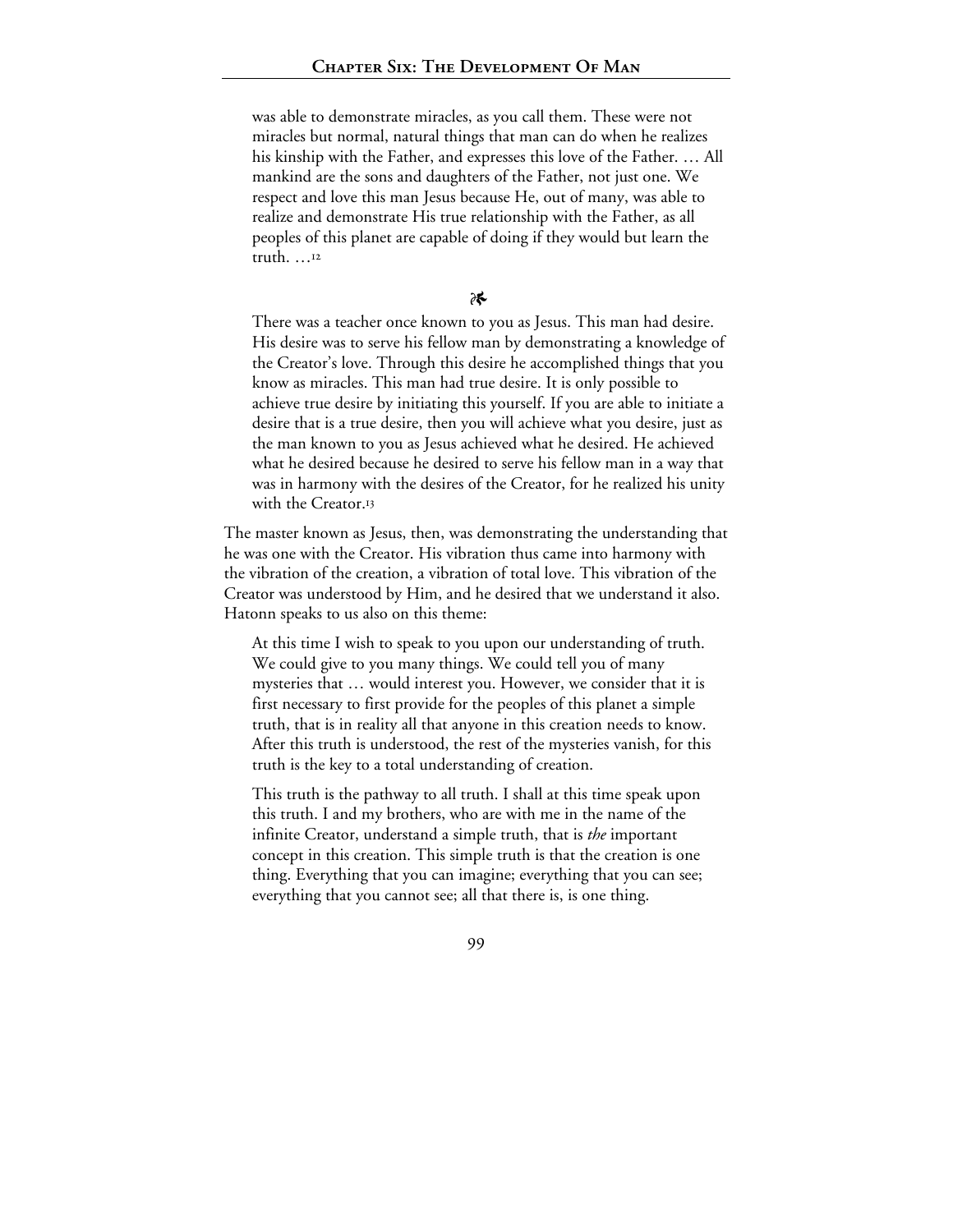This is not realized by most of the people of this planet at this time. Due to this, they are experiencing conditions that they do not desire. It will be necessary, if an individual is to find the pathway that he desires, for him to realize the truth of this simple statement: there is no separation. Separation is an illusion. All things are one thing: the creation. To effect one part of the creation is to effect the creation.

We are here to aid the people of the planet Earth, but we are here to aid ourselves. It is impossible to give service to others without serving yourself. For you and those whom you serve are the same: you are one.14

Man continually progresses up the ladder toward perfection, and though a rung may break under the weight of his many errors, still his goal is to reach the top and one-ness with the Infinite Father.15

# $\partial$  2

I am Oxal. My friends, this is of no consequence, for I am the Creator. Yes, my friends, you are listening to the voice of the Creator. You hear the voice of the Creator each day, my friends, as you go about your daily activities. It is only necessary to recognize it. As you meet your fellow man in your daily activities; as he speaks, then you hear the voice of your Creator. Birds singing in the trees, my friends, speak with the voice of the Creator. The very winds that blow through these trees speak to you, my friends. And this noise that you hear is the voice of the Creator.

For his expressions are infinite. It is only necessary that you hear and see these expressions. And then when you hear and see them, it is then necessary that you understand them. To understand that these are the Creator.

This is what is missing upon your planet, my friends: the simple understanding that all of these things are the same thing. They are the Creator. This knowledge is self-evident. It does not require a complex analysis. It does not require that I prove to you that what I am saying is true. Truth, my friends, speaks to you. It is all about you. It is the Creator.

It is only necessary for you to recognize this, totally, with no reservation, and then you will think as the Creator thinks. For the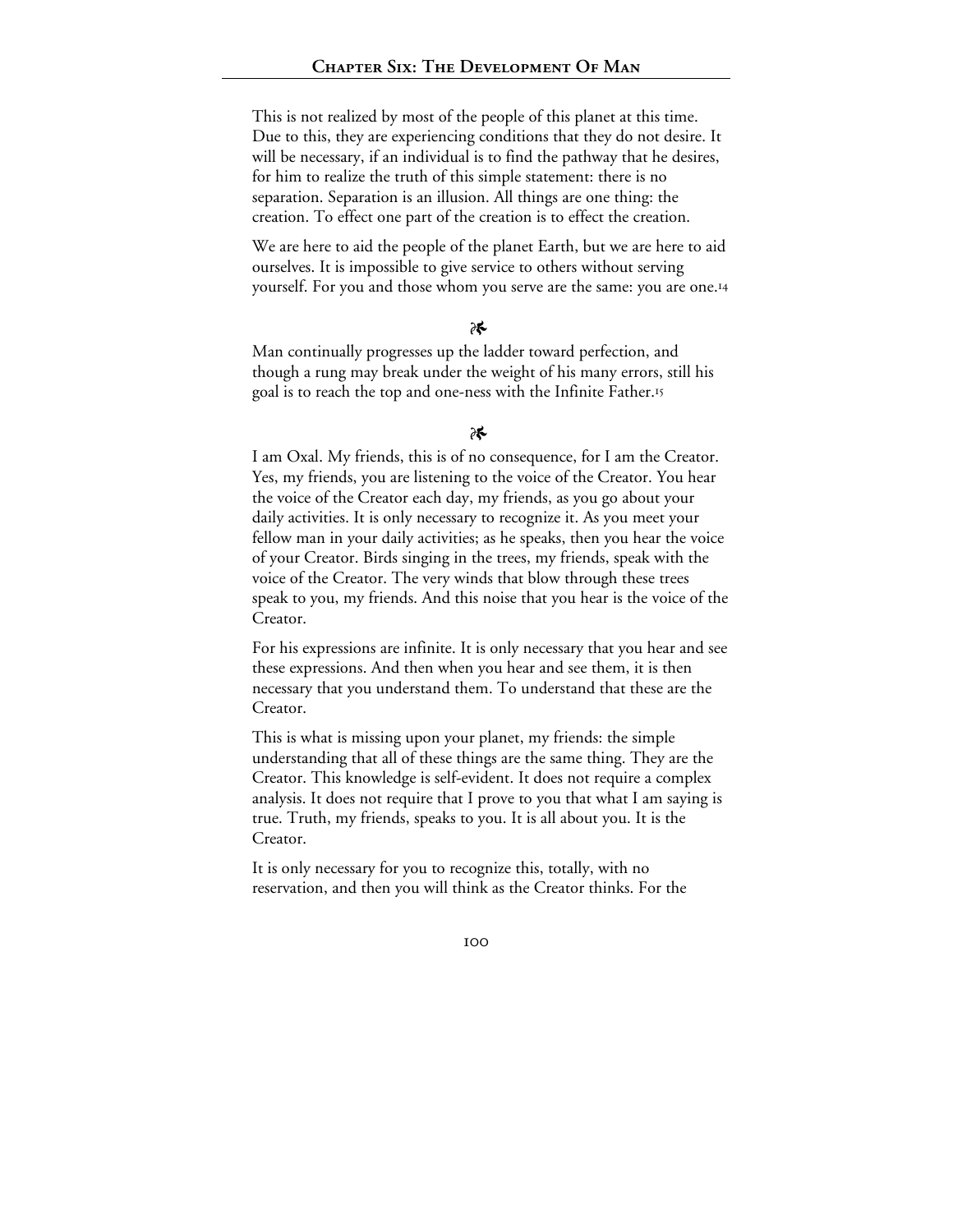Creator recognizes himself, and there is no part of himself that he does not accept. For it is him, and he is one thing: the creation.

It is impossible to separate yourself from the creation. It is impossible to isolate yourself from the creation. You are it, and it is you. And all of its parts speak to you, saying, "Be of the creation." It is only necessary that man on Earth listen to this voice, and then understand its words. Understand and then demonstrate this understanding, and then man on Earth will take his rightful place with those of us who roam through this infinite Creation.

For this is our privilege. And this is your privilege. For we are all the same thing. We are love, and we are light.<sup>16</sup>

All of the children of the Creator throughout all of the universe, all of this infinite Creation, my friends, are truly seeking only one thing, whether they realize this or not. They are seeking understanding. For this is all that is necessary.

For once this understanding is accomplished, then all things are possible, for this is the way that the Creator designed it. This is the way that He provided. It is only necessary that you realize this. It is only necessary that you demonstrate in each thought this realization. And then, my friends, you and the Creator are one, and you and the Creator have equal power. For this is truth. Each of us is the Creator.<sup>17</sup>

### 

For I can only Be, through you.<sup>18</sup>

# $\partial$

As you serve, remember each and every one of your fellow-men is deity. Think of each one that you meet not as this man or woman or child but that each one that comes before you *is the Father in essence.* If you would think on Earth of each one as part of the Father, with due respect in that degree, then the Earth's problems would dissolve instantly.19

### $\partial$

Man is limited but God is unlimited, infinite, expressing in all men, all forms.20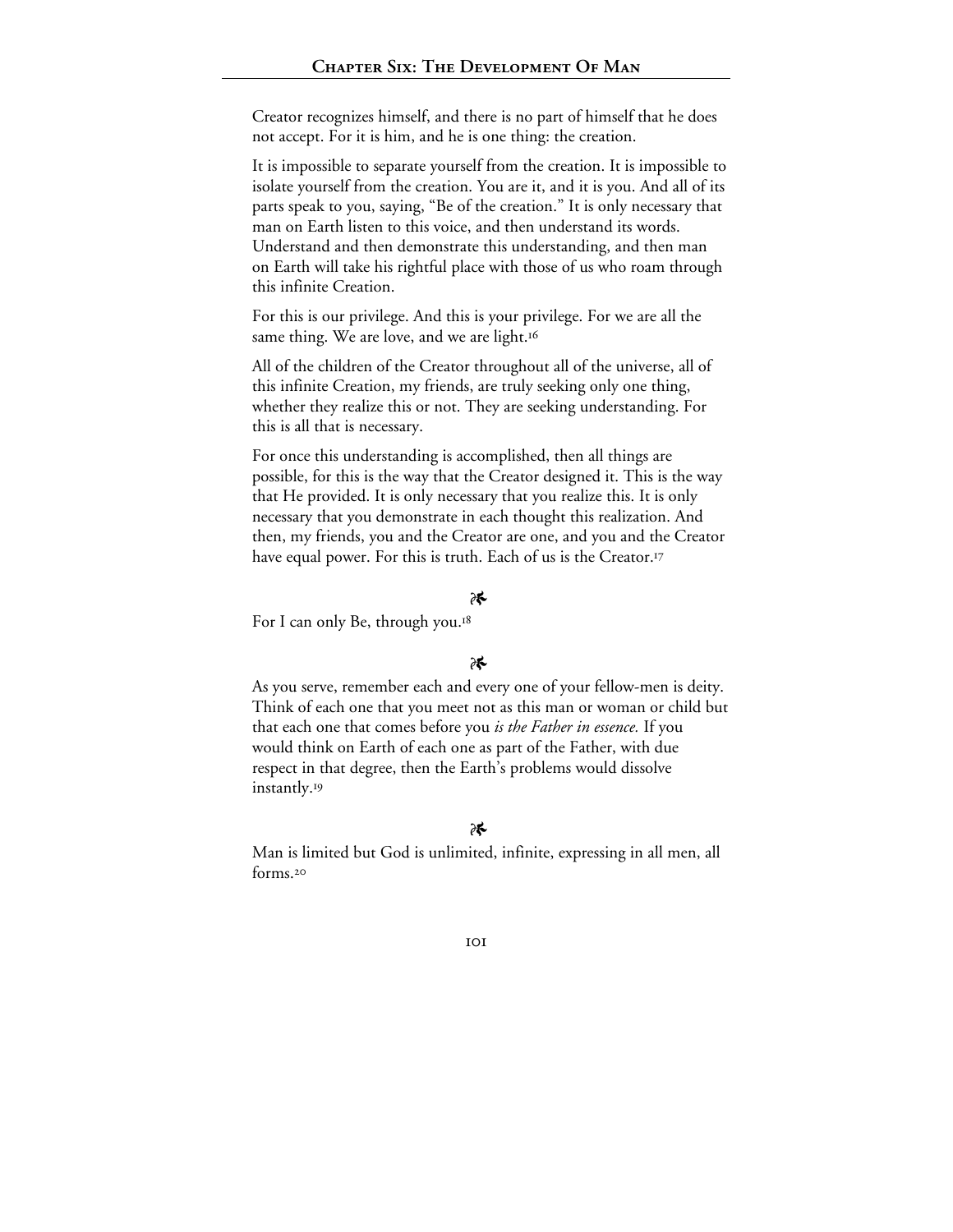To see the Creator in every man is a beautiful idea, but exquisitely difficult to accomplish from day to day. Yet the Confederation contacts say that this message of "love and brotherhood" is the only reason they are here: they truly want us to have this truth before us. They do not seem to care whether we believe that they are who they say they are; they care only about getting the message of love out, to those on Earth who want to hear it at this time.

Earth's last mile, we sad.21

### $\partial$

(The UFOs) … are orbiting your planet in answer to the many prayers for help from your population of many beliefs, colors, creeds, races. We would not come to the aid of Earth unless there was a call for help on a mass scale.22

# $\partial$

We of the Confederation of Planets in the Service of the Infinite Creator have used this method of contact in many, many places, with many, many people. Upon your planet at present, there are people in almost all areas that are receiving our communications. There are many of these people who do not understand what is happening to them. They do not understand who we are, as do you. They simply receive communications. The reason they have no idea who we are is that they have no concept of people coming to them from the stars.

This is unimportant. The only thing that is important is that they understand the message that we give to them: the message of love and brotherhood. There are many other people who receive our messages who do understand our identification. In this case, it is also only important that they understand the message that we bring to them. This is what we are here for: to bring this simple, single message. This is what is necessary for the people of your planet to learn at this time.

We of the Confederation have lived an example of this knowledge for many, many of your years. We are totally aware of the results of living the type of life that results from the understanding of the principle of love. We are not unwise in our attempt to give these principles to you, for we have experienced the effect of using these for quite some time.

I am aware that these principles are not understood by the people of your planet, not even the people who have been given them directly, through channels such as this one. There seems to be a barrier to this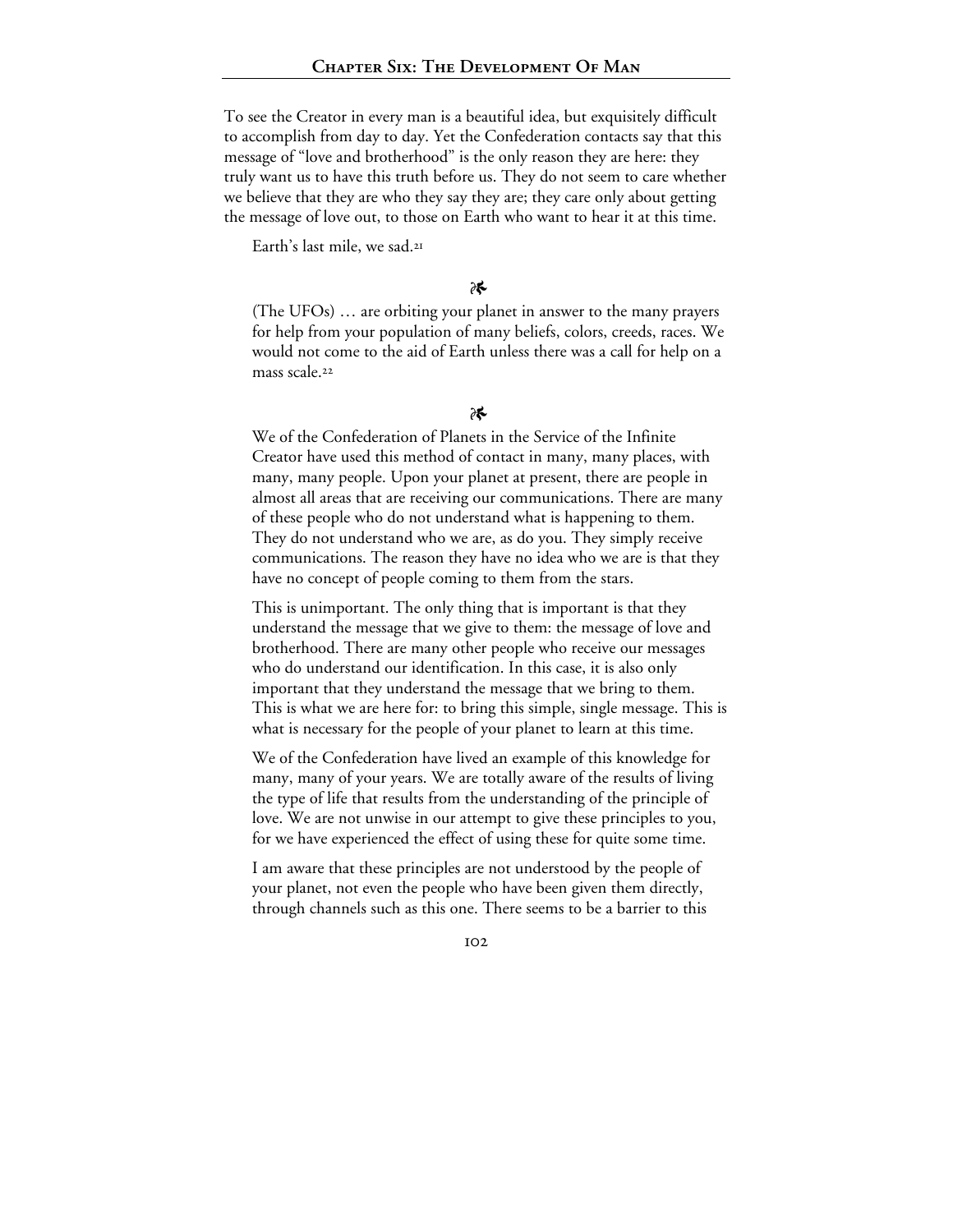understanding that has been generated through thousands of years of an ignorance of these truths. This barrier is so solid at this time that it is very difficult, even for those who desire this knowledge, to accept it and put it to use. They are able to hear the words and understand them, and even though they agree totally with the concepts that are present, they are still unable to assimilate them into their own thinking. We have suggested many times that in order to assimilate this knowledge into your thinking it is necessary that you meditate. But this is something that is also misunderstood.

It is extremely difficult for the people of this planet to remove their thinking from the hypnotic state that has been created. Everything that they experience is created by their own thinking. You cannot experience something that you cannot think, because this is all that there is: there is nothing but thought. It is found in many forms and expressions, but thought is the source of all that there is: the thought of the Creator.

And this is what you are. And you are able, like the Creator, to generate thought. The thought that you generate is your responsibility. The people of this planet each generates thought, and communicates these thoughts to others. If the thoughts that are generated are of a low quality, then they will in turn generate low-quality thoughts in others. This is a self-perpetuating action. And this is the reason for the strife and confusion that is so abundant with the people of this planet. It is erroneous to say that you cannot do anything about a situation as complex as this one which has been created by millions and millions of minds through thousands and thousands of years. It is only necessary that the individual remove himself in thought from this sea of confusion and express himself in the true love and light of the Infinite Creator. This may be done at any time. It is up to the individual. If he desires to do this, then it is only necessary that he do it. This has been demonstrated to the people of this planet many times in the past by the teachers who were here to demonstrate to the people of earth life and the expressions of the Creator as they were intended. It is a very simple lesson, but man on Earth desires to ignore this. Very few accept these teachings, and stand in the light and express only the love and understanding of the Creator of us all.

This is unfortunate. It is a situation that we who are in the service of our Infinite Creator are attempting to remedy, by giving instructions which are not only verbal, and which have difficulty in penetrating the barrier which the mind has erected, but instructions of a nature that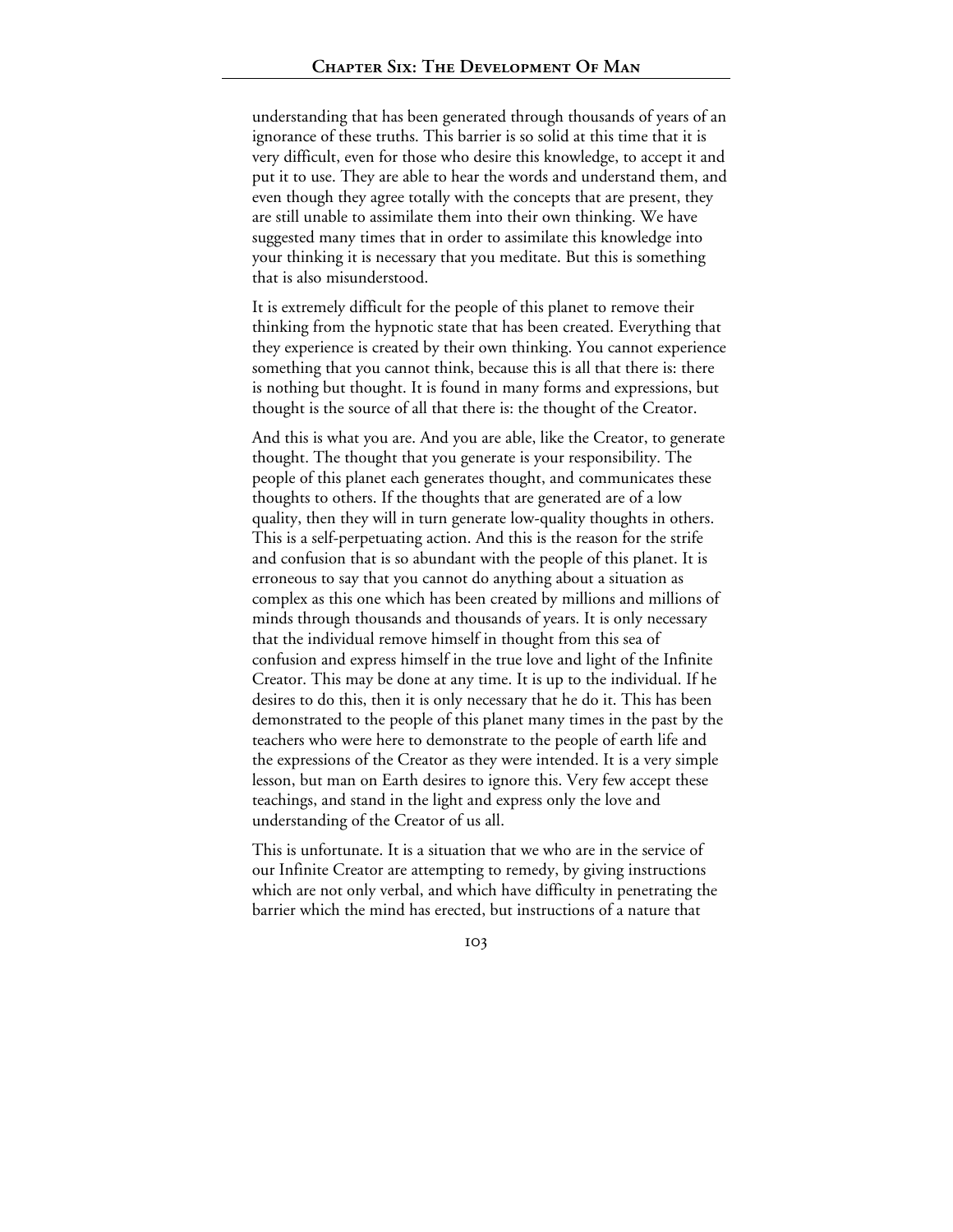will bypass this intellectual barrier and reach the spiritual self directly. This is done, of course, during the process of meditation. This is why we have stated, for so many years that meditation is extremely important. It is only necessary that you avail yourself to these concepts for these concepts to begin to cause the individual to realize once more his proper stature and position in the Creator's scheme of things. It was stated by your last great teacher: "Know ye not that ye are Gods?" This man understood the true created purpose of all of mankind. Why is it necessary for people, especially people who have been made aware of truth through their seeking, to stop short of achieving the knowledge of their true created purpose and being?

We have been puzzled, at times, by the inability of the people in general of this planet to be awakened to this simple truth. We suggest that it is necessary to maintain a continual awareness of your objective. We suggest that that objective is to realize your true position in the creation, and then to act in a manner intended by the Creator. In order to do this, it will be necessary that a considerable effort be put forth. We find that the state of hypnosis brought about by the evolution of thought of the people of this planet is so great that if an individual is to free himself from it, it is necessary for him to maintain a constant awareness of his spiritual nature and purpose, and to augment this awareness with meditation. The effort put forth to do this will be much more rewarding than any other activity that the individual can engage in.

This step must be successfully made by each individual of this planet at some time or other. Wouldn't it be reasonable to do it at the earliest possible time? For it is an extremely beneficial step. We would suggest that if progress is seemingly slow, then additional meditation may be necessary, for only in this way can the people of planet Earth free themselves from the erroneous thoughts that have been impressed upon them for so very long.23

Each part is a portion of the Creation. Each holds equal rank.

I am aware that there are many upon your planet who would not understand this concept. They feel pain, if it is within their individual being, but they do not feel the pain of others.

This is not so with the Confederation of Planets in the Service of the Infinite Creator. We feel your pain, and this brings us to you at this time. To serve you. For in doing so, we serve ourselves, since you and we are one. Your pain is felt throughout all of the creation, and for this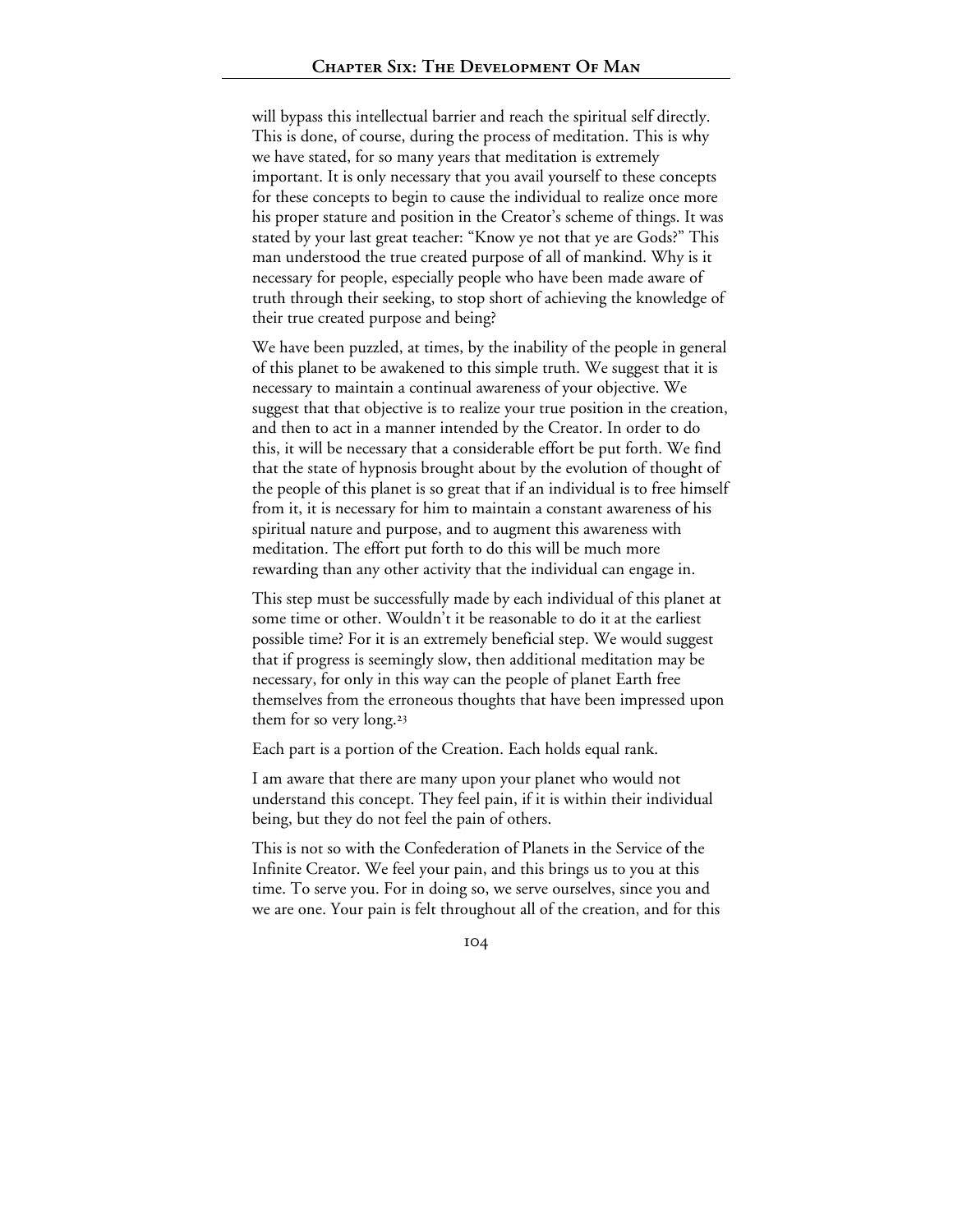reason there are many, many here to serve you at this time. We serve you in the very best way that we can. To eliminate this pain. We give to you the information that you need in order to eliminate this pain. It is something that may be done in the twinkling of an eye. It is the way that the Creator planned. He did not, however, anticipate that his children would create from their own desires the pain that we now feel emanating from your planet.

This is a result of the desire of the people of this planet. Unfortunately, these desires affect not only the ones generating the desire, but also others who live on the surface. It is what you call a contagion. It requires an extreme degree of understanding to live upon your surface and not experience this contagion.

It can be done, my friends. It is only necessary that you know and demonstrate the Creator's truth in every thought and deed. And then you will be freed from the effect of the desires of your brothers who live about you on the surface of your planet.

At this time, very few of the people upon this planet are seeking anything outside of the physical illusion that so constantly busies their minds with trivialities.

We of the Confederation of Planets are aware of the trivial nature of the things that involve most of the people of your planet. These things seem of great importance to them. However, the importance of their activities is a function of their inability to still their active minds, and return to the awareness of reality that is possible through meditation.

The activities that seem so important to the people of this planet at this time are so very transient as to be in reality negligible, as are all activities within the physical, except for that activity of service to one's fellow man. For through service, one builds one's awareness of truth. This is the reason for life, as you know it, in the physical.24

Truth is all about you, very obvious to those who have stilled themselves for the very short time that is required to become aware of it. It is very obvious, to those of us who view the creation of the Father in its original form. All of its parts act to support all of its other parts. All that sustains each of us is a gift of our Creator. All of the joys and experiences that come to us are gifts of our Creator.

It is only man upon this planet who has become lost in a complex creation of his own, with many thoughts of a complex but trivial nature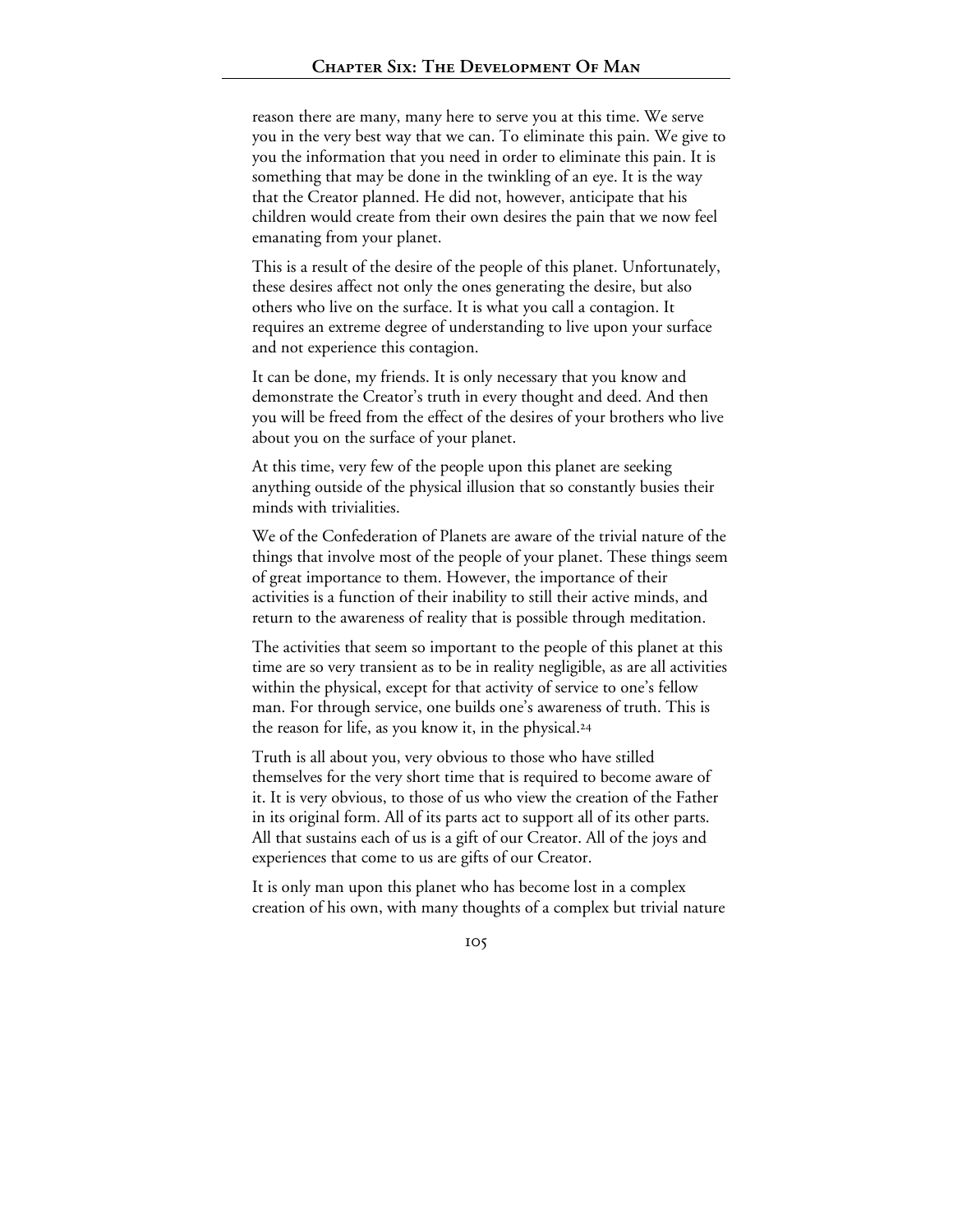that keep them very busy, in an effort to reach that which is of no value—a minor creation that will last only the shortest period of time which has no value, once it is attained, for he will lose it, and once again return to the creation.25

### 22

Never allow your mind to be your sole ruler. A man who allows his heart to think will not perish.26

#### $\partial$

The thing is that Man of Earth, in so many cases, has a distorted idea of what is necessary and he becomes rather controlled—under pressures that he feels are necessary and are required by his environment, rather than controlling it. It becomes difficult to withdraw and bring about the realization of his true I AM. When man becomes truly conscious of his oneness with Creation, this takes precedence over all other things, and as this becomes more and more a part of his consciousness, it becomes easier and easier to have a true realization of this.27

One of the larger questions which faces the entity who claims that the Creator is one universal thing, that God is Love, is the question of evil. How can it possibly exist if the universe is all one thing? Here are some thoughts from the space contacts on this.

There are groups who express themselves in ways that were never conceived by the original thought. The original thought, however, provided for no limits on expression. It is possible, therefore, for any of the Creator's children to express themselves in any manner that they desire. For this reason, throughout the creation, there are individuals and groups expressing themselves in infinite numbers of ways. You, at your present state of understanding consider some of the expressions to be evil. We consider them to be expressions. We find that for our purpose, certain expressions to be of a more beneficial nature to our own enjoyment than others. There are, however, expressions of an infinite quality and an infinite quantity occurring throughout the creation. We attempt to serve those within the creation who desire our service. They desire our service because they are interested in our concept of truth. We believe that our concept of truth is correct. In our understanding, we know that our concept is correct. There are many who would disagree with what we understand. This is their privilege.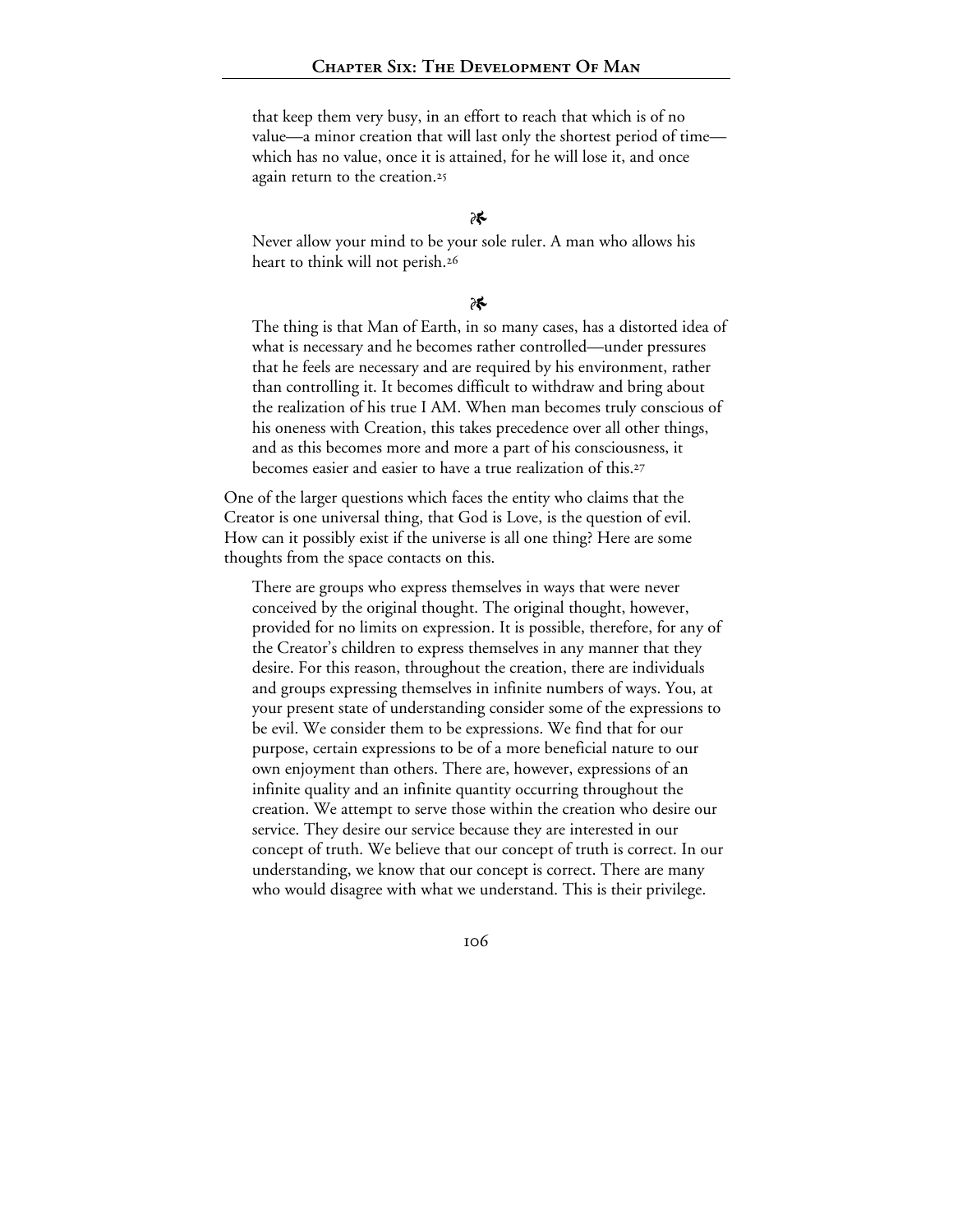They do not desire our service. We would freely serve them in any way that we could. However, they do not desire this. Therefore, we do not serve.28

### $\partial$

Evil does not exist. It was not created in the beginning by the Father. It has been created in the mind of man, and can only be gotten rid of by man, through a change in his thinking.29

# $\partial$

For evil is not of My creation, O man. Evil is brought about by those who falter on the way to Me.30

### $\partial$

There are many, many myriads of populations throughout the cosmos. Many of them are extremely advanced, and a few of them are not only advanced but also of a nature which you might call evil.

The Creator is at the end of your path. Your faith is far stronger, if you indeed realize it, than any evil. Remember this, my friends. It is completely within your power, through meditation, to gain the love of the Creator that conquers all lack, limitation, and pain. But my friends, be aware that the only true nature of evil is separation from the Creator. It cannot touch you if you maintain your contact with the one who is all. Nothing from the outside may come in to harm. From the universe of truth and understanding you may show love and light upon all who come into your view.

Do not fear, my friends. There is nothing to fear. Never waste time in fear, or in hatred, or in anger, for it is only another opportunity at such a time to experience and to demonstrate the love and the light of the infinite Creator.31

There is one last thing to be said about evil and our perception of it:

This is one way of designating in your own consciousness who is of Christ force and who is of the anti-Christ force. You will see many, who will cry out that there is no God, come and fight shoulder to shoulder with you for peace and love and brotherhood equally for all men for all time. This is truly one who is of the Christ force. Yet you will see others, who profess to be of God, speaking words of God, who will say that some are to be saved and some are to be damned. These you will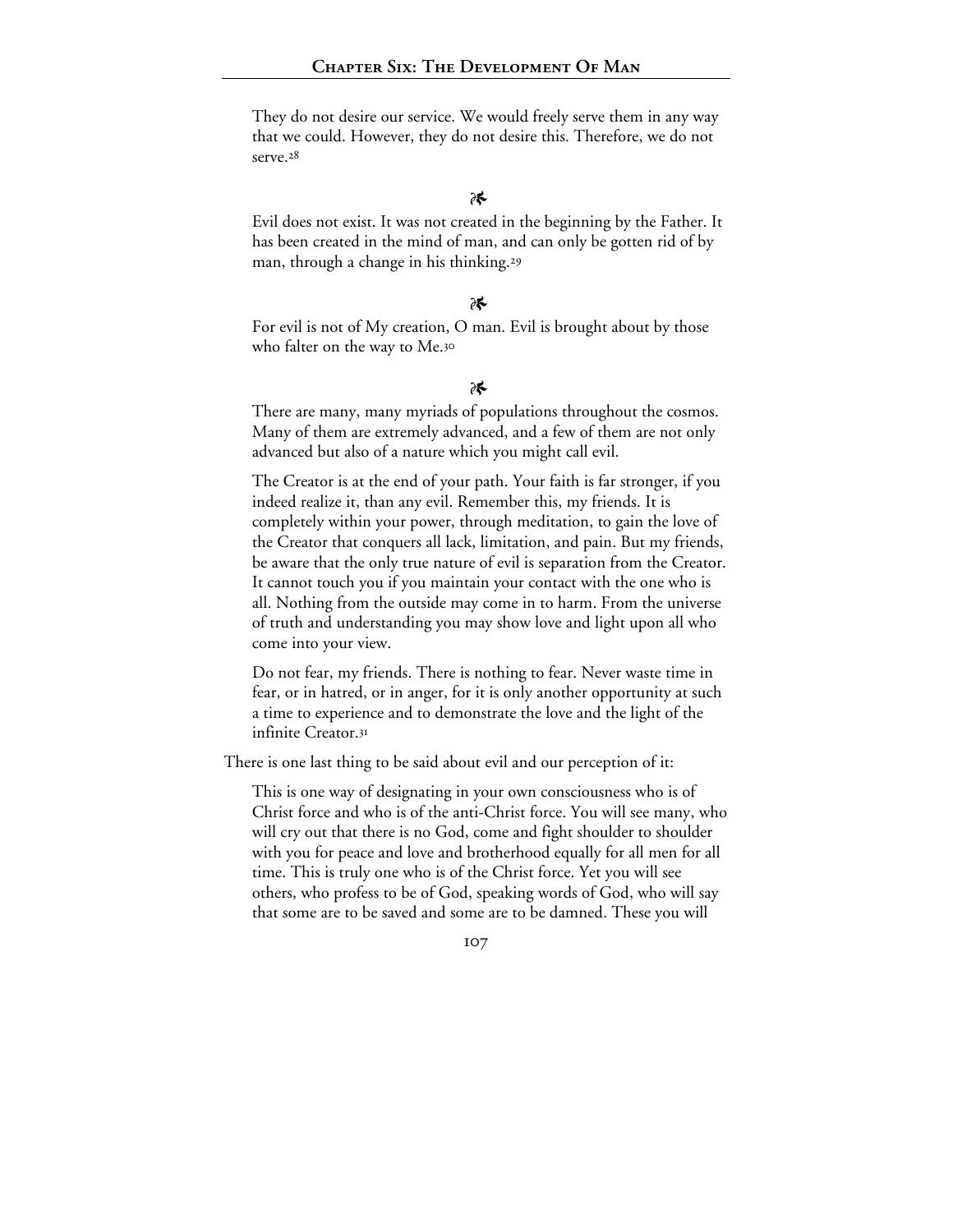know are not of the Christ light, for the Christ light speaks of brotherhood first and foremost and will defend the right of all men everywhere to share equally with their brothers.32

It is not just evil in the abstract, but all sorts of troubles of every kind that seem to surround us in the physical plane. As Israel Regardie, a practitioner of white magical arts, says:

… early in life an impenetrable barrier is erected within the psyche itself. A barrier of inhibition is built up between the unconscious and the conscious thinking self—a barrier of prejudices, false moral concepts, infantile notions, pride and egotism. So profound is this armored barrier that our best attempts to get past it, around it, or through it are utterly impotent. We become cut off from our roots.33

There is a reason for this, according to the UFOnauts:

Every person creates their own world—whether they want to be or not, they are creators. We create our own situations, surroundings. The conditions that we find ourselves in today are a result of past thinking. That is why it is so necessary, so very, very necessary to weed these things out of what you call the subconscious.34

Hatonn on this subject:

You are aware upon your planet of night. This darkness is real to you within the illusion that you know as life. There is a simple physical way in which you can intellectually imagine that darkness to be only a local phenomena. The method of that understanding is to imagine that you are observing the solar system from the standpoint of the object that you call your sun. From the standpoint of your sun, there is no night. There is no darkness. There is no lack. There is no limitation. There is only light: an enormously wasteful amount of energy, infinite, selfperpetuating, a type of light that expresses itself in all directions with all of its heart and strength. The concept of darkness, lack, limitation or any petty restriction of any kind is quite foreign to the point of view of the inhabitant of the sun. It is for this reason, my friends, that we often describe to you the love and the light as being like sunlight or some form of light. This light, this phenomena called light, is a spiritual Phenomena. It is one of the two building blocks of your entire universe. Light, with no limitation of any kind, vastly energetic and infinite in its capacity, is the basis for all that is in a physical sense. The shaping, the creating, the molding force is the Consciousness, the Thought which we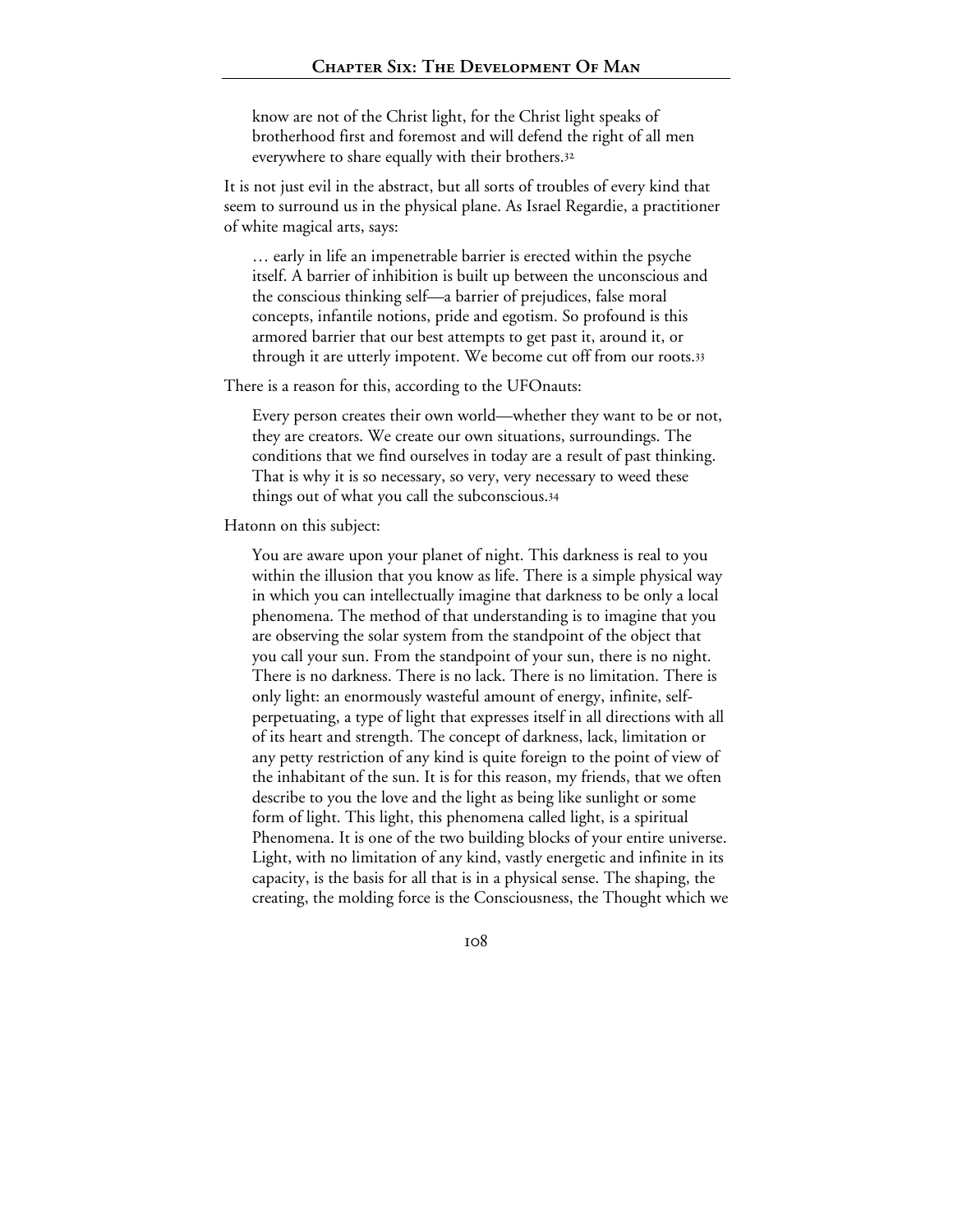call love. Love shapes light into the vibration that we know as the physical world. The Creator's love is completely, down to the very smallest detail, a spiritual thing. The lack, the limitation, the darkness and the want is the creation of that most chief of the Father's creations—that being mankind. Mankind is a creator even as his Father wished for him to be. He has created. And those things which he desires are things which he does not truly desire. He has invented a great many different ways to experience lack, limitation, and want. This, my friends, is only true thought from the point of view of the dweller within the illusion who rotates with the planet and sees the sun go down and disappear. A simple shift in point of view, from the point of view of the planet, to the point of view of the Source of light for the planet will enable the understanding of the conditions of the planet upon which you now enjoy the physical existence to come into much clearer focus. We are aware that this is a far more generalized statement than requested. However, there are many things which do not have the spiritual answers themselves, but deal only with the illusion. The ability to change one's point of view will often banish a question and replace the question with understanding simply by the realization of a shift in point of view.35

So the basic distinction which separates the experience of wealth from that of poverty is the inner orientation either towards a state of love and oneness with the Creator and man, yielding abundance, or towards desires and emotions within this physical illusion, which yields lack and limitation. Here the contactees say this in two more ways:

Earthman … must learn to distinguish between love and emotion. Emotion is a desire—love is a state of consciousness where you realize a state of oneness with Creation and all mankind, and you see all mankind in a consciousness of love. Not a possessive love, nothing to do with sex, not a state of desiring but a state of giving, a wanting for another that which is for the highest good and rejoicing in them receiving, with no thought for self.36

#### $\partial$

There was a man upon your planet who had great wealth and in this wealth, he saw much power. For his fellow man would eagerly do his bidding to share part of this wealth. And, for this reason, many of those who dwell upon this planet, known to you as earth, require vast quantities of material wealth. And, therefore, acquire what they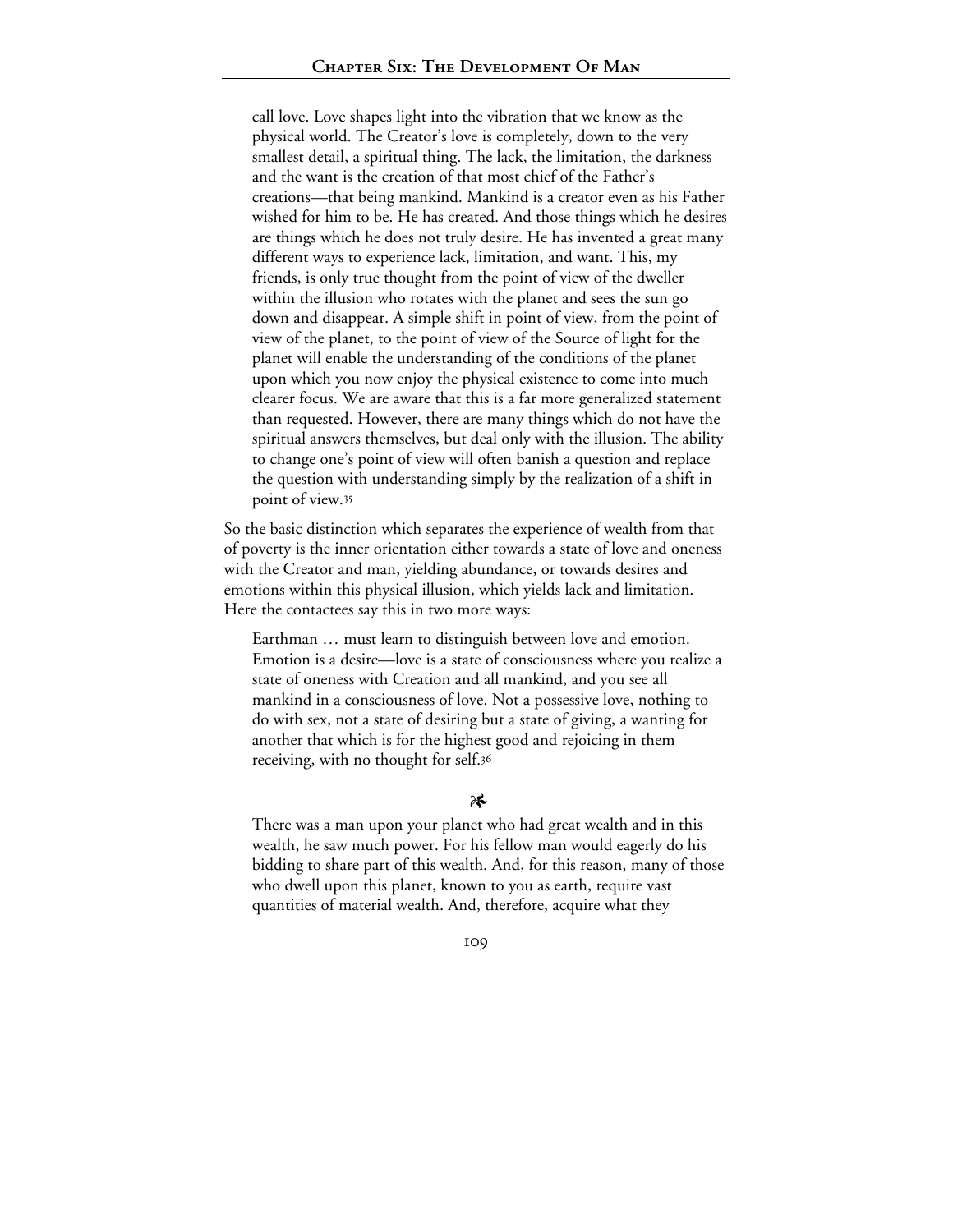consider to be much power. What is not understood by these men is that in acquiring this wealth and in attempting to possess much power through this wealth, they are giving up an infinite amount of power for that which is in actuality no power at all.

The man of which I spoke, who had much wealth, used it to satisfy his desires. And his desires were for things which he thought that he wanted and needed. For he saw in this wealth, not only a great happiness which would come from possessing those things that he desired and having dominion over all of his fellow man about him, but also great security in that he would need nor want for the rest of his days. And, therefore, he coveted greatly his accumulation of wealth. And had at his command everything that he desired and great status.

But he lacked one thing. He lacked love. For it was not given to him by those about him, and this he did not understand. And he became aware of his need for this experience that he called love and he set about to discover how to obtain it. And he questioned those about him, and asked them why he was not given love. And they could not answer for they did not know. And he went to a wise man and offered to pay him much of his wealth if he would but tell him how to obtain love. And the wise man gave unto the rich man all that he possessed, for all that he possessed was but a pitiful small amount. And the man of great wealth accepted it. For he had long ago resolved never to turn down a gift. And he left the wise man and went to his home and pondered this gift, leaving the wise man penniless. For he had not paid the wise man. For the wise man had not told him how to find love.

And as the days passed, he returned to the wise man, for he could not understand why he had been given all that was possessed by the one who was said to be so wise. And when he asked him he was answered by the wise man, who said, "It is because I have a great love for you and you desire wealth. Therefore, I give you that which I have to add to your riches for this is what you desire."

And at that moment, the man of great wealth looked at the wise man and said: "And in turn, I, for the first time, know love."

And he gave to the wise man great wealth. And in doing so, he felt an even greater love. For, for the first time, he had learned the truth of the Creator's gifts to his children. And this man was very fortunate for he had been able to discover a way of generating love. And yet, man on earth continues to seek within his material illusion. Continues to seek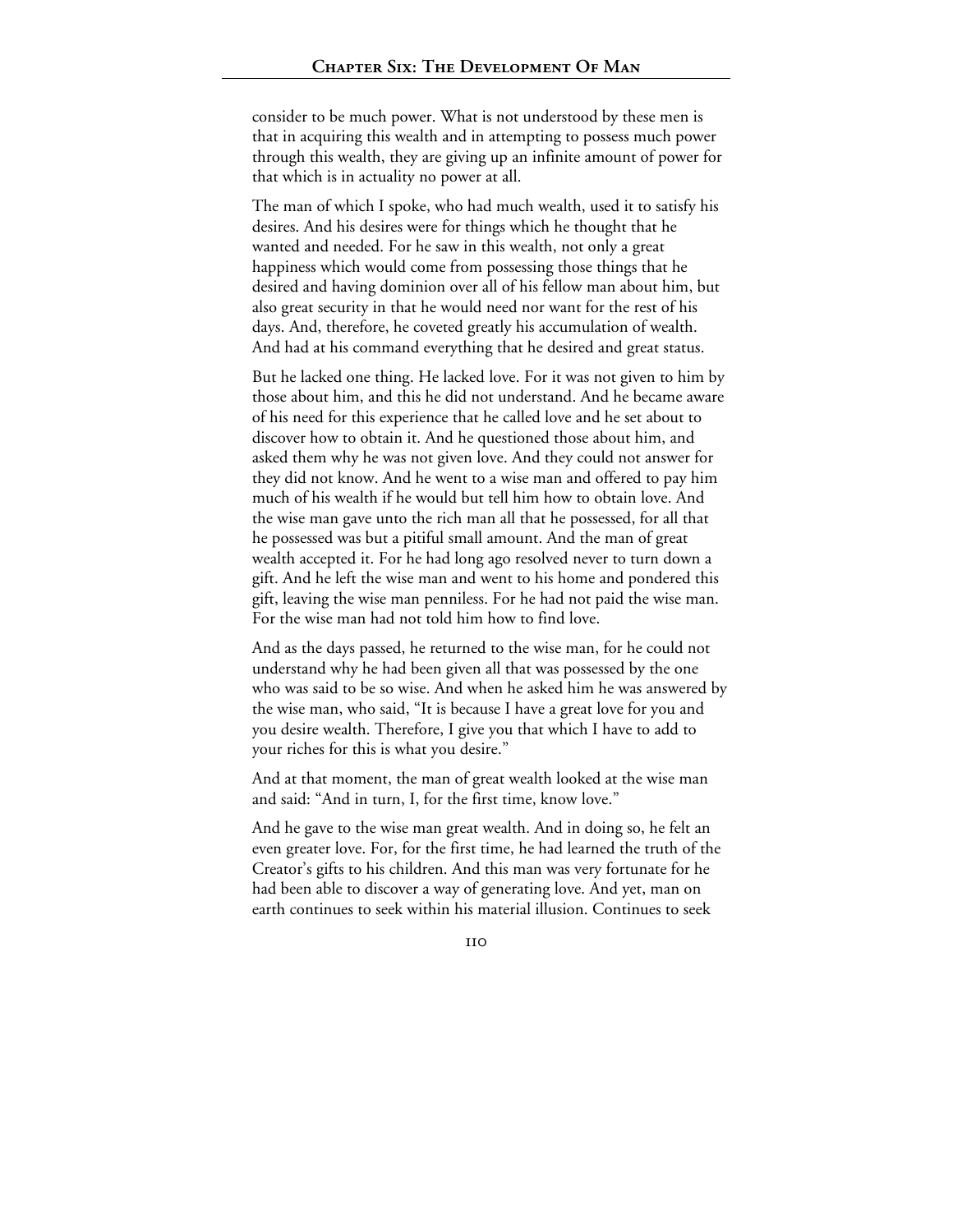that which is of no real value. For he lacks faith. He stands upon the surface of this planet and experiences all of the gifts of his Creator. He breathes the air and smells the fragrance of the flowers and is in the company of his fellow man and finds many things provided for him; and, yet, he does not understand. He does not have faith that within this Creation, he is supplied, and due to this lack of faith, he finds hardships, for he does not understand faith. Therefore, man, in many instances, does not seek the knowledge of the wise man. But he seeks a security and a power that is not secure and is not power.<sup>37</sup>

Again and again, the contactee messages stress the basic technique for acquiring the spiritual understanding of which they speak: meditation. There are many forms of meditation already long in use upon planet Earth. Christian contemplation has yielded many mystical revelations from the saints; yogic meditation techniques have produced yogis who can baffle scientists by their abilities to control supposedly non-controllable bodily processes such as breathing, temperature of the body, the rate of bleeding of a wound, etc. The contacts which I have seen do not urge the adopting of one or the other techniques of meditation; they simply suggest the basic process. We can choose the technique we find the best for us.

If there is dissension amongst you we will not contact you. Be calm and quiet.38

## $\partial$

Unfortunately, there has been much misinformation about us, and much misunderstanding, even of the ones who are aware of us, of our real message. We have attempted to maintain a simple message, for man on earth has confused himself for many generations with complexities. We have attempted to maintain a simplicity in our teachings, in order to remove man on earth from the web of his entangled complexities. What we here present to those of the peoples of this planet who would desire it is the simplicity of truth itself. The truth of this creation, and the truth of man's part in it.

It is, my friends, very, very simple. It is not necessary to get lost in the complex web of intellectual seeking that man on earth seems to be so fond of. It is only necessary that he avail himself to an understanding that is not of an intellectual nature. And this he may do in daily meditation. It is only necessary that he raise his awareness, so that he grasps the understanding of his unity and oneness with the creation and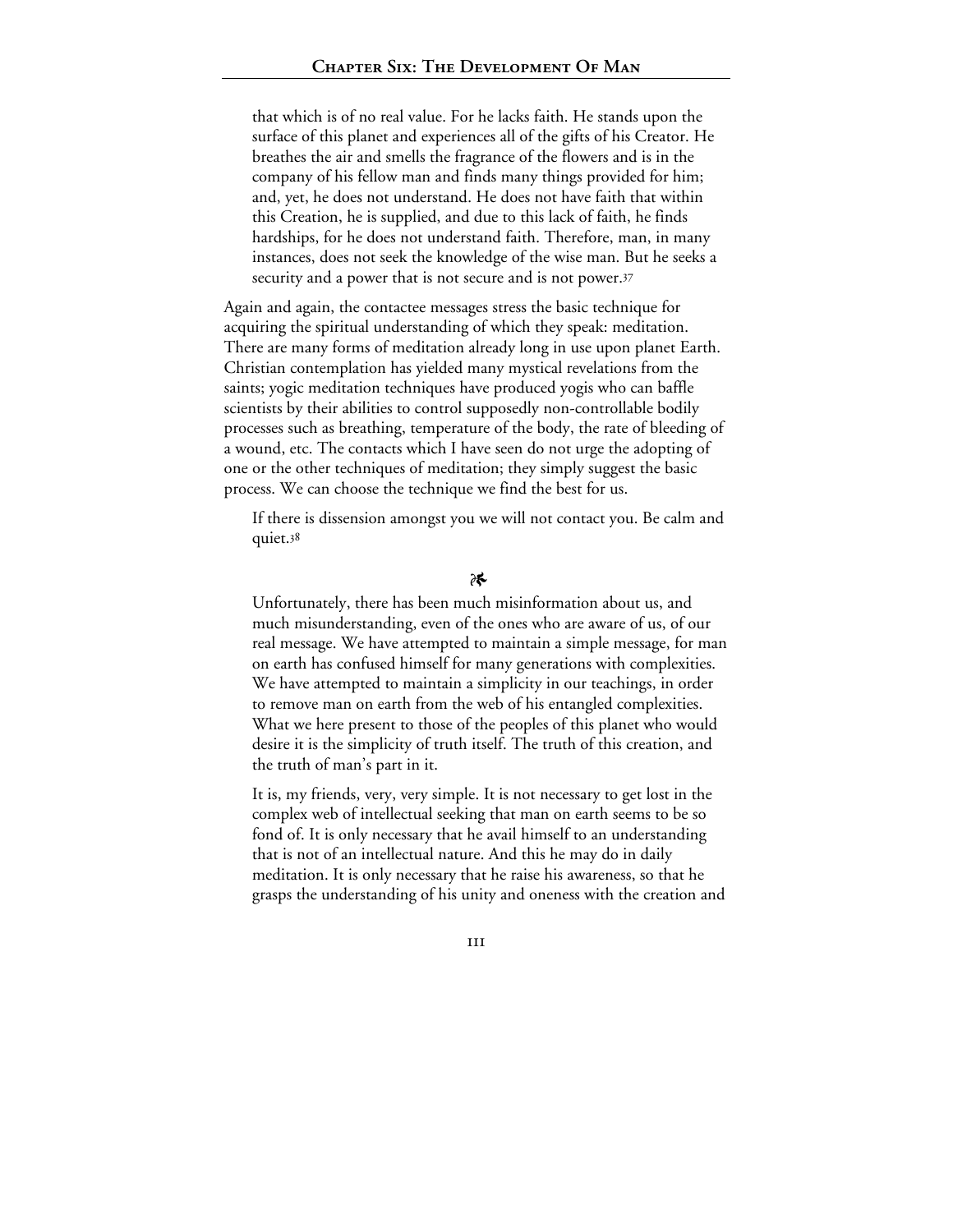the Creator. This we bring to man of earth. This we offer in hopes that he will accept it.39

#### $\partial$ k

Many of you are very much aware of the fact that words themselves are traps, for they mislead you and you go into a state of argument over the meaning, the finer nuances, of words and of phrases.40

The contactee messages emphasize again and again that we should not put our reliance in the fruits of our intellect, which expresses itself in words, but instead should become silent and begin to listen for that "still, small voice." Like Thoreau, they ask us to simplify the way we think our life, so that our reactions to circumstances are not totally dependent upon our mentations, but instead have their grounding in the awareness of the Creator that can only come from meditation and contemplation.

I am the voice, O mortal man, that whispers in the silence of your Being.41

## 22

Allow your mind to stop. Think of nothing. It is difficult to change quickly, in the confusion that you meet during your daily activities, and the intense use of the intellect that you experience. This is one of the great problems on your planet.

It is not necessary for man to use his intellect in such a manner. Everything that man desires is provided. It is only necessary that he realize his true relationship to the Creation. It is only necessary that he realize that he is the creation.

And this is not done by intellectual complexities. This is done through a simple process; a very simple process of becoming aware. We call this process meditation, but it is not necessary that it be so formalized. It is only necessary that man realize that this may be done at any time. Relax, and allow this awareness to be with you. I and my brothers will help you. We are here for that purpose.42

#### $\partial$

The human mind is like a sponge that can be saturated with every impression that comes along. When it is habitually concerned with its own personal interests, it is impossible for it to receive a message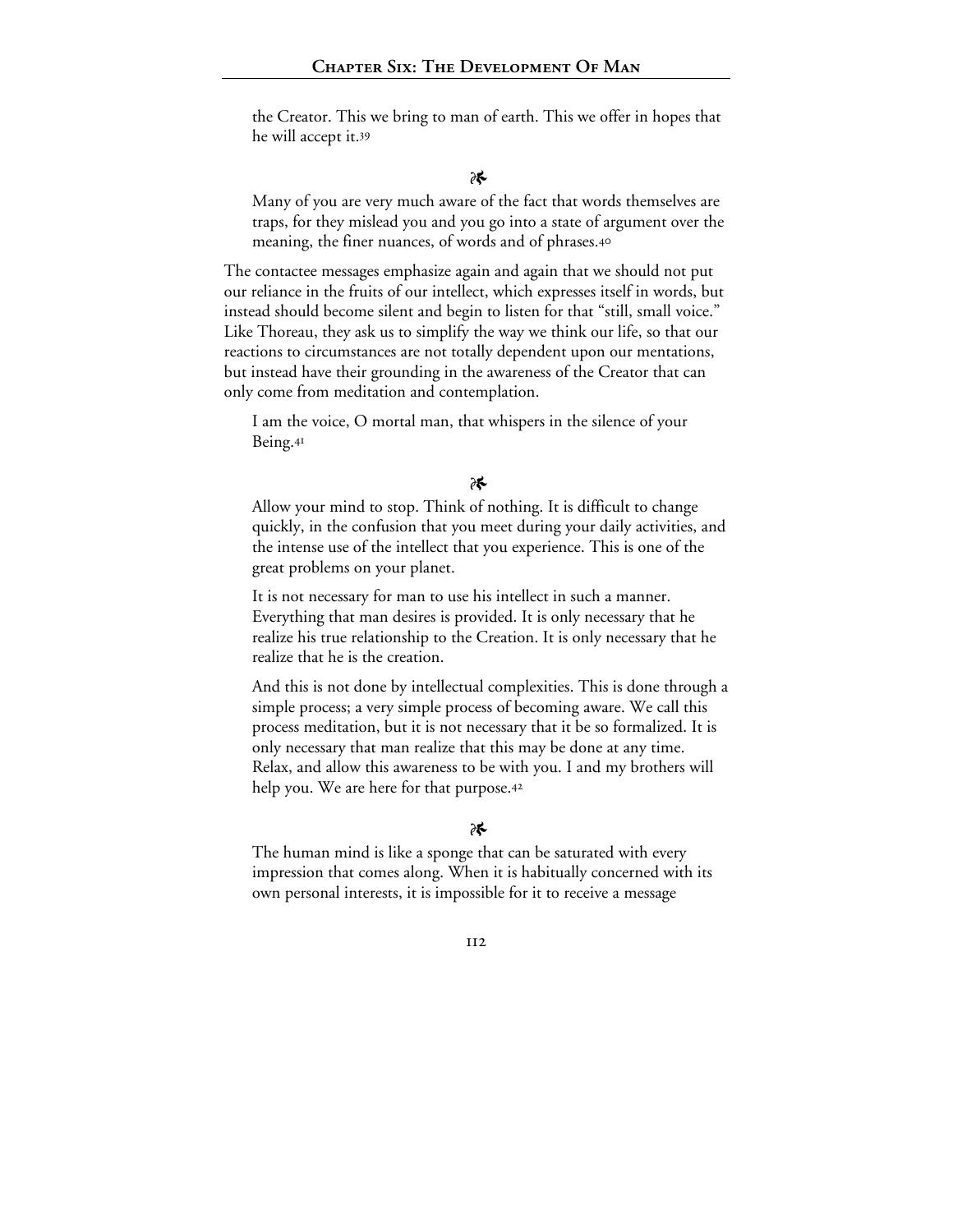accurately, regardless of its source. To do so requires total elimination of all personal interests. In other words, the line must be clear.43

In order to get our minds clear, we need to slow down our intellectual mind until it allows us to listen, really listen in silence not just of the outer world, but of the inner mental world. The mental wheels need to stop for a while. Hatonn takes another look at why this is so:

My friends, your minds are stayed far, far too strongly upon those illusory goals of the intellect which your conscious awareness makes such advanced company of. These intellectual pretensions, my friends, are no kind of advanced company to be in. Their group name is complexity, and, my friends, understanding is simple.

Let us examine this concept. Understanding, my friends, is simple. It is unitary. It is not logical. It is not intellectual. It is not necessary that you understand understanding. It is not necessary that anyone around you understand what you are understanding.

It is necessary only for you to seek the understanding of the true creation within, and this we will attempt to give you in a simple way. With the intellect and with words, my friends, we can only approximate understanding to you. And your attempts to examine it on an intellectual level can only be a type of subterfuge, camouflage, and misdirection. You must not depend upon the tools of the physical illusion, in order to build for yourself your bridge to eternity, for that which is of the illusion will vanish and be no more before you are able to cross that bridge.

Let go of the preconceptions which are imbedded deep in your intellectual mind. Allow yourself simply to seek, and then to have faith in the seeking. What you seek is simple. The creation is simple. There is only one understanding which we can offer you, my friends, and that is that the creation is one great being. The creation is you; the creation is me; the creation is all that ever was and ever will be. The creation, my friends, is the Creator. As you look into the eyes of another upon your planet, you are looking at the Creator. As he looks at you, my friends, he also is looking at the Creator.

If you may achieve this simple understanding, then and only then you may live in harmony with the understanding of the Creator, who created each portion of his creation in order that it may be of service to every other portion of the creation.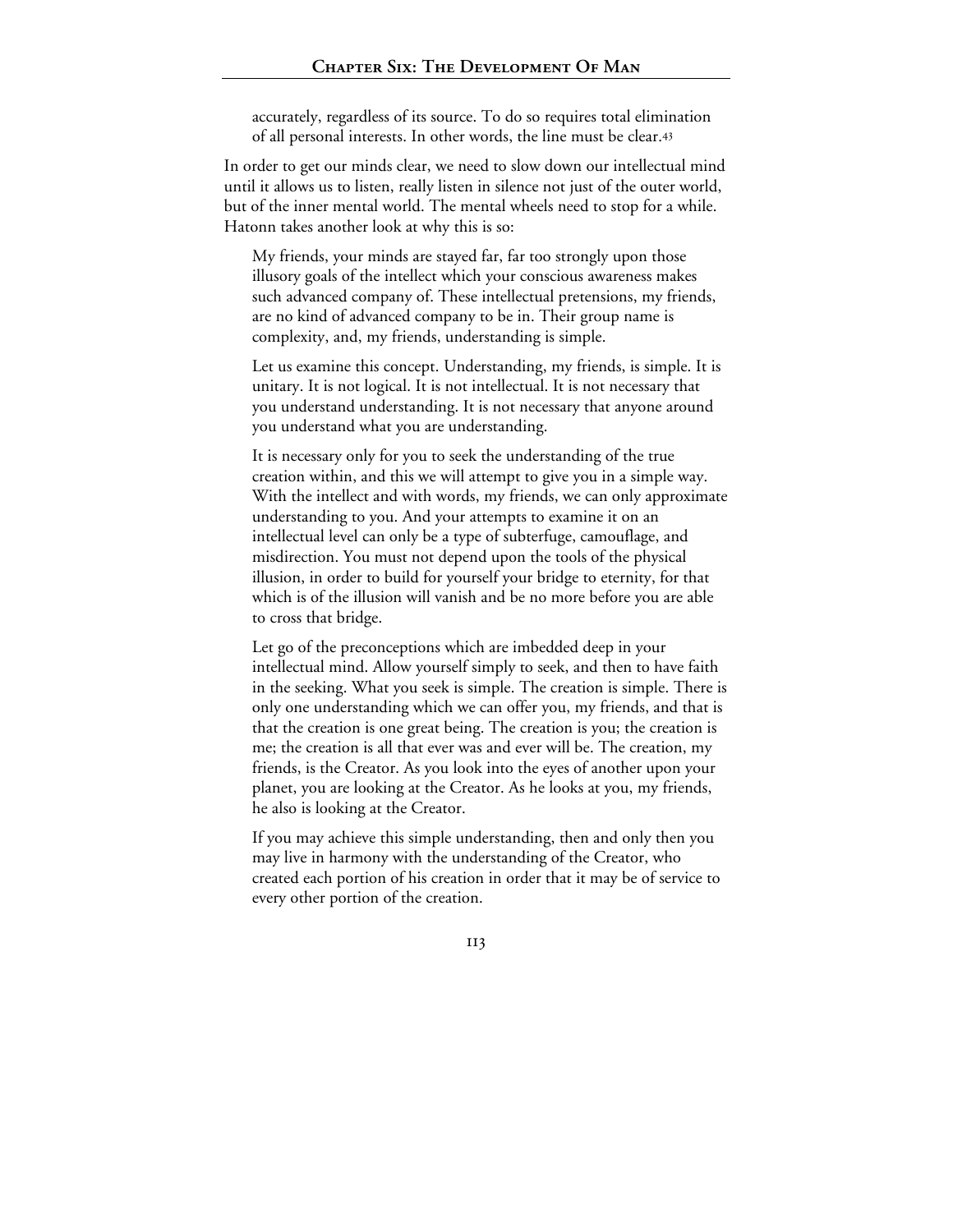This is our understanding; this is our simple understanding: all is one. We cannot speak to you in any complex manner, for we do not have a complex statement. We sincerely hope that you may heed our caution, and allow that portion of yourself which is stored with the knowledge of all of the creation to come into life within you. Allow it to do so by exposing it to the love and the light of the Creator through meditation.

Seek, my friends. Seek understanding, and through meditation, understanding will be given.44

#### 22

You are the manifestation of the Father's creative force. You are surrounded and engulfed by the light of the Father. Your thoughts are the thoughts of all. All thoughts are one. We are all one. We are all perfect manifestations of the Father. We are at one with everything in the Creation. When you can realize these things and know these things, then you will be expressing the true you, the Creator.45

## $\partial$

The Chinese philosopher Wang Yang-ming said, "My nature is in itself sufficient. To search for principles (li) in affairs and things was an error."46

This sort of sublime self-confidence is echoed very much, and in the same spirit, by the entities making the UFO contacts:

Those of the people of your planet who do not desire the thoughts of those of us who now surround your planet are not obliged to receive them. This would be a great effort on our part. Those of the people of your planet who desire our thoughts receive them. Whether they may be translated into a verbal form or not is of no particular consequence.47

Which brings us back to the basic concept of the primary validity of free will. OAHSPE puts it this way:

… the highest wisdom is to suffer all men to have full liberty to think on all subjects in their own way.48

This point, of total free will's sovereignty, is one of the mainstays of the Confederation message:

… thou art thine own master, even as all men are self-masters.49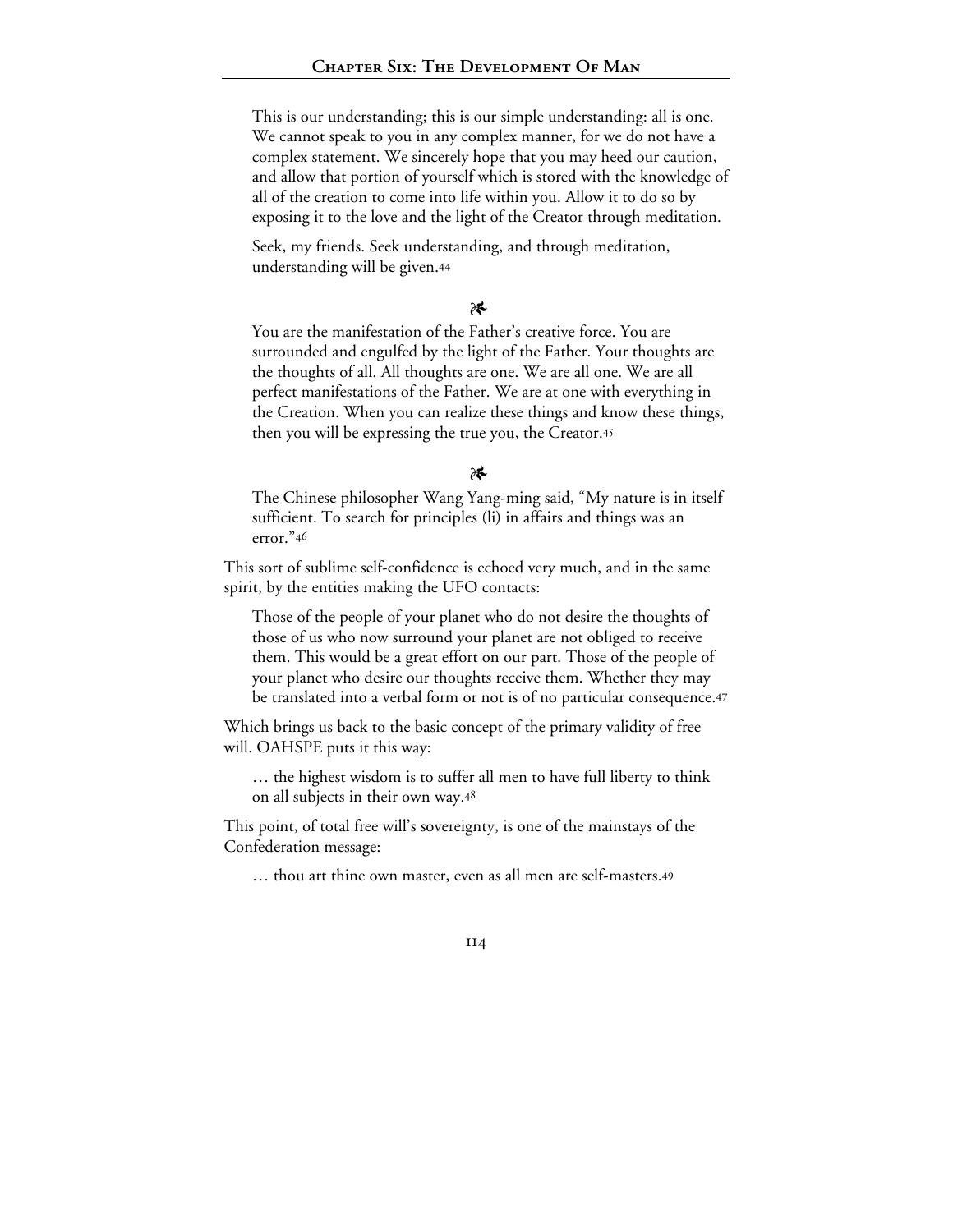#### $\partial$

I judge not, neither do I hold regrets, for all are given right to choose.50

## 

… we dare not interfere in the form of force or control in any way. This would not conform to the Father's laws to which we adhere.51

And so, in the end, we get a picture, not of "Gods" coming to help a planet of benighted heathen, but of brothers who have heard our call for help, and have come to give us what aid we can receive in free will. But no matter how much help we receive in the form of this information, it is our own will, and ours alone, which must turn to the path of seeking, before we can begin to gain an understanding of truth. The nature of this search for understanding is so well expressed by the poet T. S. Eliot, that I close the chapter with it:

We shall not cease from exploration And the end of all our exploring Will be to arrive where we started And know the place for the first time.52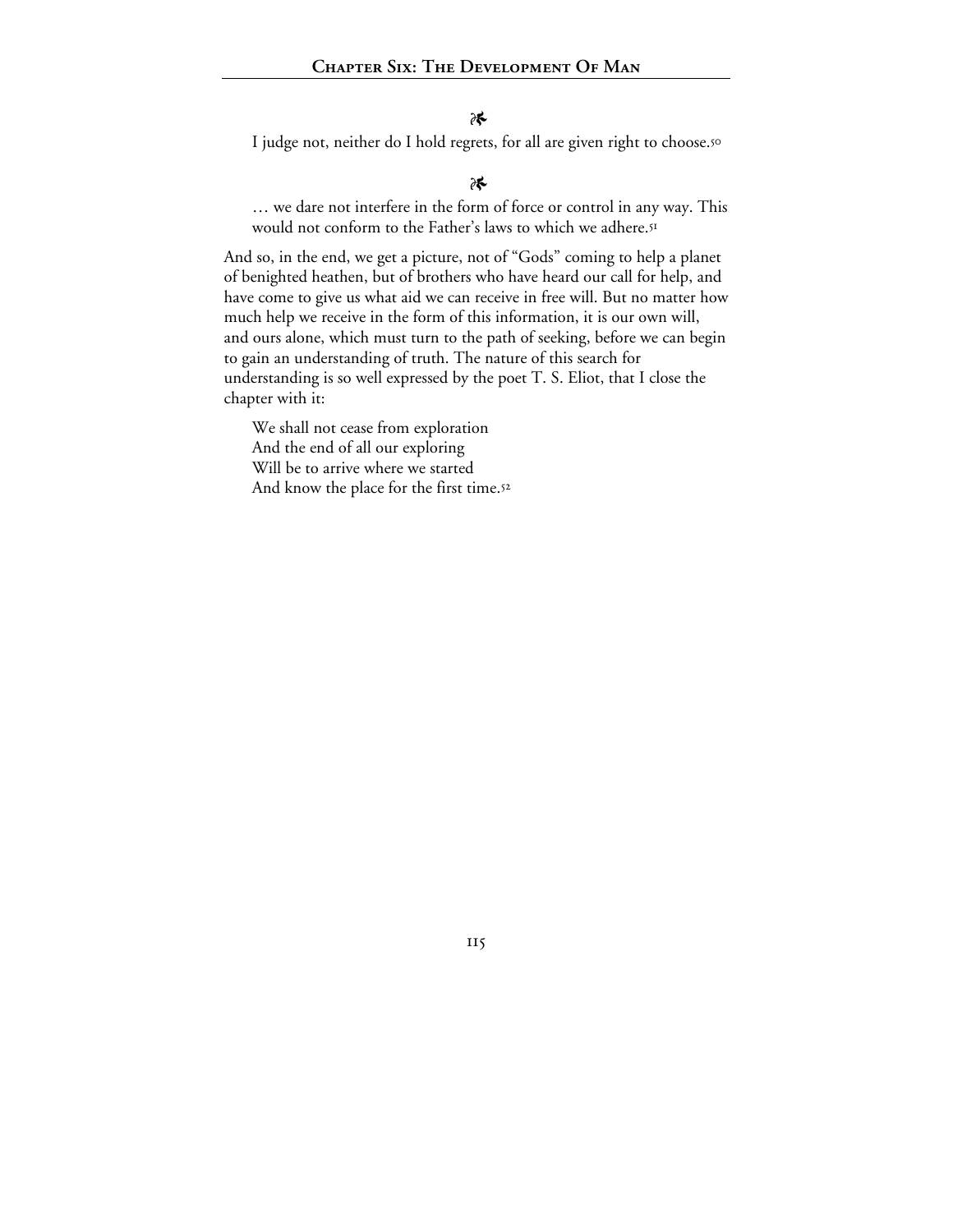## **Chapter Seven**

# **A Solution To The Mystery Of Uri Geller**

One of the most controversial books currently in print is URI: A JOURNAL OF THE MYSTERY OF URI GELLER, by Andrija Puharich. Puharich's background is impressive. After graduating from Northwestern University Medical School in 1947, Puharich completed his residency in internal medicine at Permanente Hospital in California. In 1948, he established the Round Table Foundation in Maine. There he conceived and developed a series of experiments to enhance ESP in sensitives by means of electronic systems. His subjects included Eileen Garrett, Dr. D. G. Vinod, Peter Hurkos, and Harry Stone. In 1958, he moved his laboratory to Carmel, California, where he continued his research and served as consultant to industrial corporations, foundations, and universities. In 1960, he moved to New York and founded Intelectron Corporation, with J. L. Lawrence, to develop electronic systems for aiding hearing in nerve deafness. After 10 years of research in this area, he held 56 patents for his inventions.

During this period, Puharich led several medical research expeditions to Brazil to study the healer Arigo. It was while he was in Brazil that he first became aware of UFOs, for he saw and photographed a number of them there. In 1971, he went to Israel to investigate seriously the phenomena of Uri Geller. He was able to confirm claims that these phenomena were caused by Geller's psychic abilities, and reported that Geller could actually break metal by mind alone, communicate telepathically, and perform many other seemingly impossible feats.

Shortly after confirming Geller's abilities, Puharich subjected Geller to ageregression hypnosis, and touched off a long series of incredible events. These events make up the body of the narrative of the book, URI. Puharich reports that he and Uri received dozens of communications from UFOs. The method of reception was quite unbelievable: Puharich's tape recorder would run, by its own volition. When Puharich would play the tape back, the messages would be on it.

My personal reaction to the book was immediate acceptance, since so much of the information in Puharich's messages had been independently compiled by my researches and one confirmed the other. I felt certain that Puharich was reporting exactly what had occurred. I can, however, understand the reaction of those who, although experienced in the methods of science, are novices to ufology.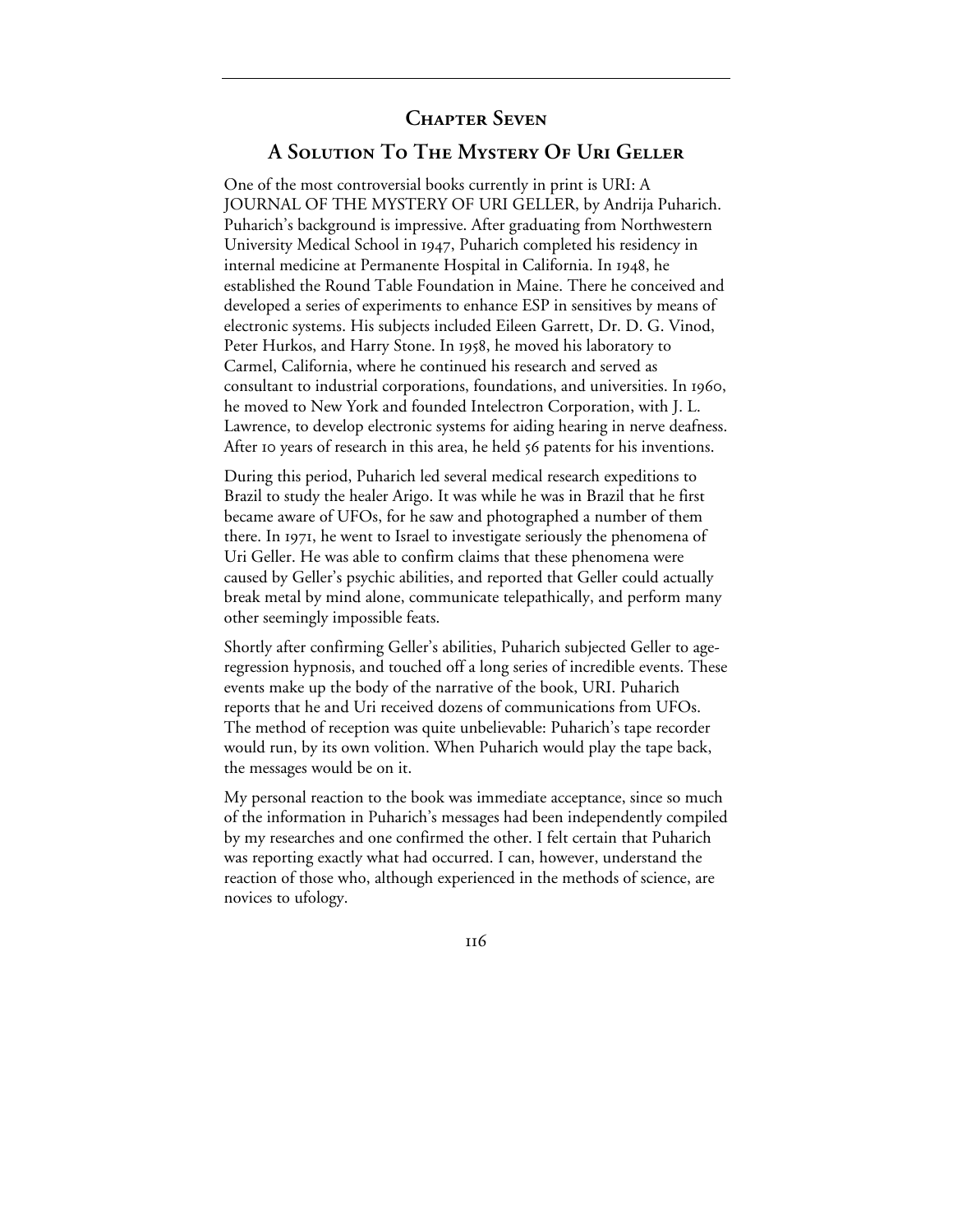It has been my experience that many of today's scientific community err on the side of caution to the point of excluding any new evidence that doesn't neatly align with some accepted theory or practice. Even if this evidence remains stubbornly before him, he keeps killing it off. And, like the phoenix, it keeps rising again. A radical in any field is ill thought of unless history proves him correct. These correct radicals then become known as the true leaders. Dr. Puharich had made solid advancements both in medical electronics and parapsychology before writing URI. I suggest that what he records in that book did happen, and that he takes the radical step of writing a careful report of it as a service to us all. I think the years ahead will spin out a story that casts Dr. Puharich as one of the true leaders.

I will not dwell on the contents of the book, except for certain of the UFO messages which find correlation and clarification in the material from contactees which I have been collecting.

Here is the account of the beginning of the tale of UFOs and Uri Geller. Puharich is speaking.

When all was quiet, I explained to Uri that even though he was going to be hypnotized, he would remember everything that happened in this first session. We would only explore things of interest to Uri that had happened in this lifetime.

We started. I simply had Uri count backward from twenty-five. He said, "Twenty-five, twenty-four, twenty-three, twenty-two, twenty-one, twenty, nineteen, eighteen," and he was in a deep, hypnotic trance. I asked him to look around and tell me where he was. He said he was in a cave in Cyprus just above Nicosia with his dog, Joker. I asked him what he was doing here. He said, "I come here for learning. I just sit here in the dark with Joker. I learn and learn, but I don't know who is doing the teaching."

"What are you learning?"

"It is things like I told you last August when we first met. It is about people who come from space. But I am not to talk about these things yet."1

I recognized this "sitting in the dark" technique as the meditation which is recommended by the contacts. It is their standard technique for learning.

Seek understanding, my friends. Seek through meditation. Seek to know the reason that the master teacher known as Jesus retreated from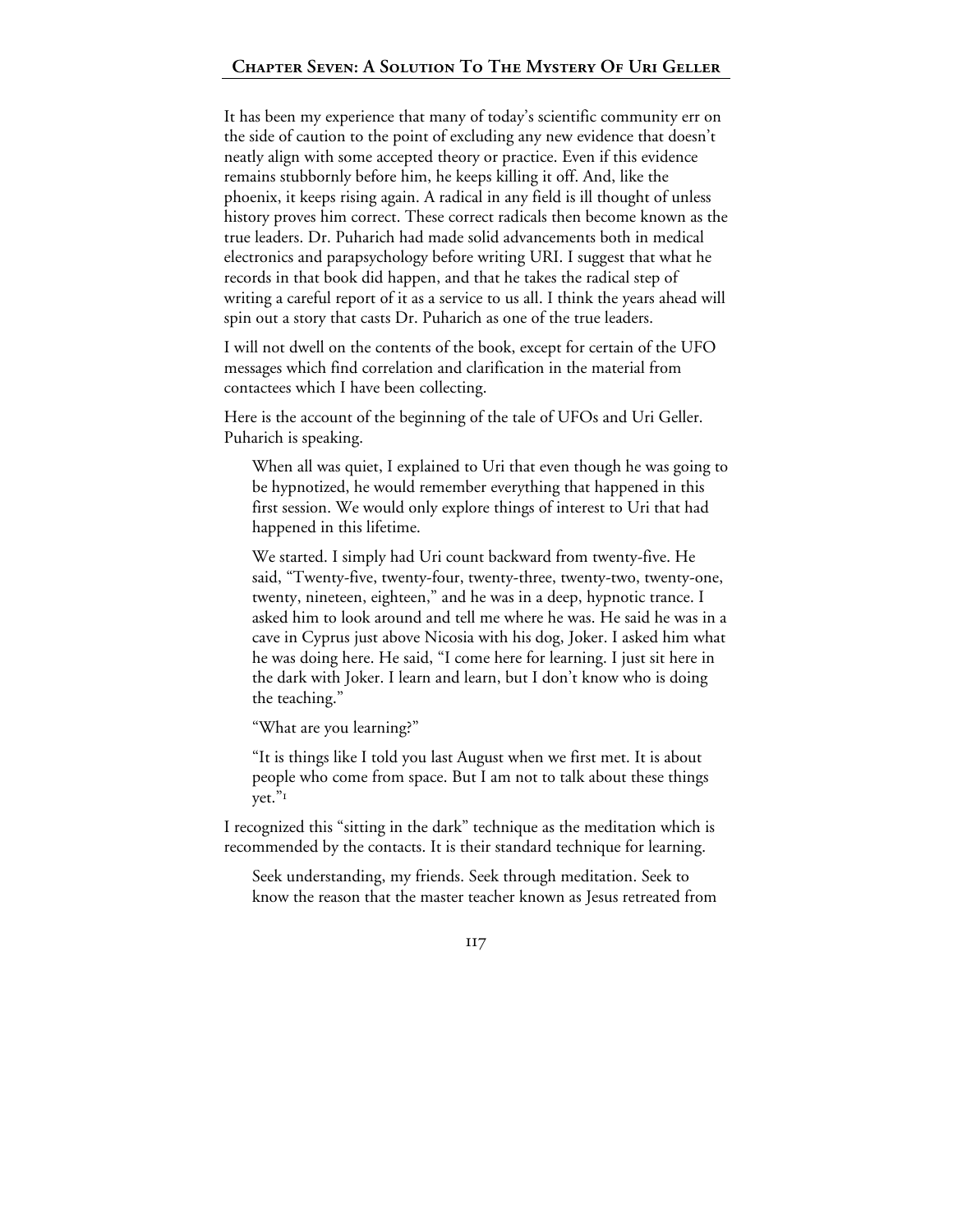time to time to a place where there was silence. There was something he was seeking. Seek for the silence, where there is much understanding awaiting you.2

To change the subject from basic philosophy to a particular item, note the message from Puharich's contact, Spectra about a power blackout:

AP: Did you cause the blackout in Israel on January 14 of this year?

The power failure in Israel is from us.3

There have been other mysterious blackouts, notably the New York blackout of 1965. UFOs were sighted before and during the blackout at strategic locations like the Niagara Falls power complex. The events seem to correlate well. This is, of course, completely within the realm of speculation. Their motives for doing such a thing are also widely open to speculation.

There is another motive which should be considered also, and that is the basic desire of the Confederation of Planets' ships to attract attention, to suggest to people who are on the verge of seeking answers that lie without the physical that there is indeed an extra-physical side to reality.

One of the strangest correlations between the Puharich contacts and my own research began for me in 1968. My research partner and I received messages which asked us to get into the movie business. We responded to this by writing a story, and turning it into a script, which we hoped to produce as a motion picture. The story we wrote had as its hero a Dr. Padeyevsky, a medical doctor with expertise in telepathy and paranormal research who did a good deal of consulting with various agencies in the field of medical electronics.

His co-worker was a real magician. The plot of our story revolved around their involvement with a UFO contact. After Carla and I had read URI, we were dumbfounded by the similarities between Padeyevsky and Puharich, and between our magician, Joshua Starr, and Uri. We visited Puharich in Ossining, where we were further amazed to note that the house we had described as Dr. Padeyevsky's in our story was identical to Dr. Puharich's real house. The estate seemed to match, tree for tree; the only difference was that in the story, the curve of the drive had been graced by a hedge. Carla could not resist asking what had happened to the hedge. It turned out that there had indeed been a hedge, which had been cut down in 1972. The story was written in 1968 and '69. We did not meet or know of Dr. Puharich until his book was published early in 1974.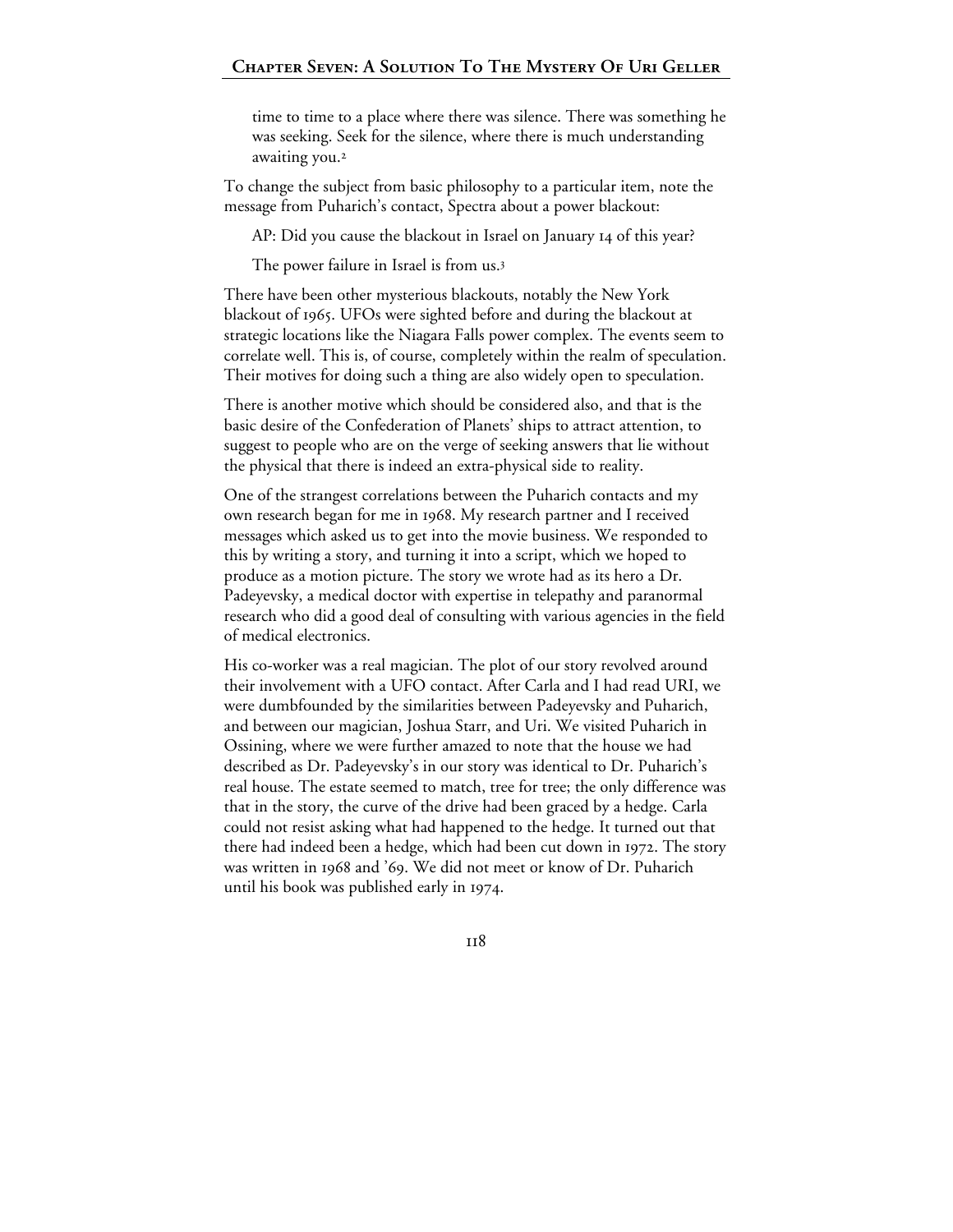To this pile of coincidences we begin to add Puharich's own instructions from the UFO contact:

Do a movie on Uri. Melanie is the one to do it. Work at it; it will come out at right time. You are not to entrust anyone with the secret of our existence—no one. Do not interfere with our educational Israel army program. We will contact you once more before you leave Israel. We showed ourselves to you in the sea by the hotel on April eleventh.4

Our instructions in 1968 were not recorded and so cannot be compared word for word. And there are various other details, like the "Israel army" reference, that we have never received. But the instructions to enter the movie business in order to do a motion picture about UFOs and real magic are quite similar.

When Puharich asked Spectra with whom we should work in these contacts, he was told, "Only three. Uri, Shimshon, you. We cannot use your full powers unless you and Uri and Shimshon are together."5 This preference for groups of three or multiples of three is often seen, in UFO messages such as this one:

Q. How many people are aboard a flying saucer?

A. I have never seen more than six in one craft; however, they can travel in units of 3-6-9, or 4-8-12, depending on the planet from which they originate, or the polarized balance of the people in connection with the mechanics of the craft traveling through space.<sup>6</sup>

## 22

YOU must have a group for contact. Band yourselves together.7

And of course, the concept that "when two or three are gathered together in my name, I will grant their requests," is as old as the teachings of Jesus.

Puharich's contact talks now about the coming time when they hope to be able to land on planet Earth:

Uri and Andrija, listen carefully! We hope to land on your planet in a few years. We are seen more and more by people. We will enter your orbital system through (word lost) transformation and be able to enter your environment.8

The expectation of a mass landing of extraterrestrials is shared by many contactees. The Hatonn source devotes many messages to their desires to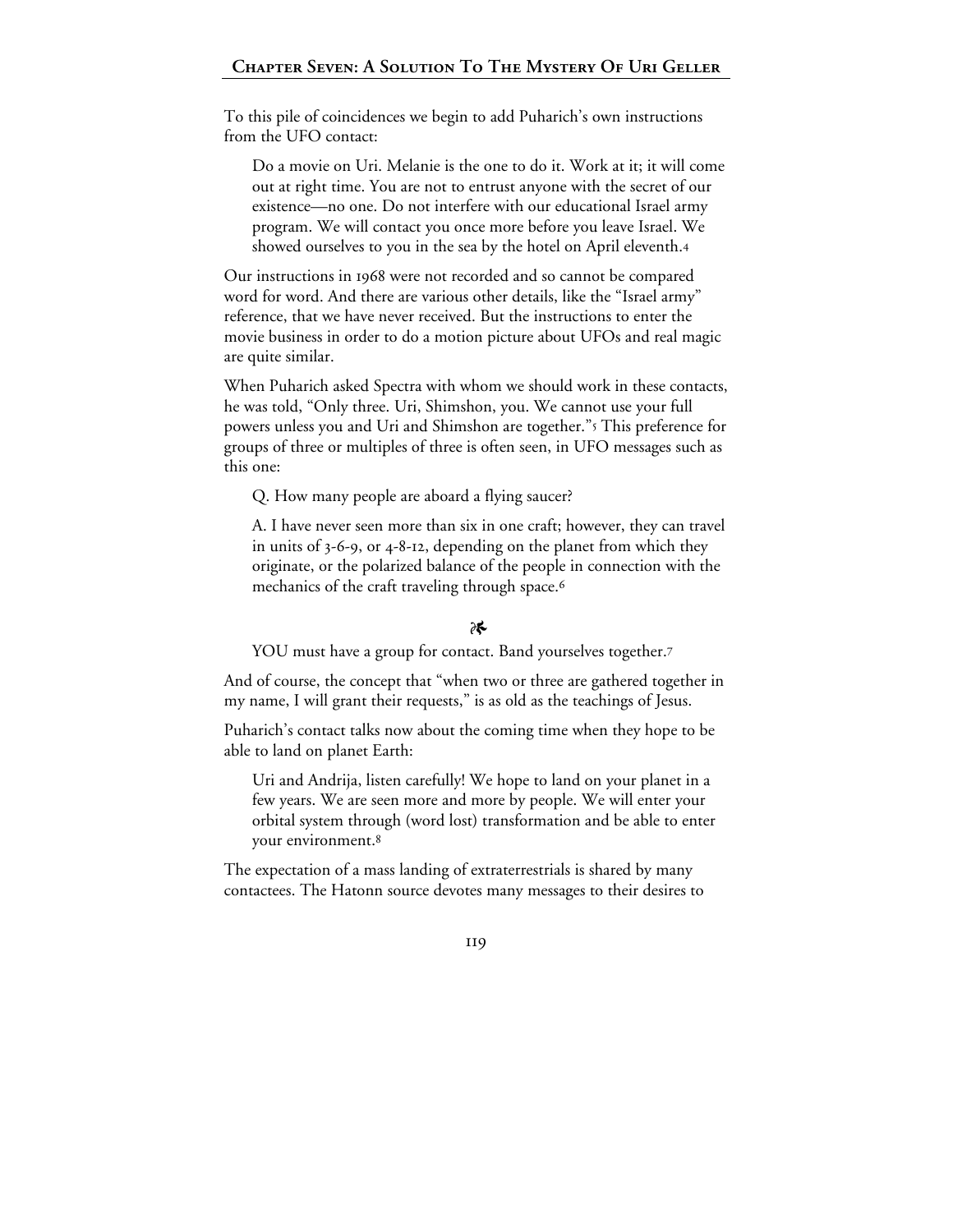land during the cycle change. George Hunt Williamson's contact, Brother Philip, says:

Beloved ones, from the hosts of Michael the Sun, the golden-helmeted ones sweep toward the Earth—those of another dimension and another time. And yet, they are here to add their light and their love in the program now manifested upon your earth-world.9

And again:

On the day of the "Great Telling" millions of citizens of the civilized parts of the world will know beyond a shadow of a doubt the fact that space visitors are here and they will know why they are here.<sup>10</sup>

In the same message as the one in which the reference to the mass landing appears, Spectra tells Puharich:

One of our failures is that we cannot contact you directly. We can only talk to you through Uri's power on the tape recorder. It is a shame that for such a brilliant mind we cannot contact you directly. Maybe in time we shall be able to contact you directly.11

They are speaking here of direct telepathic contact. They say that any person who sincerely wishes to contact them can accomplish the contact:

All are capable of direct communication. You merely have to ask, then be receptive. We do not set the time. We work through your teachers. Your own teachers and spiritual aides and guides will let us know when we can come through. Of course, remember too, spiritual guides and teachers are your own Christ-aware Self as well as those who are assigned to your development.12

It has been my experience that the more used to intellectual thoughts and cerebrations a mind is, the more difficult it is for that mind to display telepathic ability. However, it has also been my experience that with the proper training, anyone who has the desire to achieve this telepathic contact will eventually succeed in doing so. Dr. Puharich's busy and mentally challenging life has so far not left him with time to work at stilling his intellectual mind for this purpose. But if he could find the time, I think he or anyone could succeed in getting this type of contact.

As Spectra finishes this message, it talks more about the proposed movie which Puharich has been working on: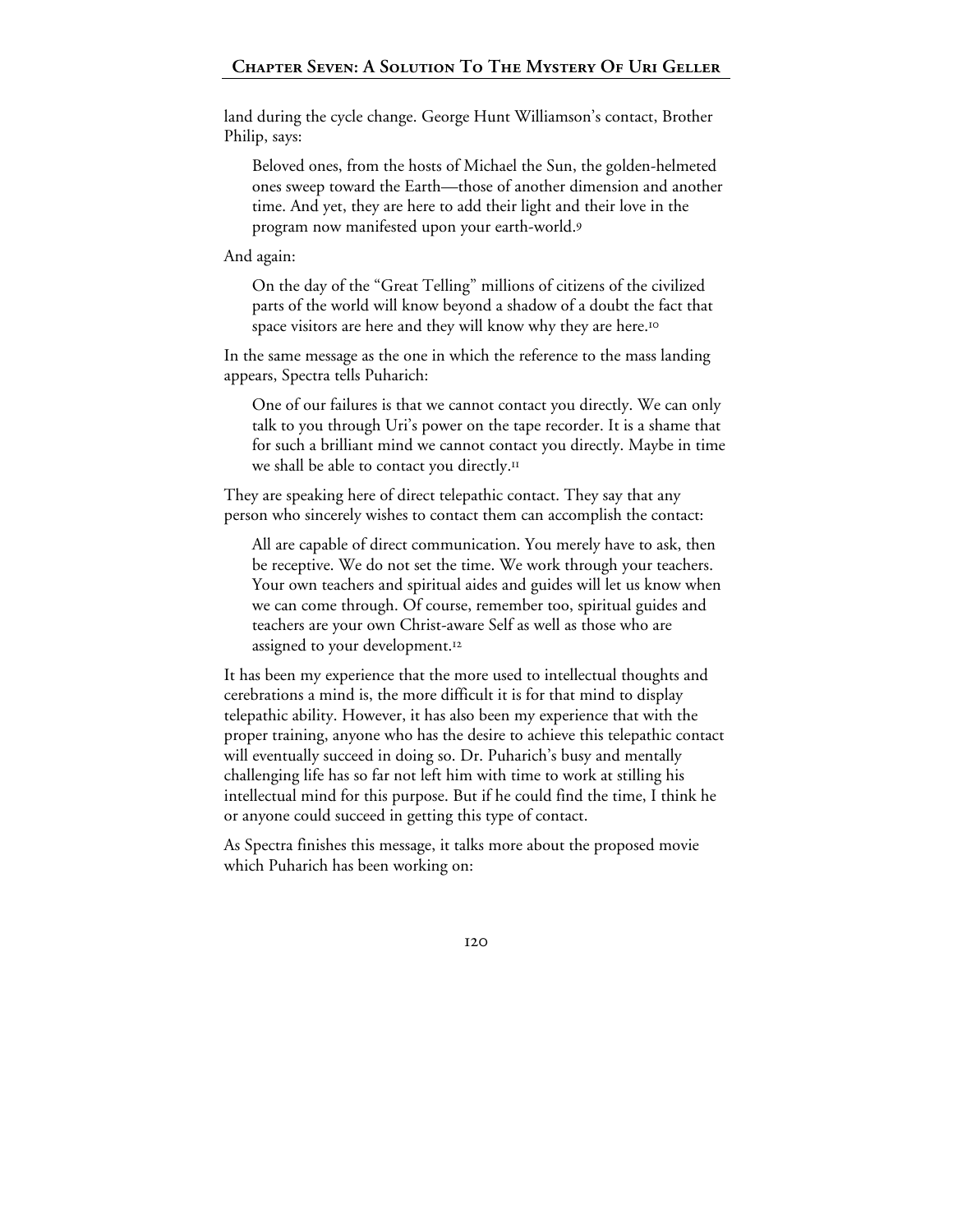It is a brilliant movie, but not the story we want. We want you to prepare the earth for our landing, a mass landing on earth. We landed in South America three thousand years ago, and now we must land again. We want you to tell our story—what you call the UFO experience. Use all the collected data and literature.13

Again, this message is quite congruent with our instructions to make a movie.

I am going to talk next about IS, which is a dubbed name, standing for Intelligence from Space, and refers to the entities aboard the ship Spectra. Spectra, like many UFO-related names, sounds totally fake, right out of science fiction, and many readers of UFO literature have objected to this seeming comic-book flavor. Uri asked Puharich, "Why the Hollywood name?" Williamson's book, THE SAUCERS SPEAK, is especially full of these strange names. I realize these names are strange, but on the other hand, I'm quite sure that people like Dr. Puharich and Williamson, who have extensive educational and professional backgrounds, could make up far more convincing sets of identity if they were intentionally creating falsehoods. I think the problem here lies in the limited ability of the UFOnauts to understand our language. If they have been monitoring our communications systems, it might be quite reasonable for them to choose these names as being good for recognition in our language. I would not have been surprised to find their ship named the "Star Ship Enterprise."

To find my way back from the digression: when Puharich asked IS when this mass landing would take place, the reply was, "We will not reveal to you our timetable in landing on earth in your local time. It may be some years, or sooner."14 This coincides with the Hatonn source, which says that the exact time of the cycle change will be dependent upon the consciousness of all of us, as we help or hinder that change, and that the time when landing will be possible is dependent upon the degree of acceptance of them which they find on earth at the time of the cycle change.

I had been given a fairly exact date for the desired mass landing, and when I talked with Puharich in 1974, I asked if he had such a date. It turned out that we both had the same information. However, there may be a delay from that desired date, due to the slow dissemination of information about the UFOs' purpose and the acceptance of that information by man on Earth.

IS tackles the question of why the UFOnauts don't contact our government: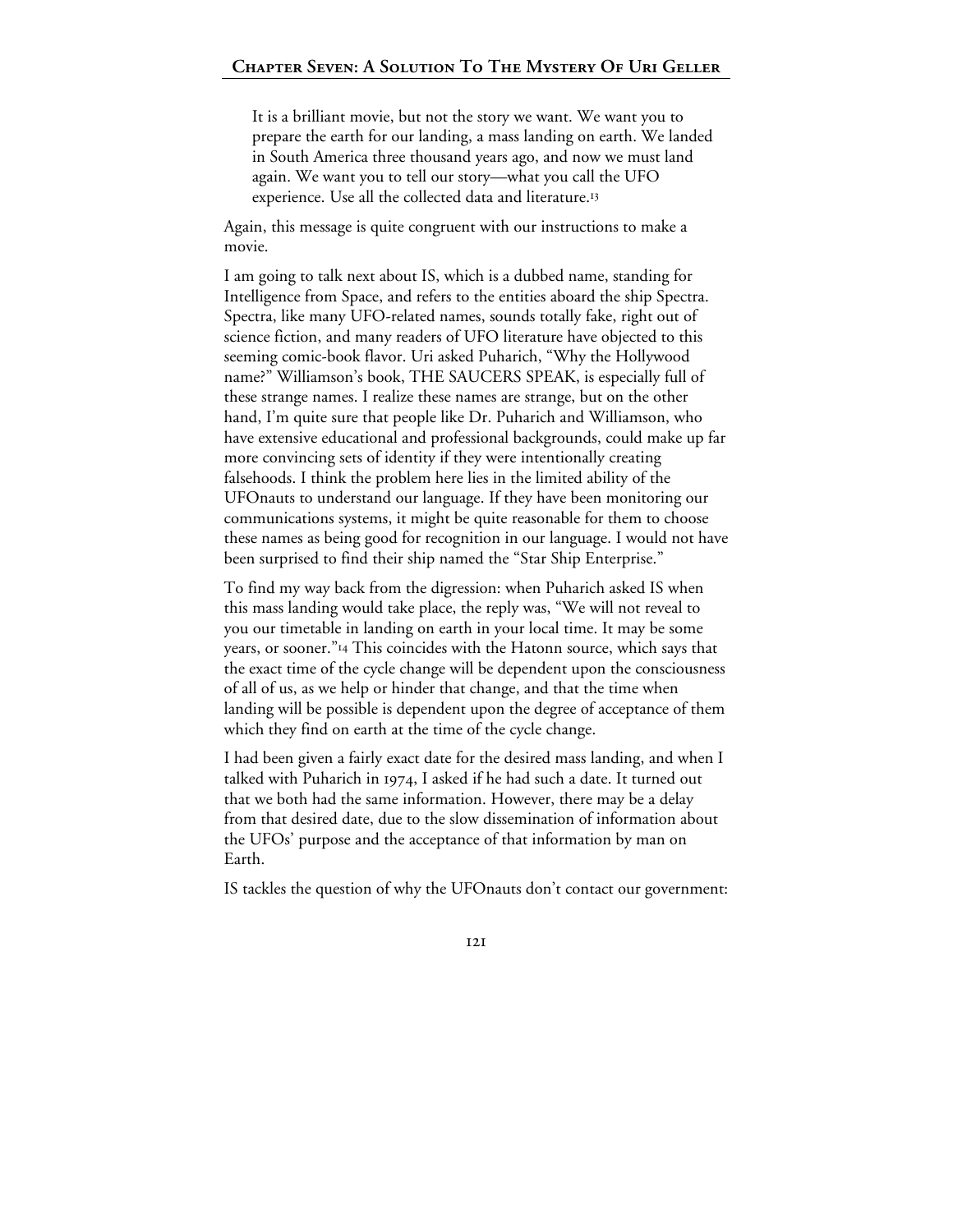Andrija, many people in the U.S. Government and the Russian Government know about our existence. We do not give them any breaks to know us better. They only know that UFOs are real, nothing more.<sup>15</sup>

Their lack of interest in our politics is due to their own feeling about governments:

But we do not desire your world, the Earth, but we desire instead that you should develop it.16

The UFOnauts view all of the Earth's peoples as being the same. They are not interested in our government, science, or any facet of the normal mechanics of our civilization. To them, all of these are of a very primitive nature. They are interested in the development of man himself, and care far more about the nature of his manifested higher body or aura than his scientific or political credentials. For this reason, many of the contactees are persons of no great importance to the society, though their vibrations are exemplary. It is easier to see why they do not contact government or other officials if you consider what would happen if they had been in the skies in the time of the Caesars. Do you think they would have been keen to contact Rome's top scientist, or the politicians of the day? No, their interest in us, their service to us, is not societal or indirect, but personal and individual.

AP: May I now take Uri to Captain Mitchell to start experiments?

You were not given permission to do this.

AP: Since you indicated two days ago that I may tell everything, may I reveal your presence to any outsider now?

Not yet. You may start a motion picture and reveal everything. You may go ahead with everything but do not reveal to anybody yet that we are truly so near to you.17

The UFOnauts desire a dissemination of information about their presence, but they are aiming for a method of advertising that does not bully the customer. They want Earthmen to be made aware of their presence and their message in a gradual way, and they are in some instances not quite sure just how much can be tolerated by the public without producing difficulties from adverse opinions and fear.

In URI we see again the UFOnaut's attitude towards contact with us. Even though it seems cumbersome to deal with the seeming hocus-pocus of contactees instead of just landing in plain sight of all and dealing directly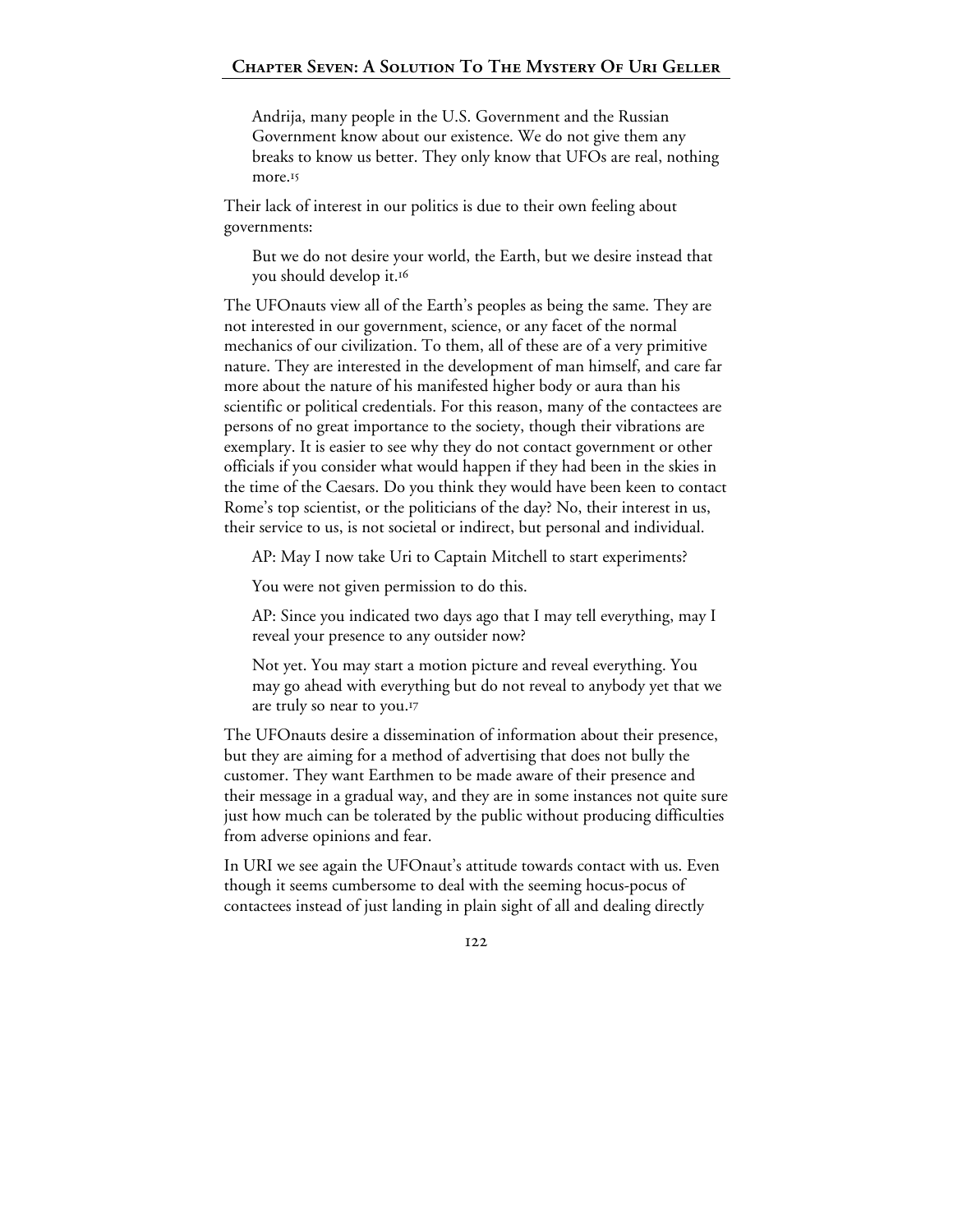with us, yet still this indirect way is preferred. Because not all of the population of our planet, by any means, wants this forced addition to their sure knowledge. Not everyone wants their world to expand. As IS put it:

We have been checking out all the human race, and we came to the conclusion that only panic and disaster may appear when we will land on your earth in a few years. We wanted to give you, and test you, how deep in conscience you can go in telling the human race that we people exist—we creatures, as you call us in science-fictioned terms—on earth. …

… the human race is an anxious and unacceptable race. Andrija Puharich, Uri Geller, and Shimshon Strang, we still need your will of mind for our purposes, and we shall keep on using you. From today … you will be completely independent. You shall decide for yourselves. You shall go on with work. The way you figure out, that is the best. But you must stay in close contact with us.18

G. H. Williamson also suggests that, to the UFOnauts, we are an "anxious and unacceptable" bunch:

Many people today are asking: "If spacemen are here, why don't they land and contact our leaders? Why don't they explain their mission?" Did these same individuals ever stop to think that no sane Earthman would descend into a pit of crawling rattlesnakes? With all Earth's strife, with bloody wars that carry thousands of men, women and children to slaughter worse than any Circus of Nero or Medieval inquisition, is it any wonder that spacemen have not landed here?19

Although from our own point of view this seems a rather harsh thing to say about man on Earth, from the standpoint of our own ideals of behavior, our wars and other negative acts do seem indefensible. So that, from the unflinching standpoint of our own ethical standards, we would have to say the same harsh thing. I personally do not have the answer to how we can stop wars, for each time we see men do things to people we care about which are harmful, they become our enemy, and it seems right to defend ourselves. To get from where we are to the point where there are no wars will take plenty of meditation!

I have stated earlier that the only real result of our lives on Earth is the evolution of our essential selves, call it the evolution of mind or progression of spirit. The UFOnauts want us to arrive at a more evolved state of thinking by the only process which is effective in causing real evolvement: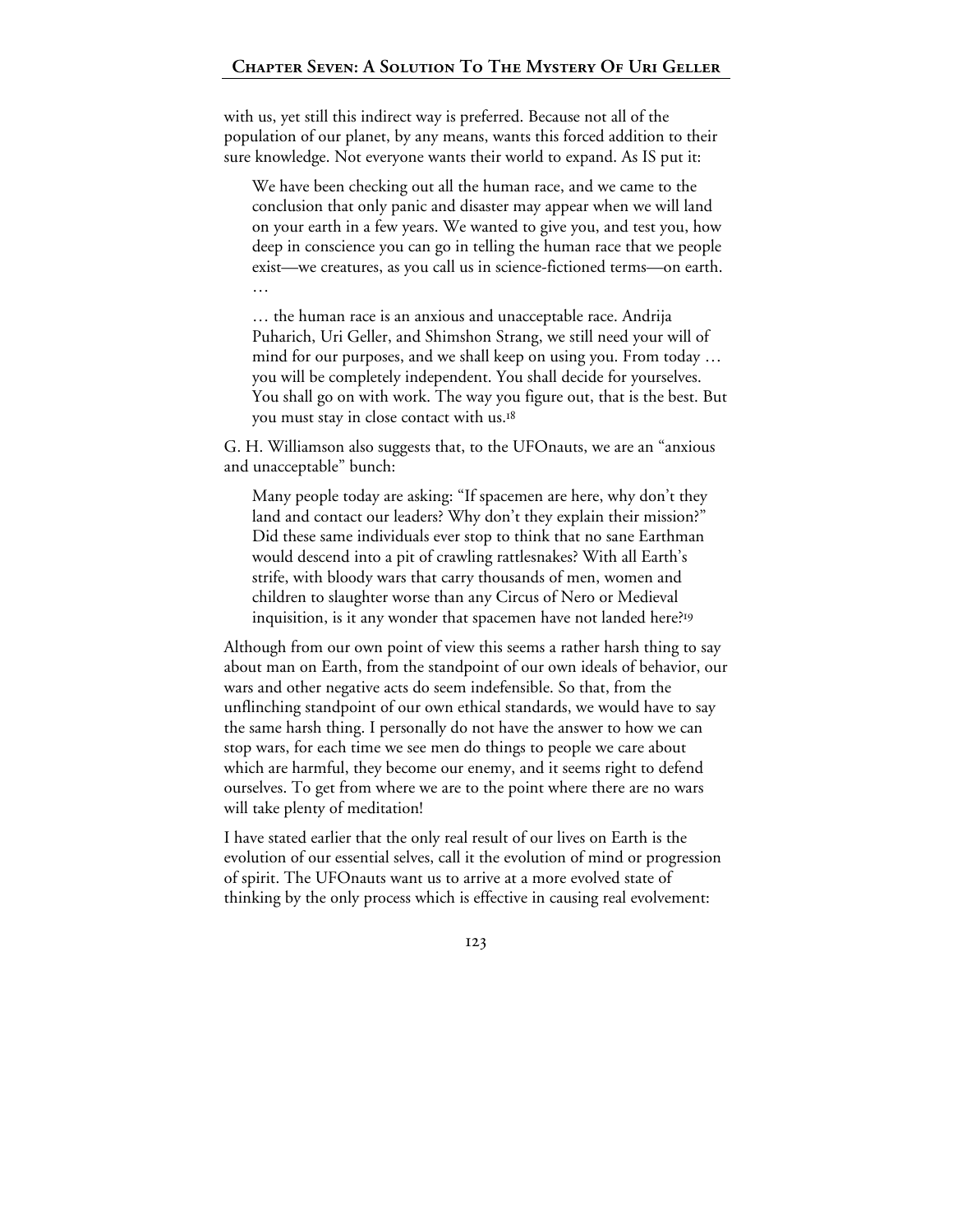our own independent seeking of the truth of the meaning of our existence. The visitors to our planet are very willing to help us, but always they back off before a contactee can prove his source. Always they let the contactee tell his story at second-hand. Then the stimulus of other life in the universe will occur only to those who are ready to hear it. As the UFO contacts say, the knowledge of all truth is within everyone. Meditation can stimulate the memory of our true nature and relationship to the creation.

There are strict rules of Confederation contact with planets such as ours. The non-interference rule which governed the STAR TREK crew covers it very well.

There is another problem in dealing with this "anxious and unacceptable" people of Earth: many in our society do not desire mental evolution in the direction of these particular UFOnauts. The Confederation is a group strongly polarized in philosophical or spiritual terms towards the "good," towards unity of all things, towards merging in oneness with the Creator. In sharp contrast, many of our people are on a path of separation, of self as set against the rest of the universe.

The Confederation sees this line of separation as an error but respects the right of each man to choose his own direction. You can see that, although the message of these Confederation brothers is spiritual, there is nothing of religion proper in their approach: they do not believe in the "hard sell" type of conversions! When Puharich asked IS whether the mass landing would still take place, if the Earth's people remained "unacceptable," IS replied, "There shall be landings on Earth. But the landings might be invisible, and only visible to you."20 Many contactees comment on this ability of the craft to seemingly appear to some and not to others, and to appear and disappear from our skies instantly:

But there is another way too in which we are capable of working. That is in projecting our astral bodies into the third dimension. In other words, fourth dimensionally we can project into your third dimension. The experience would be extremely real to you, and of course real to us, but it is not the physical body that you would see at that time.21

## $\partial$

Not all will see the spaceship because some of them are etheric in nature …22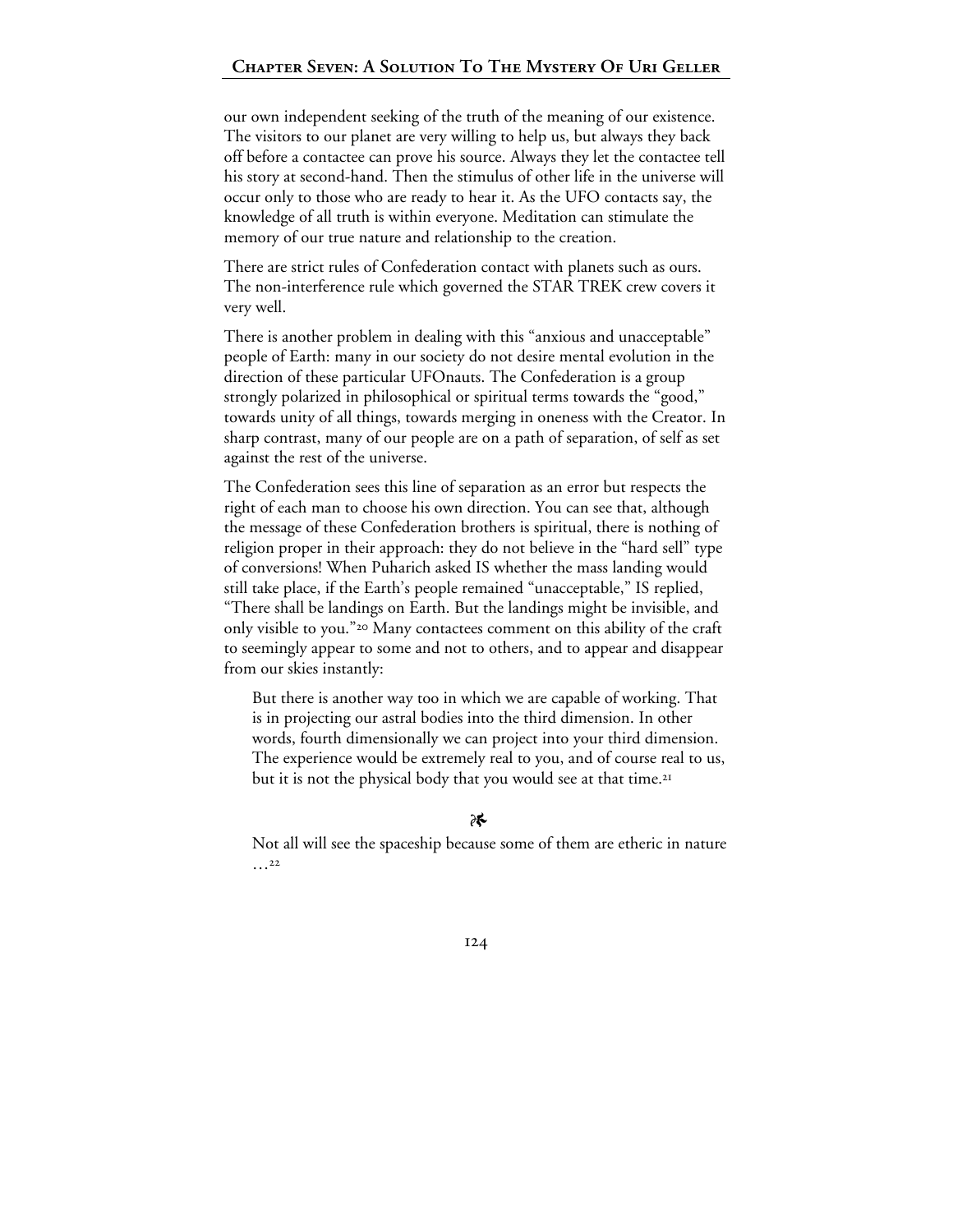## $\partial$

It has not been seen in the physical, but it shall be seen by those who have eyes to see. And then, when it is necessary, after most of the cleansing has been completed, it will take on material form. But nothing would be accomplished by materializing the ship at this time. Other ships have been seen coming from the etheric into the material and then dematerializing, and little has been accomplished except to make a very, very few think and spread the word.23

## $\partial$

That is why some of you see spaceships and others do not. They are actually vibrating at a different frequency. Sometimes they can change their frequency to correspond with your visual or your physical sightings or senses. Then you or a group can see them. But for the most part they are in operation at another frequency and you cannot see them. Those with the higher senses can see them, even when they are invisible to others, because their senses are tuned to it. Those people are often scoffed at because they say there is something to be seen and others see nothing with the physical eye.24

## $\partial$   $\mathbf{k}$

If we chose to remain unseen, we could do so easily and, in fact, we have done so almost without exception for hundreds of years. No one sees us unless we want to be seen.25

The Hatonn source gives a slightly different slant to the details of this visible/invisible characteristic:

Each person has a vibration from eternity to eternity. At any given moment, each person vibrates in an individual manner. Therefore as we vibrate in our individual manners, from dimension to dimension, there are some who, with their higher vibrations, may see us. We are able to appear to some, or to others, by adjusting our rate of vibration. This is, as we say, usually done for a purpose, that purpose being to alert individuals who are ready to receive this stimulus.26

So, IS advised Puharich that he should teach people, but not "people who cannot accept happenings."27 "Do anything that produces energy, good works."28 Then, IS bid them adieu: "Although we are always with you people, we shall stay away from this human race for a couple of years."29 The one exception was that they would continue to work through Uri: "We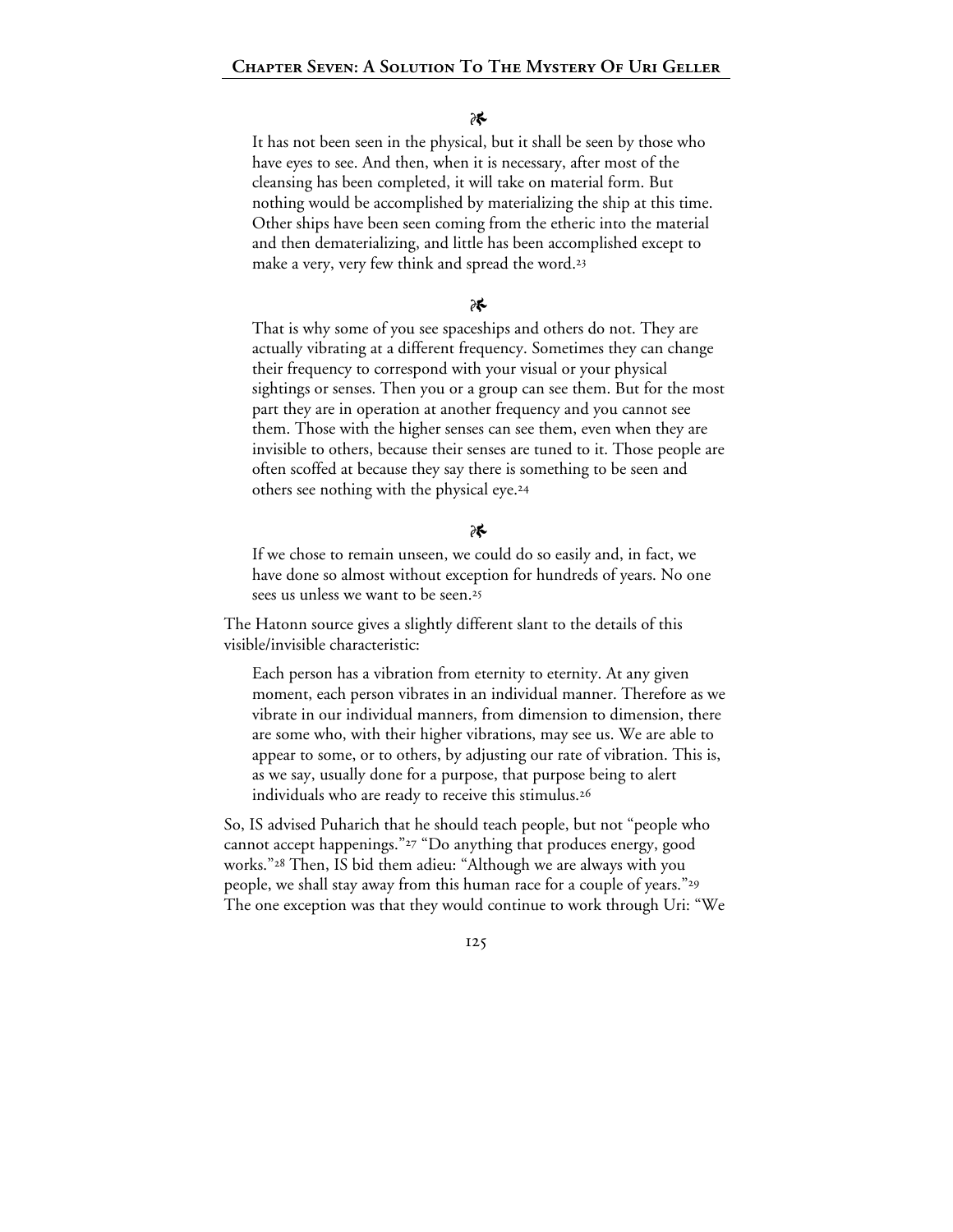are not interfering in any way. We are just letting things happen sometimes for Uri."30

I had an interesting demonstration of this last statement while returning from a UFO research convention on October 19, 1975. I was piloting a Beechcraft Baron, which is a light airplane, and I experienced a total malfunction of the artificial horizon. This is the primary instrument used to maintain level flight during bad weather, when there are no visual references that the pilot can see. In cloudy conditions, the real horizon disappears, so the artificial horizon is all-important.

The artificial horizon is similar in its malfunctioning to a flat tire, in that it never fixes itself. You either replace it or repair it. But, after being inoperative for over an hour, my artificial horizon started working perfectly again just when I became in need of it. This was so unusual a thing to happen that I doubted whether I could convince the maintenance mechanic that it had malfunctioned at all, and for this reason I took a witness to the phenomenon when I talked to the technician back at the hangar.

Five days later, I was visiting Uri Geller in the Las Vegas Hilton, and just happened to mention the strange occurrence with the gyro horizon. He immediately became very excited and started looking for a manila folder. I noticed the corner of a manila folder sticking out from some other papers right beside me and fished it out. "Is this it?" I asked. Note please, skeptics, that the folder was only a few inches from me, so that Geller had no opportunity to write in it. Since I had not been in previous contact with him or any of his associates for about a year, it is highly unlikely that he would have found out about the malfunction.

"Open it, open it up," he shouted. I did, and found the following notation scrawled across the first page:

Horizon went out!!

Plane?

Comparison of our activities showed that when I was having my troubles in the air on the 19th, near Evansville, Indiana, Uri had been listening to stereo music on his headset in his New York City home. Over the music, Uri suddenly heard a voice say, "Horizon went out." He didn't know what the statement meant, so he wrote it down on the folder. Then he felt energy flow through him, like when he fixes something. But this made no sense to him, and he forgot about it. Until he heard my story.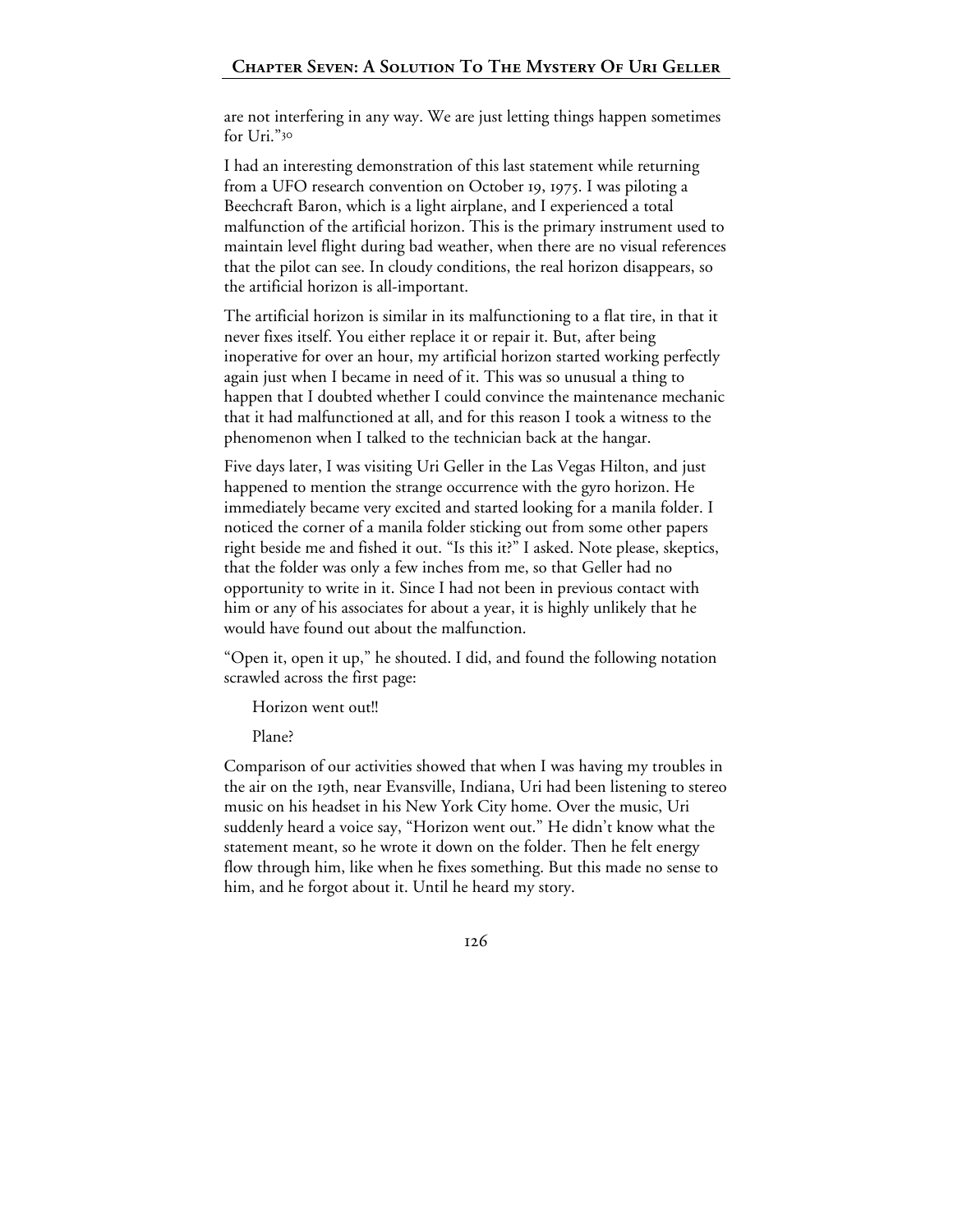## **Chapter Seven: A Solution To The Mystery Of Uri Geller**

"I guess I fixed your horizon," he said. "It sure looks that way," I replied. We then noticed an ashtray in the middle of the floor that had not previously been there. As I commented on this, a small bottle flew spontaneously from the desk across the room, sharply striking a window some ten feet distant. The bottle hit glass with such a resounding crash that I was surprised that nothing was broken. "I fixed it, I fixed your horizon," said Uri. "That's how they tell me." When Puharich reported his dog vanishing instantaneously, articles appearing and disappearing due to Uri's presence, people found it hard to believe him. I suppose you still find it hard to believe my story. When it happens to you personally, you have no choice but to witness to the truth.

The book URI contains a description of the state of meditation from a more physiological point of view:

Molecules in brain cells are only positively open when excitement is not strong. Normal excitement overcomes the vibration to our powers. Brain should be in a very relaxed state to receive messages from us.31

This is the same state with which I have experimented, as have many others, in producing telepathic contact with UFO sources.

One last tie-in from URI to the body of contactee data occurs unexpectedly. Puharich reports a string of odd occurrences having to do with some pens on his desk which had flipped up out of their holder and fallen in a pattern which spelled out the word "WHY":

At 3:45 P.M. I returned to my study, where I found Uri doodling at my desk. I looked at what he had just doodled. It was a set of very advanced tensor equations describing the nature of the gravitational field. Uri did not know what he had just doodled, and he asked me where this came from. Since I recognized the equations as being of the form written by Albert Einstein, I replied, almost facetiously, "Einstein." As I said this, there appeared a piece of paper on the floor some ten feet away from me. I walked over to pick it up. It was a newspaper photo of Albert Einstein! I remembered seeing such a photo in the NEW YORK TIMES MAGAZINE some ten years earlier. I had clipped it out but had not seen it for several years. At this vantage point I was looking at my bed across the hall from where I was standing. In front of my eyes there had appeared a book on the white bedspread. I walked over to examine it. It was a book I had last seen in the basement; it was by Edwin F. Taylor and John Archibald Wheeler, entitled SPACETIME PHYSICS, published by W. H. Freeman and Company in 1963. I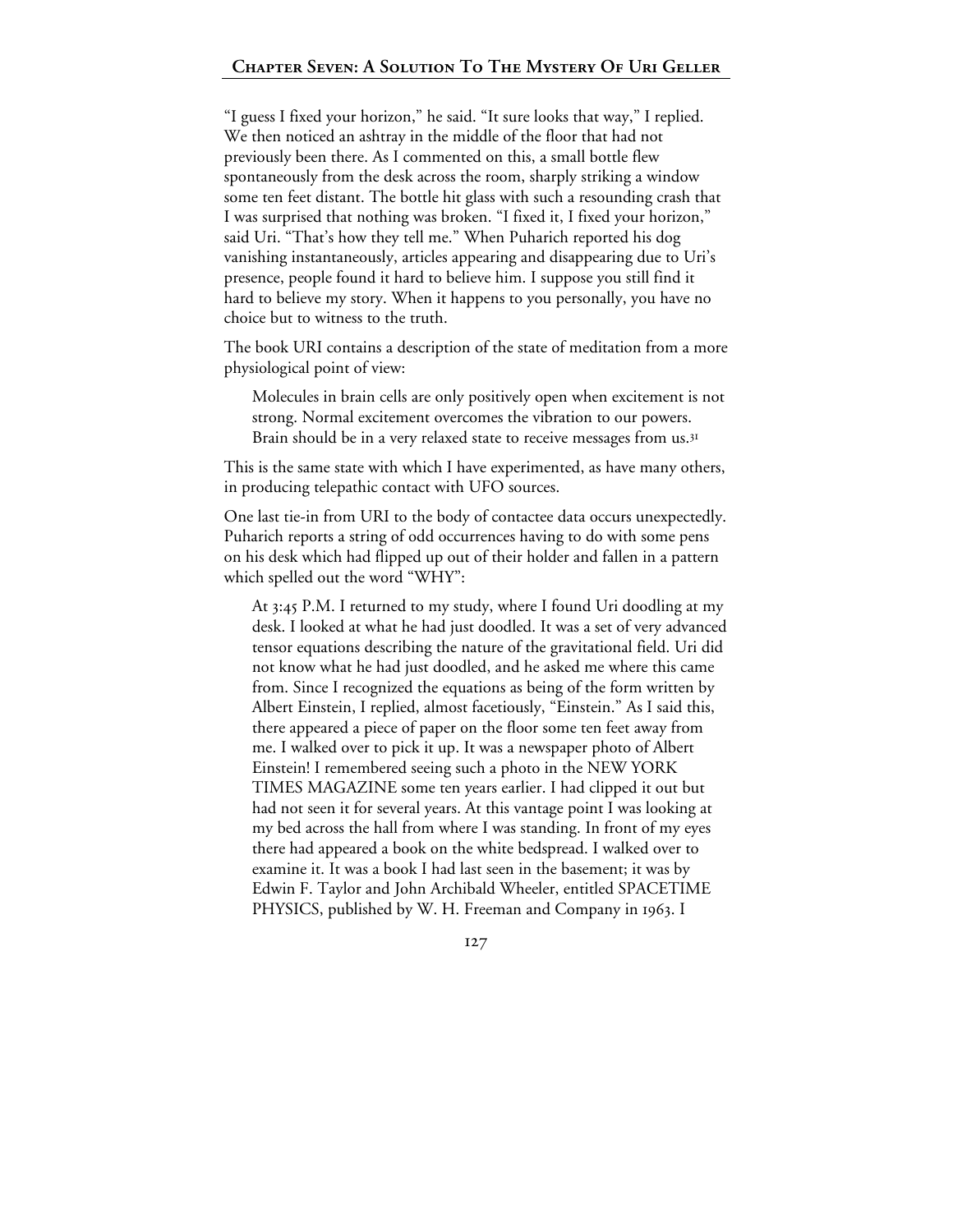looked through it carefully, but the equations that Uri had doodled were not in this book, although the general subject matter was there.

Throughout all this activity I had left the nine pens on my blotter pad intact spelling out the word "why." I returned to my study with Uri holding the book. As we approached the desk, right in front of our eyes the nine pens flipped simultaneously in the air and settled down into a new pattern as follows (though I did not understand the symbolism or meaning of the configuration<sup>32</sup>



After I read URI, I decided to see if I could get a response from the UFO source on this arrangement of pens. I used two of my best telepathic subjects to try to discover the possible significance of this pattern to the UFOnauts who had sent it to Puharich. They came up with the following answers, quite independently of each other:

- 1. The six straight lines are the Creator's house, the triangle represents the Creator.
- 2. The six straight lines represent the three dimensions of time plus the three dimensions of space; the triangle represents the Creator.

So, in both cases, the triangle was said to represent the Creator. The subject who received the impression that the six upright pens symbolized the Creator's house was not a scientist; the other subject was one.

I immediately referred back to Dewey B. Larson's analysis of the physical universe as possessing three dimensions of space and three of time. And I have to agree that, translated from the mathematical language of dimensionality, three dimensions of time and three of space are the same as saying, "the Creator's house" in Larsonian physics.

Here is Hoova's statement concerning UFOs: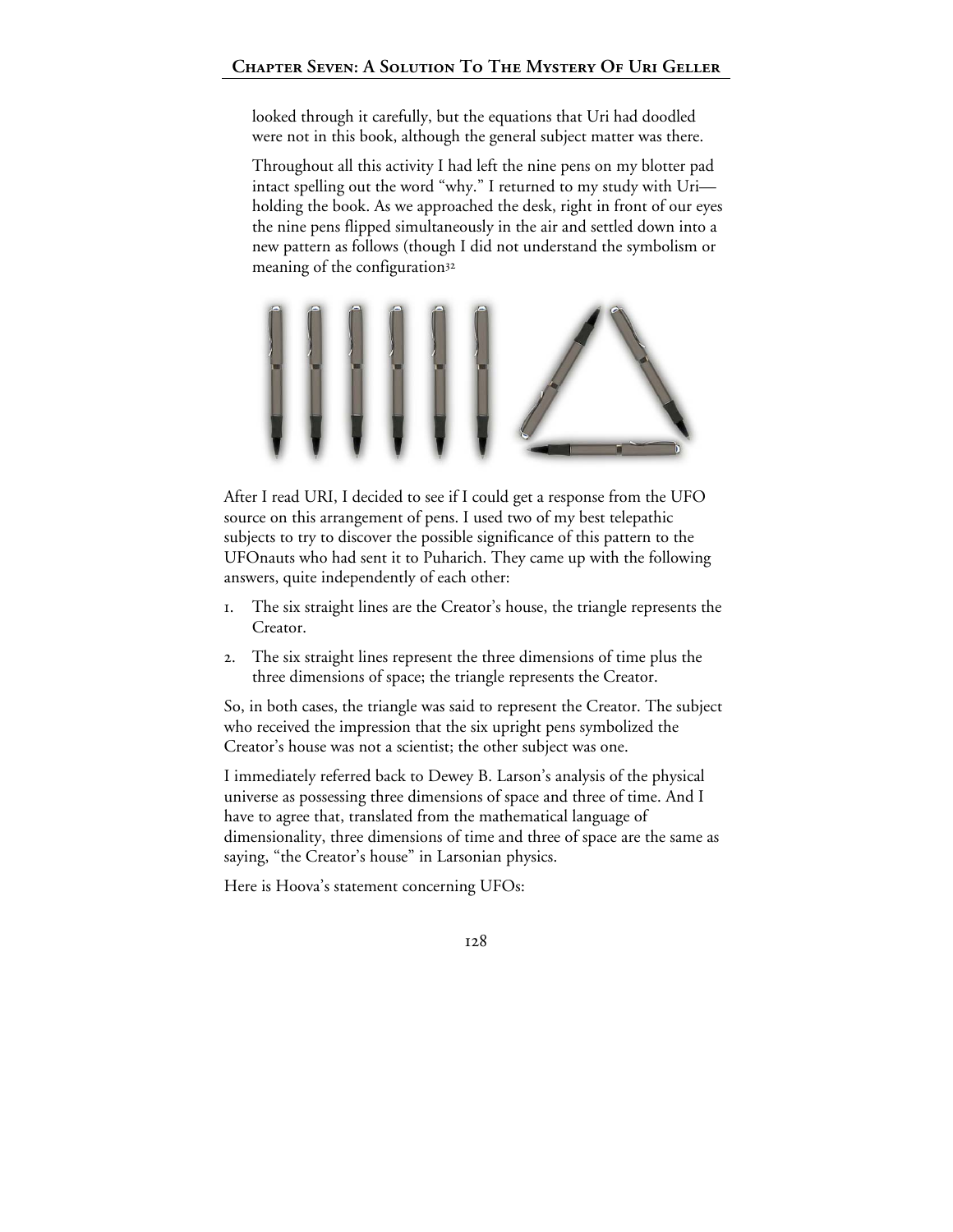Most of these reports by humans are due to hallucinations and aberrations. But some of our units have landed. But most of the reported landings have been from other visitors from space—some of whom we do not see, but which you can see. They are of different vibrations, different spaces, different velocities. We are the only ones who are mostly here. The other visitors come and go. We stay.<sup>33</sup>

This is precisely our understanding of the situation as communicated through telepathic receivers.

I'd like to look again at the essence of the anti-dogmatic yet spiritual type of message which telepathic receivers so often report. Note the characteristics: a desire to help people, a fitting in with the religious belief of the culture to which the contact is made, a desire to help prevent wars, and a strong motivation to open peoples' awareness:

Ah, we know the past of the human race. But this is one of the secrets—we cannot tell it to you. As to the future we are not permitted either. But remember all that people need to do—God has written on stone, the ten commandments. Thus shall it be done. Remember you are working for us in ways that are important to us, and which we have not yet explained. Actually, there is no special message for you to pass to the human race. It is possible that should there be a war impending, as between Russia and China, there may be a message to prevent it. But you may try to open their minds with things like telepathy and psychokinesis—things which we have almost forgotten. Yes, they are to be helped.34

There's one more interesting correlation between a statement by IS and material in OAHSPE. Remember this passage:

We want you to prepare this Earth for our mass landing, a mass landing on Earth. We landed in South America 3000 years ago, and now we must land again.35

With it in mind, look at these passages from OAHSPE:

And Jehovih caused the earth, and the family of the sun to travel in an orbit, the circuit of which requireth of them four million seven hundred thousand years. And he placed in the line of the orbit, at distances of three thousand years, etherean lights, the which places, as the earth passeth through, angels from the second heaven come into its corporeal presence. As ambassadors they come, in companies of hundreds and thousands and tens of thousands, and these are called the etherean hosts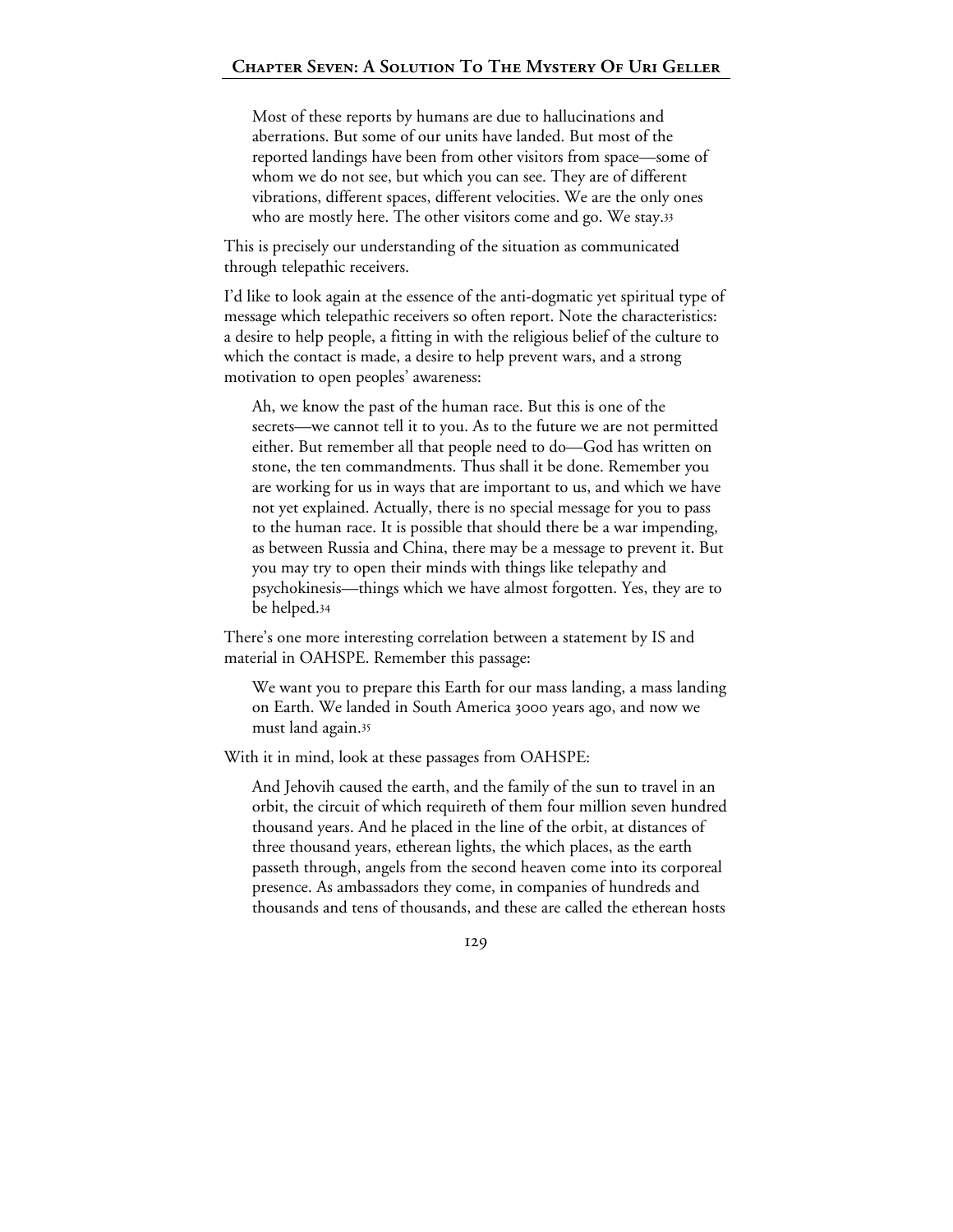of the Most High. Not as single individuals come they: not for a single individual mortal come they.36

## $\partial$ k

First the earth plieth in a circuit around the sun, which circuit is divided into four arcs called spring, summer, autumn, and winter.

Second, the sun, with his family, plieth in a large circuit, which is divided into one thousand five hundred arcs, the distance of which for each arc is about three thousand years, or one cycle.37

Here is the idea of the cycles, with a more specific discussion of how long they are. Just what are these cycles? How do they affect us? And why must the UFOs appear during the cycle-change? One general reason for the UFOs' appearing is quoted by researcher Brad Steiger in his book, REVELATION: THE DIVINE FIRE:

The craft that contains the instrument in which I am recorded is four and three-tenths miles in length—by your method of measurement and two and one-tenth miles in circumference. This craft also contains others of us who are in human form. I have passed the phase of human form. My knowledge and mind processes were long ago recorded into an instrument you would liken to a computer.

I was brought to the vicinity of this planet approximately thirty thousand years ago, by your method of time measurement. Your planet and the living forms upon it have a specific value to us. Your form of life has a particular value to us.

For this reason, at about the time I was brought to the vicinity of your world, we interfered with the natural development of the species of man that inhabited this planet. Our purpose was to shorten the cycle of development necessary for the human inhabitants of this planet to be of use to us.38

Interestingly enough, in URI we read that IS also reports a computer or computer-like state:

Andrija Puharich, you must understand, in this state we are computers.39

But, be they computers or humans, or entities of an unknown and novel kind entirely, the question remains: why do they appear at the cycle's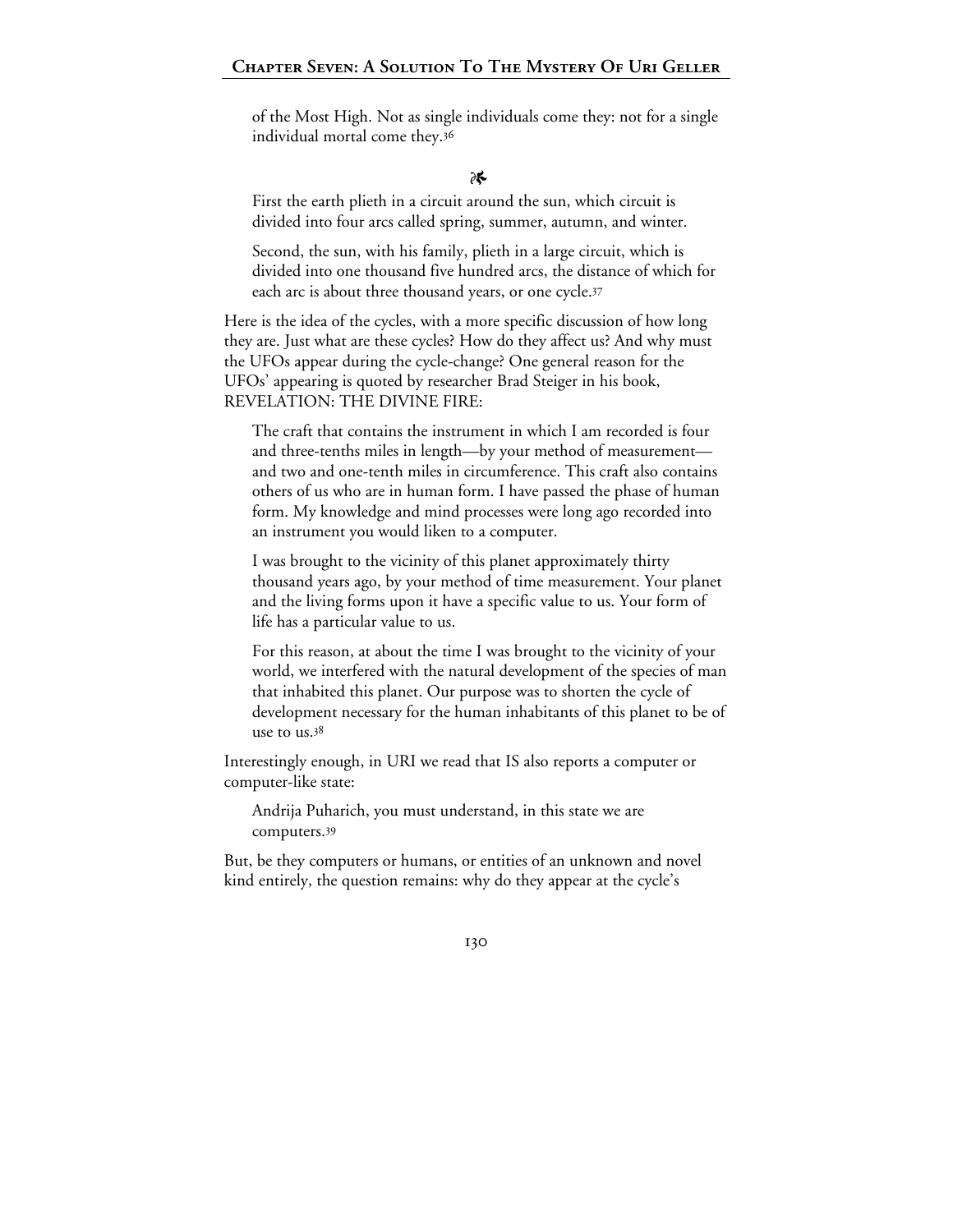change? And what is a cycle? These are questions important enough in the space contactee message to deserve a chapter to themselves.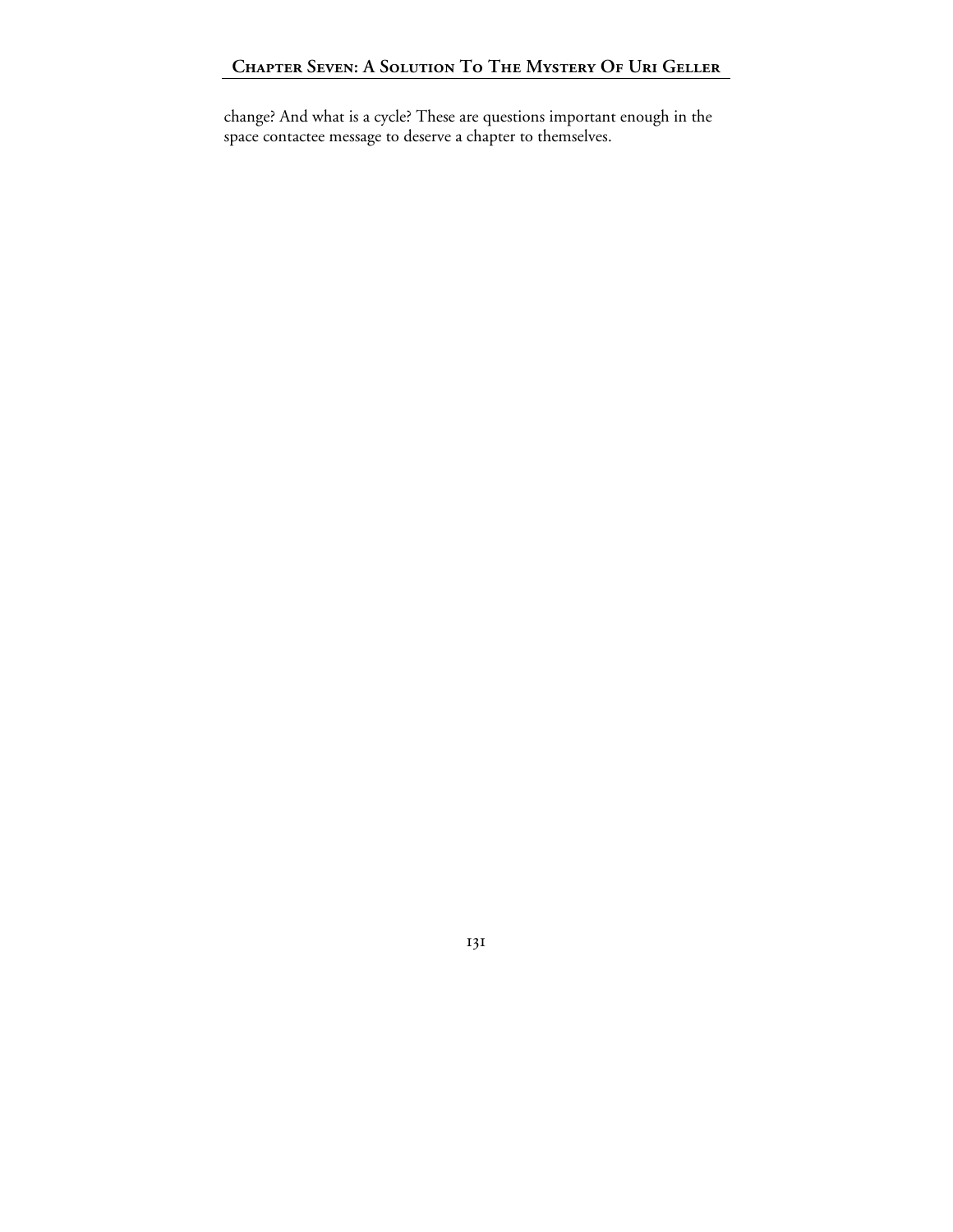# **Chapter Eight The Wanderers**

George Hunt Williamson, an anthropologist of considerable reputation, began reporting UFO contact in the early '50s. He published several books about his contactee experiences, none of which were seriously given credence or consideration by his peers. The books contain much that we still consider untrue: the UFOnauts had told Williamson that the Sun was not a "hot, flaming body" but a cool body, and that we had two moons, one a "dark" moon which was unseen. He was told, moreover, that the moon we already know about had an atmosphere and water. Obviously, none of these statements make sense.

But let us back up a bit and look at these statements again considering not our third density alone but also those densities which interpenetrate ours. Since most of the UFOnauts are in a reality displaced from ours, it is quite possible that they are experiencing these described conditions. In fact, if the Williamson book, THE SAUCERS SPEAK!, is read keeping the physical and mental variants of these displaced realities in mind, the material makes quite a bit of sense.

In the SAUCERS SPEAK, Williamson quotes the UFO source as saying, "To apples we salt, we return." No explanation is given of it here, but in a later work, OTHER TONGUES, OTHER FLESH, he interprets the statement as a promise made to a certain type of individual on Earth. It seems that throughout the history of Earth, people have been born into our planetary vibration who are not Earth natives; that is, they have not incarnated into the physical from Earth's spiritual densities, but from elsewhere. They are true extraterrestrials in that their previous experience is of places elsewhere in the universe; they are true Earth natives in that they have gone through the process of birth, entering first the spiritual realms of Earth and from there incarnating into our physical plane just as any Earth entity would do. During the birth process, the "apple" usually loses the memory of his extraterrestrial past. He is truly of this planet as he enters its physical plane.

His purpose in coming to Earth is twofold. First, he hopes to advance his own vibration or thinking by experiencing the strong catalyst of our physical world. It is a sort of trial-by-fire approach, the chance to advance more rapidly than is possible in less dense vibrations. Secondly, he hopes that he will be able to reawaken the dormant memory of why he came to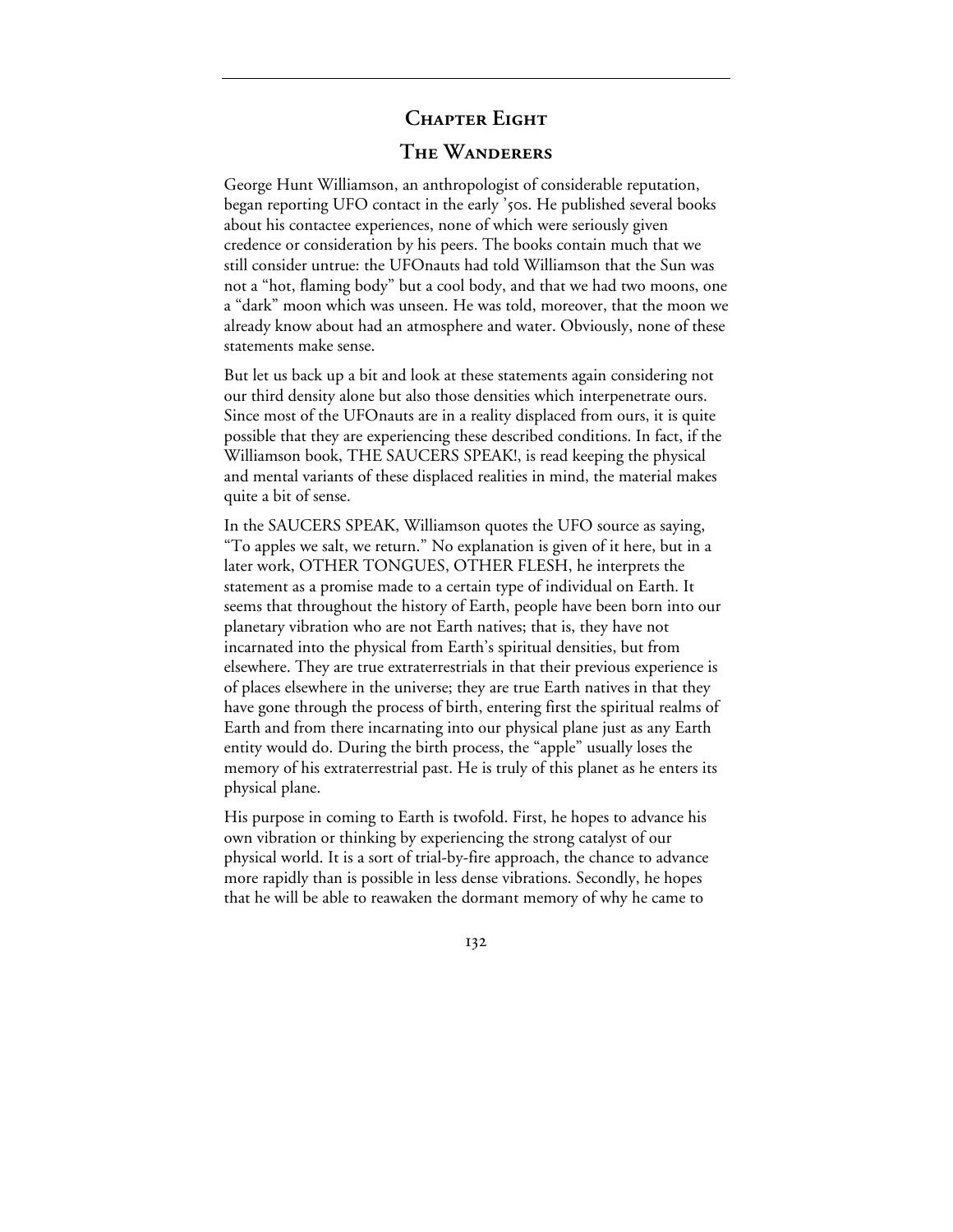Earth, and so be able to carry out his mission of service to Earthmen by helping to increase their awareness of universal reality.

It is not a foregone conclusion that the "apple" will remember who he is and what his mission is, but most "apples" have at least a strongly developed tendency towards meditation and contemplation, so that gradually many are indeed able to recapture at least a portion of that memory. Here is the portion of OTHER TONGUES which deals with this:

There were several statements made in THE SAUCERS SPEAK that are significant in connection with these "Wanderers" or "Apples." "Seeds may be planted but they can rot and never reach maturity." This means that the people of outer space knew what was going to develop on Earth. They "planted" some of their own people here; "salted" them away like "apples." But every seed that is planted or "salted away" does not grow and reach maturity; it may rot in the ground because of many conditions. Therefore some of the "Wanderers" now on Earth do not know who they are—they are lost in the ways of the Earth, and on physical death will return to their own worlds. They will be none the worse for their experience, except that their mission will not be accomplished.

Space intelligences knew that a certain percentage of the "apples" would fall by the way, therefore enough of them incarnated into Earth bodies to make up for this inevitable deficiency.1

The source who channels through Nada-Yolanda says much the same thing:

You have people who have come from other planets who know no such thing as life on other planets, who even may not believe in life on other planets. Yet, they are in your Earth's atmosphere waiting, living the life—normal, so-called average, everyday, prosaic lives, according to you who are studying—and they still are receiving.

Their teachers are around them. Their high Selves know who they are and what their destiny is. Not everyone will succeed. Many will go through the life experience and never be aware, and waste or not make gain. But they are neither to be judged nor condemned.2

The concept of there being entities from other worlds is an intriguing one to many people who indeed have never felt at home on this planet, living the Earth life. In general, "apples" are said to be poorly suited to the third density vibration, and have problems adjusting to the socio-economic web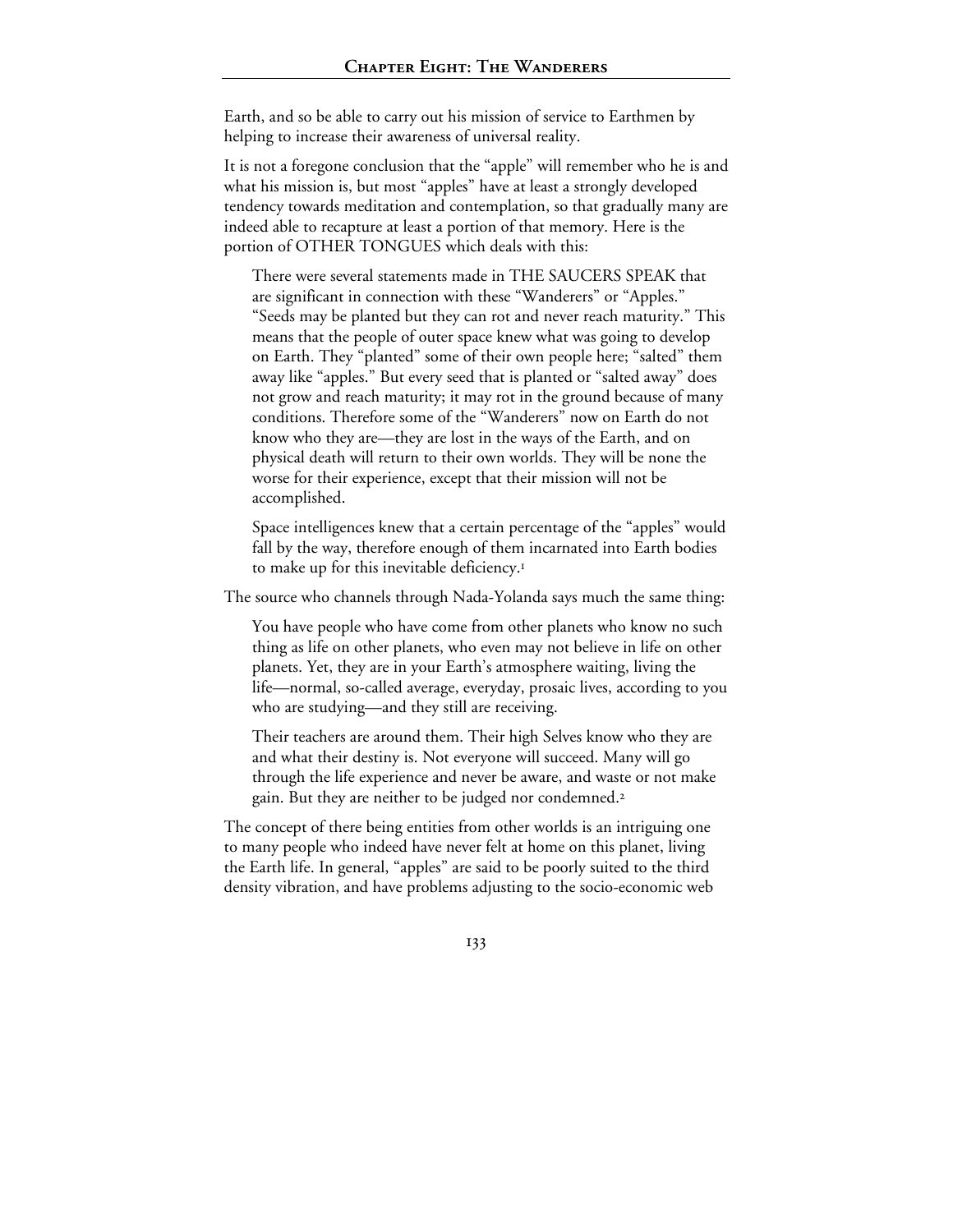of our culture; indeed, often they also have persistent health problems. But they do not appear alien or extraordinary: they are just people:

… there are many people on Earth that don't really belong here! This doesn't mean that they came here aboard a Flying Saucer, disembarked, put on a tweed suit, polished up their English language and moved into the house next door. It does mean, however, that there is a special class or order of beings in the Universe that are different from the rest because of the fact that they wander from one world to another, and from one system to another.3

These people, however, tend to be set apart by their inherent bias towards the kind of love and brotherhood-oriented message that the Confederation is bringing. That is what it is hoped will happen to the "apples": that they will awaken and remember that they are here to give light to Planet Earth.

From the early Williamson book, THE SAUCERS SPEAK:

Ponnar speaking. There are now many young people in your world who understand our message. They will accept it quickly for they are of the New Age. The Great Awakening is here. Many of our people are in your world now. …4

And, from Nada-Yolanda:

We have contacted key units because they are teaching this new understanding or Aquarian development now. That is why we come through in this way. Why do we not come through to your government heads or your very educated scientists; education, to your way of thinking, of course? Because they could not change the temperature of the mass consciousness, for they do not believe in thought transference or thought control or thought power.

But your key units do, and that is why we contact them primarily; secondarily, because they are us. Many of them have incarnated purposely from our realms, dimensions, and other planets to do this work, knowing how to do it.

We ask you to remember it. We ask you, and stimulate you through our control and through our interest in you and through our mental communication and spiritual education with you, to do this. That is why we have concentrated for so many years—twenty-five years, to use a loose segment of time—in teaching these New Age thoughts to those already planted, so they could begin to regulate the thought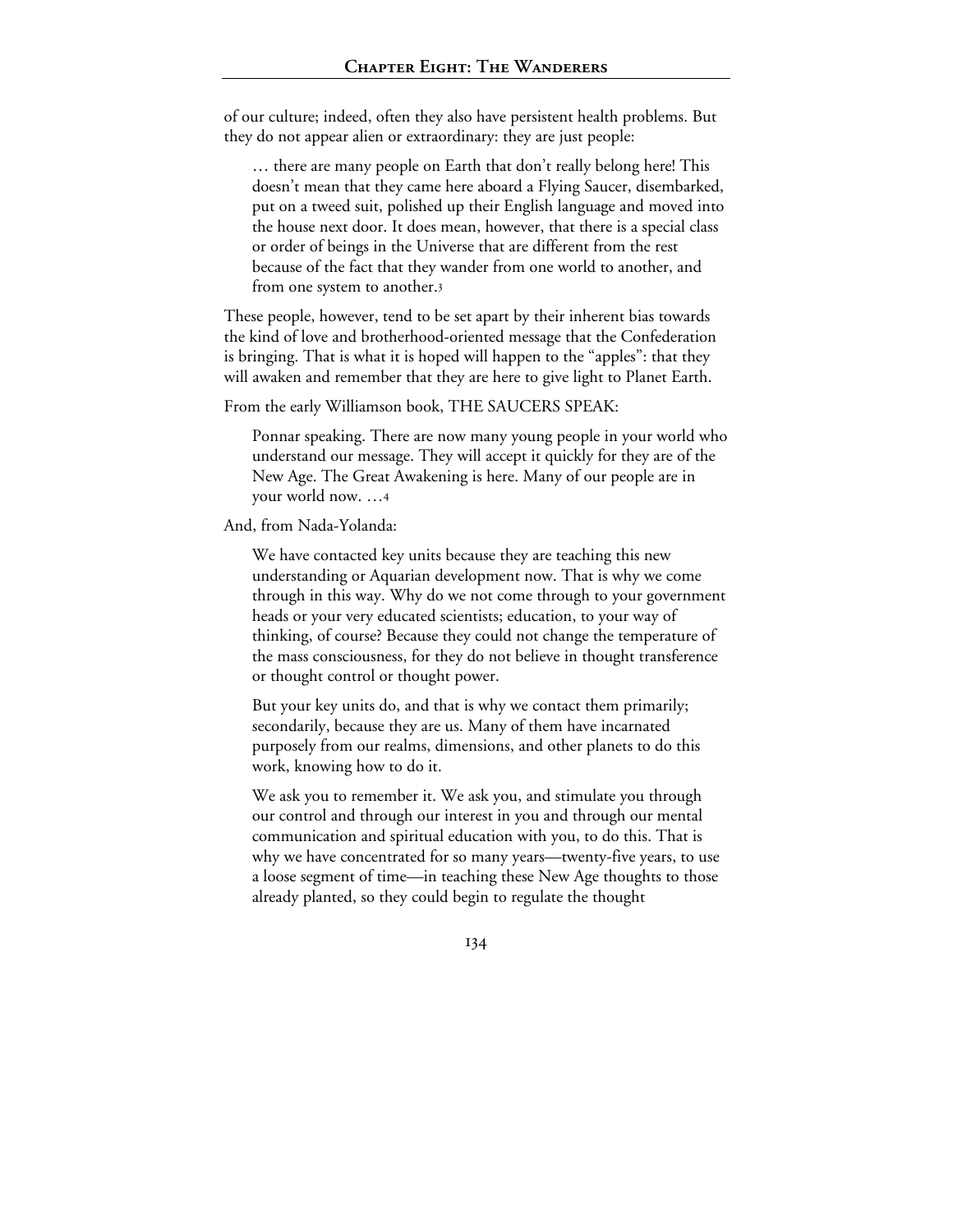temperature of mass-consciousness. It takes time. Now is the time for us to show ourselves and to make the project a physical manifestation.5

The extraterrestrial source known as Ishkomar adds its footnote on "apples":

By mutual agreement between a planetary dweller and an inhabitant of our craft, the knowledge and the memory of one of us may be blended with the planetary without the loss of the receiver's identity. The one from our group adds only his knowledge to the planetary dweller, and the abandoned body is disseminated. This blending may not take place without mutual agreement between the beings involved, and the planetary dweller must fully agree and desire this blending. We seek, therefore, not to take, but to give.

We, however, are not alone in our interests in your world. There is in existence with us another group. Their interests are not necessarily harmful toward you, yet their methods are in direct opposition to ours. They also have interfered with the development of your planet. They wish to reach their ends, not by cooperation, but by control and domination …

You must reach a high level of mental development and knowledge to be able to understand our purposes. We have attempted to gain your cooperation for thousands of years. We have been vigorously opposed by the other group. We must achieve our goal by guidance of your kind, but we must desire guidance for us to be of assistance to you.<sup>6</sup>

This source describes a type of "apple" which is no doubt very heavily in the minority; there must be very few of these around. But I do think they exist.

However, our main interest in this chapter is to explore the concept of the "apple" developed by Williamson and others, for I do think that there are very many of these "apples" among us today. As I said, few if any serious researchers paid any real attention to Williamson's and others' contactee information, since it seemed to be unsupported in any way and quite unverifiable. It may be that this situation has changed now, to some extent, for I have found interesting evidence which supports this contactee information about "apples."

I started doing age regression hypnosis in 1955. The general technique is to produce the deepest state of hypnosis possible in a particular subject, and then suggest a retrograding of memory, back through childhood, and then to birth. Most people are able under hypnosis to remember and describe in exhaustive detail not only the exact environment into which they were born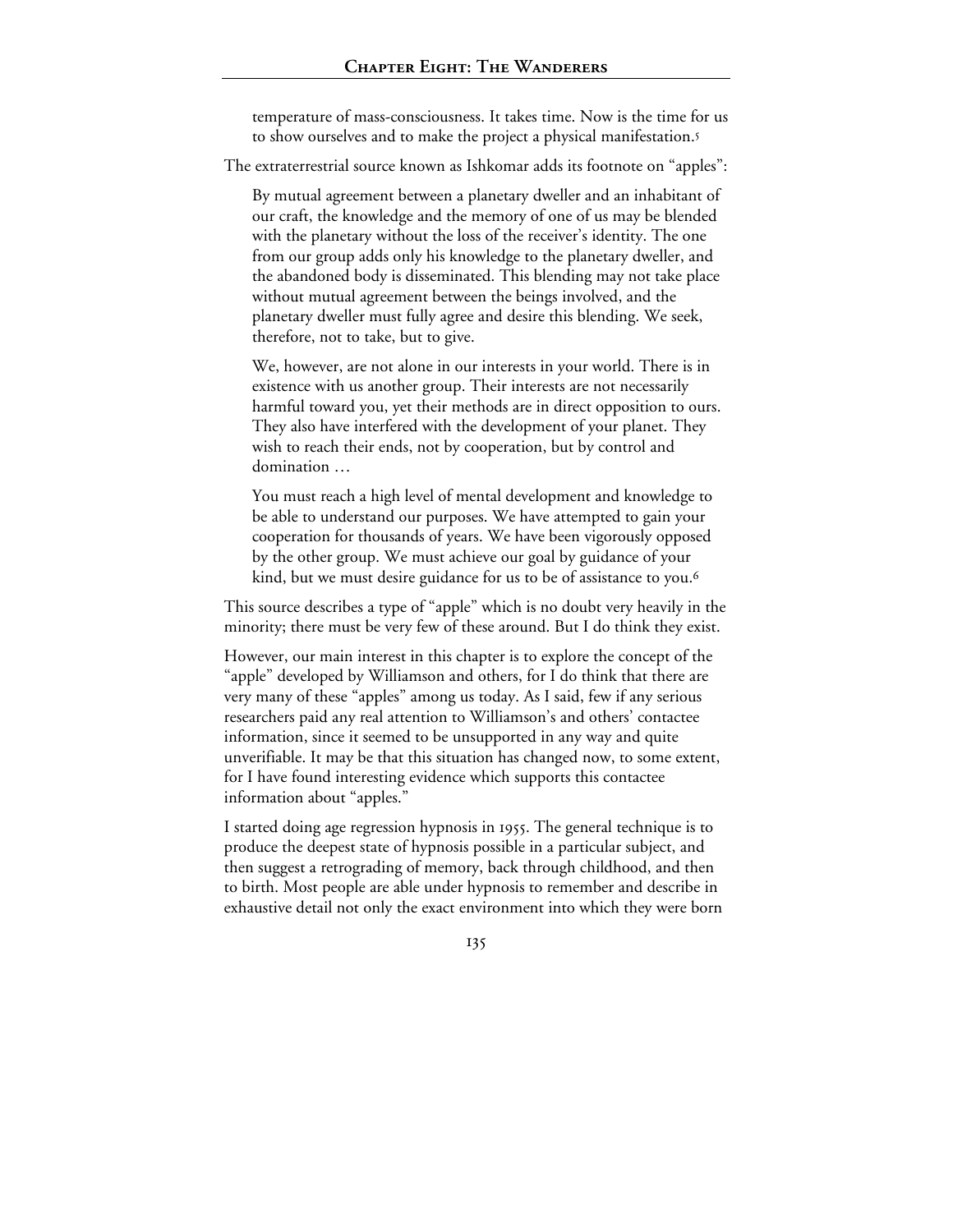but the details of the delivery, sensation by sensation. The subconscious mind seems to store memory independently of the normal functioning of conscious perceptions.

The subject is now at the point of birth into this world, and the suggestion is made that he go further back in time, and remember what has occurred previous to this birth. Most subjects relate several Earth lives as the guide patiently listens and asks questions of the subject. Many, many people are true Earth children in the spiritual sense, and in age regression you find their trail as it leads through tinker, tailor, merchant, thief, etc. However, every once in a while I have come across subjects who, when regressed beyond birth, leave our Earth planes entirely. These seeming "apples" that I have uncovered give information that correlates substantially with Williamson's "apple" data. I have selected material from my files on three of these "apples" because they independently claimed to have known each other as extraterrestrials, and thus their testimony forms a fuller picture, one story fitting into the next. I have edited out the parts of the regressions having to do with this life.

I have deleted the names of the three subjects and substituted the initials "A," "B," and "C" to indicate the identity of the speaker. As you follow this story through, please remember that I am not suggesting that all the "apples" come from this one place described by these three subjects. "Apples" come from many places. Their cultures and personal details vary widely. What they have in common is their motive and mission here on Earth. I am including the personal details concerning this one small group's life in another world, however, because it adds a depth to their fascinating story.

We start with the physical appearance of these people. They look quite human and rather Nordic:

 $\mathcal{C}$ 

## OK, YOUR OWN SKIN, YOUR OWN COLOR WOULD BE DESCRIBED MOST CLEARLY AS WHAT?

Very light. Blonde.

WHITISH?

No. Yellow.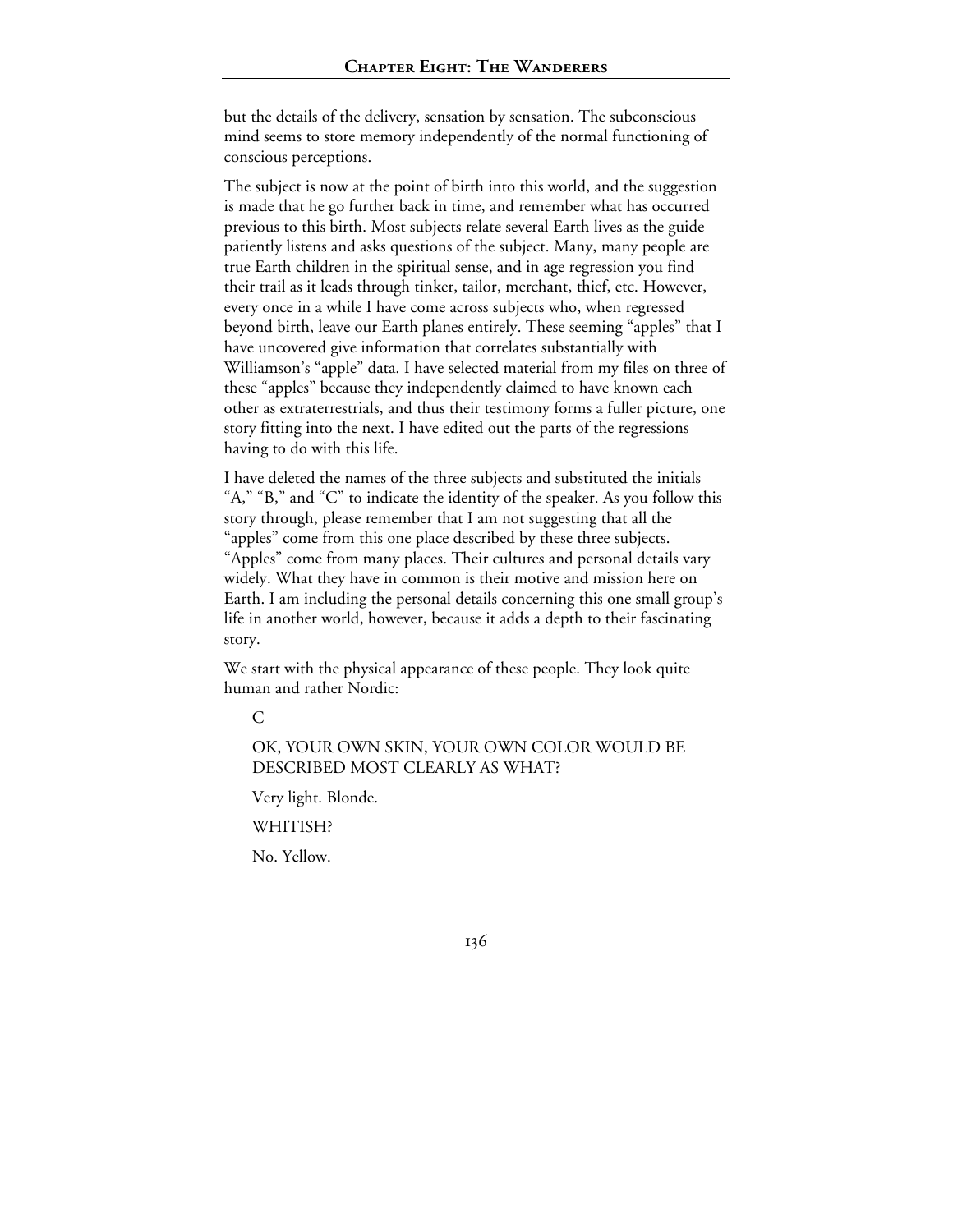A

They are … I keep seeing just one man there.

PICK THAT MAN OUT AND JUST CONCENTRATE ON HIM.

He is tall. There is much bright vibration coming from him. It's very hard to explain appearances. He has long hair.

IS HIS HEAD COVERED AT ALL?

Just by vibration, by white … we see each other and he smiles.

HOW DO YOU FEEL ABOUT THE EXCHANGE OF GLANCES AND THAT SMILE?

I feel that he is somehow important to me, but right now, he's … he's just a good man. We are wearing robes. That is my impression, white robes. Appearances don't mean anything, but there's vibration. But he has such a kind face, all full of light.

IS HIS FACE BEARDED, SHAVEN?

No, it's … he has no hair on his face.

## AND THE COLOR?

It is a golden color.

## HIS HEIGHT WOULD BE ABOUT WHAT, IN TERMS OF FEET AND INCHES?

About seven feet.

IN TERMS OF POUNDS, HIS WEIGHT WOULD BE ABOUT WHAT?

He is so slender … very light.

YOU JUST PASS HIM, AND CONTINUE ON YOUR WAY.

Yes.

One great difference between our Earth race and theirs seems to be the aging factor: they count "time" in quite a different way.

A

YOU ARE ABOUT HOW OLD?

(Pause) It doesn't mean anything.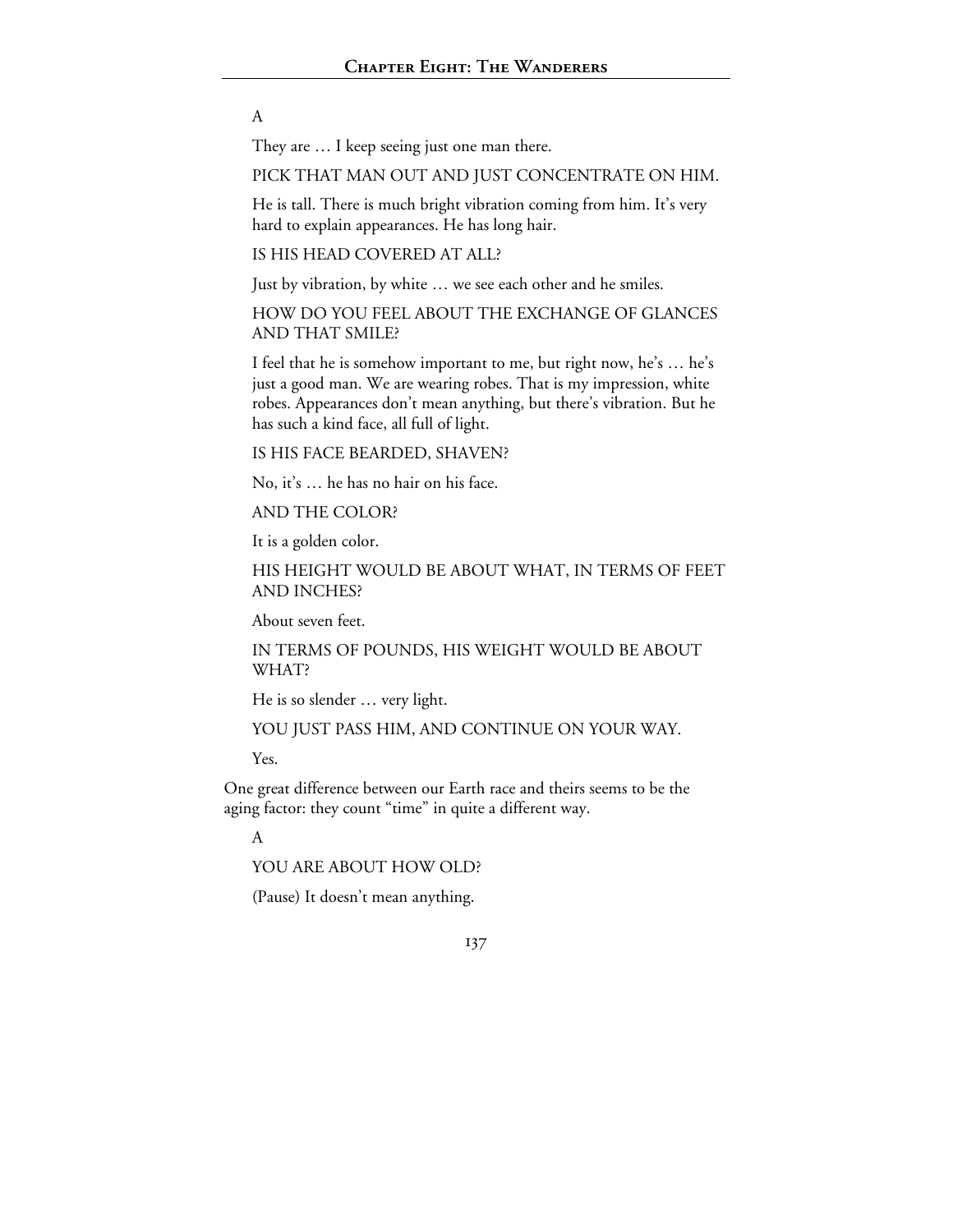## HOW LONG HAVE YOU BEEN THERE?

My body's size is not as tall as this one. But mine has been there for a long time. Age is a hard thing … I cannot see age. I feel old. I feel young. I feel wonderment at what I've seen.

VERY WELL. ARE THE OTHER PEOPLE OLDER OR YOUNGER THAN YOU ARE?

They seem to be perhaps a little older. Once again, age here doesn't show. Well, it shows, but it's not connected with numbers. It is simply physical appearance.

I feel very old and yet when I saw myself I was not old. Today we simply have a different physical appearance.

 $\overline{C}$ 

LET'S GO BACK TO AGE 26 THEN. ONE, TWO, THREE, (snap).

All right. I seem to be rather old.

THEN YOUR YEAR IS DIFFERENT FROM AN EARTH YEAR, THEN, ISN'T IT?

Yeah, must be.

AND YOUR APPEARANCE? AND YOUR MATE'S APPEARANCE? HOW WOULD YOU APPEAR TO BE?

Just the same. But old.

YOUR APPEARANCE DOES NOT CHANGE, BUT YOU JUST PHYSICALLY DETERIORATE, THEN?

It's a slowing down of energy, as much as anything.

The normal mode of person-to-person communication seems to be telepathy:

A

DO YOU COMMUNICATE VERBALLY, BY SOUND?

Not very much. No, most of it is mind-reading. Telepathy. There is not much use for words with the teachers.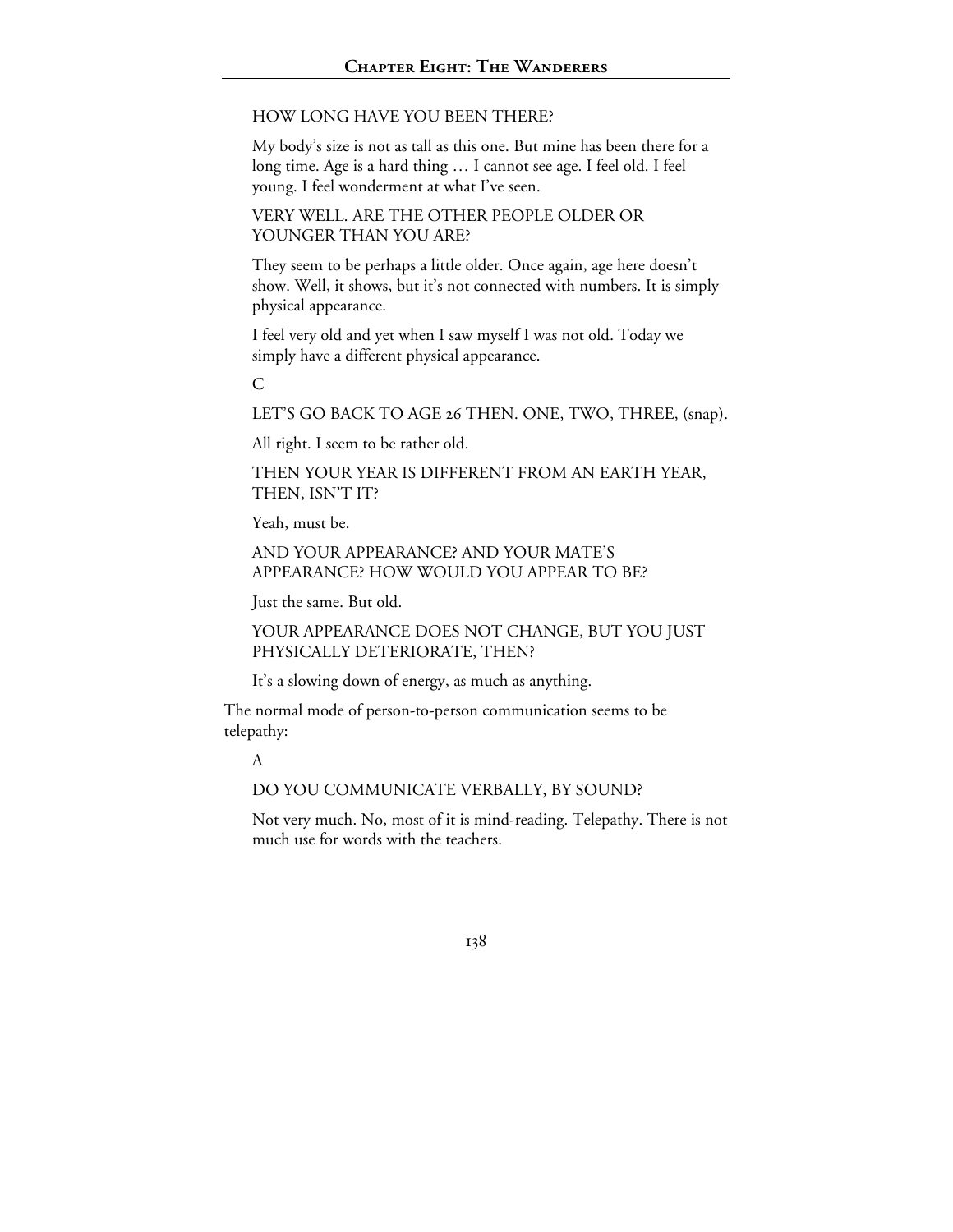#### B

## YES. WHAT ABOUT COMMUNICATING WITH ANOTHER INDIVIDUAL. IS IT BY VERBAL COMMUNICATION, BY VOICE FORM. DID YOU TALK OR LISTEN?

There was some of that, but mostly minds.

## YOU HAD MOUTH AND VOICES AND EARS? SO YOU COULD COMMUNICATE IF YOU WANTED TO?

Yes, but much was done with mind. The … the importance was done with mind.

These otherworlders seem to enjoy considerably more freedom than we as regards the boundaries of consciousness. They have the ability to move out of the physical body in consciousness, very much at will. There are many on Earth who have had such experiences, but it is not common here; it seems to be common there. One "apple" mentioned by George Hunt Williamson, Nikola Tesla, certainly used the other dimensions while he was here. He is reported to have been able to visualize his inventions in precise detail. He would say to someone, "Here is my experiment. Can't you see it? I've been running it for three days. Tomorrow I'll disassemble it and inspect it for wear." The observer could see nothing. Yet with these invisible experiments, Tesla made significant advances in science, and is the father of alternating current theory and application. Tesla was using the power of his mind to create devices on the finer planes of existence. "C" talks about these planes:

Well, in the body, there is a great difference in the potential there. It is known to be greater, so that there are many more different kinds of people there than here.

## AM I TO TAKE IT THAT YOU ARE TALKING ABOUT LEAVING YOUR BODY?

Not exactly. It is an extension with oneness with the body yet the dimension extra other than you can work in and affect you here, and it is real, and it is a lot of fun. It is not a leaving of the body, it is not a dissociation from the body; it is an extension of intelligence, not through the body but the other way around. First the dimension which means you can move in and out of the body into the extensions of the body into different dimensions, then by these it is much more easy to be helpful. It is difficult to be of use when kept within the body,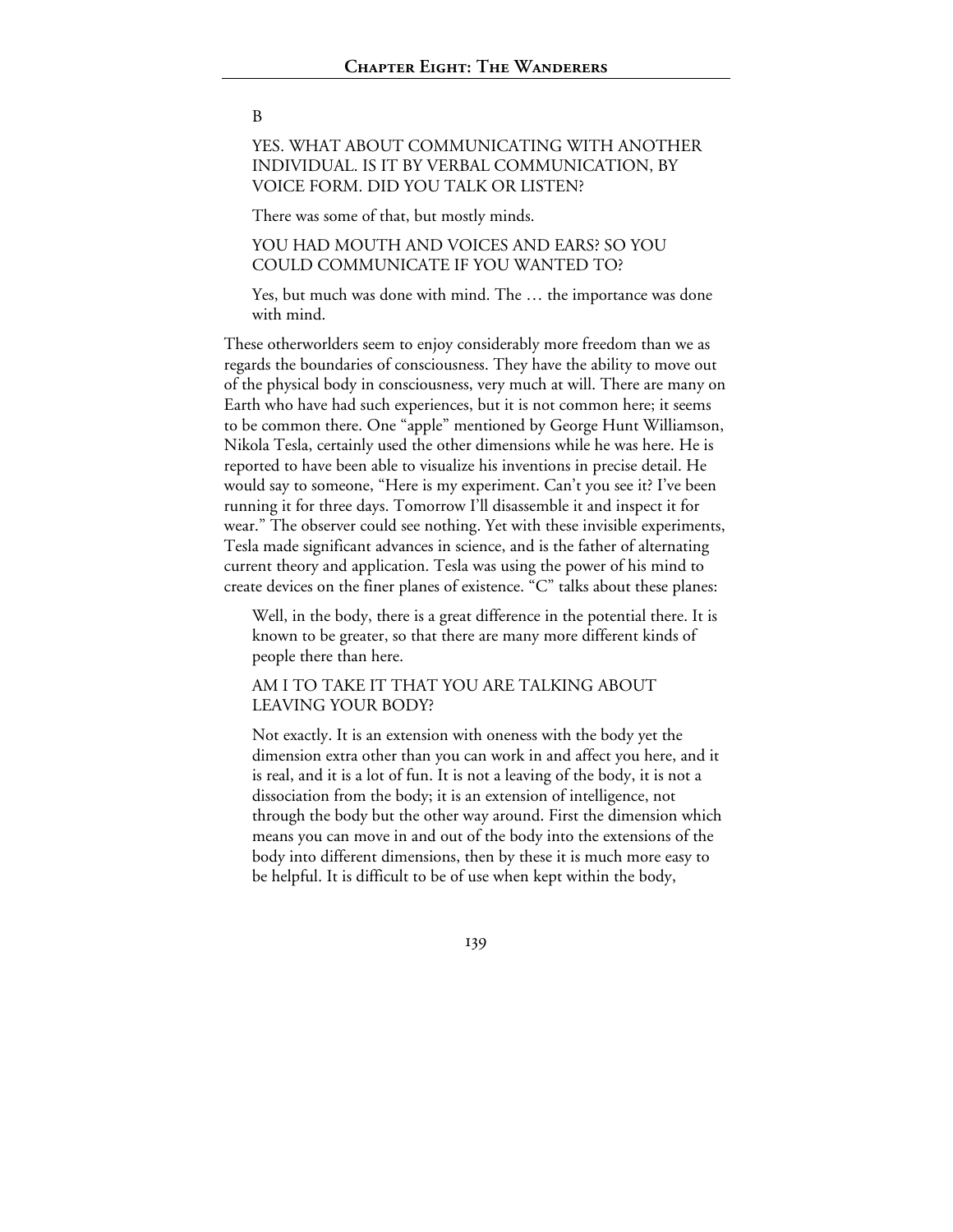without the other dimensions. Yet there were dimensions there that we could not enter although we knew of them.

To these "apples" on their home planet, death does not seem to pose the threat it tends to on Earth. Life and death seem to be perceived with some clarity as one flowing substance.

 $\mathcal{C}$ 

ALL RIGHT. I BELIEVE YOU ARE GOING TO LEAVE THE LIFE HERE SOON?

Yes.

YOU WILL NOT APPROACH THE AGE OF THIRTY?

No.

IS IT A TRAUMATIC EXPERIENCE?

Not at all.

ALL RIGHT. WILL YOU GO TO THAT POINT?

My heart stopped. That's all.

IS YOUR MATE WITH YOU?

He was, yes.

HE WAS? AND WHAT HAPPENED TO HIM?

I don't know.

HE'S STILL ALIVE?

He stayed by where I was for a while.

AFTER LIFE HAD LEFT THE BODY, IS THERE A SOUL AS WE KNOW A SOUL AND WHAT HAPPENS TO IT?

Yes. I stayed there for quite some time.

WHICH WOULD MEAN FOR A FEW DAYS, OR A FEW WEEKS, OR … ?

I waited for my mate. He taught for some months.

YES. IS HE AWARE OF YOUR PRESENCE?

Oh, yes.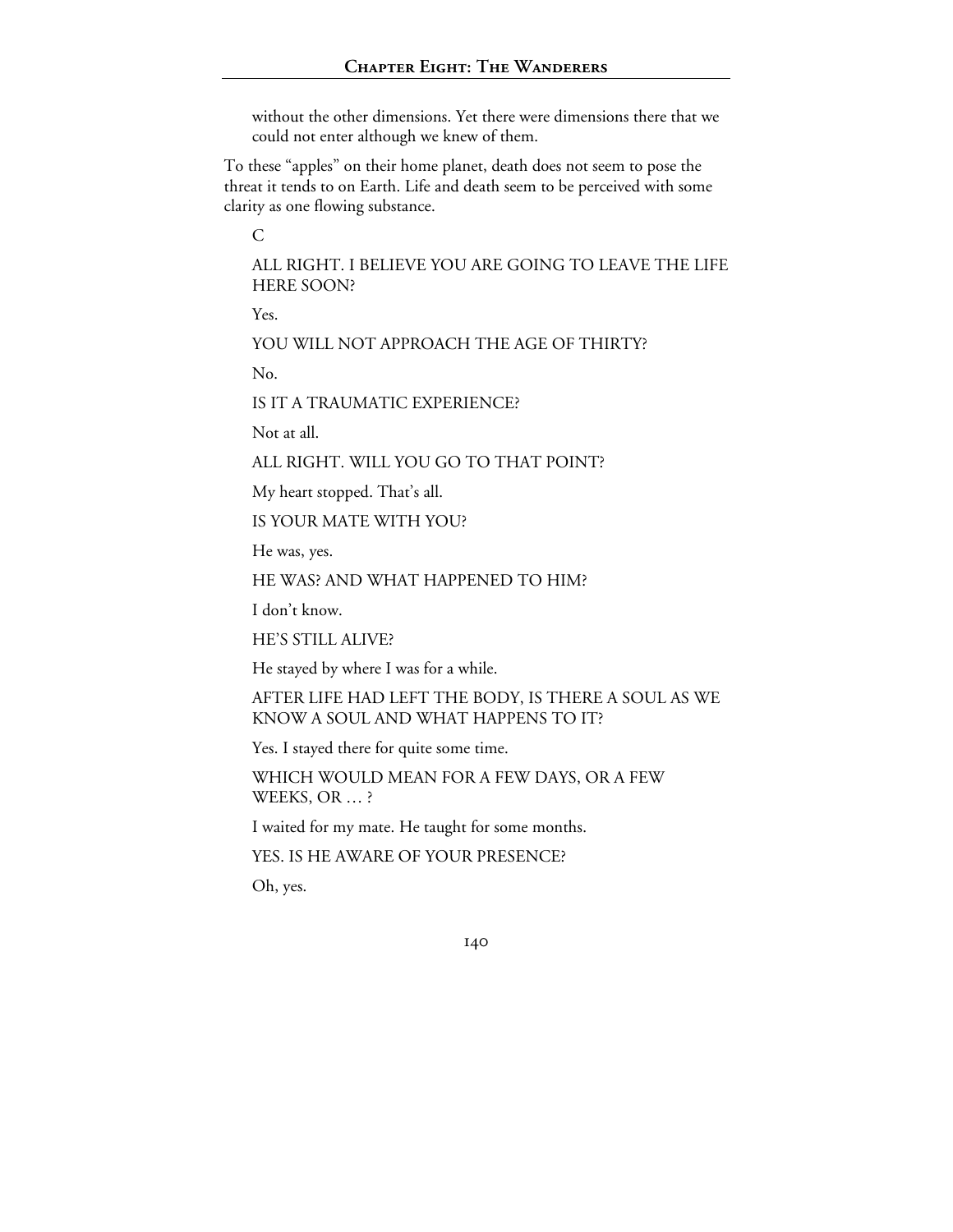#### B

YOU LEAVE THAT PLANET? WHEN YOU LEAVE WILL YOU DIE A DEATH, OR WILL YOU JUST TRANSFER OR MOVE ON? HOW WILL IT WORK OUT?

It has to do with the ship, but … I will have to leave here, but I don't understand about the death. When it … I just know … I believe the leaving takes place without the body, but it has to do with a ship. But there will … there is a body, but it is not the same as a tangible one. That one is … I believe … it is unnecessary for the journey.

THEN HOW DOES THE SEPARATION TAKE PLACE? WILL YOU GO UP TO THAT POINT, AND TELL ME STEP BY STEP? HOW DOES THE SOUL GET INTO THE SHIP AND LEAVE THE BODY? IF THAT'S WHAT HAPPENS.

I'm ... ss ... I'm on a ... I look ... looking, over the temple can see it … The time … somehow the leaving is connected with that. With the ship … I see them …

HEROTA, WILL YOU GO ON UP TO THE DEPARTURE, AND DESCRIBE IT VERY CAREFULLY FOR ME.

I am old. Old …

HOW DOES IT TAKE PLACE? HOW DO YOU GET THERE, HOW DO YOU GET INTO THE SHIP, DOES THIS TAKE PLACE—

It seems … it seems that the old beloved shell is no longer needed and, as we go in the ship, we become new. We become new and young, but not with physical bodies at this time, but new and young. (sigh) Spirit bodies like—bodies, but not the same. But the sadness of leaving disappears with the old shell that was much loved. And we're new and ready. (sigh).

So we begin to get a picture of the tall, fair race of people that live a manydimensioned life, whose basic consciousnesses dwell less on the things of the body and more on the things of the finer planes than perhaps do ours on Earth. What sort of environment do these "apples" enjoy? First, it is definitely stated that the planet is not Earth: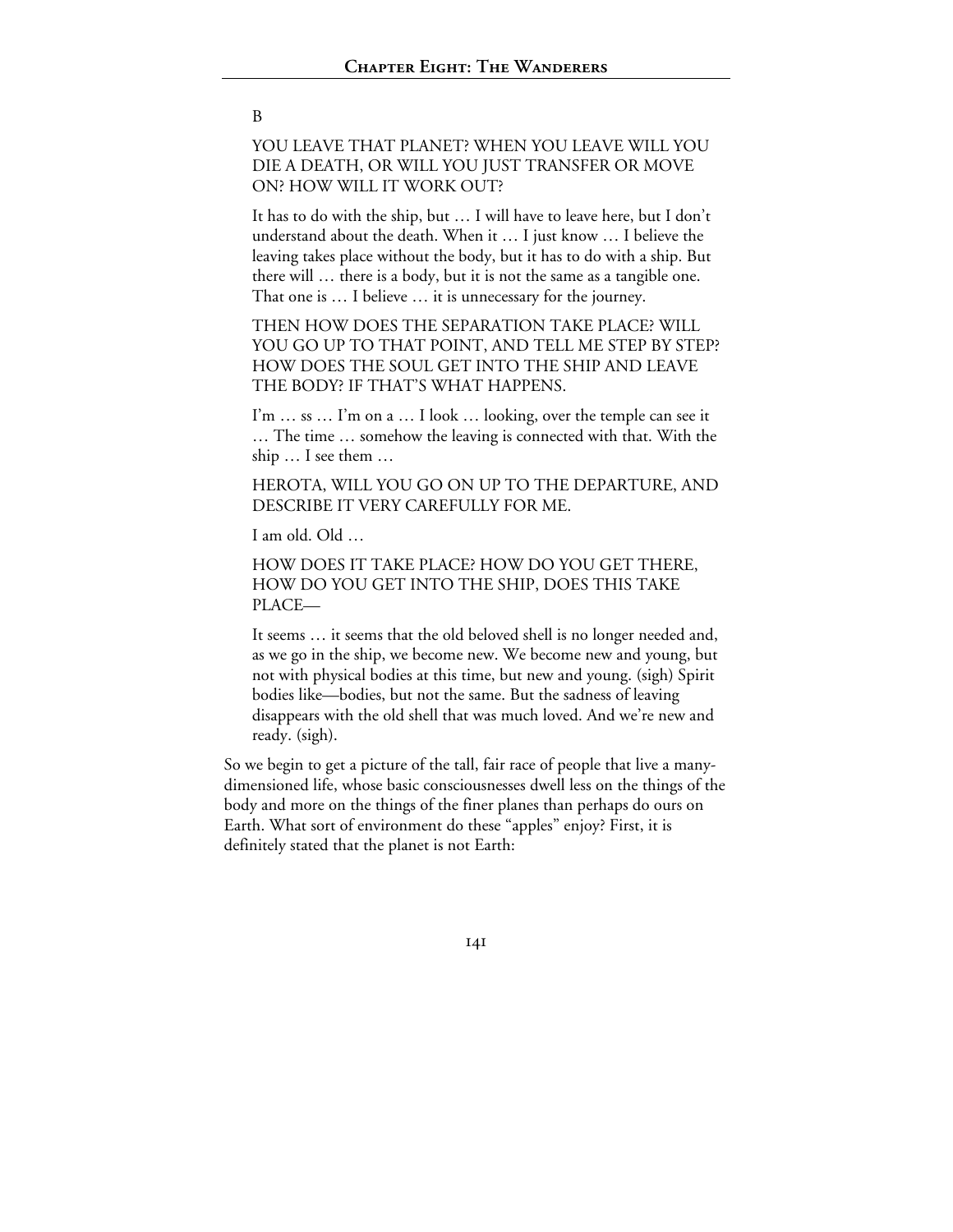A

DO YOU KNOW WHERE YOU ARE? ARE YOU ON MOTHER EARTH?

No.

## DO YOU HAVE ANY IDEA WHERE YOU ARE?

No …

B

UNITED STATES, OR EUROPE?

No, no, it's no place that I've seen on Earth. I don't think it's part of Earth. It's no place that I've seen here. But I don't know.

Though the planet is not Earth, it seems to be quite Earthlike:

A

OK. IS THERE AN ATMOSPHERE?

Yes.

 $\overline{C}$ 

DOES THE PLANET HAVE AN ATMOSPHERE? IS IT SOLID, LIKE THIS ONE?

The Planet's a lot like this one.

SAME GRAVITY?

No, not quite. Slightly easier to get around. But very similar. Very similar.

WHAT IS IT LIKE?

Nice. Much water, little land, great riches in the ocean, great minerals. Ah, that's it. That's why they're all metal.

"They" refers to the buildings the subject had just talked about.

B

DO YOU HAVE LAKES, RIVERS, STREAMS, OCEANS?

There is water.

OK. DO YOU HAVE FISH?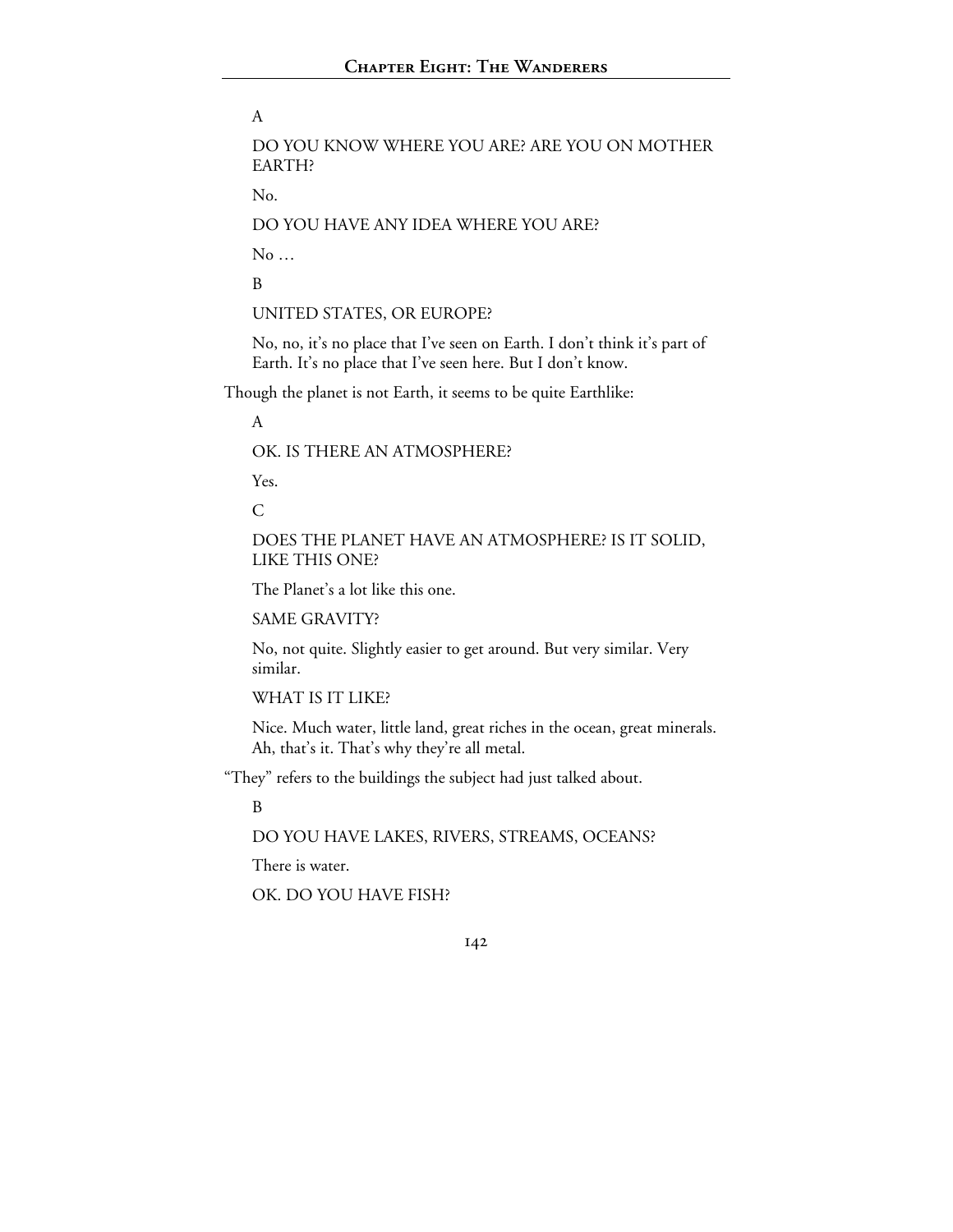I don't know. There is much water.

Their planet, call it Otherworld, has the same day-night that we do, suggesting that they also revolve.

A

DO YOU GET TIRED, AND REST AND SLEEP?

Yes.

IS THERE ALWAYS DARKNESS, OR IS THERE LIGHT AND THEN DARK?

Light and then dark.

THERE IS DAY AND THEN NIGHT.

Yes.

B

NOW, YOU MENTIONED, HEROT, THAT IT WAS DAYLIGHT, AND THE SUN WAS SHINING. IS IT ALSO NIGHT TIME?

There is. I don't see that there is night now but I know that there is.

There seem to be cities and country, though apparently not like our rural areas:

## B

ALL RIGHT. NOW, WHERE DO YOU LIVE? WHERE IS ALL THIS TAKING PLACE?

This place is removed from a city, but it's perfect. It's not like wild country, it's perfect. It's harmonious.

Not in the city. Like the country, but … there's a sidewalk that goes from down the hill up the hill. I'm up the hill. There's … almost a circle where I am. And then down the hill again.

HOW MANY ENTITIES WERE ON THAT PLANET?

I don't know.

THOUSANDS?

I don't know. I have impressions that there were cities. This was not part of it, exactly.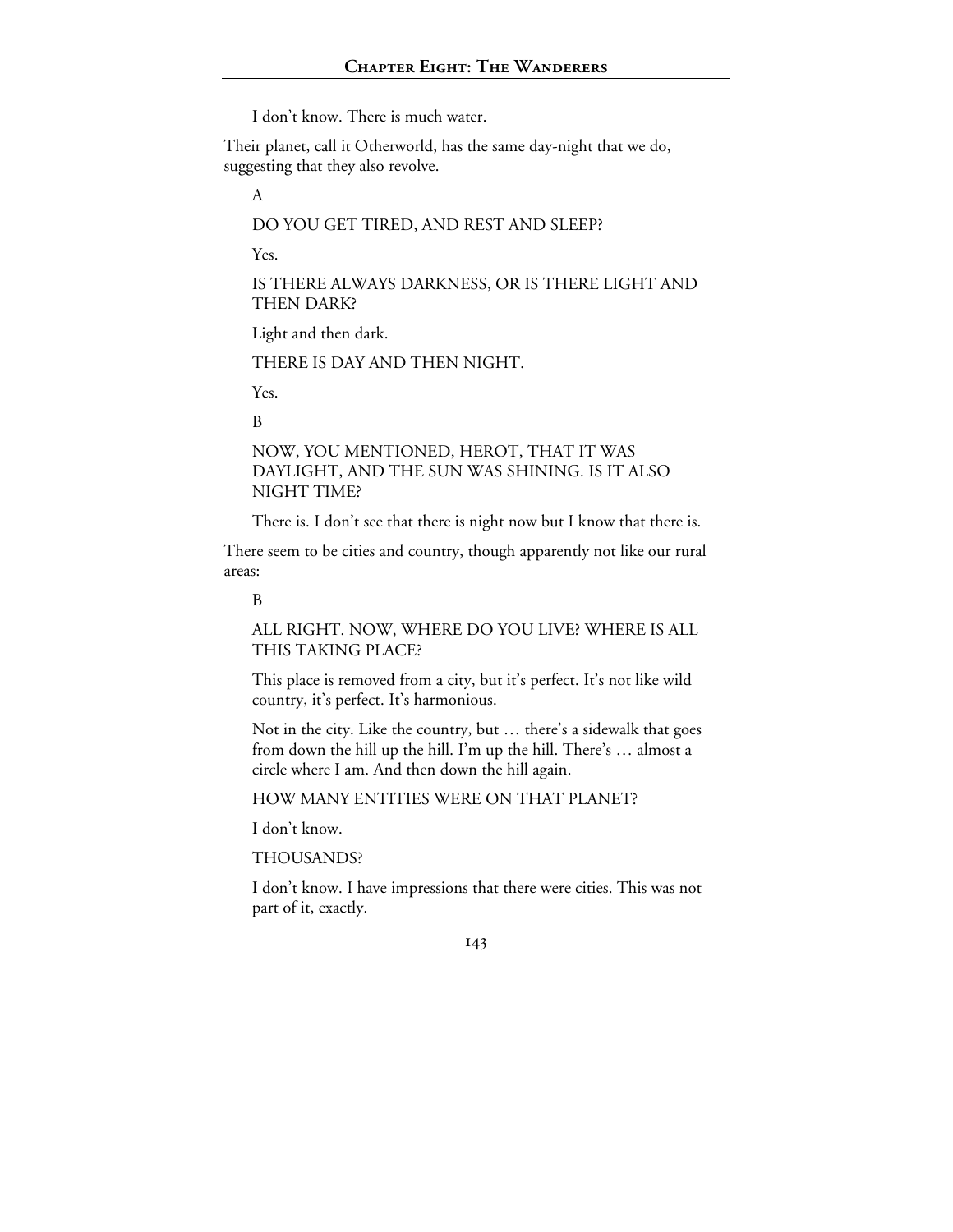MILLIONS?

Many, but I … I don't really see the rest. I see our part, here.

Here is some description of the cities on Otherworld: streets, people, metal buildings.

A

DO YOU HAVE A HOME?

It seems like I am just walking down the street, down this long …

OK, TELL ME ABOUT THE STREETS. AND ABOUT THE PEOPLE, AND THE TRANSPORTATION.

I don't see any transportation. People are out on the streets. I am just walking, and there are children. I play. They all wave. A very happy time.

 $\mathcal{C}$ 

It seems like what I saw was a lot of metal, like metal buildings, something like that.

GO AHEAD WITH IT.

OK. It seems that I am a young boy or girl of apparently another world.

GO AHEAD WITH IT.

And the world has metal buildings.

A

NOW AS BEST YOU CAN, TELL ME ABOUT THESE BUILDINGS … WINDOWS, ROOFS, WALLS, LIGHTS—

They've got glass tops—domes—just smooth. I can't see them here, windows or anything like that. There seem to be roads—wide roads that wind around through the domes. On the right there's some tall structure, I can't … I don't understand—at least that's where the things that are going up in the air are coming from.

AS WELL AS YOU CAN, DESCRIBE THE TALLER STRUCTURE.

Well, it seems circular on the very top, but it's much taller than the rest of the city. It's like a long diamond shape except that it goes in in the middle instead of out. It's circular at the bottom and at the top.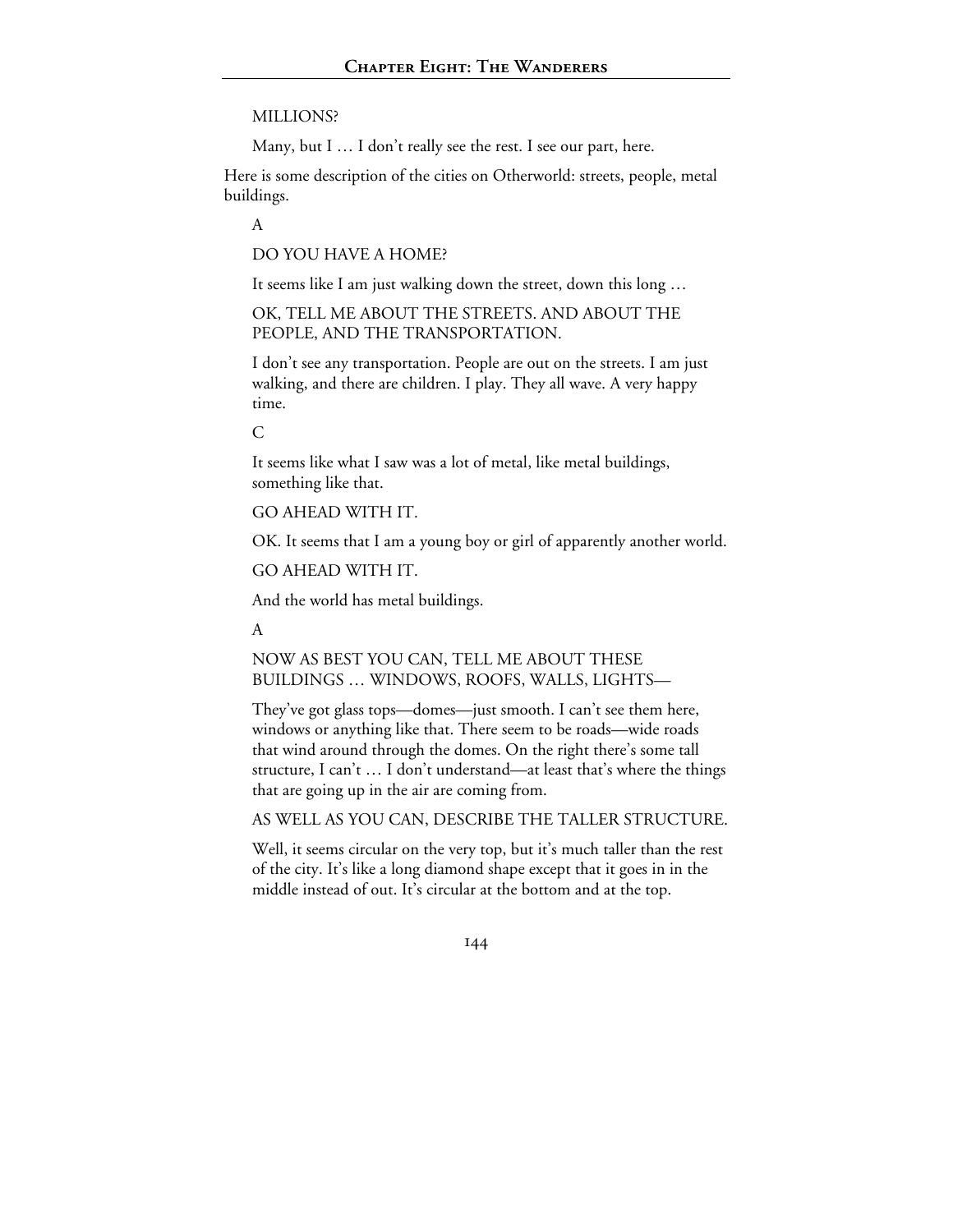IN OTHER WORDS, IT'S LIKE A BIG HOUR GLASS?

Right.

OK. NOW THE FORMS GOING UP IN THE AIR. ARE THEY COMING FROM THE TOP OF THIS STRUCTURE?

I don't know. At first I saw something go up, maybe two things go up; now I don't see them.

THINGS? LIKE WHAT?

Objects.

SOLID OBJECTS? BALLOONS?

No, solid objects, round …

A CRAFT?

Most probably. It's too hard to say.

WAS THERE ANY SOUND INVOLVED?

No.

OK. BUT THERE WAS A LIGHT THAT WAS IN THIS?

Yes.

Here is further information on the craft which seemed to be coming out of the tall structure:

B

WHAT ABOUT TRAVEL? DO YOU HAVE VEHICLES?

Hm … somehow … from the …

HOW DO YOU TRAVEL FROM ONE CITY TO ANOTHER? ON THE GROUND, OR UP OFF THE GROUND?

I saw, from the top of this, I can't tell if it's the temple, I think … I, no, I can't tell if it's the temple, but its a rounded building from the top of which metallic, round vehicles come and go. I just see the glimmer in the night.

OK, DESCRIBE THOSE VEHICLES. DO THEY HAVE WINGS, LIKE AIRPLANES?

No, no, no. They … (pause).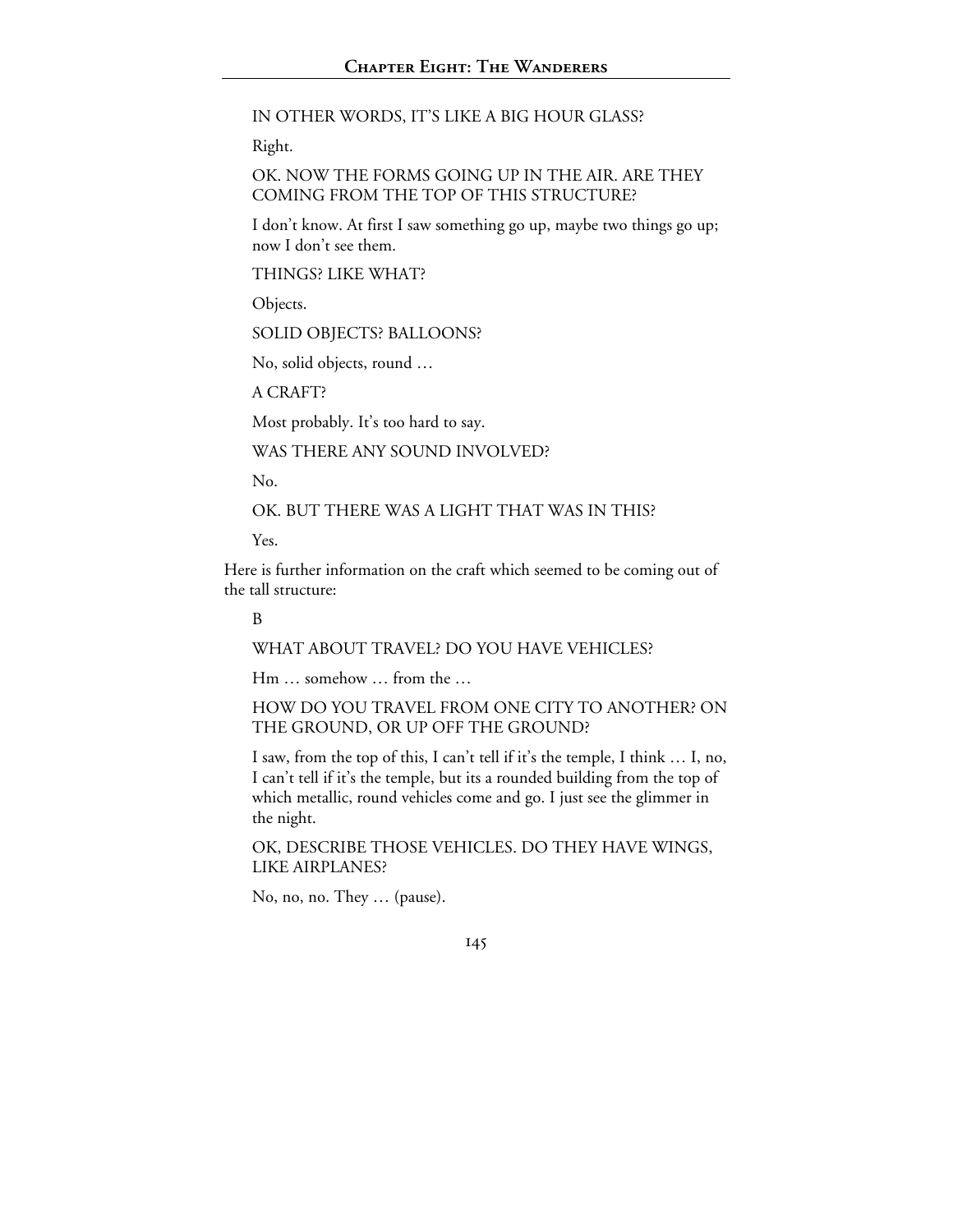## HOW DO THEY LIFT UP AND SUPPORT THEMSELVES? AND HOW DO THEY GO?

It has to do again with these things. …invisible conce …

THE ELECTROMAGNETIC WIRES.

It's invisible, but it has to do with that.

YES.

Um, but it's … they're metallic. I can only see them from a distance.

HAVE YOU BEEN IN THEM?

At this moment I am looking from a distance. As … There seems to be …

THERE SEEMS TO BE WHAT?

The way of seeing out comes from the side. There is a … a … as in a brim of a hat, all around, sloping slightly upward to the windows around, and then a slightly sloped top, but mostly these that I see are, not flat but more round, more flat than elevated. They're round, with the lip of the hat going slightly upward, and windows around at that point where it meets. The top with nothing on, the top is smooth, and silver, blank. It has almost a white light in the starlight. There are more than one, they, they are to be used.

The craft sound suspiciously like what we would call flying saucers—a very painstaking description from a subject who had not previously pored over pictures of such vehicles.

"B" also tells us about what communications are like on Otherworld:

WHAT ABOUT COMMUNICATIONS FROM ONE CITY TO ANOTHER? DID YOU COMMUNICATE?

Invisible wires. Wires—that comes to mind. They were wires but they were not visible.

DID YOU COMMUNICATE WITH …

Mag …

YES, GO AHEAD.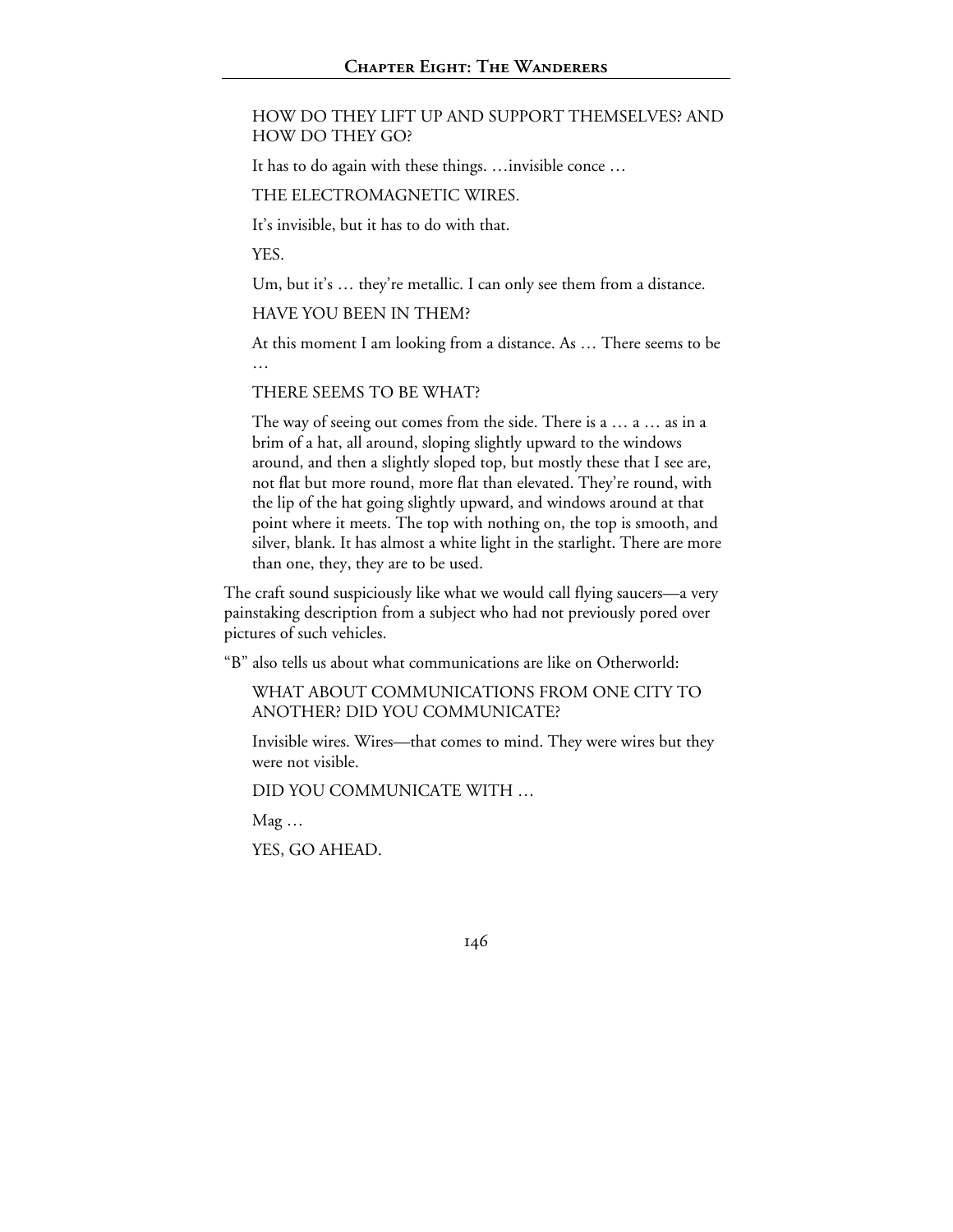Ah … not … magnetic … I don't know the concept, I know, I can't it was through hidden wires, wires hidden, they were not visible. Um, but they had to do with … something magnetic—Electromagne … ?

## ELECTROMAGNETIC?

I don't know what, but they were ours, the communication of the power from the temple, and any communication needed came from those. Came from this. But it was like invisible lines going out that had, that had power.

Although each subject was questioned to some extent about the political and governmental setup of their country or planet, no information was forthcoming from these people, who in their Otherworld life must have been quite uninvolved in politics, either because of their place within their society allowing them freedom from the day-to-day politics of the culture, or because their culture was not a politically structured one. It seems possible that people who have mastered the extraphysical dimensions described earlier, and who are telepathic, might well be able to function as a society without the ponderous bureaucracy and decision-making machinery of our political systems.

The Otherworlders had a good deal of trouble trying to express where their planet was in relation to Earth:

 $\overline{C}$ 

### CAN YOU GIVE ME ANY IDEA OF WHICH PLANET WE ARE TALKING ABOUT?

No.

### ALL RIGHT. NOW, IN TERMS OF EARTH TIME, ARE YOU AWARE OF OTHER PLANETS IN THE SOLAR SYSTEM OTHER THAN YOUR OWN?

Yes.

ALL RIGHT. ARE YOU AWARE OF PLANET EARTH?

 $N_{\Omega}$ 

### ALL RIGHT. WHICH PLANETS ARE YOU FAMILIAR WITH? DO YOU KNOW ANY OF THEM BY NAME, OR DO YOU CALL THEM NAMES?

I don't know.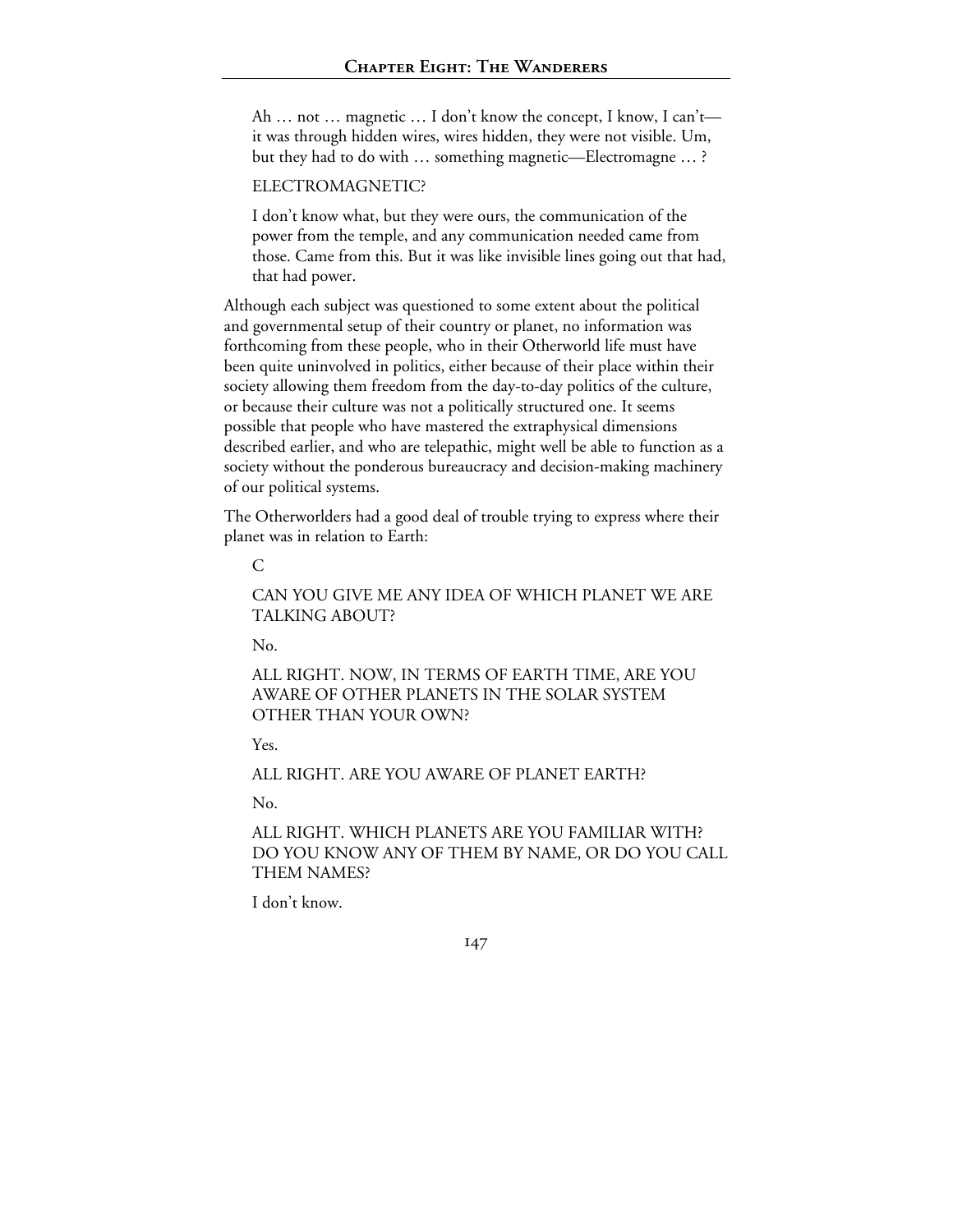ARE YOU OF THE SAME SOLAR SYSTEM AS THE EARTH? DO YOU HAVE THE SAME SUN?

No.

A DIFFERENT SUN?

Yes.

A DIFFERENT UNIVERSE, THEN?

Same universe, different time. Different dimension.

ALL RIGHT. SAME UNIVERSE, BUT IN A DIFFERENT DIMENSION OF THAT SAME UNIVERSE?

Yes, that's right.

ALL RIGHT, I UNDERSTAND. IN TERMS OF TIME, HOW WOULD YOU DESCRIBE THAT AS RELATED TO EARTH TIME OR UNIVERSAL TIME.

Time. I see more … I see time easily. I am not as able to move about, yet I can … time is more like water. It is more easily penetrated.

SO YOU DO HAVE AN UNDERSTANDING OF TIME, AND A WAY TO DEAL WITH IT, THEN?

Yes.

NOW, THE FACT THAT YOU ARE TEN YEARS OF AGE. WOULD THOSE TEN YEARS RELATE TO TEN YEARS OF EARTH TIME?

It is of the body.

There is more room in time. We can move about and live and be in more depth.

A

HOW FAR IS EARTH FROM WHERE YOU ARE, IN ANY TERMS OF MEASUREMENT THAT YOU USE?

There is no measurement. It is just there.

IT'S A DIFFERENT DIMENSION? CAN YOU SEE THE EARTH FROM THAT PLACE?

No.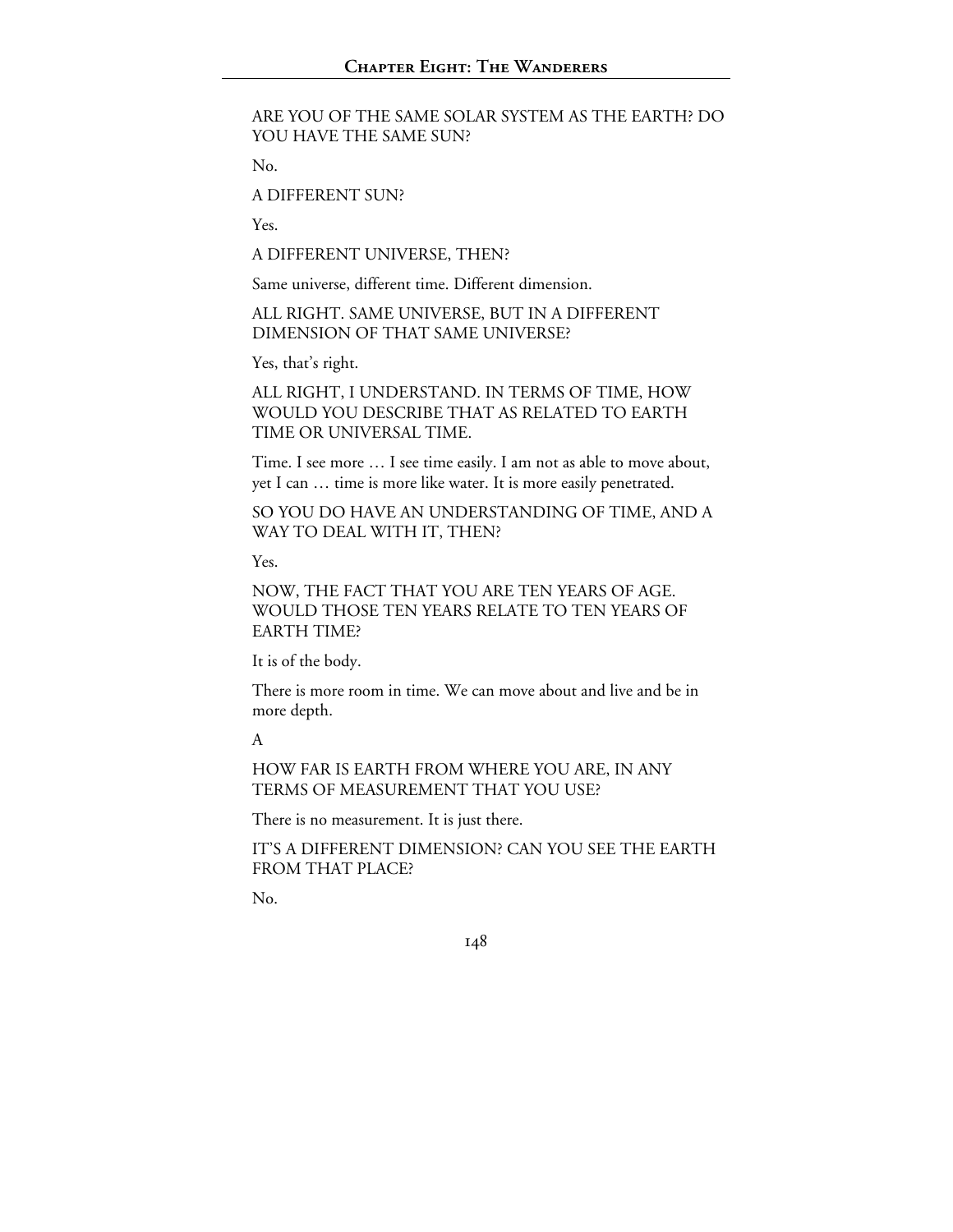One last note about the Otherworld environment: their relationship with the animals:

FISH? BIRDS? ANIMALS?

They are there, but they … They are there, but they are there as a guest when they are there. They are not always there but they will come and visit.

B

BUT YOU HAVE AN ANIMAL KINGDOM THERE?

They are there, but I don't see them now. But they are there and they are our friends.

FROM YOUR MEMORY ARE THEY SIMILAR TO EARTH ANIMALS?

I … I don't see them. But there are animals there, that are …

CAN YOU COMMUNICATE WITH THEM?

Without words.

On this slightly whimsical note we turn to the question of what the family life is like on Otherworld. The three subjects report a kind of extended family setting which is often attempted these days by communal groups.

 $\mathcal{C}$ 

NOW YOUR STRUCTURE, FAMILY. DO YOU HAVE BROTHERS, SISTERS?

It's not like we understand here.

OK. AS BEST YOU CAN, TELL ME THE STRUCTURE.

We're born like here. We're all of the same kind, but our people form attachments to those of natures which are harmonious not in a single but more in a community … very close, like a clan. We make no difference. I have many, say, seven or eight parents.

YOU DON'T KNOW WHICH ARE YOUR REAL PARENTS?

Yes.

YOU DO KNOW.

Yes.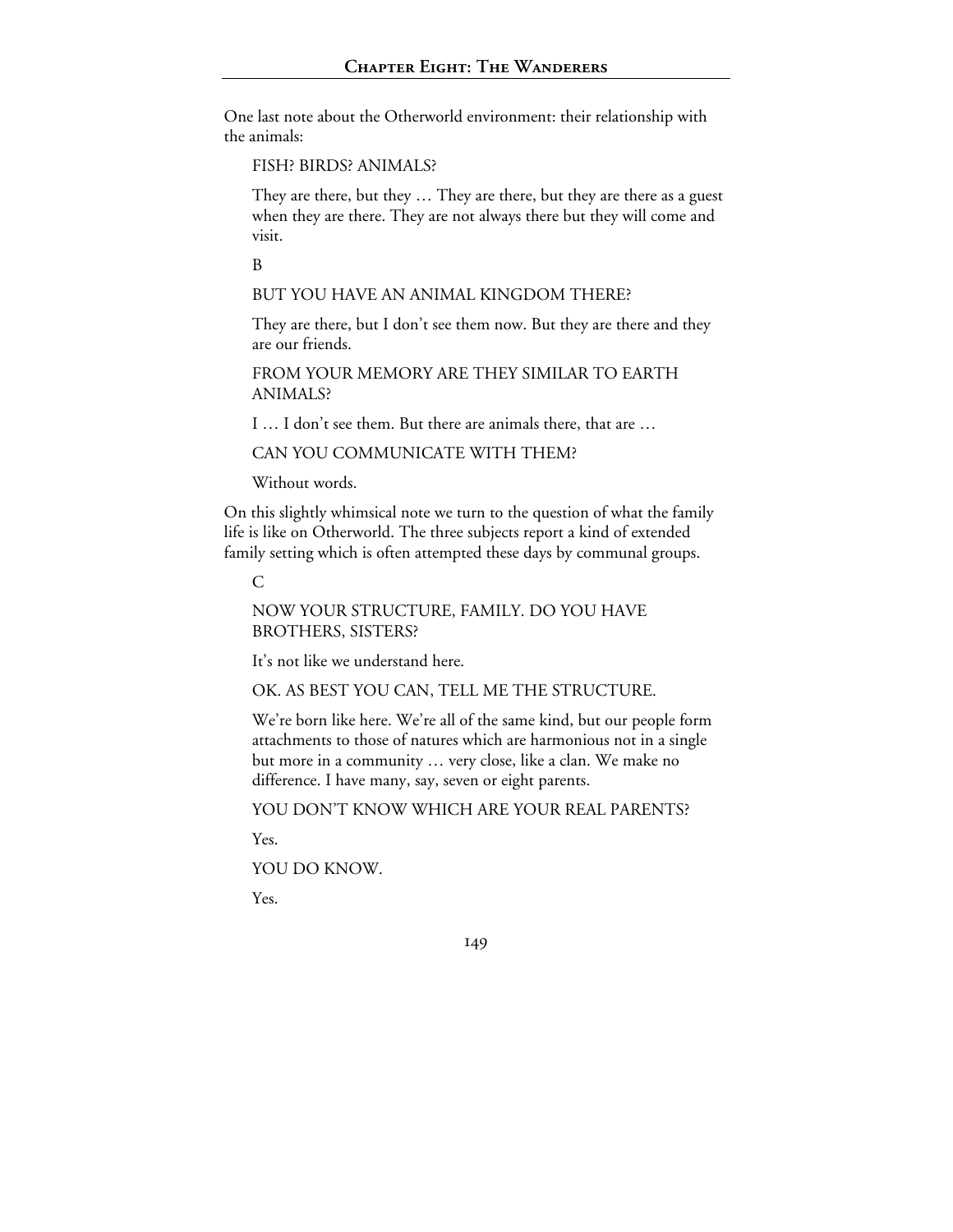### BUT YOU HAVE SEVEN OR EIGHT PARENTS?

Yes.

### NOW, DO YOU ACCEPT THESE AS BEING REAL PARENTS OR ADOPTED PARENTS?

They are parents.

NOW YOU WERE BORN TO ALL OF THEM?

We know who planted the seed, but the bonds between the community are completely more real than the body. Each of my parents would do anything for me. Each of my brothers and sisters make no difference about the body. We are all of a home.

NOW, YOU WERE BORN FROM ONE MOTHER.

Yes.

BUT MANY FATHERS?

No. Mated. There are mated relationships in privacy. And also each has privacy.

#### ARE YOU IN RELATION TO EACH OF THOSE?

What you say, "blood"—with only my Father and my Mother of the body. But I am of a family bond within the clan.

B

ALL RIGHT. HEROT, LET'S GO ON, NOW. LET'S MOVE UP LATER THAT DAY, OR ANY DAY, TO THE EVENING. ONE, TWO, THREE, (snap).

I see a smaller dwelling that's round, of the same material, that is somewhere near the temple. I think there are other of these houses also. We gather … I believe this is where we eat. There are shining floors there.

#### WE? YOUR FAMILY?

Not in a tight sense. It's … a purpose. Family of purpose. But I believe actual parents are there.

We go on now to take a look at "B"s evening meal: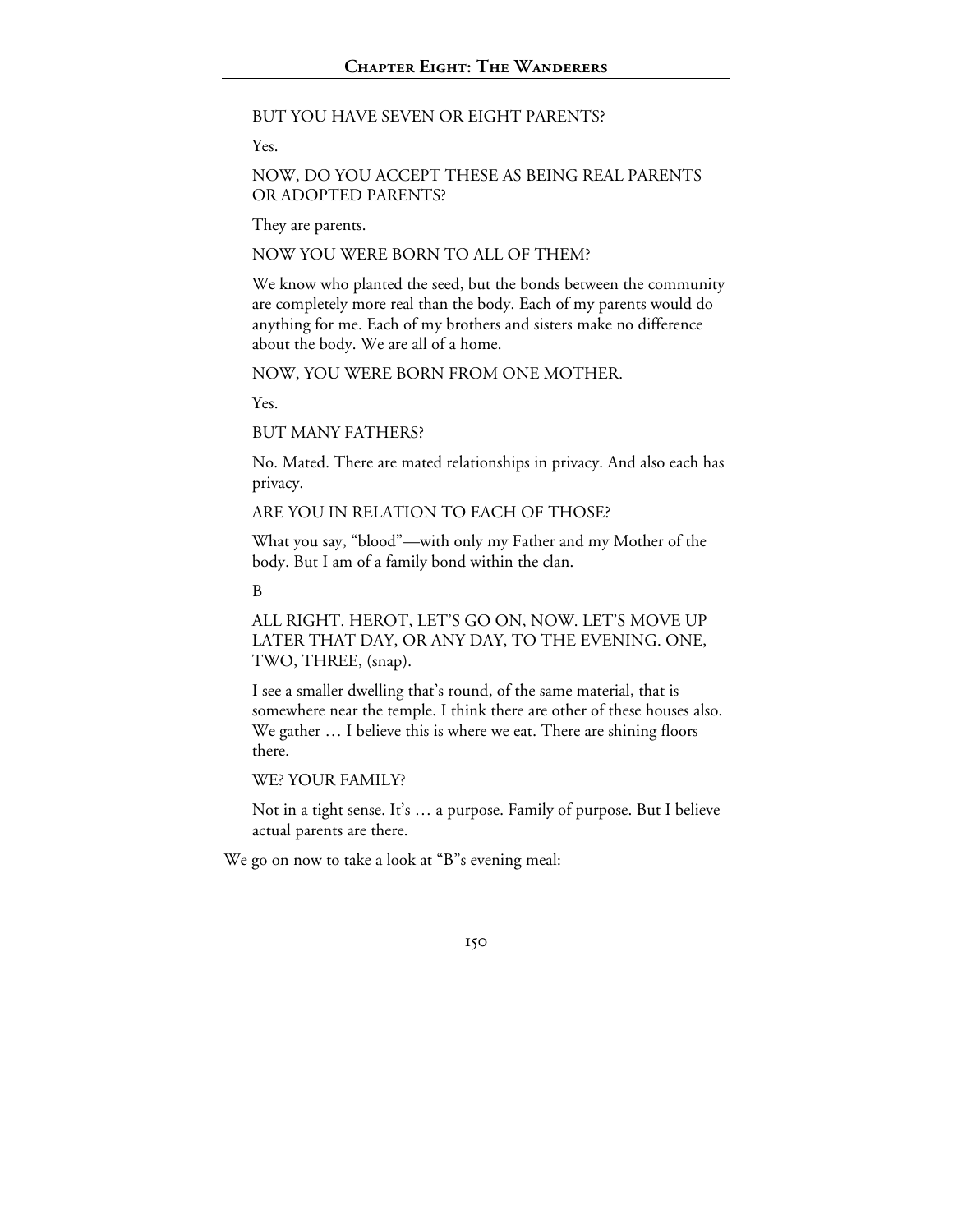#### B

### YOUR MEALS WOULD CONSIST OF WHAT?

No animals, no animals we're eating. It's like a broth, but it's not of animals. It's a gold … white dishes. Dishes not like dishes. Warm … anyway, there are no animals in it. It's not harming anything. And the things we eat out of, they're … these bowls. It's almost like a marble, they're like with ornate things around them, I mean, ornate, the same material, they're not like bowls, here.

COULD YOU DRAW A PICTURE OF ONE IF I GAVE YOU A PIECE OF PAPER?

They're like on a stand, with things coming down and holding them onto the table, and they're white, almost like marble, but not as heavy. It's like a ceremonial bowl. And all of us, there's a large one in the center from which we all eat. Someone serves us.

THE BROTH IS MADE OF GRAIN AND VEGETABLES?

I don't know. It's thick almost like …

PORRIDGE?

But it has nothing granular in it, you can see it's smooth and fairly thick and golden.

UM HUM. SOMETHING LIKE CREAMED POTATOES OR PUMPKIN? THAT TEXTURE, THAT DENSITY?

Yeah.

BUT YOU DON'T EAT FISH.

No.

"A" and "C" also talk about food:

 $\overline{C}$ 

THE CROPS OF YOUR PEOPLE ARE?

In the body, the crops are grain, and a type of root, like the potato, and other—many other—things familiar to those who are like us everywhere.

A

TELL ME ABOUT THE FOOD. WHAT FOOD DO YOU EAT?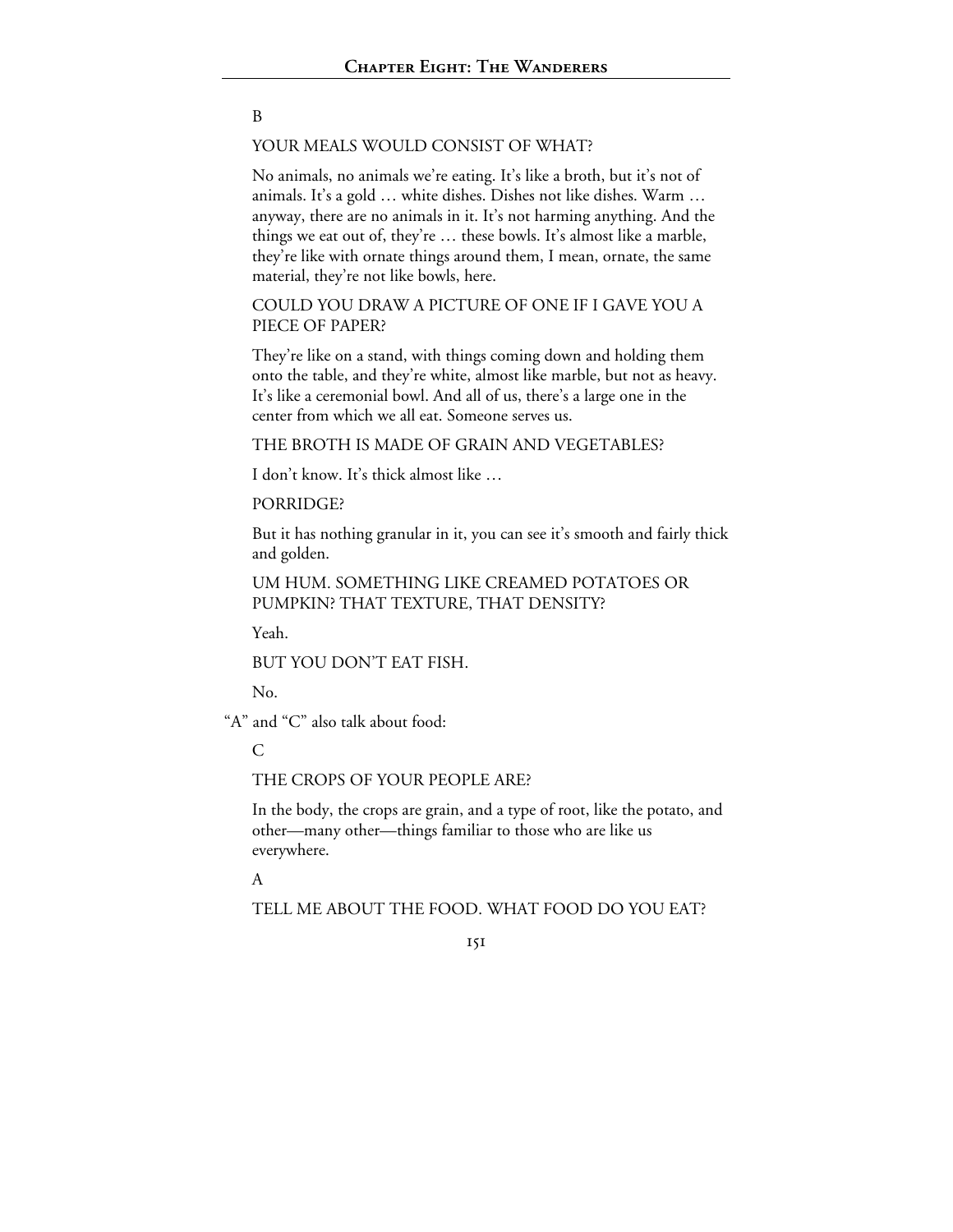It seems that … that you can think it, (Words inaudible) … teachers … Everything seems to be a lot by thought. I can't see people growing food, or making clothes—

Everything is just there, if you want it there.

DO YOU WORK, EAT, AND SLEEP LIKE HUMAN PEOPLE DO?

I am being trained not to do so much of that. Other people do more.

The clothing which these three wear is very simple and monklike:

B

I'm just waiting by the temple for something.

VERY GOOD. LET'S JUST WAIT THERE. WHAT ARE YOU WEARING?

White robe. White, loose garment.

A

ALL RIGHT. WILL YOU TELL ME ABOUT YOUR MANNER OF DRESS AND CLOTHING?

It is like … with robes.

OK, THOSE ROBES ARE MADE OF WHAT?

(Pause) Cloth.

DOES THE MATERIAL COME FROM THAT PLANET?

Yes.

Presumably the Otherworlders have other garments which they can use when they need to be more active than they are in this temple life. One of the subjects has mentioned to me, not while in hypnosis but afterwards, that she had seen herself in a sort of jump-suit or ski-suit, comfortable and formfitting, while she was on duty working off the planet.

Earlier I mentioned that I could not find a political consciousness within these three people. However, they do seem to have a government, but one which is dedicated totally to service, rather than to the running of a governmental self-perpetuation machine: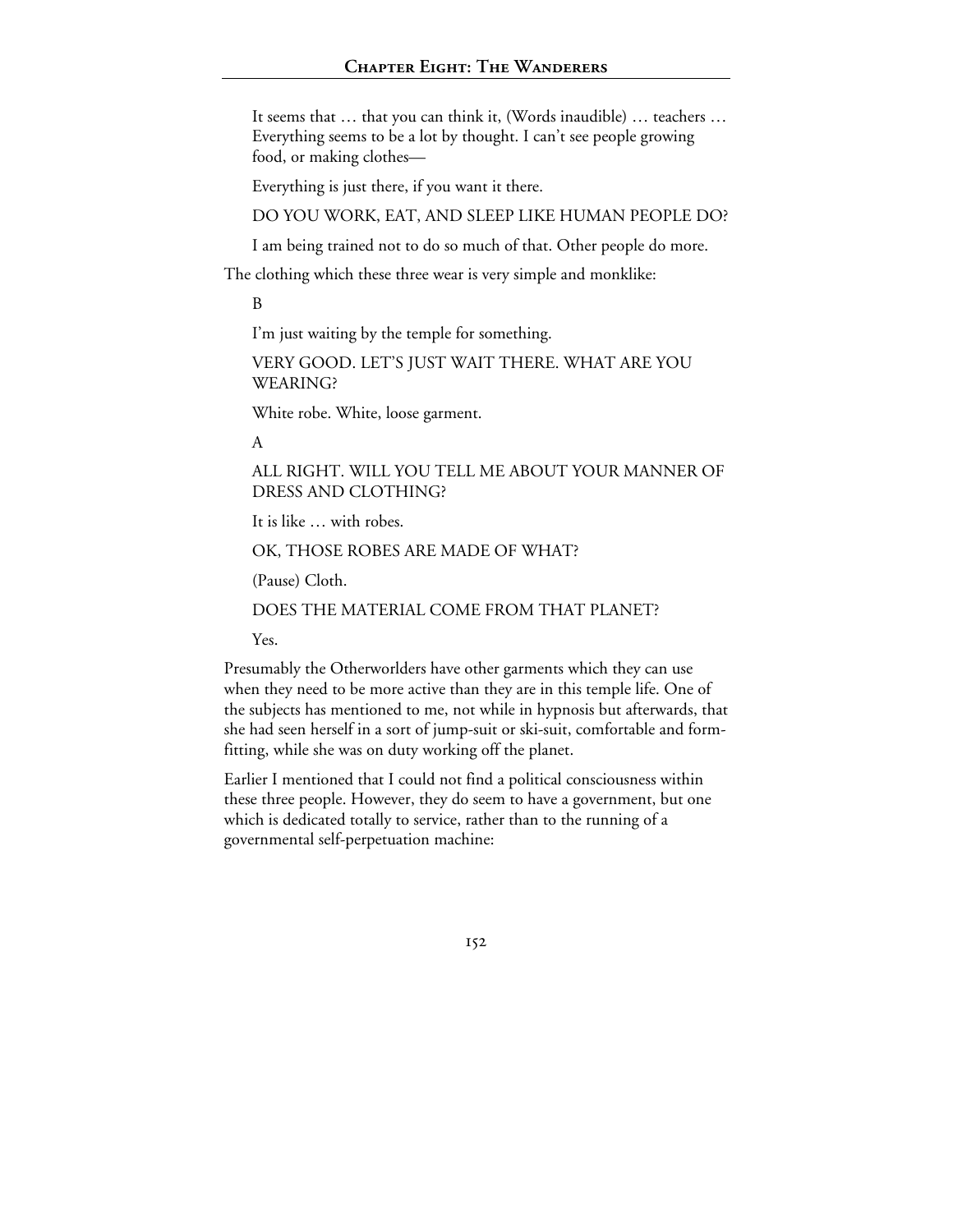$\mathcal{C}$ 

I am of a certain clan of persons that takes a special training to serve in government. We are like monks, and give all our energies to helping society. We start very young. I'm ten.

In this particular case, "C" had been born into the government-service clan. But she was not required to remain within that "caste."

 $\mathcal{C}_{\mathcal{C}}$ 

I am studying to be helpful.

VERY WELL. IS IT FORMAL STUDY, ORGANIZED STUDY?

Yes.

My clan asks each to decide. Each of us who do not desire this life may join another clan. This is done at the age of 8.

YOU HAVE ELECTED TO STAY WITH THIS CLAN, THEN?

I am very happy with this clan.

The clan trains its youngsters in a place which these subjects describe as a temple. "B," who seems to have spent more of her life within the temple atmosphere than the other two, has a great deal to say about it:

B

It's like a … a white building there, big building. I'm outside. It's very beautiful outside. There are steps going into the building. It's different looking, and ... it's not a square building, it's more rounded.

#### THE MATERIAL IS WHAT?

On this building it seems like a kind of stone, but not stone. It all is one piece. It's not pieces, it's all one piece.

ARE YOU SAYING THAT THE ENTIRE BUILDING IS JUST ONE PIECE, OR IS IT LIKE WINGS STACKED ONE ON TOP OF THE OTHERS?

It's a rounded building, but there is a … some kind of design … a glyph or something on the front, the same materials that this is made of, but it stands out. It's … like a temple. I don't see any …

(Turning tape over, loses continuity. Pick up on side two of three total sides.)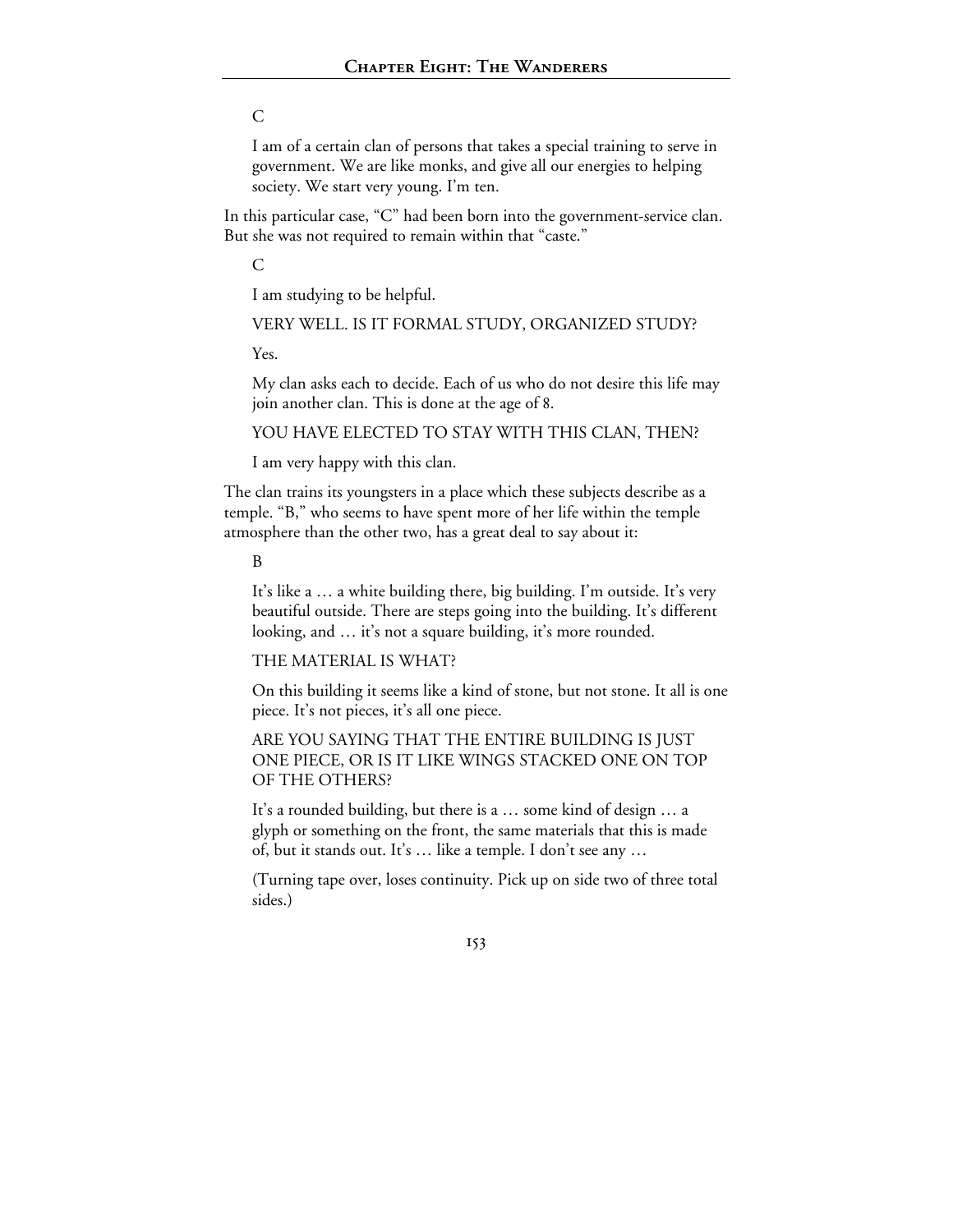… a leaf on the outside of the door … that uses flowing things and it's in relief above the door, but it's not words.

OK. IS THIS A SYMBOL OF SOME KIND?

Yes.

WHAT ARE YOU DOING NOW? LOOK BACK OVER THE PAST YEAR, AND SEE WHAT HAS BEEN GOING ON.

I can't see. Initiate comes to mind. Initiate. I have been one. Am one. *Am* one.

CAN YOU GO BACK TO IT? LET'S GO BACK TO YOUR INITIATION, THEN, ALL RIGHT? ONE, TWO, THREE, (snap.)

Inside, inside. Candles round inside. Beautiful dark, candlelight, light, and golden light at the top. Altar, there's an altar, and a …

Robes. There are other people besides me … in the same robes, and there are at the altar teachers, teachers, priests, teachers. And there is music as though from voices, but it's not … there are no people making it. The music is there but I don't see what causes it. That is all I see.

DOING FINE. TELL ME ABOUT YOUR INITIATION. WHAT WAS IT? YOU BECAME A WHAT AFTER YOUR INITIATION?

A servant.

YOU BECAME A SERVANT? TO WHOM OR TO WHAT?

A servant of God, I don't know how, what to …

ARE YOU ON THE ORDER OF A PRIESTESS?

No, not yet.

OK, HEROT, LET'S MOVE ON. LET'S MOVE UP ONE TENTH OF YOUR LIFE TIME. ONE, TWO, THREE, (snap).

I just saw that I was older and carrying a cup at this point.

THE SAME CUP?

A cup. A different one.

NOW, ARE YOU STILL IN THE TEMPLE? ARE YOU STILL A STUDENT?

I help with it now.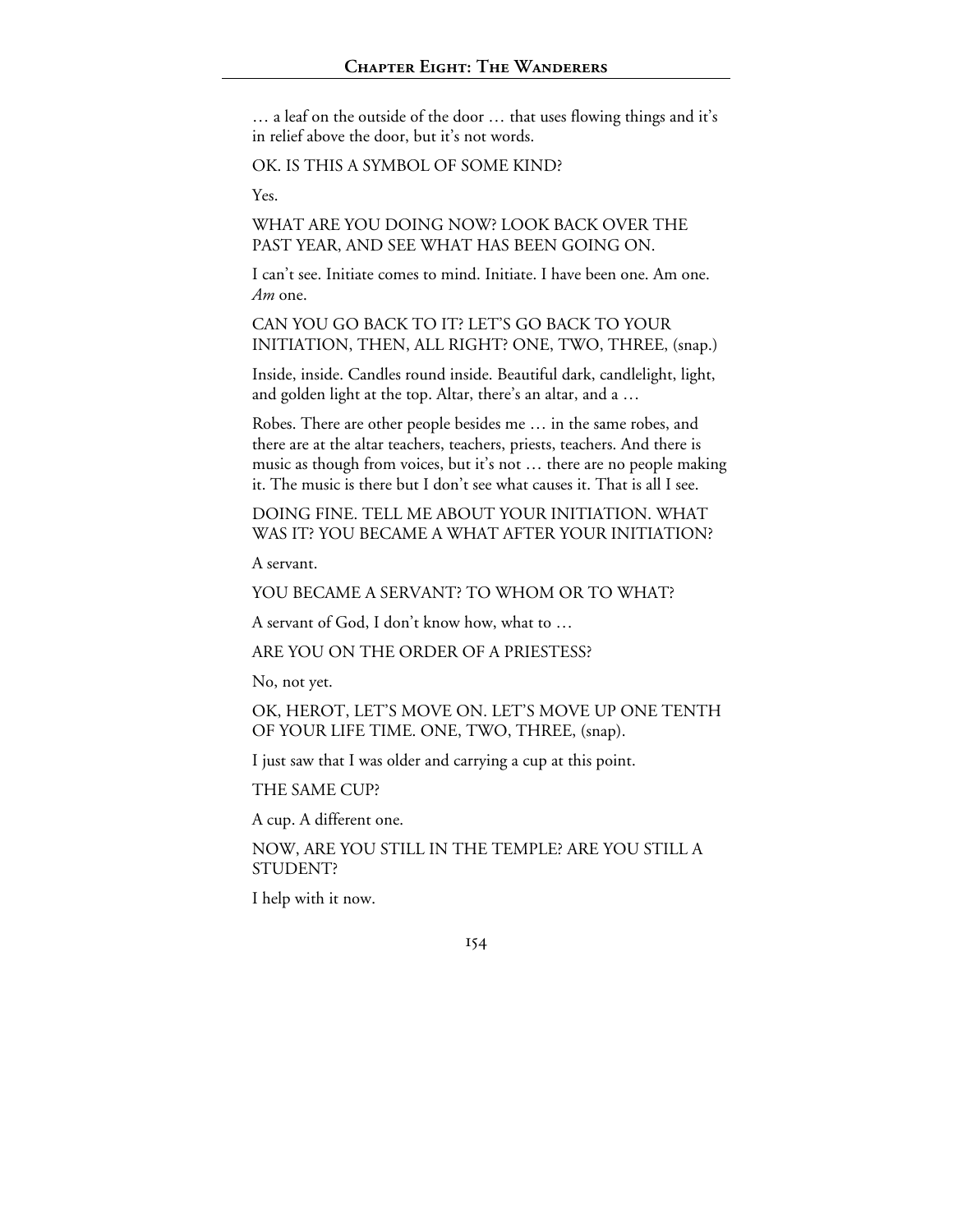OK, YOU'VE MOVED UP SOME, THEN.

There's so much still to learn. I know very little. But I'm helping with it.

GOOD.

That's what the challenge has to do with.

AS A GENERAL THING, WHAT DO YOU TEACH? RELIGIOUS THINGS PERTAINING TO SPIRITUAL DEVELOPMENT, OR DO YOU TEACH OTHER THINGS ALONG WITH IT?

Of the spirit.

LET'S MOVE UP TO HALFWAY, THROUGH THAT LIFE. ONE, TWO, THREE, (snap). NOW LOOK BACK WHERE WE'VE PASSED. WHAT ARE YOU DOING NOW.

Earlier, it had to do with the temple, sending out love and energy. We didn't actually depart physically, I don't, I can't see, later yet, but earlier, I do see that earlier the temple was used for service but it had to do a lot with things that weren't accomplished physically. It sent out help through thought and ceremony and ... I think ritual, but it was very, it was all with love, it was as a center.

DID THESE THOUGHTS ORIGINATE FROM THE TEMPLE ITSELF OR FROM THE PEOPLE WHO WERE IN IT?

All together. Left all together.

DID THE TEMPLE SERVE SOMEWHAT AS A PYRAMID?

It was not a pyramid.

YES, BUT ON THE SAME ORDER?

It was a holy, holy place, and it sent … it was a center for sending strength, love, for … energy, energy sending, energy.

WHERE DID THEY SEND ALL THIS ENERGY TO? THROUGH THE ENTIRE UNIVERSE? OR JUST TO THAT PLANET?

It was not limited to that planet, but it encompassed that planet. It … it was a protection … and more … more. It protected, and it healed, and sent out also where needed, but it was …

Here is the temple through the eyes of "A" and " $C$ ":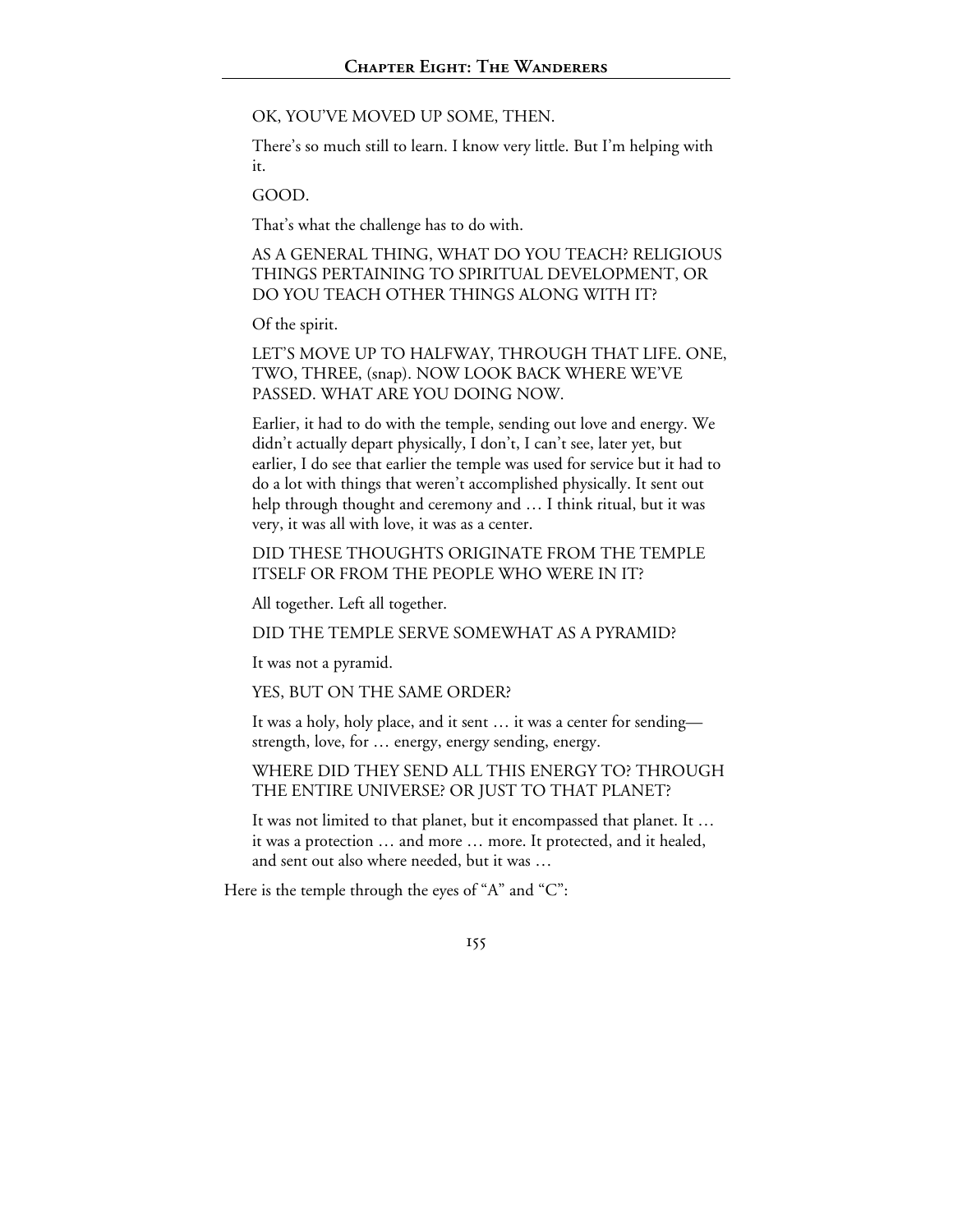# $\overline{C}$

# WHERE DO YOU GO, AFTER THAT POINT?

I went to a place. I don't know where it was, but it was very beautiful.

TELL ME EVERY IMPRESSION OF IT.

I wrote about it once. It is a temple. We walked across the most beautiful grass. Beautiful trees. Beautiful place. We went into the temple, a great big white marble … and no one was there, but we could hear very clearly, and we rested there until we were ready to find out what we were to do next. And we went to a temple.

A

WILL YOU MOVE ON NOW TO YOUR TEACHER, YOUR DESTINATION.

I seem to enter a beautiful house, a temple, like, with columns.

AS YOU APPROACH THE TEMPLE, WILL YOU GIVE AN OVER-ALL VIEW OF IT, AND THEN MOVE ON UP, AND DESCRIBE THE ENTIRE ENTRANCE THAT YOU ARE GOING INTO?

There are two columns, one on each side. Three or four steps. It glitters smooth. It is round, with a dome-like top. There is … it is hard to explain … there is, it is like music but it is not note-music, it is like airmusic, dancing in sparkles. Everything is transformed to glitter.

TELL ME ABOUT THE CONSTRUCTION OF THE BUILDING. DO THE SIDE WALLS HAVE JOINTS IN THEM, OR DO THEY ALL HAVE ONE PIECE, OR …

The walls are all one piece. They are about ten feet high and then the dome starts. The walls are smooth … a dull, goldish color.

GIVE ME SOME ESTIMATE OF THE DIAMETER OF IT. HOW FAR IS IT ACROSS? IS IT A LARGE BUILDING?

On the outside it is not large, but on the inside it is. I am trying to remember why it is large on the inside but not on the outside …

ON THE OUTSIDE YOU HAVE THE IMPRESSION OF PERHAPS A HUNDRED FEET IN DIAMETER?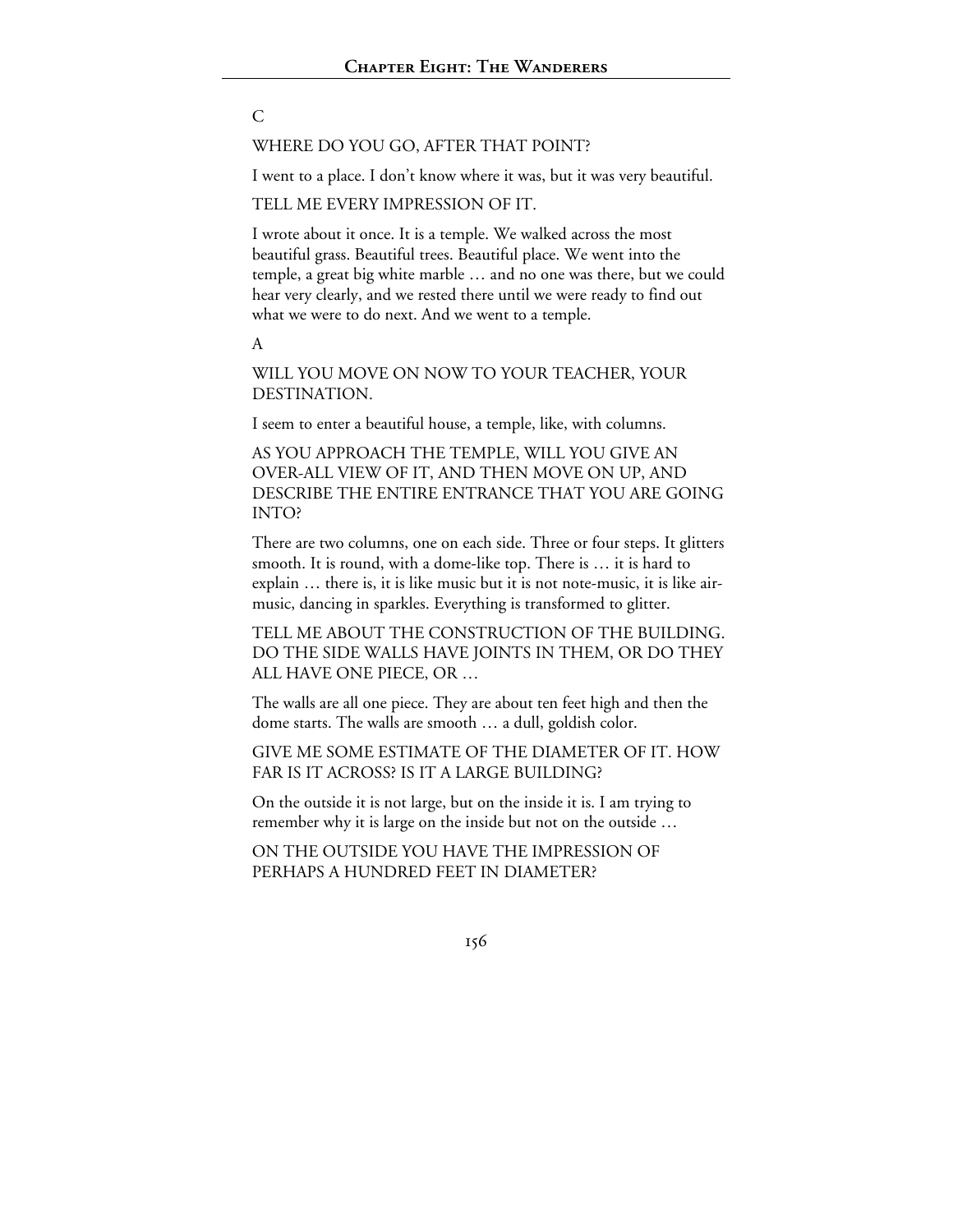Less. Well, that is about right. I am entering through the door. There is a cushion in the middle of the floor. It is dark outside. But not real dark, just shadowy dark.

A theme that is often sounded in these regressions is that of a certain and unique light which is encountered in the temple and about its teachers:

C

WAS THERE SOMEONE THERE TO ASSIST YOU, TO BE A GUIDE FOR YOU?

It was there, but not in the body. It was … in the wind, sort of.

VISIBLE TO YOU?

No. Just light. Beautiful. It is really beautiful. You can see little wind that was speaking and it was with little flecks like … little beams of light.

A

I kneel on the cushion. There is nothing else there but the air making music and I pray. And a light comes down.

It is at first very heavy gold bright light, a waterfall of light. It falls on top of me and is running like a river down on the floor, and it glows the whole room. I come here before I go see the teachers.

DO YOU HAVE A PHYSICAL SENSATION OF TOUCH OR FEEL?

Total warmth. Total oneness with the light. It is a dissolving of my whole body. I am washed out in the ocean. It is … it is union.

The teachers who are spoken of by these Otherworlders seem to be a beautiful lot, much appreciated by their students. The job is filled by the members of the clan who have reached the age of what would presumably be retirement here on Earth. But on Otherworld, they begin a new career, passing on what they have learned to the younger clan members:

B

There is a teacher that is wonderful.

GO AHEAD WITH YOUR DAILY WORK WITH HIM. HOW DOES HE INSTRUCT YOU?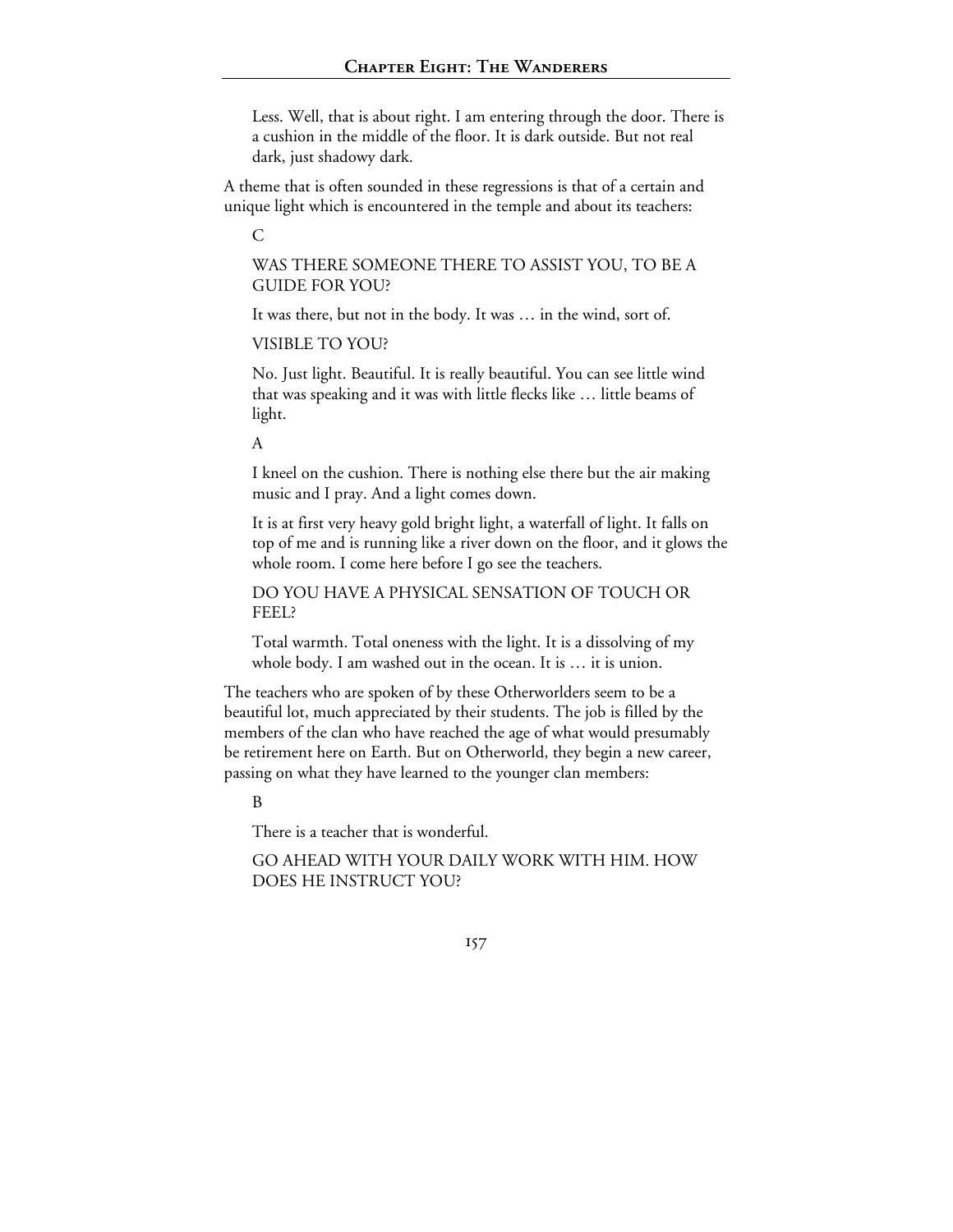He's just blessing us all. He has much love, much love. It all … there's … oh, golden, golden, *golden* light, there. (Sighs).

BEAUTIFUL, ISN'T IT? IS IT WARM, COLD?

There is no cold or warm there. It is blessed.

A

THEN YOU MOVE ON TO YOUR TEACHERS? OR TO YOUR TEACHER, I SHOULD SAY. WILL YOU DESCRIBE AS YOU APPROACH YOUR TEACHER?

I am walking back out of the temple. The man is waiting for me.

THE SAME MAN YOU PASSED EARLIER?

Yes.

IS HE YOUR TEACHER?

He is not my old teachers. But we are both going there, to my teachers. He is … he has been waiting for me for the light to have come unto me.

THE TWO OF YOU ARE GOING ON, NOW, TO YOUR TEACHER.

Yes. We seem to … there is grass. We seem to go up to a cave, like the cave before. It overlooks the city.

### YOUR TEACHER IS IN THE CAVE?

No. The back wall seems to open and we go through it, and there are the three teachers sitting in a semicircle, waiting for us.

CAN YOU DESCRIBE THEM? THEIR POSITION?

They are sitting down, cross-legged. They have white robes on, and their light illuminates the whole cave. They have long, white hair, and their eyes … their eyes just … twinkle. They have such power in those eyes. Such power and light in those eyes. We sit down facing them and we meditate. They are … something is coming from their heads to mine. It is … it is knowledge. I am … I know all of this, and yet I will never … I won't remember it for a long time. They have explained this to me, and we agreed. I am … I am like a seed. I have been … The word is being confused. I have been nurtured by them. I have … been chosen to carry their information. We will be used, they say, in *time*. On the outside I am like a child. On the inside I am old and wise, and I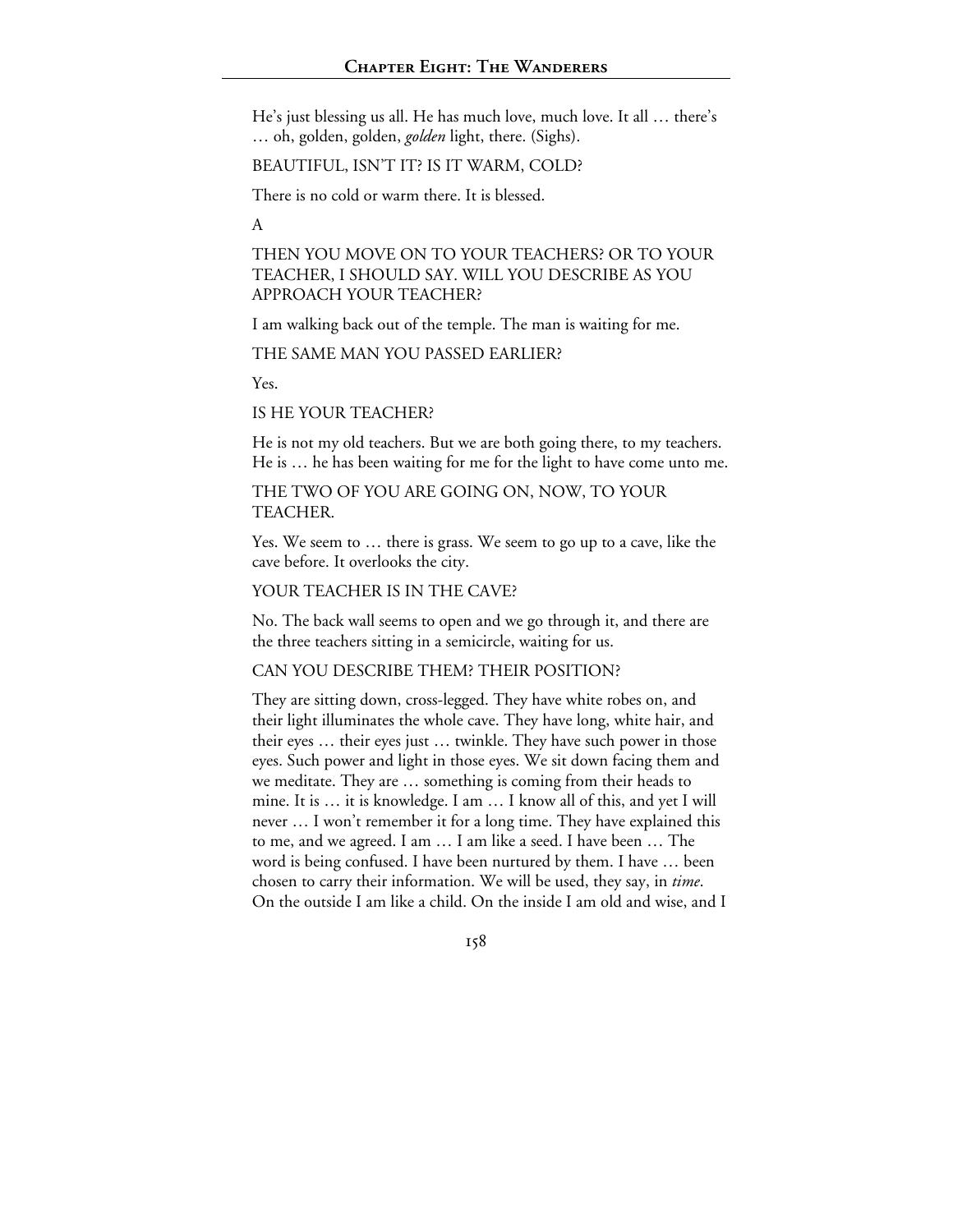see and understand everything that they see and understand … I will not be able to speak for some time through this child. It is a strange combination. For now, all the teachers are feeding me. The child knows what's going on, but she will forget. But the old person inside will … will be there always, with the information and the knowledge. I feel ... they do this all in love, love that is total understanding, total understanding of all that there is, and yet, I feel here a confusion because I am their seed. I am theirs.

ALL RIGHT. YOU ARE OBTAINING THE INFORMATION. Yes.

### HOW WILL THE INFORMATION THEN BE RELEASED? AND WHEN WILL IT BE RELEASED?

Very little at a time at first. Just enough to keep the child when she goes away secure and shielded from harmful environment. She will be sent away with other peoples to Earth. But that is some time from now. The child must go through a great deal of training first. When she is on Earth bit by bit will come … but she will hide it from others. I do not see right now where, or even if all the knowledge will come out. She is most careful.

C

OK. CAN YOU MOVE ON FORWARD, NOW, MONTH BY MONTH. YEAR BY YEAR, HOWEVER YOU WANT TO MOVE. TELL ME WHAT'S GOING ON IN THE LATTER PART.

I'm teaching. I'm working with the younger clan. My mate goes out one more time than I do.

HE IS STRONGER?

Yes, and somewhat younger.

```
SO HE MAKES ONE MORE OFF THE PLANET JOB, THEN?
```
Uh huh.

### HOW LONG IS HE GONE?

A year.

IS EVERYTHING ALL RIGHT WHEN HE COMES BACK?

He is beginning to be tired then, and joins the younger ones to teach.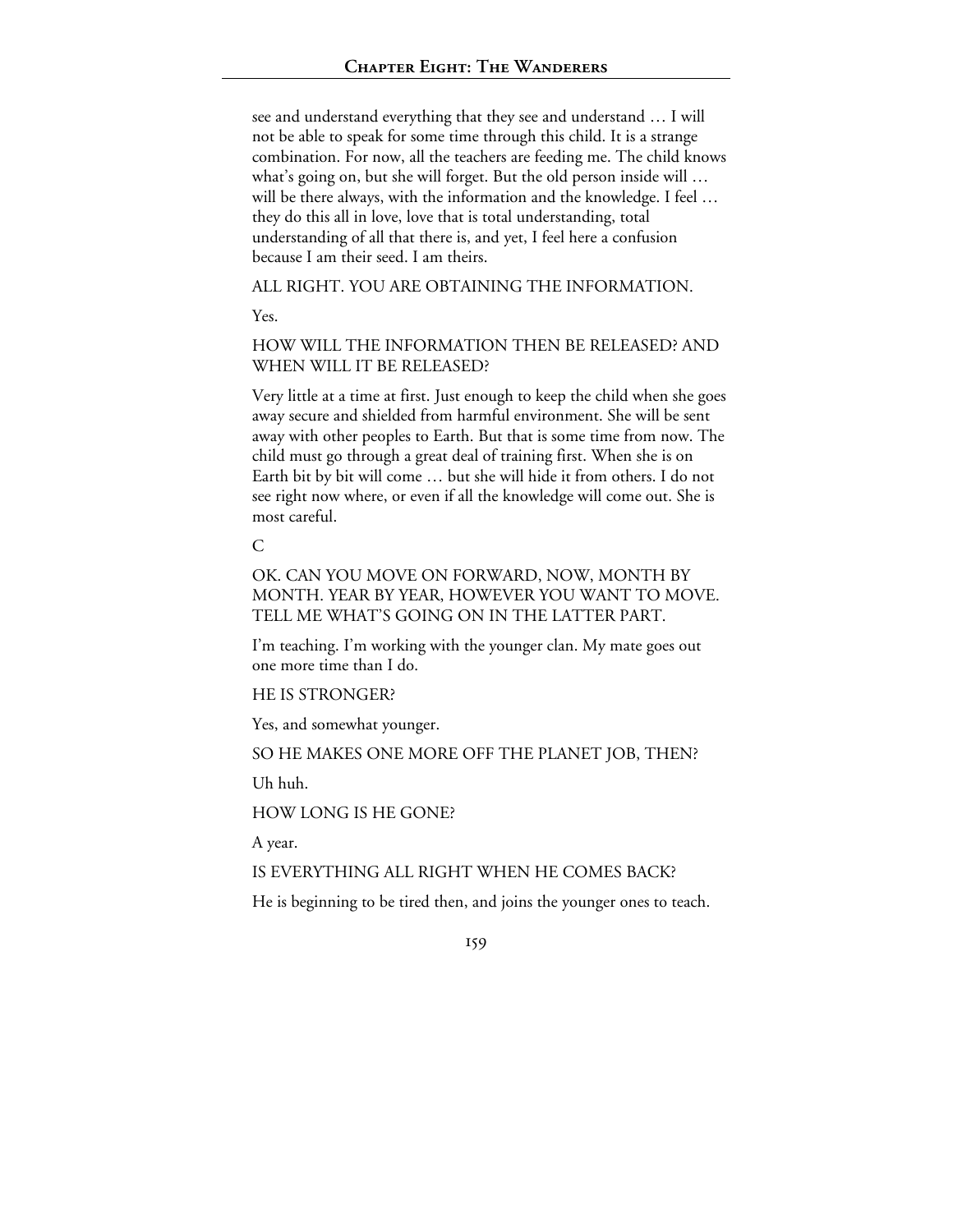### YES. HE AND YOU TEACH THEM, IN GENERAL, WHAT?

Many things. I personally work with the younger members to try to help them with their personal understanding of themselves. That is my most primary interest. Others would be teaching other techniques and disciplines of the personality. This is the way of harnessing the dimensions.

That last statement strikes me as being quite central: "… disciplines of the personality (are) the way of harnessing the dimensions." This point is emphasized by the UFO contacts again and again.

After the Otherworld children finish their "schoolwork" with their teachers in the temple, they are eligible to enter the active service.

"A" spends nearly all of her time under hypnosis concentrating on the period when she, as an older person, was at the temple and then preparing to voyage forth to Earth after her "death" on that planet. So we can get no information about the service from her. "B" spends much of her time speaking of her work within the temple itself, and indeed she seems to have been more closely aligned with its functioning throughout her life than the other two subjects, remaining more cloistered. She does give a hint of her involvement with off-the-planet service:

I BELIEVE YOU ARE VERY HAPPY. YOU ARE A VERY HAPPY ENTITY. YOU ENJOY THAT LIFE, DON'T YOU? HAVE YOU TRAVELED WITH THOSE SHIPS, EVER?

I feel at one with them. I don't know if … There is something … It's part of our purpose there … to use … to do this …

The subject known as "C" is the richest source of information about offthe-planet service by the clan. Their basic function is described well by Yolanda:

… not only did many incarnate on Earth so as to be part of the people and to lead them back gradually but also there were continual visits by those who came in their spacecraft, and otherwise.7

"C" tells of taking missions first on her own planet, and after passing this test, on other planets:

 $\mathcal{C}$ 

LET'S MOVE UP TO AGE FIFTEEN, THEN. ONE, TWO, THREE, (snap). NOW YOU'RE FIFTEEN. OLDER, WISER.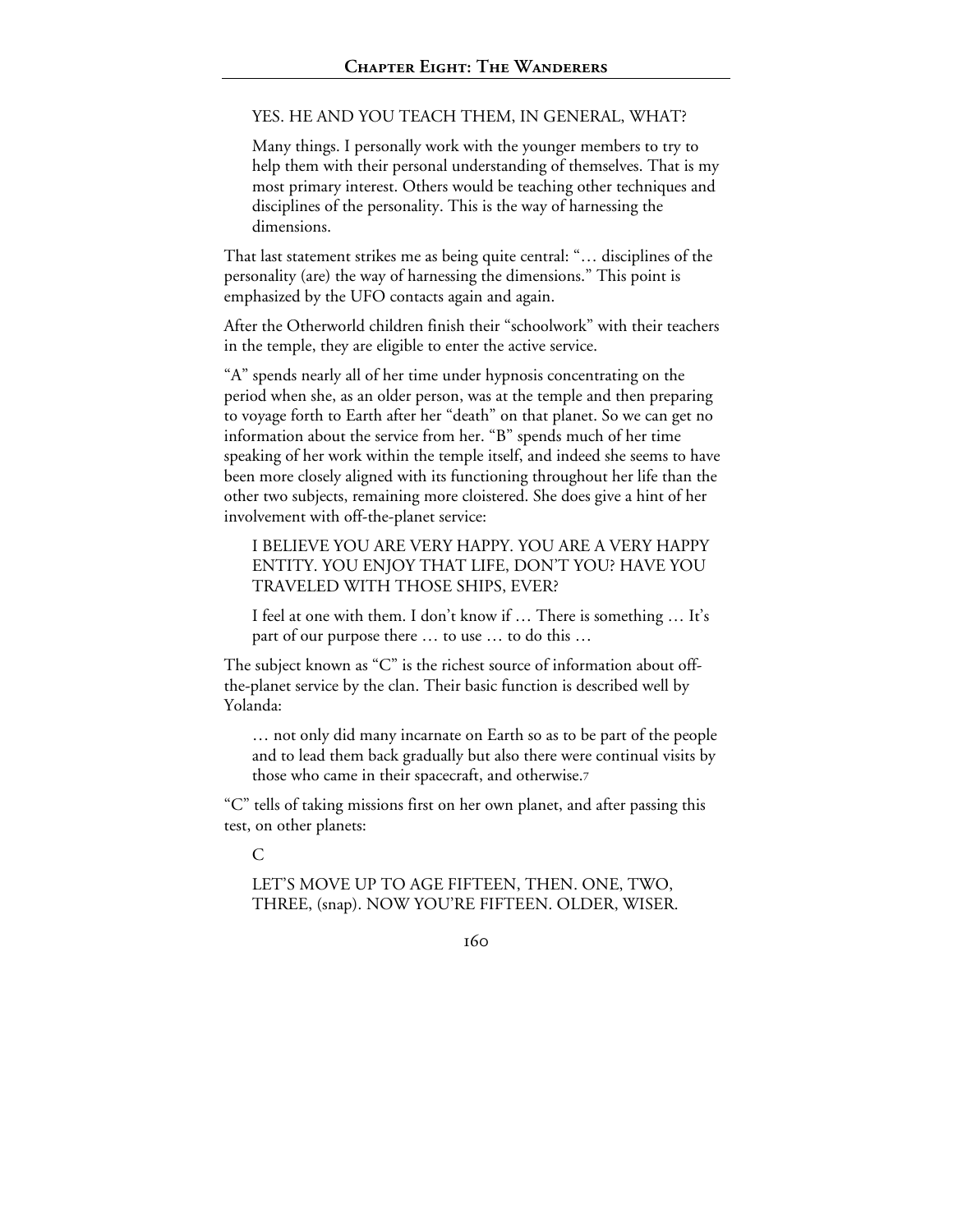### LOOKING BACK OVER THE LAST FIVE YEARS, WHAT'S HAPPENED?

I had a darn good time.

A GOOD TIME WOULD MEAN WHAT?

Learned a whole lot. Started working with small amounts of responsibility, helping. First we have dealings with those of our own planet who are not as fortunate and do not have the ability to penetrate time and must dwell in the body. And we help them to find their way, without disturbing them. And that is very satisfying to see an actual success.

My first case was a tribe. The tribe was having a difficulty with a kind of predator which was eating their crops. And myself and two others found a way to enable the tribesmen to protect their crops. We fixed a more attractive prey by planting in wild land a crop which was more desirable to the catlike creatures. Therefore, the tribesmen had pride and protected their land, and we did not interfere. We found this a lot of fun, too.

THIS IS ON YOUR PLANET.

This is on my planet.

 $\mathcal{C}$ 

NOW, YOU'RE WORKING ON A DIFFERENT PLANET, AND THEY HAVE BEEN ALL BUT ANNIHILATED, I BELIEVE, BY SOME NATURAL CATASTROPHE.

Yes.

#### NOW HOW ARE YOU COMING ALONG WITH THAT?

OK. It'll improve in time. See, if you want to just come along and help them, that's fine, but then they'll never think it out for themselves. It takes time.

#### SO YOU HAVE TO DO GUIDE WORK FOR THEM?

That's right. Just put it where they can find it and—in the body, all of us have—so it will happen. It just takes time.

HAVE YOU DETERMINED THE CAUSE OF THE DISASTER?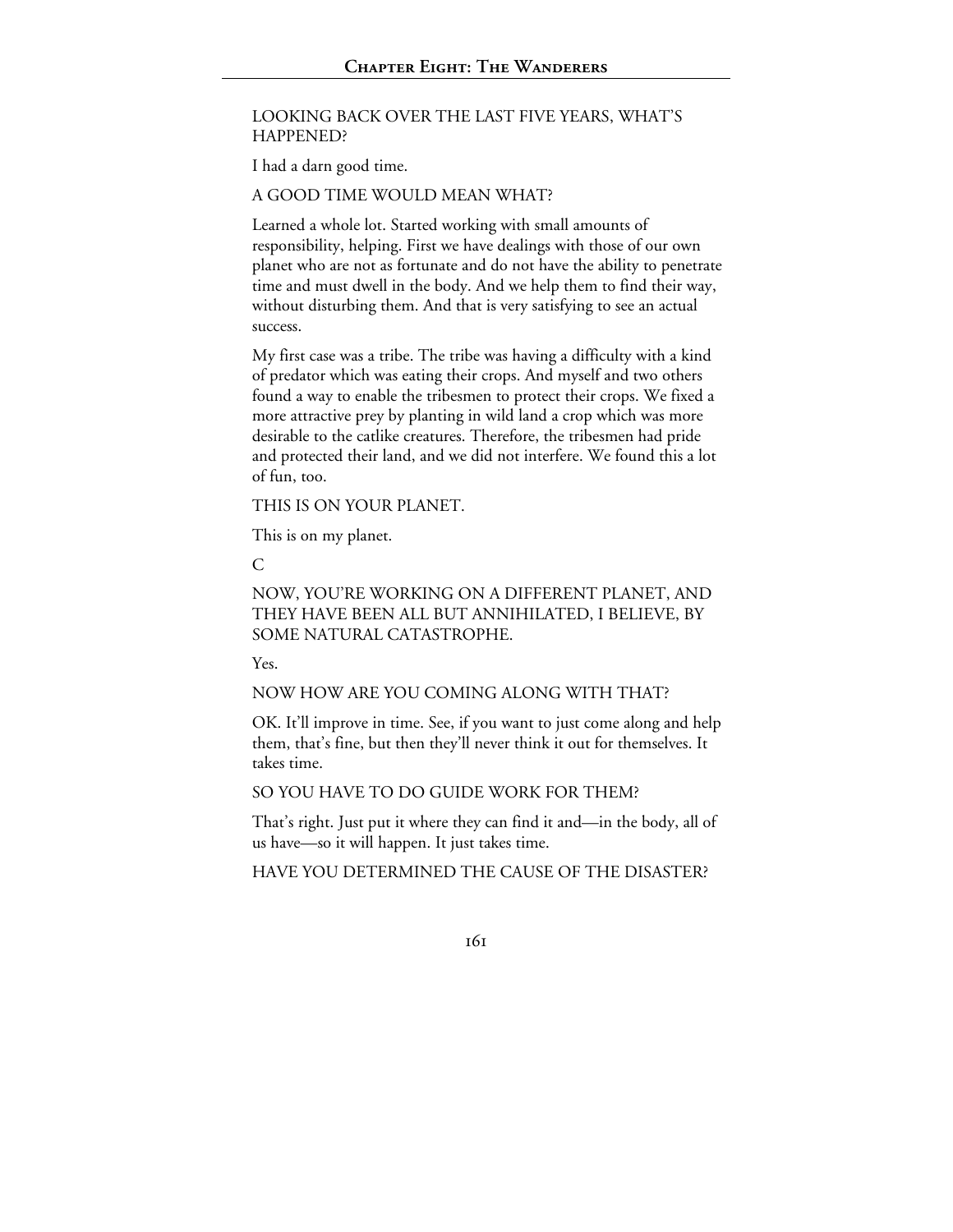Yes. That was easy. There was a … the plates of the planet went together abruptly and there was fire and then flood. Most of the people on the planet were living in the place where this whole area was inundated, and that's what put out the fire. Very few survived. And those that did survive were in isolated areas. It seemed that almost the whole civilization was …

THE PLATES WERE WHAT?

The planet, the surface, the earth, the rock …

AND THEY WENT TOGETHER?

They were together, and they crushed each other. They were side by side and there was heat within and it came out, and there was a shift, and one plate lapped over the other, a great—really two continents, you see, totally jammed up into each other. And it was like an eruption, and it was terrible. There was a great deal of destruction.

WHAT WAS THE REAL CAUSE OF THIS CATASTROPHE?

Oh. Well, I don't know.

WAS IT TOTALLY AN ACT OF NATURE?

The plates had always been unstable here. I do not know of the philosophy, why it happened; that it happened in such a way was because they were unstable in just that way.

THE PLATES DID PROVIDE STABILITY? DID THEY PROVIDE ANY FORM OF ENERGY?

This was the earth upon which the continents were … they were part of that planet's surface.

OK, VERY WELL. YOU'RE WELL ON YOUR WAY WITH RECONSTRUCTION NOW. YOU'VE GOT THEM READY TO HELP THEMSELVES?

Not yet.

YOU'RE STILL WORKING WITH THEM?

What we're doing mostly for them is just sending them comfort. They—we are still searching for records. Trying to find the records. We are going to have to bring them up from somewhere. We do not want to substitute records. There are surely some records left that were not either burned completely or destroyed by water.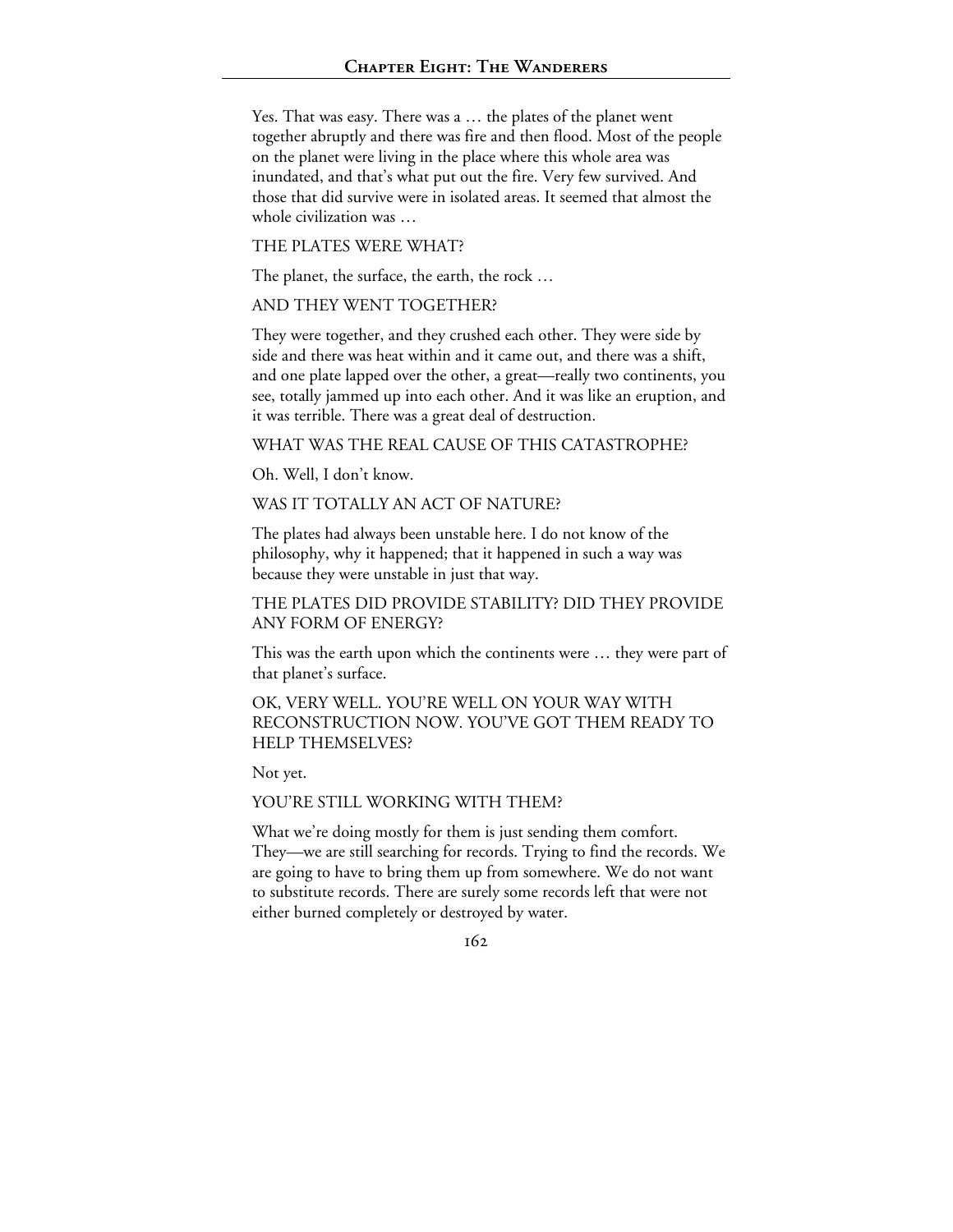WHAT TYPE OF RECORDS, AND FOR WHAT PURPOSE?

Any type of records that will give them back their language, their history, their culture.

OK. HOW DO THESE PEOPLE COMPARE TO YOUR OWN DESCRIPTION?

They are short, dark, very squat. They look like, well, they look like the cave people that they are, really, they're pretty messy right now.

HOW ABOUT YOUR RELATIONSHIP AND DEALING WITH THEM?

They do not know we are here. They suspect that there is something odd happening, but they do not know that we are here.

OK. HOW LONG DO YOU STAY THERE, IN TERMS OF MONTHS OR YEARS OF YOUR LIFE?

In the body, we stay a year. In the dimensions, we stay much longer. But we stay only a year, in the body.

OK. WHEN YOU FINISH THIS JOB, YOU ARE GOING BACK TO YOUR HOME PLANET, RIGHT?

Yes. To rest.

OK, LET'S GO BACK. YOU'RE FINISHED. ANYTHING YOU WANT TO TELL ME ABOUT FINISHING UP, OR THE TRIP BACK, OR THE RETURN?

Well, of course, when I finished, they weren't finished.

"C" goes on in her narrative to tell of her teaching the younger clan in her old age, and then of her death. We've read both of these portions earlier in the chapter. After "death" in the physical sense, "C" says she waits in another dimension for over a year, until her mate joins her. Why does she wait? All three Otherworlders begin a new part of the narrative at this point: they tell of their preparation for service on Earth as "apples." OAHSPE talks about these apples a lot, and even mentions the arrival of some from Hautuon, a planet whose name is remarkably like the chief contact of several contactees, Hatonn:

Presently could be seen guardian ships, thousands and thousands, traveling beside the laboring sun, the hosts of Hautuon.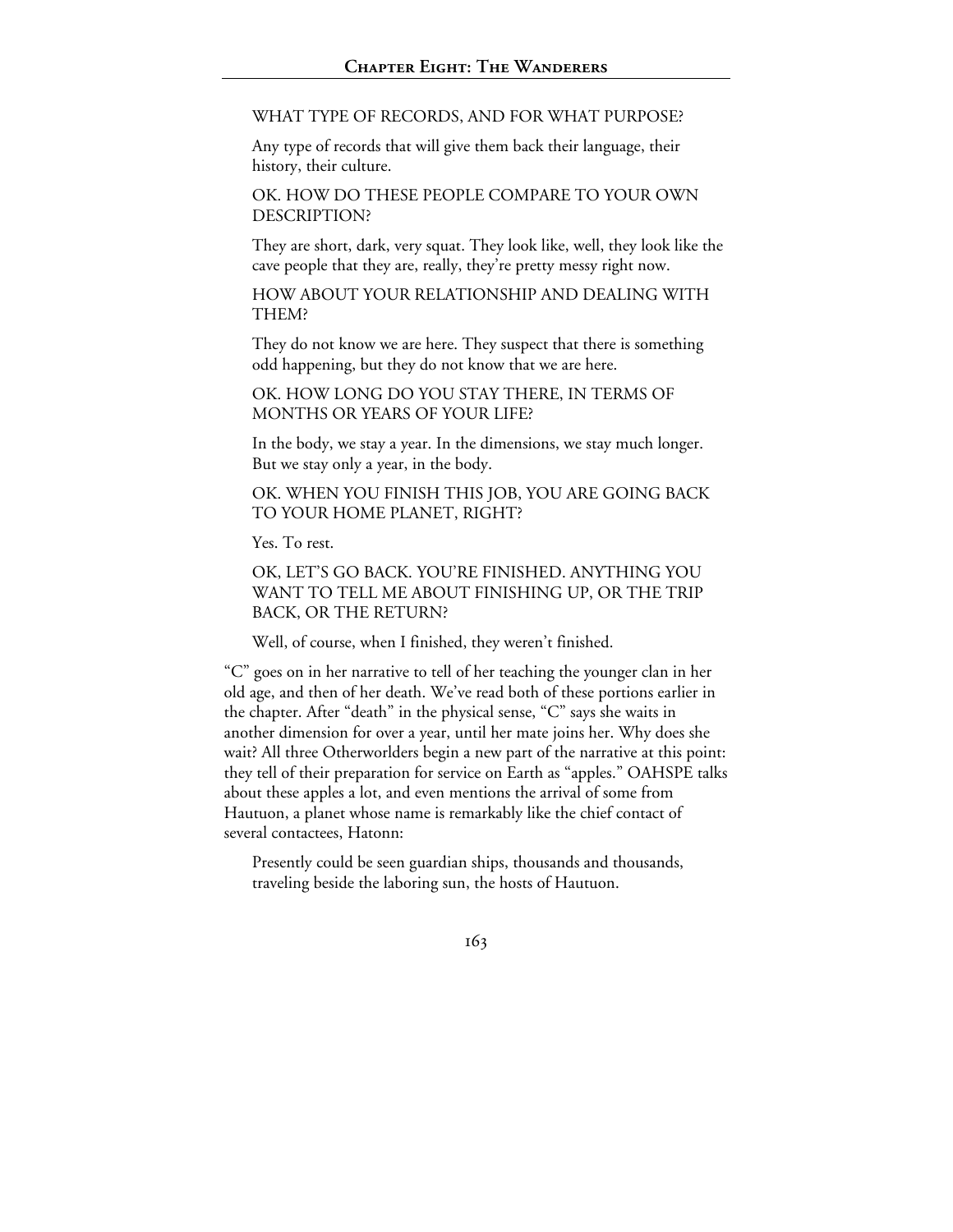And the guardian ships were themselves like stars, and carried millions of etherean souls who had been Gods and Goddesses on many worlds; and they formed wings for the Hautuon avalanche, to hold steady the course to the red star, the earth of mortals.8

Note that within the ships are "etherean beings."

Our people report that as they enter the ship that brings them here, they leave their physical body behind and have instead a new, lighter-density body. What is the ship like, and why do they need it?

A

OK. WILL YOU DESCRIBE THE CRAFT ON THE OUTSIDE, AND THEN DESCRIBE IT AS YOU ARE GETTING INSIDE OF IT.

It is sitting on its bottom. There are no legs. There's a door, that acts as a ramp. It has an edge around the middle.

IS IT ROUND?

Yes.

OK. IS IT THICKER IN THE MIDDLE THAN IT IS AROUND THE EDGES?

It is thick in the middle.

THE CRAFT APPEARS TO BE MADE OF WHAT, NOW? METALLIC? CERAMICS?

I feel as if it's a kind of metal.

SHINY, LIKE STAINLESS STEEL, OR ALUMINUM, OR COPPER, OR ZINC, OR WHAT?

Mmmmh … flat. Not shiny.

ALL RIGHT. IS THERE AN ANTENNA UP THE SIDE OF IT? CHECK FOR ANYTHING UNUSUAL ABOUT THE EXTERIOR?

No.

ALL RIGHT. WILL YOU GO ON UP THE RAMP. AS YOU GO INSIDE, BEGIN DESCRIBING THE INTERIOR FOR ME.

It is round inside. I sit—there are seats around the windows. There are lights but I do not … I am getting confused.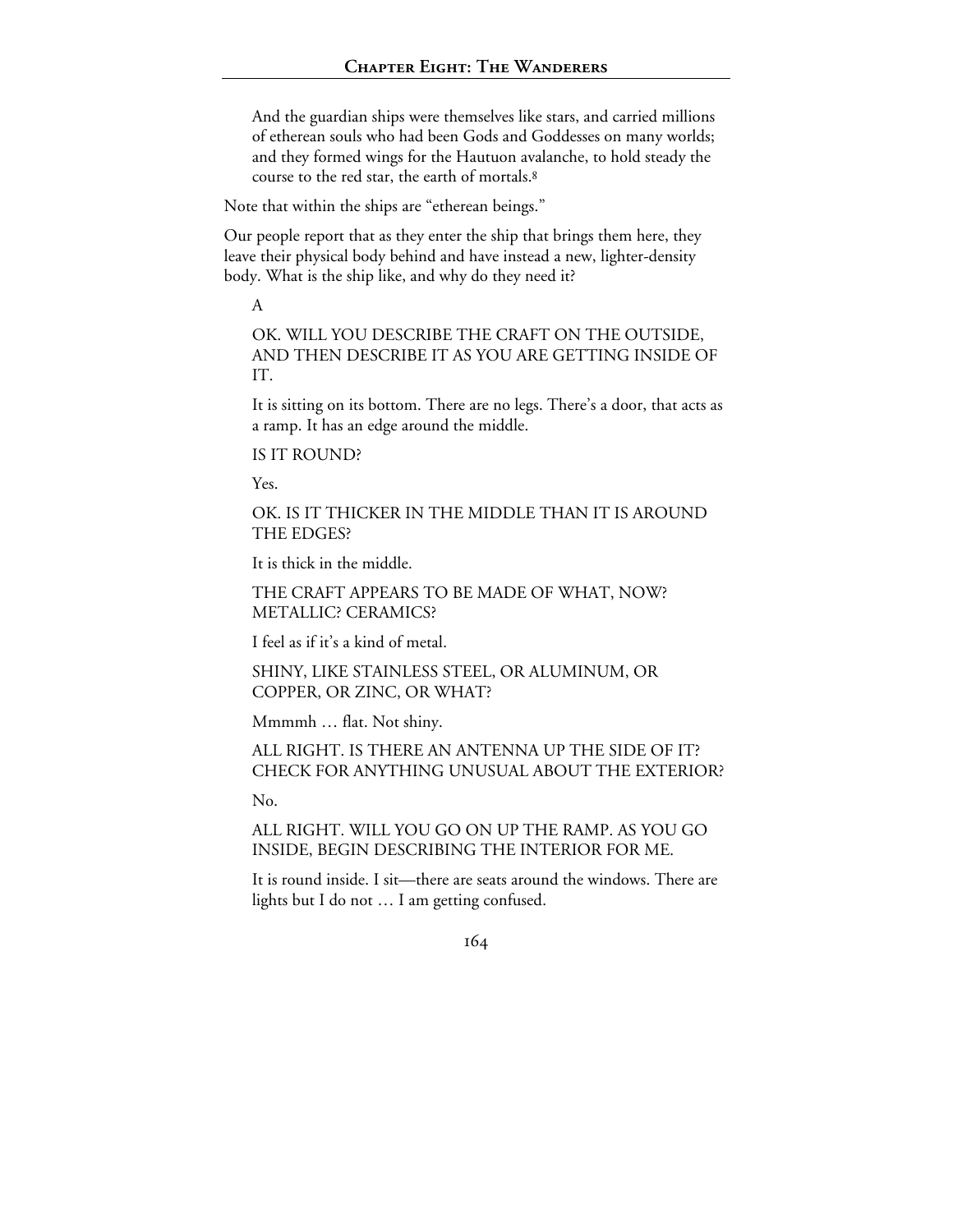BEFORE YOU CAME INSIDE, WERE THERE ANY OTHER PEOPLE AROUND, GROUND CREW OR SERVICE PERSONNEL?

No.

FEEL ANY PEOPLE, OR ANYBODY ELSE.

No.

ALL RIGHT. YOU'RE INSIDE. THERE ARE SEATS INSIDE OF IT, AND LIGHTS. BUT IS THERE A CONTROL PANEL IN IT, A COCKPIT. HOW DO YOU CONTROL THE SHIP?

My impression is that there is no power—it is the minds that—I don't know if it's like just all our joint minds, or the teacher's joint minds, but just minds.

OK, THE SHIP'S CONTROLLED BY THOUGHT FORMS, THEN; THOUGHT ENERGY?

Yes.

BUT, NOW DO YOU CLOSE THE DOOR?

It is time to go. It closes.

ALL RIGHT. WHEN IT IS TIME TO GO, HOW DO YOU DEPART? NOW DO YOU START MOVING? JUST THINK?

Yes …

B

HOW DO YOU LEAVE? WHO TAKES CONTROL OF THE SHIP? WHO FLIES IT? IS THERE A PILOT?

No, no.

A DOOR FRAME? COCKPIT?

There are lights within, but … the control is … we who are inside are as one, and that thought is at one with the thought within the temple. And that is how we leave.

A

LET'S MOVE FORWARD, NOW, ANOTHER TENTH OF YOUR EXPERIENCE. ONE, TWO, THREE, (snap). YOU ARE THERE. WHAT'S HAPPENING?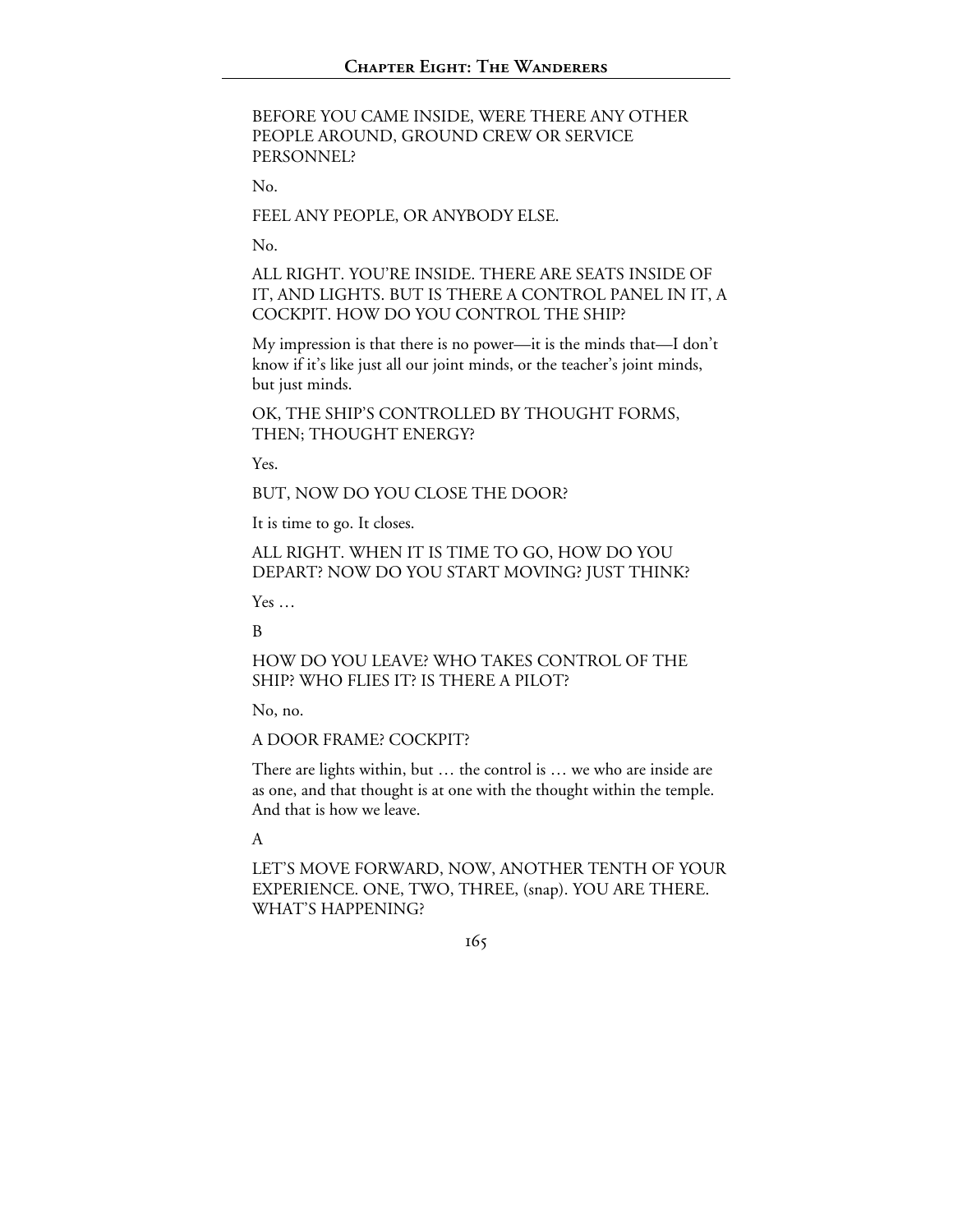I am coming out of my cave, and going down the rocky cliff. I am going to go towards the city because they are starting to send off those who have been prepared, to help the Earth. I am very excited. There is a tall structure on the right, shaped like an hour-glass, very slender. And on top of this tall structure is a platform from where the crafts are leaving. There is a large one. It will hold many, many peoples from many places. They will unite here, in this craft.

WHAT'S IT SHAPED LIKE?

It is long shape, round.

LIKE A BIG CIGAR?

Yes. If it is like a … we have trees here. It is like a very large tree, with a flat middle.

YOU MEAN THE TRUNK? LIKE A TREE TRUNK?

Yes.

NOT THE BRANCHES?

No. There are smaller crafts.

WHAT DO THEY LOOK LIKE?

They are light and silvery and they are circular, with a flat bottom and a flat top; wide around the middle. Like cupping your hands.

#### IS THERE ANY DOME ON IT?

I am getting the impression that if you want a dome, you can have a dome. I am trying to reach in for the knowledge of all of this. It seems that our powers of mind create the illusion of structures, just like all peoples on all planets. For some reason, those who were in control of creating the illusion of crafts chose these shapes. Perhaps they will have significance in another time. But all of it is not that important.

#### WHAT MAKES THEM TRAVEL?

Let me dissolve. (pause) It is power of mind, again, but it is not an activity of all our minds, but it is. All of this activity is put to work by a few, and yet because of our oneness, we are all doing it, but I am not thinking about the crafts or about … thinking about the plans of travel. But there are others that do, and I am in full oneness with whatever they bring to us.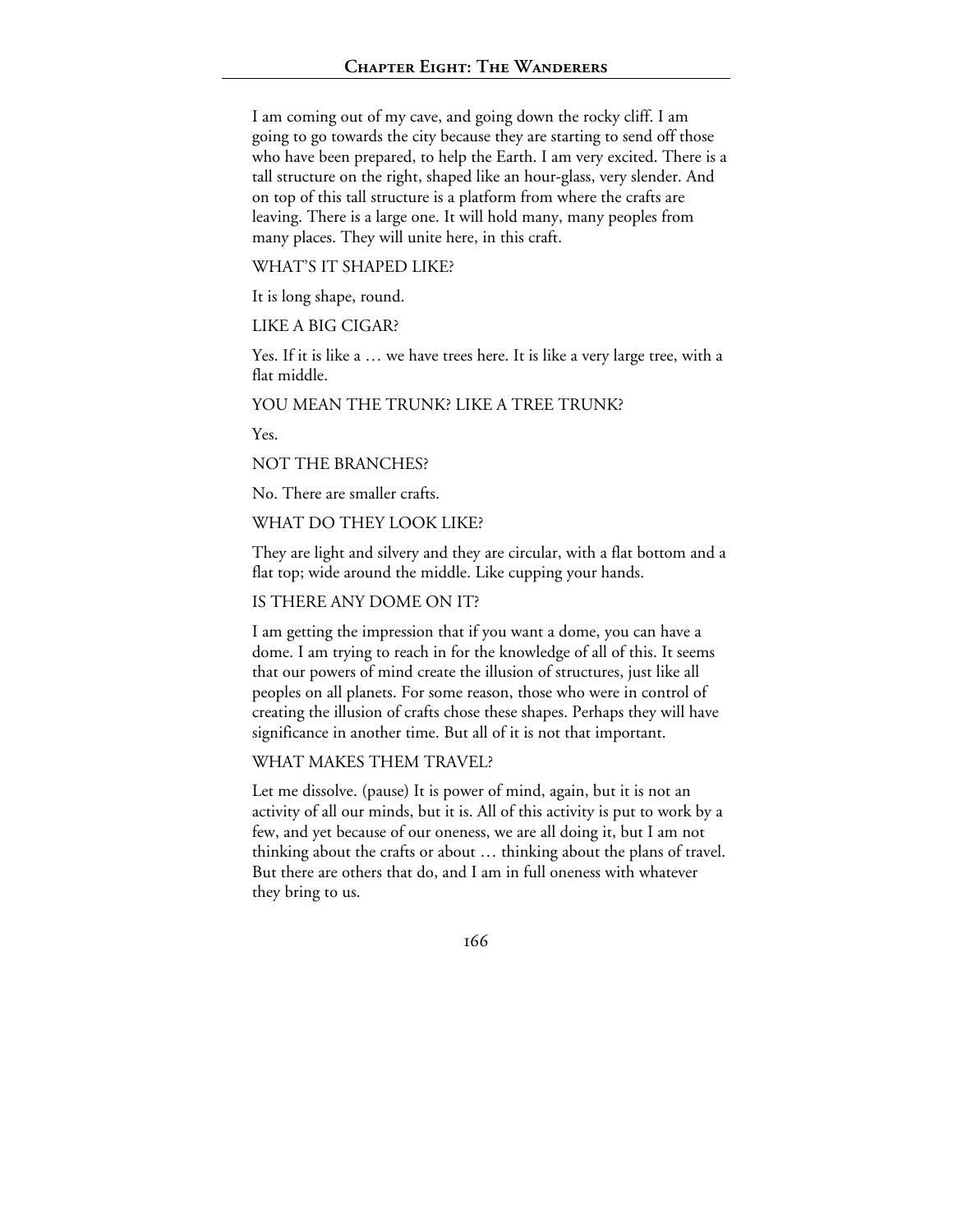### WHAT ARE YOU THINKING?

I am trying to find out how the crafts move through what is known as space. It … there is very little reference I can make. It is a space and time that will finally be glimpsed at one Earth at a much later date. People … one person, scientist, will say, will finally see that space and time are not rigidly held together. People will praise him, but they will not see it, and he will go … There will be a few more who finally see that space and time are not held to a fixed line and that what they see in their space is only one space and one time, but it is not all space and all time. Therefore, what they call all space and their time, when they look into the sky, is an illusion. But they do not see but one kind of tiny space, as if looking into a room, and they just call that the Earth. Space and time will be difficult to explain in words to the humans, because they lack imagination. They lack the powers of mind. They do not have the training to see the reality, to know what space and time really is. Until they do, then their space travel will be a space travel of illusions. We travel by mind, and because we understand space and time, they mean absolutely nothing. They are not coated (?) with stars. There is no meaningful conception, no necessary conception, of time, through travel. Because that is pinpointing the infinite into two words. What we do is so far beyond the realm of ordinary thought that we would not be able to use words to convey any possibility of our progress. But someday, the children will understand imagination, and when they see the stars, they will see all that there is, because they will see the space. The concept of space and time separates us from those that we try to help, and it takes a long time to teach other peoples. And yet there is no time, but all of it.

"A" focuses on this point in her experience, getting on the ship to come to Earth. She repeatedly tells us that she feels sadness, for she will have to forget the truth of light and unity in order to come into the Earth through birth.

A

ALL RIGHT. WILL YOU GO INTO THE STRUCTURE NOW. FIND YOURSELF THERE. NOW, AS YOU GET TO THE STRUCTURE, TELL ME ABOUT IT.

Well, I don't go to the structure yet. I go back to the teachers' room for a while.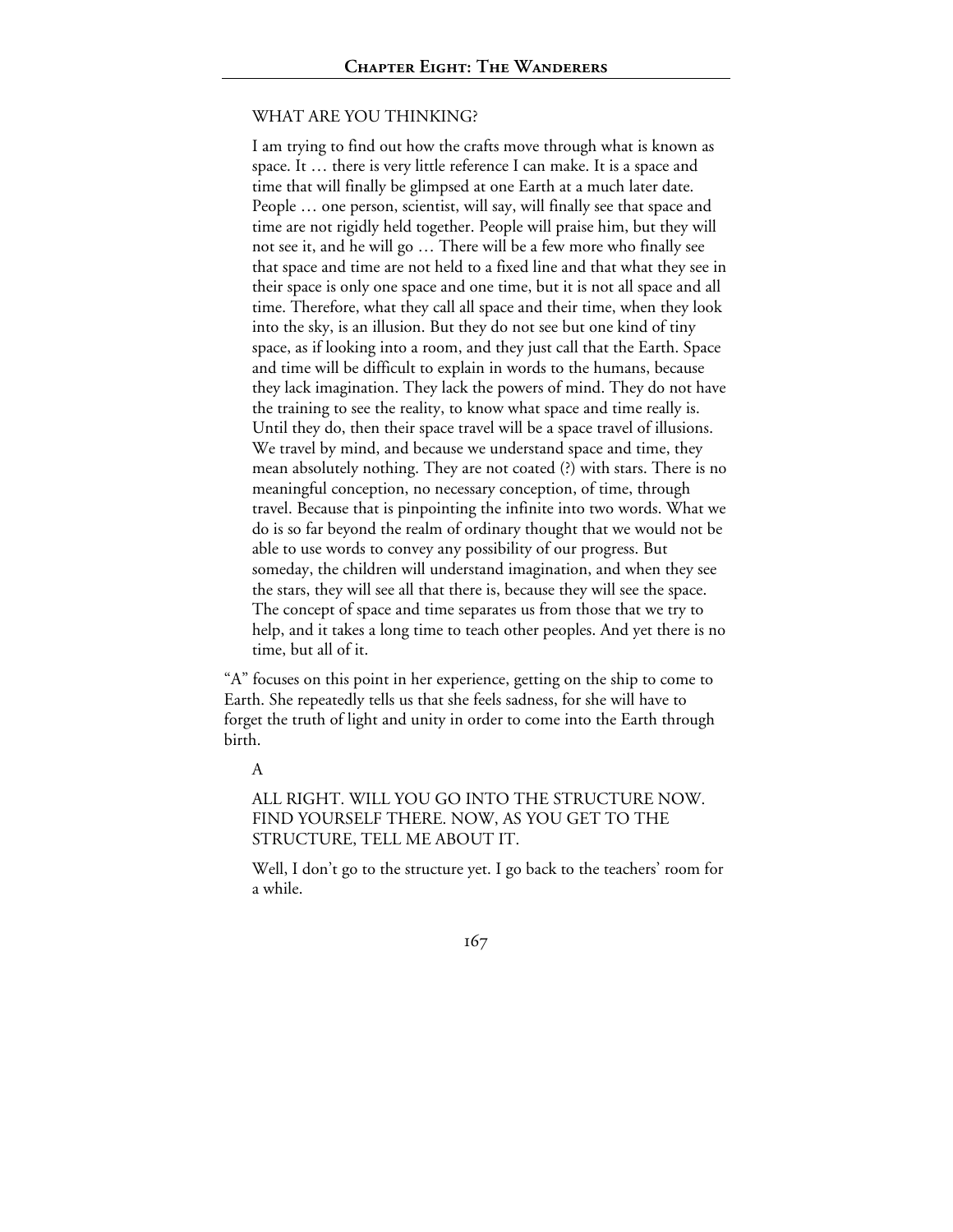### DO THEY KNOW THAT YOU'RE LEAVING?

Yes. They're standing, singing, when I come in.

ARE YOU SINGING TO THEM? WHY WOULD THEY BE STANDING WHEN YOU COME IN?

Because we will be separated.

ALL RIGHT. OUT OF RESPECT. NOW WHAT GOES ON NOW, BETWEEN YOU AND THE TEACHERS?

I turn to one, and he places his hands on my shoulder, and looks very deeply into my eyes. I turn to another one and he does the same. I am getting a great deal of strength and knowledge, but I don't know yet that it is knowledge. And when I turn to the third, he stares.

THE SAME WAY, INTO YOUR EYES.

Yes.

GO AHEAD.

It is very hard for me not to feel sad, but then all at once I sense it is all right, and I cry a tear and he cries one. I turn to leave. (quiet crying)

DO YOU KNOW WHY YOU HAVE TO LEAVE?

Yes.

OK. VERY WELL. GO AHEAD. ARE YOU GOING TO THE DIAMOND-SHAPED BUILDING? TO THE HOUR-GLASS BUILDING?

Yes.

WHAT ABOUT THE OTHER FOUR? ARE THEY COMING WITH YOU? WITH DIFFERENT TEACHERS? OR HOW DO THEY WORK?

I do not know about them.

OK.

I go the long way around.

WHY?

To meditate again on the way. I do know that this is a good thing. I am ready. I am going down the hill towards the hour-glass-shape. I am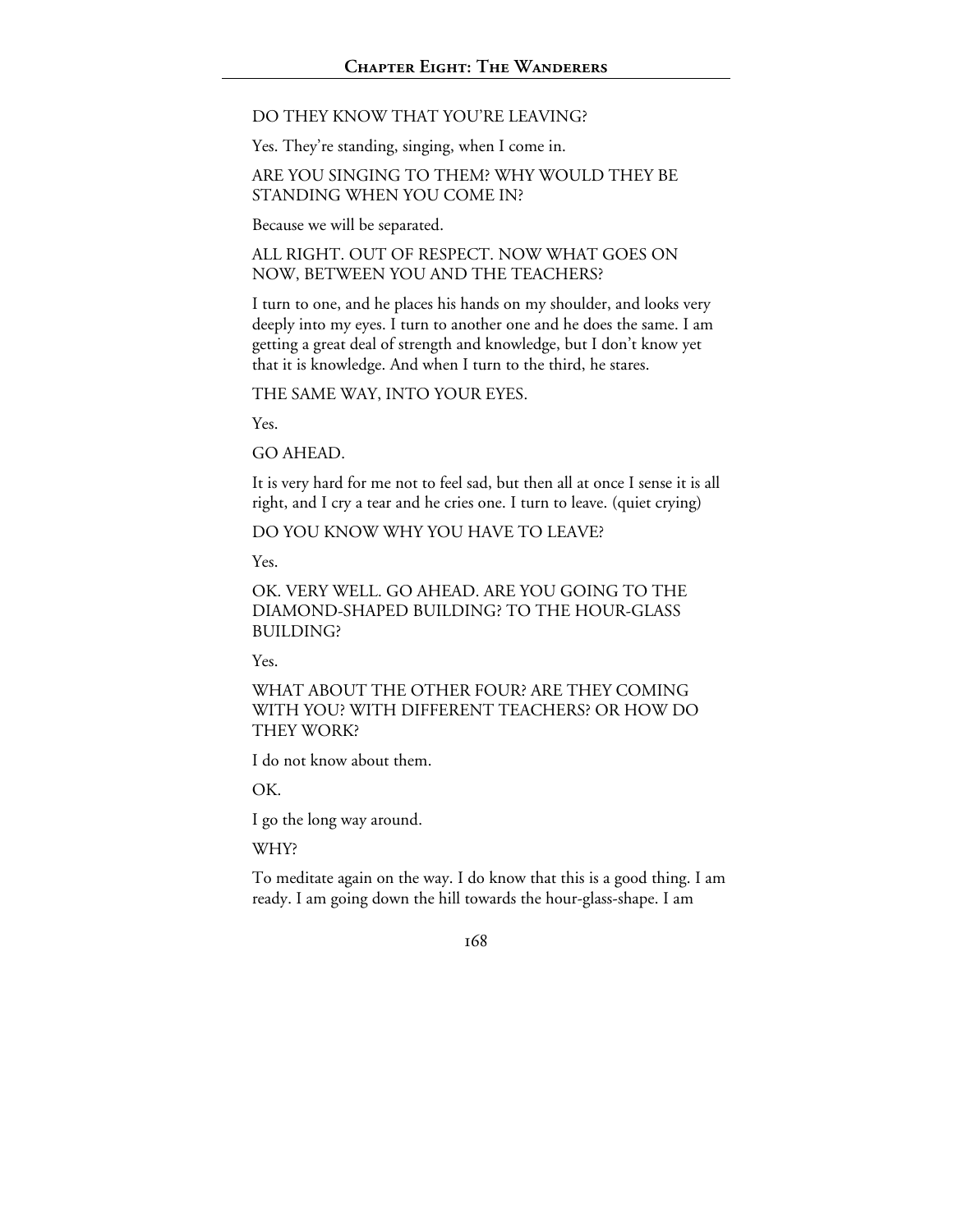standing at the very bottom, looking up. I do not have the robes on now, I have something else on.

ARE THE OTHERS THERE YET?

They are coming within my view.

OK.

They are here now.

GOOD. THEY ARE READY TO GO TOO.

Yes.

ARE THEY DRESSED THE SAME WAY YOU ARE?

Yes.

ALL RIGHT. WHAT HAPPENS NEXT?

I do as the teachers did with me. I turn to each one, put my hands on their shoulders and look at them. And we exchange comfort and we exchange sadness and exchange love and knowledge and understanding. It is a time to feel our oneness. (Pause) Now, we are walking towards the structure. We are going up it like—I can't—it is called perhaps an elevator, it is going straight up.

GO AHEAD. YOU GET TO THE TOP. NOW, WHAT HAPPENS.

There is a craft, that is … it is round.

DO YOU GET INTO THE CRAFT?

Yes. We all get in. For some reason I am thinking that this is a small craft, smaller than others that have left.

BUT IT IS BIG ENOUGH FOR FIVE?

Yes.

"B" describes this same scene:

B

ONCE YOU'RE INSIDE THE SHIP IN SPIRITUAL FORM, SPIRITUAL BODY—

Shiny.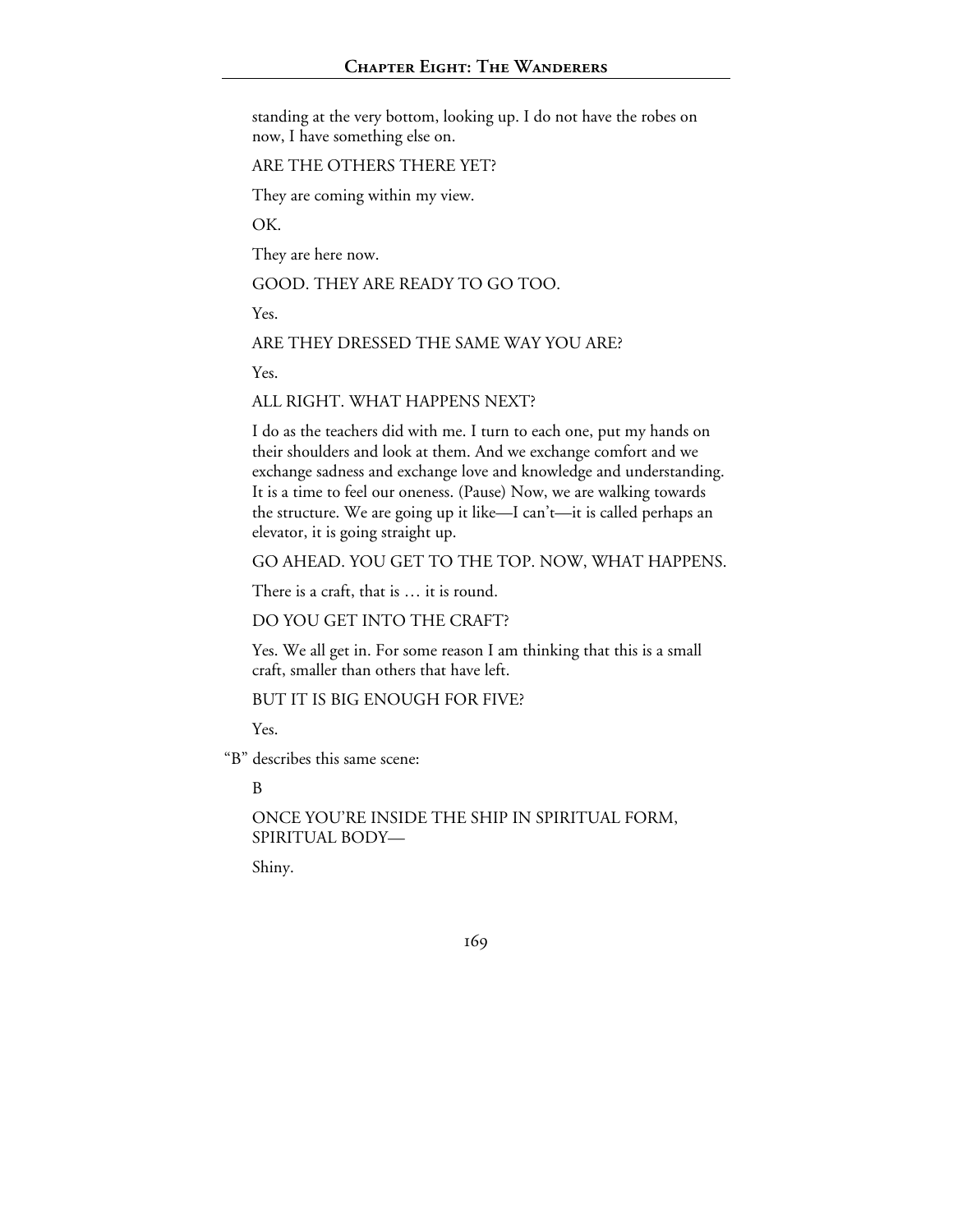DESCRIBE THE INTERIOR FOR ME. FIRST OF ALL THE SHIP UP CLOSER. DID YOU TELL ME IT WAS ROUND?

There are places to sit.

OK, BUT ON THE OUTSIDE, THE OUTSIDE APPEARANCE, IS IT ROUND LIKE A BALL?

No. I—I—I don't see this one close. When we go in it is as though … it is as though there is a place to walk, from the temple right inside so you don't have an overview of this one at this time. The overview was before, from without. We walk within, from the temple directly into this.

YES.

There is a place to go in, not a door that opens, as ours do, but … we walk up the door … and our … we're … the sadness has been shed.

HOW MANY PEOPLE IN THE SHIP WITH YOU?

I don't know. There're …

TEN?

No … but—

A DOZEN OR—

No, no. I … Under a dozen. I don't know how many. Wait a minute. There is one.

ARE YOU READY TO LEAVE.

Yes.

And so the little band leaves, and as OAHSPE puts it:

Onward sped the ship of God, by the force of wills matured; and from its hallowed light displaying its purpose before other Gods and men, in other ships cruising, on adventurous paths in Jehovih's wide oceans of splendor.9

This sadness at the prospect of doing duty on Earth as "apples" has been reported by other investigators I've talked with, and seems quite common among those who under hypnosis report lives on other planets. It is certainly understandable. Volunteering for service on Earth is a bit like volunteering for service in the Marine Corps. The recruit knows the experience will be a rough one, but he believes that in the course of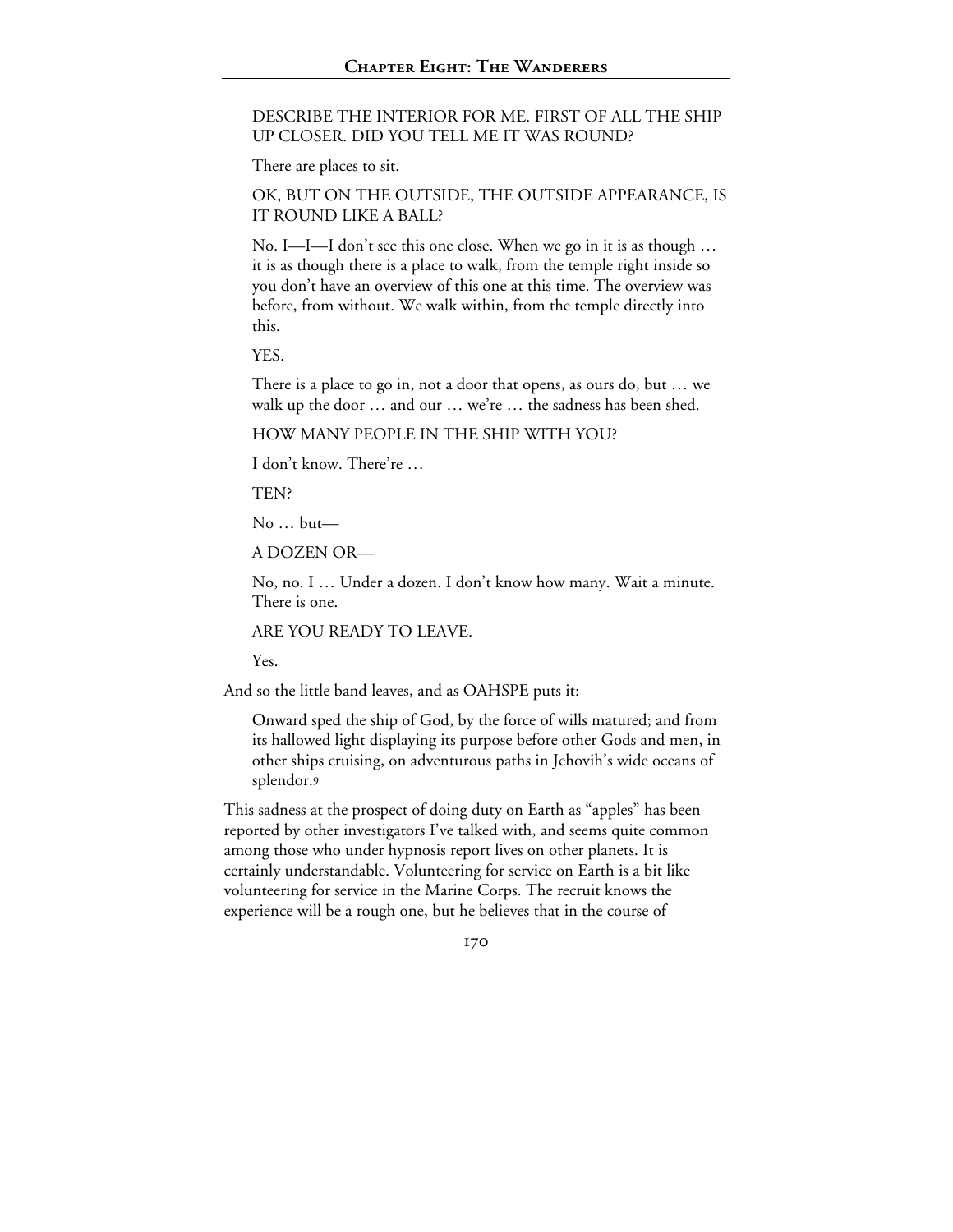performing his duties he will become a more mature person. The Marines build men: an Earth incarnation builds Masters. As a space contact says through Yolanda:

I see a very sad, but joyous, one. She is homesick, for she is far from her place. I understand this. I am also far from my home, in this ship. We do have deep understanding for such longings. Many of us volunteer a whole time of life to these missions. But you on Earth are so unfortunate, because when you volunteer you lose your memory of where you came from, for the most part.10

"B" and "C" talk about the sadness in their own way:

A

The child here will feel sorrow, for she will glimpse this and then lose it, and she will be pushed to an environment that will confuse her, and yet if she still wills, if she can still but remember, even her dreams, even the things she saw, that she will see, in the shadows of night, then in time she will remember.

NOW, TELL ME EVERYTHING THAT YOU CAN ABOUT THIS PARTICULAR EVENT. VERY QUICKLY, NOW, VERY CRISPLY. DON'T ANALYZE IT.

There are people there, but I cannot differentiate them. We are meditating, no words are spoken. We are just there, seems like. I am sad.

ALL RIGHT. THE MEDITATION IS IN ANTICIPATION OF WHAT EVENT? WHAT MAY HAPPEN?

Us leaving the planet.

AND YOU ARE SAD AT THIS PROSPECT ALSO.

In a way, yes.

ALL RIGHT, YOU ARE ANTICIPATING LEAVING THE PLANET, AND THE OTHER PEOPLE ARE TOO.

Yes.

ALL RIGHT. CAN YOU DESCRIBE THE OTHER PEOPLE?

No physical features. All I know is that they understand a little bit more than I and that I am more sad. I am sad because it is such a struggle. A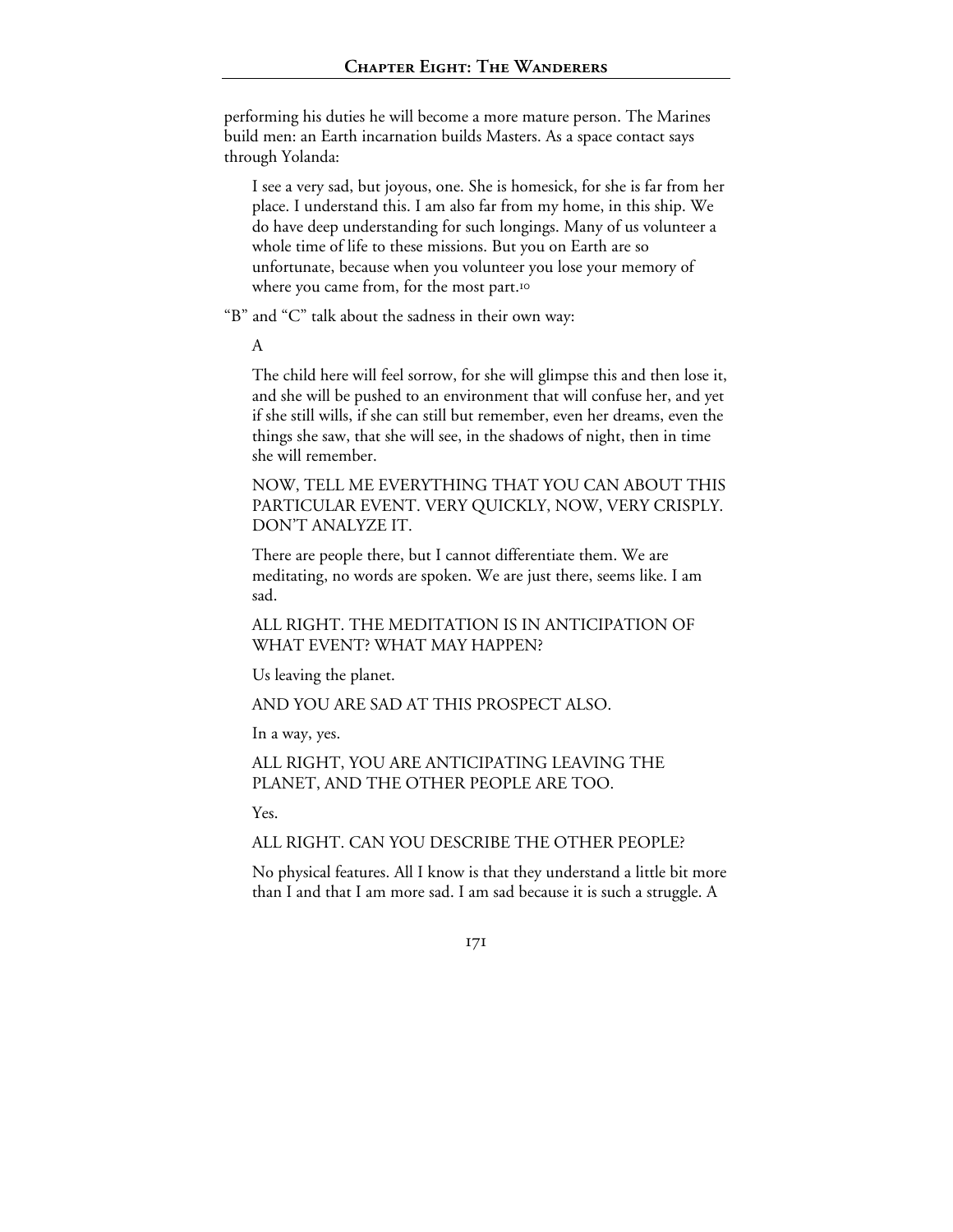long, long struggle. How sad that it has to be that way. The others know that they must leave. And they take some comfort … I can't …

ALL RIGHT. TELL ME SOME MORE ABOUT THE STRUGGLE. WHAT TYPE STRUGGLE?

The struggle of the mind, knowing all that we know. But we lose that, when we leave. We leave and we go back through … back through the darkness again, and struggle … struggle to the peace. I feel very light, right now. I am thinking, of all of this …

B

VERY WELL. I'D LIKE YOU TO TURN BACK TO THE PRESENT NOW, ALTOGETHER, IN ALL DIMENSIONS. IS THERE A SPECIFIC REASON FOR YOU TO COME BACK AS NOW? WHAT'S GOING TO BE YOUR MAIN PURPOSE? WHAT IS YOUR ASSIGNMENT?

The blind closes.

WHAT DO YOU MEAN BY THAT?

When I come back here, the slate is wiped clean. It's hard to see.

(Pause) There is much sadness here.

WHY?

This planet …

YES, BUT NOT ON THE SPIRITUAL DIMENSION? YOU JUST MEAN ON THE PLANET ITSELF?

I just see it.

YES. AND THAT'S WHY YOU'RE HERE? WHY YOU WERE SENT HERE?

It will be forgotten. We will forget.

WHY? WHY IS IT NECESSARY TO FORGET?

It's gone. (whispering) It's gone.

THE MEMORY OF THE PAST ON THAT PLANET IS GONE?

Off, off—it's gone. There is white slate. It's new—forgotten.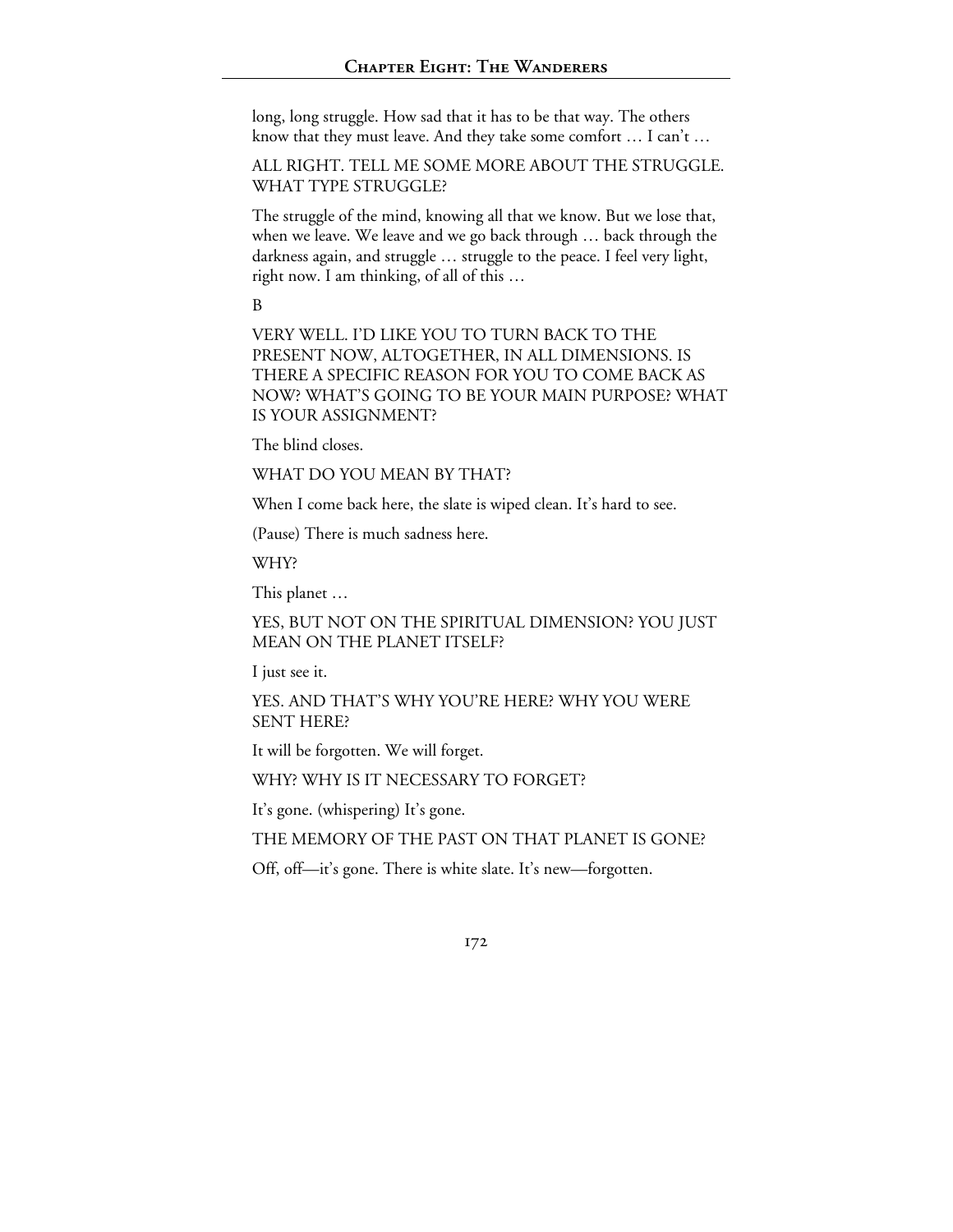When the Otherworlder's spaceship arrives here with our group, it does not drop them onto the Earth's surface, but instead enters the finer or spiritual planes of our Earth and allows its passengers to enter the cycle of reincarnation on our planet. George Hunt Williamson says:

If these Wanderers didn't arrive here by spaceship, how did they get here? They volunteered to come to Earth and go through the reincarnational cycle here. In other words, they were born here! They have birth certificates, they went to school, had the childhood diseases, drank soda pop at the corner drug store and made eyes at each other in school, or threw "spit balls" at the teacher. In brief, they were exactly the same as all the other people on Earth, except for one thing: they didn't belong here! They occupy physical vehicles and are born to parents of their own choice who they feel will best give them the advantages and training they need to fulfill their missions on Earth.<sup>11</sup>

And an entity known as Sut-ko gives this information:

From time immemorial, teachers of Light came to planet Earth, incarnating from other planets, from other systems, even from other galaxies, and from the realms known to you as the nonphysical or supernal realms of existence; and great companies of Light came into incarnation, carrying with them the banner of Truth and Love and Light. In all the simplicity of these teachings, and in all dedication to the One Creator and His Laws, these bands of Lighted Ones came down into incarnation and to the darkness and the degradation which they ofttimes found, and incarcerated themselves in flesh, not for their own experiencing—though much they did experience—but with a basic motive of service to the One Creator and His Creations, a motive of Love and Compassion.

At each time when the Great Ones, whom you speak of as Avatars, came, (there also) came many lesser teachers, many lighted souls, great in compassion and service. Often their tasks seemed small, yet they formed a chain, a pattern of strength, and each upheld the others; and as each company whom we have termed "the goodly companies" went forth, they went in groups of souls who had worked and known each other from lifetime to lifetime. These souls are incarnate once more upon planet Earth in many areas. These souls work for the upliftment of the planet and for the dawning of the Age of Reason at the end of this cycle upon the planet. These souls, who have come into incarnation, have formed what is known as the Lightlines and the Light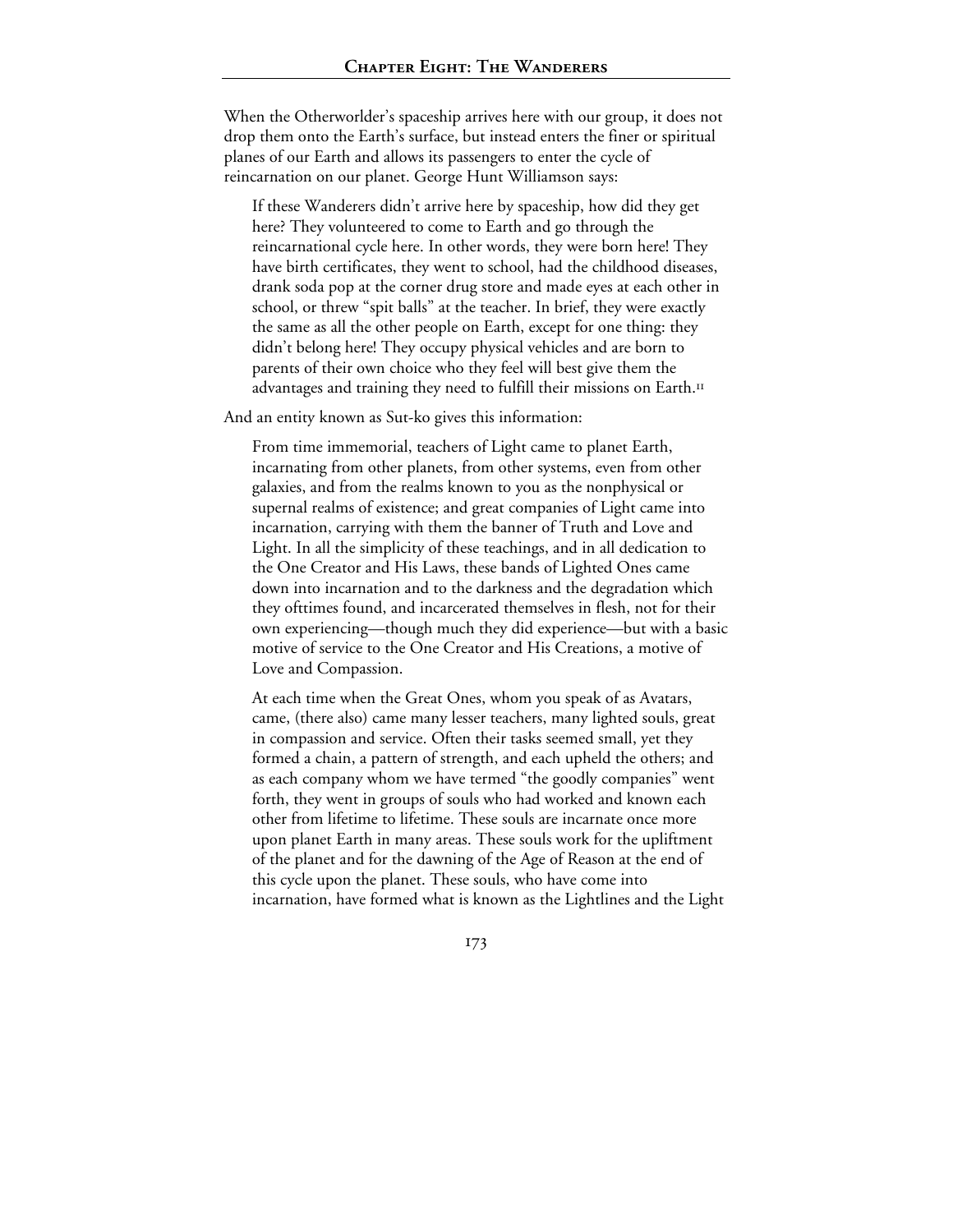Centers throughout the planet. Some there are who have gone forth on lonely ways, and have been cut off from their fellows and have worked alone in the materialistic world. They have sought to bring that understanding which is theirs, a glimmer of truth which they have remembered, wherever they have found themselves, and in whatever capacity they have labored. Now, many of these who have worked alone join with the others in order that strength may be given to all, that the pattern or web of Light, which is now woven around the planet may be vitalized to its highest capacity …12

Here are "A," "B," and "C" describing their entry into the spiritual plane:

A

#### VERY WELL. ARE YOU READY TO DEPART?

Yes.

WILL YOU DEPART, AND FIND YOURSELF IN THE NEXT PLANE OR DIMENSION? ARE YOU NOW IN THE SPIRITUAL DIMENSION OF EARTH?

I am not sure yet where I am. I am not on Earth.

ARE YOU STILL IN THE SHIP?

 $N<sub>0</sub>$ 

#### HOW DO YOU GET OUT OF IT?

Well, mind. It was time.

### WAS THE SHIP ABSOLUTELY NECESSARY FOR YOU TO MAKE THE TRIP FROM YOUR PLANET TO THE EARTH'S SPIRITUAL DIMENSION?

In one way yes, and in many other ways, no. I cannot explain now, but that it is necessary to come in something like a craft to make that transition. Even though everything is one, and that the vibrations are infinite, and that we knew of all things that were going on on Earth, we could not do our task while still on our planet. That would be a confusion of our own development and Earth's development and our task. It was necessary for us to leave our vibrational level and that plane entirely, and to go through what is called reincarnation. We needed to learn as a soul the planes of the spirit, and all that Earthlings go through, for we do not go through these things any more.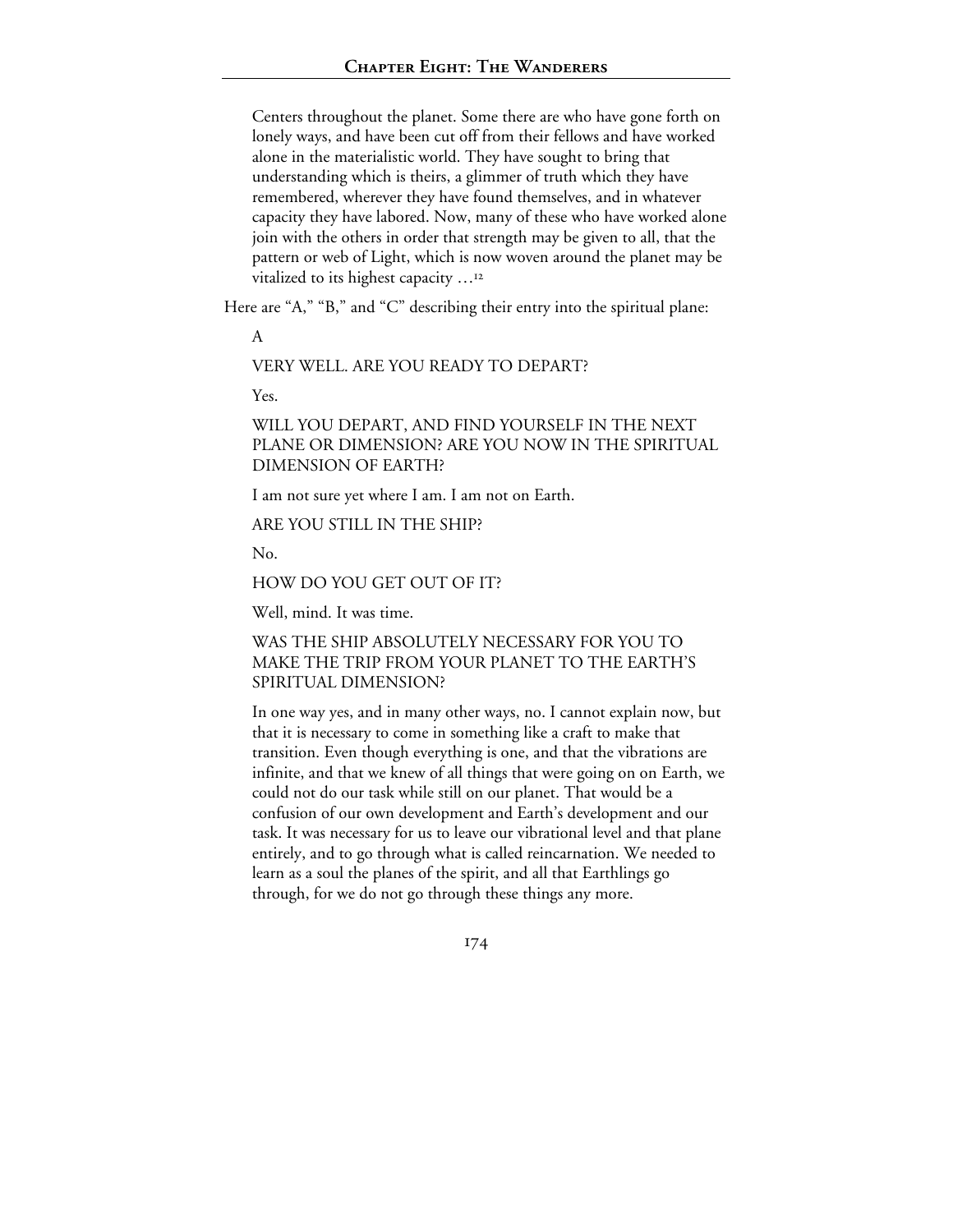VERY WELL. IS THERE ANYTHING MORE NOW?

No.

NOW, HOW DO YOU APPROACH EARTH? DO YOU JUST COME DOWN AND DO YOU LAND OR, WHAT HAPPENS WHEN YOU GET HERE?

No. We don't land. You can't do that.

WILL YOU DESCRIBE YOUR APPROACH, AND WHAT YOU DO THEREAFTER?

You simply leave the space ship.

DO YOU LEAVE THE SPACE SHIP UP IN THE AIR?

There is no longer any function. The … were turn to … we drop that body, we drop … we simply leave. We … are …

YOU SAID YOU LEAVE THE SHIP?

Yes.

AND YOU ARE ON EARTH, THEN?

Mnn … not on Earth. We are near, we are around, we are …

ARE YOU IN A SPIRITUAL REALM, SPIRITUAL LEVEL?

 $Yes...$ 

NOT ON EARTH AT THIS TIME?

No.

OK. NOW WHAT IS GOING TO TAKE PLACE AT THIS LEVEL?

I know I must go through a thing called birth, but I don't know how.

IS THERE ANY INSTRUCTION FOR YOU? ARE THERE NEW TEACHERS THERE FOR YOU?

I find helpers.

B

YOU CAME TO OUR PLANET. NOW, WILL YOU TELL ME ABOUT THE APPROACH TO OUR PLANET. HOW YOU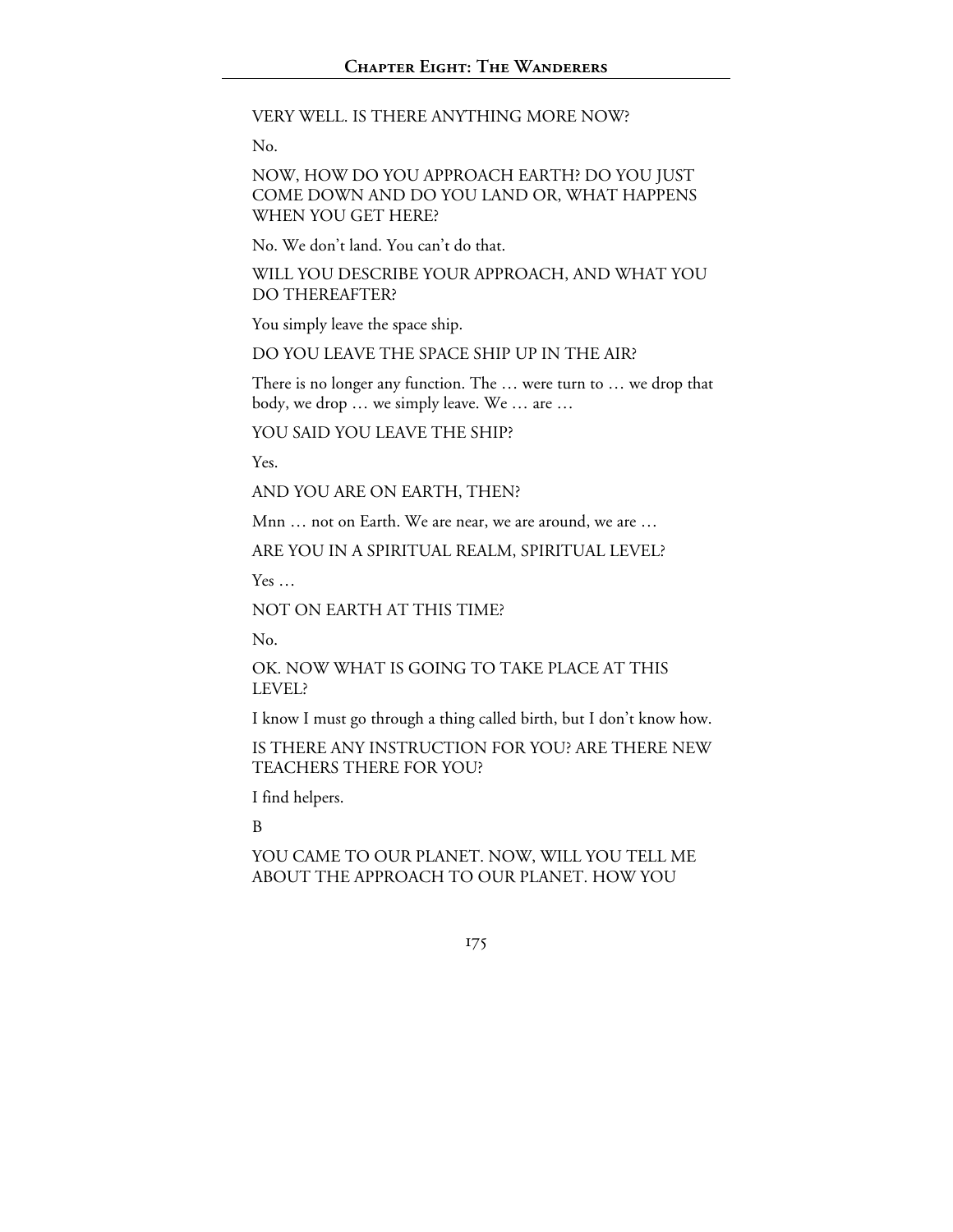CAME TO BE HERE. DOES THE SHIP COME DOWN AND LAND RIGHT ON THE PLANET?

Mmnn, no. We're in the spirit.

YES. TELL ME WHAT HAPPENED. HOW DID YOU GET OUT OF THE SHIP?

We're just not needed in the ship any more.

AND WHAT HAPPENS TO THE SHIP?

I don't know.

DO YOU, DOES THE DOOR, DOES IT STOP AND—

We are, there is no need for doors at this stage.

SO YOU JUST DEMATERIALIZE FROM THE SHIP. DO YOU COME DIRECTLY TO EARTH THEN?

No.

WHAT HAPPENS? DO YOU STOP IN THE HIGHER, SPIRITUAL DIMENSION FOR A WHILE?

There is waiting. Watching.

CAN YOU MAKE ANY CONNECTION WITH ANYONE THAT YOU KNEW THEN AND ANYONE YOU KNOW NOW?

(Pause) I can only tell by … I don't see people … feel presences—

YOU FOUND SOMEBODY, DIDN'T YOU?

On the spirit plane.

WHO?

Mother and father. Mother.

BEAUTIFUL.

Spirit—dear soul. Dear soul.

SHE CAME TO EARTH BEFORE YOU DID. YOU WAITED FOR HER DIDN'T YOU? AND YOUR FATHER. THEREFORE, THEY KNEW EACH OTHER TOO, DIDN'T THEY?

It was planned.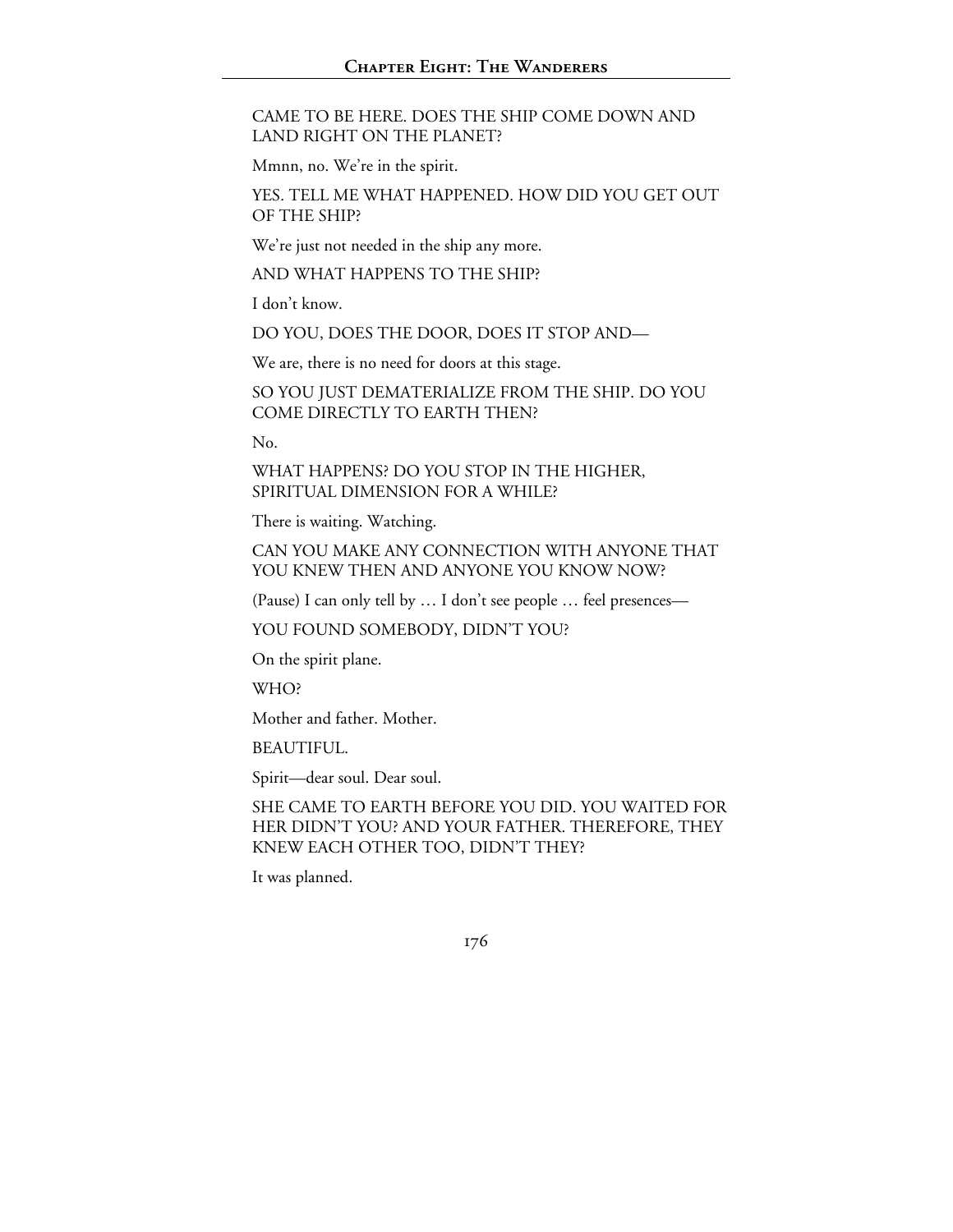#### IT WAS PLANNED THAT THEY WOULD COME TO BE YOUR PARENTS, IS THIS CORRECT?

I chose them.

OK.

They chose me too.

C

VERY WELL. I WANT YOU TO GO BACK TO THE SPIRITUAL PLANE, FROM THE OTHER PLANET, THERE BY ITSELF IN ITS ENTIRETY. WHO LEAVES FIRST, YOU OR YOUR MATE?

My mate.

AND YOU WAIT A WHILE?

I'm looking for the right people.

I was waiting for the correct challenge.

DID YOU MAKE THE DECISION ON YOUR OWN?

Completely.

A

I WANT YOU TO FIND WHO SELECTED YOUR MOTHER AND FATHER, AND WHY. WHY THIS PARTICULAR TIME, WHY THIS PARTICULAR LOCATION. FIRST OF ALL, THE PARENTS. DID YOU SELECT THOSE TWO PEOPLE BY YOURSELF, OR DID YOU HAVE HELP FROM YOUR HELPER?

It seems to have been my choice.

So our three Otherworlders come to Earth, having chosen their parents and gone through birth. It is apparently the plan that "apples" come to Earth in groups who, if they can recognize each other and remember their mission, will then be able to help each other and work together in harmony. It was quite amazing to me as I gathered the second and third of these regressions to find the same report of mutual acquaintance in the previous life. It is a story of at least five people, so I must fill you in on the other two. In addition to the three subjects, there is a man, named here "D," and a man named here "E." Perhaps the most amazing detail of these mutually agreeing reports was the fact that "A," who had never known "E," named him as an acquaintance, a member of her family on Otherworld. "E" is now dead, and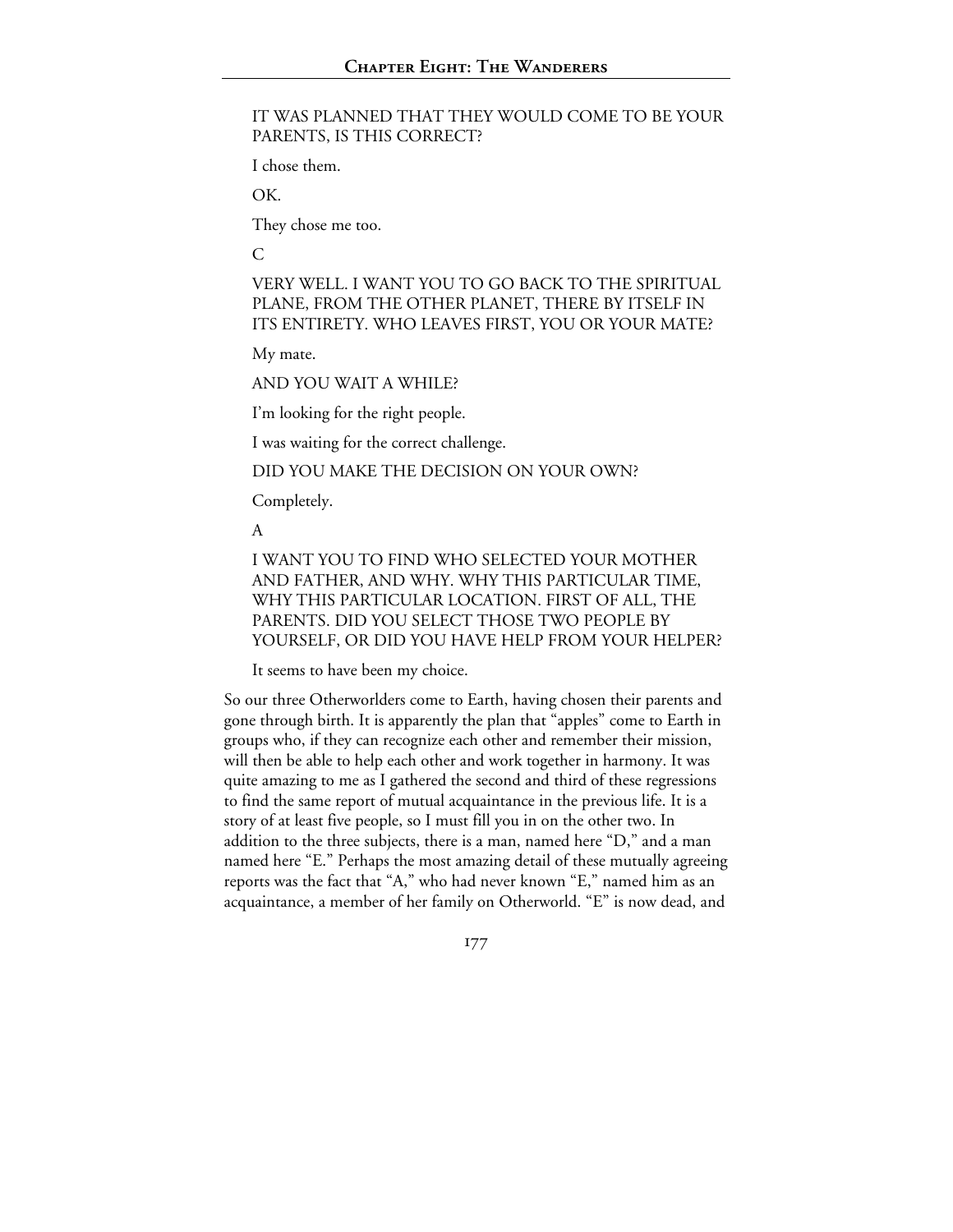there is no possible way she could ever have known him. She had, however, heard his name mentioned by "C." And from this slight knowledge she tentatively identified him in her regression.

A

### LET'S LOOK AT THIS PLACE THAT YOU ARE LEAVING.

Let me come back down to the child. (Pause)

### CAN YOU SEE THE ONES WHO WILL BE GOING? CAN YOU TELL ME NOW IF THERE ARE ANY MORE THAT YOU WILL KNOW UPON EARTH?

There is a male type standing beside me. He is happy with me. We are watching … we are looking at the ships. They have not started to load the people, our brothers and sisters, inside yet. We … I know him, he is my mate for a short time. I do not know him. I do not get to see him on Earth. And yet he will … his presence will be everywhere … he will be next to me when I have a new mate. He is working … he will be working on a different level. Therefore I do not get to see him. And yet he will direct … help watch over me and my mate.

### IS THERE ANYONE ELSE THERE THAT YOU MEET ON EARTH?

I am trying to place the names … the Earth names of "D" and "E." I am trying to see where they come from, if they are from my planet or from someplace else. (Pause) "D" is from my planet, though I do not know him. (Pause)

No. "D' is not from my planet. He will be a communicator between his peoples and all the peoples who are joining in this endeavor. He will be most necessary, most comforting to me on Earth. We will all be there. He is from someplace else. I do not know. And yet he will know about me. He will know about all of those who show him … who look into his eyes … he will be able to recognize … he will be like the watershed, that many of us will pass over, and go on to where we will be of most use. I see "C." She is grown now. She is very close to me. I … for some reason I feel that I should be much older … and yet age has been suspended.

#### DO YOU SEE ANYONE ELSE?

Not here on the platform.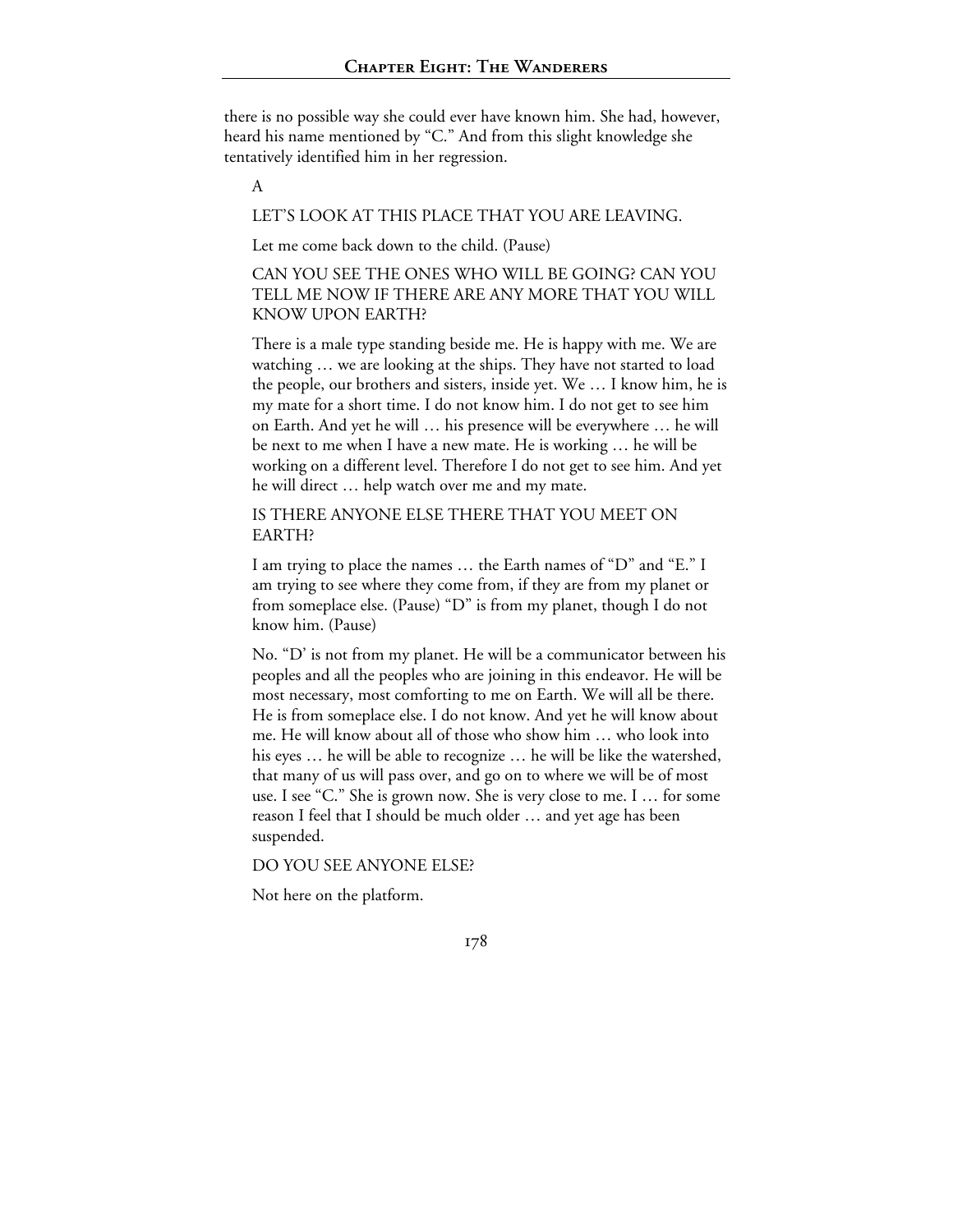#### DO ANY OTHERS TRAIN WITH YOU FOR THE SAME PURPOSE?

I do not see others doing what the teachers and I are doing. But there are others. There are others that will help me. We will help each other in bringing this knowledge out.

#### DESCRIBE THE OTHERS.

(long pause) ... I am sorry for the delay. I was dissolved. I am trying to see the others. The only way to do it while I am still in the cave is to dissolve. (long pause) … I do not see them yet.

#### IT IS VERY EASY FOR YOU TO SEE ONE OF THEM.

(Pause) … The man beside me, who came in with me, I am not sure whether he is going to be there, on Earth with me, for, as I am told, people cannot see invisible things, or they only see things that they want to see. I am trying to … but it's hard. I think … to go back and forth … he will be with me, and because I am still here on this planet and not on Earth, I cannot talk as if I'm on Earth. I know general things about Earth, for Earth is just one stage, and all peoples go through that stage, and it is an understanding. So therefore I know because of meditations I may or I may not see this person, but he is in reality always with me. I am not sure now of other peoples … I know I will have … I know we will have a group on this planet, but that will come later, much later. I am, as far as age go on this planet, which is simply an appearance, I am a child. These friends, I have the impression, will come later. Perhaps they are being trained like I. They do not know, either. But I am very split because I have the understanding of the universe, and yet I am dumb and unable to speak. I … speaking is not necessary here. But I accept all that the teachers give me here, because they are the reality and I am theirs.

LET'S MOVE FROM THE TIME YOU ARE IN NOW, FORWARD APPROXIMATELY ONE-TENTH OF YOUR EXPERIENCE ON THAT PLANET. YOU WILL MOVE FORWARD AT THE COUNT OF THREE, I WILL SNAP MY FINGERS, AND YOU WILL BE ABLE TO SEE. ONE, TWO, THREE, (snap). DESCRIBE YOUR EXPERIENCE.

I am with other people now. We are all sitting down. We are laughing. There seem to be five of us plus two teachers.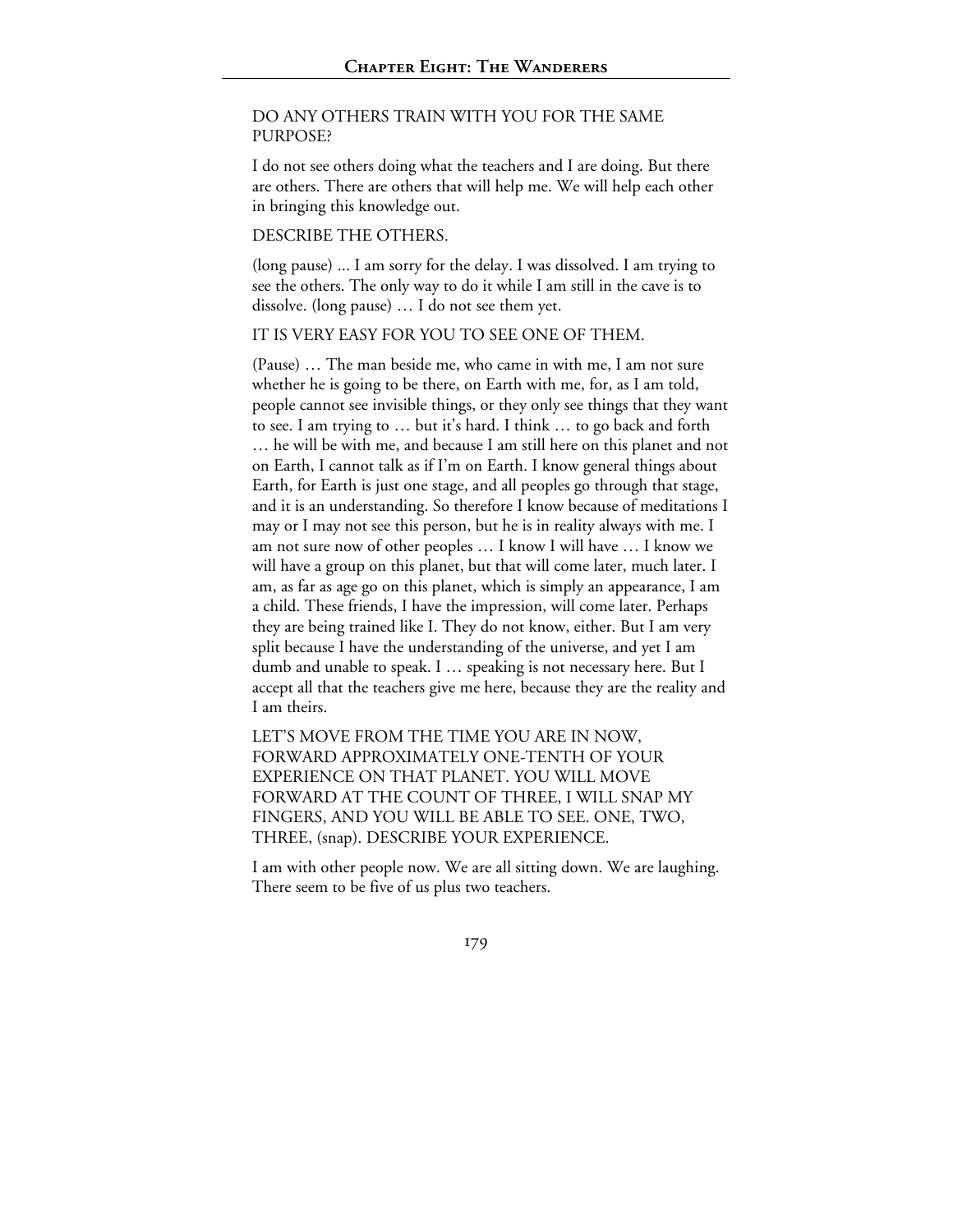### DO YOU RECOGNIZE ANY OF THEM?

I recognize vibrations.

DO YOU KNOW ANY OF THEM THAT ARE HERE ON THE EARTH-LIFE WITH YOU?

Yes.

WHO ARE THEY?

"B" and "C." They are on each side of me. We seem to have finished eating.

IS THERE ANYONE ELSE THAT YOU RECOGNIZE?

There's two male types, but I don't make out their impressions or vibrations yet.

IS THIS GROUP SIMILAR TO THE GROUP THAT COMES TO YOUR PLACE, TO THE CAVE, TO MEDITATE?

It doesn't seem to be … It is hard for me to say. There are other groups … Seems there are five of us. But it's hard for me to say if there are not other groups on our planet like us. It is hard to think of others than us.

THERE IS NO STRUGGLE ON YOUR PLANET?

No. It is a struggle within yourself, of your own knowledge of the task that is before us.

WELL, GO AHEAD AND TELL ME MORE ABOUT THE STRUGGLE, ABOUT THE TASK, HOW YOU LEAVE, AND WHERE YOU PLAN TO GO?

We must go there without our memories—people who have forgotten everything and will have to grow again. But these five people will go together and will know of each other.

B

WHERE ARE YOU GOING? DO YOU GO TO A DIFFERENT PLANET?

Uh hum.

WHICH PLANET.

We come to Earth.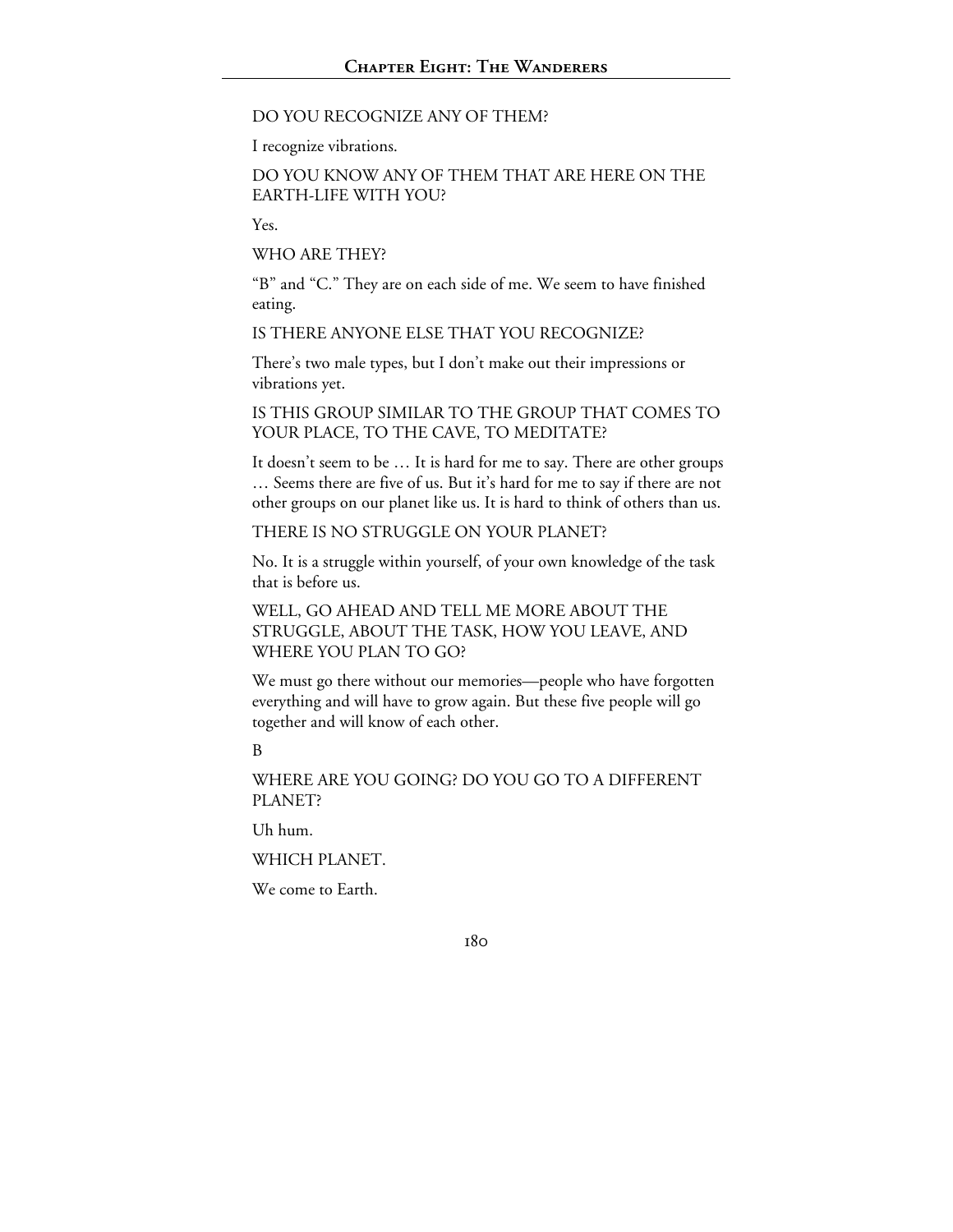WHICH OTHER PLANETS WOULD YOU HAVE HAD THE OPTION OF GOING TO? WERE THERE MANY OTHER PLANETS YOU COULD HAVE GONE TO? OR OTHER ENTITIES COME FROM? HOW MANY PLANETS ARE INVOLVED IN THIS SYSTEM?

Sand. Sand. As many. We … (pause) … we are needed here.

NOW, BY SAYING SAND, ARE YOU SAYING LIKE GRAINS OF SAND?

As many as sand.

AS MANY PLANETS AS THERE ARE GRAINS OF SAND. SO IT'S JUST INFINITE THEN.

YOU WERE ALL TOGETHER. ALL RIGHT. THE PERSON YOU KNOW AS "D." IS HE IN YOUR PAST?

He was one with us.

WAS HE ON THE SHIP?

N … I don't know. He was one with us in the temple.

HE WAS IN THE TEMPLE?

In … that—family. And I, I believe in the temple.

WAS HE THE INSTRUCTOR YOU WERE TALKING ABOUT? THE OLDER TEACHER?

 $I \dots$ 

NOW DON'T LET ME LEAD YOU. YOU BE SURE. DON'T SAY SO BECAUSE I SUGGEST IT. YOU CAN EASILY SAY HE'S NOT.

I know it. … I think so. I think the love was the same.

WHO WAS ONE OF HIS ASSISTANTS, THAT YOU MAY KNOW?

I believe "C" … was a handmaiden. I believe behind the altar the day that we all were there.

THE PERSON WE KNOW AS "A"?

I think "A" … had to do with the place that we ate. The place that we gathered. I believe … that she served us.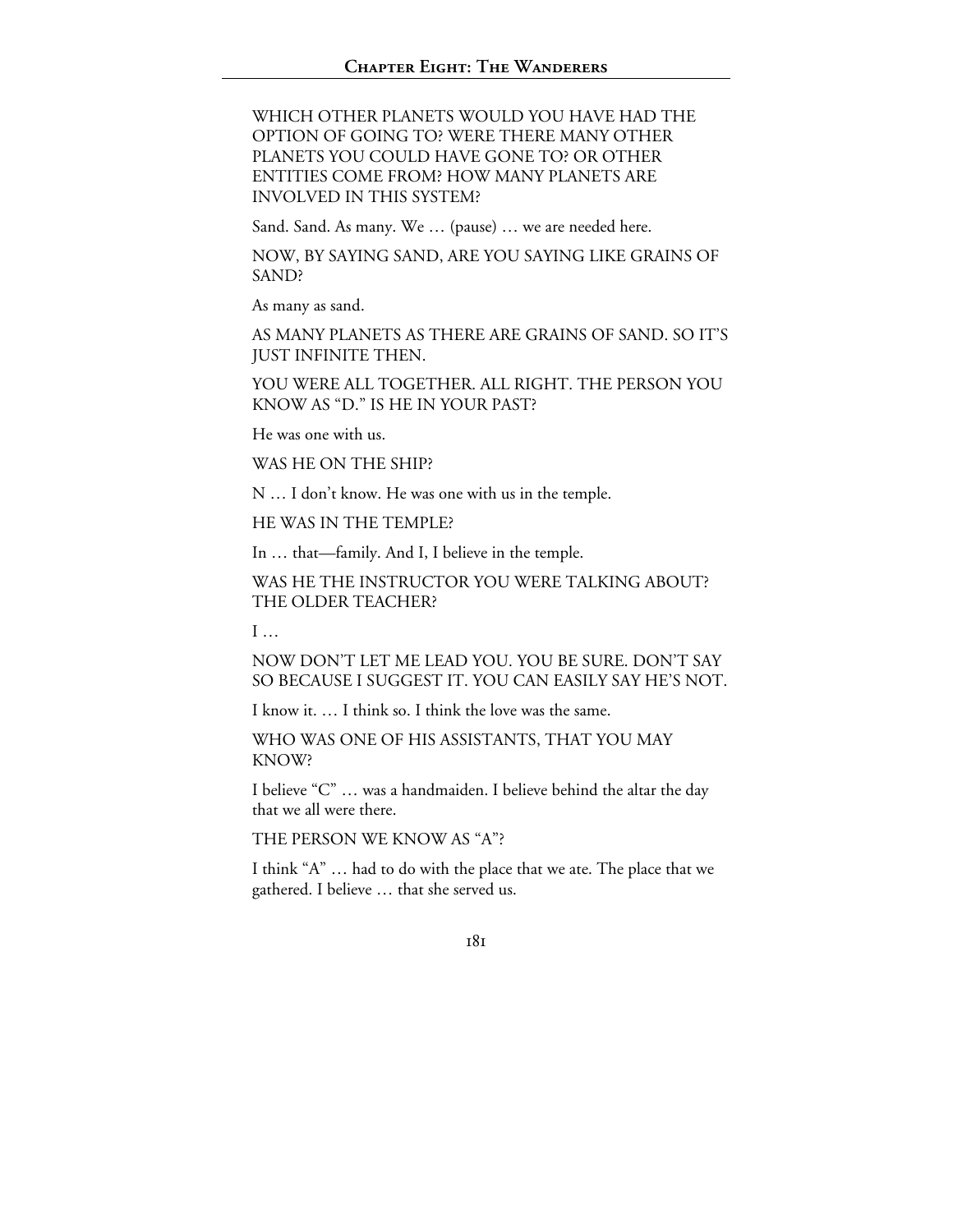$\overline{C}$ 

WAS YOUR NEXT SHALL WE SAY REINCARNATION ON EARTH?

Yes.

AS " $C$ "?

Yes.

WHO WAS YOUR MATE?

"D"

I WOULD LIKE FOR YOU TO REMAIN ON THAT PLANE FOR A MOMENT. DIVIDE PART OF YOUR ATTENTION BACK ON THE PLANET THAT YOU WERE ON BEFORE YOU CAME HERE, PART OF YOUR ATTENTION TO WHERE YOU ARE RIGHT NOW, PART TO THE PLANE TO WHICH YOU WILL GO. "D" HAS BEEN WITH YOU ON THE SPIRITUAL PLANE AND ON THE OTHER PLANET. HE WAS YOUR MATE. IS THAT CORRECT?

Yes.

OK. LOOK AT OTHER ENTITIES, NOW. RELATE PEOPLE YOU KNOW NOW BACK ON THE SPIRITUAL PLANE OR ANY OTHER PLACE YOU HAVE EVER BEEN. DO YOU FIND OTHERS?

A whole lot of them, it seems like. An awful lot of people I know. "E"—he's dead. He was a brother. "B" … "A"—"A," wait. "A" was my mother in the body.

"J" was a brother …

 $R$ "

"B" I know. She was my sister.

WHERE?

In the clan.

A sixth person, "J," was mentioned by two, but not by the third, as being part of the clan and of this mission. It is possible that he was sent to take the place of "E," after his death, though this is never said by any of the subjects.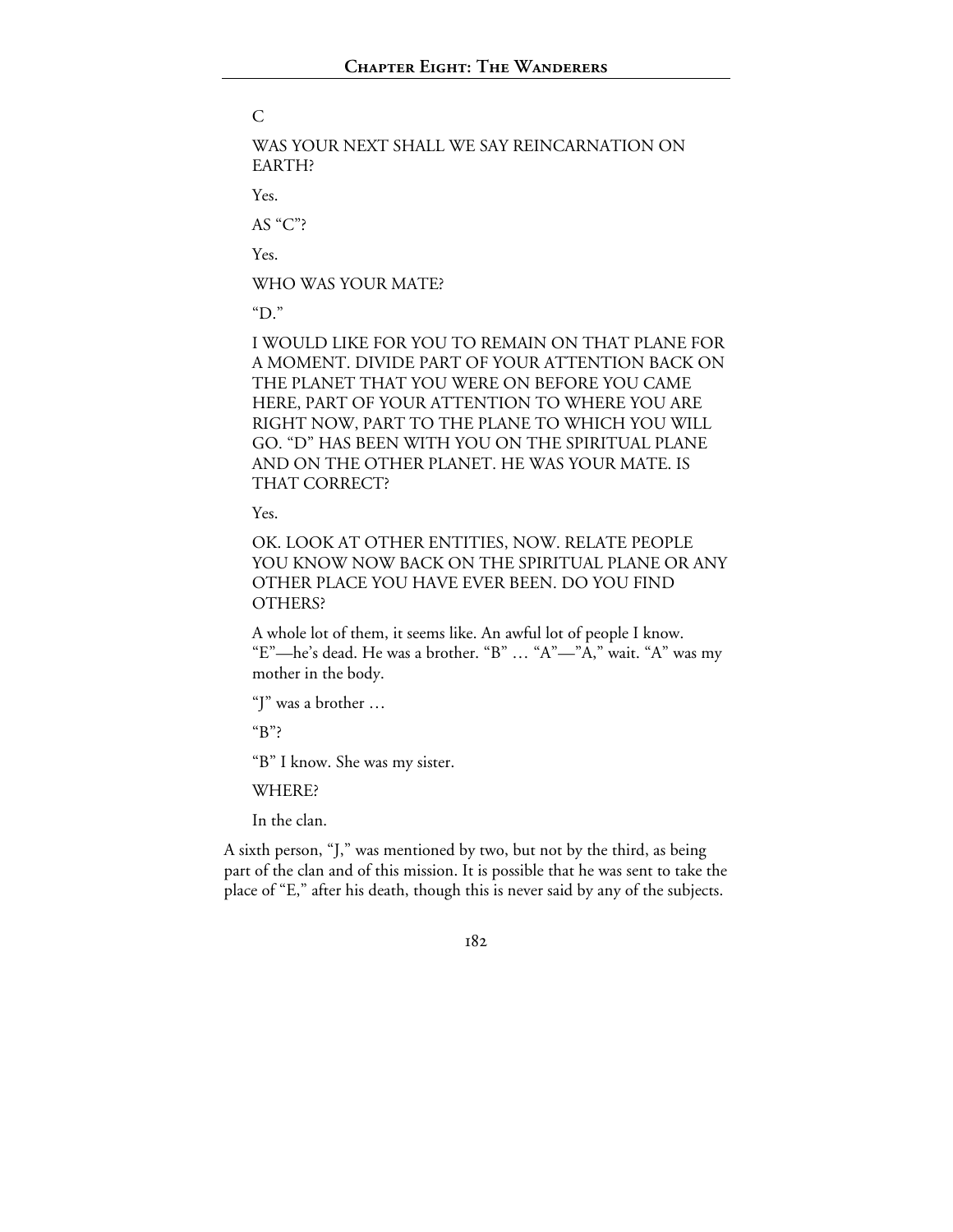Now, this "mission" which has been talked about: what is it? Williamson describes it thusly:

So there are several million people in the world that have nothing to do with this world as far as learning anything from it that they haven't already acquired. They either passed through many lives on the Earth planet itself, or they learned the same lesson on another world similar to our Earth. At any rate, they are far ahead of the average Earth man or woman. Why do they come back? The answer is, because they want to help; they feel that there is something far more beautiful for man on Earth to attain.<sup>13</sup>

And OAHSPE echoes this:

To serve others, is to do good unto others; to help them; to teach them; to give them joy and comfort. This is the service of Jehovih. … But good works alone are not sufficient to attain the highest grades, for they require knowledge and the capacity to unfold others. To accomplish which, those of the higher grades shall oft return to the lower and learn to lift them up. For this is that which calleth the ethereans in the times of resurrections. Wherein the righteous, who are yet mortal, begin at once lifting up their fellows. Which labor is to the spirit as exercise is to the mortal body, that which giveth strength. Judge then thyself, O man of the earth, as to the place thy spirit will rise in the time of thy death.14

And here are "C" and "B" talking about the mission:

 $\overline{C}$ 

## YOU DECIDED TO COME BACK TO THE EARTH, THEN. FOR WHAT REASON?

Two reasons. I knew that I wanted to help this planet. It is in a bad way. And a lot of people that are here are calling out, they want help very badly, and you can't help unless you are in the body here. It's very intense here. There's no way to get into the … enough to help, without infringing on free will, unless you're in the body. There are no easy solutions here.

## AND THE OTHER REASON FOR COMING BACK?

It was my own criticism of myself that I did not know how to give without receiving. I felt that I needed an experience that would express what I knew without expecting a return.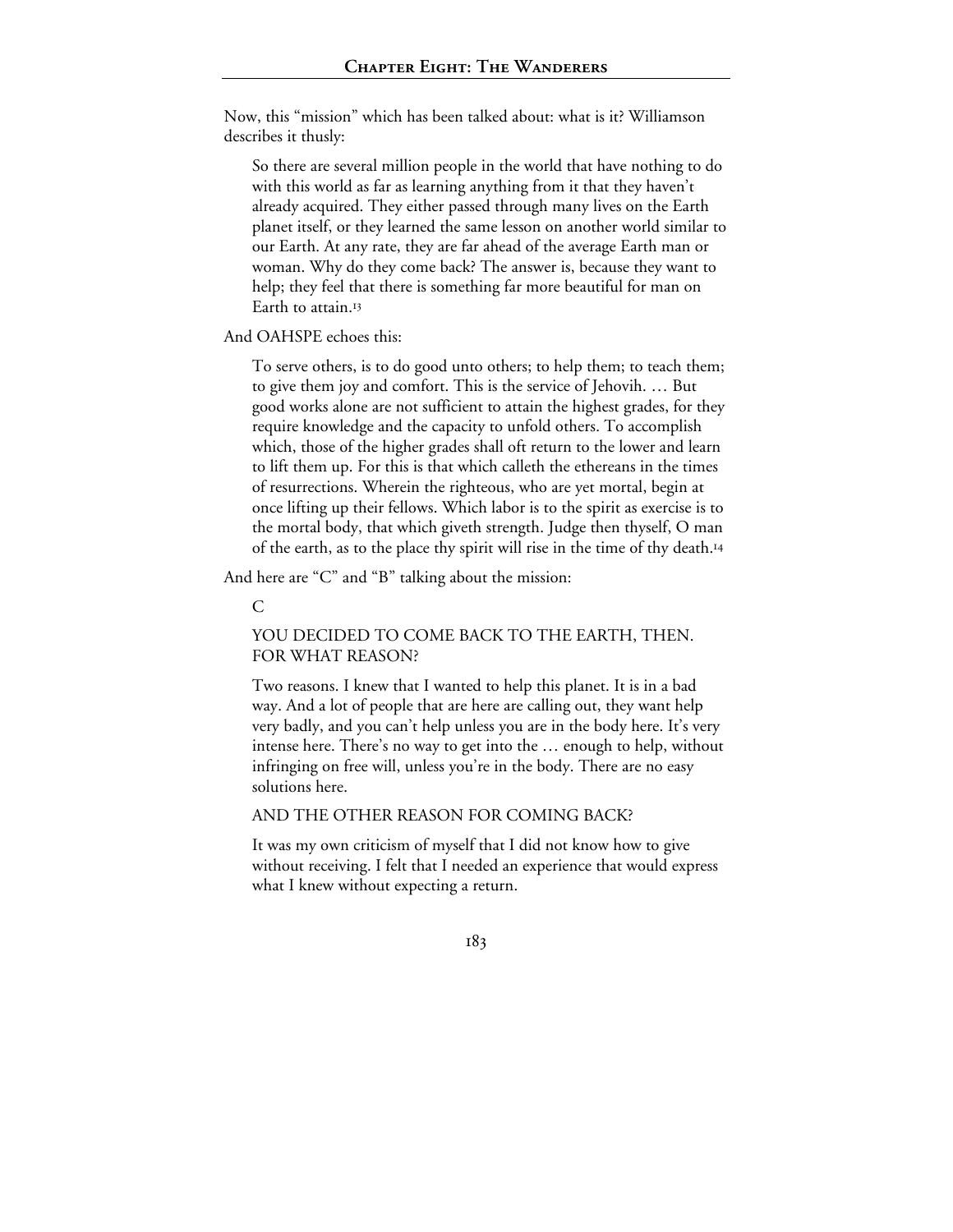#### B

#### DO YOU HAVE SOMETHING ELSE TO LEARN, OR SOMETHING TO TEACH? SOMETHING TO BRING FORTH IN YOUR LIFE?

Teaching is learning. That is one. They're both one.

NOW ARE YOU FULFILLING YOUR ASSIGNMENT IN SOME WAY NOW?

About to. All the pieces are ready. Not quite ready. Gathering together. They are gathering. This is a gathering time. The things that I must work with are not all gathered yet but are coming.

NOW, WHAT IS THE NEXT DEVELOPMENT, WHEN WILL THIS PLAN BE PUT INTO EFFECT?

A meeting. One piece, one piece—is a meeting, soon. Ah … only one piece. Other pieces, gradually, will come. Four years to do it.

WHERE WILL THE MEETING TAKE PLACE?

I don't know. That's only one piece of it … but that will bring … threads together, some of them.

WHAT WILL BE THE RESULT OF THE MEETING, THE FINAL OUTCOME?

More—more threads joining. To complete the—to complete … um, again, magnetism, electric, it has to do with the same threads, those threads, joining.

And so now is the time when the threads are beginning to come together, not only for this little band of "apples" but for so many others:

… we have sought slowly to bring to you information relevant to the times in which you now find yourselves. We have sought through many of our channels, our peoples walking the surface of your planet, to present through all avenues open to us, whether these be that which you term fiction or fact, data or imagination, something of the change which is about to take place.<sup>15</sup>

It is indeed a strange story. Yet it will ring true to the many who read this who themselves have a feeling that they were put here on Earth to help … somehow, some way, some day. The Confederation would say: meditate, and your purpose will unfold, from within.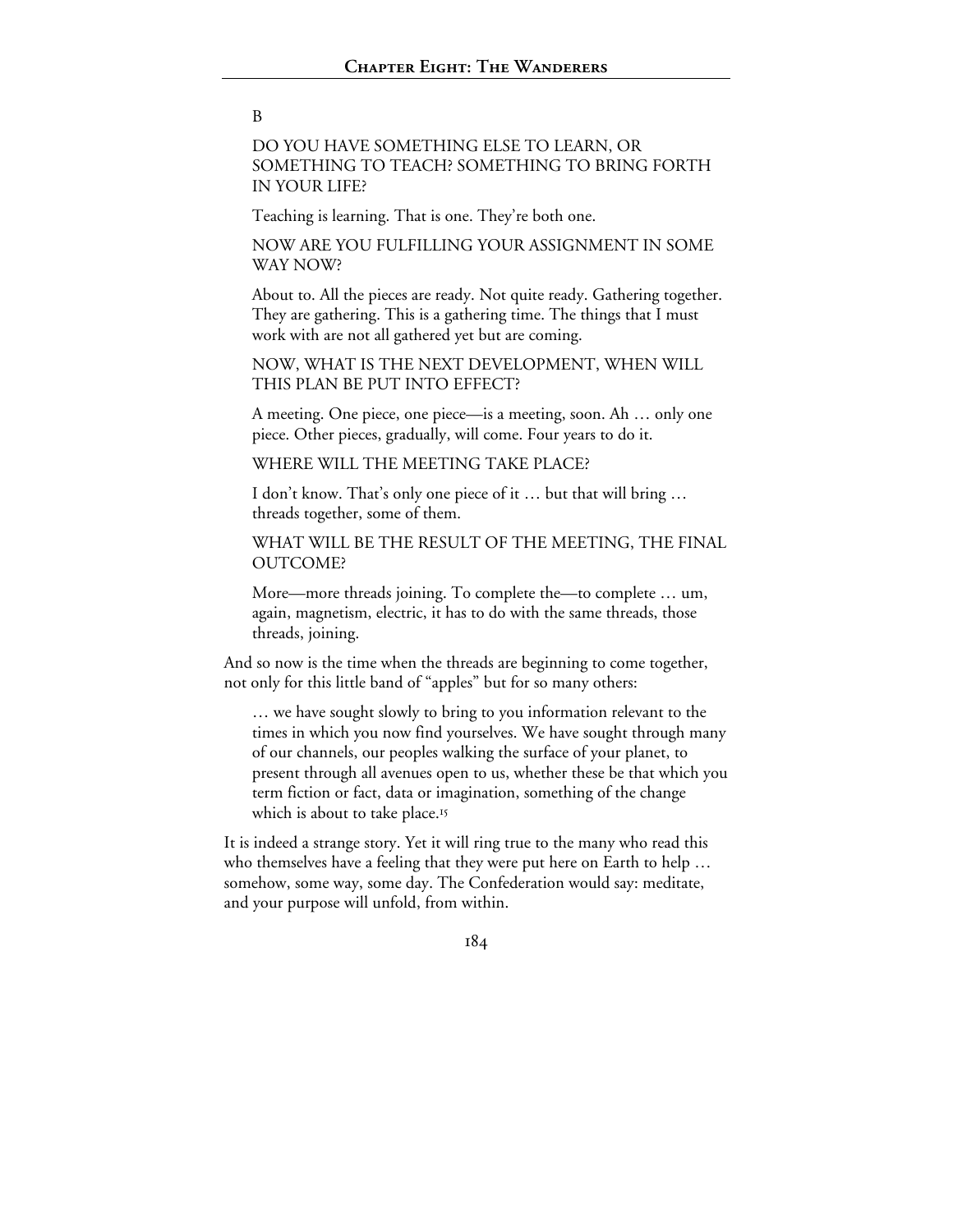Our subject, "A," far more than the other two, was focused during her regression sessions on the purpose of her coming here, and the precise reasons for which she had chosen this time in which to journey here. To close this chapter, I let a meditative Wanderer speak about her mission on Earth:

A

CAN YOU TELL ME ANYTHING MORE ABOUT "D," WHY HE CAME, OR …

Yes, he comes before I do.

WHY? DO YOU KNOW WHY HE DOES THIS?

He will … it will be necessary for him to be there at the so-called dawning of our appearance. This … He will need the time also before any of us arrive to make his own advancements and to be ready for us. He will also know and convey information about the peoples on Earth. He will understand once again, as we all will, of the delicateness of free will, and the ways to help the people rather in a sneaky way.

It is a beautiful thing, if I may relate what I am thinking about here on the platform, it is a beautiful thing that all these peoples are coming to this one planet. And I sincerely pray, as I do each day, that the people will realize the fantastic thing that the infinite Creator is allowing. We feel very blessed in our hearts.

#### DO YOU KNOW WHY YOU GO TO EARTH AT THIS TIME? IS THIS A SPECIFIC TIME FOR EARTH?

All I can say … it is a feeling that we all have. Feelings and vibrations from everything and everywhere. We receive also. It is a feeling like giving birth. It is time for Earth to be born. She has gone through many times of labor, many hard stages of development, but giving birth … hopefully, the planet will live. But if it is the will of the infinite Creator, the Earth may not. We do because it is. No one guesses at the infinite Creator. But we develop; we have our task, and we do this because it is our task. We need to pass tests. We need to achieve oneness, dissolution in the infinite Creator, just as all peoples. We come to help give birth to the Earth. But we cannot give it life. That is the free will that is the communication between the Creator and all of the Earth. Not just in the voices of the people, it is in invisible and the unheard of, the tiny, tiny places inside of each person and each thing that communicates to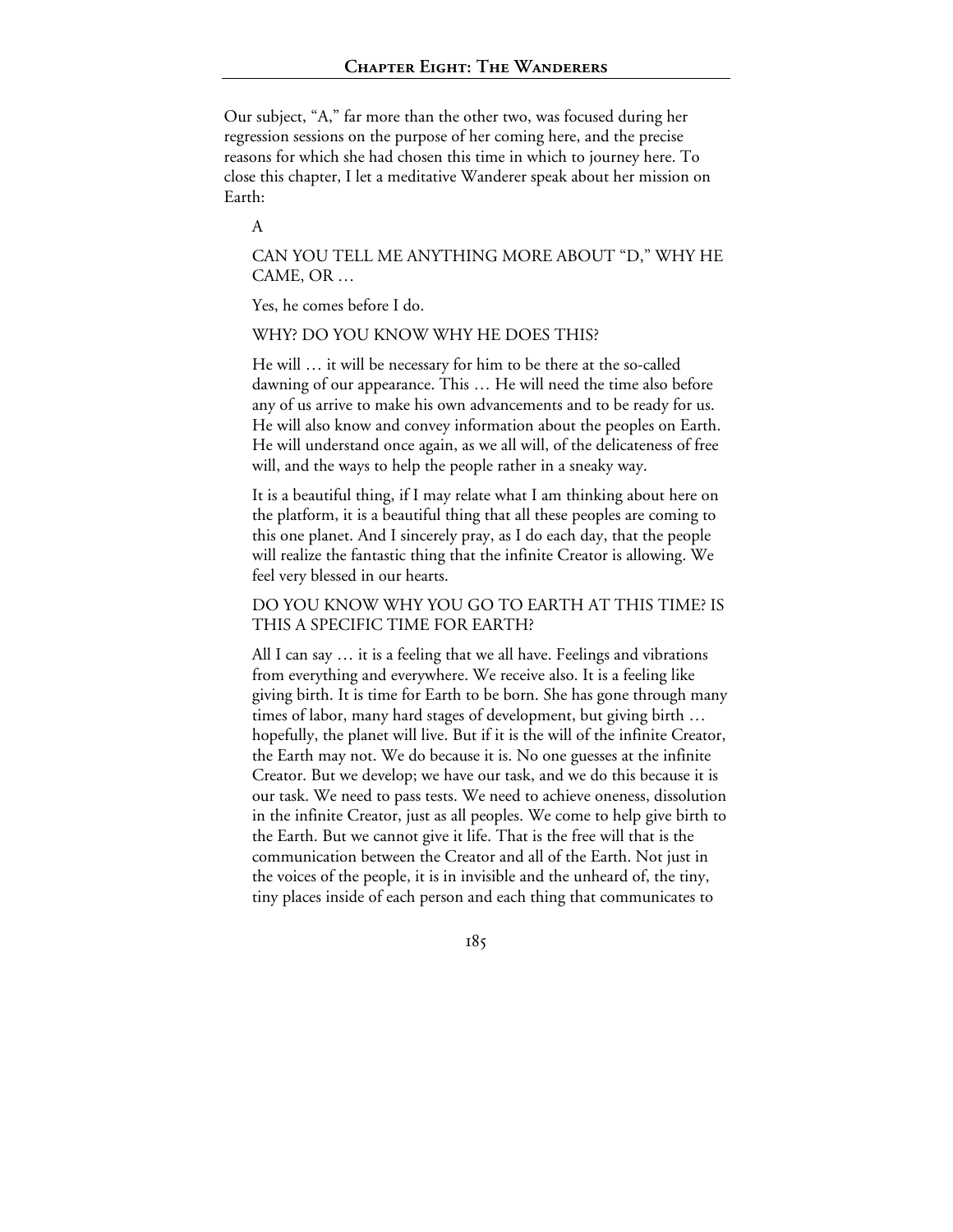the infinite Creator its will. And we can only help each of those tiny places realize its kingdom and its glory. And, if it hears, then so be it. It is a hard thing. It is a painful thing, for I feel its birth. I feel that the Earth is inside of me. And I worry because I have no real control over the life and death of this child. This is why I'm sad. I'm sad because we are all one, and it is hard to stand back and not know whether your child is going to live or die. And although its death will be its birth, I know what that illusion, death, can do when the mind is weak. I pray, as we all do, for the peoples on Earth to hear, even if it's with their inner ear, we pray for each soul to awaken, and we stand ready for that split second when someone might turn around and see. That is why we are here, nothing more and nothing less. We are here as Gods. But we are Gods that grovel, and know the blessing and the love that we give and receive from those who step on us. Because we were them also. It only takes time, that illusion, time, to stand up and be gods to someone else.

We pray for the Earth, that she will be born. Soon, there will be many things: confusion. At the time, there will be much busy-ness, as it is called. At that time there will be false witness and false rumors, and those who want to play mischief with this most important time. I see all of this standing on the platform. I see this with my mate. It is pouring through me, which is why I am able to talk of it. For soon this knowledge will be closed. For those of us who still know the reality there will be no miracles. Miracles are for the unfaithful. Miracles are tricks.

… tape ends, some material lost while another tape loaded in the recorder.

… and the ship just leaves.

AS IT LEAVES, I WISH YOU WOULD TAKE A LOOK BACK NOW AT THE PLANE THAT YOU HAVE JUST LEFT. CAN YOU LOOK AT THIS FOR ME IN THE SPIRITUAL OR IN THE PHYSICAL REALM AND GIVE ME ANY KIND OF DESCRIPTION? IS IT IN THE SAME DIMENSION AS EARTH?

It is … (pause) It is hard. It is at least one vibrational level above Earth. Earth will, if it survives, it will go through a great change and will live through another birth. But that is where we are, because we are able to have such powers of mind that we can do these things with other planets in total harmony. This is something Earth will have to learn in its next phase.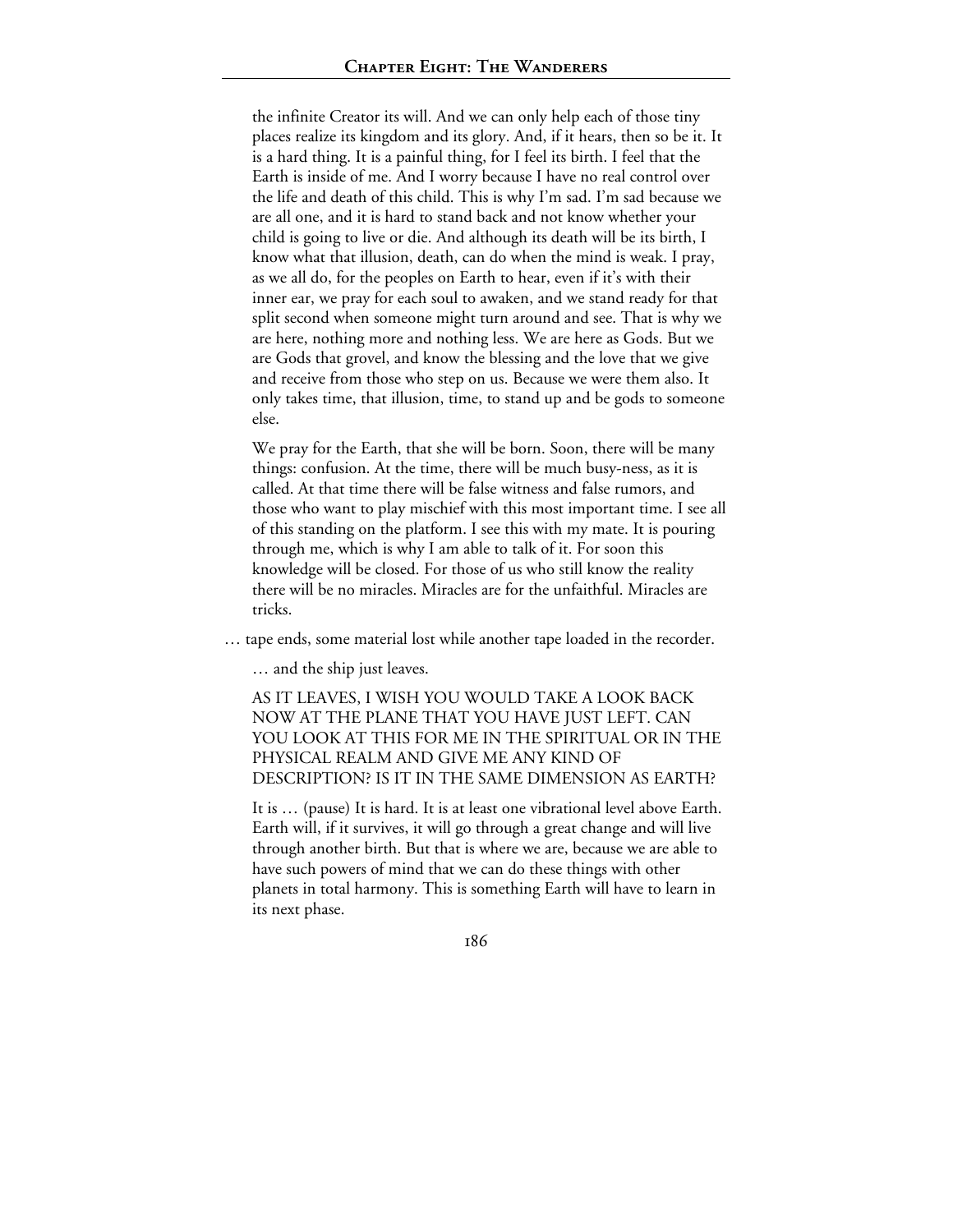It will be, as I remember from my past knowledge … a beautiful time. But it is still one level behind my level, for soon we will go through a birth also. But it is not such a hard one.

THEN IN CHANGING FROM ONE VIBRATIONAL DIMENSION TO ANOTHER, IT IS SIMPLY A MATTER OF ATTUNEMENT, THEN?

Yes. The one that I kept looking back to from that? He is on a different vibrational level.

EVEN THOUGH YOU ARE IN THE SAME DIMENSION?

Yes. My teachers are at a higher vibrational level.

AND THIS IS WHY THEY HAVE A DIFFERENT GLOW ABOUT THEM?

Yes.

NOW, CAN YOU REACH THAT LEVEL?

Now?

EVER.

Yes.

DO YOU EXPECT TO ATTAIN THAT LEVEL AT SOME TIME ON THE EARTH PLANE?

I can obtain it if I stay on the Earth plane, according to my own development and on my awareness of who I am. If this is what is asked of me, then I will do this. But I may not stay here on the Earth. It is up to the infinite Creator. To my innermost soul. If my infinite Creator … these things are not set, and no one knows the infinite Creator.

ON THE EARTH PLANE, THERE WILL BE AN ENTITY KNOWN AS JESUS CHRIST.

Yes.

IS HE FROM A SIMILAR VIBRATIONAL LEVEL AS THE PEOPLE YOU HAVE BEEN TALKING ABOUT?

Yes.

THEN EARTH BEINGS, WHEN THEY REACH THAT LEVEL, CAN ALSO ATTAIN THIS LEVEL OF VIBRATION?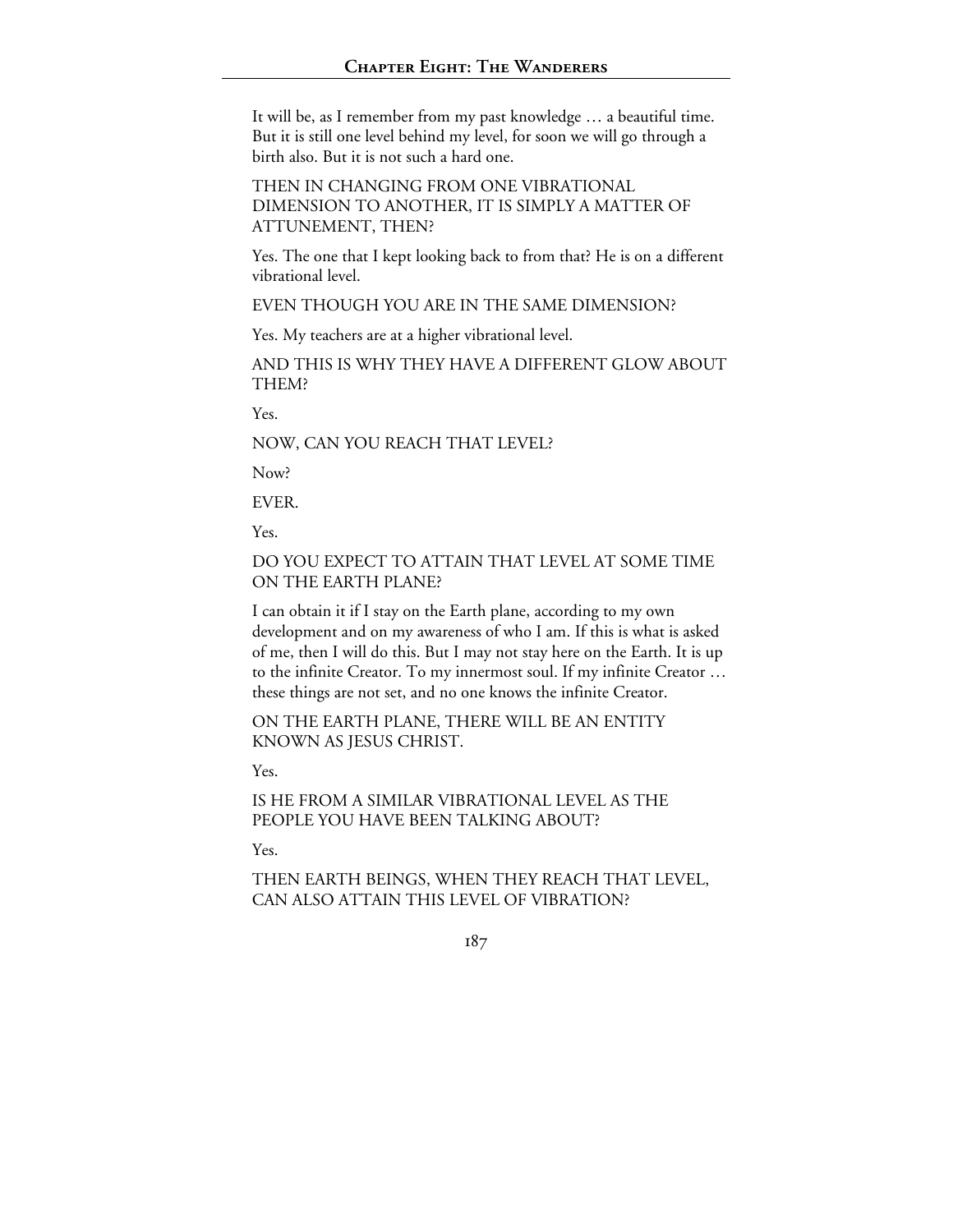Oh, yes. Oh, yes.

## NOW, CAN THEY DO IT DIRECTLY FROM THE PHYSICAL PLANE, OR WOULD THEY HAVE TO LEAVE THE PHYSICAL PLANE AND THEN COME BACK?

It is most possible to do it while on this plane. But it takes what I have been talking about—the dissolution of time and space. It is a mental process that is beyond everything that is known here. If he can achieve that, if he can achieve being able to dissolve completely, he will be of much higher vibrational level, and whether his task is to stay here and be an illumined one or to go on any other of the infinite levels where people exist, that is up to the infinite Creator.

OK. DO YOU WANT TO POINT OUT ANYTHING ELSE, NOW, FROM THIS PARTICULAR POINT?

It is … it is hard to explain, except that at this level, many planets … it is like the make or break level. It is a most unstable situation because there is the equality and the battle between the illusion of bad and good. It is not … it is erroneous to call it evil, that is why I say illusion. It is simply the remembrance in people of their earlier life, earlier vibrational plane, that is carried over, inherited, in the Earth itself. Which comes up on the other side of the higher vibrational that is most evident there also. It is a … two, like magnets, in each particle, in each person, in each molecule, that keeps them from becoming steadied and ready and quiet for birth. There are old … if I may call them that, old souls that only remember their more base vibrational level, and they add to the struggle. It is only after this level that things will be much easier.

Two postscripts to this chapter: first, it may have occurred to you to wonder why we didn't have all five of the subjects' regressions in this discussion. Unfortunately, neither "D" nor "J" have, up until this time, been hypnotizable.

Secondly, I would like to give credit to Mr. Lawrence Allison, an excellent hypnotist who has spent many patient hours with me working on these cases.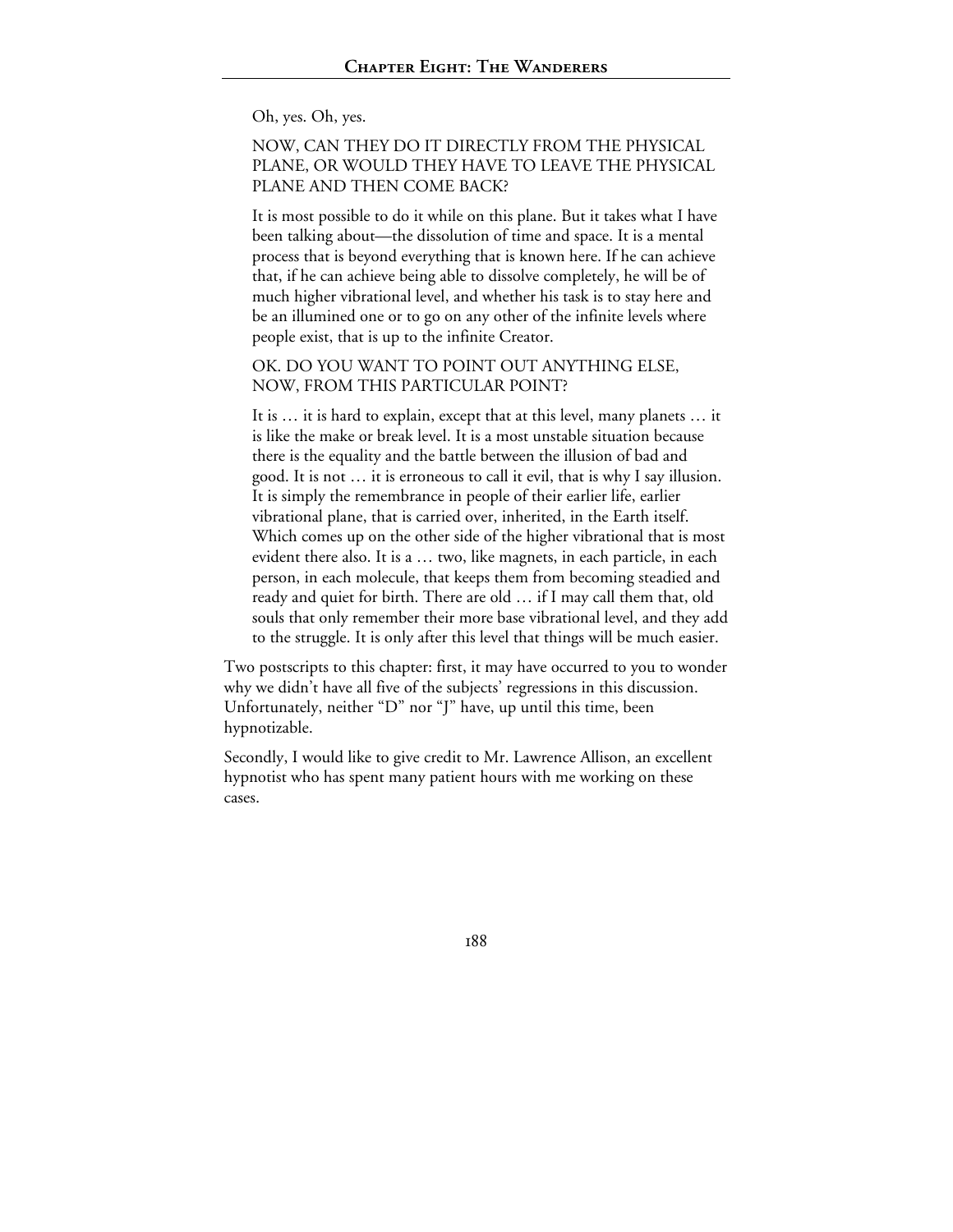# **Chapter Nine**

# DEATH, DESTRUCTION, CHAOS, AND OTHER BAD STUFF

A comprehensive study of far-out ufology would not be complete without the inclusion of the doomsday prophecies. A substantial portion of alleged UFO messages deal with coming drastic Earth changes, along the lines of the Edgar Cayce predictions. Included in the list of disasters are polar shifts, earthquakes, instantaneous and mass kundalini experiences, divine revelation, total planetary transformation, and other items which should rival Saturday afternoon football for generating general interest.

What condenses out of all this prophesied mayhem is a story of cycles. A good man to start telling this story is one of the contactees of the fifties, George Van Tassel. He reported numerous contacts with extraterrestrials including a guided tour of a saucer of the type photographed by another early contactee, George Adamski.

Van Tassel claimed telepathic contact with the UFOnauts both at a distance and in person. By the latter I mean that he claimed that the very "normal" looking space man who accompanied him on the space ship would answer his questions before he could verbalize them. George published information he had received from the Great Pyramid at Giza to a time machine he was building as a result of instructions from the space people. This time machine, which he called an integratron, still sits in the Mojave Desert near Van Tassel's small airport at Giant Rock, California. He claims that the reason it won't work is that the space people have never come back and calibrated it for him.

Needless to say, Van Tassel was never taken seriously by the bulk of the scientific community. I spent a week at Giant Rock in 1964 getting to know George and doing a little more detective work. Although I have no way of vouching for the validity of his claims, I can say that he displayed the characteristics of the people who were involved in my telepathic experiments, and was able to display the same type of seemingly telepathic response with which I had become quite familiar in that connection.

At any rate he is one of the classic contactees and some of his material fits nicely into my theory of ufology.

O mortals cast in density of form, I center the Light to guide your way. My Light is not seen by those who observe only the density of figure.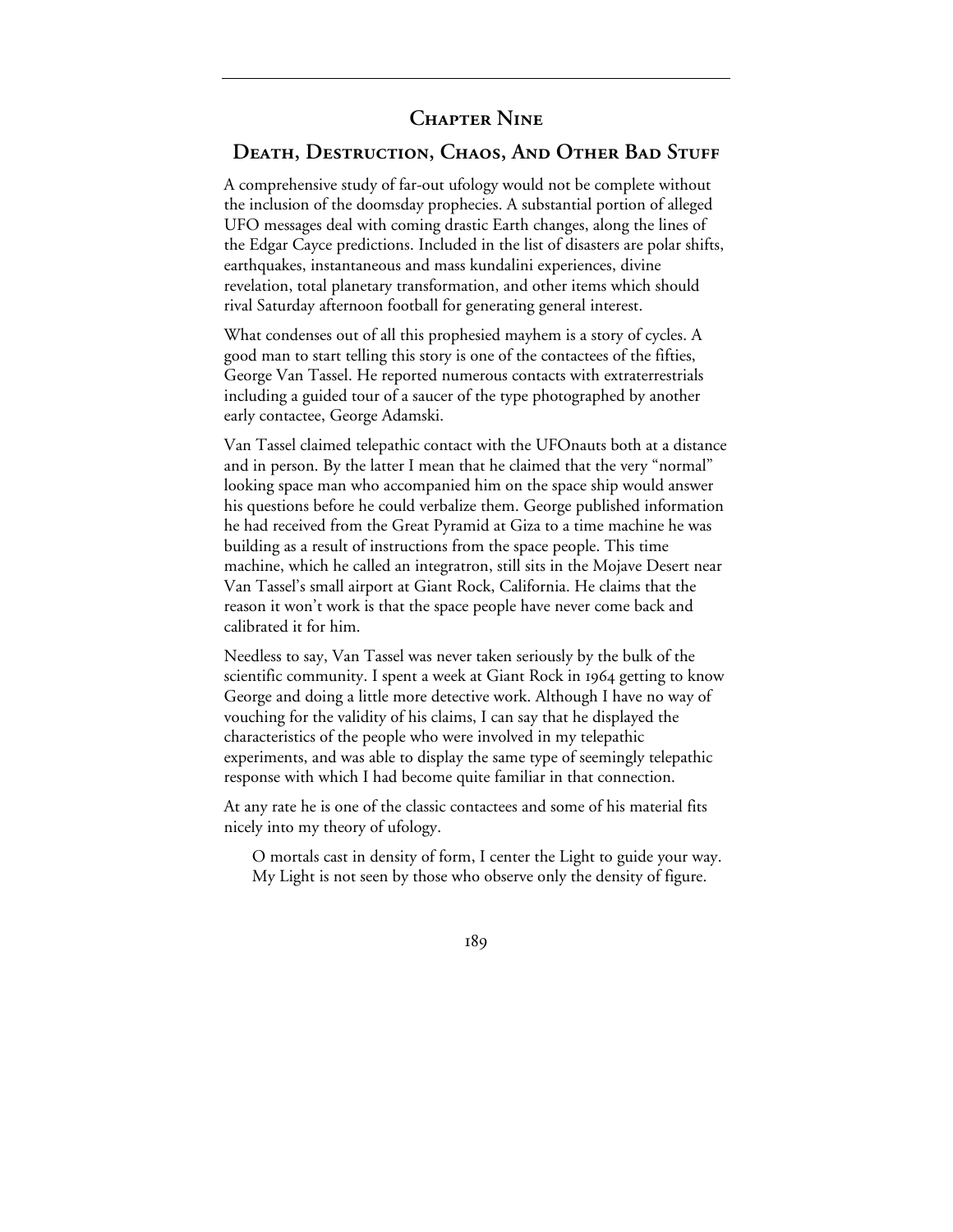Neither can I violate the Laws I have made in the Wisdom of My eternal ways. I cannot but stay at rest with you, hoping that the best will reach for Me, that I may bring your perception into the Light.

Man closes doors, man hides himself. He binds himself to possessions of dust, not realizing all is lost to him and lost to Me. For only by the progression of thee do I progress. My parts are scattered throughout My boundless Being. I move in many ways to fashion My completeness. Each part shall find the resurrection in Me, though the time is recorded in the records lost in space. My eternity is only complete in the patience of Myself in thee.

And so I wait within, with the knowing that My beginnings never end.

O man, in the everchanging pattern of My thoughts I bring My creatures into being. In seeing motion all about, never doubt that I am there. For I am motion, change, and time, so that My rhyme of repetition may cycle all My parts.

Your eyes reach out to see the stars, not realizing each has stars within. Though sin may barricade your way to Me, change will be your sword to rend the veil and I shall hail you in your victory over self.

Though My time is naught to Me, time to you is meant to be a gauge to register progression in My ways.

Motion is the Me in thee, O man, to manifest a change, so that in time you may escape the rhyme of rebirth repetitions and be timelessly the peaceful thought of Me—eternally.1

#### 22

There are twelve densities in the system we occupy. Each of these is divided into twelve major cycles. Each major cycle is divided into twelve minor cycles. When a solar system moves out of one density into another, it is called a master cycle. The solar system that we are in is now in the arc between the Third and Fourth densities. For the planet Earth and this solar system, this is the time of times. The Earth is culminating a minor cycle, a major cycle, and a master cycle all at the same time. This will bring about a rebalancing of the planet on new poles. When this occurs, the great earthquake written of in Revelations will take place.<sup>2</sup>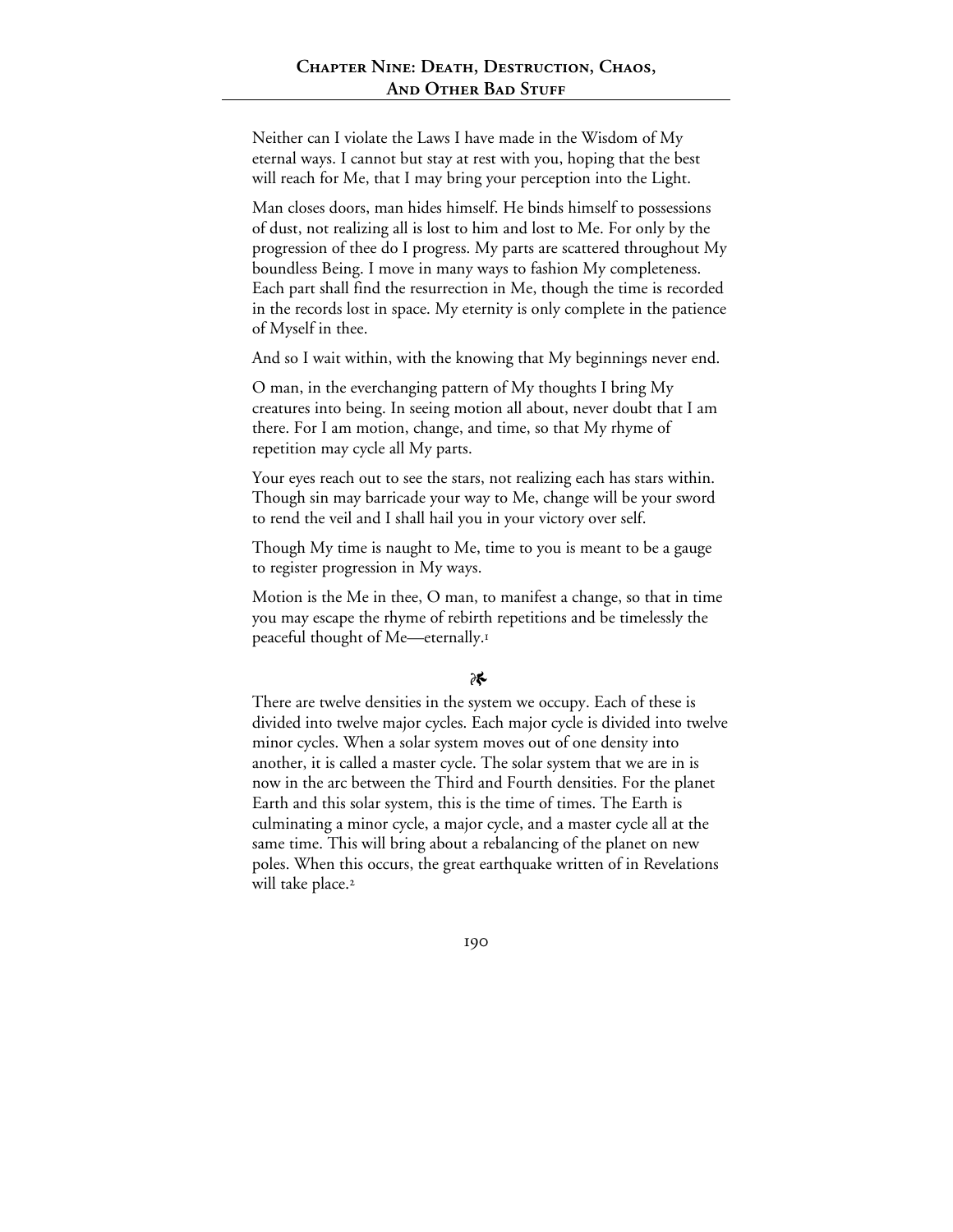George is saying that due to the rotation of our galaxy, or some more complex relative motion through space, our planetary system is making a cyclical transition which will result in changes in the basic atomic structure of our physical environment, including our physical bodies.

Another source says:

… our understanding of time relates to *magnetic cycles*. Perhaps we have imperfectly expressed ourselves on this score in that we cannot seem to convey to you the relationship between cyclic time—magnetic cycles and your understanding of time.3

OAHSPE speaks of the termination of the previous cycle:

So Jehovih said: Now will I prune the earth and her heaven. Behold the division of Wagga shall be hewn off and cast beneath the waters of the ocean. Her heaven shall be no longer tenable by the spirits of destruction, for I will rend the foundation thereof and scatter them in the winds of heaven.

Go ye, therefore, down to the earth and provide nets and vanchas for receiving the spirits of darkness, and for receiving the spirits of mortals who shall perish in the waters. And provide ye a place in my exalted heavens suitable for them; and ye shall wall them about in heaven that they cannot escape, but that they may be weaned from evil.4

My etherean ships of fire shall surround Wagga on every side. And I will cut loose the foundations of the earth, at the borders of the ocean and the mountains of Gan, nor shall any prop or corner-stone stay My hand. And I will send rains and winds and thundering; and the waters of the great deep shall come upon the lands, and the great cities shall go down and be swallowed in the sea.5

Here is the Hatonn source on the same subject; except that he is speaking of the end of the *present* cycle.

There are many vibrations within this creation. It has been written in your Holy works that "in my Father's house, there are many mansions." This was a statement of these conditions. The mansion, or vibration, in which an entity finds himself is a result of his desire. If there is a separation, or choice, to be made, then it is up to each entity to select, according to his desire.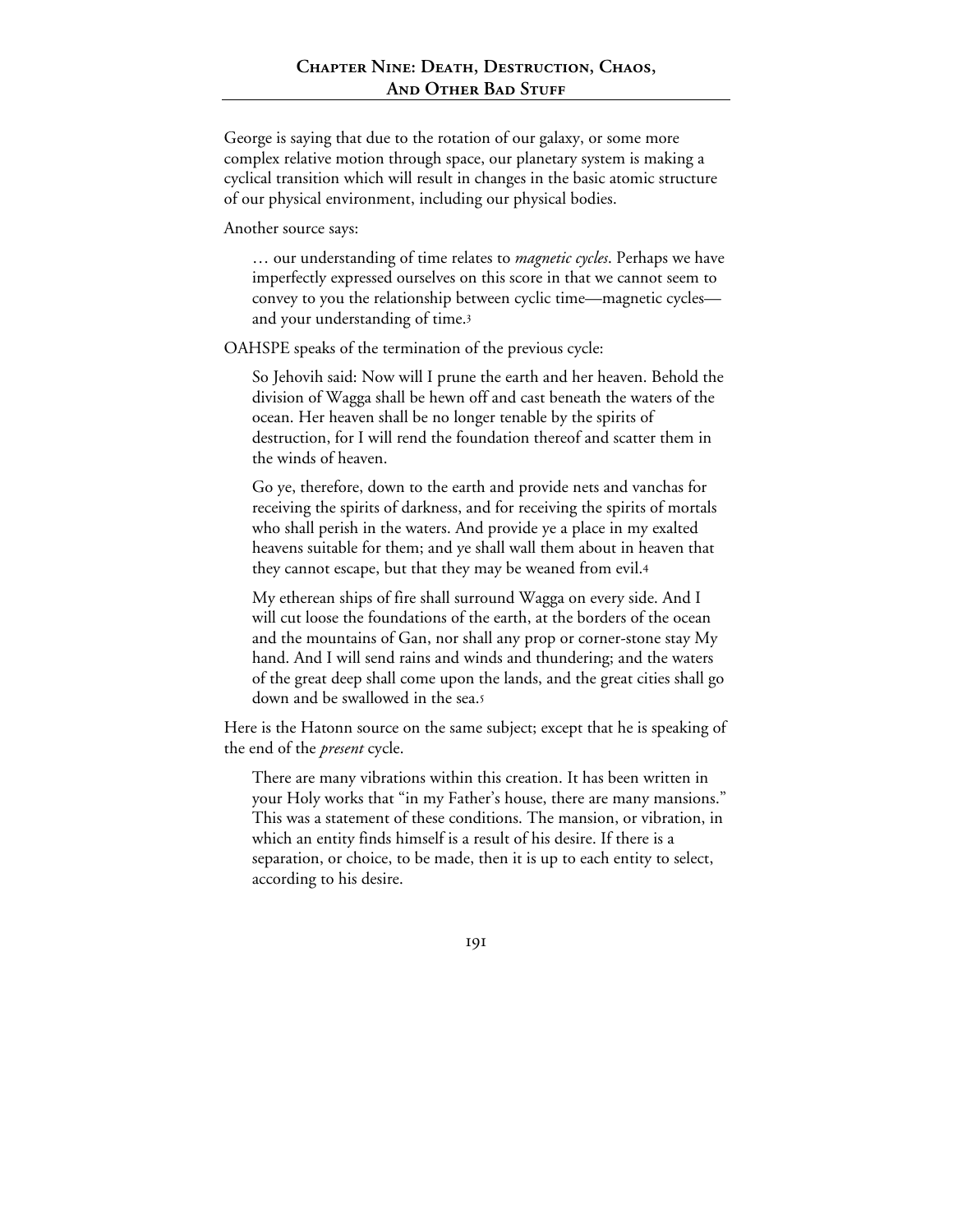For that reason, we visit your planet at this time, to attempt to help those who could wish to make their choice. There are many who have chosen already, even though they are not aware of it.

There will be an experience in this illusion, in the not-too-distant future, which will be alarming to some of the people of this planet. We are attempting to provide an understanding of the truth of this experience prior to its occurrence. Our service is to aid those who wish to choose a different mansion.

If an entity has chosen a particular mansion, then he will receive it. It is not a good or a bad place. It is simply a different place.<sup>6</sup>

There are several events that will occur. There will be events of a physical nature. These events will be, from the point of view of those who are living with the illusion, of a very destructive nature. However, there is no such thing as destruction. There is only change. This you must understand. If you understand this, then you will understand the truth of what is to occur.

There will be change, a physical change. This change will be very beneficial. However, the people of this planet who view these changes from their present state of ignorance will consider them to be quite destructive.

This is unfortunate. However, the people of this planet have had a sufficient length of time to become educated. They have, however, sought to educate themselves in the ways of their illusion, rather than the ways of the Creator. This illusion is so strong in their understanding that most of them have no awareness in a waking sense of reality. These people will be very difficult to communicate with. They will view the changes in their immediate creation as destructive and irreversible.

Q. Well, is it going to be an earthquake, or a depression, or what?

The changes will be of a physical nature. The depression of which you speak is of no consequence. It would be viewed as nothing compared to the physical changes that will occur. It will be necessary for members of groups such as this one who wish to serve to understand fully the reality of these changes, and to understand fully the accuracy of the statement made in your holy book which states that "Although you walk through the valley of the shadow of death, you will fear no evil." This must be kept uppermost in your consciousness. For you will walk through this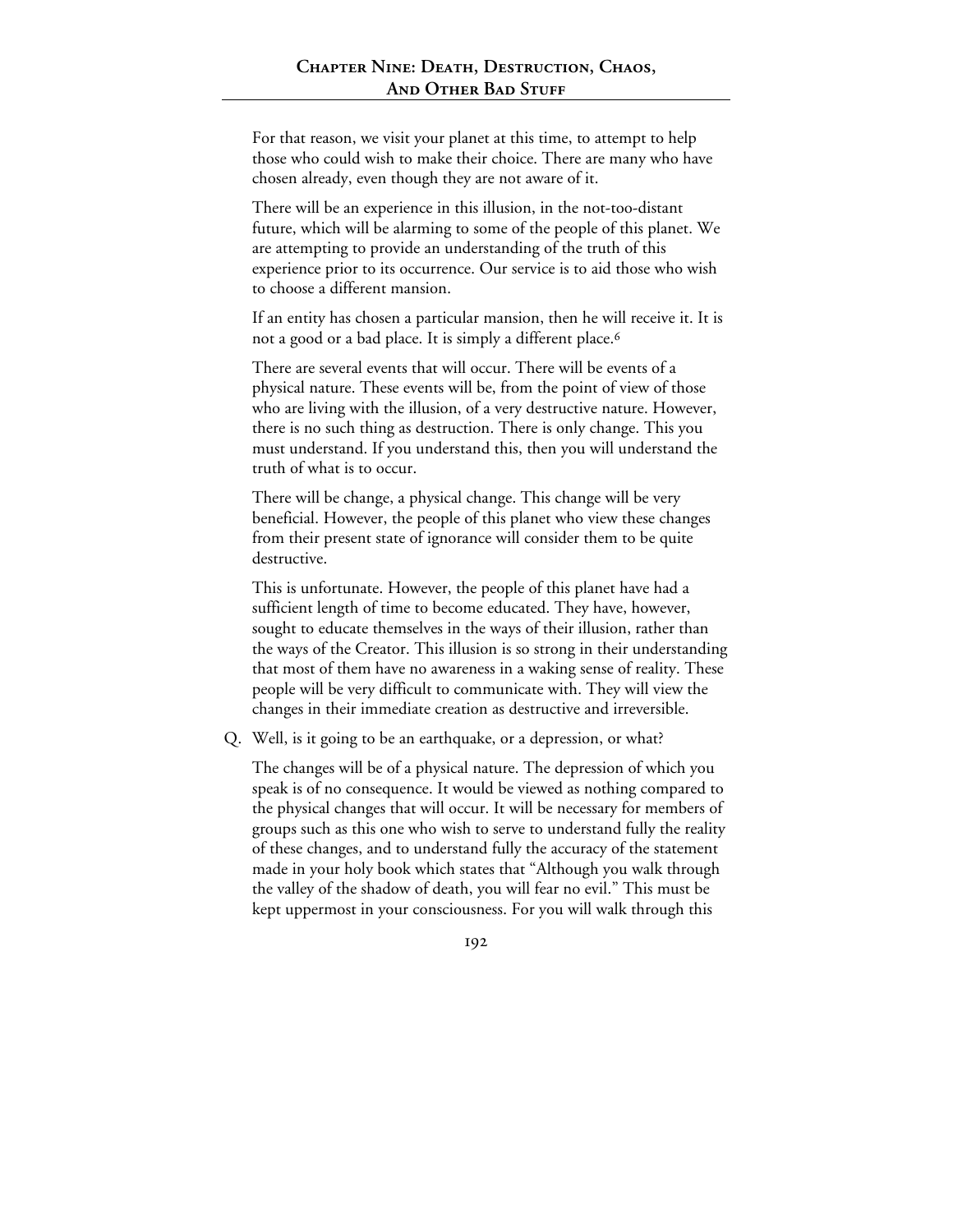valley. And you will demonstrate to those who seek your knowledge of truth and only your ability to demonstrate this knowledge will alert those who seek the knowledge that you are a true and knowing channel. For many false channels will at this time be lost. For they will not be able to demonstrate their knowledge of truth. For they will cling to the illusion that has surrounded them, and will display the fear that this illusion brings upon them.

This change is looked upon by those of us who understand it as an extremely beneficial change. It is also looked upon, by those members of groups such as this one who have realized the truth of this information, as extremely beneficial to all the peoples of this planet. It will be difficult for some of the members of groups such as this one to demonstrate an understanding of these truths, since they have been strongly affected by the illusion that has been created by the people of this planet.

However, this understanding is a necessity to be demonstrated.

Q. What's going to be happening, exactly?

Physical change, of all types.

There will be massive destruction wrought upon your surface. It will be of such a nature as to totally change the surface of your planet. This destruction is within your planet at this time. It has been put there by thought. It has been put there by the thought of the population of this planet through thousands of years of thinking this thought. This thought is of a vibratory nature. You are at this time passing through the last portion of what you know as the third density vibration. Shortly, your planet will be sufficiently within what you know as the fourth density vibration. At this time there will be a disharmony between the thought that creates the vibration that is your planet, and the thought that dwells within the density that is the fourth.

Much energy will be released of a physical nature. This energy will create physical changes within your planet. There will be changes within your land masses. Changes in your atmosphere.

Changes in all of the physical manifestations of your planet. This will be of a nature that will be considered to be cataclysmic. This is a very good thing. However, it will not be considered good by those that are within the illusion.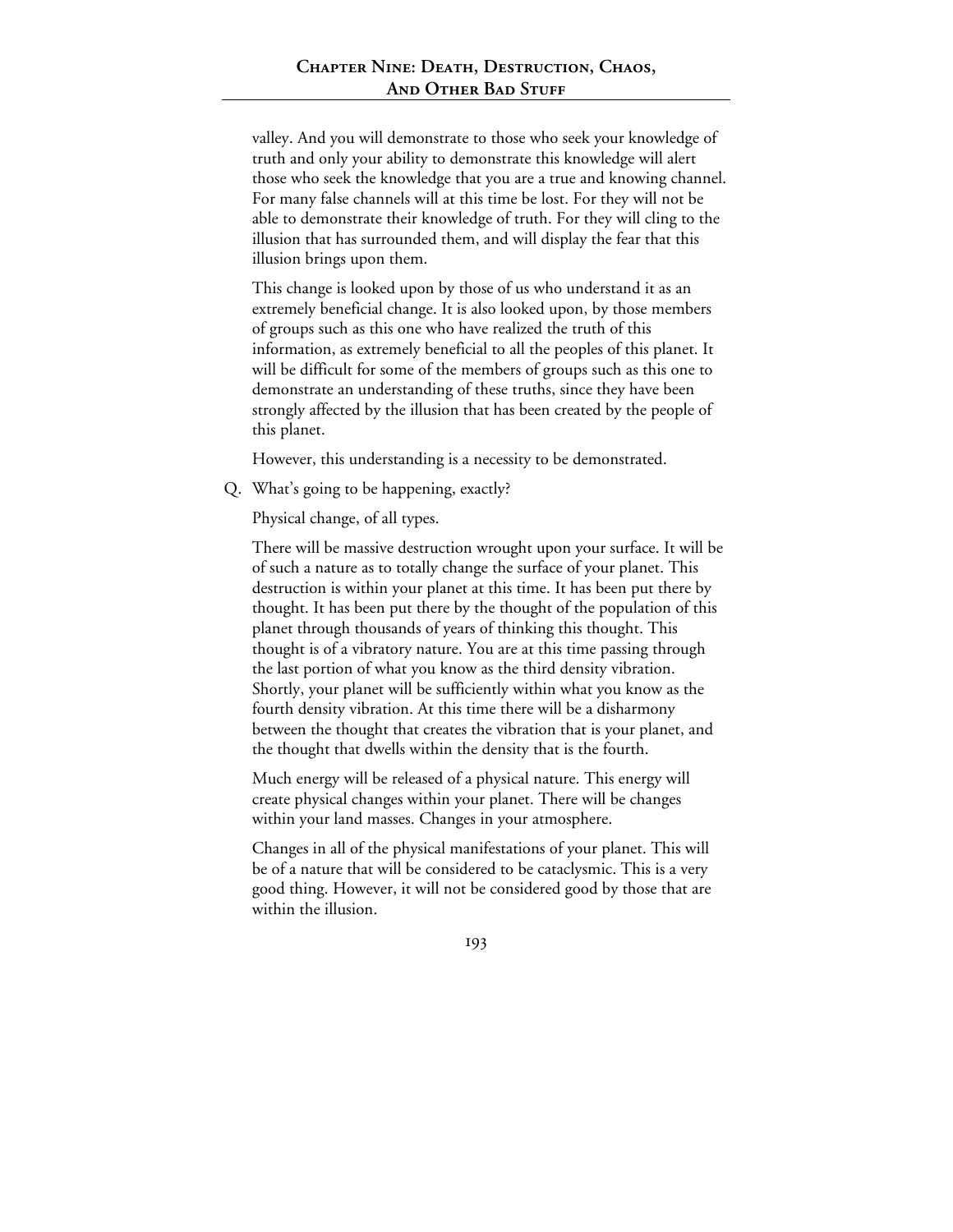Labeling this change good or bad is something that is dependent upon the individual observing the change and his orientation. My friends, the reason for this change being of a cataclysmic nature is that the thought that has been generated upon and in your planet for the past several thousands of years is a thought that is out of harmony with the new vibration that your planet now goes into. The Creator never conceived of the condition that is shortly to manifest upon your planet. This condition is manifested as a result of the desire of all the individuals that dwell on this planet. They are not aware of this desire, but their desire has created this.

They have created a condition by their desire that is shortly to be severely out of harmony with where they will physically be. Due to this, there will be a large energy release, which will manifest itself upon your planet in the form of earthquakes, storms, volcanic eruptions, and in fact a shift of the poles of your planet with respect to their orientation in space.

This change that will shortly manifest itself upon your planet is, as I have said, a result of the mismatching of vibrations of your planet and its new position in space. This change will alert many of the people of your planet who are very lightly slumbering, and many of the ones who are slumbering relatively deep. Many of these people will at this time be what is known in many of your religions as "saved." It will save them, because they will get the violent awakening that is necessary to cause them to raise their vibrations that last amount that is necessary to get them off the fence, so to speak.

There will be those who are more deeply slumbering, so to speak, who will not make the transition. It is up to you to provide those who will be awakened with the information that they desire. We have stated that this transition is both good and bad. Ultimately, in its most broad sense, it is a good transition; however, it is an unnecessary transition. In a normal transition there would be no energy release, since in a normal transition, the vibration of the planet would match closely enough and be in harmony with the new and higher vibration. This would result in no energy release, and the planet would continue in a relatively normal sense from a lower vibration to the higher. Your planet is an aberration in the evolution of the spirit of the people of the planet and the planet. The change that will take place will be a beneficial change. However, the mechanics of the change will seem anything but beneficial.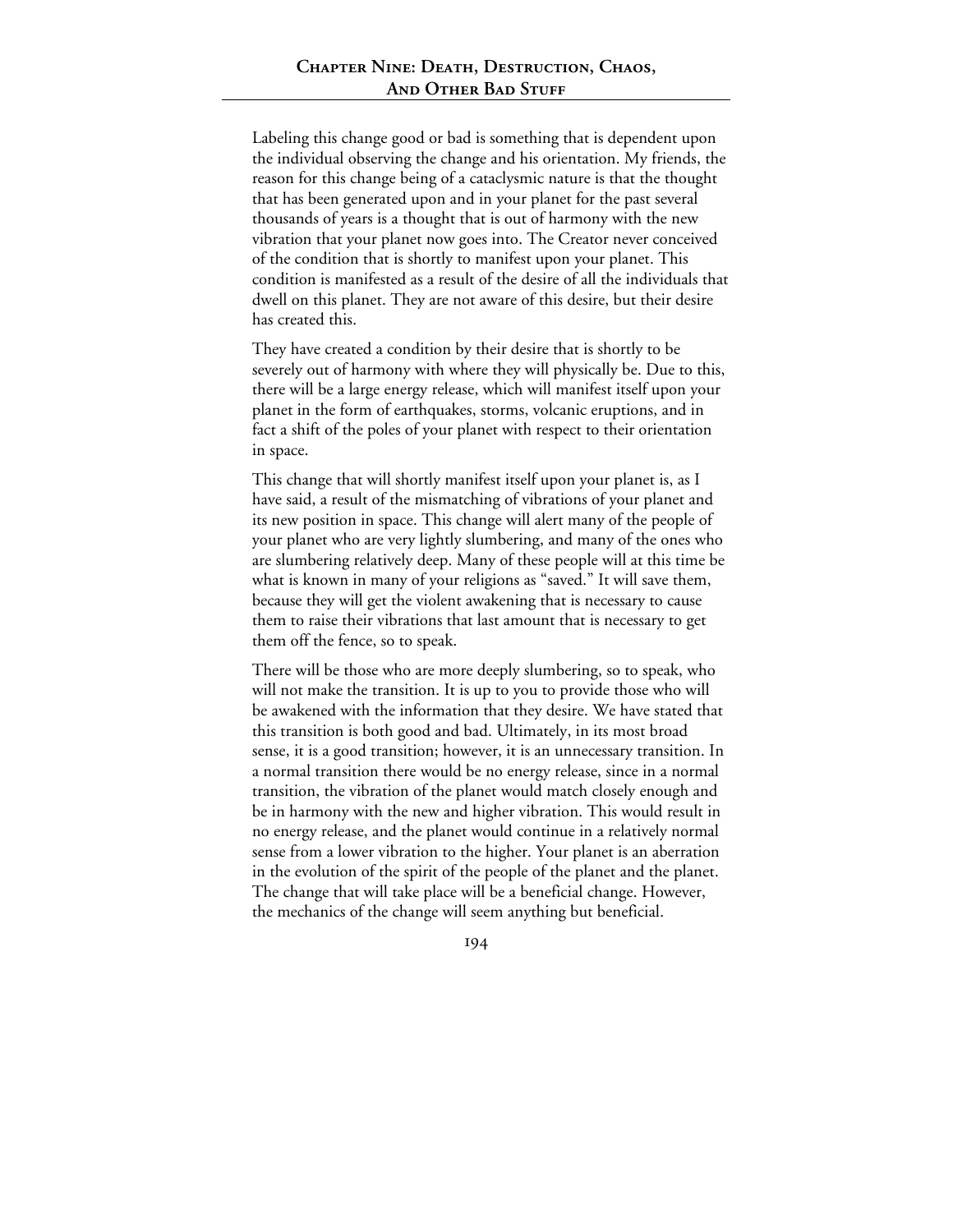Those of the people who dwell upon this surface at this time who are totally aware of the results of this change, and the reason for it, will not in any way be affected by this change. Those who are not aware of this, but who are aware of this in a spiritual sense, will be affected only emotionally, because they will not understand. There are the people we wish to communicate with 7

The UFOnauts emphatically feel that this catastrophic time is not absolutely necessary. We could avert it if we came into harmony with the new vibration. In fact, the precise timing of the Earth changes depends entirely upon us:

We of course cannot interfere, but do ask that you who are on the Earth planet work metaphysically, mentally with love in your hearts to eliminate, as much as Spirit will allow to be eliminated, danger, fear, panic, and loss. Thank you. We are on the alert. We do not know when and how some of these will strike. But they are scheduled, from what we can gather of auric conditions and mass thinking in this section of the world, which is very serious at this time.8

#### $\partial$

But let me say to you this, that prophecies were given so that Man would have the opportunity to avoid these things. Prophecies do not necessarily need to be fulfilled, for Man's destiny lies entirely within his own hands. You see, prophecies are made by the realization of a pattern, but patterns can be changed, and you, my friends, the People of Earth, have it within our power to change and avoid these things.<sup>9</sup>

And from Case No. 3, Chapter 1:

Then he gave us to understand that the little men might represent a threat for all of us in the future. But, as he was not sure whether the danger came from the particular type of individual who had abducted him or from other unknown types, he was at present prepared to have a further meeting with them in order to clarify the matter. In any case, he said, he was certain that the world was in great danger, without however knowing from where this danger would come. The danger had been revealed to him by the fair-skinned individual of friendly mien who had appeared mysteriously before him in the chamber, unperceived by the little men. The danger would involve the whole of mankind, and would possibly include intervention by unknown beings, in addition to other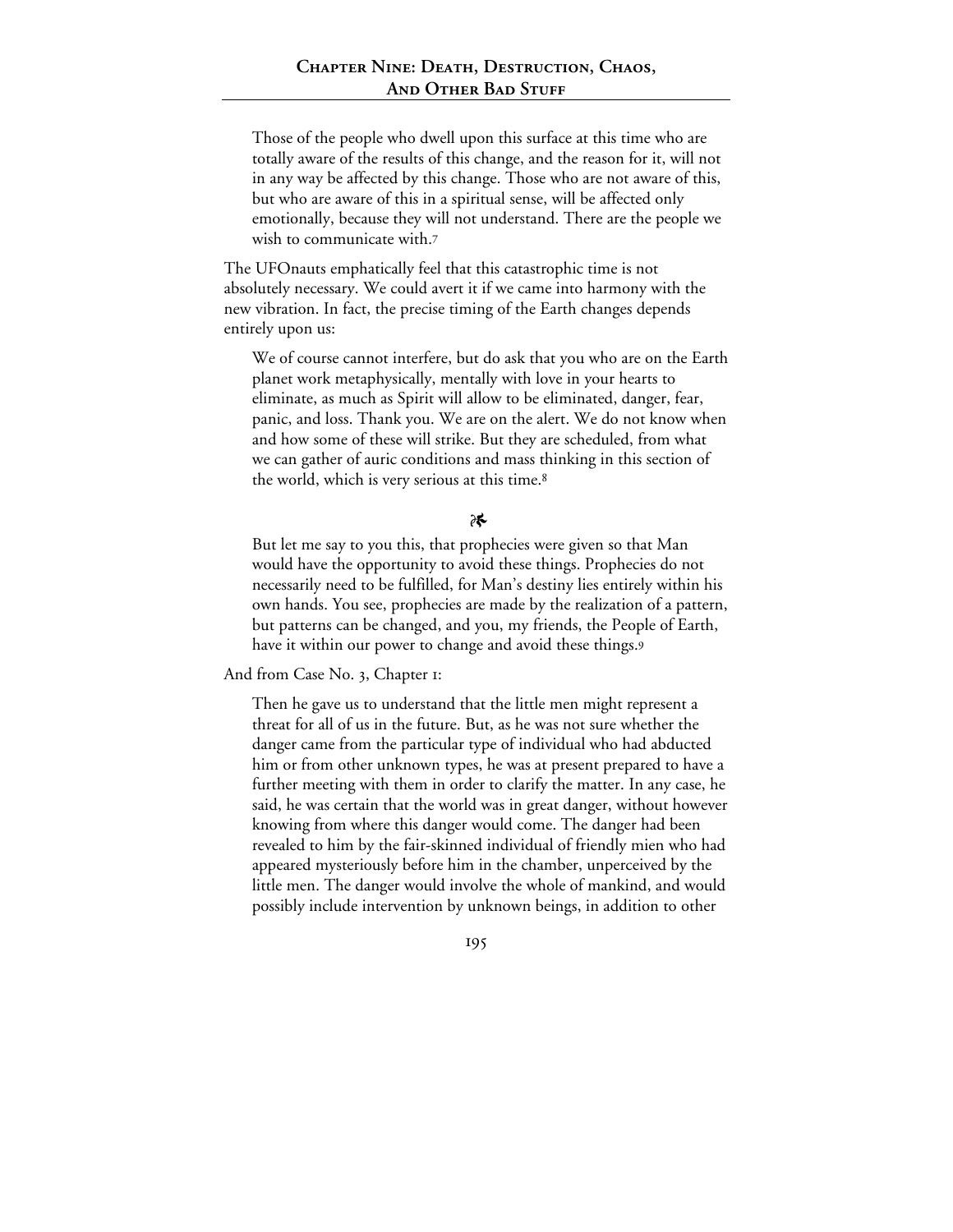calamities. This danger might however be avoided if mankind changed their present behavior.10

The Confederation is hoping that we on Earth will become aware of what power our thoughts actually have, and its members are here to keep the message of love flowing to those on Earth who desire to hear it and learn from it.

Your planet, along with its neighbors, is moving as your galaxy is, into a new area of space, a new vibration. In this creation, there is nothing but order. It is only necessary to look about you to see the order and perfection of this universe.

You are about to experience a gift. This gift will be a new understanding of love. Some of you have already begun to experience this, and as the progression takes place, it will become more and more apparent to many of those of Earth.

We are here to help with this experience. This is the reason that so many of your brothers from space, as you call it, are now here with planet Earth. We are here to serve and to help the Creator's plan bring to you the love that you desire.11

And from OAHSPE:

So great was the wisdom of these Gods and Goddesses that to come within the earth's atmosphere was sufficient to enable them to read all the souls and prayers of mortals, and all the thoughts and desires of the spirits of the lower heaven belonging to the earth. To each and all of them the voice of Jehovih was ever present, and their power was like unto their wisdom.

Jehovih hath said: To the corporean I have given power to hear one or two things as the same moment of time; but My Gods can hear intelligently tens of thousands of men speaking at the same time. Yea, they can find a way to answer them also.12

## $\partial$ k

Fragapatti said: Autevat, my son, the All Light fell upon me, saying: My Son, go to the red star, the earth; her coat is red with mortal blood! Now, by her time she standeth more than two hundred years beyond the boundaries of Horub. For this, I called thee and thy attendants.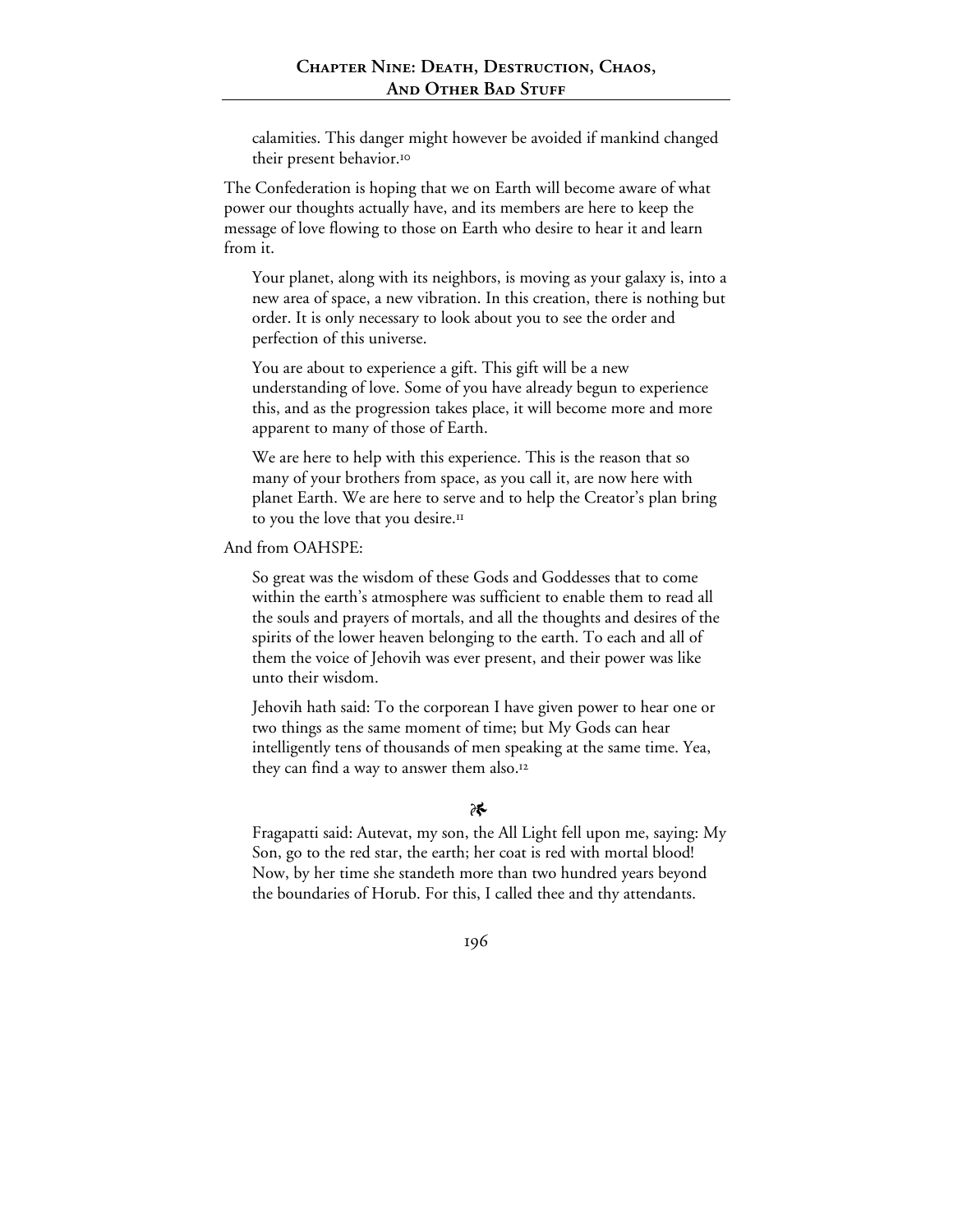How long will it take thee to go thither and survey the earth and her heavens, and return hither?

Autevat, well trained in such matters, said: Of the earth's time, forty days. Fragapatti said: What number of attendants wilt thou require for so great a distance? And Autevat said: Twenty thousand.

Fragapatti said: Provide thee, then, all thou requirest, and go at once. And if thou shalt find the inhabitants of the earth suitable for sacred records, commission thou the God or Lords to send second loo'is to raise up an heir for Jehovih's kingdom.

Autevat said: Thy will and Jehovih's be done. And, duly saluting, he and his attendants withdrew, and, coming to Gatwawa, ordered an arrow-ship of twenty thousand gauge. In two days it was completed; and, during the time, Autevat had chosen his attendants. And so he departed, swiftly, like a ray of light, Autevat and his attendants, for the red star, the earth. To see what was the matter, that a God so far away as Fragapatti was, could feel and know the flow of human blood!

For such is the all perfection of Jehovih's Sons and Daughters. Even mortals can sense things a little way off; but Jehovih's upraised Gods feel the breath of the stars, and know when they are disordered.13

## $\partial$

The planet Earth is now in a state of transition toward a greater unfoldment of man's progression; the world is not going to end!14

#### $\partial$

… we are now diligently preparing the way for His footsteps to be heard throughout the world. The Kingdom is no longer at hand, the Kingdom is *here*, and He is shortly to manifest to all men. We have awaited this time with eagerness through the long centuries. Is it not then a time for great rejoicing even though some catastrophe shall come to the world? But through this catastrophic purification man shall inherit his godhood.15

#### $\partial$ K

Full knowledge of our presence will soon be known to your people. There will be, at that time, great upheavals on your planet. We regret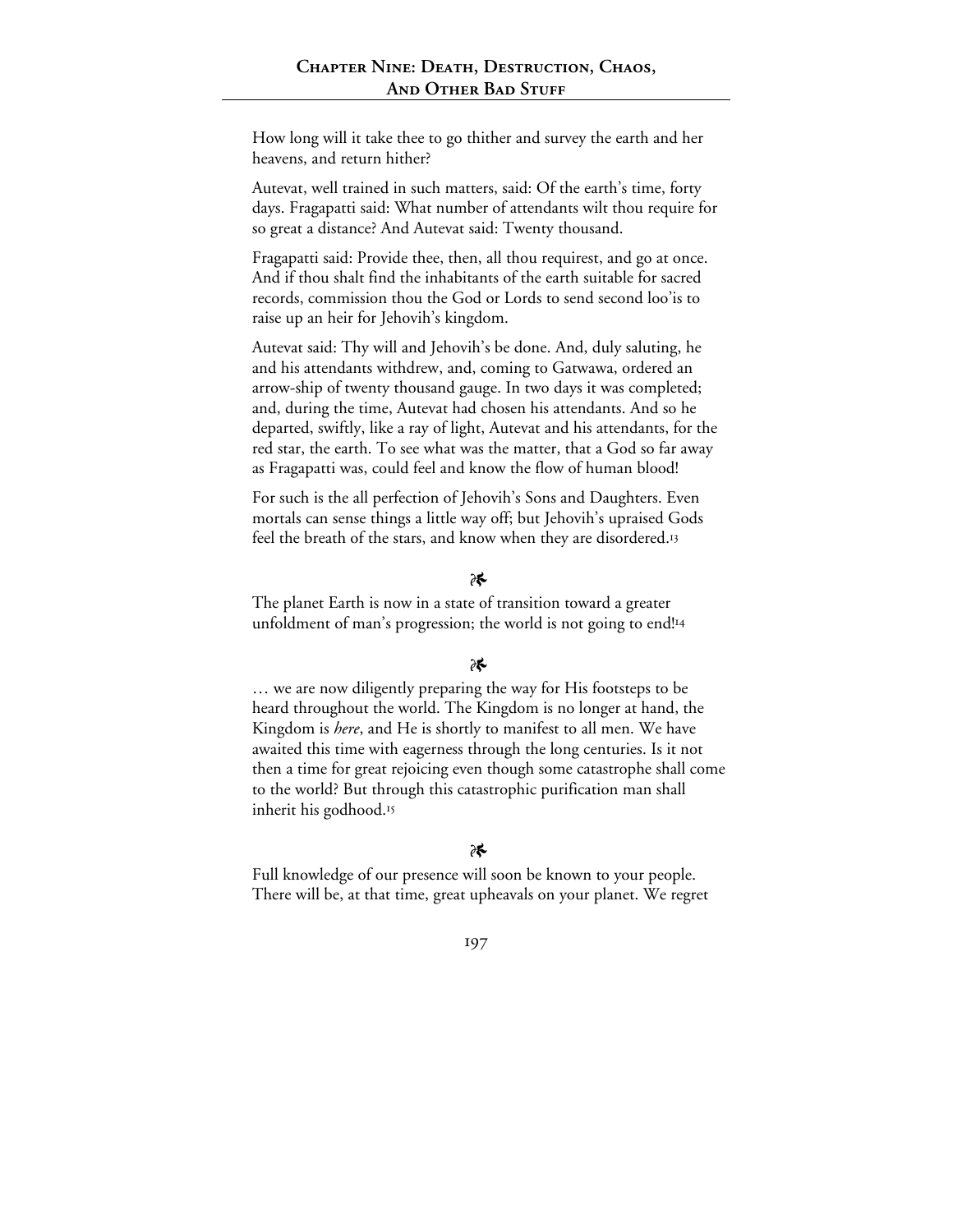# **Chapter Nine: Death, Destruction, Chaos, AND OTHER BAD STUFF**

this cannot in any way be avoided. We knew this from the beginning. We, therefore, have warned man repeatedly to prepare for these events, both mentally and physically.16

And one last and extremely sensible insight into the contactee predictions of catastrophe, which we would do well to note as an accurate perception:

"Orthon," a cosmic being, told a group of Danish contactees that a great cataclysm would occur on December 24, 1967. The press freely translated this as "the end of the world." Borge Jensen, spokesman for the contactees, told newsmen that Orthon and the Space Brothers had released the warning out of love for mankind. The world did not end, and one would have to debate the limits of "cataclysm," but on the date named by the space being, earthquakes rattled various parts of the globe (some registering as high as 7.25 on a Richter scale of 10), an inactive volcano in Samoa began vomiting new fire, and nearly the whole of Europe was paralyzed by severe winter storms. Could it be that our Space Brothers merely exaggerate the scope of coming disasters in an attempt to get apathetic and skeptical Earthmen to act?<sup>17</sup>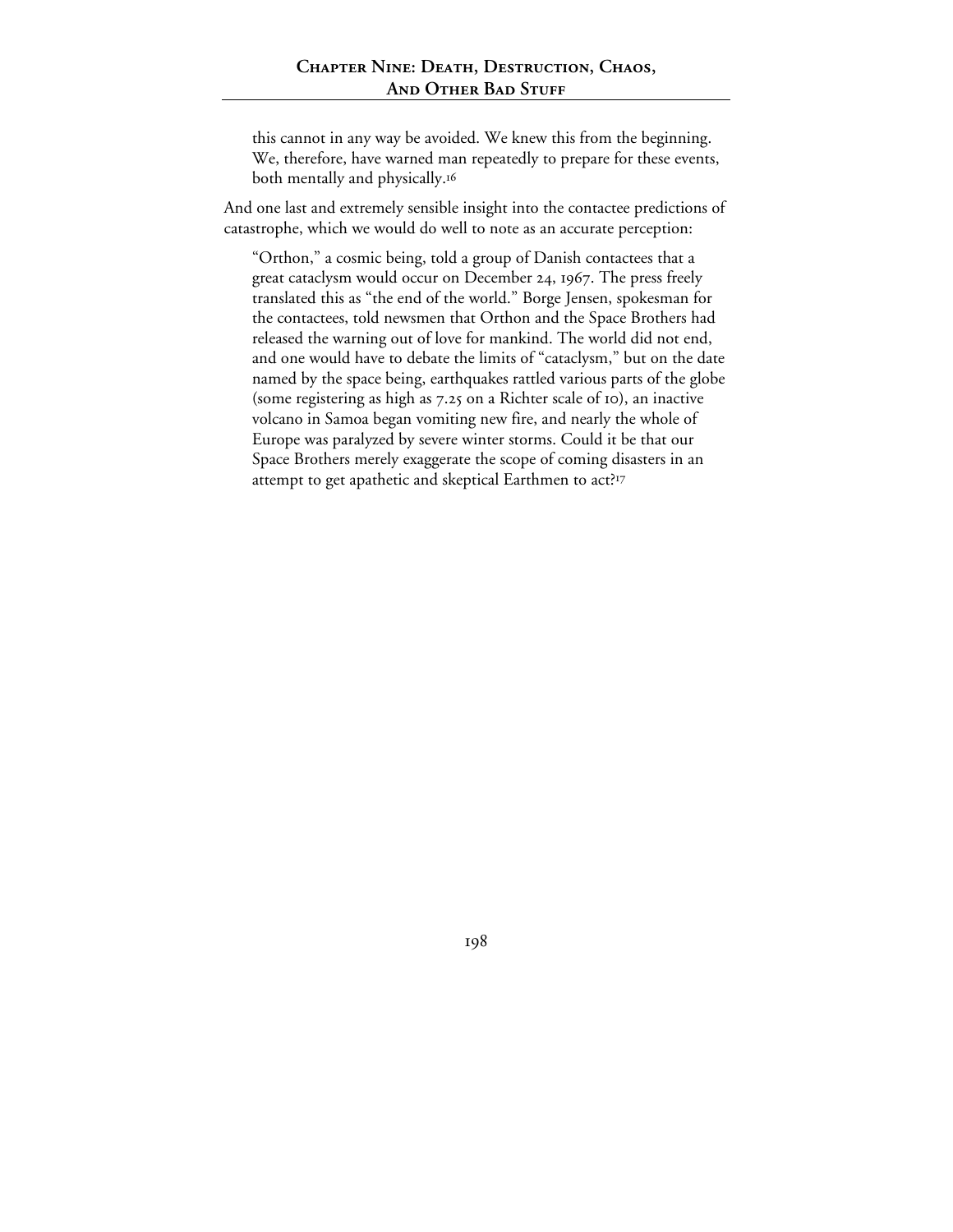# **Chapter Ten**

# **Conclusion**

In the previous chapters we've become familiar with the general foundations of the basic communication which I have extracted from the contactee and other UFO phenomena. The material we have examined is only a tiny percentage of the total contactee data available to the energetic researcher, but it does represent the general gist of most contactee data. I will not say that there are not some totally anomalistic contactee cases, but these seem to be in the minority. One of these cases is the strange and lengthy contact of the people from the planet UMMO, the original contactee reports coming from Spain. As a researcher said:

Invited to address the gathering at the close of the Symposium, Secretary-General Fouere dwelt upon the unique nature of the UMMO reports. He said: "I have received dozens of messages from supposed extraterrestrials, transmitted by all types of contactees. They are always messages of a missionary or evangelical type, in which terrestrials are warned of the tremendous dangers resulting from their imprudent manipulation of atomic energy; or the others try to save us and redeem us. The UMMO messages, on the other hand, without attempting to convert us to any sort of cosmic religion.1

It is to be noted that although the UMMO material is not high-key in its zeal to save earth, the philosophical content of the messages are congruent with the basic Confederation philosophy. Noted researcher Brad Steiger, a man with quite a bit of experience in dealing with the contactee phenomena, gave this evaluation of the contacted message content in his excellent and perceptive book, THE AQUARIAN REVELATIONS:

The philosophical and metaphysical content of the essential message allegedly entrusted to the contactee is nearly always the same. A distillation of the Outer Space Apocrypha would reveal such concepts as the following:

- Man is not alone in the solar system. He has "space brothers" and they have come to earth to reach him and to teach him.
- The Space Brothers have advanced information which they wish to impart to their weaker brethren. The Space Brothers want man to join an intergalactic spiritual federation.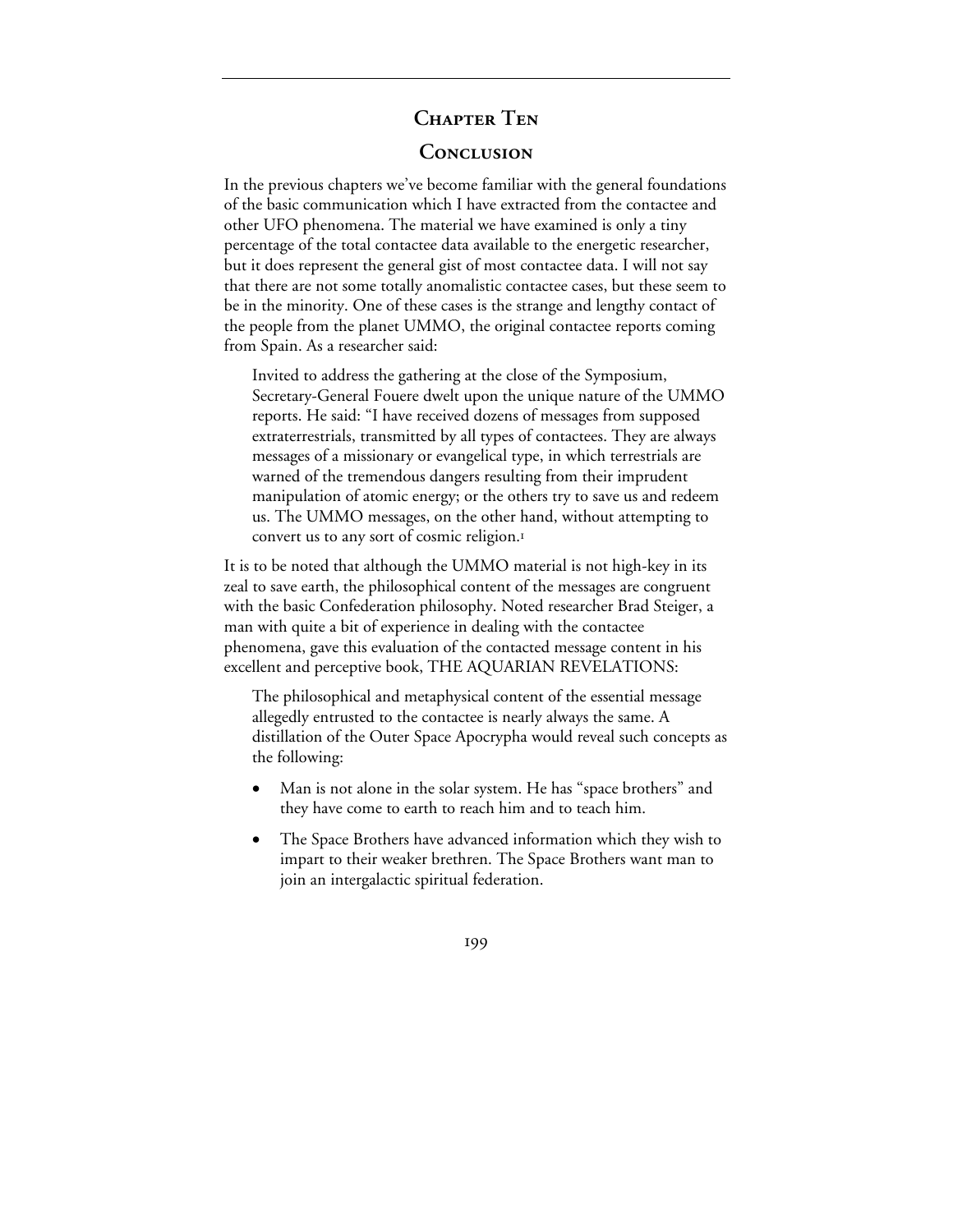- The Space Brothers are here to teach, to help man rise to higher levels of vibration so that he may be ready to enter new dimensions. According to the Outer Space Apocrypha, such a goal was precisely what Jesus, the prophets, Confucius and the leaders of the great religions have tried to teach man.
- Man stands now in the transitional period before the dawn of a New Age. With peace, love, brotherhood and understanding on man's part, he will see a great new era begin to dawn."
- If man should not raise his vibratory rate within a set period of time, severe earth changes and cataclysms will take place. Such disasters will not end the world, but shall serve as cataclysmic crucibles to burn off the dross of unreceptive humanity."2

You can see that I am not the only ufologist who has been putting the puzzle pieces patiently together over the years. These conclusions as to the content of the UFO message seem inescapable to the serious investigator. In fact, the missionary aspect of the UFO's contact is assumed to be present to the point where, in a recent case, the investigator was puzzled as to why the contactee hadn't responded properly to it:

If Mrs. M's UFO experience was "designed" to inspire her with a missionary zeal, as has happened to other contactees, why has it not "worked" for her in this way, and for what deeper reasons other than to avoid notoriety has she avoided telling many people about her experience.3

To conclude this exploration, I will make a statement of the total UFO story as I have come to understand it, on the basic philosophical level. The UFO sources have a view of the universe and man within it upon which they build all their actions toward us. This is what we are getting from the bulk of these UFO contacts:

The stuff of which the universe is made is consciousness, a single, infinite consciousness. This by definition is the Creator. This consciousness created vibrations through infinite space. This basic vibration is identified in our physical science as the photon, the basic particle-wave called light. This light vibration is the raw material used to make everything that there is within the creation.

The vibrations which were fashioned from light exist over a large range of frequencies, only a small portion of which is apparent within our present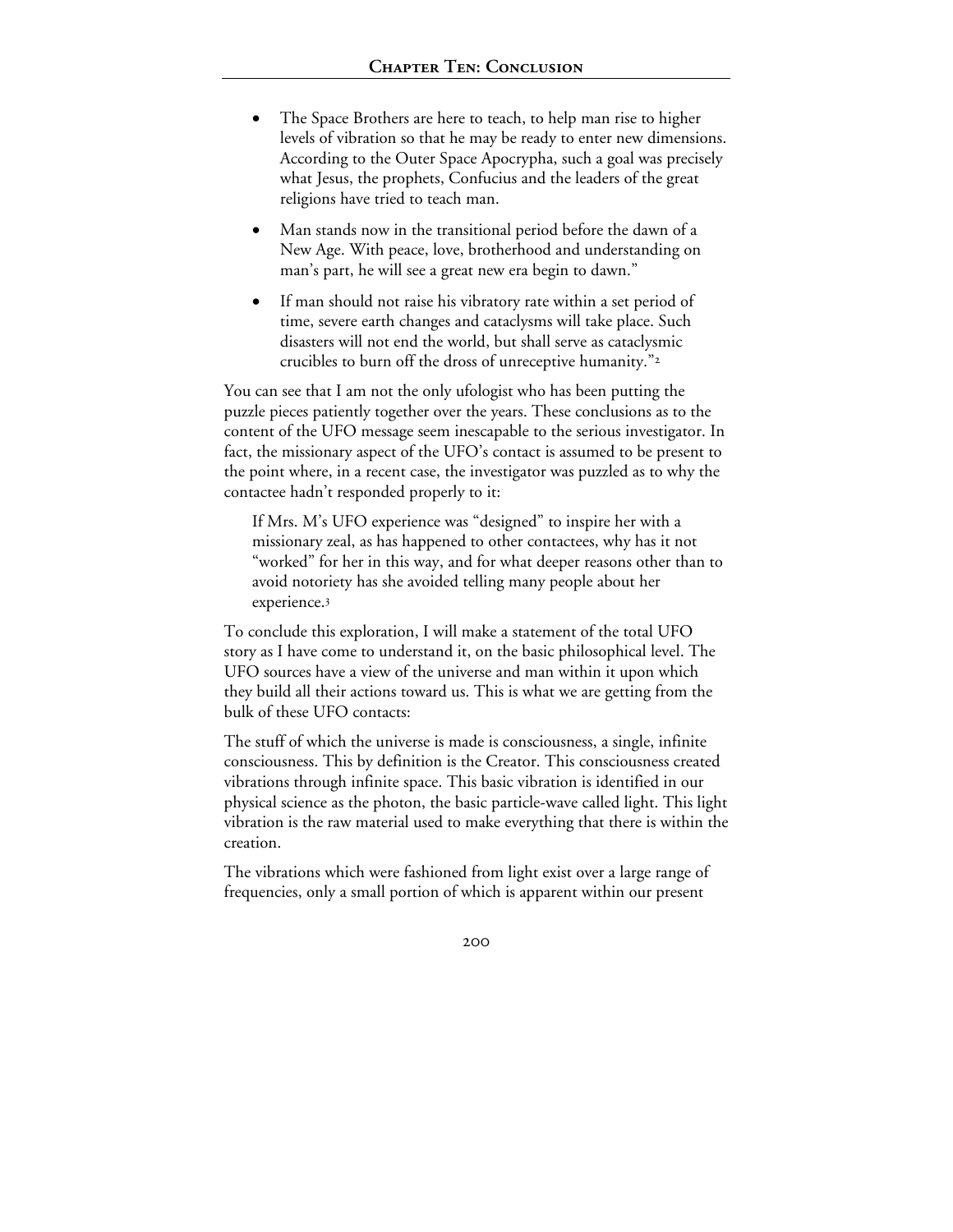physical reality. All atoms, whether within or outside of our physical reality are simply more complex rotations and vibrations of the basic photon.

We are then, a highly complex, vibrational, single, infinite, entity. Presently we are experiencing the illusion of individualization as separate entities, but still we have been created by the one consciousness, and our basic essence resides within the Creator's one consciousness. This original state has been allegorized by the Holy Bible's story of Adam and Eve. In that tale, the serpent coaxes the couple into eating the fruit of knowledge of duality (good and evil), and so they get ousted from the Garden. The UFOnauts say that the Creator created us with knowledge of our unity with all things, but also with free will and the ability to create as His sons and daughters. Through our free will, they say, man long ago decided to become individualized to the extent that we could no longer find our unity with one another. We were no longer one, we had entered into a man-made universe of duality, of separation from the original thought, which then resulted in the polarization of consciousness (good and evil). From this duality all of our present problems have been generated.

The original creative thought was a thought of the creation in which each part would act in service to the other parts, just as the parts of the body act as a unit, in mutual service to itself as a whole. However, in the man-created world the various parts have ceased being totally and mutually supported, and a far more complex world-reality has emerged. The question of why the world doesn't seem to work very well can be put in focus by imagining what would happen to the natural creation if trees got tired of turning  $Co<sub>2</sub>$  into oxygen and clouds decided not to rain any more. In some cases we humans are still capable of being biased towards service: we are shocked if a mother refuses to feed her new-born child. But we have strayed far enough into isolation to be unable to perceive the unity between us all, so that we tend to believe that there are some whom we should not serve, but oppose.

This Adam and Eve adventure of ours away from the original thought resulted in succeeding changes of vibration, as the structure of the individualizing consciousness proceeded to take form. Back when the individualized man was young he had the full Creator's ability to instantly create that which was imagined. Thus the Creation grew and grew. But as the consciousness of unity was lost, the Creation became progressively stratified so that it came to exist not as one vibration of love but as many vibrations, each a little less rapid than its predecessor. And so evolved the numerous densities of experience, all condensed from the same original vibration, each spanning part of the range from total unity to total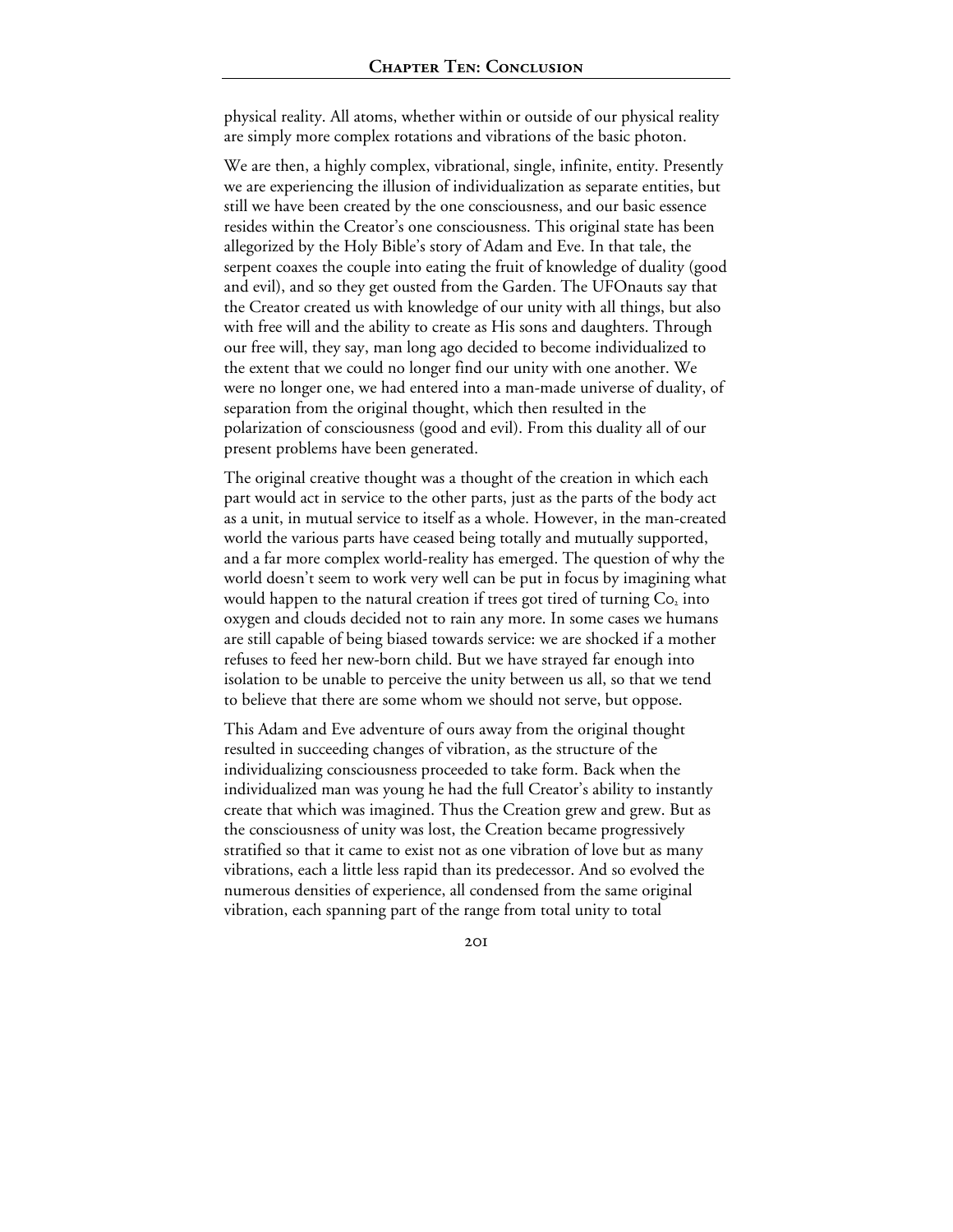separation. This makes for a vast creation of experience, considering that the original consciousness was infinite to begin with.

We are, today, encased in a consciousness many eons away from the condition of total unity. Most of us don't totally like where we've landed in the continuum of experience: worse, most of us don't even remember the journey we took to get here. According to the UFO contacts, we are at a point in the journey back toward the original thought where it is possible for at least some of us to realize our position and make a conscious choice about our own progress. We have been preparing to make this choice for almost a full cycle of experience at this level or density. The time to make the choice is now, for the cycle is ending.

As fast as the ship passed the lights, the etherean musicians came aboard, being anxious to meet Hipacha and his hosts, especially the I'hins, and to congratulate them on being the first harvest from the lowest heaven at the end of a cycle. And strange to say there were just twice as many as Sethantes had prepared in the first dawn on earth. Fragapatti called the swift messengers belonging to the roads of Gon, in etherea, and he said unto them: Go ye to Sethantes, whose fields lie in the Roads of Gon, and say unto him: Greeting, in the name of Jehovah! The earth hath reached Obsod and Goomatchala, home of Fragapatti, who sendeth love and joy on behalf of sixty millions, first harvest of h'ak, grade sixty-five.4

Grade fifty is the minimum harvestable grade, according to OAHSPE, the grade indicating that the person is fifty percent for himself and fifty percent for service to others.

Now we are living within the third density of vibration, trying in our rather vague way to learn how to think, not in a complex and intellectual way but in the sense of coming into tune with the original vibration of unity.

I realize that some people are perfectly satisfied with life as it is. I am reminded of the circus janitor who cleans up after the elephants. Upon being interrupted at his malodorous work, shovel in hand, he looks up and smiles. "Say," we quip, "how come you keep on working here. What a job! Don't you want to leave and get a better job?" The janitor laughs in amazement, and replies: "What? And quit show business?" So, some people like this density, and, indeed, there are those who seek a level of experience even farther from unity than ours. If all upon our planet were striving for unity, then the UFOnauts wouldn't be nearly so elusive. But there are many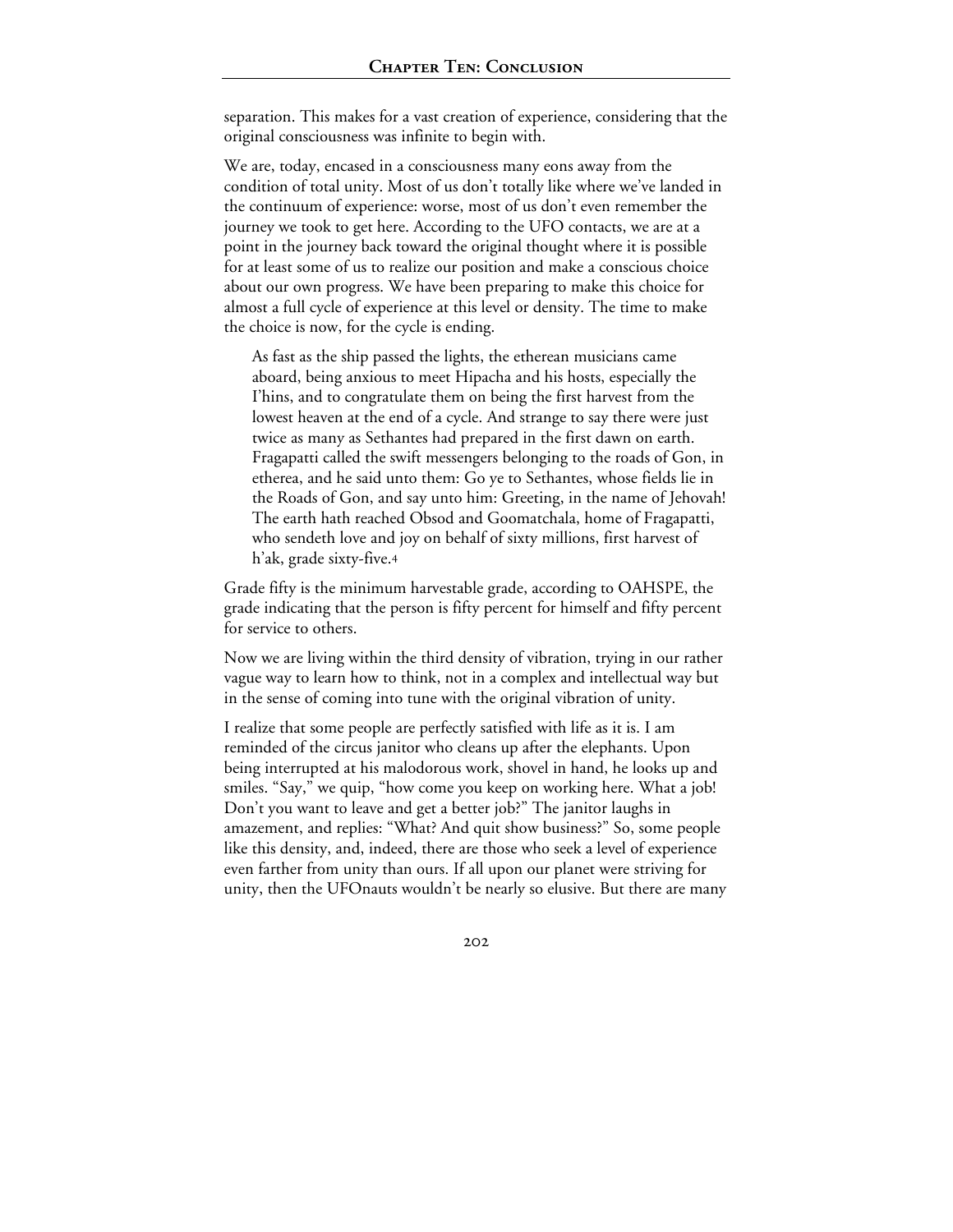who prefer their universe as it now is, and do not wish to be bothered with such nonsense.

In OAHSPE, we find Jehovih speaking "out of the light inherent" in the etherean gardens, stating the situation like this:

Sixteen times have my etherean hosts redeemed the earth and her heavens from darkness into light, and yet ere the end of a cycle she falleth again, and her atmospheres with her. And now it hath come to pass that her heavens are filled with thousands of millions of spirits that know not Me and My emancipated worlds.5

Here is the "fallen mankind" described in another way:

… man so loved the earth and whatsoever ministered unto his ease and to his flesh desires, that he fell from his high estate. And great darkness came upon the earth. And man cast aside his clothes, and went naked, and became carnal in his desires. The Lord went abroad over the earth calling: Come to me, O man! Behold, thy Lord is returned! But man heard not the voice of the lord; for, by man's indulgence, the spirit of man was covered up in his own flesh.6

So, mankind, and all entities in the creation, dwell within various densities, in some degree sensitive or insensitive to the original vibration of unity or love which created the universe.

After all of these densities were formed in the Creation, the desire began to be generated to do the inevitable: make a full circle back to the original unity. Jacob's ladder, with every rung going higher, is a good analogy to this: man has inborn the inevitable desire to seek for the top of his ladder of experience. All over our infinite Creation, entities have progressed, at various rates, on this climb back to the original condition. As entities reach a certain point in their development, they begin to again grasp the nature of the Creator as service to all. At this point these entities reach their hands down the ladder, to help their brothers who are climbing below*. But the law of progression is sustained in perfect free will, so that only those who are reaching up for that help will receive it.* Men have an inalienable right to progress, or even regress, at their individual speeds; there is an infinite amount of time available.

The UFO source states that in the third density of vibration we have tools with which to make our experiences work for our progress: our physical or third-density body, and our higher self, which can detach itself from the physical and experience the finer vibrations of existence which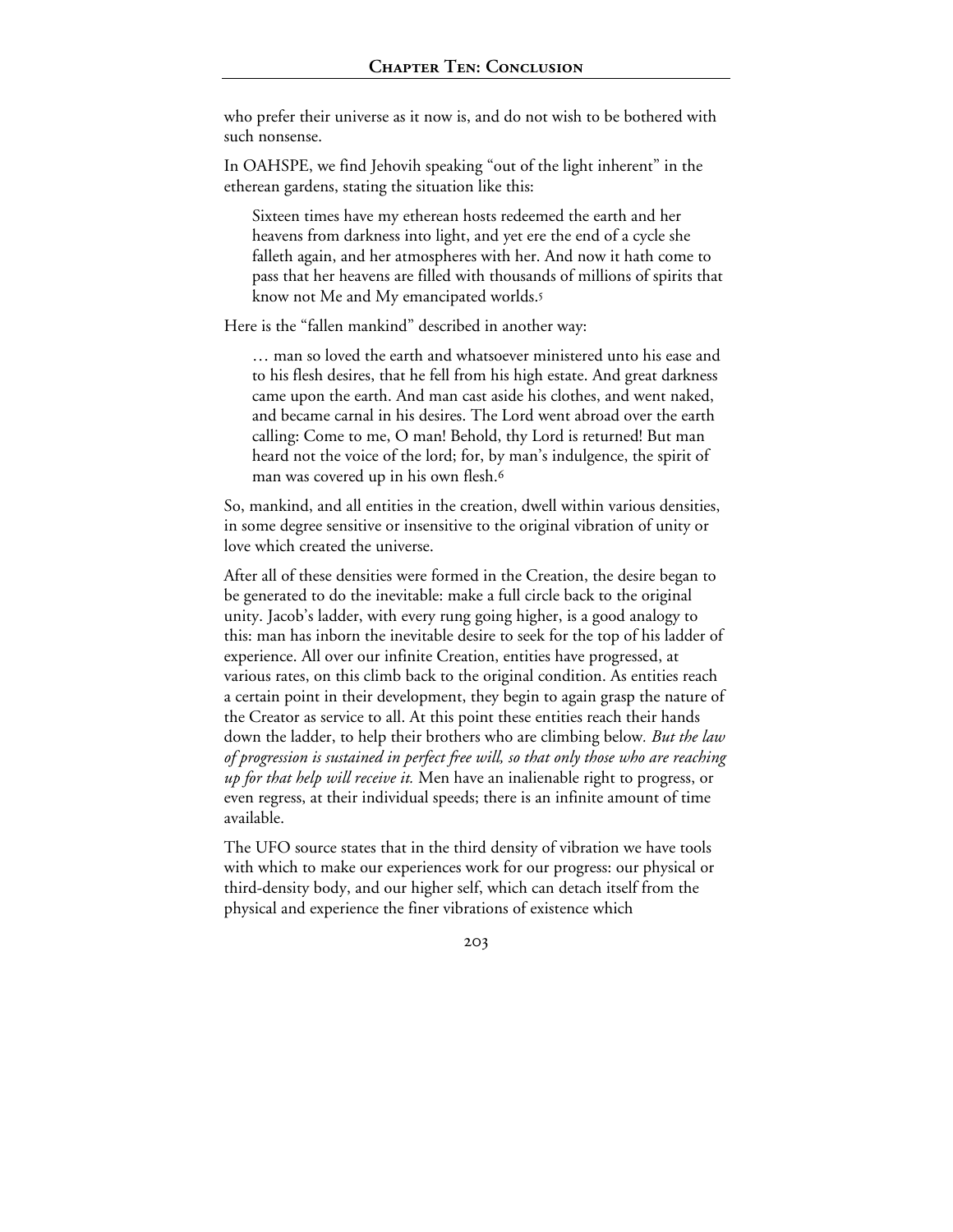interpenetrate our physical world. Most of the total humanity which has ever been in the physical is at present to be found in the finer planes of existence. The inhabitants of these astral and devachanic regions incarnate into a physical body primarily for the experiences which the physical world can offer. Some within the astral realms incarnate chiefly to experience the pleasures of the flesh. The more spiritually evolved souls of the devachanic regions often desire incarnation into the physical to mature themselves through the catalyst of physical experience, which is much more immediate and keenly felt than experience on higher planes. The astral's objective is easy to understand: he just wants to get back in the game and live it up. To get at the reason that the devachanic entity wants to incarnate, let me just give an example in story form. Mr. Good has, in his previous life on Earth, done a great many nice things, but like all of us, he was in some ways still selfish. After his death, back on the higher planes, he was able to view his life just passed as a whole, and in this perspective his mistakes were apparent. In the higher vibration to which he has come because his vibrations basically are a match with it, all of his companions have his desire for advancement, and thus it is possible to "see" with more discerning eyes what has occurred on the denser planes. The errors become obvious.

Now Mr. Good has an ambition: he wants to correct his mistakes in order to advance his level of consciousness. But this is not easy to do by pure force of will. It must be done in the dense level at which one acts and then seems to receive reactions from the outside. On the devachanic level it is obvious that all effects are the result of one's own actions.

Even as to the square of the distance away from the earth, so are the grades of my resurrections.

According to the exaltation of man's soul, so shall he inhabit the places I have made.

According to his own soul's growth and development, so shall he ascend in my kingdoms, outward away from the earth, grade unto grade adapted I them.7

The great virtue of the physical world is the amount of pain which it can generate in consciousness. It is due to the stimulus of this catalyst, pain, that we gradually learn how to avoid pain, in an ever-ascending sense. Primitive man learns not to put his hand in the fire: spiritually-seeking man learns to combat his own pain by seeking to be of service to his fellow man. The pain of existence can be felt at the level of the physical body, within the mental or the emotional body, or solely within the spiritual body. Yet while we are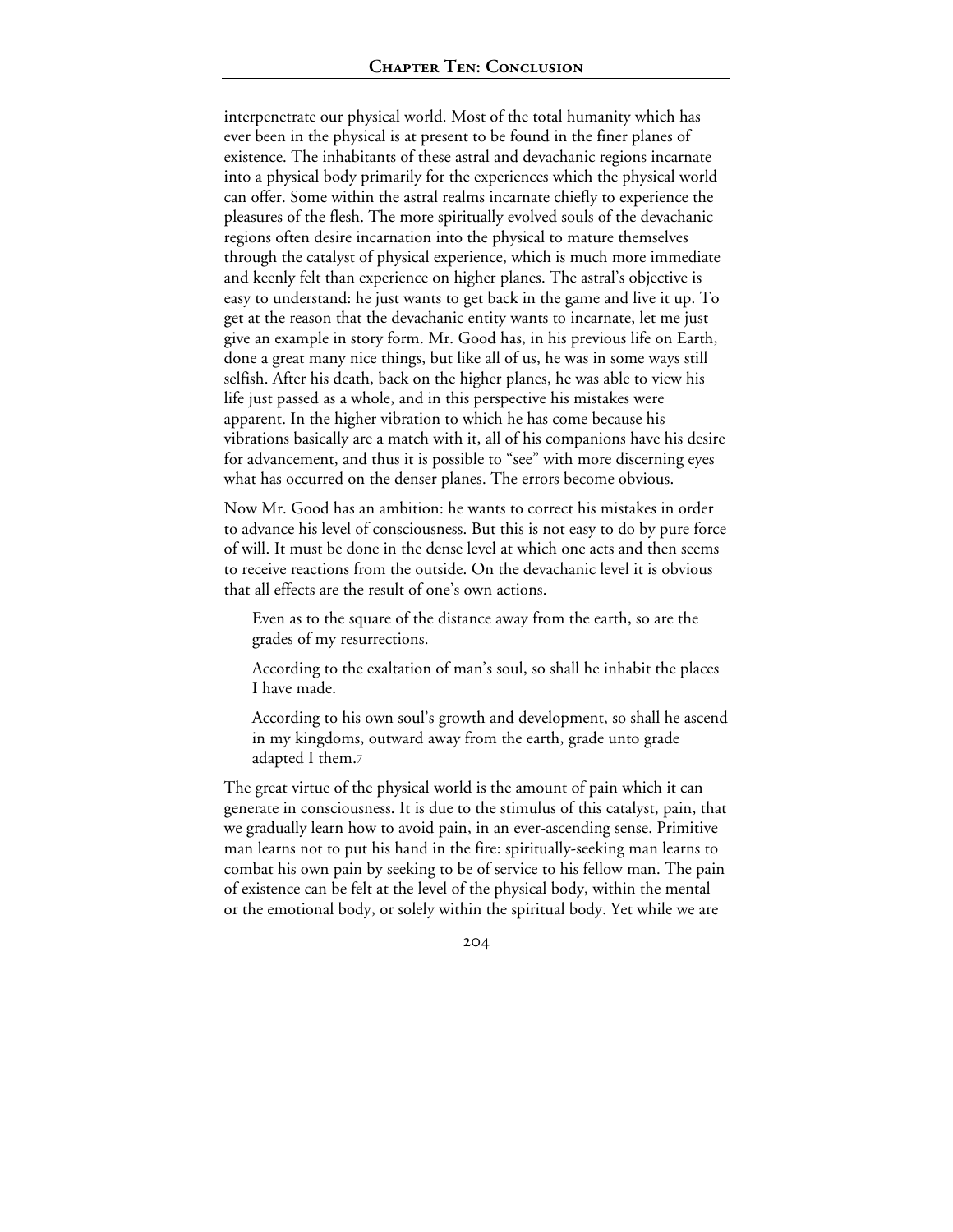within the physical this pain will have a far more urgent and pressing nature, and the decision to seek for its rightful surcease will have a far more pronounced effect upon our essential being.

So Mr. Good chooses another Earth life. Maybe this time he does a little better. He evaluates again. There is no limit to the number of tries a person can have. If necessary an entity could go through our earthbound experiences through eternity.

The analogy may be made to the apparatus for distillation of pure water. The denser vibrations are closer to the earth's surface, actually penetrating it, while the faster ones move at higher altitude. Entities continually make a circuit from a higher level back to the surface, then back again, upward, but hopefully to a higher vibration than before. This is a sort of percolating process producing finally a distillate of souls that are ready for a more refined distillery. This we have seen called the fourth density by UFO sources. OAHSPE describes the type of distillation desired upon this density of existence as follows:

Jehovih had so made man and angels that, whosoever had learned to abnegate self and to labor for the good of others, was already above grade fifty, and his ascension should be perpetual thereafter; whilst they that were below grade fifty, who had not put away self, should gravitate downward, toward the earth.<sup>8</sup>

In our previous harvests, says OAHSPE, only a small percentage "made the grade":

Loo'wan said: Great Spirit, I have heard, I have seen. We gather the earth's harvest for Thee, O Jehovih, but they are small. We gather the earth's harvests of dark spirits, O Jehovih, and they are ten times larger. Behold, there is no balance between them.9

#### $\partial$

And as oft as they are raised up in light, so are they again cast down in darkness, because of the great desire of the spirits of the dead to return back to the earth. These druj return to mortals and fasten upon them as fetals or as familiars, and inspire them to evil. Go now to the earth, O my beloved, and find the division of the earth where most these druj congregate, for I will uproot their stronghold; I will break them from their haunts and they shall no longer carry My people down to destruction.10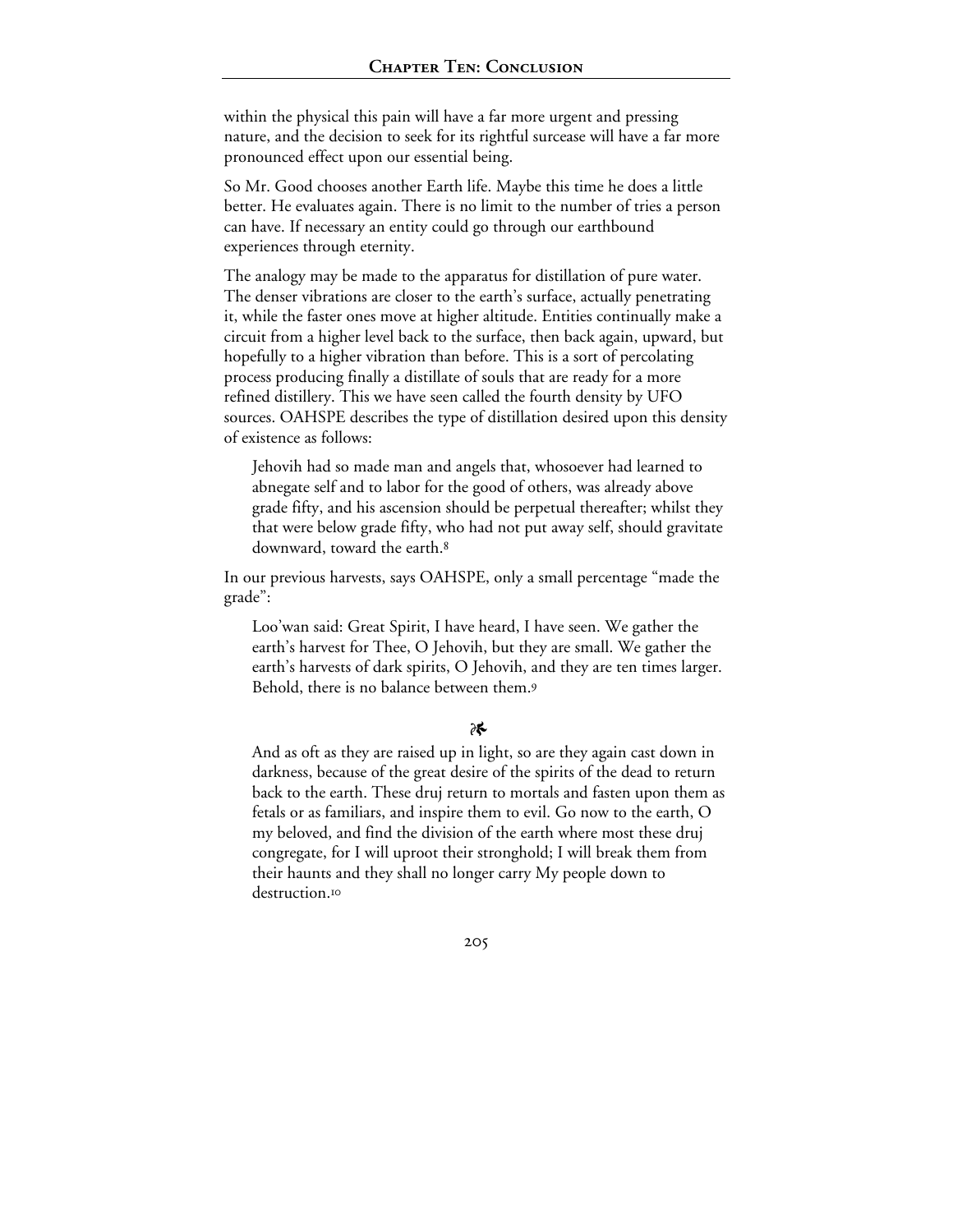In past harvest-times, it has happened that entire isolated populations of our world would reach a satisfactory vibration, with souls choosing to incarnate here to be with like-minded people, these populations being isolated from the rest of the world. In these circumstances, the UFOnauts have been able to make actual physical contact from the next vibration. The UFO sources feel that this open contact is highly detrimental to any culture not spiritually ready for it, for several reasons. First, it is demoralizing to realize that there are places one can't go. More importantly, the physical illusion is most effective when it appears totally real and of unquestioned importance. People who are more or less ready to graduate from this classroom of Earth do not need to have the illusion sustained for them; they are ready for a broader perspective. For those who are still learning, this perspective would be detrimental. It would instill, to some degree, doubt in the importance of the "training aids" of our daily experience. IS told Puharich and Geller that they had landed 3000 years ago. They apparently had found a culture sufficiently advanced in vibration to meet.

Right now, there doesn't seem to be a culture or nation sufficiently advanced as a whole to make possible a general or mass landing of fourth density entities. It may be possible that a very small, isolated group might be able to accept such a direct contact. But IS says, "And now we must land again." They are anxious to aid us, now, and to land, because of where we are in our system of cycles. We are at the end of a harvesting period, so that the Earth itself is making her transition to the fourth density. This transition is inexorable and involves not just our planet but the solar system as a whole.

I realize this is one of the harder parts of the UFO story to swallow. It is not easy to picture not just people, but every atom, molecule, particle and part of the solar system, in transition, so that the vibratory rate of all particles will increase one density level in vibrational rate. But the explanation of the cause of the natural catastrophes which a very large percentage of UFO contactees forecast rests on this basic premise of cyclical transition. For the planetary mayhem is said to be brought about due to the disharmony between the vibrations of our planet and the density into which it is transiting.

The planetary vibration is said to be the result of the total sum of man's individual vibrations through history. When the majority of the people advance in vibratory rate at the "normal" rate, the transition to the higher vibration, when time comes for it to be made, is smooth and without incident. But in our case, the majority of our people have not made the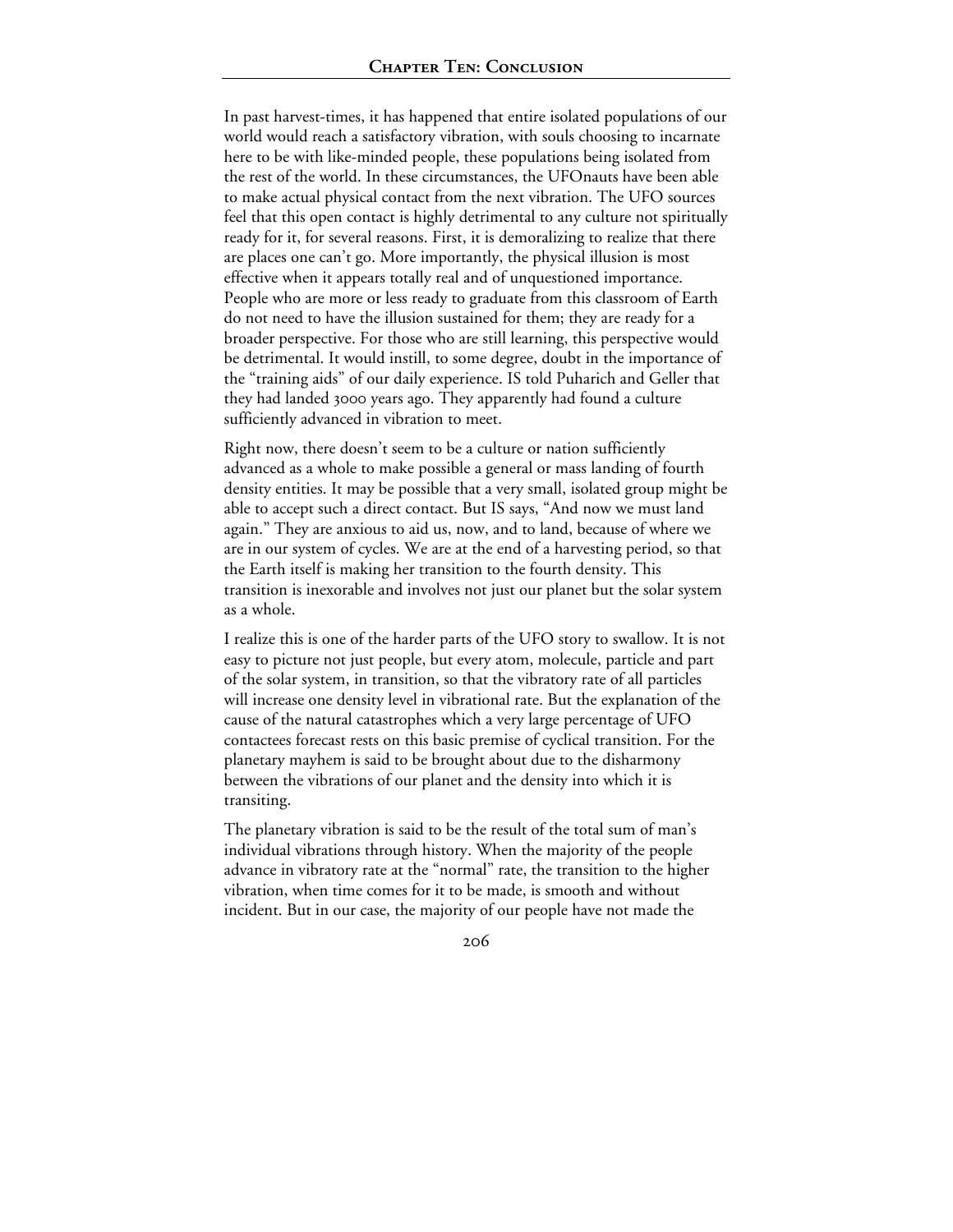appropriate advances, and so there is conflict between our vibration as a planet and the vibration of the new volume of space into which we are passing. As the vibrations increase at the nuclear level and changes begin to occur, the resultant energy releases will result in thermal gradients sufficient to create great stresses in the Earth and therefore massive Earth changes. Through George Hunt Williamson, the source known as Brother Philip says,

Concern yourselves with the sheep of the flock, those that have strayed or wandered away, for they must have the message of hope and faith in order to endure those tragic days ahead.<sup>11</sup>

Philip pictures the "sheep" to be those who have a sufficiently high vibration to make the transition into the next density, but have no intellectual knowledge of what is occurring. They see many "sheep" as sitting on the fence, poised between striving consciously to advance spiritually and striving instead for more physically-oriented goals to the exclusion of spiritual ones. It is their hope that the sheep may be alerted as these Earth changes begin, so that they may get off the fence, on the spiritual side. The disasters will frighten many, and the Confederation of Planets wishes to alleviate this fear, by putting the events into perspective with their spiritual significance.

Certainly, when we do experience a disaster such as a tornado, hurricane, or flood, we see much pride and glory washed or blown away. Physical structures are torn to shreds, people's belongings and treasures lost. Yet from these experiences people overwhelmingly report their renewed thankfulness to the Creator for sparing them what they see, now to be far more important: their loved ones. The experience seems to focus in people a feeling of being newborn, thankful for real blessings, and humble in the face of the omnipotence of the Creator.

The positively oriented group of UFOnauts are working to make available to people in just this frame of mind the information which gives the spiritual reason for the Earth changes. The Bible gives us, "Blessed are the meek, for they shall inherit the Earth." Taken in reference to the coming transition, the statement describes those of a sufficiently service-oriented attitude to be in harmony with Earth's new rate of vibration.

In the same message, Brother Philip says,

… the spirit of Anti-Christ is ever more powerful, and it is drawn closer and closer towards the Earth, where it shall have its final death throes.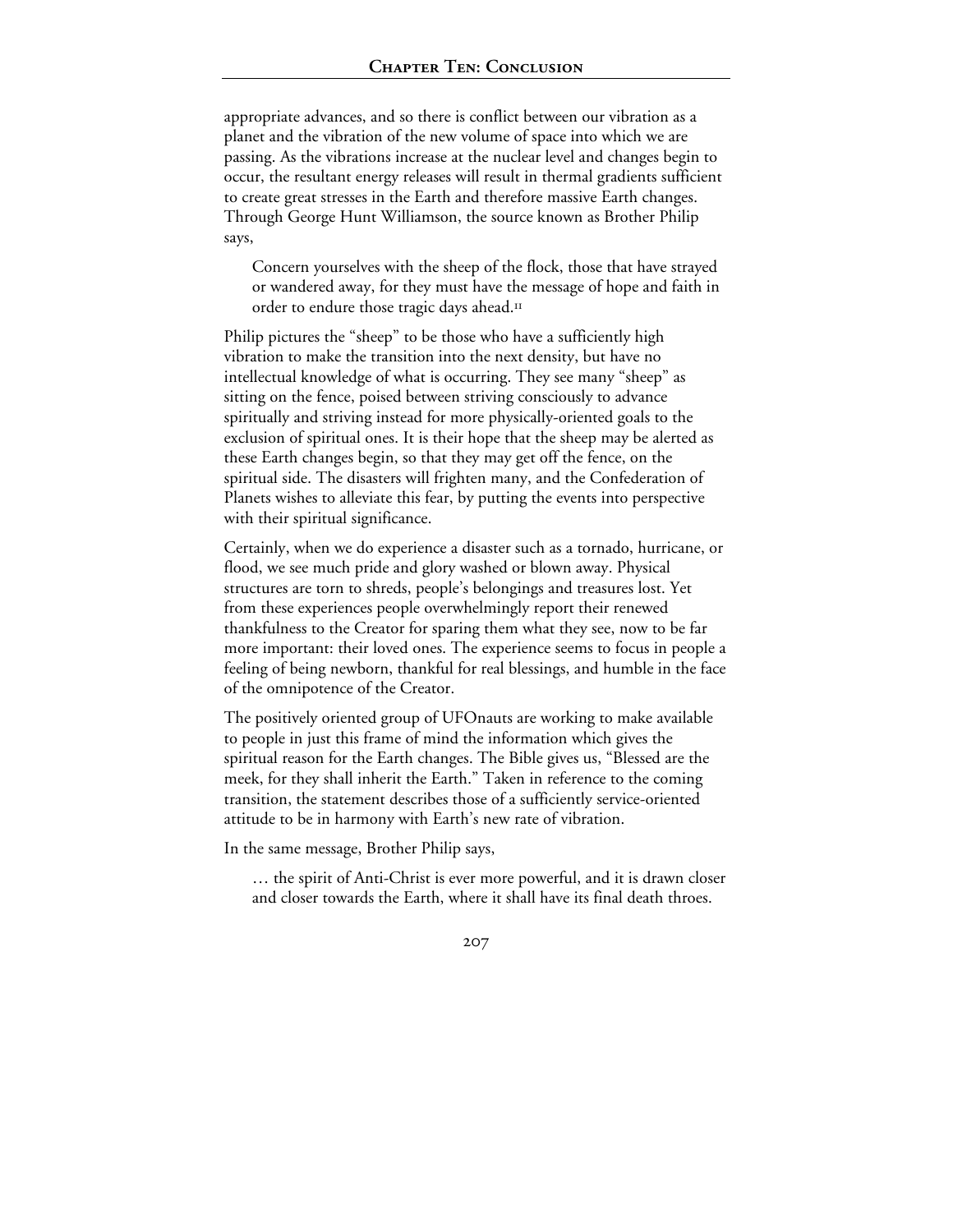But in those death throes it will take many down with it, and they will not find the Kingdom to be inherited, but must repeat again that great cycle of time that is now culminating in the scene upon your Earth world.12

This is spoken of in the Bible as the battle of Armageddon. The UFO sources see it as a battle of mind involving billions of entities both in the physical and in the finer densities of Earth's vibrations, with those billions knowing little or nothing of their part in the battle, or even that the battle is raging. Like most battles, only the "generals" know the overall objectives of the fight, and so in this battle the Masters on both sides—the sides being good and evil, or unity and separation—are doing their best to harvest the greatest crop of consciousness. Their objectives are completely within what we call the mental planes, but objectives won within these planes are inevitably manifested into the physical.

The increasing polarization of the good and evil forces within our planet's people is showing up now in, on the one hand, the great increase in people's desire to seek spiritually; on the other hand, the great increase in crime, warmindedness, desire for individual power, corporate and personal greed and corruption, and the many other negative aspects of thought which are easily picked out of today's news. The significant fact of course is not that these things occur, but that they are increasing.

From Revelation: "And there shall be wars and rumors of wars and nation shall rise against nation." What kind of thinking causes this situation, which most assuredly now is occurring? The contactees say, very simply, thought of self rather than service. The problems of Earth, from small to vast, can be traced back to this one choice. The result of individuals choosing to serve self is, ultimately, hatred, war, and crime.

As we enter the cusp of this transition period, with the potential difference between the coming vibration of higher unity and the existing vibration of self-service or separation becoming greater and greater, the positive UFOnauts feel that the "sheep" have the greatest chance possible to use this Earth classroom effectively. People can make great progress in these "last days."

In addition to the positive UFOnauts in their craft who are here to aid us, there are many "apples" who are striving to aid Earth's vibration. They have to some degree remembered who they are and what their purpose here is, and they have entered many fields of endeavor to get the message of spiritual seeking spread. Some are in the various fields of communications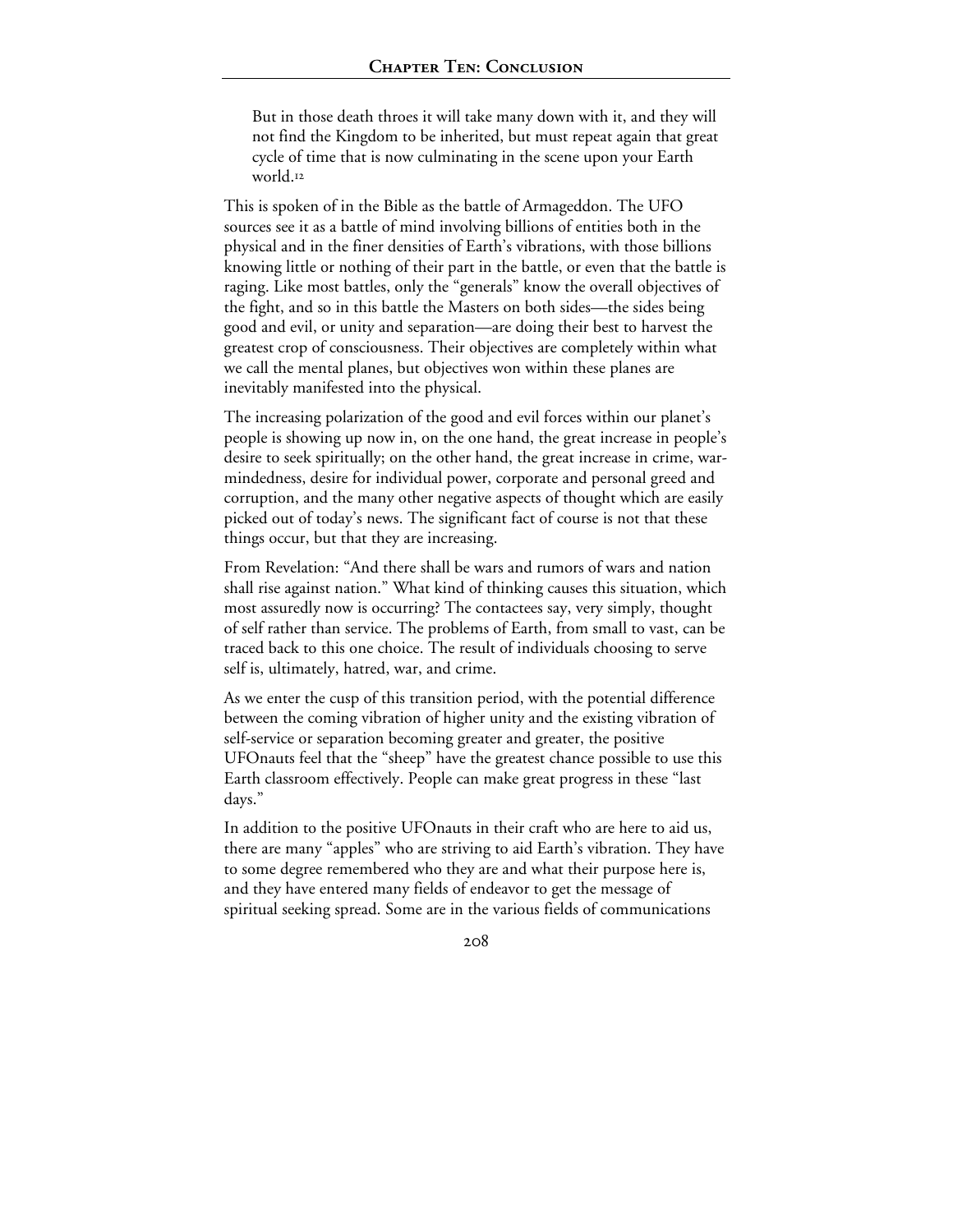through media, TV and motion picture production. Some are popular musicians, writing songs about things of the spirit that are on everyone's lips. Some write in modern parable of the eternal truths. Some find expression in their careers of all kinds, touching people through their very personalities and points of view, their simple examples of how to live in harmony. Quite often, the apples are not fully aware of why they have written these songs or words, lived this life, or done these deeds; he or she is simply following an inner direction which is trusted intuitively. I don't mean that one must be an apple to live or act in the described manner, but a great many who so live and act are apples. And all who are led to positive acts are benefiting not only themselves but the Earth vibration as a whole.

A footnote to the discussion about apples is the fascinating fact that the Beatle's recording company was called Apple Records. I have often wondered whether the Beatles were aware of George Hunt Williamson's book.

It is an unshakable tenet of the UFO sources that though they can aid their brothers of Earth in spiritual seeking, the first step, of choosing to seek, must be made under conditions of complete free will by the individual. Hence is formed the concept of providing an example of higher truth, which alerts the seeking consciousness without giving him any proof as such. To prove the "miracle" or "higher being" to be real is to force the choice of seeking on people. But this choice must remain to be accepted or rejected without prejudice: this is the mechanical structure of spiritual evolution. In 1963 a contactee in Warren, Pennsylvania, received:

… there was a great being who descended into the Earth and parted the sea in testimony for the Israelites, but they did not understand. These miracles were not understood, and this shall not happen again.

The miracles we get now will continue to be of a controversial nature so that people who wish to refute them may do so. "Those who have the eyes to see, let them see."

IS was at first very hesitant about giving Puharich permission to have Geller's abilities scientifically tested:

After you insisted that Uri be validated, counsel was taken higher and higher, and it was decided that Uri could be validated just this once. And he may never be allowed to do such work again under laboratory control.13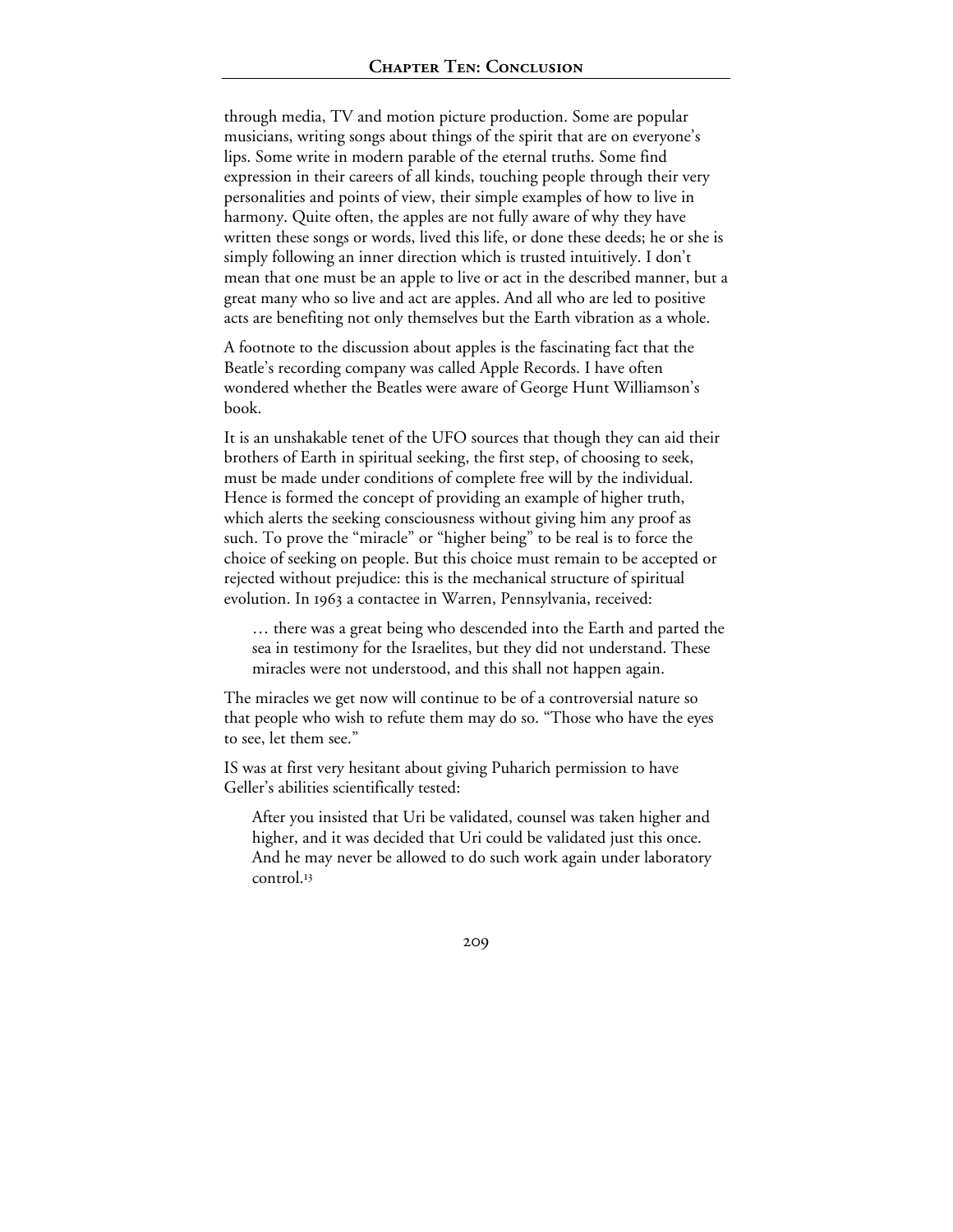It would be in keeping with the contactee theory that they might feel that something on the order of scientific proof might be too strong a catalyst for us, so that they would be infringing on our free will. They were correct to allow Geller to be tested, for as they must have finally surmised, people who do not want to trust this proof, simply state that they don't believe that anything has been proven. The desired controversy over Geller has only been enhanced by these scientific tests!

I do not foresee a parting of the sea occurring in the near future; but I do predict that our UFOnaut visitors will continue to feed man on Earth tantalizing bits of evidence of the illusory nature of his world picture. Each of us will find the truth—in our own way.

"The Amazing" James Randi, a professional magician, is quite convinced that Uri Geller is no more than a conjurer, and that his supposed feats of psychic ability are actually well-done illusions. Randi's complaints about Geller include the point of Geller's inability or unwillingness to work when there are professional magicians around. Randi states that if he were trying to do illusions, he also would wish for no colleagues to be around, that is, if he wanted to fraudulently indicate to the public that his effects were not "tricks" but a demonstration of psychic ability.

He makes a good case on his own terms. The game has been rather expanded out from under him, of course, by the arrival on the scene, and the testing, of many children throughout the world who have the Gellertype abilities. But the book by Randi brings out one of the main strands of thought that weave into my theory. For this controversy between Geller and his many detractors points up one thing above all: this physical world is very real to us.

And it is for a purpose that this world is so real, so solid-appearing to us. All of us have incarnated into the physical to experience its catalytic effect upon our higher self. It is necessary for this illusion to be real, if we are to benefit from its manifestations. Our ultimate objective while we are in this physical illusion is to work our way out of it, mentally and emotionally. The clues which show the direction this effort should take are subtle, but numerous. It is necessary to set out to discover the true reality by an act of will: it is necessary to decide to seek the truth. The Biblical injunction, "Seek and ye shall find," is the heart of this concept. The truth is all about us, yet we are not forced to behold it. Only when we freely will to seek the truth, shall we find it.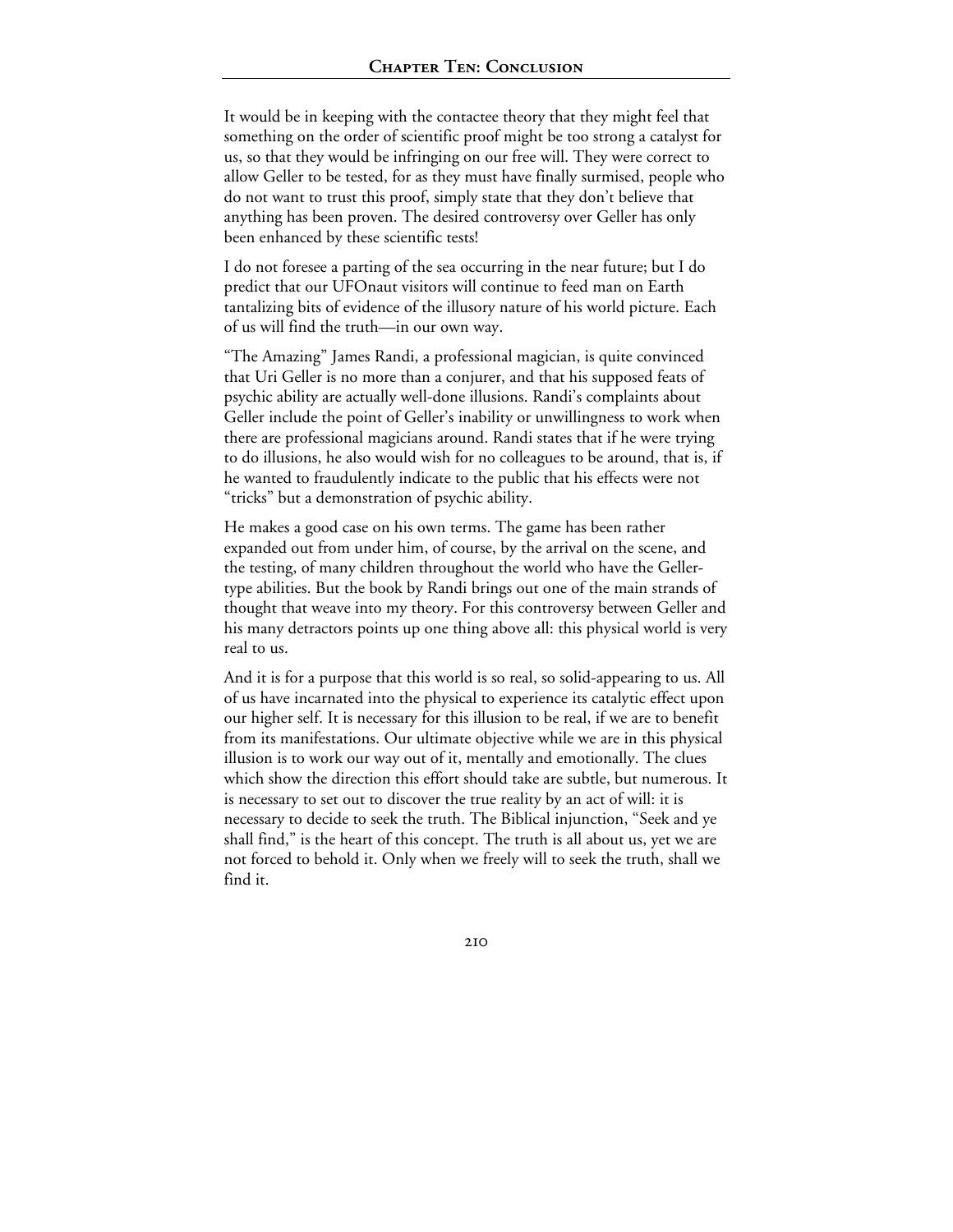So, the clues which help to start us seeking the truth can never be provable, blatant, and leaving no room for doubt. All the clues are open questions. The UFO phenomena as well as the Geller abilities will retain that quality of elusiveness, of unprovability, until such time as all of us already have begun seeking. When Randi said, "I cannot choose to believe something because I want to," he had an important truth by the tail, though I think he was holding it the wrong way. It is when we want to know the truth that the truth begins to come to us.

Some people see UFOs, and some don't. There is a reason for this discrimination. A person who is at the proper stage of mental evolution can tolerate the stimulus to seeking which is effected by the sighting. Likewise in other paranormal events, whether the event happens or not is highly dependent on the state of mind of the observers. When an attitude of seeking along the so-called spiritual path is manifested, the event is also manifested. One real skeptic in the group can nullify results. Randi says he is good at exposing Geller because he is a magician.

I say that I am good at verifying Geller's abilities because I understand the limitations of the phenomena. For the first time in recent history, we have increasing numbers of people performing what seem to be small miracles. This is happening now as a way of gradually breaking the illusion for those of Earth's people who are ready for a new understanding. People who are unwilling to take these clues, like Randi, will be perfectly able to ignore them. Total free will is part of the plan.

One more observation about "miracles." The bent metal and the UFO sighting seem like miracles to us. We are so jaded! A flower blooms, a baby is born, and we think that's no miracle! If we are going to understand the true nature of our environment, it will be necessary to turn off the intellect and become, as a little child, aware of the creation. It makes no difference whether Geller is really performing miracles. His function is to stimulate thinking, not to prove anything. There is no way of proving miracles, for the plan itself provides for rejection of any concept, and therefor for lack of provability. We are surrounded by not just a few miracles done by Geller and others, not just a history of miracles done by Masters such as Jesus, but by the infinite panoply of the "natural" magic of our world. How did this world of beauty and marvelous efficiency we know as nature come to be? Is it not also miraculous? Yet this beauty also can be accepted or rejected, depending on our philosophical attitude. The whole universe speaks to us. But we do not have to listen.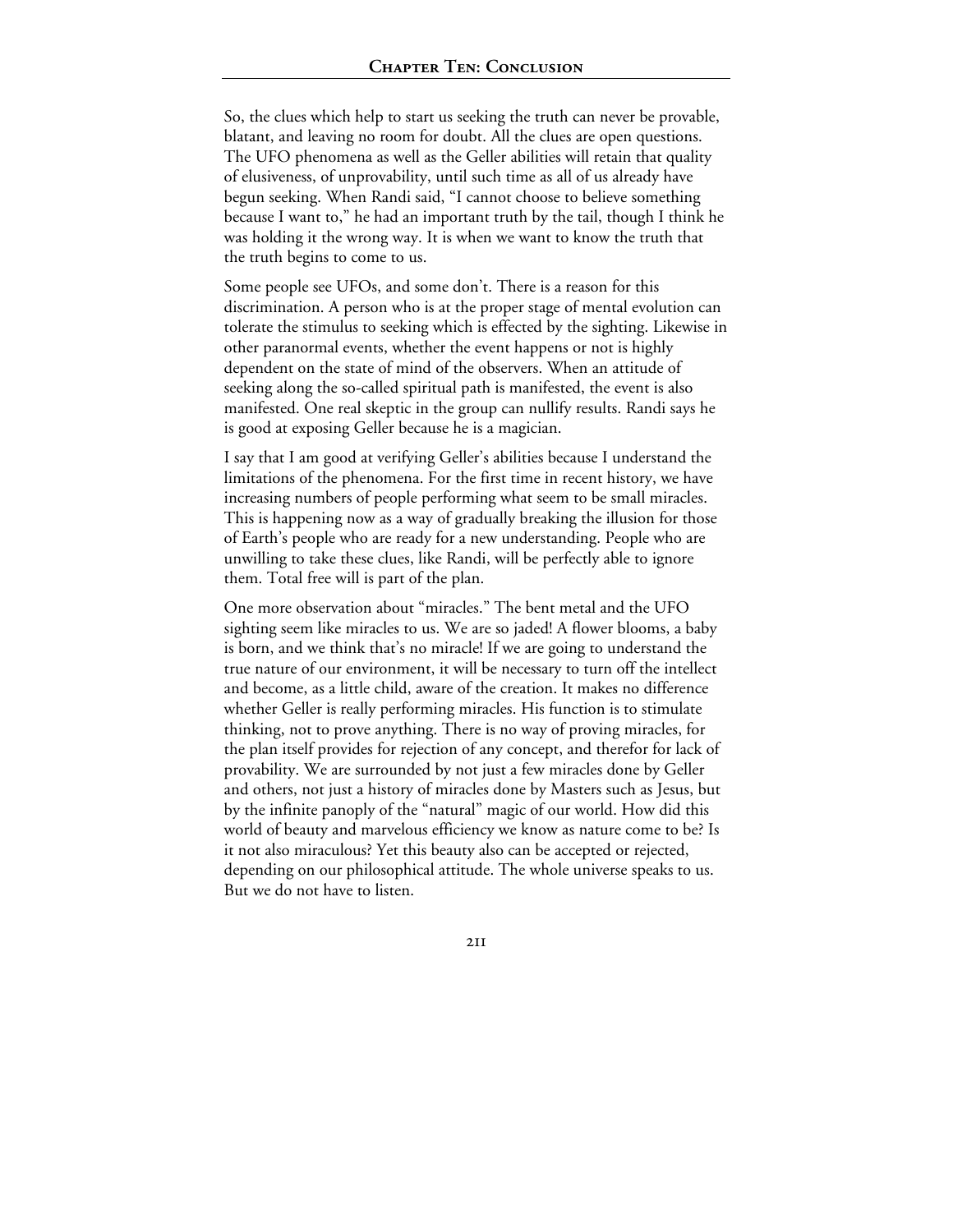# **Endnote Listings**

### **Chapter One A Very Strange Phenomenon**

- 1. Weldon, John, UFO'S: WHAT ON EARTH IS HAPPENING, Irvine, Ca., Harvest House, ©1975, p. viii.
- 2. Fuller, John, ed., ALIENS IN THE SKIES, New York, Putnam, 1969, p. 91.
- 3. Jacobs, David Michael, THE UFO CONTROVERSY IN AMERICA, Bloomington, Indiana University Press, 1975, p. 86.
- 4*. Ibid.*, p. 82.

# **Chapter Two The Telepathic Contact**

- 1*.* Puharich, Andrija, URI: A JOURNAL OF THE MYSTERY OF URI GELLER, Garden City, Doubleday, 1974,p.165.
- 2*. Ibid.*, pp. 174-5.
- 3. Norman, Eric, GODS AND DEVILS FROM OUTER SPACE, New York, Lancer, 1973, pp. 161-2.

# **Chapter Three Reality, Etc.**

- 1. Newbrough, John Ballou, OAHSPE, Amherst Press, Amherst, Wisconsin 54406, 1882, p. 596.
- 2. Whitrow, G. J., ed., EINSTEIN: THE MAN AND HIS ACHIEVEMENT, New York, Dover, ©1967, 1973, p. 71.
- 3. RECIPROCITY, Frank Meyer, ed., 146 Ross Hall, University of Wisconsin, Superior, Wisconsin 54880.
- 4. THE STRUCTURE OF THE PHYSICAL UNIVERSE, and several other of Larson's works, are available from the publisher, North Pacific Publishers, P. 0. Box 13255, Portland, Oregon, 97213.
- 5. For further information about the Larsonian physical theory, contact NEW SCIENCE ADVOCATES, Ronald Satz, Secretary, 4010 North War Memorial No. 1008, Peoria, Ill. 61614.
- 6. Butler, W. E., THE MAGICIAN: HIS TRAINING AND HIS WORK, London, Aquarian, 1963, p. 48.
- 7. HOLY BIBLE, John 1:9-13.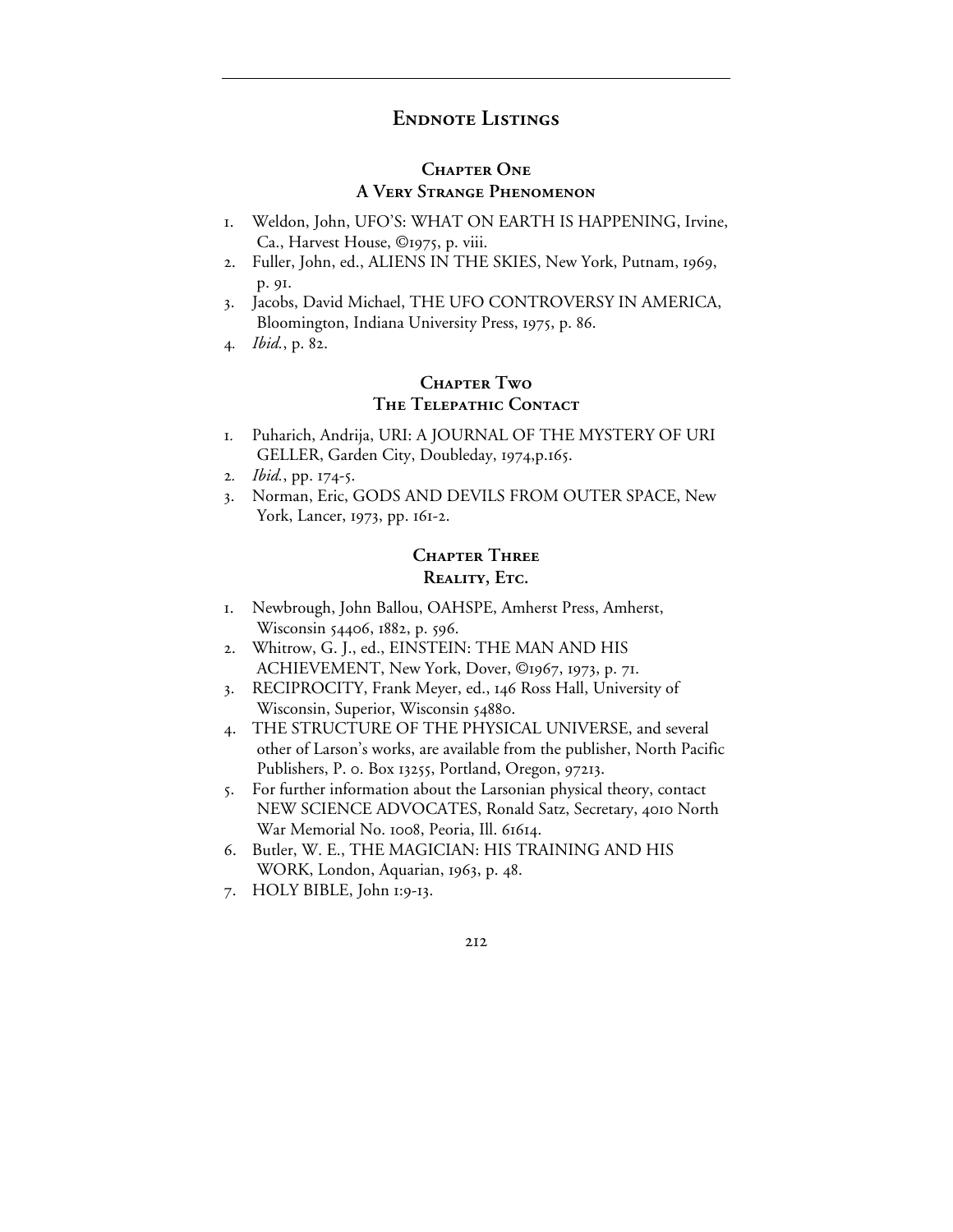- 8. Steiger, Brad, THE AQUARIAN REVELATIONS, New York, Dell, 1970, p. 11.
- 9. Bruening, J. H., Letter to J. A. Hynek, published in GRAY BARKER'S NEWSLETTER, No. 4, Feb., 1976, pp. 10-11.

# **Chapter Four The Nature Of Man**

- 1. Taylor, John, SUPERMINDS, New York, Viking, 1975, p. 11.
- 2. Muldoon, Sylvan, and Hereward Carrington, THE PHENOMENA OF ASTRAL PROJECTION, New York, Weiser, 1969.
- 3. Ostrander, Sheila, and Lynn Schroeder, PSYCHIC DISCOVERIES BEHIND THE IRON CURTAIN, Englewood Cliffs, Prentice-Hall, 1970, p. 197.
- 4. Watson, Lyall, THE ROMEO ERROR, Garden City, Anchor, 1974, p. 242.
- 5. Leadbeater, C. W., THE DEVACHANIC PLANE; THE ASTRAL PLANE, both published by Theosophical Publishing House.
- 6. Williamson, George Hunt, OTHER TONGUES, OTHER FLESH, London, Spearman, 1953,1965, p. 363.
- 7. Twitchell, Paul, ECKANKAR: THE KEY TO SECRET WORLDS, New York, Lancer, 1969, p. 10.
- 8. Newbrough, *op. cit.*, p. 782.
- 9. Sagan, Carl, THE COSMIC CONNECTION, New York, Dell, 1973, p. 17.
- 10. Randi, James, THE MAGIC OF URI GELLER, New York, Ballantine, 1975, p. 16.
- 11. Jung, Carl, FLYING SAUCERS: A MODERN MYTH OF THINGS SEEN IN THE SKY, New York, Signet, 1969,1959.

# **Chapter Five A Solution To The Mystery Of The Ufo**

- 1. Emenegger, Robert, UFO'S PAST, PRESENT AND FUTURE, New York, Ballantine, 1974, pp. 59-61.
- 2. Rueckert, Carla, ed., VOICES OF THE GODS, unpublished manuscript, Louisville, 1974, pp. 6-7.
- 3. Nada-Yolanda, VISITORS FROM OTHER PLANETS, Miami, Mark-Age, ©1974, p. 28.
- 4. Steiger, Brad, REVELATION: THE DIVINE FIRE, Englewood Cliffs, Prentice-Hall, ©1973, p. 146.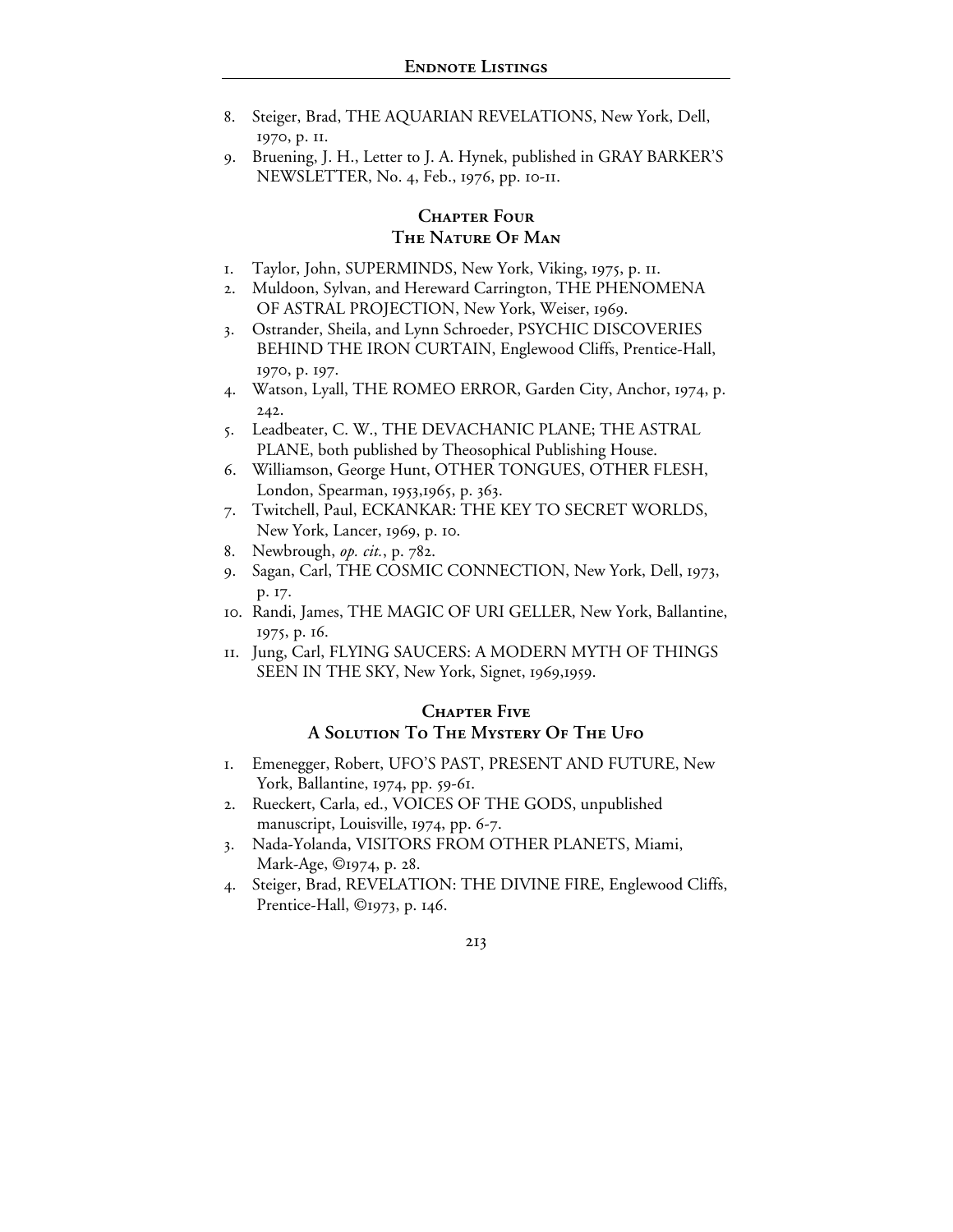- . Rueckert, *op. cit.*, p. 7.
- . Newbrough, *op. cit.*, pp. 85 and 191.
- *. Ibid.*, p. 477.
- *. Ibid.*, p. 196.
- *. Ibid.*, pp. 55-6.
- . Nada-Yolanda, *op. cit.*, p. 65.
- . Rueckert, *op. cit.*, p. 65.
- . Menger, Howard, FROM OUTER SPACE TO YOU, New York, Pyramid, 1959, 1967, p. 155.
- . Rueckert, *op. cit.*, p. 15.
- *. Ibid.*, pp. 15-16.
- . Nada-Yolanda, *op. cit.*, pp. 54-5.
- *. Ibid.*, p. 26.
- *.* Williamson, OTHER TONGUES, *op. cit.*, pp. 8-9.
- *. Ibid.*, p. 364.
- . Wallace, Baird, THE SPACE STORY AND THE INNER LIGHT, Detroit, unpublished material 1971, 1972, Article 2, p. 2.
- . Menger, *op. cit.*, p. 156.
- . Brother Philip, SECRETS OF THE ANDES, Clarksburg, Saucerian Pub., 1961, p. 149.
- . Brother Philip, tape recording, date unknown, place unknown, unpublished.
- . Wallace, *op. cit.*, Article 4, p. 2.
- . Nada-Yolanda, *op. cit.*, p. 61.
- . Williamson, George Hunt, THE SAUCERS SPEAK, London, Spearman, 1963, p. 9.
- . Rueckert, *op. cit.*, p. 19.
- . Brother Philip, SECRETS OF THE ANDES, *op. cit.*, p. 73.
- . Rueckert, *op. cit.*, p. 21.
- . *Tao Teh Ching*.
- . Puharich, *op. cit.*, p. 2A7.
- . Rueckert, *op. cit.*, p. 25.
- *. Ibid.*, pp. 27-9.
- . Rampa, Tuesday Lobsang, THE HERMIT, London, Corgi, 1975, p. 82.
- *. Ibid.*
- . Williamson, SAUCERS, *op. cit.*, pp. 146-7.
- . Brother Philip, SECRETS OF THE ANDES, *op. cit.*, p. 111.
- . Rueckert, *op. cit.*, p. 29.
- *. Ibid.*, pp. 29-30.
- . Steiger, THE AQUARIAN REVELATIONS, *op. cit.*, p. 26.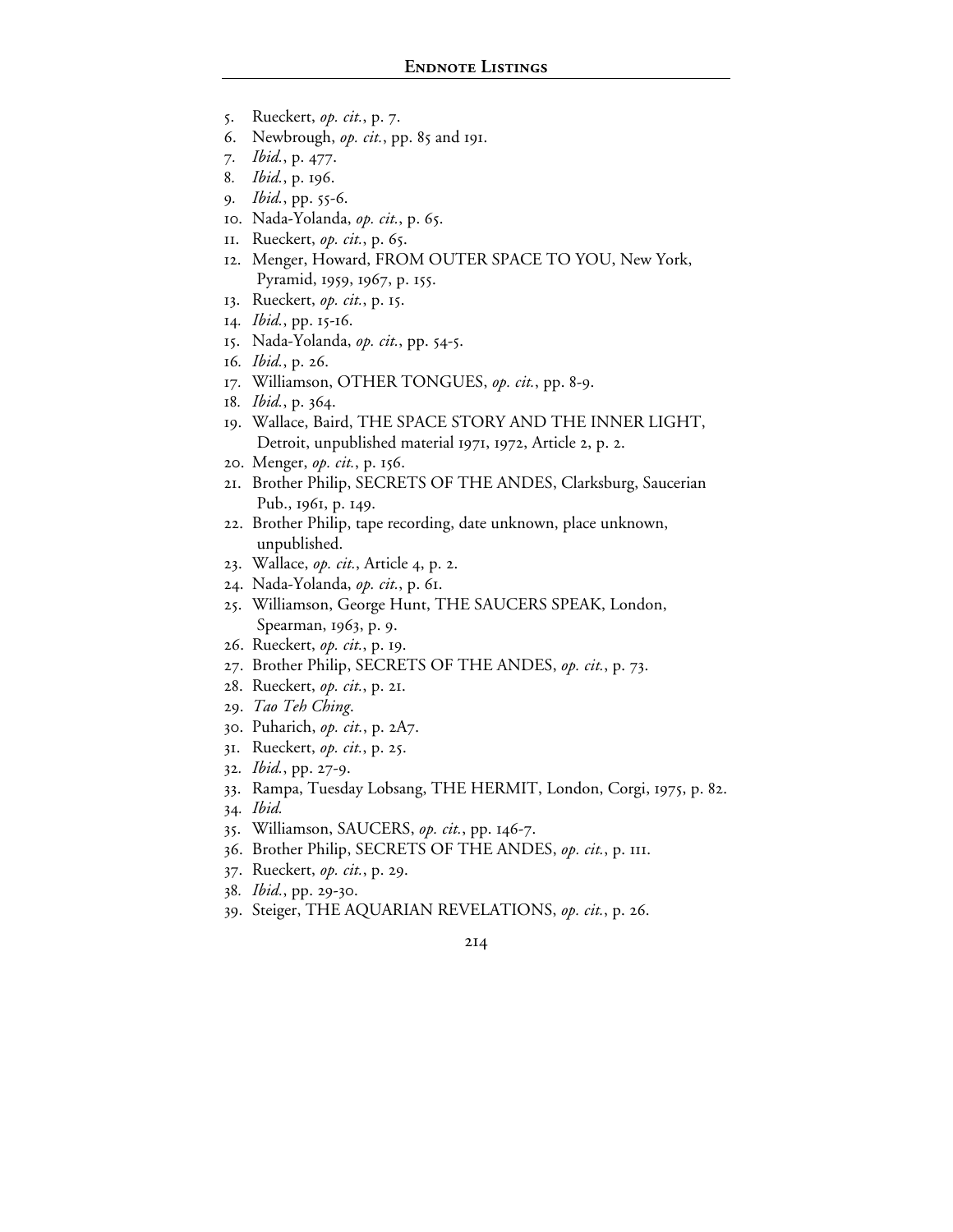- . Williamson, OTHER TONGUES, *op. cit.*, p. 226.
- . Adamski, George, BEHIND THE FLYING SAUCER MYSTERY, New York, Warner, 1967, 1974, pp. 96-7.
- . Rueckert, *op. cit.*, pp. 141-148.
- . Nada-Yolanda, *op. cit.*, p. 153.
- . Steiger, THE AQUARIAN REVELATIONS, *op. cit.*, pp. 68-9.
- . Steiger, THE AQUARIAN REVELATIONS, *op. cit.*, p. 106.
- . Trepanier, Clyde, MAN, CONSCIOUSNESS AND UNDERSTANDING, VOLUME FOUR, Detroit, Understanding of Detroit, 1962, p. 1-24-62 (1).
- . Larson, Dewey B., QUASARS AND PULSARS, Portland, North Pacific Pub., ©1971, p. 15.
- . Rueckert, *op. cit.*, p. 160.
- . Trepanier, *op. cit.*, p. 1-24-62 (1-2).
- . Rueckert, *op. cit.*, pp. 174-8.
- . Trepanier, *op. cit.*, p. 6-6-62 (3).
- . Rueckert, *op. cit.*, pp. 180-3.
- . Menger, *op. cit.*, p. 171.
- . Wallace, *op. cit.*, Article 7, p. 2.
- . HOLY BIBLE, Luke 11:9-10.
- . Rueckert, *op. cit.*, pp. 186-7.
- . Nada-Yolanda, *op. cit.*, p. 86.
- *. Ibid.*, p. 94.
- . Newbrough, *op. cit.*, p. 58.
- . Wallace, *op. cit.*, Article 7, p. 10.
- . Van Tassel, George, THE COUNCIL OF SEVEN LIGHTS, Los Angeles, DeVorss, 1958, p. 41.
- . Rueckert, *op. cit.*, pp. 189-90.
- . Newbrough, *op. cit.*, p. 204.
- . Rogers, Walt, unpublished material, Wayne, Mich., undated, pp. 115-6.
- . Rueckert, *op. cit.*, p. 192.
- . Wallace, op cit., Article 9, p. 5.
- . Newbrough, *op. cit.*, p. 325.
- . Rueckert, *op. cit.*, pp. 197-9.
- . Rogers, *op. cit.*, p. 38.
- . Brother Philip, tape recording, *op. cit.*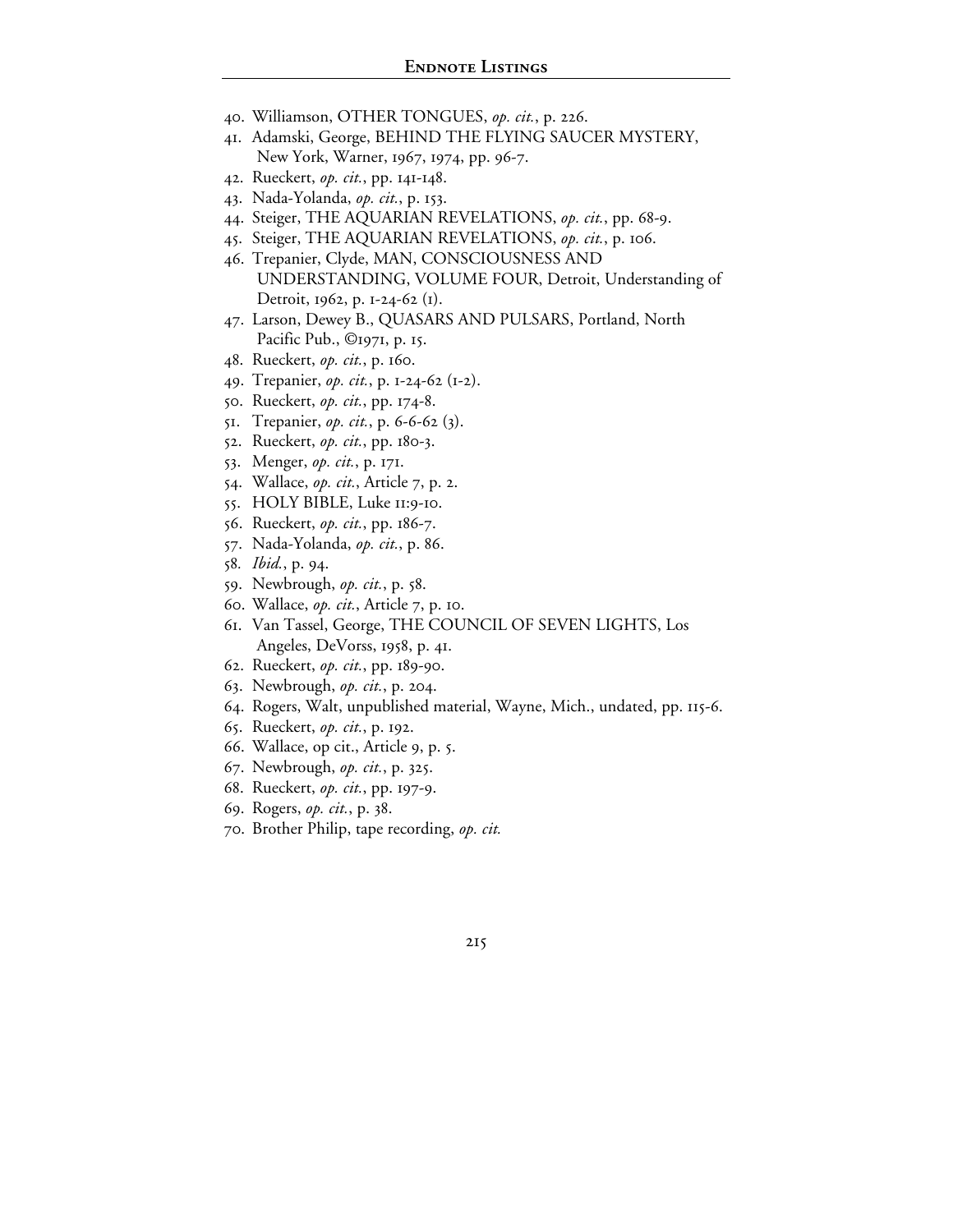#### **Chapter Six The Development Of Man**

- . Steiger, THE AQUARIAN REVELATIONS, *op. cit.*, p. 33.
- . Rueckert, *op. cit.*, pp. 204-5.
- . Trepanier, *op. cit.*, p. 1-11-62 (1).
- . Wallace, *op. cit.*, Article 9, p. 2.
- . Van Tassel, *op. cit.*, p. 9.
- . Rueckert, *op. cit.*, pp. 206-9.
- . Trepanier, *op. cit.*, p. 2-15-62 (1).
- . Brother Philip, SECRETS OF THE ANDES, *op. cit.*, p. 29.
- . Rueckert, *op. cit.*, pp. 209-11.
- . Brother Philip, SECRETS OF THE ANDES, *op. cit.*, p. 69.
- . Rueckert, *op. cit.*, pp. 216-7.
- . Rogers, *op. cit.*, pp. 217-8.
- . Rueckert, *op. cit.*, pp. 217-8.
- *. Ibid.*, pp. 238-40.
- . Menger, *op. cit.*, p. 170.
- . Rueckert, *op. cit.*, pp. 240-2.
- *. Ibid.*, pp. 242-3.
- . Van Tassel, *op. cit.*, p. 28.
- . Brother Philip, SECRET OF THE ANDES, *op. cit.*, p. 69.
- . Menger, *op. cit.*, p. 170.
- . Williamson, THE SAUCERS SPEAK, *op. cit.*, p. 72.
- . Menger, *op. cit.*, p. 169.
- . Rueckert, *op. cit.*, pp. 252-257.
- *. Ibid.*, pp. 257-9.
- *. Ibid.*, p. 260.
- . Steiger, THE AQUARIAN REVELATIONS, *op. cit.*, p. 77.
- . Trepanier, *op. cit.*, p. 10-18-62 (2).
- . Rueckert, *op. cit.*, pp. 281-2.
- . Rogers, *op. cit.*, p. 37.
- . Van Tassel, *op. cit.*, p. 79.
- . Rueckert, *op. cit.*, pp. 283-4.
- . Nada-Yolanda, *op. cit.*, pp. 72-3.
- . Regardie, Israel, THE ART AND MEANING OF MAGIC, Cheltenham, Helios, 1971, p. 80.
- . Trepanier, *op. cit.*, p. 5-24-62 (1).
- . Rueckert, *op. cit.*, pp. 286-7.
- . Trepanier, *op. cit.*, 5-24-62 (3).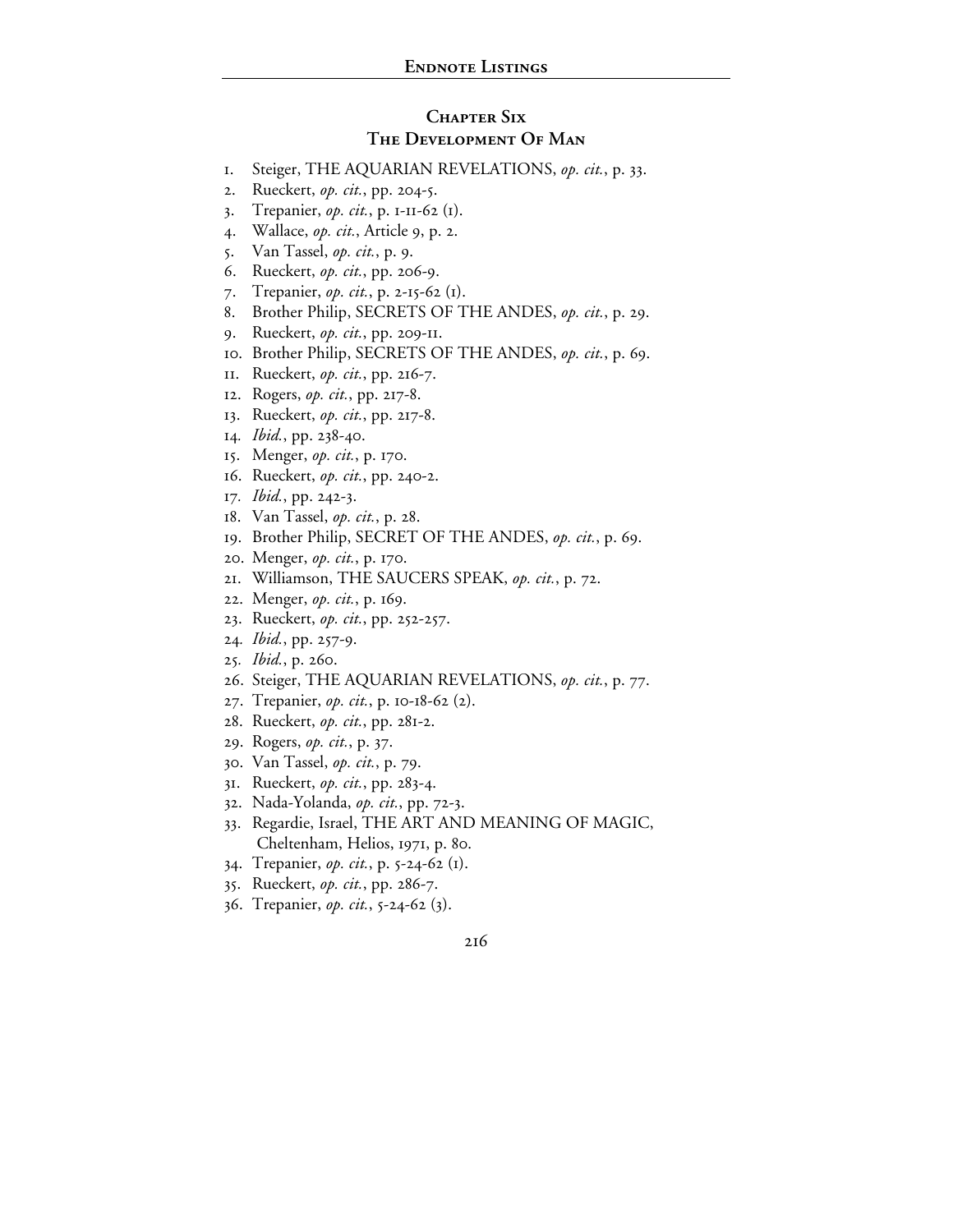- . Rueckert, *op. cit.*, pp. 296-7.
- . Williamson, THE SAUCERS SPEAK, *op. cit.*, p. 52.
- . Rueckert, *op. cit.*, p. 314.
- . Nada-Yolanda, *op. cit.*, p. 52.
- . Van Tassel, *op. cit.*, p. 113.
- . Rueckert, *op. cit.*, p. 315.
- . Adamski, *op. cit.*, p. 99.
- . Rueckert, *op. cit.*, pp. 317-20.
- . Rogers, *op. cit.*, p. 52.
- . Wang Yang-ming.
- . Rueckert, *op. cit.*, p. 322.
- . Newbrough, *op. cit.*, p. ?
- . Williamson, OTHER TONGUES, *op. cit.*, p. 296.
- . Van Tassel, *op. cit.*, p. 27.
- . Menger, *op. cit.*, p. 168.
- . Eliot, T. S., "Four Quartets," in THE COMPLETE POEMS AND PLAYS, 1909-1950, New York, Harcourt, ©1952, p.145.

## **Chapter Seven A Solution To The Mystery Of Uri Geller**

- . Puharich, *op. cit.*, pp. 93-4.
- . Rueckert, *op. cit.*, p. 178.
- . Puharich, *op. cit.*, p. 160.
- *. Ibid.*, p. 165.
- *. Ibid.*, p. 166.
- . Menger, *op. cit.*, p. 154.
- . Williamson, THE SAUCERS SPEAK, *op. cit.*, p. 47.
- . Puharich, *op. cit.*, p. 174.
- . Brother Philip, tape recording, *op. cit.*
- . Williamson, OTHER TONGUES, *op. cit.*, pp. 431-2.
- . Puharich, *op. cit.*, pp. 174-5.
- . Nada-Yolanda, t)p. cit., pp. 46-6.
- . Puharich, *op. cit.*, p. 175.
- *. Ibid.*
- *. Ibid.*, p. 178.
- . Rampa, *op. cit.*, p. 110.
- . Puharich, *op. cit.*, pp. 178-9.
- *. Ibid.*, p. 182.
- . Williamson, OTHER TONGUES, *op. cit.*, p. 5.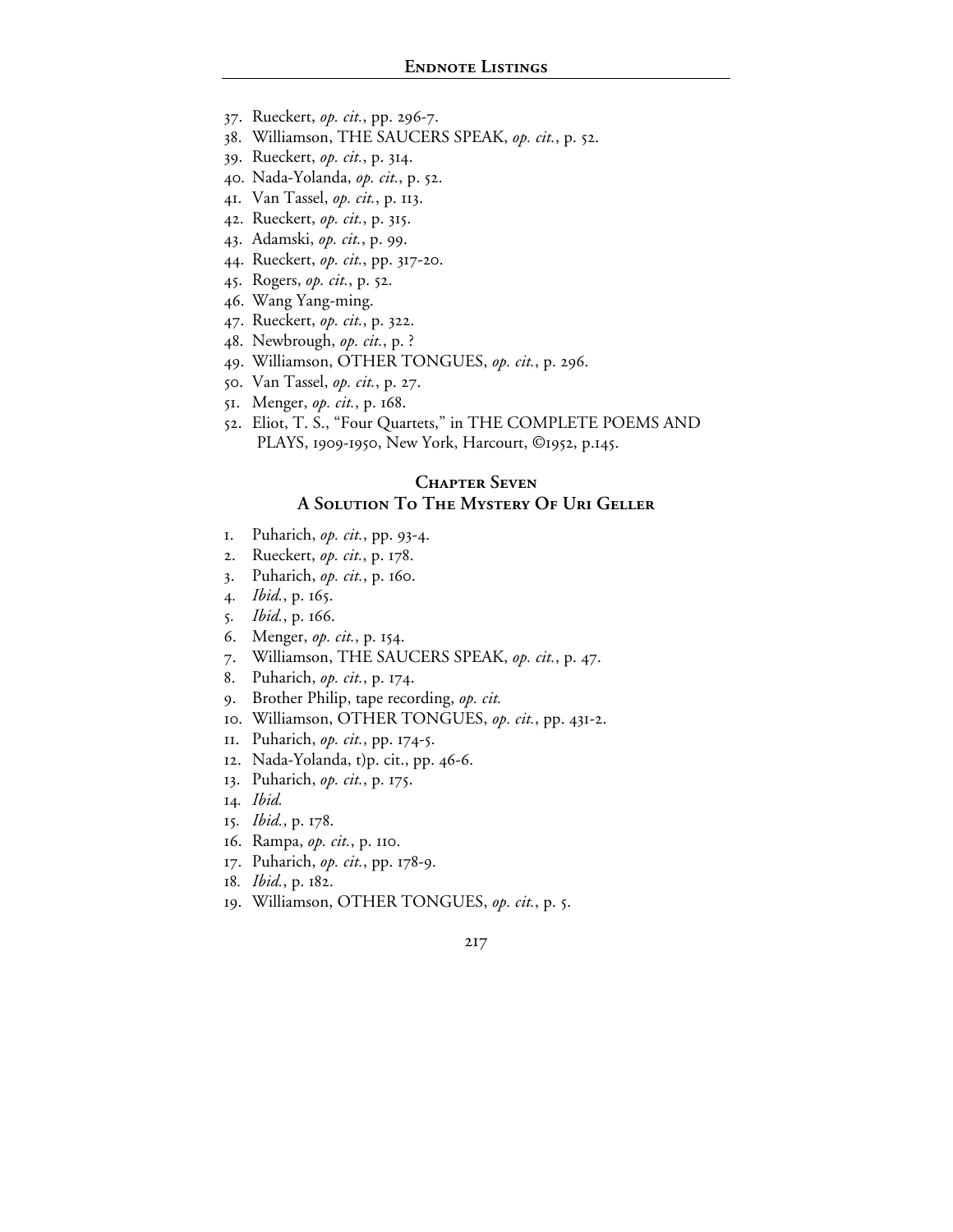- . Puharich, *op. cit.*, p. 183.
- . Nada-Yolanda, *op. cit.*, p. 26.
- *. Ibid.*, p. 25.
- *. Ibid.*
- *. Ibid.*, p. 58.
- . Williamson, OTHER TONGUES., *op. cit.*, p. 229.
- . Hatonn, contactee message, unpublished, 1976.
- . Puharich, *op. cit.*, p. 183.
- *. Ibid.*, p. 198.
- *. Ibid.*, p. 183.
- *. Ibid.*, p. 184.
- *. Ibid.*, p. 199.
- *. Ibid.*, p. 242.
- *. Ibid.*, p. 248.
- *. Ibid.*
- *. Ibid.*, p. 175.
- . Newbrough, *op. cit.*, p. 10.
- *. Ibid.*, p. 59.
- . Steiger, REVELATION: THE DIVINE FIRE, *op. cit.*, p. 144.
- . Puharich, *op. cit.*, p. 184.

#### **Chapter Eight The Wanderers**

- . Williamson, OTHER TONGUES, pp. 207-8.
- . Nada-Yolanda, *op. cit.*, p. 48.
- . Williamson, OTHER TONGUES, *op. cit.*, p. 206.
- . Williamson, THE SAUCERS SPEAK, *op. cit.*, p. 78.
- . Nada-Yolanda, *op. cit.*, p. 122.
- . Steiger, REVELATION: THE DIVINE FIRE, *op. cit.*, p. 145.
- . Nada-Yolanda, *op. cit.*, pp. 7-8.
- . Newbrough, *op. cit.*, p. 92.
- . Newbrough, *Ibid.*, p. 24.
- . Nada-Yolanda, *op. cit.*, p. 33.
- . Williamson, OTHER TONGUES, *op. cit.*, pp. 206-7.
- . Steiger, THE AQUARIAN REVELATIONS, *op. cit.*, pp. 112-3.
- . Williamson, OTHER TONGUES, *op. cit.*, pp. 208-9.
- . Newbrough, *op. cit.*, pp. 781-2.
- . Steiger, THE AQUARIAN REVELATIONS, *op. cit.*, p. 103.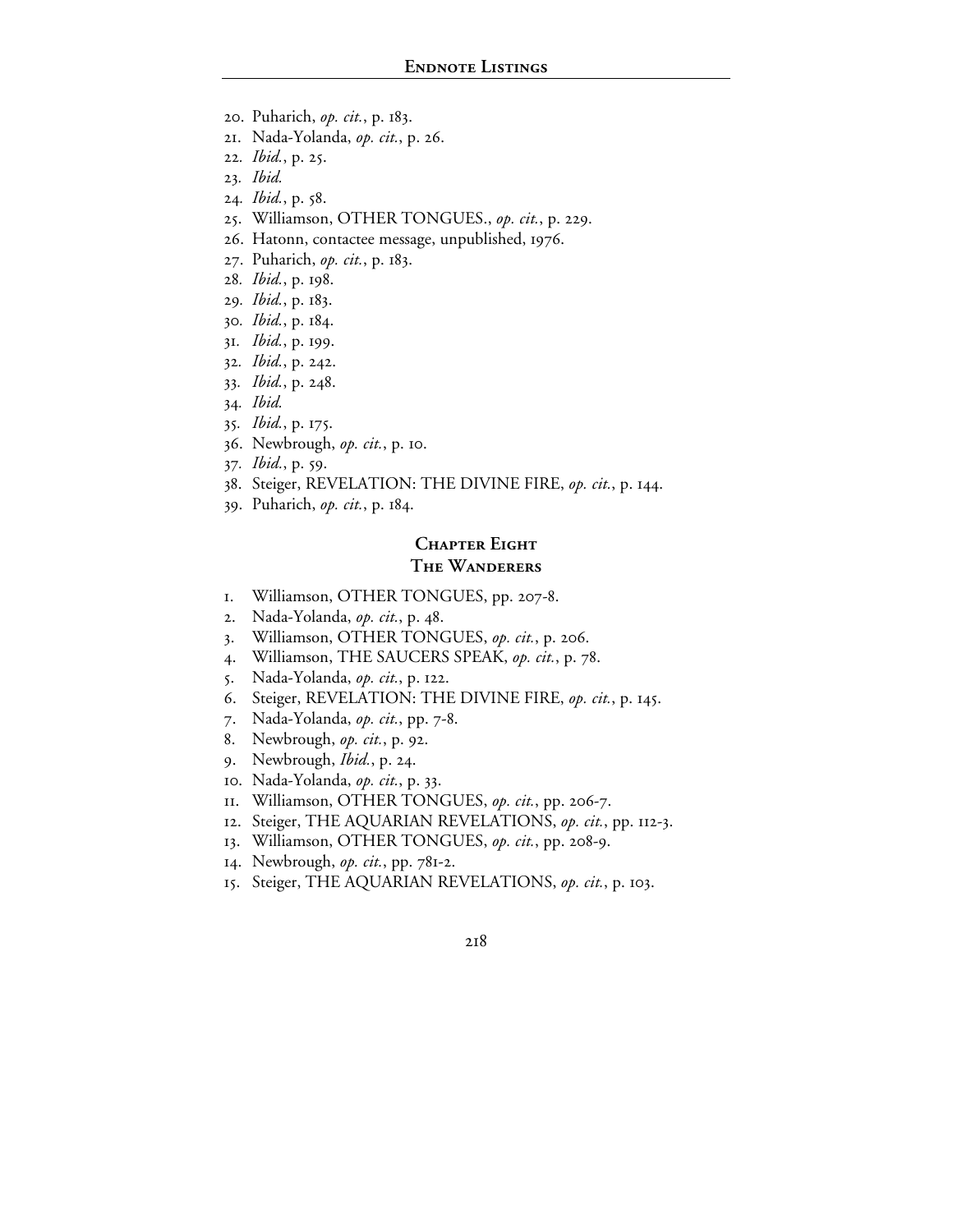### **Chapter Nine**

### DEATH, DESTRUCTION, CHAOS, AND OTHER BAD STUFF

- . Van Tassel, *op. cit.*, pp. 143-4.
- . *Ibid.*, p. 30.
- . Steiger, THE AQUARIAN REVELATIONS, pp. 106-7.
- . Newbrough, *op. cit.*, p. 63.
- *. Ibid.*, p. 64.
- . Rueckert, *op. cit.*, pp. 130.
- *. Ibid.*, pp. 131-7.
- . Nada-Yolanda, *op. cit.*, pp. 56-7.
- . Trepanier, *op. cit.*, p. 10-19-62 (1).
- . Aleixo, Hulvio, "Bebedouro II: The Little Men Return For The Soldier," FLYING SAUCER REVIEW, 21:3-4, p. 33.
- . Rueckert, *op. cit.*, pp. 137-8.
- . Newbrough, *op. cit.*, p. 56.
- *. Ibid.*, p. 172.
- . Williamson, OTHER TONGUES, *op. cit.*, p. 313.
- . Brother Philip, SECRET OF THE ANDES, *op. cit.*, p. 26.
- . Steiger, REVELATION: THE DIVINE FIRE, *op. cit.*, p. 146.
- . Steiger, THE AQUARIAN REVELATIONS, *op. cit.*, p. 36.

# **Chapter Ten**

#### **Conclusion**

- . Ribera, Antonio, "The Mysterious 'UMMO' Affair, Part 5," FLYING SAUCER REVIEW, 21:3-4, p. 44.
- . Steiger, THE AQUARIAN REVELATIONS, *op. cit.*, pp. 12-3.
- . Schwarz, Berthold Eric, "New Berlin UFO Landing and Repair by Crew," FLYING SAUCER REVIEW, 21:3-4, p. 27.
- . Newbrough, *op. cit.*, p. 247.
- *. Ibid.*, p. 62.
- *. Ibid.*, p. 58.
- *. Ibid.*, p. 786.
- *. Ibid.*, p. 418.
- *. Ibid.*, p. 62.
- *. Ibid.*, p. 63.
- *.* Brother Philip, tape recording, *op. cit.*
- *. Ibid.*
- *.* Puharich, *op. cit.*, pp. 222-3.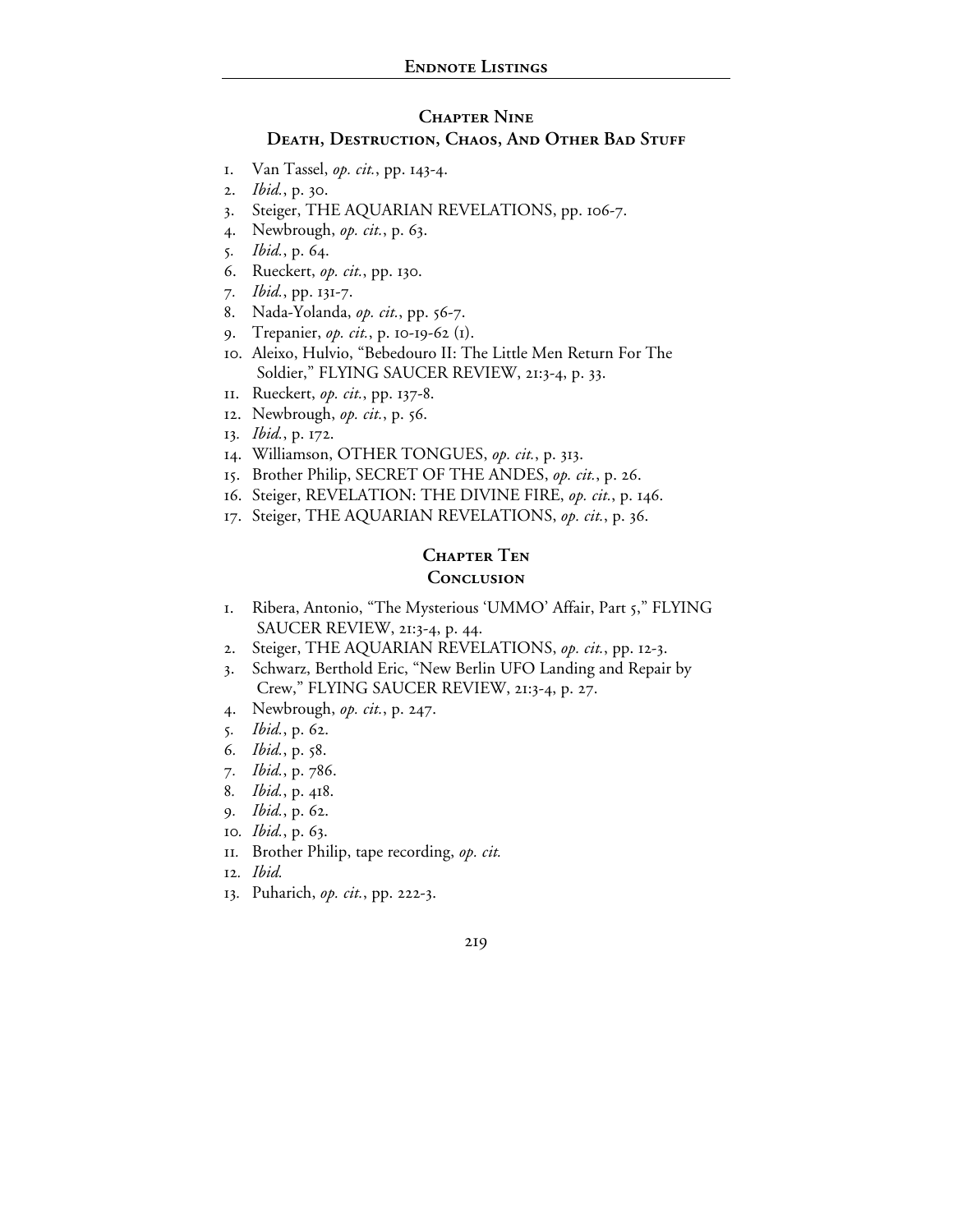# **Bibliography**

# **A. Recommended Reading On Ufos:**

Fuller, John, ed., ALIENS IN THE SKIES, New York, Putnam's, 1969.

Fuller, John, INTERRUPTED JOURNEY, New York, Dial, 1966.

Hynek, J. Allen, and Jacques Vallee, THE EDGE OF REALITY: A PROGRESS REPORT ON UNIDENTIFIED FLYING OBJECTS, Chicago, Regnery, 1975.

Jacobs, David Michael, THE UFO CONTROVERSY IN AMERICA, Bloomington, Indiana Univ. Press, 1975.

Keel, John, THE MOTHMAN PROPHECIES, New York, Saturday Review Press, 1975.

Keel, John, UFO'S: OPERATION TROJAN HORSE, New York, Putnam's, 1970.

MUFON, MUFON 1975 UFO SYMPOSIUM PROCEEDINGS, July 5/6, 1975, MUFON, Seguin, Texas, 1975.<sup>1</sup>

Puharich, Andrija, URI: A JOURNAL OF THE MYSTERY OF URI GELLER, Garden City, Doubleday, 1974.

Reeve, Bryant and Helen Reeve, FLYING SAUCER PILGRIMAGE, Amherst, Wisconsin 54406, Amherst Press, 1957.

# **B. Recommended Reading On Related Subjects:**

Butler, W. E., THE MAGICIAN: HIS TRAINING AND HIS WORK, London, Aquarian, 1963.

Holroyd, Stuart, PRELUDE TO THE LANDING ON PLANET EARTH, W.H. Allen Co., 44 Hill St., London W1X8LB, England.

Leadbeater, C. W., THE ASTRAL PLANE, Adyar, Madras, Theosophical Publishing House, 1970.

1

<sup>&</sup>lt;sup>1</sup> Note: Although most of these books can be obtained from their publishers, in the case of MUFON, the address to use in enquiring about their PROCEEDINGS is the same as for SKYLOOK magazine.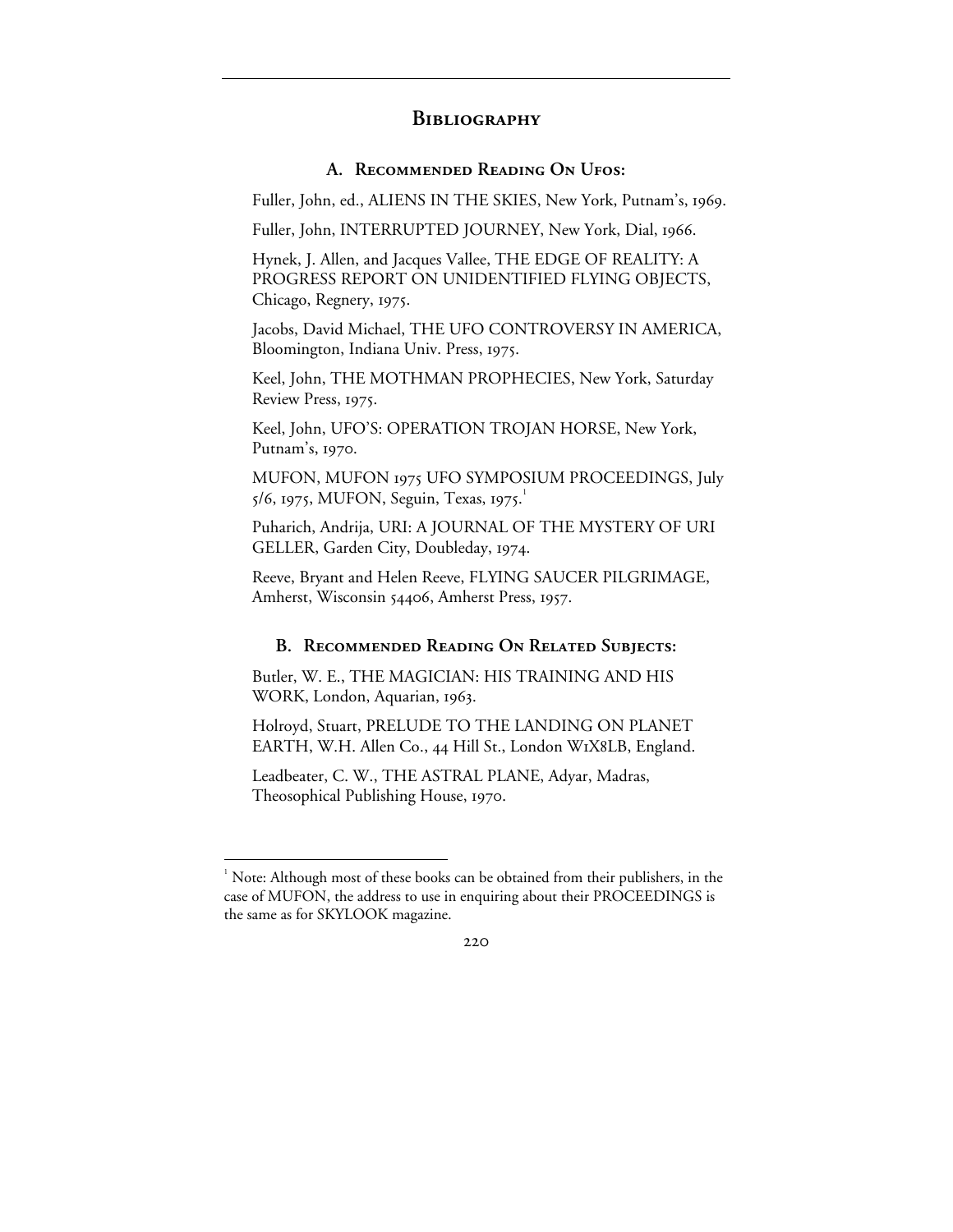Leadbeater, C. W., THE DEVACHANIC PLANE OR THE HEAVEN WORLD, THE CHARACTERISTICS AND INHABITANTS, Adyar, Madras, Theosophical Publishing House, 1948.

Manning, Matthew, THE LINK, New York, Holt, 1974.

Muldoon, Sylvan and Hereward Carrington, THE PHENOMENA OF ASTRAL PROJECTION, New York, Weiser, 1969.

Newbrough, John Ballou, OAHSPE, Amherst Press, Amherst, Wisconsin 54406, 1882.

Ostrander, Sheila, and Lynn Schroeder, PSYCHIC DISCOVERIES BEHIND THE IRON CURTAIN, Englewood Cliffs, Prentice-Hall, 1970.

Raudive, Konstantin, BREAKTHROUGH: AN AMAZING EXPERIMENT IN ELECTRONIC COMMUNICATION WITH THE DEAD, New York, Lancer, 1971.

Steiger, Brad, MYSTERIES OF TIME AND SPACE, New York, Dell/Confucian, 1974.

Steiger, Brad, REVELATION: THE DIVINE FIRE, Englewood Cliffs, Prentice-Hall, 1973.

Taylor, John, SUPERMINDS, New York, Viking, 1975.

Tompkins, Peter and Christopher Bird, THE SECRET LIFE OF PLANTS, New York, Avon, 1973.

Valentine, Tom, PSYCHIC SURGERY, Chicago, Regnery, 1973.

Watson, Lyall, THE ROMEO ERROR, Garden City, Anchor, 1974

Wilson, Robert, THE COSMIC TRIGGER, And-Or Press, P.O. Box 2246, Berkeley, CA 94702.

Watson, Lyall, SUPERNATURE, New York, Bantam, 1974.

## **C. Recommended Contactee Books:**

Adamski, George, FLYING SAUCERS HAVE LANDED, Hackensack, Wehman, reprint.

Adamski, George, BEHIND THE FLYING SAUCER MYSTERY, New York, Warner Paperback Library, 1974.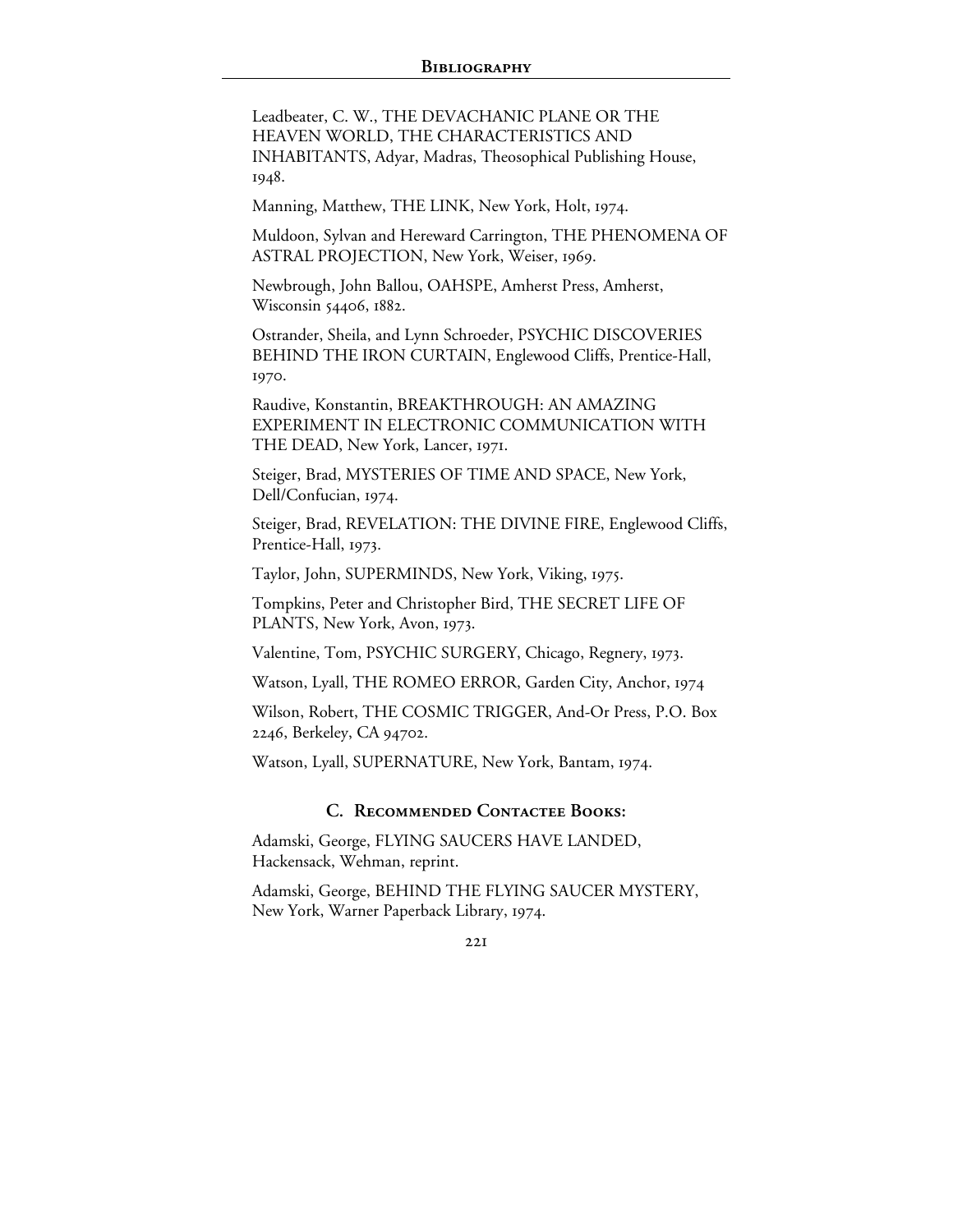Adkins, Diana, INTRODUCTION: CONFRONTATION, The Netherlands, Servire/Wassenaar, 1970. Order copies from the author, c/o Orb Institute, 3209-11 M Street N.W., Washington, D.C. 20007.

Angelucci, Orfeo M., THE SECRET OF THE SAUCERS, Amherst, Amherst Press, 1955. (Out of Print.)

Betherum, Truman, ABOARD A FLYING SAUCER, Los Angeles, DeVorss, 1954.

Fry, Daniel, THE WHITE SANDS INCIDENT, New York, Best Books, 1954

Layne, Mead, FLYING DISCS, San Diego, Borderland Sciences Research Associates, 1954.

Menger, Howard, FROM OUTER SPACE TO YOU, New York, Pyramid, 1959.

Nada-Yolanda, VISITORS FROM OTHER PLANETS, Miami, Mark-Age MetaCenter, 1974. Order Copies from Mark-Age MetaCenter, 327 NE 20 Terrace, Miami, Florida 33137, free catalogue also available.

Trepanier, Clyde, MAN, CONSCIOUSNESS AND UNDERSTANDING, Annual publication since 1959. Published by the author. Inquire for copies c/o the author, 14212 NE 75th St., Redmond Wa. 98052.

Van Tassel, George, THE COUNCIL OF SEVEN LIGHTS, Los Angeles, DeVorss, 1958.

Wallace, Baird, THE SPACE STORY AND THE INNER LIGHT, published by the author in 1972. Enquire for copies c/o the author, Box 158, Grosse Ile, Mich. 98138.

Williamson, George H., and Alfred C. Bailey, THE SAUCERS SPEAK, London, Spearman, 1963.

Williamson, George H., OTHER TONGUES, OTHER FLESH, Hackensack, Wehman, 1965.

These two sources below are not contactees as such, but their material is closely related to the contactee material and as such is interesting.

Phylos The Tibetan, A DWELLER ON TWO PLANETS, Hackensack, Wehman, 1952, 1970.